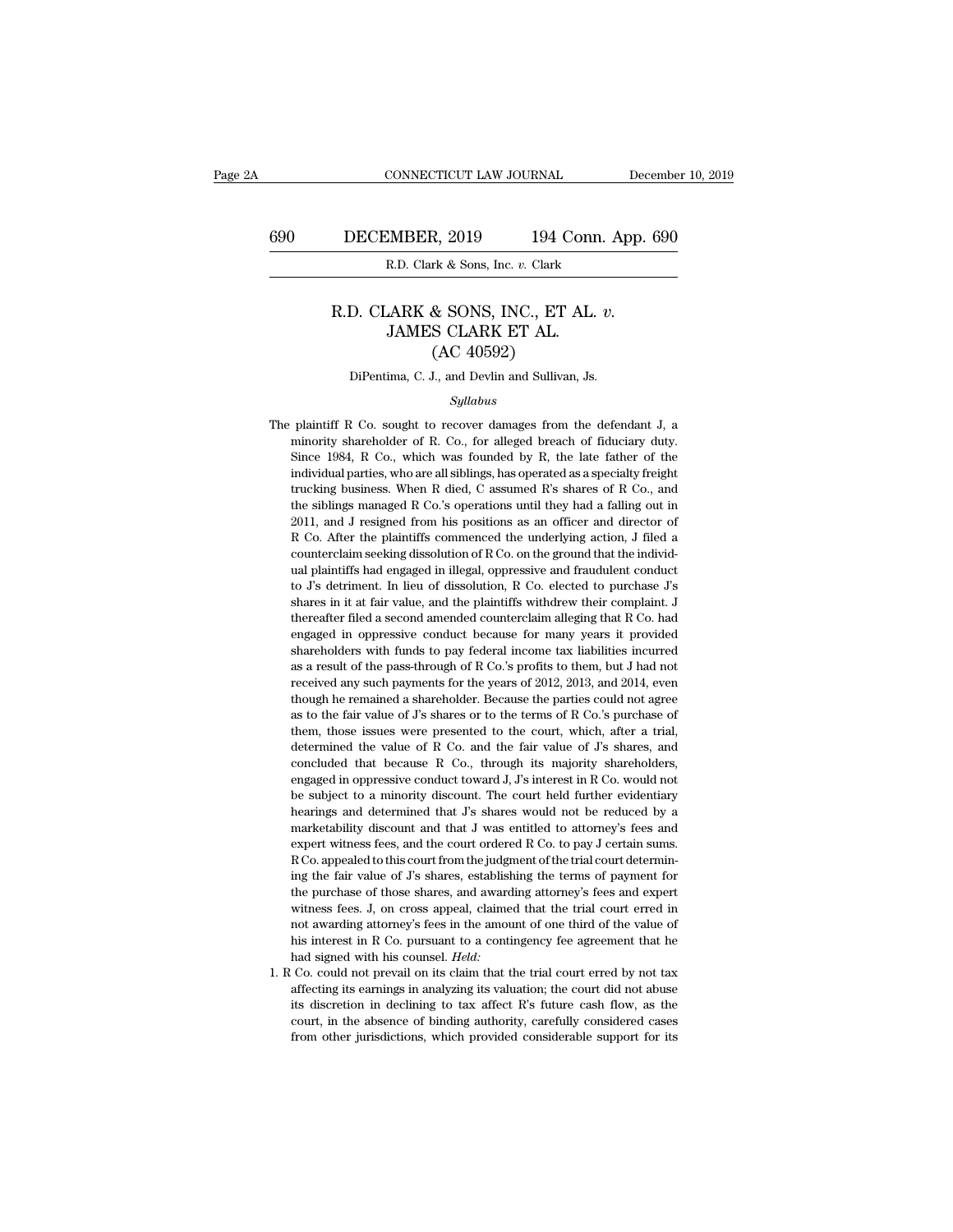# 10, 2019 CONNECTICUT LAW JOURNAL Page 3A<br>194 Conn. App. 690 DECEMBER, 2019 691<br>R.D. Clark & Sons, Inc. v. Clark R. 10, 2019 CONNECTICUT LAW JOURNAL<br>194 Conn. App. 690 DECEMBER, 2019 691<br>R.D. Clark & Sons, Inc. *v.* Clark<br>approach, the court was tasked with determining fair value, as opposed

4 Conn. App. 690 DECEMBER, 2019 691<br>R.D. Clark & Sons, Inc. v. Clark<br>approach, the court was tasked with determining fair value, as opposed<br>to fair market value, and the present case was ill-suited to tax affecting 1 Conn. App. 690 DECEMBER, 2019 691<br>
R.D. Clark & Sons, Inc. v. Clark<br>
approach, the court was tasked with determining fair value, as opposed<br>
to fair market value, and the present case was ill-suited to tax affecting<br>
ear 1 Conn. App. 690 DECEMBER, 2019 691<br>
R.D. Clark & Sons, Inc. v. Clark<br>
approach, the court was tasked with determining fair value, as opposed<br>
to fair market value, and the present case was ill-suited to tax affecting<br>
ear R.D. Clark & Sons, Inc. v. Clark<br>approach, the court was tasked with determining fair value, as opposed<br>to fair market value, and the present case was ill-suited to tax affecting<br>earnings in light of R Co.'s practice of ex R.D. Clark & Sons, Inc. v. Clark<br>approach, the court was tasked with determining fair value, as opposed<br>to fair market value, and the present case was ill-suited to tax affecting<br>earnings in light of R Co.'s practice of ex approach, the court was tasked with determining fair v:<br>to fair market value, and the present case was ill-suited<br>earnings in light of R Co.'s practice of extending loans<br>to cover their tax liabilities and then retiring th 2. The trial court did not err in declining to apply a minority discount to the value, and the present case was ill-suited to tax affecting earnings in light of R Co.'s practice of extending loans to shareholders to cover earnings in light of R Co.'s practice of extending loans to shareholders<br>to cover their tax liabilities and then retiring those loans through the<br>payment of bonuses, and it was entirely foreseeable that such a practice<br>wou

- feed to cover their tax liabilities and then retiring fose loans through the payment of bonuses, and it was entirely foreseeable that such a practice would continue after R Co. purchased J's shares.<br>The trial court did not payment of bonuses, and it was entirely foreseeable that such a practice would continue after R Co. purchased J's shares.<br>he trial court did not err in declining to apply a minority discount to the value of J's shares, or Follow that J did not have a reasonable expectation of assistance would continue after R Co. purchased J's shares.<br>The trial court did not err in declining to apply a minority discount to the value of J's shares, or in aw he trial court did not err in declining to apply a minority discount to the value of  $J$ s shares, or in awarding attorney's fees and expert witness fees on the ground that  $J$  suffered oppression at the hands of  $R$  Co.'s the value of  $J$ 's shares, or in awarding attorney's fees and expert witness<br>fees on the ground that  $J$  suffered oppression at the hands of R Co.'s<br>majority shareholders: there was no basis in the record to support R<br>Co. the value of J's shares, or in awarding attorney's fees and expert witness<br>fees on the ground that J suffered oppression at the hands of R Co.'s<br>majority shareholders: there was no basis in the record to support R<br>Co.'s c ready that the was no basis in the record to support R Co.'s claim that J did not have a reasonable expectation of assistance from R Co. to cover his tax liabilities, and even though R Co. claimed that the decision of whet the court state of the court are a reasonable expectation of assistance from R Co. to cover his tax liabilities, and even though R Co. claimed that the decision of whether to assist J in covering his tax liabilities was m from R Co. to cover his tax liabilities, and even though R Co. claimed that the decision of whether to assist J in covering his tax liabilities was made by its financial advisory board, not by the majority shareholders, t that the decision of whether to assist J in covering his tax liabilities was made by its financial advisory board, not by the majority shareholders, that claim rested on the testimony of M, a financial advisor, who the cou was made by its financial advisory board, not by the majority shareholders, that claim rested on the testimony of M, a financial advisor, who the court expressly found not credible; moreover, although R Co. claimed that J where, that claim rested on the testimony of M, a financial advisor, who the court expressly found not credible; moreover, although R Co. claimed that J failed to establish his tax obligations for the years in question, th the court expressly found not credible; moreover, although R Co. claimed<br>that J failed to establish his tax obligations for the years in question,<br>the record supported the court's finding that R Co. provided tax adjust-<br>me the discolution, as the court's finding that R Co. provided tax adjustments to shareholders who had a potential tax liability, not only to those who proved an actual tax liability, and the court properly rejected R Co.'s c the record supported the court's finding that R Co. provided tax adjust-<br>ments to shareholders who had a potential tax liability, not only to those<br>who proved an actual tax liability, and the court properly rejected R<br>Co.' ments to shareholders who had a potential tax liability, not only to those who proved an actual tax liability, and the court properly rejected R Co.'s claim that any oppression occurred only after J petitioned for dissolut who proved an actual tax liability, and the court properly rejected R Co.'s claim that any oppression occurred only after J petitioned for dissolution, as the court's finding of oppression was not limited to the 2014 tax Co.'s claim that any oppression occurred only after J petitioned for dissolution, as the court's finding of oppression was not limited to the 2014 tax year, but began in 2011, when J resigned as an officer and director, a dissolution, as the court's finding of oppression was not limited to the 2014 tax year, but began in 2011, when J resigned as an officer and director, and, therefore, the court's finding of minority oppression was not clea 2014 tax year, but began in 2011, when J resigned as an officer and director, and, therefore, the court's finding of minority oppression was not clearly erroneous, it did not abuse its discretion by not applying a minorit director, and, therefore, the court's finding of minority oppression was<br>not clearly erroneous, it did not abuse its discretion by not applying a<br>minority discount to the value of J's shares in R Co., and R Co.'s challenge
- and the court's divergence out of the value of  $J$ 's shares in RCo., and RCo.'s challenge to the court's award of attorney's fees and expert witness fees failed.<br>Co. could not prevail on its claim that the trial court err minority discount to the value of  $J$ 's shares in RCo., and RCo.'s challenge to the court's award of attorney's fees and expert witness fees failed. Co. could not prevail on its claim that the trial court erred in declini minority discount to the value of  $J$ 's shares in R Co., and R Co.'s challenge<br>to the court's award of attorney's fees and expert witness fees failed.<br>3. R. Co. could not prevail on its claim that the trial court erred in stances that warranted a marketability discount of the value of  $J$ s shares, which was based on its claim that the court's failure to do so caused an undue financial burden: the court examined R Co.'s finances and the val to apply a marketability discount to the value of  $J$ s shares, which was based on its claim that the court's failure to do so caused an undue financial burden: the court examined R Co.'s finances and the value of  $J$ s sha so apply a tis claim that the court's failure to do so caused an undue financial burden: the court examined R Co.'s finances and the value of J's shares, and determined that there were no extraordinary circumstances that w financial burden: the court examined R Co.'s finances and the value of  $J$ 's shares, and determined that there were no extraordinary circumstances that warranted a marketability discount, and even though  $J$ 's one-third s as a set of the mind of that there were no extraordinary circum-<br>stances that warranted a marketability discount, and even though  $J$ 's<br>one-third share of R Co. was substantial, that did not mean that R Co.<br>should not be between that warranted a marketability discount, and even though *J*'s one-third share of R Co. was substantial, that did not mean that R Co. should not be required to pay fair value for *J*'s shares; moreover, the court f one-third share of R Co. was substantial, that did not mean that R Co.<br>should not be required to pay fair value for J's shares; moreover, the<br>court focused on the financial burden of its judgment on R Co., as well<br>as on R should not be required to pay fair value for J's shares; moreover, the court focused on the financial burden of its judgment on R Co., as well as on R Co.'s financial viability, when it fashioned the ten year payment plan From the trial court for a certain single abuse its discretion in RCo., as well as on RCo.'s financial viability, when it fashioned the ten year payment plan afforded to RCo. to satisfy the judgment, and, therefore, RCo. as on R Co.'s financial viability, when it fashioned the ten year payment plan afforded to R Co. to satisfy the judgment, and, therefore, R Co. could not prevail on a claim of unfair financial burden simply because it mig
- plan afforded to R Co. to satisfy the judgment, and, therefore, R Co.<br>could not prevail on a claim of unfair financial burden simply because<br>it might experience difficulty satisfying the court's judgment.<br>he trial court di From the could not prevail on a claim of unfair financial burden simply because<br>it might experience difficulty satisfying the court's judgment.<br>he trial court did not abuse its discretion in accounting for a certain<br>loan it might experience difficulty satisfying the court's judgment.<br>
the trial court did not abuse its discretion in accounting for a certain<br>
loan due to R Co. from J and in ordering that certain sums be paid to<br>
J within th The trial court did not abuse its discretion in accounting for a certain<br>loan due to R Co. from J and in ordering that certain sums be paid to<br>J within thirty days of the date of judgment; given the irregular bookkeep-<br>in to the capitalized cash flow in arriving at R Co.'s total value, and it are calculated by N within thirty days of the date of judgment; given the irregular bookkeeping employed by R Co., the court's treatment of those sum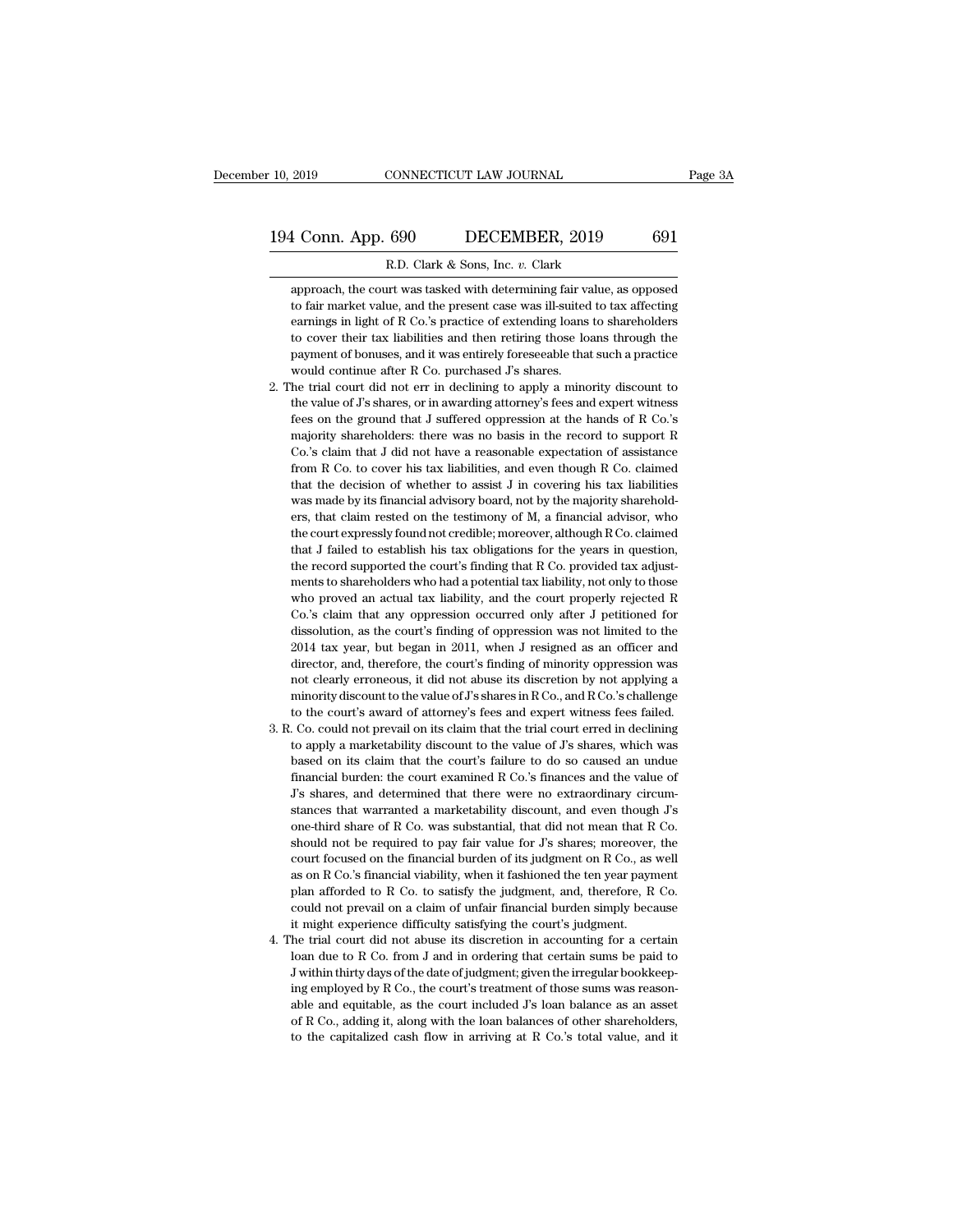# CONNECTICUT LAW JOURNAL December 10, 2019<br>692 DECEMBER, 2019 194 Conn. App. 690<br>R.D. Clark & Sons, Inc. v. Clark ECONNECTICUT LAW JOURNAL<br>2019 194 Conn. A<br>R.D. Clark & Sons, Inc. *v.* Clark<br>ed J for the bonus provided to the two other s

essentially credited J for the bonus provided to the two other sharehold-<br>ers in 2014 and reduced the value of J's share in R Co., and the court's **EXEMBER, 2019** 194 Conn. App. 690<br>R.D. Clark & Sons, Inc. v. Clark<br>essentially credited J for the bonus provided to the two other sharehold-<br>ers in 2014 and reduced the value of J's share in R Co., and the court's<br>decisio 2 DECEMBER, 2019 194 Conn. App. 690<br>
R.D. Clark & Sons, Inc. v. Clark<br>
essentially credited J for the bonus provided to the two other sharehold-<br>
ers in 2014 and reduced the value of J's share in R Co., and the court's<br>
de R.D. Clark & Sons, Inc. v. Clark<br>
R.D. Clark & Sons, Inc. v. Clark<br>
essentially credited J for the bonus provided to the two other sharehold-<br>
ers in 2014 and reduced the value of J's share in R Co., and the court's<br>
decis R.D. Clark & Sons, Inc.<br>essentially credited J for the bonus providers in 2014 and reduced the value of J's s<br>decision to add the loan balance to the<br>reducing the value of J's shares by the<br>justifiable treatment of those s essentially credited J for the bonus provided to the two other shareholders in 2014 and reduced the value of  $J$ 's share in R Co., and the court's decision to add the loan balance to the overall value of  $R$  Co. while red essentially credited 3 for the bonds provided to the two other shareholders in 2014 and reduced the value of J's share in R Co., and the court's decision to add the loan balance to the overall value of R Co. while reducing

call the value of J's shares in R Co., and are courts<br>decision to add the loan balance to the overall value of R Co. while<br>reducing the value of J's shares by the credit was an imperfect, but<br>justifiable treatment of those decision to add the baat balance to the overall value of N Co. while<br>reducing the value of J's shares by the credit was an imperfect, but<br>justifiable treatment of those sums.<br>could not prevail on his claim on cross appeal reducing the value of  $J$ 's shares by the credit was an imperfect, but justifiable treatment of those sums.<br>
5. J could not prevail on his claim on cross appeal that the trial court abused<br>
its discretion by declining to results and the trainer of alose same.<br>
could not prevail on his claim on cross appeal that the trial court abused<br>
its discretion by declining to award attorney's fees in the amount of<br>
one third of the value of  $J$ s shar to R Co., because the court reached the issue of the contingency fee agreement that he had signed with his counsel; although J claimed that the court did not first analyze the terms of the fee agreement before departing fr the court of the value of J's shares in R Co. in accordance with a contingency fee agreement that he had signed with his counsel; although J claimed that the court did not first analyze the terms of the fee agreement befor once tand of an value of  $J$   $J$   $S$  states in  $R$  co. in accordance with a contingency fee agreement that he had signed with his counsel; although J claimed that the court did not first analyze the terms of the fee agreem J claimed that the court did not first analyze the terms of the fee agreement before departing from its terms to prevent substantial unfairness to R Co., because the court reached the issue of substantial unfairness, the c a claim of that the court did not hist analyze the terms of the tect agreement before departing from its terms to prevent substantial unfairness, the court necessarily first analyzed the terms of the contingency fee agreem near ocore departing nont its terms to prevent substantial unfairness,<br>to R Co., because the court reached the issue of substantial unfairness,<br>the court necessarily first analyzed the terms of the contingency fee<br>agreemen able because it was over \$100,000 more than an award based upon the court necessarily first analyzed the terms of the contingency fee agreement and found that its terms were reasonable, and the court did not err in finding actual services rendered to the agreement would be substantially unfair to R Co., as the court did not hold that the agreement was unreasonable but, rather, found that the resulting award was unreasonable because it was ov and found that is critis were reasonable, and the court due not err in finding that adherence to the agreement would be substantially unfair to R Co., as the court did not hold that the agreement was unreasonable because i unfair to R Co., as the court did not hold that the agreement was unreasonable but, rather, found that the resulting award was unreasonable because it was over \$100,000 more than an award based upon the actual services re easonable but, rather, found that the resulting award was unreason-<br>e because it was over \$100,000 more than an award based upon the<br>ual services rendered by J's attorneys, and that finding was sufficient<br>sustain the court to sustain the court's determination that adhering to the agreement<br>would be substantially unfair.<br>Argued September 9—officially released December 10, 2019<br>*Procedural History*<br>Action seeking damages for, inter alia, breac able because it was over \$100,000 more than an award based upon the actual services rendered by J's attorneys, and that finding was sufficient to sustain the court's determination that adhering to the agreement would be su

actual services rendered by J's attorneys, and that finding was sufficient<br>to sustain the court's determination that adhering to the agreement<br>would be substantially unfair.<br>Argued September 9—officially released December to sustain the court's determination that adhering to the agreement<br>would be substantially unfair.<br>Argued September 9—officially released December 10, 2019<br>*Procedural History*<br>Action seeking damages for, inter alia, breac Argued September 9—officially released December 10, 2019<br> *Procedural History*<br>
Action seeking damages for, inter alia, breach of fidu-<br>
ciary duty, and for other relief, brought to the Supe-<br>
rior Court in the judicial di *Procedural History*<br>*Procedural History*<br>Action seeking damages for, inter alia, breach of fidu-<br>ciary duty, and for other relief, brought to the Supe-<br>rior Court in the judicial district of Hartford, where the<br>named defe *Procedural History*<br>Action seeking damages for, inter alia, breach of fidu-<br>ciary duty, and for other relief, brought to the Supe-<br>rior Court in the judicial district of Hartford, where the<br>named defendant filed a counter Action seeking damages for, inter alia, breach of fiduciary duty, and for other relief, brought to the Superior Court in the judicial district of Hartford, where the named defendant filed a counterclaim seeking, inter alia ciary duty, and for other relief, brought to the Superior Court in the judicial district of Hartford, where the named defendant filed a counterclaim seeking, inter alia, dissolution of the named plaintiff corporation; ther rior Court in the judicial district of Hartford, where the<br>named defendant filed a counterclaim seeking, inter<br>alia, dissolution of the named plaintiff corporation;<br>thereafter, the named plaintiff elected to purchase the<br>n named defendant filed a counterclaim seeking, inter<br>alia, dissolution of the named plaintiff corporation;<br>thereafter, the named plaintiff elected to purchase the<br>named defendant's stock in the named plaintiff at fair<br>value alia, dissolution of the named plaintiff corporation;<br>thereafter, the named plaintiff elected to purchase the<br>named defendant's stock in the named plaintiff at fair<br>value; subsequently, the plaintiffs withdrew their com-<br>p thereafter, the named plaintiff elected to purchase the<br>named defendant's stock in the named plaintiff at fair<br>value; subsequently, the plaintiffs withdrew their com-<br>plaint; thereafter, the named defendant filed a second<br> named defendant's stock in the named plaintiff at fair<br>value; subsequently, the plaintiffs withdrew their com-<br>plaint; thereafter, the named defendant filed a second<br>amended counterclaim; subsequently, the matter was<br>tried value; subsequently, the plaintiffs withdrew their complaint; thereafter, the named defendant filed a second amended counterclaim; subsequently, the matter was tried to the court, *Hon. Joseph M. Shortall*, judge trial ref plaint; thereafter, the named defendant filed a second<br>amended counterclaim; subsequently, the matter was<br>tried to the court, *Hon. Joseph M. Shortall*, judge trial<br>referee; judgment determining the fair value of the<br>named amended counterclaim; subsequently, the matter was<br>tried to the court, *Hon. Joseph M. Shortall*, judge trial<br>referee; judgment determining the fair value of the<br>named defendant's shares in the named plaintiff and<br>establis tried to the court, *Hon. Joseph M. Shortall*, judge trial<br>referee; judgment determining the fair value of the<br>named defendant's shares in the named plaintiff and<br>establishing terms of payment; thereafter, the court<br>awarde referee; judgment determining the fair value of the<br>named defendant's shares in the named plaintiff and<br>establishing terms of payment; thereafter, the court<br>awarded the named defendant attorney's fees and<br>expenses, and the named defendant's shares if<br>establishing terms of paym<br>awarded the named defen<br>expenses, and the plaintiffs<br>the named defendant filed a c<br>the defendant Carolyn Mancl<br>claims on appeal. *Affirmed*.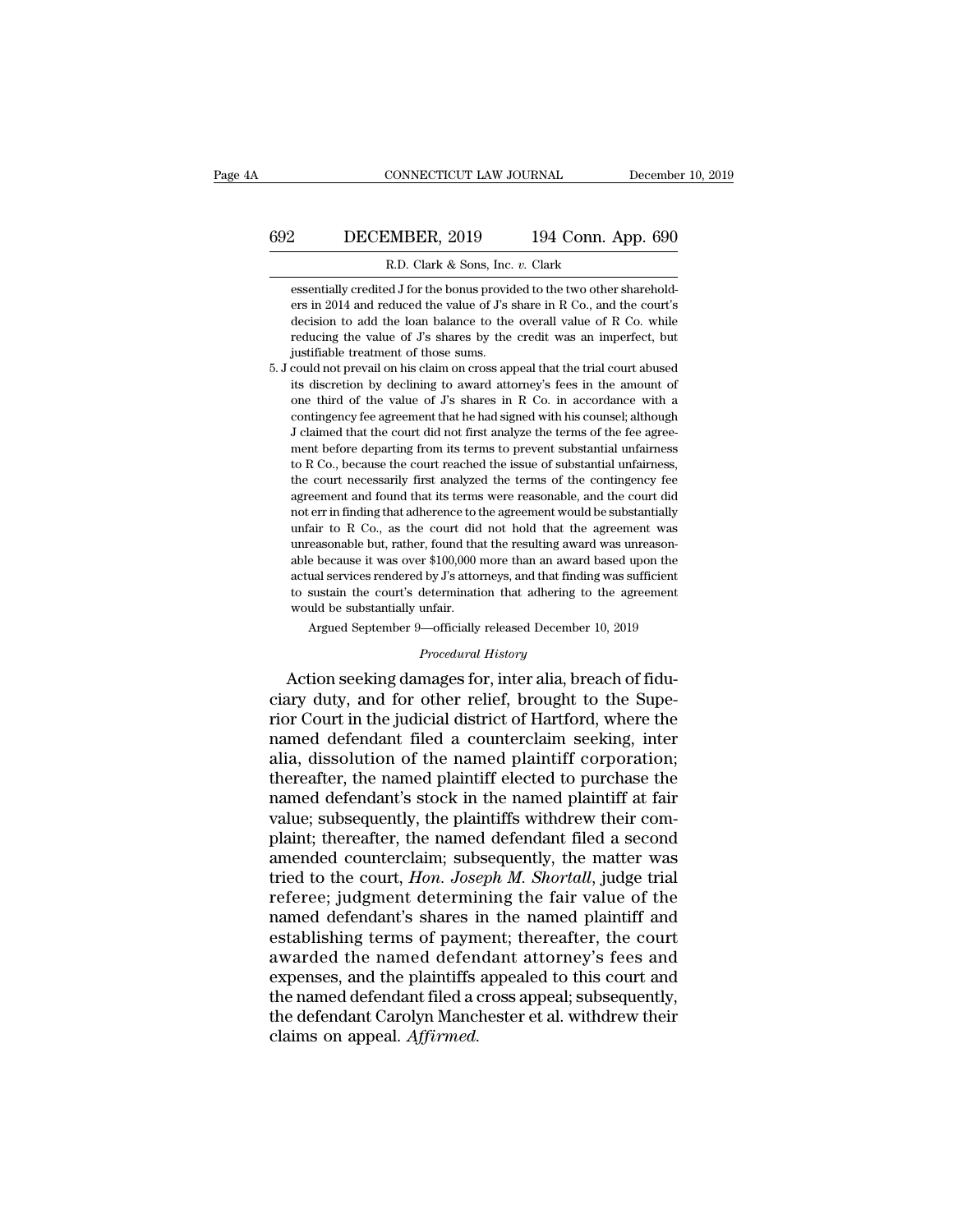# 10, 2019 CONNECTICUT LAW JOURNAL Page 5A<br>194 Conn. App. 690 DECEMBER, 2019 693<br>R.D. Clark & Sons, Inc. v. Clark R.D. Clark & Sons, Inc. *v.* Clark

<sup>2019</sup> CONNECTICUT LAW JOURNAL Page 5A<br>
4 Conn. App. 690 DECEMBER, 2019 693<br>
R.D. Clark & Sons, Inc. v. Clark<br> *Richard P. Weinstein*, with whom, on the brief, was<br> *Richard P. Weinstein*, with whom, on the brief, was<br> *Ri* **Sarah Lingerheld**, for the appellant-cross appeller (named plaintiff). 194 Conn. App. 690<br>R.D. Clarl<br>Richard P. Weinstei<br>Sarah Lingerheld, fo<br>(named plaintiff).<br>Jack G. Steigelfest, v *A* Conn. App. 690 **DECEMBER**, 2019 693<br> *R.D. Clark & Sons, Inc. v. Clark*<br> *Richard P. Weinstein*, with whom, on the brief, was<br> *P. Steigelfest*, for the appellant-cross appellee<br> *Jack G. Steigelfest*, with whom was *C* 

*R.D. Clark & Sons, Inc. v. Clark*<br> *Richard P. Weinstein, with whom, on the brief, was*<br> *Sarah Lingerheld, for the appellant-cross appellee*<br>
(named plaintiff).<br> *Jack G. Steigelfest, with whom was Christopher M.*<br> *Harr* defendant). amed plaintiff).<br>
Jack G. Steigelfest, with whom was Christopher M.<br>
urrington, for the appellee-cross appellant (named<br>
fendant).<br>
Opinion<br>
DEVLIN, J. In this case involving the buyout of minor-<br>
shares of a closely held

#### *Opinion*

*Jack G. Steigelfest*, with whom was *Christopher M.*<br> *Harrington*, for the appellee-cross appellant (named<br>
defendant).<br> *Opinion*<br>
DEVLIN, J. In this case involving the buyout of minor-<br>
ity shares of a closely held cor Harrington, for the appellee-cross appellant (named<br>defendant).<br> $opinion$ <br>DEVLIN, J. In this case involving the buyout of minor-<br>ity shares of a closely held corporation, the plaintiff,<br>R.D. Clark & Sons, Inc. (corporation),<sup>1</sup> defendant).<br>  $\begin{array}{c} \text{Option} \\ \text{DEFULIN, J. In this case involving the buoyout of minority shares of a closely held corporation, the plaintiff, R.D. Clark & Sons, Inc. (corporation),<sup>1</sup> appears, and the defendant James Clark<sup>2</sup> cross appears, from the judgment of the trial court determining the fair value of those shares, established the terms of payment for the$ opinion<br>DEVLIN, J. In this case involving the buyout of minor-<br>ity shares of a closely held corporation, the plaintiff,<br>R.D. Clark & Sons, Inc. (corporation),<sup>1</sup> appeals, and the<br>defendant James Clark<sup>2</sup> cross appeals, fr DEVLIN, J. In this case involving the buyout of minor-<br>ity shares of a closely held corporation, the plaintiff,<br>R.D. Clark & Sons, Inc. (corporation),<sup>1</sup> appeals, and the<br>defendant James Clark<sup>2</sup> cross appeals, from the j DEVLIN, J. In this case involving the buyout of minor-<br>ity shares of a closely held corporation, the plaintiff,<br>R.D. Clark & Sons, Inc. (corporation),<sup>1</sup> appeals, and the<br>defendant James Clark<sup>2</sup> cross appeals, from the j ity shares of a closely held corporation, the plaintiff,<br>R.D. Clark & Sons, Inc. (corporation),<sup>1</sup> appeals, and the<br>defendant James Clark<sup>2</sup> cross appeals, from the judg-<br>ment of the trial court determining the fair value R.D. Clark & Sons, Inc. (corporation),<sup>1</sup> appeals, and the<br>defendant James Clark<sup>2</sup> cross appeals, from the judg-<br>ment of the trial court determining the fair value of<br>those shares, establishing the terms of payment for t defendant James Clark<sup>2</sup> cross appeals, from the judgment of the trial court determining the fair value of those shares, establishing the terms of payment for the purchase of those shares, and awarding attorney's fees to t ment of the trial court determining the fair value of<br>those shares, establishing the terms of payment for the<br>purchase of those shares, and awarding attorney's fees<br>to the defendant. On appeal, the corporation asserts<br>that those shares, establishing the terms of payment for the purchase of those shares, and awarding attorney's fees<br>to the defendant. On appeal, the corporation asserts<br>that the trial court erred in determining the value of the purchase of those shares, and awarding attorney's fees<br>to the defendant. On appeal, the corporation asserts<br>that the trial court erred in determining the value of the<br>defendant's shares by (1) not tax affecting the corpora to the defendant. On appeal, the corporation asserts<br>that the trial court erred in determining the value of the<br>defendant's shares by (1) not tax affecting the corpora-<br>tion's earnings in analyzing its valuation, (2) not<br>a that the trial court erred in determining the value of the<br>defendant's shares by (1) not tax affecting the corpora-<br>tion's earnings in analyzing its valuation, (2) not<br>applying a minority discount to the value of the defen defendant's shares by (1) not tax affecting the corporation's earnings in analyzing its valuation, (2) not applying a minority discount to the value of the defendant's shares, and awarding the defendant attorney's and expe tion's earnings in analyzing its valuation, (2) not<br>applying a minority discount to the value of the defen-<br>dant's shares, and awarding the defendant attorney's<br>and expert witness fees and costs, on the ground that<br>the def applying a minority discount to the value of the defendant's shares, and awarding the defendant attorney's and expert witness fees and costs, on the ground that the defendant suffered minority oppression at the hands of th dant's shares, and awarding the defendant attorney's<br>and expert witness fees and costs, on the ground that<br>the defendant suffered minority oppression at the hands<br>of the plaintiffs, (3) not applying a marketability<br>discoun and expert witness fees and costs, on the ground that<br>the defendant suffered minority oppression at the hands<br>of the plaintiffs, (3) not applying a marketability<br>discount to the value of the defendant's shares, and (4)<br>inc the defendant suffered minority oppression at the hands<br>of the plaintiffs, (3) not applying a marketability<br>discount to the value of the defendant's shares, and (4)<br>incorrectly accounting for a certain loan due to the<br>corp of the plaintiffs, (3) not applying a marketability<br>discount to the value of the defendant's shares, and (4)<br>incorrectly accounting for a certain loan due to the<br>corporation from the defendant and ordering that cer-<br>tain s discount to the value of the defendant's shares, and (4) incorrectly accounting for a certain loan due to the corporation from the defendant and ordering that certain sums be paid to the defendant within thirty days of the in sums be paid to the defendant within thirty days<br>f the date of judgment. On cross appeal, the defendant<br>aims that the court erred by not awarding him attor-<br>ey's fees in the amount of one third of the value of<br> $\frac{1}{1}$ of the date of judgment. On cross appeal, the defendant claims that the court erred by not awarding him attorney's fees in the amount of one third of the value of  $\frac{1}{1}$ Carolyn Manchester and John Clark also were plaint

claims that the court erred by not awarding him attor-<br>ney's fees in the amount of one third of the value of<br> $\frac{1}{1}$ Carolyn Manchester and John Clark also were plaintiffs in this action,<br>and, initially, were parties to here is the amount of one third of the value of<br>
<sup>1</sup> Carolyn Manchester and John Clark also were plaintiffs in this action,<br>
and, initially, were parties to this appeal. They subsequently withdrew their<br>
claims on appeal, They STEES III Life and John Clark also were plaintiffs in this action,<br>
and, initially, were parties to this appeal. They subsequently withdrew their<br>
claims on appeal, leaving the corporation as the sole appellant. Any r and, initially, were parties to this appeal. They subsequently with<br>drew their claims on appeal, leaving the corporation as the sole appellant. Any reference<br>herein to the plaintiffs includes the corporation, Carolyn Manc claims on appeal, leaving the corporation as the sole appellant. Any reference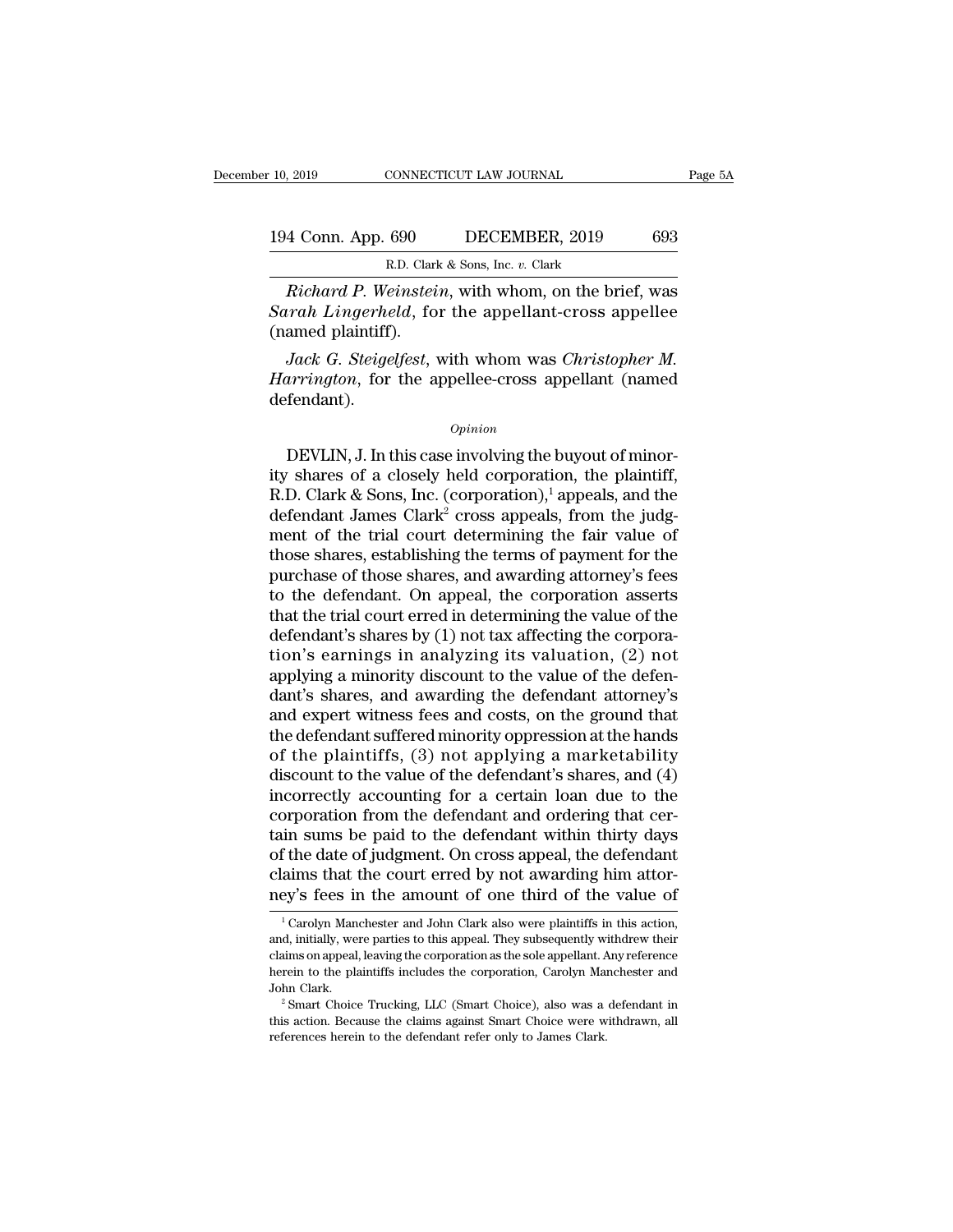# CONNECTICUT LAW JOURNAL December 10, 2019<br>694 DECEMBER, 2019 194 Conn. App. 690<br>R.D. Clark & Sons, Inc. v. Clark EXECTICUT LAW JOURNAL<br>MBER, 2019 194 Conn. A<br>R.D. Clark & Sons, Inc. *v.* Clark<br>Decornoration in accordance w

CONNECTICUT LAW JOURNAL December 10, 2019<br>
694 DECEMBER, 2019 194 Conn. App. 690<br>
R.D. Clark & Sons, Inc. v. Clark<br>
his shares in the corporation in accordance with the<br>
retainer agreement that he had signed with his couns FREE CHANGER, 2019 194 Conn. App. 690<br>R.D. Clark & Sons, Inc. v. Clark<br>his shares in the corporation in accordance with the<br>retainer agreement that he had signed with his counsel.<br>We affirm the judgment of the trial court. Media B. The Commando B. Clark & Sons, Inc. v. Clark<br>
Music Shares in the corporation in accordance wite trial court.<br>
We affirm the judgment of the trial court.<br>
The following factual and procedural history 4 DECEMBER, 2019 194 Conn. App. 690<br>
R.D. Clark & Sons, Inc.  $v$ . Clark<br>
S shares in the corporation in accordance with the<br>
tainer agreement that he had signed with his counsel.<br>
e affirm the judgment of the trial court.

R.D. Clark & Sons, Inc.  $v$ . Clark<br>his shares in the corporation in accordance with the<br>retainer agreement that he had signed with his counsel.<br>We affirm the judgment of the trial court.<br>The following factual and procedur This shares in the corporation in accordance with the<br>retainer agreement that he had signed with his counsel.<br>We affirm the judgment of the trial court.<br>The following factual and procedural history is rele-<br>vant to the iss his shares in the corporation in accordance with the<br>retainer agreement that he had signed with his counsel.<br>We affirm the judgment of the trial court.<br>The following factual and procedural history is rele-<br>vant to the issu retainer agreement that he had signed with his counsel.<br>We affirm the judgment of the trial court.<br>The following factual and procedural history is rele-<br>vant to the issues on appeal. Since 1984, the corpora-<br>tion, which wa We affirm the judgment of the trial court.<br>
The following factual and procedural history is rele-<br>
vant to the issues on appeal. Since 1984, the corpora-<br>
tion, which was founded by Robert D. Clark, the late<br>
father of the The following factual and procedural history is relevant to the issues on appeal. Since 1984, the corporation, which was founded by Robert D. Clark, the late father of the individual parties, who are all siblings, has oper vant to the issues on appeal. Since 1984, the corporation, which was founded by Robert D. Clark, the late father of the individual parties, who are all siblings, has operated as a specialty freight trucking business, trans tion, which was founded by Robert D. Clark, the late<br>father of the individual parties, who are all siblings,<br>has operated as a specialty freight trucking business,<br>transporting primarily gasoline, kerosene and water.<br>Rober father of the individual parties, who are all siblings,<br>has operated as a specialty freight trucking business,<br>transporting primarily gasoline, kerosene and water.<br>Robert D. Clark owned one third of the shares of the<br>corpo has operated as a specialty freight trucking business,<br>transporting primarily gasoline, kerosene and water.<br>Robert D. Clark owned one third of the shares of the<br>corporation, and John Clark and the defendant also<br>each owned transporting primarily gasoline, kerosene and water.<br>Robert D. Clark owned one third of the shares of the corporation, and John Clark and the defendant also<br>each owned one third. When Robert D. Clark died in<br>May, 2011, Car Robert D. Clark owned one third of the shares of the corporation, and John Clark and the defendant also each owned one third. When Robert D. Clark died in May, 2011, Carolyn Manchester assumed his shares of the corporation corporation, and John Clark and the defendant also<br>each owned one third. When Robert D. Clark died in<br>May, 2011, Carolyn Manchester assumed his shares of<br>the corporation. The three siblings served as officers<br>and directors each owned one third. When Robert D. Clark died in<br>May, 2011, Carolyn Manchester assumed his shares of<br>the corporation. The three siblings served as officers<br>and directors of the corporation, and managed the oper-<br>ations o May, 2011, Carolyn Manchester assumed his shares of<br>the corporation. The three siblings served as officers<br>and directors of the corporation, and managed the oper-<br>ations of the corporation until they had a falling out<br>late the corporation. The three siblings served as officed and directors of the corporation, and managed the opations of the corporation until they had a falling later in 2011, and the defendant was terminated from his position d directors of the corporation, and managed the oper-<br>ions of the corporation until they had a falling out<br>er in 2011, and the defendant was terminated from<br>s position as a driver and occasional dispatcher. The<br>fendant res ations of the corporation until they had a falling out<br>later in 2011, and the defendant was terminated from<br>his position as a driver and occasional dispatcher. The<br>defendant resigned from his positions as an officer and<br>di

later in 2011, and the defendant was terminated from<br>his position as a driver and occasional dispatcher. The<br>defendant resigned from his positions as an officer and<br>director of the corporation in February, 2012.<br>On April 2 his position as a driver and occasional dispatcher. The<br>defendant resigned from his positions as an officer and<br>director of the corporation in February, 2012.<br>On April 2, 2014, the plaintiffs commenced the under-<br>lying act defendant resigned from his positions as an officer and<br>director of the corporation in February, 2012.<br>On April 2, 2014, the plaintiffs commenced the under-<br>lying action against the defendant and Smart Choice.<br>In their fiv director of the corporation in February, 2012.<br>
On April 2, 2014, the plaintiffs commenced the under-<br>
lying action against the defendant and Smart Choice.<br>
In their five count complaint, the plaintiffs alleged, inter<br>
ali On April 2, 2014, the plaintiffs commenced the underlying action against the defendant and Smart Choice.<br>In their five count complaint, the plaintiffs alleged, inter alia, that the defendant, after being terminated from hi lying action against the defends<br>In their five count complaint, the<br>alia, that the defendant, after bei<br>employment with the corporation<br>utilized certain proprietary info<br>business, Smart Choice, and un<br>tion's business opera their five count complaint, the plaintiffs alleged, inter<br>a, that the defendant, after being terminated from his<br>uployment with the corporation in 2011, improperly<br>lized certain proprietary information to start a new<br>sines alia, that the defendant, after being terminated from his<br>employment with the corporation in 2011, improperly<br>utilized certain proprietary information to start a new<br>business, Smart Choice, and undermined the corpora-<br>tion

employment with the corporation in 2011, improperly<br>utilized certain proprietary information to start a new<br>business, Smart Choice, and undermined the corpora-<br>tion's business operations.<br>On September 19, 2014, the defenda utilized certain proprietary information to start a new<br>business, Smart Choice, and undermined the corpora-<br>tion's business operations.<br>On September 19, 2014, the defendant and Smart<br>Choice filed an answer and special defe business, Smart Choice, and undermined the corporation's business operations.<br>
On September 19, 2014, the defendant and Smart<br>
Choice filed an answer and special defenses, and the<br>
defendant, alone, filed a five count cou hoice filed an answer and special defenses, and the efendant, alone, filed a five count counterclaim seek-<br>g, inter alia, dissolution of the corporation pursuant<br> $\overline{O}$  General Statutes § 33-896 (a),<sup>3</sup> on the ground th defendant, alone, filed a five count counterclaim seeking, inter alia, dissolution of the corporation pursuant<br>to General Statutes § 33-896 (a),<sup>3</sup> on the ground that<br><sup>3</sup> General Statutes § 33-896 (a) provides in relevant

ing, inter alia, dissolution of the corporation pursuant<br>to General Statutes § 33-896 (a),<sup>3</sup> on the ground that<br><sup>3</sup>General Statutes § 33-896 (a) provides in relevant part: "The superior<br>court for the judicial district wh <sup>3</sup> General Statutes § 33-896 (a),<sup>3</sup> on the ground that  $\frac{3}{4}$  General statutes § 33-896 (a) provides in relevant part: "The superior wart for the judicial district where the corporation's principal office or, if me i <sup>3</sup> General Statutes § 33-896 (a) provides in relevant part: "The superior court for the judicial district where the corporation's principal office or, if none in this state, its registered office, is located may dissolve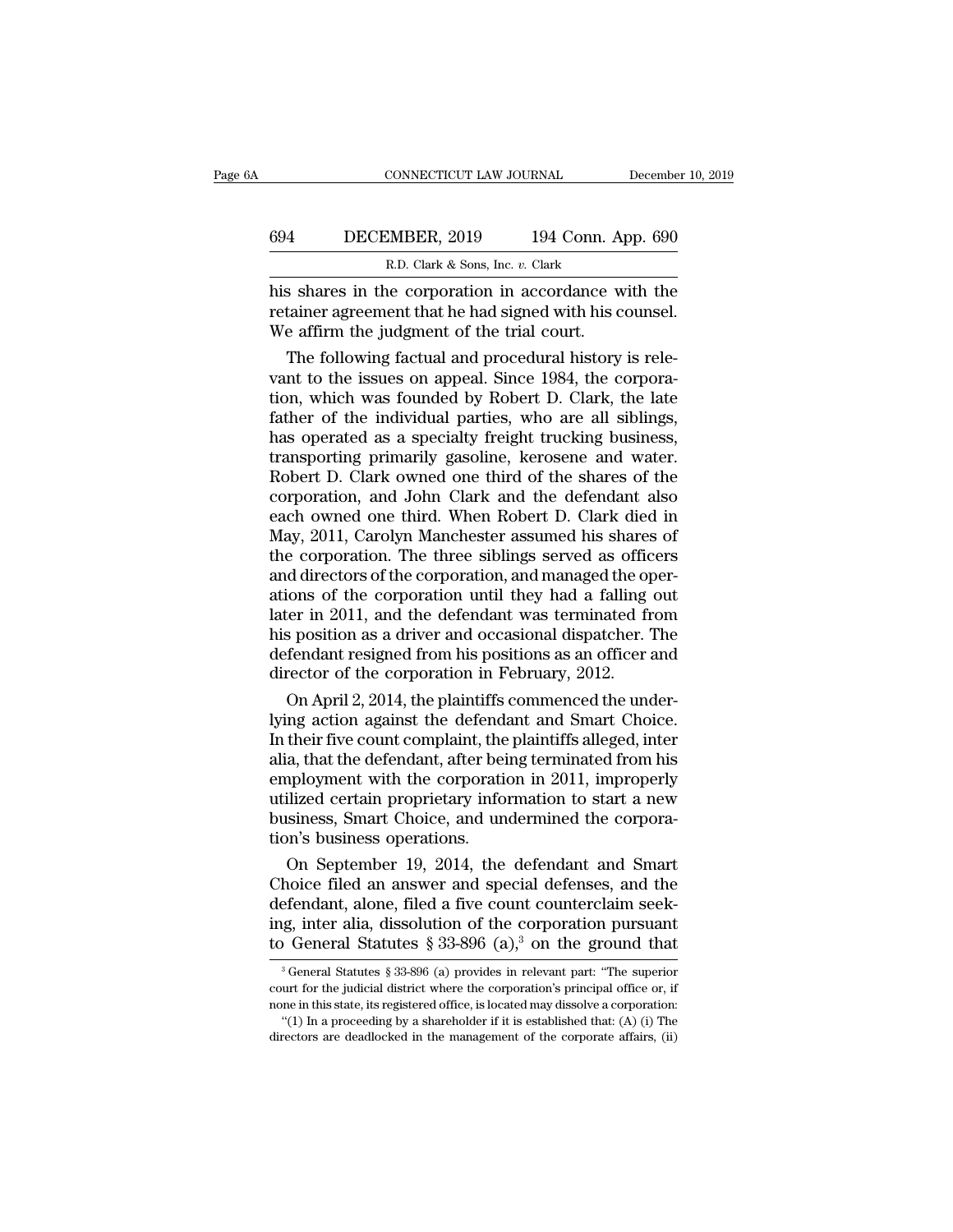| 10, 2019           | CONNECTICUT LAW JOURNAL                          |         | Page 7A |
|--------------------|--------------------------------------------------|---------|---------|
| 194 Conn. App. 690 | DECEMBER, 2019                                   | 695     |         |
|                    | R.D. Clark & Sons, Inc. v. Clark                 |         |         |
|                    | the individual plaintiffs had engaged in illegal | oppres- |         |

the individual plaintiffs had engaged in illegal, oppres-<br>individual plaintiffs had engaged in illegal, oppres-<br>sive and/or fraudulent conduct to his detriment. 194 Conn. App. 690 DECEMBER, 2019 698<br>
R.D. Clark & Sons, Inc. v. Clark<br>
the individual plaintiffs had engaged in illegal, oppres<br>
sive and/or fraudulent conduct to his detriment.<br>
On November 21, 2014, the corporation ele

4 Conn. App. 690 DECEMBER, 2019 695<br>
R.D. Clark & Sons, Inc. v. Clark<br>
e individual plaintiffs had engaged in illegal, oppres-<br>
ve and/or fraudulent conduct to his detriment.<br>
On November 21, 2014, the corporation elected 194 Conn. App. 690 DECEMBER, 2019 695<br>
R.D. Clark & Sons, Inc. v. Clark<br>
the individual plaintiffs had engaged in illegal, oppressive and/or fraudulent conduct to his detriment.<br>
On November 21, 2014, the corporation elec R.D. Clark & Sons, Inc. v. Clark<br>the individual plaintiffs had engaged in illegal, oppres-<br>sive and/or fraudulent conduct to his detriment.<br>On November 21, 2014, the corporation elected, in<br>lieu of dissolution, to purchas the individual plaintiffs l<br>sive and/or fraudulent c<br>On November 21, 201<br>lieu of dissolution, to pu<br>in it at the fair value of the<br>Statutes  $\S 33-900.^4$ <br>On February 24, 2016 ve and/or fraudulent conduct to his detriment.<br>
On November 21, 2014, the corporation elected, in<br>
u of dissolution, to purchase the defendant's shares<br>
it at the fair value of those shares, pursuant to General<br>
atutes § 3 On November 21, 2014, the corporation elected, in<br>lieu of dissolution, to purchase the defendant's shares<br>in it at the fair value of those shares, pursuant to General<br>Statutes  $\S 33-900.<sup>4</sup>$ <br>On February 24, 2016, the p

dependent of dissolution, to purchase the defendant's shares<br>in it at the fair value of those shares, pursuant to General<br>Statutes § 33-900.<sup>4</sup><br>On February 24, 2016, the plaintiffs withdrew their<br>complaint against the def Example in it at the fair value of those shares, pursuant to General<br>Statutes § 33-900.<sup>4</sup><br>On February 24, 2016, the plaintiffs withdrew their<br>complaint against the defendant and Smart Choice. Also<br>on that date, the defend Statutes  $\S 33-900.^4$ <br>On February 24, 2016, the plaintiffs withdrew their<br>complaint against the defendant and Smart Choice. Also<br>on that date, the defendant filed a second amended<br>counterclaim alleging that the corporatio on February 24, 2016, the plaintiffs withdrew their<br>complaint against the defendant and Smart Choice. Also<br>on that date, the defendant filed a second amended<br>counterclaim alleging that the corporation had a prac-<br>tice for On February 24, 2016, the plaintiffs withdrew their<br>complaint against the defendant and Smart Choice. Also<br>on that date, the defendant filed a second amended<br>counterclaim alleging that the corporation had a prac-<br>tice for complaint against the defendant and Smart Choice. Also<br>on that date, the defendant filed a second amended<br>counterclaim alleging that the corporation had a prac-<br>tice for many years of providing shareholders with<br>funds to p on that date, the defendant filed a second amended<br>counterclaim alleging that the corporation had a prac-<br>tice for many years of providing shareholders with<br>funds to pay the federal income tax liabilities incurred<br>by them counterclaim alleging that the corporation had a practice for many years of providing shareholders with<br>funds to pay the federal income tax liabilities incurred<br>by them as a result of the pass-through of the corpora-<br>tion' tice for many years of providing shareholders with<br>funds to pay the federal income tax liabilities incurred<br>by them as a result of the pass-through of the corpora-<br>tion's profits to them, but that the defendant had not<br>rec funds to pay the federal income tax liabilities incurred<br>by them as a result of the pass-through of the corpora-<br>tion's profits to them, but that the defendant had not<br>received any such payments from the corporation for<br>th n's profits to them, but that the defendant had not<br>eived any such payments from the corporation for<br>years 2012, 2013 and 2014, although he remained a<br>areholder of the corporation. The defendant claimed<br>t said conduct by t received any such payments from the corporation for<br>the years 2012, 2013 and 2014, although he remained a<br>shareholder of the corporation. The defendant claimed<br>that said conduct by the plaintiffs was oppressive.<br>The partie

the years 2012, 2013 and 2014, although he remained a<br>shareholder of the corporation. The defendant claimed<br>that said conduct by the plaintiffs was oppressive.<br>The parties were unable to reach an agreement as<br>to the fair v shareholder of the corporation. The defendant claimed<br>that said conduct by the plaintiffs was oppressive.<br>The parties were unable to reach an agreement as<br>to the fair value of the defendant's shares in the corpora-<br>tion an that said conduct by the plaintiffs was oppressive.<br>The parties were unable to reach an agreement as<br>to the fair value of the defendant's shares in the corpora-<br>tion and the terms of the corporation's purchase of<br>them, so to the fair value of the defendant s shares in the corporation<br>tion and the terms of the corporation's purchase of<br>them, so those issues were presented to the court for<br>determination. After a trial spanning several days in tion and the terms of the corporation's purchase of them, so those issues were presented to the court for determination. After a trial spanning several days in the shareholders are unable to break the deadlock, and (iii)

them, so those issues were presented to the court for determination. After a trial spanning several days in the shareholders are unable to break the deadlock, and (iii) irreparable injury to the corporation is threatened o determination. After a trial spanning several days in<br>the shareholders are unable to break the deadlock, and (iii) irreparable<br>injury to the corporation is threatened or being suffered or the business<br>and affairs of the co The shareholders are unable to break the deadlock, and (iii) irreparable injury to the corporation is threatened or being suffered or the business and affairs of the corporation can no longer be conducted to the advantage the shareholders are unable to break the deadlock, and (iii) irreparable<br>injury to the corporation is threatened or being suffered or the business<br>and affairs of the corporation can no longer be conducted to the advantage<br> deadlocked in voting power and have failed, for a period that includes at the business and affairs of the corporation can no longer be conducted to the advantage of the shareholders generally, because of the deadlock; (B) and affairs of the corporation can no longer be conducted to the advantage of the shareholders generally, because of the deadlock; (B) the directors or those in control of the corporation have acted, are acting or will ac of the shareholders generally, because of the deadlock; (B) the directors or those in control of the corporation have acted, are acting or will act in a manner that is illegal, oppressive or fraudulent; (C) the shareholde or those in control of the corporation have acted, are acting or will act in a manner that is illegal, oppressive or fraudulent; (C) the shareholders are deadlocked in voting power and have failed, for a period that inclu deadlocked in voting power and have failed, for a period that includes at least two consecutive annual meeting dates, to elect successors to directors whose terms have expired; or (D) the corporate assets are being misapp

corporation, the corporation may elect or, if it fails to elect, one or more shareholders may elect or, if it fails to elect, one or more shareholders may elect to purchase all shares owned by the petitioning under subdiv shareholders may elect to purchase all shares owned by the petitioning shareholders may elect to purchase all shares owned by the petitioning shareholders may elect to purchase all shares owned by the petitioning sharehol whose terms have expired; or (D) the corporate assets are being misapplied or wasted . . . ."<br>
"General Statutes § 33-900 (a) provides in relevant part: "In a proceeding under subdivision (1) of subsection (a) of section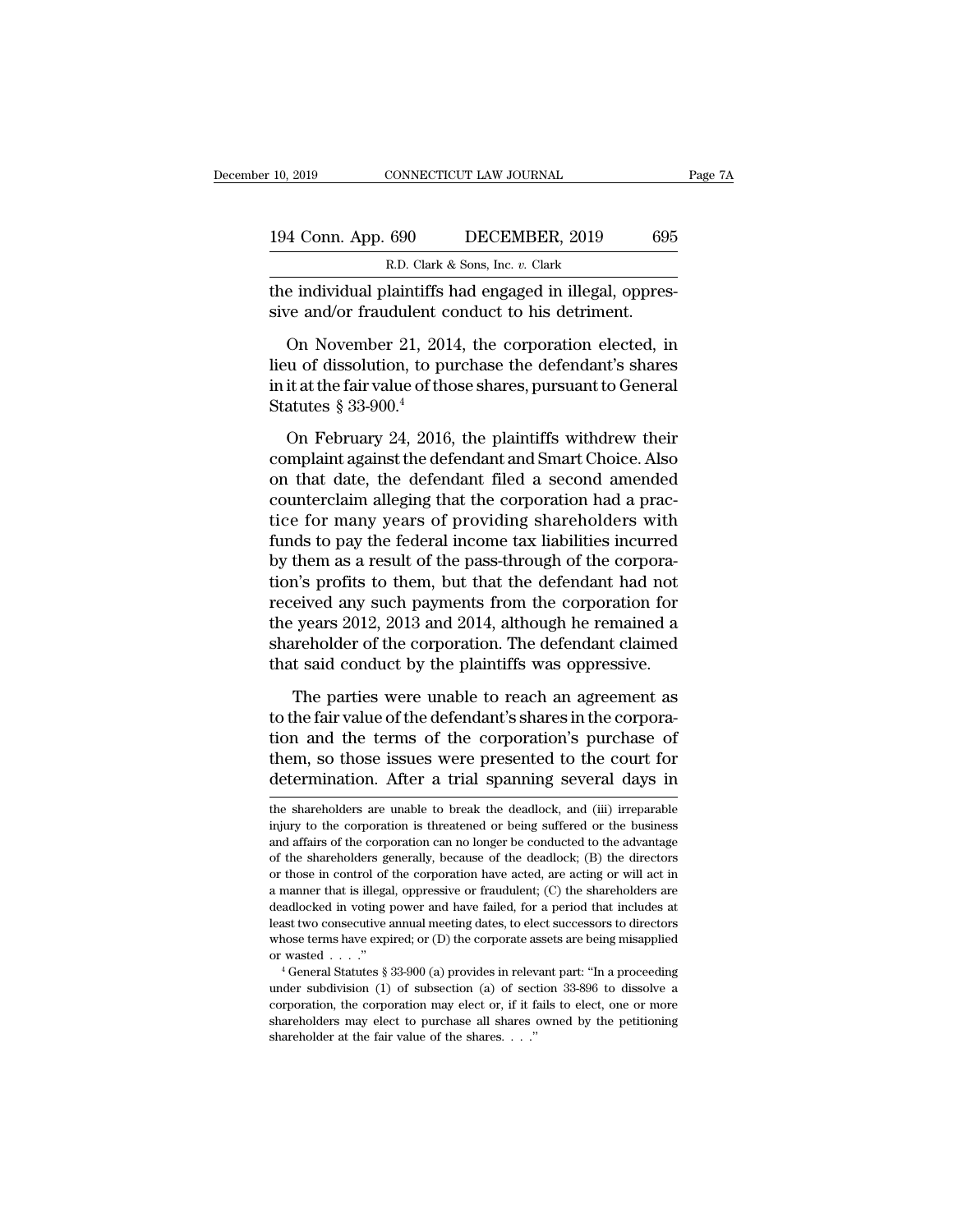# CONNECTICUT LAW JOURNAL December 10, 2019<br>696 DECEMBER, 2019 194 Conn. App. 690<br>R.D. Clark & Sons, Inc. v. Clark ECONNECTICUT LAW JOURNAL<br>2019 194 Conn. A<br>R.D. Clark & Sons, Inc. *v.* Clark<br>5 and February 2016, the court

CONNECTICUT LAW JOURNAL December 10, 2019<br>
BECEMBER, 2019 194 Conn. App. 690<br>
R.D. Clark & Sons, Inc. v. Clark<br>
December, 2015, and February, 2016, the court issued<br>
a memorandum of decision on August 30, 2016,<br>
determini 696 DECEMBER, 2019 194 Conn. App. 690<br>R.D. Clark & Sons, Inc. v. Clark<br>December, 2015, and February, 2016, the court issued<br>a memorandum of decision on August 30, 2016,<br>determining that (1) as of December 31, 2014,<sup>5</sup> the **696** DECEMBER, 2019 194 Conn. App. 690<br>
R.D. Clark & Sons, Inc. v. Clark<br>
December, 2015, and February, 2016, the court issued<br>
a memorandum of decision on August 30, 2016,<br>
determining that (1) as of December 31, 2014,<sup></sup> **696** DECEMBER, 2019 194 Conn. App. 690<br>
R.D. Clark & Sons, Inc. v. Clark<br>
December, 2015, and February, 2016, the court issued<br>
a memorandum of decision on August 30, 2016,<br>
determining that (1) as of December 31, 2014,<sup></sup> **EXEMBER, 2019** 134 Colut. App. 050<br>
R.D. Clark & Sons, Inc. v. Clark<br>
December, 2015, and February, 2016, the court issued<br>
a memorandum of decision on August 30, 2016,<br>
determining that (1) as of December 31, 2014,<sup>5</sup> t R.D. Clark & Sons, Inc. v. Clark<br>December, 2015, and February, 2016, the court issued<br>a memorandum of decision on August 30, 2016,<br>determining that (1) as of December 31, 2014,<sup>5</sup> the value<br>of the corporation was \$3,708,4 December, 2015, and February, 2016, the court issued<br>a memorandum of decision on August 30, 2016,<br>determining that (1) as of December 31, 2014,<sup>5</sup> the value<br>of the corporation was \$3,708,413, and the fair value<br>of the defe a memorandum of decision on August 30, 2016,<br>determining that (1) as of December 31, 2014,<sup>5</sup> the value<br>of the corporation was \$3,708,413, and the fair value<br>of the defendant's shares of the corporation was<br>\$1,236,138, an determining that (1) as of December 31, 2014,<sup>5</sup> the value<br>of the corporation was \$3,708,413, and the fair value<br>of the defendant's shares of the corporation was<br>\$1,236,138, and (2) because the corporation, through<br>the act of the corporation was \$3,708,413, and the fair value<br>of the defendant's shares of the corporation was<br>\$1,236,138, and (2) because the corporation, through<br>the actions of its majority shareholders, engaged in<br>oppressive co of the defendant's shares of the corporation was<br>\$1,236,138, and (2) because the corporation, through<br>the actions of its majority shareholders, engaged in<br>oppressive conduct toward the defendant, the value<br>of the defendant \$1,236,138, and (2) because the corporation, through<br>the actions of its majority shareholders, engaged in<br>oppressive conduct toward the defendant, the value<br>of the defendant's interest in the corporation was not<br>subject to the actions of its majority shareholders, engaged in<br>oppressive conduct toward the defendant, the value<br>of the defendant's interest in the corporation was not<br>subject to a minority discount. The court further<br>ordered that oppressive conduct toward the defendant, the value<br>of the defendant's interest in the corporation was not<br>subject to a minority discount. The court further<br>ordered that it would hold another hearing on the issues<br>of whethe of the defendant's interest in the corporation was not<br>subject to a minority discount. The court further<br>ordered that it would hold another hearing on the issues<br>of whether there were extraordinary circumstances to<br>justify subject to a minority discount. The court further<br>ordered that it would hold another hearing on the issues<br>of whether there were extraordinary circumstances to<br>justify the application of a marketability discount to<br>the val ordered that it would hold another hearing on the issues<br>of whether there were extraordinary circumstances to<br>justify the application of a marketability discount to<br>the value of the defendant's shares, the terms according<br> expenses. stify the application of a marketability discount to<br>e value of the defendant's shares, the terms according<br>which the corporation would purchase those shares,<br>d whether the defendant was entitled to an award of<br>asonable at the value of the defendant's shares, the terms according<br>to which the corporation would purchase those shares,<br>and whether the defendant was entitled to an award of<br>reasonable attorney's and expert witness fees and<br>expense

to which the corporation would purchase those shares,<br>and whether the defendant was entitled to an award of<br>reasonable attorney's and expert witness fees and<br>expenses.<br>On September 8, 2016, the corporation filed a motion<br>f and whether the defendant was entitled to an award of<br>reasonable attorney's and expert witness fees and<br>expenses.<br>On September 8, 2016, the corporation filed a motion<br>for reargument and reconsideration. On October 24,<br>2016 reasonable attorney's and expert witness fees and<br>expenses.<br>On September 8, 2016, the corporation filed a motion<br>for reargument and reconsideration. On October 24,<br>2016, the court issued a memorandum of decision grant-<br>ing expenses.<br>
On September 8, 2016, the corporation filed a motion<br>
for reargument and reconsideration. On October 24,<br>
2016, the court issued a memorandum of decision grant-<br>
ing in part and denying in part that motion, dete On September 8, 2016, the corporation filed a motion<br>for reargument and reconsideration. On October 24,<br>2016, the court issued a memorandum of decision grant-<br>ing in part and denying in part that motion, determining<br>that, for reargument an<br>2016, the court issue<br>ing in part and deny<br>that, upon reconsid<br>as of December 31<br>value of the defer<br>was \$785,573.<br>On December 30, 16, the court issued a memorandum of decision grant-<br>g in part and denying in part that motion, determining<br>at, upon reconsideration, the value of the corporation<br>of December 31, 2014, was \$2,356,719, and the fair<br>lue of ing in part and denying in part that motion, determining<br>that, upon reconsideration, the value of the corporation<br>as of December 31, 2014, was \$2,356,719, and the fair<br>value of the defendant's shares in the corporation<br>was

that, upon reconsideration, the value of the corporation<br>as of December 31, 2014, was \$2,356,719, and the fair<br>value of the defendant's shares in the corporation<br>was \$785,573.<br>On December 30, 2016, following another eviden as of December 31, 2014, was \$2,356,719, and the fair<br>value of the defendant's shares in the corporation<br>was \$785,573.<br>On December 30, 2016, following another evidentiary<br>hearing, the trial court issued a memorandum of dec value of the defendant's shares in the corporation<br>was \$785,573.<br>On December 30, 2016, following another evidentiary<br>hearing, the trial court issued a memorandum of deci-<br>sion determining, inter alia, that the value of th was \$785,573.<br>
On December 30, 2016, following another evidentiary<br>
hearing, the trial court issued a memorandum of deci-<br>
sion determining, inter alia, that the value of the defen-<br>
dant's shares of the corporation shoul On December 30, 2016, following another evidentiary<br>hearing, the trial court issued a memorandum of deci-<br>sion determining, inter alia, that the value of the defen-<br>dant's shares of the corporation should not be reduced<br>b dant's shares of the corporation should not be reduced<br>by a marketability discount, the defendant was entitled<br>to statutory attorney's and expert witness fees and<br>expenses pursuant to § 33-900 (e),<sup>6</sup> and the defendant<br> $\$ 

to statutory attorney's and expert witness fees and<br>expenses pursuant to § 33-900 (e),<sup>6</sup> and the defendant<br><sup>5</sup>This date was agreed upon by the parties.<br><sup>6</sup>General Statutes § 33-900 (e) provides in relevant part: "In a pr Experience in the petitioning shareholder had probable grounds for relief under subdivision (1) of subsection (a) of section 33-896, if the court finds that the petitioning shareholder had probable grounds for relief unde Experises pursuant to  $\frac{1}{8}$  33-900 (e), and the deferred and  $\frac{1}{6}$  This date was agreed upon by the parties.<br>
<sup>6</sup> General Statutes § 33-900 (e) provides in relevant part: "In a proceeding under subdivision (1) of <sup>6</sup> General Statutes § 33-900 (e) provides in relevant part: "In a proceeding under subdivision (1) of subsection (a) of section 33-896, if the court finds that the petitioning shareholder had probable grounds for relief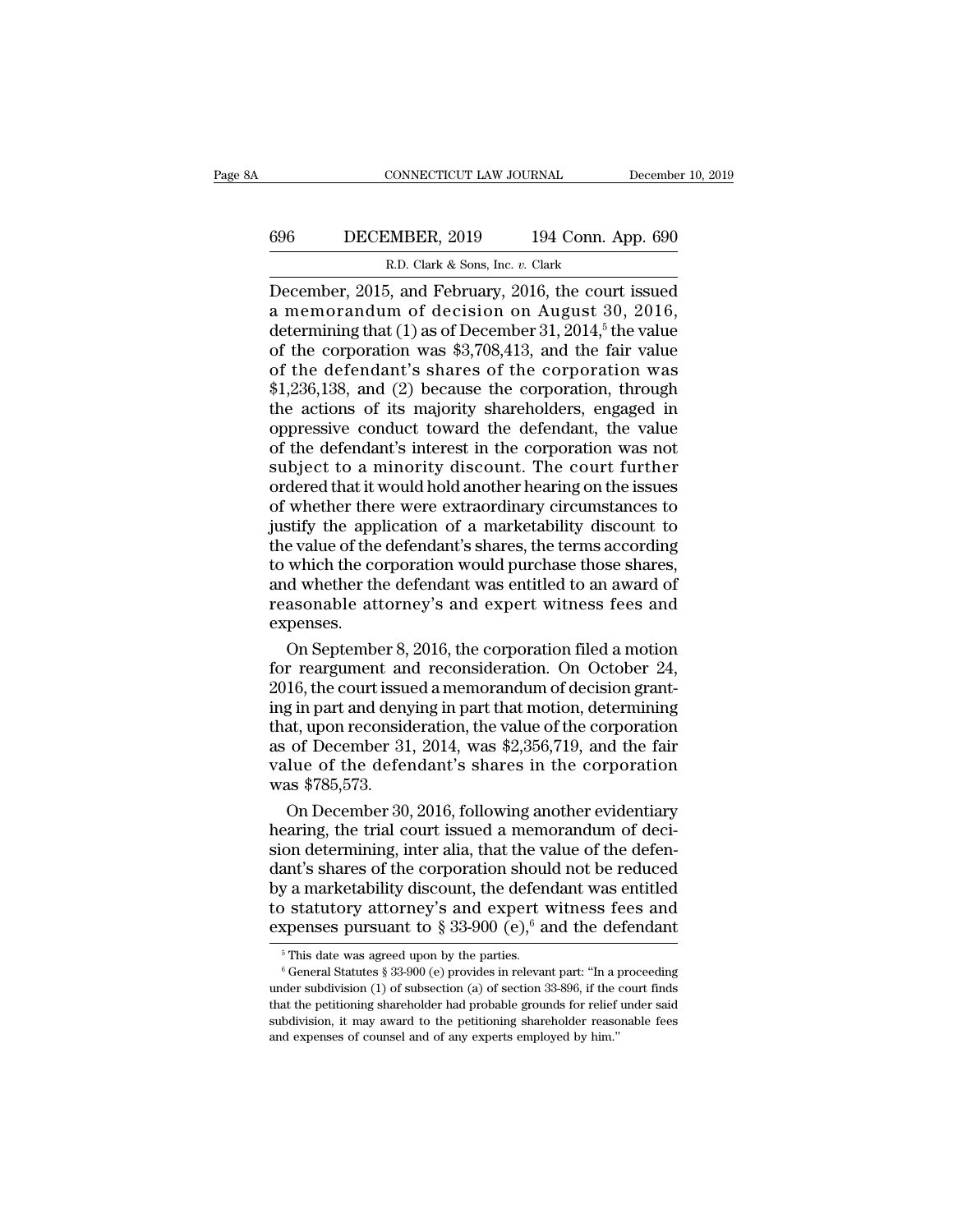| 10, 2019           | CONNECTICUT LAW JOURNAL                                | Page 9A |
|--------------------|--------------------------------------------------------|---------|
| 194 Conn. App. 690 | DECEMBER, 2019                                         | 697     |
|                    | R.D. Clark & Sons, Inc. v. Clark                       |         |
|                    | was not entitled to prejudøment interest hut was enti- |         |

10, 2019 CONNECTICUT LAW JOURNAL<br>
194 Conn. App. 690 DECEMBER, 2019 697<br>
R.D. Clark & Sons, Inc. v. Clark<br>
Was not entitled to prejudgment interest, but was enti-<br>
tled to postjudgment interest. 194 Conn. App. 690 DECEME<br>
R.D. Clark & Sons, Inc. v.<br>
was not entitled to prejudgment interest.<br>
On June 19, 2017, the trial court

4 Conn. App. 690 DECEMBER, 2019 697<br>
R.D. Clark & Sons, Inc. *v.* Clark<br>
as not entitled to prejudgment interest, but was enti-<br>
d to postjudgment interest.<br>
On June 19, 2017, the trial court issued a memoran-<br>
m of decisi 194 Conn. App. 690 DECEMBER, 2019 697<br>
R.D. Clark & Sons, Inc. v. Clark<br>
was not entitled to prejudgment interest, but was enti-<br>
tled to postjudgment interest.<br>
On June 19, 2017, the trial court issued a memoran-<br>
dum of R.D. Clark & Sons, Inc. v. Clark<br>was not entitled to prejudgment interest, but was enti-<br>tled to postjudgment interest.<br>On June 19, 2017, the trial court issued a memoran-<br>dum of decision, following another hearing held o was not entitled to prejudgment interest, but was enti-<br>tled to postjudgment interest.<br>On June 19, 2017, the trial court issued a memoran-<br>dum of decision, following another hearing held on<br>April 27, 2017, rendering judgme was not entitied to prejudgment interest, but was entitled to postjudgment interest.<br>
On June 19, 2017, the trial court issued a memoran-<br>
dum of decision, following another hearing held on<br>
April 27, 2017, rendering judgm tied to postjudgment interest.<br>
On June 19, 2017, the trial court issued a memoran-<br>
dum of decision, following another hearing held on<br>
April 27, 2017, rendering judgment against the corpora-<br>
tion and in favor of the def On June 19, 2017, the trial court issued a memorandum of decision, following another hearing held on April 27, 2017, rendering judgment against the corporation and in favor of the defendant, holding that the defendant was dum of decision, following another hearing held on<br>April 27, 2017, rendering judgment against the corpora-<br>tion and in favor of the defendant, holding that the<br>defendant was entitled to a total sum of \$983,028.09,<br>includin April 27, 2017, rendering judgment against the corporation and in favor of the defendant, holding that the defendant was entitled to a total sum of \$983,028.09, including statutory attorney's fees and expert witness fees a tion and in favor of the defendant, holding that the<br>defendant was entitled to a total sum of \$983,028.09,<br>including statutory attorney's fees and expert witness<br>fees and expenses. The court also found that the defen-<br>dant defendant was entitled to a total sum of \$983,028.09,<br>including statutory attorney's fees and expert witness<br>fees and expenses. The court also found that the defen-<br>dant was entitled to postjudgment interest at the rate<br>of including statutory attorney's fees and expert witness<br>fees and expenses. The court also found that the defen-<br>dant was entitled to postjudgment interest at the rate<br>of 2.25 percent. The court ordered the corporation to<br>pa fees and expenses. The court also found that the defen-<br>dant was entitled to postjudgment interest at the rate<br>of 2.25 percent. The court ordered the corporation to<br>pay \$87,653 to the defendant within thirty days and,<br>furt dant was entitled to postjudgment interest at the rate<br>of 2.25 percent. The court ordered the corporation to<br>pay \$87,653 to the defendant within thirty days and,<br>further, to pay \$8339.29 per month to the defendant for<br>a pe of 2.25 percent. The court ordered<br>pay \$87,653 to the defendant withi<br>further, to pay \$8339.29 per month to<br>a period of ten years, and to maint<br>bond to secure payment of the jua<br>also dismissed the defendant's cour<br>dissolut y \$87,003 to the detendant within thirty days and,<br>trher, to pay \$8339.29 per month to the defendant for<br>period of ten years, and to maintain a performance<br>md to secure payment of the judgment. The court<br>so dismissed the rurther, to pay \$8339.29 per month to the defendant for<br>a period of ten years, and to maintain a performance<br>bond to secure payment of the judgment. The court<br>also dismissed the defendant's counterclaim seeking a<br>dissoluti

a period of ten years, and to maintain a performance<br>bond to secure payment of the judgment. The court<br>also dismissed the defendant's counterclaim seeking a<br>dissolution of the corporation.<br>On June 28, 2017, the corporation from to secure payment of the judgment. The court<br>also dismissed the defendant's counterclaim seeking a<br>dissolution of the corporation.<br>On June 28, 2017, the corporation filed a motion for<br>reconsideration limited to the p also dismissed the defendant s counterclaim seeking a<br>dissolution of the corporation.<br>On June 28, 2017, the corporation filed a motion for<br>reconsideration limited to the portions of the trial<br>court's June 19, 2017 decision dissolution of the corporation.<br>
On June 28, 2017, the corporation filed a motion for<br>
reconsideration limited to the portions of the trial<br>
court's June 19, 2017 decision requiring it to pay \$87,653<br>
to the defendant with On June 28, 2017, the corporation filed a motion for<br>reconsideration limited to the portions of the trial<br>court's June 19, 2017 decision requiring it to pay \$87,653<br>to the defendant within thirty days and ordering it to<br>o reconsideration limited to the portions of the trial<br>court's June 19, 2017 decision requiring it to pay \$87,653<br>to the defendant within thirty days and ordering it to<br>obtain a performance bond. The court held an eviden-<br>ti court's June 19, 2017 decision requiring it to pay \$87,653<br>to the defendant within thirty days and ordering it to<br>obtain a performance bond. The court held an eviden-<br>tiary hearing on these issues on August 24, 2017. On<br>Se to the defendant within thirty days and ordering it to obtain a performance bond. The court held an evidentiary hearing on these issues on August 24, 2017. On September 14, 2017, the court issued a memorandum of decision d obtain a performance bond. The court held an evidentiary hearing on these issues on August 24, 2017. On<br>September 14, 2017, the court issued a memorandum<br>of decision declining to modify its order that the corpo-<br>ration pay tiary hearing on these issues on August 24, 2017. On<br>September 14, 2017, the court issued a memorandum<br>of decision declining to modify its order that the corpo-<br>ration pay \$87,653 to the defendant within thirty days.<br>The c September 14, 2017, the court issued a memorandum<br>of decision declining to modify its order that the corpo-<br>ration pay \$87,653 to the defendant within thirty days.<br>The court, however, vacated its order requiring the cor-<br>p of decision declining to modify its order that the corporation pay \$87,653 to the defendant within thirty days.<br>The court, however, vacated its order requiring the corporation to obtain a performance bond, but ordered that The court, however, vacated its order requiring the corration to obtain a performance bond, but ordered at the corporation satisfy its monthly installments on<br>e first of each month and that it be assessed a late<br>arge if it The court, nowever, vacated its order requiring the cor-<br>poration to obtain a performance bond, but ordered<br>that the corporation satisfy its monthly installments on<br>the first of each month and that it be assessed a late<br>ch

poration to obtain a performance bond, but ordered<br>that the corporation satisfy its monthly installments on<br>the first of each month and that it be assessed a late<br>charge if it did not timely satsisfy that obligation.<br>The c the first of each month and that it be assessed a late<br>charge if it did not timely satsisfy that obligation.<br>The corporation appeals from the judgment of the<br>trial court determining the value of the defendant's<br>shares and the first of each month and that it be assessed a late<br>charge if it did not timely satsisfy that obligation.<br>The corporation appeals from the judgment of the<br>trial court determining the value of the defendant's<br>shares and charge II It did not timely satsisty that obilgation.<br>The corporation appeals from the judgment of the<br>trial court determining the value of the defendant's<br>shares and its award of attorney's and expert witness<br>fees and exp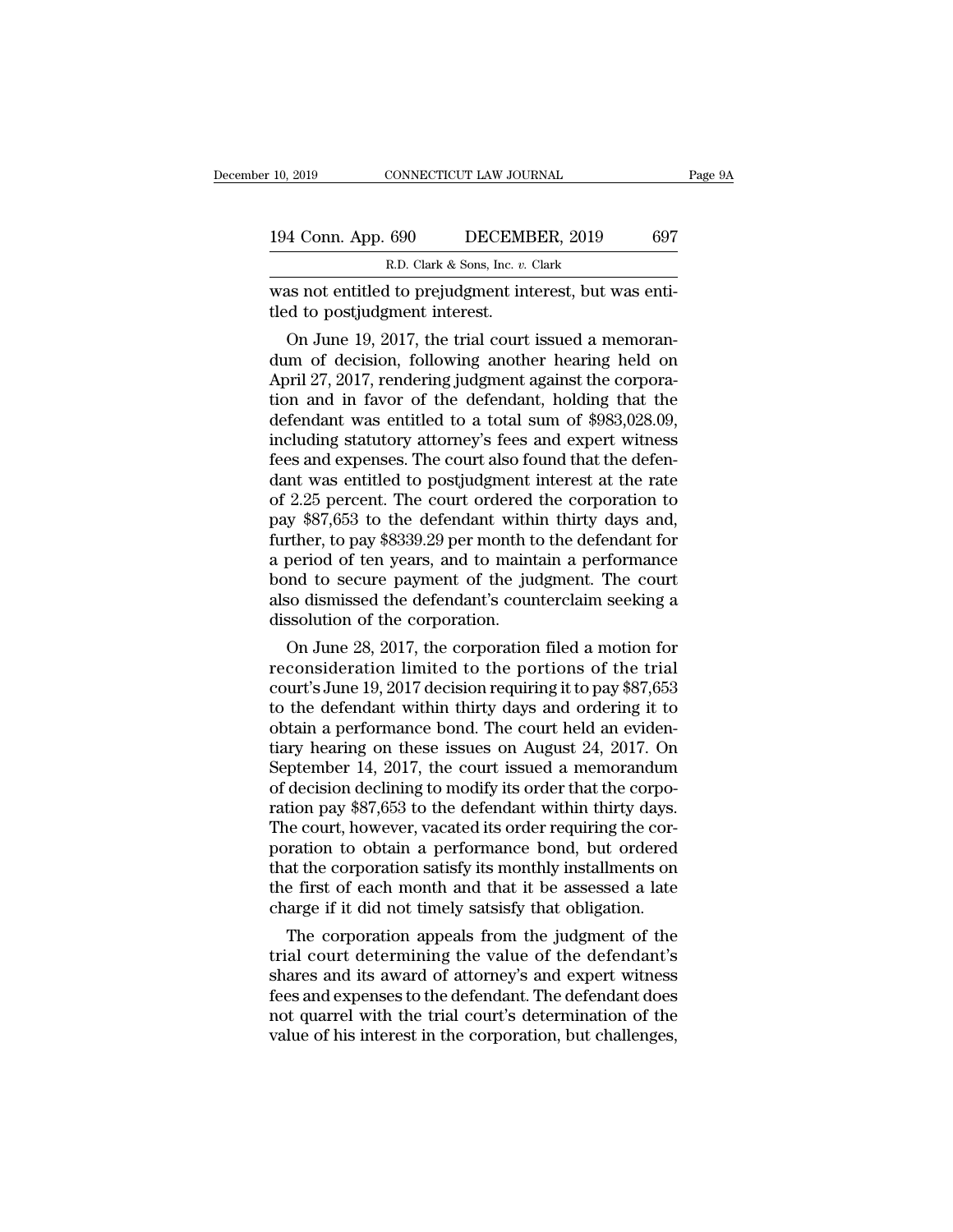# CONNECTICUT LAW JOURNAL December 10, 2019<br>698 DECEMBER, 2019 194 Conn. App. 690<br>R.D. Clark & Sons, Inc. v. Clark CONNECTICUT LAW JOURNAL<br>MBER, 2019 194 Conn. A<br>R.D. Clark & Sons, Inc. *v.* Clark<br>ss\_anneal\_the\_court's\_decision

CONNECTICUT LAW JOURNAL December 10, 2019<br>
BECEMBER, 2019 194 Conn. App. 690<br>
R.D. Clark & Sons, Inc. v. Clark<br>
by way of cross appeal, the court's decision not to<br>
award attorney's fees in the amount of one third of the<br> EDET COMBER, 2019 194 Conn. App. 690<br>
R.D. Clark & Sons, Inc. v. Clark<br>
by way of cross appeal, the court's decision not to<br>
award attorney's fees in the amount of one third of the<br>
value of his interest in the corporation EXEMBER, 2019 194 Conn. App. 690<br>
R.D. Clark & Sons, Inc. v. Clark<br>
by way of cross appeal, the court's decision not to<br>
award attorney's fees in the amount of one third of the<br>
value of his interest in the corporation pu ECEMBER, 2019 194 Conn. App. 690<br>
R.D. Clark & Sons, Inc. v. Clark<br>
by way of cross appeal, the court's decision not to<br>
award attorney's fees in the amount of one third of the<br>
value of his interest in the corporation pu here are the same of the same of the same of this inter-<br>this counsel.<br>Also counsel. lue of his interest in the corporation pursuant to the<br>ntingency fee agreement that he had signed with<br>s counsel.<br>I<br>APPEAL<br>Because all of the claims raised by the corporation<br>appeal stem from the valuation of the defendant

I

#### APPEAL

contingency fee agreement that he had signed with<br>his counsel.<br>I<br>APPEAL<br>Because all of the claims raised by the corporation<br>on appeal stem from the valuation of the defendant's<br>shares in it, we begin by setting forth the f I<br>
Shares in it, we begin by the corporation<br>
appeal stem from the valuation of the defendant's<br>
shares in it, we begin by setting forth the following<br>
general applicable legal principles. As noted herein, the<br>
corporation I<br>APPEAL<br>Because all of the claims raised by the corporation<br>on appeal stem from the valuation of the defendant's<br>shares in it, we begin by setting forth the following<br>general applicable legal principles. As noted herein, APPEAL<br>Because all of the claims raised by the corporation<br>on appeal stem from the valuation of the defendant's<br>shares in it, we begin by setting forth the following<br>general applicable legal principles. As noted herein, t APPEAL<br>Because all of the claims raised by the corporation<br>on appeal stem from the valuation of the defendant's<br>shares in it, we begin by setting forth the following<br>general applicable legal principles. As noted herein, t Because all of the claims raised by the corporation<br>on appeal stem from the valuation of the defendant's<br>shares in it, we begin by setting forth the following<br>general applicable legal principles. As noted herein, the<br>corp on appeal stem from the valuation of the defendant's<br>shares in it, we begin by setting forth the following<br>general applicable legal principles. As noted herein, the<br>corporation elected to purchase the defendant's shares<br>a shares in it, we begin by setting forth the following<br>general applicable legal principles. As noted herein, the<br>corporation elected to purchase the defendant's shares<br>at the fair value of those shares pursuant to  $\S 33-90$ general applicable legal principles. As noted herein, the<br>corporation elected to purchase the defendant's shares<br>at the fair value of those shares pursuant to § 33-900<br>(a). Section 33-900 (d) provides that, if the parties corporation elected to purchase the defendant's shares<br>at the fair value of those shares pursuant to  $\S 33-900$ <br>(a). Section 33-900 (d) provides that, if the parties are<br>unable to reach an agreement as to the fair value o at the fair value of those shares pursuant<br>(a). Section 33-900 (d) provides that, if the<br>unable to reach an agreement as to the fa<br>the shares, the court shall determine the f<br>them as of the day before the date on which<br>was ). Section 33-900 (d) provides that, if the parties are able to reach an agreement as to the fair value of e shares, the court shall determine the fair value of em as of the day before the date on which the petition as fi unable to reach an agreement as to the fair value of<br>the shares, the court shall determine the fair value of<br>them as of the day before the date on which the petition<br>was filed or as of such other date as the court deems<br>a

the shares, the court shall determine the fair value of<br>them as of the day before the date on which the petition<br>was filed or as of such other date as the court deems<br>appropriate under the circumstances.<br>"Fair value" is n them as of the day before the date on which the petition<br>was filed or as of such other date as the court deems<br>appropriate under the circumstances.<br>"Fair value" is not defined in § 33-900. It is, however,<br>defined in a sep was filed or as of such other date as the court deems<br>appropriate under the circumstances.<br>
"Fair value" is not defined in § 33-900. It is, however,<br>
defined in a separate provision of the Connecticut Busi-<br>
ness Corporat appropriate under the circumstances.<br>
"Fair value" is not defined in § 33-900. It is, however,<br>
defined in a separate provision of the Connecticut Busi-<br>
ness Corporation Act, which encompasses General Stat-<br>
utes §§ 33-6 "Fair value" is not defined in § 33-900. It is, however,<br>defined in a separate provision of the Connecticut Busi-<br>ness Corporation Act, which encompasses General Stat-<br>utes §§ 33-600 to 33-998. General Statutes § 33-855 ( defined in a separate provision of the Connecticut Busi-<br>ness Corporation Act, which encompasses General Stat-<br>utes §§ 33-600 to 33-998. General Statutes § 33-855 (3)<sup>7</sup><br>provides in relevant part: "Fair value' means the va ness Corporation Act, which encompasses General Stat-<br>utes §§ 33-600 to 33-998. General Statutes § 33-855 (3)<sup>7</sup><br>provides in relevant part: "Fair value' means the value<br>of the corporation's shares determined . . . (B) usin utes §§ 33-600 to 33-998. General Statutes § 33-855 (3)<sup>7</sup> provides in relevant part: " 'Fair value' means the value of the corporation's shares determined . . . (B) using customary and current valuation concepts and tech provides in relevant part: "Fair value' means the value<br>of the corporation's shares determined . . . (B) using<br>customary and current valuation concepts and tech-<br>niques generally employed for similar businesses in the<br>con of the corporation's shares determined . . . (B) using<br>customary and current valuation concepts and tech-<br>niques generally employed for similar businesses in the<br>context of the transaction requiring appraisal, and (C)<br>wit ontext of the transaction requiring appraisal, and (C) ithout discounting for lack of marketability or minor-<br>y status . . . ." This definition is identical to the defi-<br>tion of "fair value" contained in its counterpart u without discounting for lack of marketability or minority status . . . . " This definition is identical to the definition of "fair value" contained in its counterpart under  $\frac{7}{4}$  Although § 33-855 applies in the conte

ity status . . . . " This definition is identical to the definition of "fair value" contained in its counterpart under  $\frac{1}{4}$  Although § 33-855 applies in the context of a determination of the rights of a dissenting sh addressed to dissenting shareholders . . . . Thus defined in its counterpart under<br>This definition of "fair value" contained in its counterpart under<br>of a dissenting shareholder, it has been observed, and we agree, that " Thutoff Of Tair Vatue Contrained in its counterpart under<br>
<sup>7</sup> Although § 33-855 applies in the context of a determination of the rights<br>
of a dissenting shareholder, it has been observed, and we agree, that "there<br>
is no <sup>7</sup> Although § 33-855 applies in the context of a determination of the rights of a dissenting shareholder, it has been observed, and we agree, that "there is no reason to believe that "fair value" means something differen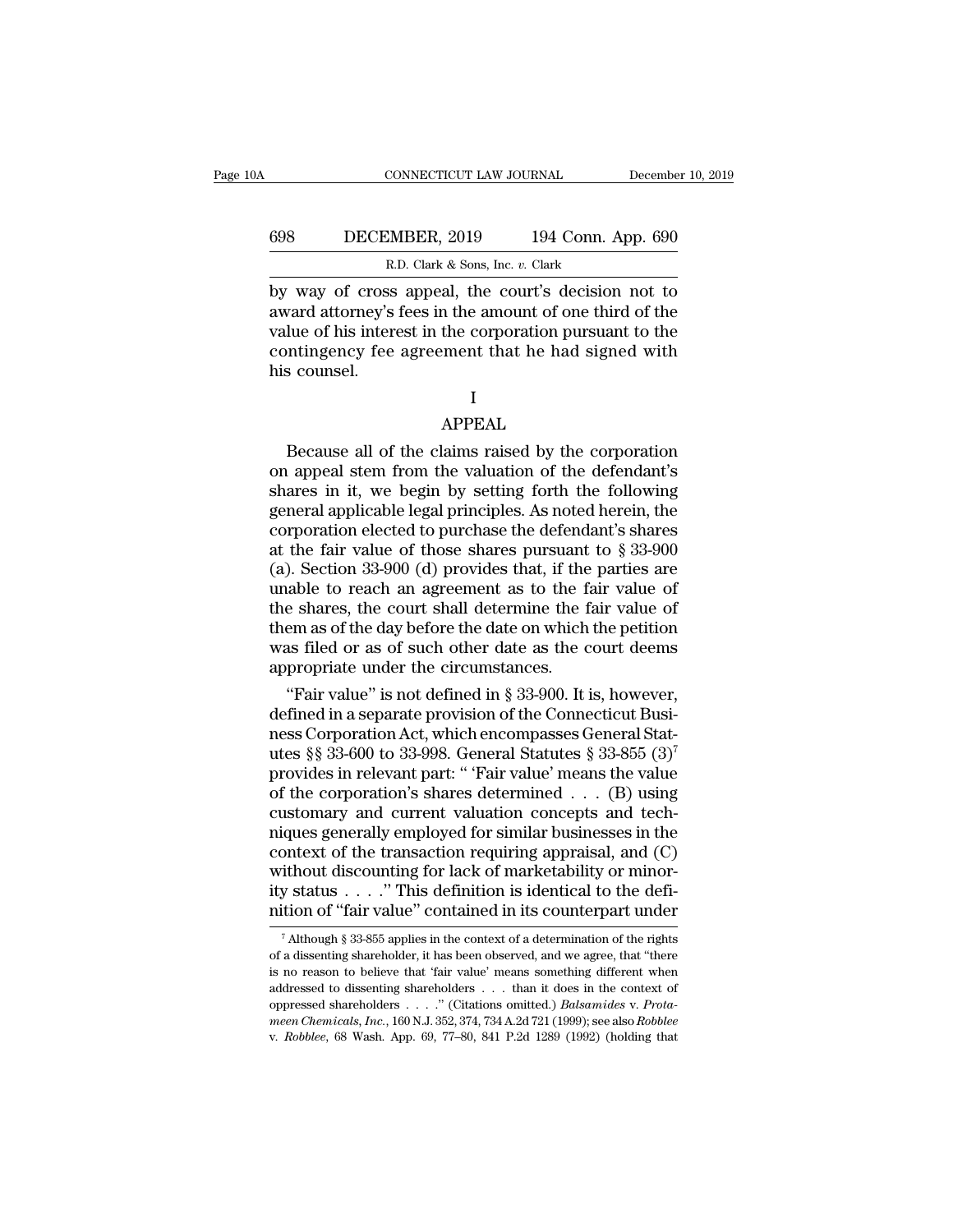# 10, 2019 CONNECTICUT LAW JOURNAL Page 11A<br>194 Conn. App. 690 DECEMBER, 2019 699<br>R.D. Clark & Sons, Inc. v. Clark CONNECTICUT LAW JOURNAL<br>
690 DECEMBER, 2019<br>
R.D. Clark & Sons, Inc. *v.* Clark<br>
he American Bar Association's

Fage 1<br>
10, 2019 CONNECTICUT LAW JOURNAL Page 1<br>
194 Conn. App. 690 DECEMBER, 2019 699<br>
R.D. Clark & Sons, Inc. v. Clark<br>
§ 13.01 (4) of the American Bar Association's Model<br>
Business Corporation Act.<sup>8</sup> Given this definit 194 Conn. App. 690 DECEMBER, 2019 699<br>
R.D. Clark & Sons, Inc. v. Clark<br>
§ 13.01 (4) of the American Bar Association's Model<br>
Business Corporation Act.<sup>8</sup> Given this definition, it<br>
seems evident that neither a minority d 194 Conn. App. 690 DECEMBER, 2019 699<br>
R.D. Clark & Sons, Inc. v. Clark<br>
§ 13.01 (4) of the American Bar Association's Model<br>
Business Corporation Act.<sup>8</sup> Given this definition, it<br>
seems evident that neither a minority d 194 Conn. App. 690 DECEMBER, 2019 699<br>
R.D. Clark & Sons, Inc. v. Clark<br>
§ 13.01 (4) of the American Bar Association's Model<br>
Business Corporation Act.<sup>8</sup> Given this definition, it<br>
seems evident that neither a minority d R.D. Clark & Sons, Inc. v. Clark<br>  $\frac{1}{2}$  13.01 (4) of the American Bar Association's Model<br>
Business Corporation Act.<sup>8</sup> Given this definition, it<br>
seems evident that neither a minority discount nor a<br>
marketability di B. Clark & Sons, lnc. v. Clark<br>
§ 13.01 (4) of the American Bar Association's Model<br>
Business Corporation Act.<sup>8</sup> Given this definition, it<br>
seems evident that neither a minority discount nor a<br>
marketability discount wou § 13.01 (4) of the American Bar Association's Model<br>Business Corporation Act.<sup>8</sup> Given this definition, it<br>seems evident that neither a minority discount nor a<br>marketability discount would apply to the determina-<br>tion of Business Corporation Act.<sup>8</sup> Given this definition, it<br>seems evident that neither a minority discount nor a<br>marketability discount would apply to the determina-<br>tion of the fair value of shares that are being purchased<br>by seems evident that neither a minority discount nor a<br>marketability discount would apply to the determina-<br>tion of the fair value of shares that are being purchased<br>by a corporation, versus being sold on the market. This<br>po by a corporation, versus being sold on the market. This<br>position is supported by the widely accepted principle<br>that "fair value" is not synonymous with "fair market<br>value." See, e.g., *Pueblo Bancorporation* v. *Lindoe*, position is supported by the widely accepted principle<br>that "fair value" is not synonymous with "fair market<br>value." See, e.g., *Pueblo Bancorporation v. Lindoe, Inc.*,<br>63 P.3d 353, 363 (Colo. 2003); *Brynwood Co. v.*<br>*Sch* that "fair value" is not synonymous with "fair market<br>value." See, e.g., *Pueblo Bancorporation* v. *Lindoe*, *Inc.*,<br>63 P.3d 353, 363 (Colo. 2003); *Brynwood Co.* v.<br>*Schweisberger*, 393 Ill. App. 3d 339, 353, 913 N.E.2d 63 P.3d 353, 363 (Colo. 2003); *Brynwood Co. v.*<br> *Schweisberger*, 393 Ill. App. 3d 339, 353, 913 N.E.2d 150<br>
(2009); *Franks v. Franks*, Court of Appeals of Michigan,<br>
Docket No. 343290, N.W.2d , 2019 WL 4648446,<br>
\*15 (Mi Schweisberger, 393 Ill. App. 3d 339, 353, 913 N.E.2d 150<br>(2009); *Franks v. Franks*, Court of Appeals of Michigan,<br>Docket No. 343290, N.W.2d , 2019 WL 4648446,<br>\*15 (Mich. App. September 24, 2019); *Balsamides v.<br>Protameen* (2009); *Franks* v. *Franks*, Court of Appeals of Michigan,<br>Docket No. 343290, N.W.2d , 2019 WL 4648446,<br>\*15 (Mich. App. September 24, 2019); *Balsamides* v.<br>*Protameen Chemicals, Inc.*, supra, 160 N.J. 374–77;<br>*Columbia M* Docket No. 343290, N.W.2d, 2019 WL 4648446,<br>
\*15 (Mich. App. September 24, 2019); *Balsamides v.*<br> *Protameen Chemicals, Inc.*, supra, 160 N.J. 374–77;<br> *Columbia Management Co. v. Wyss*, 94 Or. App. 195,<br>
202–206, 765 P.2 \*15 (Mich. App. September 24, 2019); *Balsamides v.*<br>Protameen Chemicals, Inc., supra, 160 N.J. 374–77;<br>Columbia Management Co. v. Wyss, 94 Or. App. 195,<br>202–206, 765 P.2d 207 (1988); *HMO-W, Inc. v. SSM*<br>Health Care Syst Protameen Chemicals, Inc., supra, 160 N.J. 374–77;<br>Columbia Management Co. v. Wyss, 94 Or. App. 195,<br>202–206, 765 P.2d 207 (1988); HMO-W, Inc. v. SSM<br>Health Care System, 234 Wis. 2d 707, 717–23, 611<br>N.W.2d 250 (2000). Acco Columbia Management Co. v. Wyss, 94 Or. App. 195, 202–206, 765 P.2d 207 (1988);  $HMO-W$ , Inc. v. SSM Health Care System, 234 Wis. 2d 707, 717–23, 611 N.W.2d 250 (2000). Accordingly, most courts disfavor the application of m  $Z_2$  = 200, 705 1.2d 207 (1966), *HMO-w*, *HE. V. SSM*<br>ealth *Care System*, 234 Wis. 2d 707, 717–23, 611<br>W.2d 250 (2000). Accordingly, most courts disfavor<br>e application of minority or marketability discounts<br>situations Frequence or profile allows not courts disfavor<br>the application of minority or marketability discounts<br>in situations such as the one presented in this case.<br>Connecticut has no appellate authority on this issue.<br>Here, the

marketability discounts as a marketability discounts<br>in situations such as the one presented in this case.<br>Connecticut has no appellate authority on this issue.<br>Here, the trial court did not make a pronouncement<br>regarding the application of infinitry of marketability discounts<br>in situations such as the one presented in this case.<br>Connecticut has no appellate authority on this issue.<br>Here, the trial court did not make a pronouncement<br>regardi In situations such as the one presented in this case.<br>Connecticut has no appellate authority on this issue.<br>Here, the trial court did not make a pronouncement<br>regarding the allowance or prohibition of minority or<br>marketabi Example the trial court did not make a pronouncement<br>regarding the allowance or prohibition of minority or<br>marketability discounts as a matter of law. Rather, the<br>trial court presumed the propriety of their application,<br>bu marketability discounts as a matter of law. Rather, the<br>trial court presumed the propriety of their application,<br>but declined to apply either given the facts presented<br>in this case. We thus limit our analysis to the holdin trial court presumed the propriety of their apply either given the facts<br>in this case. We thus limit our analysis to the<br>"fair value" means same in oppressed shareholder action as<br>shareholder action [internal quotation mar but declined to apply either given the facts presented<br>in this case. We thus limit our analysis to the holdings<br>"fair value" means same in oppressed shareholder action as in dissenting<br>shareholder action [internal quotatio in this case. We thus limit our analysis to the holdings

<sup>&</sup>quot;fair value" means same in oppressed shareholder action as in dissenting shareholder action [internal quotation marks omitted]).<br>
<sup>8</sup> "Connecticut's corporate law is substantially similar to the provisions of the American "fair value" means same in oppressed shareholder action as in dissenting<br>shareholder action [internal quotation marks omitted]).<br><sup>8</sup> "Connecticut's corporate law is substantially similar to the provisions<br>of the American shareholder action [internal quotation marks omitted]).<br>
<sup>8</sup> "Connecticut's corporate law is substantially similar to the provisions of the American Bar Association's Model Business Corporation Act; see, e.g., *Trevek Ente* <sup>s a</sup> "Connecticut's corporate law is substantially similar to the provisions of the American Bar Association's Model Business Corporation Act; see, e.g., *Trevek Enterprises, Inc.* v. *Victory Contracting Corp.*, 107 Con of the American Bar Association's Model Business Corporation Act; see, e.g., *Trevek Enterprises, Inc.* v. *Victory Contracting Corp.*, 107 Conn. App. 574, 583 n.4, 945 A.2d 1056 (2008) ([i]n 1994, the General Assembly en e.g., *Trevek Enterprises, Inc. v. Victory Contracting Corp.*, 107 Conn. App. 574, 583 n.4, 945 A.2d 1056 (2008) ([i]n 1994, the General Assembly enacted  $\ldots$  a comprehensive revision  $\ldots$  designed to bring our corporat 574, 583 n.4, 945 A.2d 1056 (2008) ([i]n 1994, the General Assembly enacted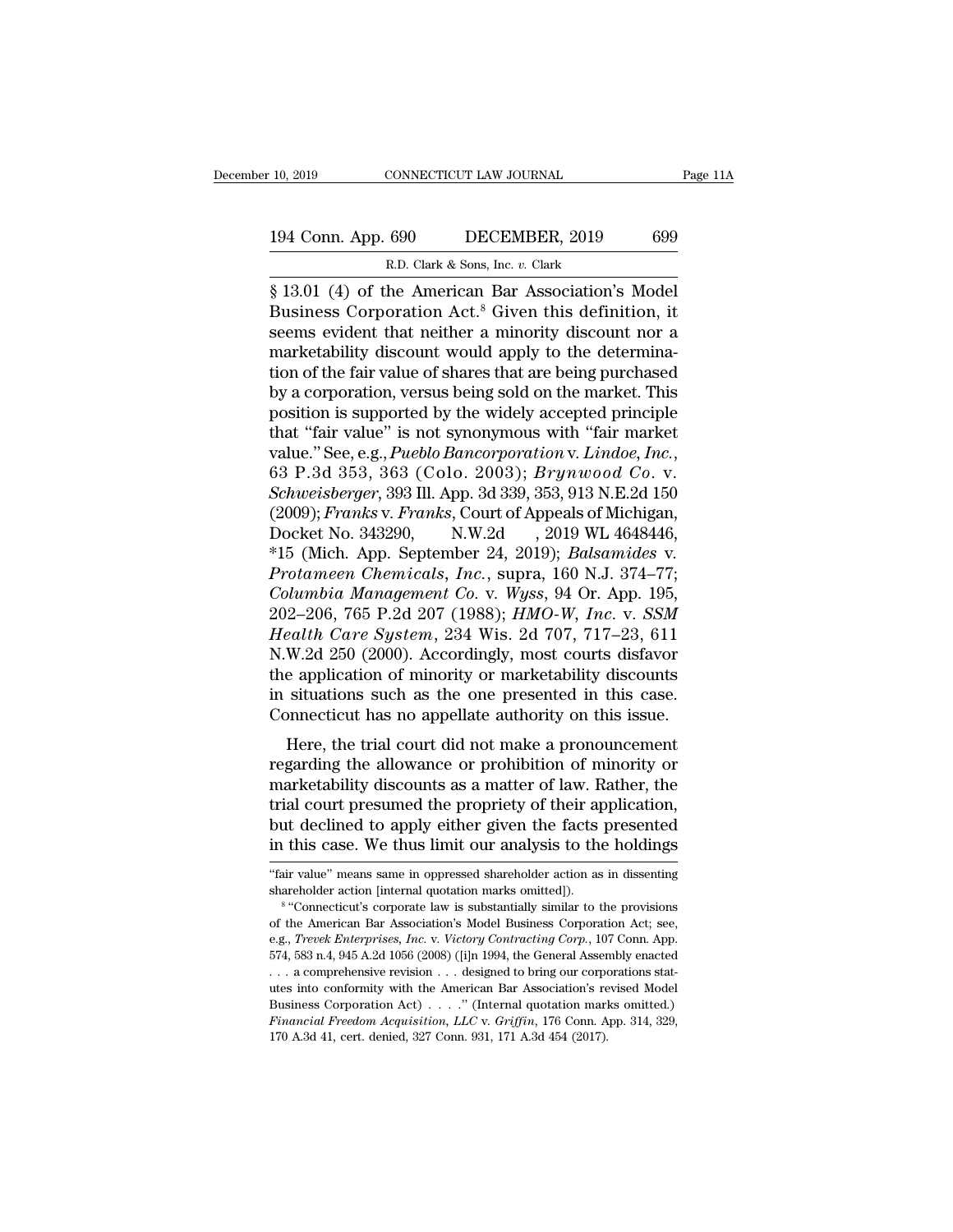|     | CONNECTICUT LAW JOURNAL                                                    | December 10, 2019  |
|-----|----------------------------------------------------------------------------|--------------------|
| 700 | DECEMBER, 2019                                                             | 194 Conn. App. 690 |
|     | R.D. Clark & Sons, Inc. v. Clark                                           |                    |
|     | of the trial court and the corporation's specific chal-<br>lenges to them. |                    |
|     | There is no appellate authority mandating that a par-                      |                    |

DECEMBER,  $2019$  194 Conn. App. 690<br>
R.D. Clark & Sons, Inc. v. Clark<br>
the trial court and the corporation's specific chal-<br>
nges to them.<br>
There is no appellate authority mandating that a par-<br>
ular methodology be employ TOO DECEMBER, 2019 194 Conn. App. 690<br>
R.D. Clark & Sons, Inc.  $v$ . Clark<br>
of the trial court and the corporation's specific chal-<br>
lenges to them.<br>
There is no appellate authority mandating that a par-<br>
ticular methodolo R.D. Clark & Sons, Inc.  $v$ . Clark<br>
of the trial court and the corporation's specific chal-<br>
lenges to them.<br>
There is no appellate authority mandating that a par-<br>
ticular methodology be employed in determining fair<br>
val of the trial court and the corporation's specific chal-<br>lenges to them.<br>There is no appellate authority mandating that a par-<br>ticular methodology be employed in determining fair<br>value when a corporation elects to buy out a or the trial court and the corporation's specific challenges to them.<br>
There is no appellate authority mandating that a particular methodology be employed in determining fair<br>
value when a corporation elects to buy out a m renges to them.<br>There is no appellate authority mandating that a particular methodology be employed in determining fair<br>value when a corporation elects to buy out a minority<br>shareholder in lieu of dissolution. It is, howev There is no appellate authority mandating that a particular methodology be employed in determining fair value when a corporation elects to buy out a minority shareholder in lieu of dissolution. It is, however, well settle ticular methodology be employed in determining fair<br>value when a corporation elects to buy out a minority<br>shareholder in lieu of dissolution. It is, however, well<br>settled that "valuation is a factual determination. In<br>asse value when a corporation elects to buy out a minority<br>shareholder in lieu of dissolution. It is, however, well<br>settled that "valuation is a factual determination. In<br>assessing the value of  $\ldots$  property  $\ldots$  the trier<br>a shareholder in lieu of dissolution. It is, however, well<br>settled that "valuation is a factual determination. In<br>assessing the value of  $\ldots$  property  $\ldots$  the trier<br>arrives at [its] own conclusions by weighing the opin-<br> settled that "valuation is a factual determination. In assessing the value of . . . property . . . the trier arrives at [its] own conclusions by weighing the opinions of the appraisers, the claims of the parties, and [its assessing the value of  $\ldots$  property  $\ldots$  the trier<br>arrives at [its] own conclusions by weighing the opin-<br>ions of the appraisers, the claims of the parties, and<br>[its] own general knowledge of the elements going to<br>esta arrives at [its] own conclusions by weighing the opin-<br>ions of the appraisers, the claims of the parties, and<br>[its] own general knowledge of the elements going to<br>establish value, and then employs the most appropriate<br>meth ions of the appraisers, the claims of the parties, and<br>[its] own general knowledge of the elements going to<br>establish value, and then employs the most appropriate<br>method of determining valuation. . . . The trial court<br>has [its] own general knowledge of the elements going to<br>establish value, and then employs the most appropriate<br>method of determining valuation. . . . The trial court<br>has the right to accept so much of the testimony of the<br>exp establish value, and then employs the most appropriate<br>method of determining valuation. . . . The trial court<br>has the right to accept so much of the testimony of the<br>experts and the recognized appraisal methods which<br>they method of determining valuation. . . . The trial court<br>has the right to accept so much of the testimony of the<br>experts and the recognized appraisal methods which<br>they employed as [it] finds applicable; [its] determina-<br>tio has the right to accept so much of the testimony of the experts and the recognized appraisal methods which<br>they employed as [it] finds applicable; [its] determina-<br>tion is reviewable only if [it] misapplies, overlooks, or<br> experts and the recognized appraisal methods which<br>they employed as [it] finds applicable; [its] determina-<br>tion is reviewable only if [it] misapplies, overlooks, or<br>gives a wrong or improper effect to any test or consider they employed as [it] finds applicable; [its] determination is reviewable only if [it] misapplies, overlooks, or gives a wrong or improper effect to any test or consideration which it was [its] duty to regard. . . . In det tion is reviewable only if [it] misapplies, overlooks, or<br>gives a wrong or improper effect to any test or consider-<br>ation which it was [its] duty to regard.... In<br>determining whether the trial court reasonably could<br>have gives a wrong or improper effect to any test or consideration which it was [its] duty to regard. . . . In<br>determining whether the trial court reasonably could<br>have concluded as it did on the basis of the evidence<br>before it ation which it was [its] duty to regard. . . . In<br>determining whether the trial court reasonably could<br>have concluded as it did on the basis of the evidence<br>before it, we will give every reasonable presumption<br>in favor of determining whether the trial court reasonably could<br>have concluded as it did on the basis of the evidence<br>before it, we will give every reasonable presumption<br>in favor of the correctness of [its] action." (Citation<br>omitte have concluded as it did on the basis of the evidence<br>before it, we will give every reasonable presumption<br>in favor of the correctness of [its] action." (Citation<br>omitted; internal quotation marks omitted.) *Siracusa*<br>v. before it, we will give every reasonable presumption<br>in favor of the correctness of [its] action." (Citation<br>omitted; internal quotation marks omitted.) *Siracusa*<br>v. *Siracusa*, 30 Conn. App. 560, 568–69, 621 A.2d 309<br>(19 in favor of the correctness of [its] action." (Citation<br>
comitted; internal quotation marks omitted.) *Siracusa*<br>
v. *Siracusa*, 30 Conn. App. 560, 568–69, 621 A.2d 309<br>
(1993). "The trial court's findings are binding upo omitted; internal quotation marks omitted.) Siracusa<br>v. Siracusa, 30 Conn. App. 560, 568–69, 621 A.2d 309<br>(1993). "The trial court's findings are binding upon this<br>court unless they are clearly erroneous in light of the<br>e v. Siracusa, 30 Conn. App. 560, 568–69, 621 A.2d 309 (1993). "The trial court's findings are binding upon this court unless they are clearly erroneous in light of the evidence and the pleadings in the record as a whole.<br> (1993). "The trial court's findings are binding upon this court unless they are clearly erroneous in light of the evidence and the pleadings in the record as a whole.<br>  $\ldots$  A finding of fact is clearly erroneous when the court unless they are clearly erroneous in light of the evidence and the pleadings in the record as a whole.<br>  $\ldots$  A finding of fact is clearly erroneous when there is no evidence in the record to support it  $\ldots$  or whe evidence and the pleadings in the record as a whole.<br>
. . . A finding of fact is clearly erroneous when there<br>
is no evidence in the record to support it . . . or when<br>
although there is evidence to support it, the review ... A finding of fact is clearly erroneous when there is no evidence in the record to support it ... or when although there is evidence to support it, the reviewing court on the entire evidence is left with the definite a is no evidence in the record to support it . . . or when<br>although there is evidence to support it, the reviewing<br>court on the entire evidence is left with the definite<br>and firm conviction that a mistake has been committed although there is evidence to support it, the reviewing<br>court on the entire evidence is left with the definite<br>and firm conviction that a mistake has been committed.<br>... Therefore, to conclude that the trial court abused<br>i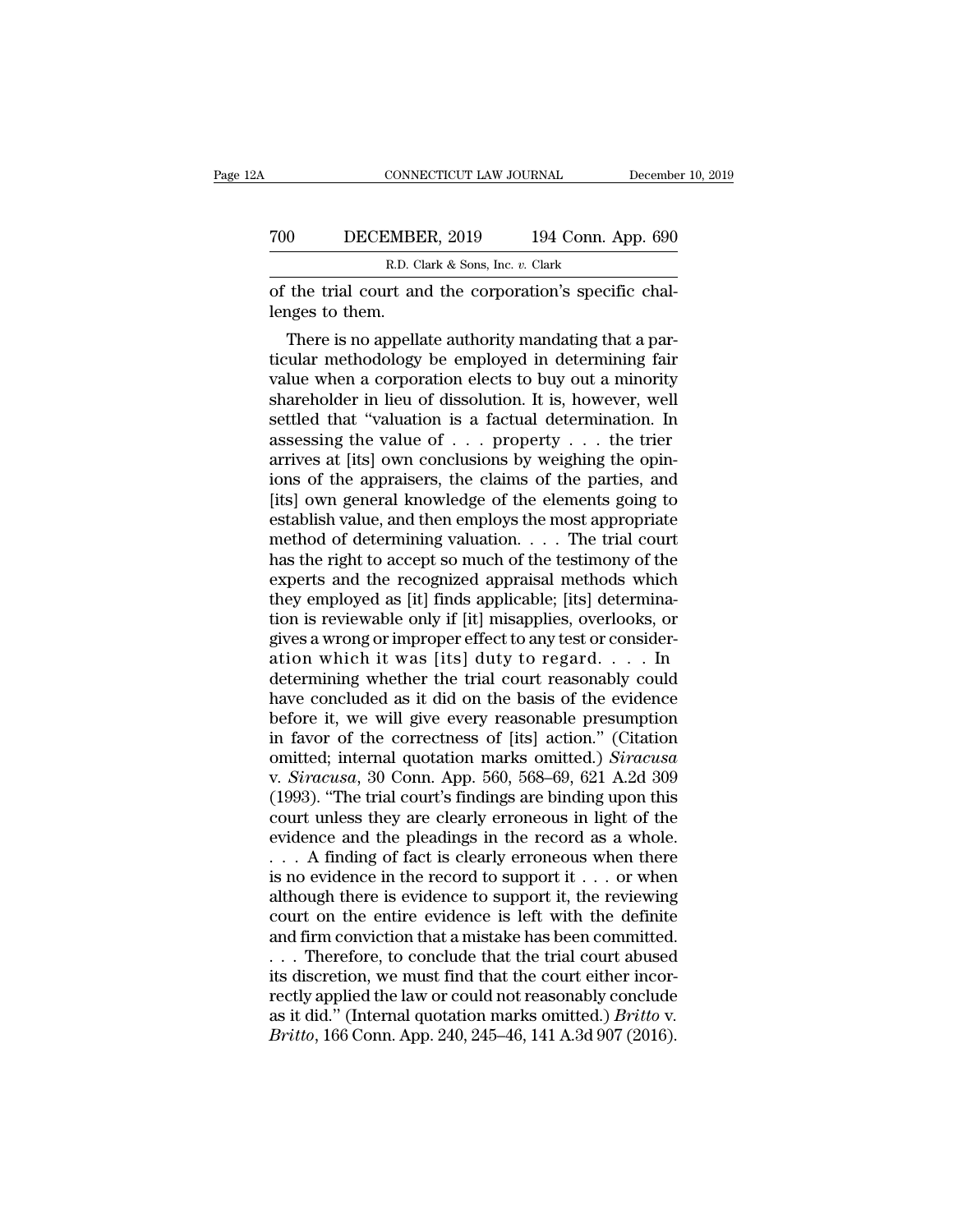# 10, 2019 CONNECTICUT LAW JOURNAL Page 13A<br>194 Conn. App. 690 DECEMBER, 2019 701<br>R.D. Clark & Sons, Inc. v. Clark R.D. Clark & Sons, Inc. *v.* Clark

The methodology used by the trial court in this case,<br>The methodology used by the trial court in this case,<br>well as the parties' expert witnesses, to determine<br>a value of the corporation as a going concern as of 194 Conn. App. 690 DECEMBER, 2019 701<br>
R.D. Clark & Sons, Inc. v. Clark<br>
The methodology used by the trial court in this case,<br>
as well as the parties' expert witnesses, to determine<br>
the value of the corporation as a goi 194 Conn. App. 690 DECEMBER, 2019 701<br>
R.D. Clark & Sons, Inc. v. Clark<br>
The methodology used by the trial court in this case,<br>
as well as the parties' expert witnesses, to determine<br>
the value of the corporation as a goi 194 Conn. App. 690 DECEMBER, 2019 701<br>
R.D. Clark & Sons, Inc. v. Clark<br>
The methodology used by the trial court in this case,<br>
as well as the parties' expert witnesses, to determine<br>
the value of the corporation as a goi R.D. Clark & Sons, Inc. v. Clark<br>
The methodology used by the trial court in this case,<br>
as well as the parties' expert witnesses, to determine<br>
the value of the corporation as a going concern as of<br>
December 31, 2014, wa R.D. Clark & Sons, lnc. v. Clark<br>
The methodology used by the trial court in this case,<br>
as well as the parties' expert witnesses, to determine<br>
the value of the corporation as a going concern as of<br>
December 31, 2014, wa The methodology used by the trial court in this case,<br>as well as the parties' expert witnesses, to determine<br>the value of the corporation as a going concern as of<br>December 31, 2014, was (1) to make a projection of<br>future c as well as the parties' expert witnesses, to determine<br>the value of the corporation as a going concern as of<br>December 31, 2014, was (1) to make a projection of<br>future cash flow, (2) to make adjustments to normalize<br>this ca the value of the corporation as a going concern as of<br>December 31, 2014, was (1) to make a projection of<br>future cash flow, (2) to make adjustments to normalize<br>this cash flow and (3) to apply a capitalization rate to<br>arriv December 31, 2014, was (1) to make a projection of<br>future cash flow, (2) to make adjustments to normalize<br>this cash flow and (3) to apply a capitalization rate to<br>arrive at a value for the business. Both parties presented<br> future cash flow,  $(2)$  to make adjustments to normalize this cash flow and  $(3)$  to apply a capitalization rate to arrive at a value for the business. Both parties presented expert testimony in support of their respectiv this cash flow and (3) to apply a capitalization rate to arrive at a value for the business. Both parties presented expert testimony in support of their respective positions. The trial court expressly considered the variou rive at a value for the business. Both parties presented<br>pert testimony in support of their respective posi-<br>ons. The trial court expressly considered the various<br>inions of both expert witnesses, but, for the most<br>rt, agre expert testimony in support of their respective posi-<br>tions. The trial court expressly considered the various<br>opinions of both expert witnesses, but, for the most<br>part, agreed with the valuation methods and calcula-<br>tions

tions. The trial court expressiy considered the various<br>opinions of both expert witnesses, but, for the most<br>part, agreed with the valuation methods and calcula-<br>tions utilized by the corporation's expert witness.<br>Despite opmions or both expert witnesses, but, for the most<br>part, agreed with the valuation methods and calcula-<br>tions utilized by the corporation's expert witness.<br>Despite the multitude of factors considered by the<br>trial court in part, agreed with the valuation methods and calcula-<br>tions utilized by the corporation's expert witness.<br>Despite the multitude of factors considered by the<br>trial court in calculating the fair value of the defendant's<br>share tions utilized by the corporation's expert witness.<br>
Despite the multitude of factors considered by the<br>
trial court in calculating the fair value of the defendant's<br>
shares in the corporation, and the complexity of those Despite the multitude of factors considered by the<br>trial court in calculating the fair value of the defendant's<br>shares in the corporation, and the complexity of those<br>calculations, the corporation challenges the trial cour trial court in calculating the fair value of the defendant's<br>shares in the corporation, and the complexity of those<br>calculations, the corporation challenges the trial court's<br>valuation on only three grounds. The corporatio shares in the corporation, and the complexity of those<br>calculations, the corporation challenges the trial court's<br>valuation on only three grounds. The corporation claims<br>that the trial court erred by (1) not tax affecting calculations, the corporation challenges the trial court's<br>valuation on only three grounds. The corporation claims<br>that the trial court erred by (1) not tax affecting the<br>corporation's earnings in connection with its cash valuation on only three grounds. The corporation claims<br>that the trial court erred by (1) not tax affecting the<br>corporation's earnings in connection with its cash flow<br>valuation analysis, (2) not making a downward adjust-<br> that the trial court erred by (1) not tax affecting the corporation's earnings in connection with its cash flow valuation analysis, (2) not making a downward adjustment in the value of the defendant's shares because the de corporation's earnings in connection with its cash flow<br>valuation analysis, (2) not making a downward adjust-<br>ment in the value of the defendant's shares because<br>the defendant was a minority shareholder, and (3) not<br>making valuation analysis, (2) not making a downward adjust-<br>ment in the value of the defendant's shares because<br>the defendant was a minority shareholder, and (3) not<br>making a downward adjustment in the value of the<br>defendant's s ment in the value of the defendant's shares because<br>the defendant was a minority shareholder, and (3) not<br>making a downward adjustment in the value of the<br>defendant's shares because of the limited marketability<br>of shares i the defendant was a minority sharehold<br>making a downward adjustment in the<br>defendant's shares because of the limited<br>of shares in a closely held corporation. We<br>of these claims, in addition to the plaint<br>to the trial court shares in a closely held corporation. We address each<br>these claims, in addition to the plaintiff's challenge<br>the trial court's award of attorney's and expert wit-<br>ss fees to the defendant, in turn.<br>A<br>The corporation first

#### A

of these claims, in addition to the plaintiff's challenge<br>to the trial court's award of attorney's and expert wit-<br>ness fees to the defendant, in turn.<br>A<br>The corporation first challenges the trial court's deci-<br>sion not to to the trial court's award of attorney's and expert wit-<br>ness fees to the defendant, in turn.<br> $A$ <br>The corporation first challenges the trial court's deci-<br>sion not to tax affect earnings in its analysis of the<br>corporation respective and the defendant, in turn.<br>
A<br>
The corporation first challenges the trial court's decision not to tax affect earnings in its analysis of the<br>
corporation's cash flow valuation. In performing their<br>
respective a  $\AA$ <br>The corporation first challenges the trial court's decision not to tax affect earnings in its analysis of the corporation's cash flow valuation. In performing their respective analyses of the value of the corporation A<br>The corporation first challenges the trial court's decision not to tax affect earnings in its analysis of the<br>corporation's cash flow valuation. In performing their<br>respective analyses of the value of the corporation, bo The corporation first challenges the trial court's decision not to tax affect earnings in its analysis of the corporation's cash flow valuation. In performing their respective analyses of the value of the corporation, both sion not to tax affect earnings in its analysis of the corporation's cash flow valuation. In performing their respective analyses of the value of the corporation, both of the parties' expert witnesses decreased the corpora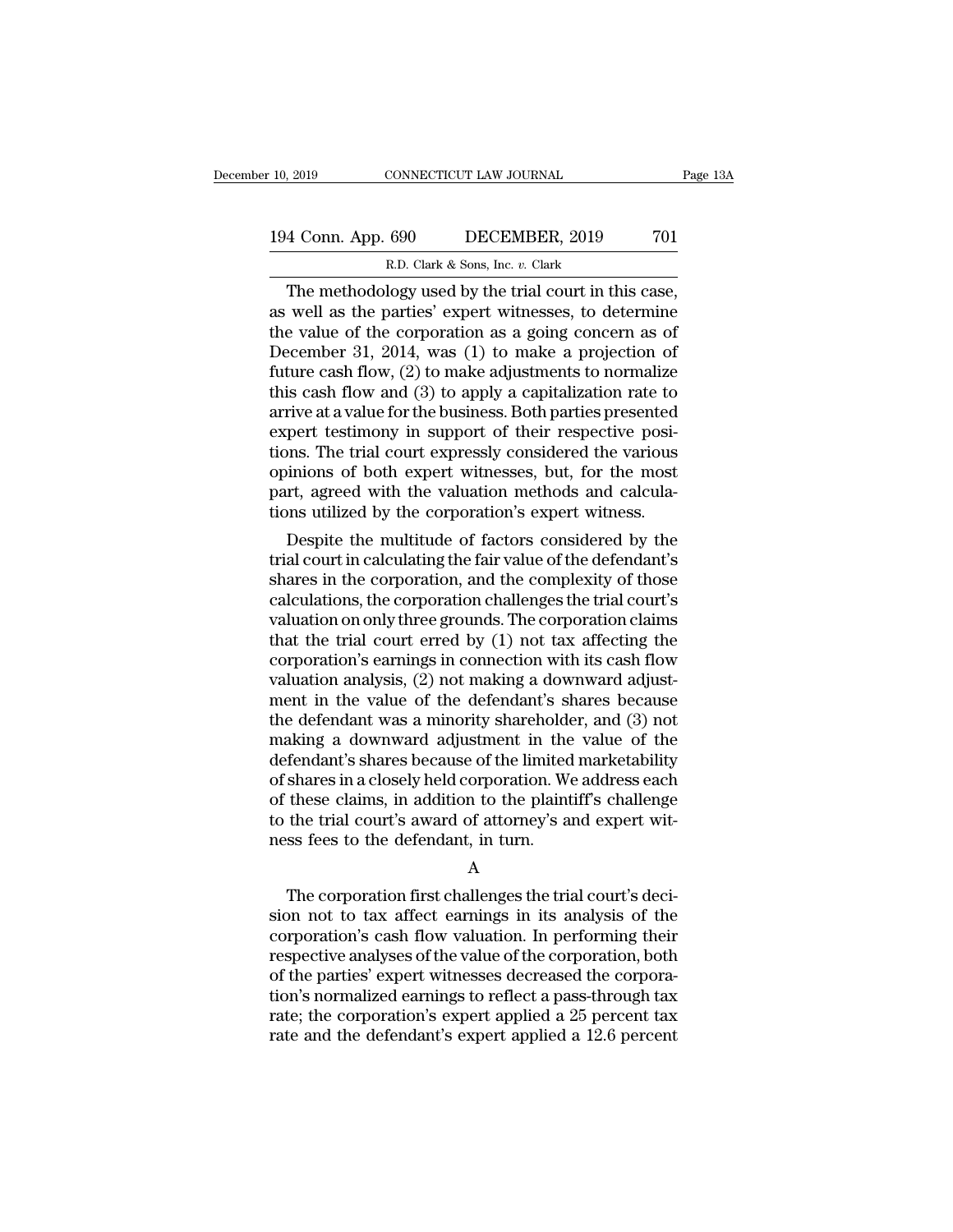# CONNECTICUT LAW JOURNAL December 10, 2019<br>
702 DECEMBER, 2019 194 Conn. App. 690<br>
R.D. Clark & Sons, Inc. v. Clark ECONNECTICUT LAW JOURNAL<br>MBER, 2019 194 Conn. A<br>R.D. Clark & Sons, Inc. *v.* Clark<br>al court declined to apply any tax

CONNECTICUT LAW JOURNAL December<br>
TO2 DECEMBER, 2019 194 Conn. App. 690<br>
R.D. Clark & Sons, Inc. v. Clark<br>
tax rate. The trial court declined to apply any tax affect-<br>
ing adjustment. The corporation argues that "the [tria TO2 DECEMBER, 2019 194 Conn. App. 690<br>R.D. Clark & Sons, Inc. v. Clark<br>tax rate. The trial court declined to apply any tax affect-<br>ing adjustment. The corporation argues that "the [trial<br>court's] failure to apply any tax a TO2 DECEMBER, 2019 194 Conn. App. 690<br>
R.D. Clark & Sons, Inc. v. Clark<br>
tax rate. The trial court declined to apply any tax affect-<br>
ing adjustment. The corporation argues that "the [trial<br>
court's] failure to apply any TO2 DECEMBER, 2019 194 Conn. App. 690<br>
R.D. Clark & Sons, Inc.  $v$ . Clark<br>
tax rate. The trial court declined to apply any tax affect-<br>
ing adjustment. The corporation argues that "the [trial<br>
court's] failure to apply an R.D. Clark & Sons, Inc. v. Clark<br>tax rate. The trial court declined to apply any tax affect-<br>ing adjustment. The corporation argues that "the [trial<br>court's] failure to apply any tax adjustment results in<br>an artificially R.D. Clark & Sons, lnc. v. Clark<br>tax rate. The trial court declined to apply any tax affect-<br>ing adjustment. The corporation argues that "the [trial<br>court's] failure to apply any tax adjustment results in<br>an artificially tax rate. The trial court declined to apply any tax affecting adjustment. The corporation argues that "the [trial court's] failure to apply any tax adjustment results in an artificially inflated value of the corporation be ing adjustment. The corporation argues that "the [trial court's] failure to apply any tax adjustment results in<br>an artificially inflated value of the corporation because<br>it fails to take into account that shareholders will court's] failure to apply any tax adjustment results in<br>an artificially inflated value of the corporation because<br>it fails to take into account that shareholders will not<br>receive the full benefit of the corporation's earn an artificially inflated value of the corporation because<br>it fails to take into account that shareholders will not<br>receive the full benefit of the corporation's earnings<br>because they must pay income tax on same."<sup>9</sup> (Emph it fails to take into account that shareholders will not<br>receive the full benefit of the corporation's earnings<br>because they must pay income tax on same."<sup>9</sup> (Empha-<br>sis omitted.) In other words, the corporation contends<br> receive the full benefit of the c<br>because they must pay income ta<br>sis omitted.) In other words, the<br>that the trial court should have<br>future income by deducting hy<br>income taxes even though, as an S<br>not pay taxes. We disagre cause they must pay income tax on same."" (Emphation is a fact specific task exercise; tax affect-<br>at the trial court should have reduced its projected<br>ture income by deducting hypothetical corporate<br>come taxes even thoug sis omitted.) In other words, the corporation contends<br>that the trial court should have reduced its projected<br>future income by deducting hypothetical corporate<br>income taxes even though, as an S corporation,<sup>10</sup> it does<br>not

that the trial court should have reduced its projected<br>future income by deducting hypothetical corporate<br>income taxes even though, as an S corporation,<sup>10</sup> it does<br>not pay taxes. We disagree.<br>"[V]aluation is a fact specif future income by deducting hypothetical corporate<br>income taxes even though, as an S corporation,<sup>10</sup> it does<br>not pay taxes. We disagree.<br>"[V]aluation is a fact specific task exercise; tax affect-<br>ing is but one tool in acc mcome taxes even though, as an S corporation," it does<br>not pay taxes. We disagree.<br>"[V]aluation is a fact specific task exercise; tax affect-<br>ing is but one tool in accomplishing that task." (Internal<br>quotation marks omit not pay taxes. We disagree.<br>
"[V]aluation is a fact specific task exercise; tax affecting is but one tool in accomplishing that task." (Internal quotation marks omitted.) D. Tinkelman et al., "Sub S Valuation: To Tax Effe "[V]aluation is a fact specific task exercise; tax affect-<br>ing is but one tool in accomplishing that task." (Internal<br>quotation marks omitted.) D. Tinkelman et al., "Sub S<br>Valuation: To Tax Effect, or Not to Tax Effect, I ing is but one tool in accomplishing that task." (Internal<br>quotation marks omitted.) D. Tinkelman et al., "Sub S<br>Valuation: To Tax Effect, or Not to Tax Effect, Is Not<br>Really the Question," 65 Tax Law. 555, 587 (2012). Tax quotation marks omitted.) D. Tinkelman et al., "Sub S<br>Valuation: To Tax Effect, or Not to Tax Effect, Is Not<br>Really the Question," 65 Tax Law. 555, 587 (2012). Tax<br>affecting "is the discounting of estimated future corpo-<br>r Valuation: To Tax Effect, or Not to Tax Effect, Is Not<br>Really the Question," 65 Tax Law. 555, 587 (2012). Tax<br>affecting "is the discounting of estimated future corpo-<br>rate earnings on the basis of an assumed future tax<br>bur Really the Question," 65 Tax Law. 555, 587 (2012). Tax<br>affecting "is the discounting of estimated future corpo-<br>rate earnings on the basis of an assumed future tax<br>burden imposed on those earnings . . . ." Dallas v.<br>*Comm* affecting "is the discounting of estimated future corporate earnings on the basis of an assumed future tax<br>burden imposed on those earnings . . . ." Dallas v.<br>Commissioner of Internal Revenue, T. C. Memo 2006-<br>212, 92 T.C. rate earnings on the basis of an assumed future tax<br>burden imposed on those earnings  $\ldots$   $\ldots$   $\ddot{\text{D}}$  Dallas v.<br>*Commissioner of Internal Revenue*, T. C. Memo 2006-<br>212, 92 T.C.M. (CHH) 313, 315 n.3 (T.C. 2006). The burden imposed on those earnings  $\ldots$  " Dallas v.<br>Commissioner of Internal Revenue, T. C. Memo 2006-<br>212, 92 T.C.M. (CHH) 313, 315 n.3 (T.C. 2006). The<br>application of tax affecting to S corporations is compli-<br>cated by t Commissioner of Internal Revenue, T. C. Memo 2006-<br>212, 92 T.C.M. (CHH) 313, 315 n.3 (T.C. 2006). The<br>application of tax affecting to S corporations is compli-<br>cated by the fact that S corporations do not pay taxes.<br>See 26 212, 92 T.C.M. (CHH) 313, 315 n.3 (T.C. 2006). The<br>application of tax affecting to S corporations is compli-<br>cated by the fact that S corporations do not pay taxes.<br>See 26 U.S.C. § 1363 (a). Rather, the S corporation pas-<br> application of tax affecting to S corporations is complicated by the fact that S corporations do not pay taxes.<br>See 26 U.S.C. § 1363 (a). Rather, the S corporation passes its income through to its shareholders who report<br>t cated by the fact that S corporations do not pay taxes.<br>See 26 U.S.C. § 1363 (a). Rather, the S corporation passes its income through to its shareholders who report<br>their *pro rata* shares of that income on their individu See 26 U.S.C. § 1363 (a). Rather, the S corporation passes its income through to its shareholders who report<br>their *pro rata* shares of that income on their individual<br>tax returns. See 26 U.S.C. § 1366. Indeed, in the vie ix returns. See 26 U.S.C. § 1366. Indeed, in the view<br>
f the United States Tax Court (tax court) and the<br>
ternal Revenue Service, the principal benefit enjoyed<br>
y S corporation shareholders is the reduction in the<br>
<sup>9</sup>The of the United States Tax Court (tax court) and the<br>Internal Revenue Service, the principal benefit enjoyed<br>by S corporation shareholders is the reduction in the<br><sup>9</sup>The corporation also argues that "[b]ecause both experts a

Internal Revenue Service, the principal benefit enjoyed<br>by S corporation shareholders is the reduction in the<br> $\frac{1}{\sqrt{2}}$ The corporation also argues that "[b]ecause both experts applied a tax<br>adjustment, it was error for by S corporation shareholders is the reduction in the  $\frac{1}{\sqrt{2}}$  The corporation also argues that "[b]ecause both experts applied a tax adjustment, it was error for the trial court to substitute its own judgment and fai by S. Corporation shareholders is the reduction in the proporation also argues that "[b]ecause both experts applied a tax adjustment, it was error for the trial court to substitute its own judgment and fail to apply any ta adjustment, it was error for the trial court to substitute its own judgment and fail to apply any tax adjustment." This argument is belied by the axiomatic principle that the court is not bound by the opinions of expert w fail to apply any tax adjustment." This argument is belied by the axiomatic principle that the court is not bound by the opinions of expert witnesses. See, e.g., *Johnson v. Healy*, 183 Conn. 514, 516–17, 440 A.2d 765 (19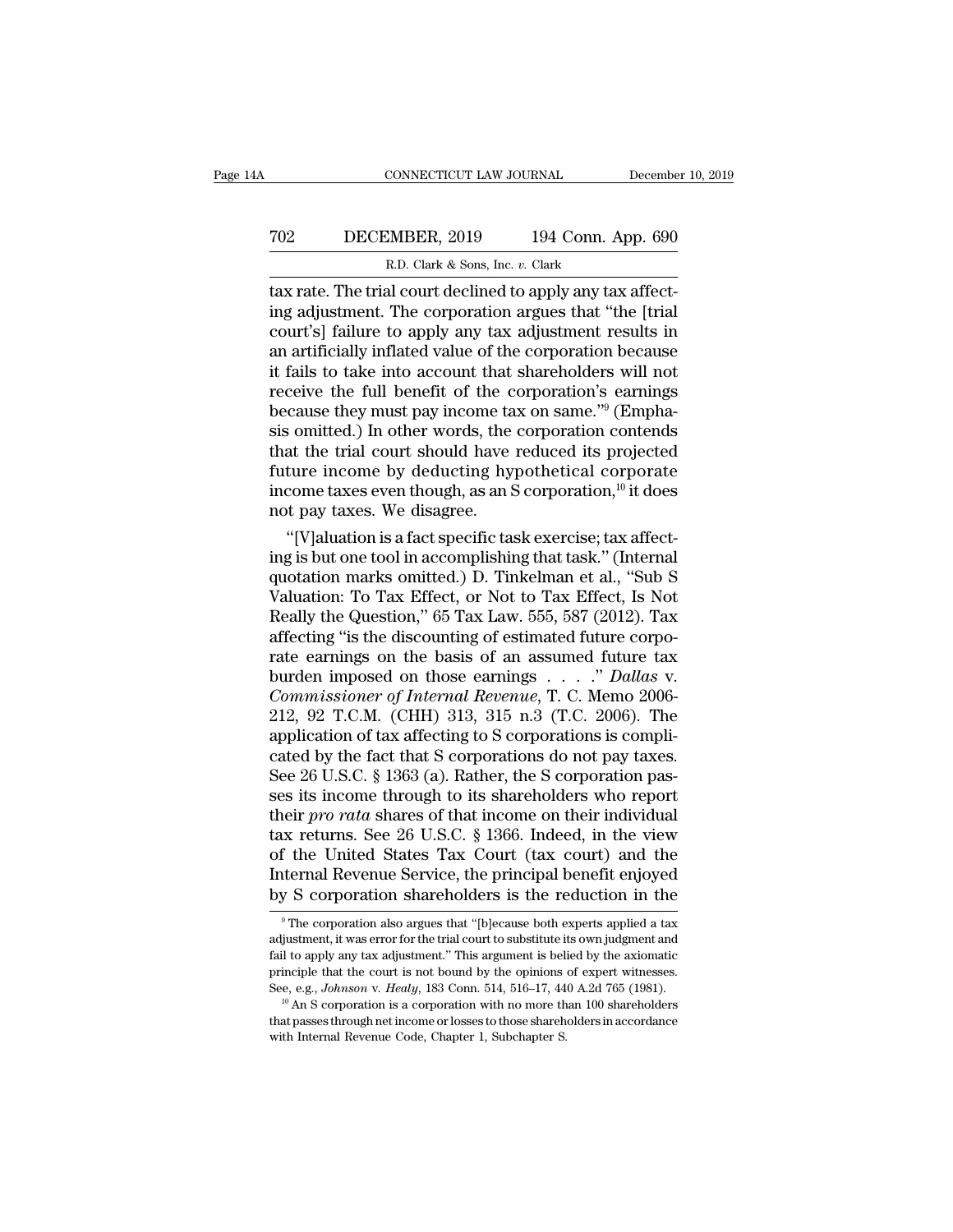# 10, 2019 CONNECTICUT LAW JOURNAL Page 15A<br>194 Conn. App. 690 DECEMBER, 2019 703<br>R.D. Clark & Sons, Inc. v. Clark

10, 2019 CONNECTICUT LAW JOURNAL<br>
R.D. Clark & Sons, Inc. *v.* Clark<br>
total tax burden imposed on the enterprise, a burden<br>
that should be considered when valuing an S corpora-<br>
tion. *Gross v. Commissioner of Internal Rev* The 10, 2019 CONNECTICUT LAW JOURNAL Page 15A<br>
194 Conn. App. 690 DECEMBER, 2019 703<br>
R.D. Clark & Sons, Inc. v. Clark<br>
10tdl tax burden imposed on the enterprise, a burden<br>
that should be considered when valuing an S corp 194 Conn. App. 690 DECEMBER, 2019 703<br>
R.D. Clark & Sons, Inc. v. Clark<br>
total tax burden imposed on the enterprise, a burden<br>
that should be considered when valuing an S corpora-<br>
tion. *Gross* v. *Commissioner of Interna* 194 Conn. App. 690 DECEMBER, 2019 703<br>
R.D. Clark & Sons, Inc. v. Clark<br>
total tax burden imposed on the enterprise, a burden<br>
that should be considered when valuing an S corpora-<br>
tion. *Gross v. Commissioner of Internal* R.D. Clark & Sons, Inc. v. Clark<br>
total tax burden imposed on the enterprise, a burden<br>
that should be considered when valuing an S corpora-<br>
tion. *Gross v. Commissioner of Internal Revenue*, T.<br>
C. Memo. 1999-254, 78 T.C in *Gark & Sons, the v. Clark*<br>total tax burden imposed on the enterprise, a burden<br>that should be considered when valuing an S corpora-<br>tion. *Gross v. Commissioner of Internal Revenue*, T.<br>C. Memo. 1999-254, 78 T.C.M. (C total tax burden imposed on the enterprise, a burden<br>that should be considered when valuing an S corpora-<br>tion. *Gross v. Commissioner of Internal Revenue*, T.<br>C. Memo. 1999-254, 78 T.C.M. (CCH) 201, 209 (T.C.<br>1999), aff'd that should be considered when valuing an S corporation. *Gross v. Commissioner of Internal Revenue*, T.<br>C. Memo. 1999-254, 78 T.C.M. (CCH) 201, 209 (T.C.<br>1999), aff<sup>d</sup>, 272 F.3d 333 (6th Cir. 2001). Accordingly<br>in *Gross* tion. *Gross* v. *Commissioner of Internal Revenue*, T.<br>C. Memo. 1999-254, 78 T.C.M. (CCH) 201, 209 (T.C.<br>1999), aff'd, 272 F.3d 333 (6th Cir. 2001). Accordingly<br>in *Gross*, the tax court approved, and the United States<br>Co C. Memo. 1999-254, 78 T.C.M. (CCH) 201, 209 (T.C.<br>1999), aff<sup>d</sup>, 272 F.3d 333 (6th Cir. 2001). Accordingly<br>in *Gross*, the tax court approved, and the United States<br>Court of Appeals for the Sixth Circuit affirmed, a valua-1999), aff'd, 272 F.3d 333 (6th Cir. 2001). Accordingly<br>in *Gross*, the tax court approved, and the United States<br>Court of Appeals for the Sixth Circuit affirmed, a valua-<br>tion of stock in an S corporation that did not ta in *Gross*, the tax court approved, and the United States<br>Court of Appeals for the Sixth Circuit affirmed, a valua-<br>tion of stock in an S corporation that did not tax affect<br>future earnings. Id., 335. Subsequent to *Gross* Court of Appeals for the Sixth Circuit affirmed, a valuation of stock in an S corporation that did not tax affect<br>future earnings. Id., 335. Subsequent to *Gross*, the tax<br>court has repeatedly refused to tax affect estimat tion of stock in an S corporation that did not tax affect<br>future earnings. Id., 335. Subsequent to *Gross*, the tax<br>court has repeatedly refused to tax affect estimated<br>earnings to determine the value of an S corporation. future earnings. Id., 335. Subsequent to *Gross*, the tax<br>court has repeatedly refused to tax affect estimated<br>earnings to determine the value of an S corporation. See,<br>e.g., *Estate of Gallagher* v. *Commissioner of Inter* court has repeatedly ref<br>earnings to determine the<br>e.g., *Estate of Gallagher<br>Revenue*, T. C. Memo 201<br>1702 (T.C. 2011) ("we w<br>fictitious corporate tax ra<br>future earnings")<br>The propriety of the ap g., *Estate of Gallagher* v. *Commissioner of Internal*<br>*venue*, T. C. Memo 2011-148, p. 12, 101 T.C.M. (CCH)<br>02 (T.C. 2011) ("we will not impose an unjustified<br>tititious corporate tax rate burden on [the company's]<br>ture e *Revenue*, T. C. Memo 2011-148, p. 12, 101 T.C.M. (CCH)<br>1702 (T.C. 2011) ("we will not impose an unjustified<br>fictitious corporate tax rate burden on [the company's]<br>future earnings")<br>The propriety of the application of tax

1702 (T.C. 2011) ("we will not impose an unjustified<br>fictitious corporate tax rate burden on [the company's]<br>future earnings")<br>The propriety of the application of tax adjustments<br>has been, and remains, the subject of cons fictitious corporate tax rate burden on [the company's]<br>future earnings")<br>The propriety of the application of tax adjustments<br>has been, and remains, the subject of considerable<br>debate, and there is no Connecticut law that future earnings")<br>The propriety of the application of tax adjustments<br>has been, and remains, the subject of considerable<br>debate, and there is no Connecticut law that mandates<br>a specific approach to tax affecting. Like the The propriety of the application of tax adjustments<br>has been, and remains, the subject of considerable<br>debate, and there is no Connecticut law that mandates<br>a specific approach to tax affecting. Like the tax court,<br>some co The propriety of the application of tax adjustments<br>has been, and remains, the subject of considerable<br>debate, and there is no Connecticut law that mandates<br>a specific approach to tax affecting. Like the tax court,<br>some co has been, and remains, the subject of considerable<br>debate, and there is no Connecticut law that mandates<br>a specific approach to tax affecting. Like the tax court,<br>some courts have chosen to reject an adjustment to<br>S corpo debate, and there is no Connecticut law that mandates<br>a specific approach to tax affecting. Like the tax court,<br>some courts have chosen to reject an adjustment to<br>S corporation cash flows based on taxes. See In re<br>Radiolo a specific approach to tax affecting. Like the tax court,<br>some courts have chosen to reject an adjustment to<br>S corporation cash flows based on taxes. See *In re*<br>Radiology Assocsiates, *Inc. Litigation*, 611 A.2d 485,<br>495 some courts have chosen to reject an adjustment to<br> *S* corporation cash flows based on taxes. See *In re*<br> *Radiology Assocsiates, Inc. Litigation*, 611 A.2d 485,<br>
495 (Del. Ch. 1991) (ignoring taxes altogether is only<br>
w S corporation cash flows based on taxes. See *In re*<br> *Radiology Assocsiates, Inc. Litigation*, 611 A.2d 485,<br>
495 (Del. Ch. 1991) (ignoring taxes altogether is only<br>
way discounted cash flow analysis can reflect accu-<br>
r Radiology Assocsiates, Inc. Litigation, 611 A.2d 485,<br>495 (Del. Ch. 1991) (ignoring taxes altogether is only<br>way discounted cash flow analysis can reflect accu-<br>rately value of cash flow to investors); In the Matter<br>of the 495 (Del. Ch. 1991) (ignoring taxes altogether is only<br>way discounted cash flow analysis can reflect accu-<br>rately value of cash flow to investors); *In the Matter*<br>of the Dissolution of Bambu Sales, *Inc.*, New York<br>Supre way discounted cash flow analysis can reflect accurately value of cash flow to investors); *In the Matter* of the Dissolution of Bambu Sales, *Inc.*, New York Supreme Court, 177 Misc. 2d 459, 464–66, 672 N.Y.S. 2d 613 (N.Y of the Dissolution of Bambu Sales, Inc., New York<br>Supreme Court, 177 Misc. 2d 459, 464–66, 672 N.Y.S.<br>2d 613 (N.Y. Sup. December 17, 1997) (use of income<br>method approach to value interest of minority share-<br>holder without ration). ethod approach to value interest of minority share-<br>lder without adjusting for taxes); *Vicario* v. *Vicario*,<br>1 A.2d 603, 609 (R.I. 2000) (trial court did not abuse<br>scretion in not tax affecting earnings of S corpo-<br>tion) holder without adjusting for taxes); *Vicario* v. *Vicario*, 901 A.2d 603, 609 (R.I. 2000) (trial court did not abuse discretion in not tax affecting earnings of S corporation).<br>Some courts, however, take a different view.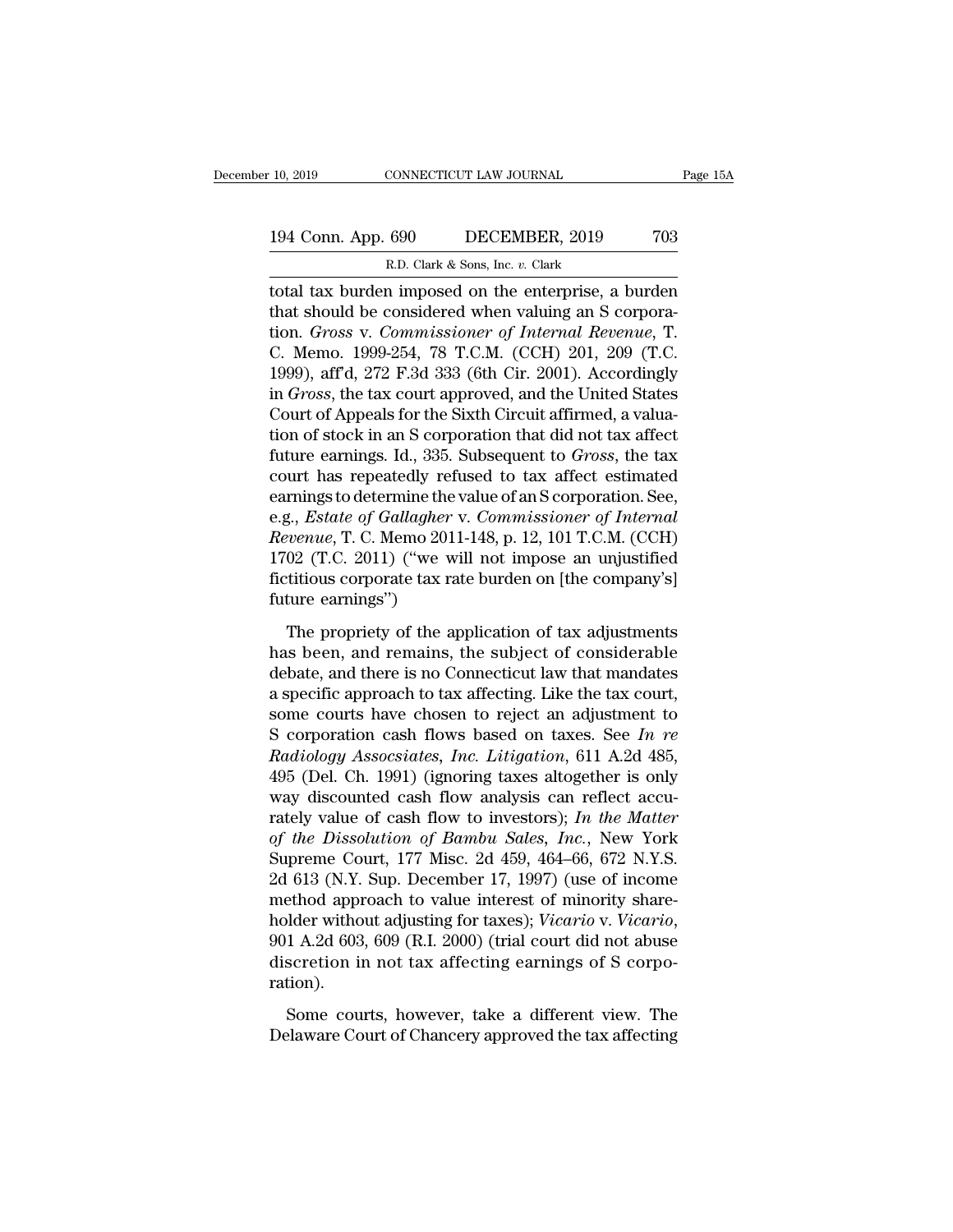# CONNECTICUT LAW JOURNAL December 10, 2019<br>
704 DECEMBER, 2019 194 Conn. App. 690<br>
R.D. Clark & Sons, Inc. v. Clark ECONNECTICUT LAW JOURNAL<br>EMBER, 2019 194 Conn. A<br>R.D. Clark & Sons, Inc. *v.* Clark<br>Learnings in *Delaware Onen MR*

CONNECTICUT LAW JOURNAL December<br>
TO4 DECEMBER, 2019 194 Conn. App. 690<br>
R.D. Clark & Sons, Inc. v. Clark<br>
of S corporation earnings in *Delaware Open MRI Radi-*<br>
ology Associates, P.A. v. Kessler, 898 A.2d 290 (Del. Ch.<br> *ology Associates, P.A. v. Kessler, 898 A.2d 290 (Del. Ch. 2006).* In *Kessler, the court rejected both tax affecting* at *corporato rates and not tax affecting* at all 1d 326 30 TO4 DECEMBER, 2019 194 Conn. App. 690<br>
R.D. Clark & Sons, Inc. v. Clark<br>
of S corporation earnings in *Delaware Open MRI Radi-*<br>
ology Associates, P.A. v. *Kessler*, 898 A.2d 290 (Del. Ch.<br>
2006). In *Kessler*, the court r TO4 DECEMBER, 2019 194 Conn. App. 690<br>
R.D. Clark & Sons, Inc. v. Clark<br>
of S corporation earnings in *Delaware Open MRI Radi-*<br>
ology Associates, P.A. v. Kessler, 898 A.2d 290 (Del. Ch.<br>
2006). In *Kessler*, the court rej R.D. Clark & Sons, Inc. v. Clark<br>
of S corporation earnings in *Delaware Open MRI Radi-*<br>
ology Associates, P.A. v. Kessler, 898 A.2d 290 (Del. Ch.<br>
2006). In *Kessler*, the court rejected both tax affecting<br>
at corporate R.D. Clark & Sons, Inc. v. Clark<br>
of S corporation earnings in *Delaware Open MRI Radi-*<br>
ology Associates, P.A. v. Kessler, 898 A.2d 290 (Del. Ch.<br>
2006). In *Kessler*, the court rejected both tax affecting<br>
at corporate of S corporation earnings in *Delaware Open MRI Radiology Associates, P.A. v. Kessler*, 898 A.2d 290 (Del. Ch. 2006). In *Kessler*, the court rejected both tax affecting at corporate rates and not tax affecting at all. Id. ology Associates, P.A. v. Kessler, 898 A.2d 290 (Del. Ch. 2006). In *Kessler*, the court rejected both tax affecting at corporate rates and not tax affecting at all. Id. 326–30. Instead, comparing the income that could be 2006). In *Kessler*, the court rejected both tax affecting<br>at corporate rates and not tax affecting at all. Id. 326–30.<br>Instead, comparing the income that could be received<br>by shareholders in an S corporation and a C corpo at corporate rates and not tax affecting at all. Id. 326–30.<br>Instead, comparing the income that could be received<br>by shareholders in an S corporation and a C corporation<br>after consideration of corporate taxes, dividend tax Instead, comparing the income that could be received<br>by shareholders in an S corporation and a C corporation<br>after consideration of corporate taxes, dividend taxes<br>and individual taxes, the court calculated a tax adjust-<br> by shareholders in an S corporation and a C corporation<br>after consideration of corporate taxes, dividend taxes<br>and individual taxes, the court calculated a tax adjust-<br>ment that would equalize the after-tax income each<br>sha after consideration of corporate taxes, dividend taxes<br>and individual taxes, the court calculated a tax adjust-<br>ment that would equalize the after-tax income each<br>shareholder would receive. Id. The *Kessler* opinion<br>cited and individual taxes, the court calculated a tax adjust-<br>ment that would equalize the after-tax income each<br>shareholder would receive. Id. The *Kessler* opinion<br>cited to and acknowledged the earlier decision of the<br>Delawa ment that would equalize the after-tax income each<br>shareholder would receive. Id. The *Kessler* opinion<br>cited to and acknowledged the earlier decision of the<br>Delaware Chancery Court, *In re Radiology Associates*,<br>*Inc. Lit* shareholder would receive. Id. The *Kessler* opinion<br>cited to and acknowledged the earlier decision of the<br>Delaware Chancery Court, *In re Radiology Associates,*<br>*Inc. Litigation*, supra, 611 A.2d 485, and embraced its<br>rea Delaware Chancery Court, *In re Radiology Associates,*<br>*Inc. Litigation*, supra, 611 A.2d 485, and embraced its<br>reasoning that the tax advantages of an S corporation<br>should be given weight in the valuation analysis. *Dela-*Inc. Litigation, supra, 611 A.2d 4<br>reasoning that the tax advantages<br>should be given weight in the valu<br>*ware Open MRI Radiology Associ*<br>supra, 327–28. *Kessler*, however<br>proper method to implement the S<br>efits was to ignor asoning that the tax advantages of an's corporation<br>ould be given weight in the valuation analysis. *Dela-*<br>are Open MRI Radiology Associates, P.A. v. Kessler,<br>pra, 327–28. Kessler, however, disagreed that the<br>oper method should be given weight in the valuation analysis. Deta-<br>
ware Open MRI Radiology Associates, P.A. v. Kessler,<br>
supra, 327–28. Kessler, however, disagreed that the<br>
proper method to implement the S corporation tax ben-<br>
ef

the open man haddowy Associates, 1.A. v. Ressler,<br>supra, 327–28. Kessler, however, disagreed that the<br>proper method to implement the S corporation tax ben-<br>efits was to ignore taxes. Id.<br>The Supreme Judicial Court of Massa *Bernier*, *Bernier*, *Bernier*, *Bernier*, *Bernier*, *Bernier*, *Bernier*, *Bernier* v. *Bernier* v. *Bernier*, 449 Mass. 774, 782–83 n.15, 873<br> *R. 2d 216 (2007). Some experts on corporate finance approved to alwaysing* proper method to implement the S corporation tax benefits was to ignore taxes. Id.<br>The Supreme Judicial Court of Massachusetts<br>approved of this approach in a case involving the valua-<br>tion of an S corporation in a marital The Supreme Judicial Court of Massachusetts<br>approved of this approach in a case involving the valua-<br>tion of an S corporation in a marital dissolution matter.<br>*Bernier* v. *Bernier*, 449 Mass. 774, 782–83 n.15, 873<br>N.E. 2d The Supreme Judicial Court of Massachusetts<br>approved of this approach in a case involving the valua-<br>tion of an S corporation in a marital dissolution matter.<br>*Bernier* v. *Bernier*, 449 Mass. 774, 782–83 n.15, 873<br>N.E. 2d approved of this approach in a case involving the valuation of an S corporation in a marital dissolution matter.<br>*Bernier* v. *Bernier*, 449 Mass. 774, 782–83 n.15, 873<br>N.E. 2d 216 (2007). Some experts on corporate finance tion of an S corporation in a<br>Bernier v. Bernier, 449 M<br>N.E. 2d 216 (2007). Some encontinue to advocate for ta<br>by the tax court. Wall v.<br>Revenue, T. C. Memo 2001<br>1439 n.25 (T.C. 2001).<br>Against this complicate Finiter V. Bernier, 449 mass.  $174$ ,  $182-83$  11.15, 813<br>E. 2d 216 (2007). Some experts on corporate finance<br>ntinue to advocate for tax affecting despite criticism<br>the tax court. Wall v. Commissioner of Internal<br>venue, T. research in the present case decided not to tax affecting despite criticism<br>by the tax court. Wall v. Commissioner of Internal<br>Revenue, T. C. Memo 2001-75, 81 T.C.M. (CCH) 1425,<br>1439 n.25 (T.C. 2001).<br>Against this complica

future to advocate for tax affecting despite criticism<br>by the tax court. Wall v. Commissioner of Internal<br>Revenue, T. C. Memo 2001-75, 81 T.C.M. (CCH) 1425,<br>1439 n.25 (T.C. 2001).<br>Against this complicated legal backdrop, t by the tax court. Want v. Commissioner of International Revenue, T. C. Memo 2001-75, 81 T.C.M. (CCH) 1425, 1439 n.25 (T.C. 2001).<br>Against this complicated legal backdrop, the trial court in the present case decided not to solution. Fig. 1. C. Mento 2001-75, 81 T.C.M. (CCIT) 1425,<br>1439 n.25 (T.C. 2001).<br>Against this complicated legal backdrop, the trial<br>court in the present case decided not to tax affect the<br>future cash flow of the corporati port in the present case decided not to tax affect the future cash flow of the corporation. In this regard, the trial court did not abuse its discretion for several reasons. First, such an approach finds considerable suppo court in the present case decided not to tax affect the<br>future cash flow of the corporation. In this regard, the<br>trial court did not abuse its discretion for several rea-<br>sons. First, such an approach finds considerable su future cash flow of the corporation. In this regard, the trial court did not abuse its discretion for several reasons. First, such an approach finds considerable support in the previously cited tax cases as well as *Gross*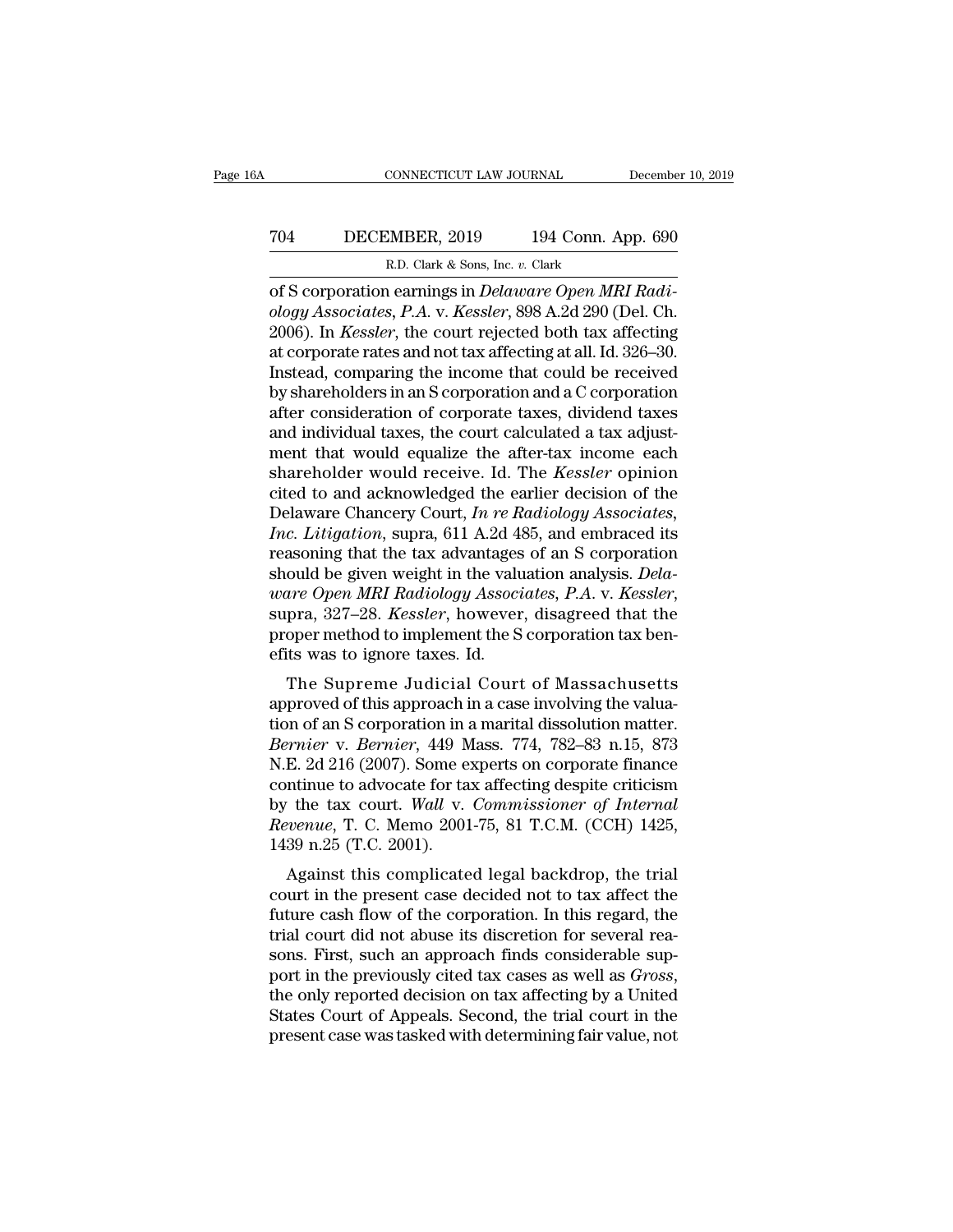R. 10, 2019 CONNECTICUT LAW JOURNAL<br>
R.D. Clark & Sons, Inc. *v.* Clark<br>
R.D. Clark & Sons, Inc. *v.* Clark<br>
Tair market value. *Kessler*, in particular, was concerned Fage 17A<br>194 Conn. App. 690 DECEMBER, 2019 705<br>R.D. Clark & Sons, Inc. v. Clark<br>fair market value. *Kessler*, in particular, was concerned<br>with how willing buyers and sellers in a free market<br>would value the steek in quest 194 Conn. App. 690 DECEMBER, 2019 705<br>
R.D. Clark & Sons, Inc. v. Clark<br>
fair market value. *Kessler*, in particular, was concerned<br>
with how willing buyers and sellers in a free market<br>
would value the stock in question. 194 Conn. App. 690 DECEMBER, 2019 705<br>
R.D. Clark & Sons, Inc. v. Clark<br>
fair market value. *Kessler*, in particular, was concerned<br>
with how willing buyers and sellers in a free market<br>
would value the stock in question. 194 Conn. App. 690 DECEMBER, 2019 705<br>
R.D. Clark & Sons, Inc. v. Clark<br>
fair market value. *Kessler*, in particular, was concerned<br>
with how willing buyers and sellers in a free market<br>
would value the stock in question. R.D. Clark & Sons, Inc. v. Clark<br>
fair market value. *Kessler*, in particular, was concerned<br>
with how willing buyers and sellers in a free market<br>
would value the stock in question. *Bernier* likewise<br>
involved a fair mar E.D. Clark & Sons, Inc. v. Clark<br>
fair market value. *Kessler*, in particular, was concerned<br>
with how willing buyers and sellers in a free market<br>
would value the stock in question. *Bernier* likewise<br>
involved a fair ma fair market value. *Kessler*, in particular, was concerned<br>with how willing buyers and sellers in a free market<br>would value the stock in question. *Bernier* likewise<br>involved a fair market valuation. Third, the issue of ta with how willing buyers and sellers in a free market<br>would value the stock in question. *Bernier* likewise<br>involved a fair market valuation. Third, the issue of tax<br>affecting continues to be an open debate among experts<br>in would value the stock in question. *Bernier* likewise<br>involved a fair market valuation. Third, the issue of tax<br>affecting continues to be an open debate among experts<br>in the field. See D. Tinkelman, supra, 65 Tax Law. 557<br> involved a fair market valuation. Third, the issue of tax<br>affecting continues to be an open debate among experts<br>in the field. See D. Tinkelman, supra, 65 Tax Law. 557<br>(appraisal profession considers this controversial are affecting continues to be an open debate among experts<br>in the field. See D. Tinkelman, supra, 65 Tax Law. 557<br>(appraisal profession considers this controversial area,<br>with some experts believing no S corporation premium<br>is in the field. See D. Tinkelman, supra, 65 Tax Law. 557<br>(appraisal profession considers this controversial area,<br>with some experts believing no S corporation premium<br>is appropriate, and others endorsing use of one of num-<br>b (appraisal profession considers this controversial area,<br>with some experts believing no S corporation premium<br>is appropriate, and others endorsing use of one of num-<br>ber of different models to measure S corporation pre-<br>mi with some experts believing no S corporation premium<br>is appropriate, and others endorsing use of one of num-<br>ber of different models to measure S corporation pre-<br>mium). Finally, the present case seems particularly<br>ill-sui is appropriate, and others endorsing use of one of num-<br>ber of different models to measure S corporation pre-<br>mium). Finally, the present case seems particularly<br>ill-suited to tax affecting earnings in light of the corpora ber of different models to measure S corporation pre-<br>mium). Finally, the present case seems particularly<br>ill-suited to tax affecting earnings in light of the corpora-<br>tion's practice of extending loans to shareholders to<br> mium). Finally, the present case seems particularly<br>ill-suited to tax affecting earnings in light of the corpora-<br>tion's practice of extending loans to shareholders to<br>cover their tax liabilities and then retiring those lo based to daractering carrings in fight of the corporation's<br>m's practice of extending loans to shareholders to<br>ver their tax liabilities and then retiring those loans<br>rough the payment of bonuses. It was entirely foresee-<br> discretive of chocking boats to shareholders to<br>cover their tax liabilities and then retiring those loans<br>through the payment of bonuses. It was entirely foresee-<br>able that such a practice would continue after the defen-<br>d

Ever all all maximizes and all realing alose ions<br>through the payment of bonuses. It was entirely foresee-<br>able that such a practice would continue after the defen-<br>dant's shares were purchased by the corporation.<br>Our deci an bagin are payment of bondses. It was entirely forece able that such a practice would continue after the defendant's shares were purchased by the corporation.<br>Our decision that the trial court did not abuse its discretio dant's shares were purchased by the corporation.<br>
Our decision that the trial court did not abuse its<br>
discretion in not tax affecting projected future earnings<br>
is based on the facts of this case. We discern no bright<br>
li Our decision that the trial court did not abuse its<br>discretion in not tax affecting projected future earnings<br>is based on the facts of this case. We discern no bright<br>line rule in this area. A trial court facing the issue Our decision that the trial court did not abuse its<br>discretion in not tax affecting projected future earnings<br>is based on the facts of this case. We discern no bright<br>line rule in this area. A trial court facing the issue discretion in not tax affecting projected future earnings<br>is based on the facts of this case. We discern no bright<br>line rule in this area. A trial court facing the issue of<br>tax affecting in the future would certainly be ab is based on the facts of this case. We discern no bright<br>line rule in this area. A trial court facing the issue of<br>tax affecting in the future would certainly be able to<br>consider cases such as *Gross*, *Kessler* and *Berni* line rule in this area. A trial court facing the issue of<br>tax affecting in the future would certainly be able to<br>consider cases such as *Gross*, *Kessler* and *Bernier* to<br>decide whether tax affecting is appropriate under tax affecting in the future would certainly be able to consider cases such as *Gross*, *Kessler* and *Bernier* to decide whether tax affecting is appropriate under the circumstances. We conclude that, in the absence of bin consider cases such as *Gross*, *Kessler* and *Bernier* to decide whether tax affecting is appropriate under the circumstances. We conclude that, in the absence of binding authority, the trial court carefully considered th nding authority, the trial court carefully considered<br>
e approaches employed by other jurisdictions and<br>
operly exercised its broad discretion by declining to<br>
x affect the corporation's earnings.<br>
B<br>
The corporation next

B

the approaches employed by other jurisdictions and<br>properly exercised its broad discretion by declining to<br>tax affect the corporation's earnings.<br>B<br>The corporation next asserts that the trial court erred<br>in not applying a properly exercised its broad discretion by declining to<br>tax affect the corporation's earnings.<br>B<br>The corporation next asserts that the trial court erred<br>in not applying a discount to the value of the defendant's<br>shares bec It as affect the corporation's earnings.<br>
B<br>
The corporation next asserts that the trial court erred<br>
in not applying a discount to the value of the defendant's<br>
shares because of his status as a minority shareholder.<br>
The B<br>
In an arms-length transaction and the trial court erred<br>
in not applying a discount to the value of the defendant's<br>
shares because of his status as a minority shareholder.<br>
The idea behind this so-called minority disco The corporation next asserts that the trial court erred<br>in not applying a discount to the value of the defendant's<br>shares because of his status as a minority shareholder.<br>The idea behind this so-called minority discount is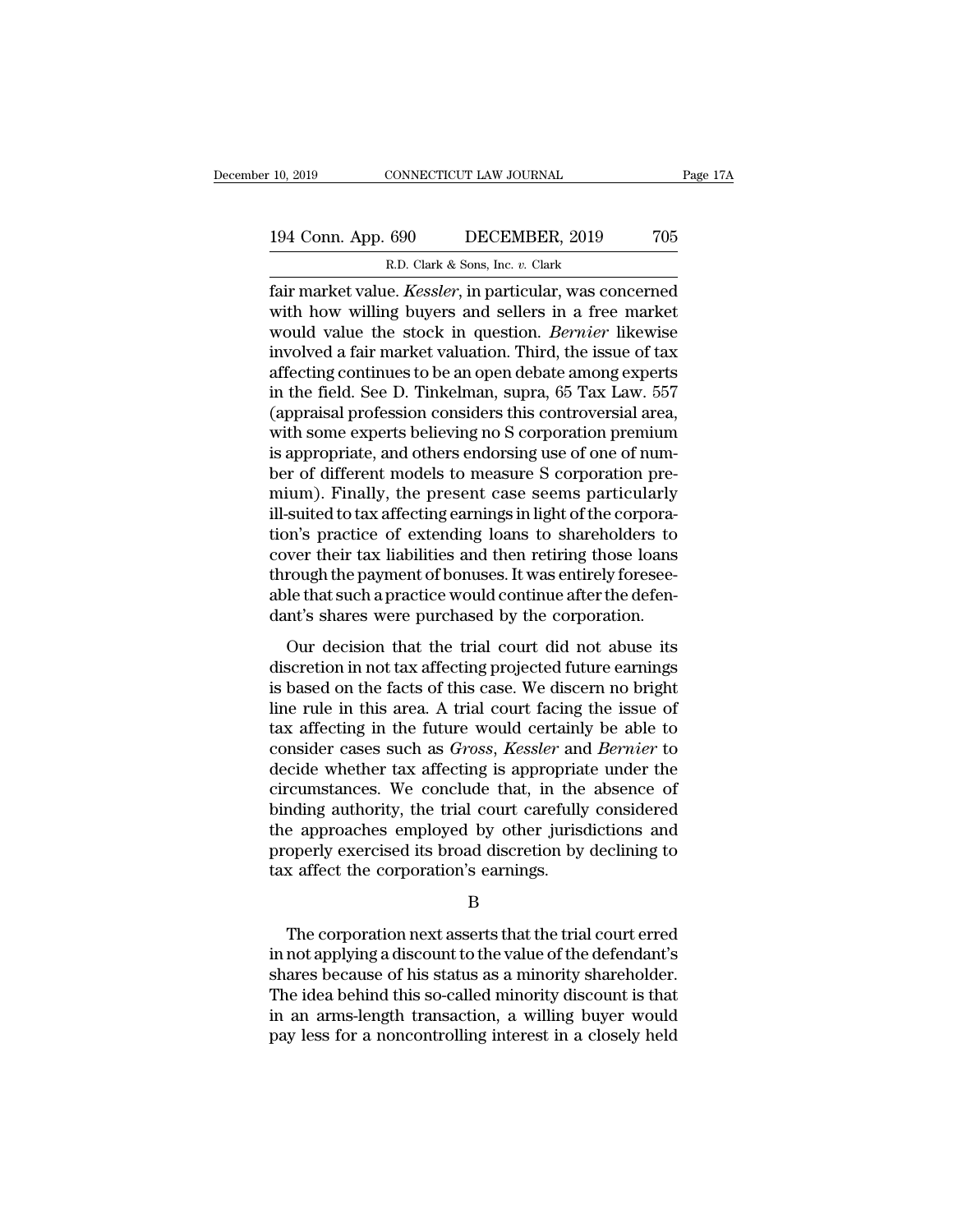# CONNECTICUT LAW JOURNAL December 10, 2019<br>
706 DECEMBER, 2019 194 Conn. App. 690<br>
R.D. Clark & Sons, Inc. v. Clark ECONNECTICUT LAW JOURNAL<br>MBER, 2019 194 Conn. A<br>R.D. Clark & Sons, Inc. *v.* Clark<br>weblo Bancornoration y Lindo

connecticut LAW JOURNAL December 10, 2019<br> **PUCCEMBER**, 2019 194 Conn. App. 690<br> **R.D. Clark & Sons**, Inc. *v.* Clark<br>
corporation. *Pueblo Bancorporation* v*. Lindoe, Inc.*,<br>
supra, 63 P.3d 360. The trial court declined t To the value of the defendant of the defendant basis of the defendant of the defendant's shares by a minority discount on the basis of its determination that the defendant had been subjected to engressive conduct at the d The CENNER, 2019 194 Conn. App. 690<br>
R.D. Clark & Sons, Inc. v. Clark<br>
corporation. *Pueblo Bancorporation* v. *Lindoe*, *Inc.*,<br>
supra, 63 P.3d 360. The trial court declined to reduce<br>
the value of the defendant's shares R.D. Clark & Sons, Inc. v. Clark<br>
corporation. *Pueblo Bancorporation* v. *Lindoe*, *Inc.*,<br>
supra, 63 P.3d 360. The trial court declined to reduce<br>
the value of the defendant's shares by a minority dis-<br>
count on the bas R.D. Clark & Sons, Inc. v. Clark<br>
corporation. *Pueblo Bancorporation* v. *Lindoe*, *Inc.*,<br>
supra, 63 P.3d 360. The trial court declined to reduce<br>
the value of the defendant's shares by a minority dis-<br>
count on the bas corporation. *Pueblo Bancorporation* v. *Lindoe*, *Inc.*, supra, 63 P.3d 360. The trial court declined to reduce the value of the defendant's shares by a minority discount on the basis of its determination that the defenda supra, 63 P.3d 360. The trial court declined to reduce<br>the value of the defendant's shares by a minority dis-<br>count on the basis of its determination that the defen-<br>dant had been subjected to oppressive conduct at the<br>han the value of the defendant's shares by a minority discount on the basis of its determination that the defendant had been subjected to oppressive conduct at the hands of the majority shareholders of the corporation.<br>The co count on the basis of its determination that the defendant had been subjected to oppressive conduct at the hands of the majority shareholders of the corporation.<br>The corporation claims on appeal that the evidence presente dant had been subjected to oppressive conduct at the<br>hands of the majority shareholders of the corporation.<br>The corporation claims on appeal that the evidence pre-<br>sented at trial did not support the trial court's finding hands of the majority shareholders of the corporation.<br>The corporation claims on appeal that the evidence presented at trial did not support the trial court's finding<br>of minority oppression. The corporation also argues<br>th minority oppression. The corporation also argues<br>at the court improperly awarded attorney's fees and<br>pert witness fees and expenses pursuant to  $\S 33-900$ <br>) on the basis of that erroneous finding of oppression.<br> $1$ <br>We fir

1

that the court improperly awarded attorney's fees and<br>expert witness fees and expenses pursuant to  $\S 33-900$ <br>(e) on the basis of that erroneous finding of oppression.<br> $1$ <br>We first address the corporation's argument that<br> beyond the basis of that erroneous finding of oppression.<br>
(e) on the basis of that erroneous finding of oppression.<br>  $1$ <br>
We first address the corporation's argument that<br>
the trial court erroneously determined that the (e) on the basis of that erroneous finding of oppression.<br>
1<br>
We first address the corporation's argument that<br>
the trial court erroneously determined that the majority<br>
shareholders engaged in oppressive conduct agains<br>
t 1<br>We first address the corporation's argument that<br>the trial court erroneously determined that the majority<br>shareholders engaged in oppressive conduct against<br>the defendant. In addressing the defendant's claim of<br>minority We first address the corporation's argument that<br>the trial court erroneously determined that the majority<br>shareholders engaged in oppressive conduct against<br>the defendant. In addressing the defendant's claim of<br>minority o We first address the corporation's argument that<br>the trial court erroneously determined that the majority<br>shareholders engaged in oppressive conduct against<br>the defendant. In addressing the defendant's claim of<br>minority o the trial court erroneously determined that the majority<br>shareholders engaged in oppressive conduct against<br>the defendant. In addressing the defendant's claim of<br>minority oppression, the trial court explained: "In his<br>sec shareholders engaged in oppressive conduct against<br>the defendant. In addressing the defendant's claim of<br>minority oppression, the trial court explained: "In his<br>second amended counterclaim, seeking dissolution of<br>the corp the defendant. In addressing the defendant's claim of<br>minority oppression, the trial court explained: "In his<br>second amended counterclaim, seeking dissolution of<br>the corporation pursuant to  $\ldots$  § 33-896 (a) (1) [(B)],<br>[ minority oppression, the trial court explained: "In his<br>second amended counterclaim, seeking dissolution of<br>the corporation pursuant to  $\ldots$  § 33-896 (a) (1) [(B)],<br>[the defendant] limits his claim of oppression to the<br>a second amended counterclaim, seeking dissolution of<br>the corporation pursuant to  $\ldots$  § 33-896 (a) (1) [(B)],<br>[the defendant] limits his claim of oppression to the<br>allegation that, even though he remained a shareholder<br>af the corporation pursuant to  $\ldots$  § 33-896 (a) (1) [(B)],<br>[the defendant] limits his claim of oppression to the<br>allegation that, even though he remained a shareholder<br>after his firing in September, 2011, John [Clark] and<br> [the defendant] limits his claim of oppression to the allegation that, even though he remained a shareholder after his firing in September, 2011, John [Clark] and Carolyn [Manchester] excluded him from the corporation's lo allegation that, even though he remained a shareholder<br>after his firing in September, 2011, John [Clark] and<br>Carolyn [Manchester] excluded him from the corpora-<br>tion's long-standing policy of providing shareholders<br>with fu after his firing in September, 2011, John [Clark] and<br>Carolyn [Manchester] excluded him from the corpora-<br>tion's long-standing policy of providing shareholders<br>with funds to pay the federal tax liabilities they incurred<br>as Carolyn [Manchester] excluded him from the corporation's long-standing policy of providing shareholders<br>with funds to pay the federal tax liabilities they incurred<br>as shareholders in an S corporation." Noting that the<br>defe tion's long-standing policy of providing shareholders<br>with funds to pay the federal tax liabilities they incurred<br>as shareholders in an S corporation." Noting that the<br>defendant's claim of oppression impacted both the corwith funds to pay the federal tax liabilities they incurred<br>as shareholders in an S corporation." Noting that the<br>defendant's claim of oppression impacted both the cor-<br>poration's claim for a minority discount and the defe as shareholders in an S corporation." Noting that the<br>defendant's claim of oppression impacted both the cor-<br>poration's claim for a minority discount and the defen-<br>dant's claim for attorney's fees and expert witness fees<br> defendant's claim of oppression impacted both the cor-<br>poration's claim for a minority discount and the defen-<br>dant's claim for attorney's fees and expert witness fees<br>and expenses, the court set forth the following defini poration's claim for a minority discount and the defendant's claim for attorney's fees and expert witness fees<br>and expenses, the court set forth the following defini-<br>tion of oppression, which is applied in numerous jurisdant's claim for attorney's fees and expert witness fees<br>and expenses, the court set forth the following defini-<br>tion of oppression, which is applied in numerous juris-<br>dictions and has been accepted by the parties in this and expenses, the court set forth the following definition of oppression, which is applied in numerous jurisdictions and has been accepted by the parties in this case: "Oppression in the context of a dissolution suit sugge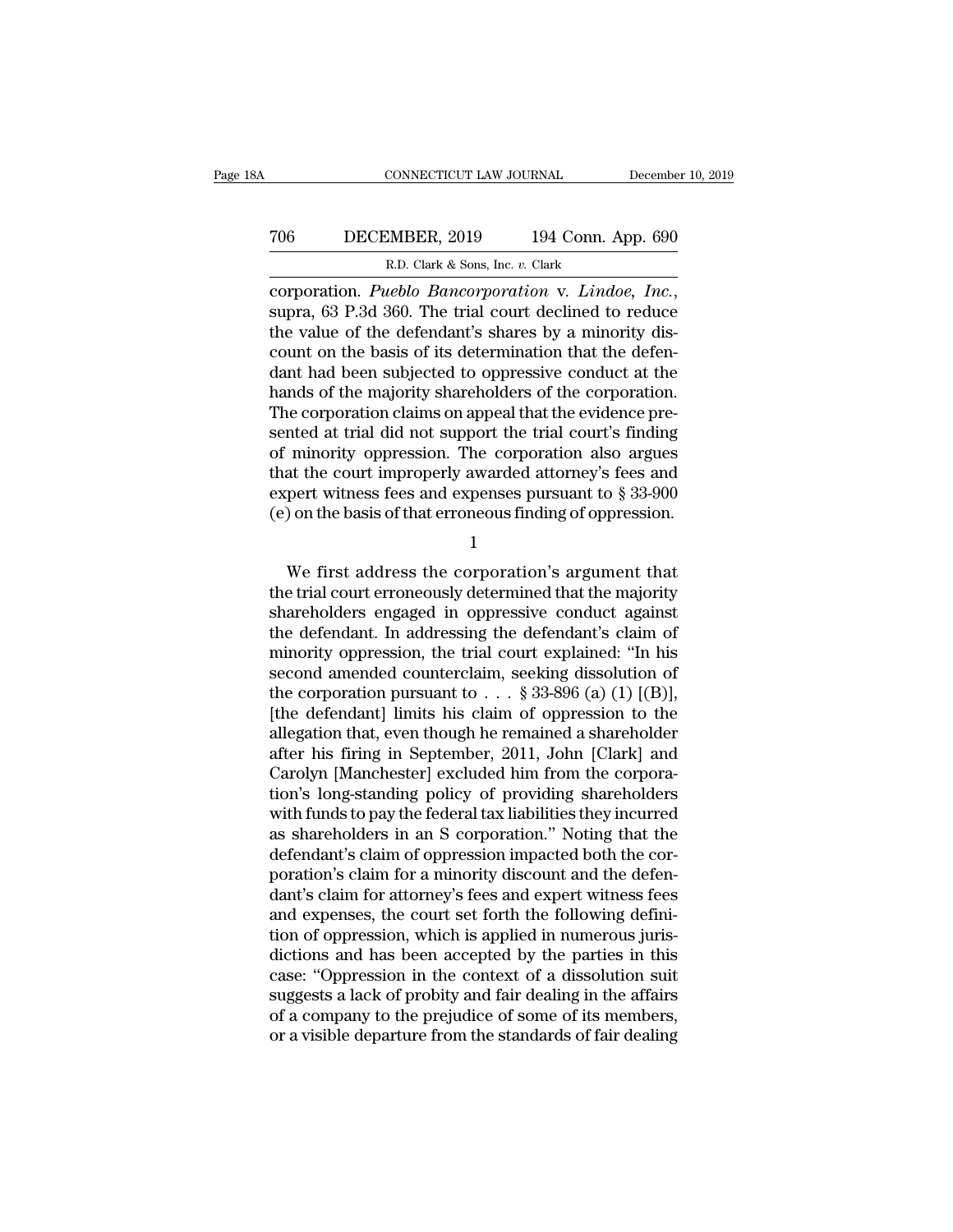# 10, 2019 CONNECTICUT LAW JOURNAL Page 19A<br>194 Conn. App. 690 DECEMBER, 2019 707<br>R.D. Clark & Sons, Inc. v. Clark R.D. Clark & Sons, Inc. *v.* Clark

10, 2019 CONNECTICUT LAW JOURNAL Page 19A<br>
194 Conn. App. 690 DECEMBER, 2019 707<br>
R.D. Clark & Sons, Inc. v. Clark<br>
and a violation of fair play as to which every shareholder<br>
who entrusts his money to a company is entitle 194 Conn. App. 690 DECEMBER, 2019 707<br>
R.D. Clark & Sons, Inc. v. Clark<br>
and a violation of fair play as to which every shareholder<br>
who entrusts his money to a company is entitled. . . .<br>
[O]ppressive conduct in the corpo 194 Conn. App. 690 DECEMBER, 2019 707<br>
R.D. Clark & Sons, Inc. v. Clark<br>
and a violation of fair play as to which every shareholder<br>
who entrusts his money to a company is entitled. . . .<br>
[O]ppressive conduct in the corp 194 Conn. App. 690 DECEMBER, 2019 707<br>
R.D. Clark & Sons, Inc. v. Clark<br>
and a violation of fair play as to which every shareholder<br>
who entrusts his money to a company is entitled. . . .<br>
[O]ppressive conduct in the corp R.D. Clark & Sons, Inc. v. Clark<br>and a violation of fair play as to which every shareholder<br>who entrusts his money to a company is entitled. . . .<br>[O]ppressive conduct in the corporate dissolution con-<br>text . . . arise[s] R.D. Clark & Sons, lnc. v. Clark<br>and a violation of fair play as to which every shareholder<br>who entrusts his money to a company is entitled. . . .<br>[O]ppressive conduct in the corporate dissolution con-<br>text . . . arise[s] and a violation of fair play as to which every shareholder<br>who entrusts his money to a company is entitled. . . .<br>[O]ppressive conduct in the corporate dissolution con-<br>text . . . arise[s] when the controlling directors' who entrusts his money to a company is entitled. . . .<br>
[O]ppressive conduct in the corporate dissolution con-<br>
text . . . arise[s] when the controlling directors' con-<br>
duct substantially defeats expectations that, objec [O]ppressive conduct in the corporate dissolution con-<br>text . . . arise[s] when the controlling directors' con-<br>duct substantially defeats expectations that, objectively<br>viewed, were both reasonable under the circumstances text . . . arise[s] when the controlling directors' conduct substantially defeats expectations that, objectively<br>viewed, were both reasonable under the circumstances<br>and were central to the petitioner's decision to join<br>th duct substantially defeats expectations that, objectively<br>viewed, were both reasonable under the circumstances<br>and were central to the petitioner's decision to join<br>the firm." (Citation omitted; internal quotation marks<br>om viewed, were both reasonable under the circumstances<br>and were central to the petitioner's decision to join<br>the firm." (Citation omitted; internal quotation marks<br>omitted.) See, e.g., *Rullan* v. *Goden*, 134 F. Supp. 3d<br>92 and were central to the petitioner's decision to join<br>the firm." (Citation omitted; internal quotation marks<br>omitted.) See, e.g., *Rullan v. Goden*, 134 F. Supp. 3d<br>926, 949 (D. Md. 2015); *Natale v. Espy Corp.*, 2 F. Supp the firm." (Citation omitted; internal quotation marks<br>
omitted.) See, e.g., *Rullan v. Goden*, 134 F. Supp. 3d<br>
926, 949 (D. Md. 2015); *Natale v. Espy Corp.*, 2 F. Supp.<br>
3d 93, 104 (D. Mass. 2014); *Bontempo v. Lare*, 4 omitted.) See, e.g., *Rullan v. Goden*, 134 F. Supp. 3d<br>926, 949 (D. Md. 2015); *Natale v. Espy Corp.*, 2 F. Supp.<br>3d 93, 104 (D. Mass. 2014); *Bontempo v. Lare*, 444 Md.<br>344, 365–66, 119 A.3d 791 (2015); *Muellenberg v. B* 926, 949 (D. Md. 2015); *Natale v. Espy Corp.*, 2 F. Supp. 3d 93, 104 (D. Mass. 2014); *Bontempo v. Lare*, 444 Md. 344, 365–66, 119 A.3d 791 (2015); *Muellenberg v. Bikon Corp.*, 143 N.J. 168, 178–80, 669 A.2d 1382 (1996); 4, 365–66, 119 A.3d 791 (2015); *Muellenberg v. Bikon*<br>4, 365–66, 119 A.3d 791 (2015); *Muellenberg v. Bikon*<br>*Pp.*, 143 N.J. 168, 178–80, 669 A.2d 1382 (1996); *Matter<br>Kemp & Beatley, Inc.*, 64 N.Y.2d 63, 73, 473 N.E.2d<br> *Corp.*, 143 N.J. 168, 178–80, 669 A.2d 1382 (1996); *Matter* of Kemp & Beatley, Inc., 64 N.Y.2d 63, 73, 473 N.E.2d 1173, 484 N.Y.S.2d 799 (1984); *Scott v. Trans-System, Inc.*, 148 Wash. 2d 701, 710–11, 64 P.3d 1 (2003).

of Kemp & Beatley, Inc., 64 N.Y.2d 63, 73, 473 N.E.2d<br>1173, 484 N.Y.S.2d 799 (1984); Scott v. Trans-System,<br>Inc., 148 Wash. 2d 701, 710–11, 64 P.3d 1 (2003).<br>With the foregoing definition in mind, the court set<br>forth the [The defendant] testified that his father had begun the practice of making funds and reasoning: "The facts underlying [the defendant's] claim are not in dispute. The defendant] testified that his father had begun the prac Fries, 182 Kirls.12a *Foo* (1893), Because Cristal Pageston,  $Inc$ , 148 Wash. 2d 701, 710–11, 64 P.3d 1 (2003).<br>With the foregoing definition in mind, the court set<br>forth the following findings and reasoning: "The facts<br>und With the foregoing definition in mind, the court set<br>forth the following findings and reasoning: "The facts<br>underlying [the defendant's] claim are not in dispute.<br>[The defendant] testified that his father had begun the<br>pr With the foregoing definition in mind, the court set<br>forth the following findings and reasoning: "The facts<br>underlying [the defendant's] claim are not in dispute.<br>[The defendant] testified that his father had begun the<br>pra forth the following findings and reasoning: "The facts<br>underlying [the defendant's] claim are not in dispute.<br>[The defendant] testified that his father had begun the<br>practice of making funds available to the shareholders<br>t underlying [the defendant's] claim are not in dispute.<br>[The defendant] testified that his father had begun the<br>practice of making funds available to the shareholders<br>to cover their income tax liabilities on their share of<br> [The defendant] testified that his father had begun the<br>practice of making funds available to the shareholders<br>to cover their income tax liabilities on their share of<br>the corporation's profits right from the establishment practice of making funds available to the shareholders<br>to cover their income tax liabilities on their share of<br>the corporation's profits right from the establishment of<br>the corporation. Brian McAnneny, a financial consulta to cover their income tax liabilities on their share of<br>the corporation's profits right from the establishment of<br>the corporation. Brian McAnneny, a financial consultant<br>who has served as the corporation's chief financial the corporation's profits right from the establishment of<br>the corporation. Brian McAnneny, a financial consultant<br>who has served as the corporation's chief financial offi-<br>cer for many years, affirmed that in 2009, John [C the corporation. Brian McAnneny, a financial consultant<br>who has served as the corporation's chief financial offi-<br>cer for many years, affirmed that in 2009, John [Clark]<br>and [the defendant] received approximately \$60,000–<br> who has served as the corporation's chief financial officer for many years, affirmed that in 2009, John [Clark]<br>and [the defendant] received approximately \$60,000–<br>\$70,000 each from the corporation to pay federal<br>income ta cer for many years, affirmed that in 2009, John [Clark]<br>and [the defendant] received approximately \$60,000–<br>\$70,000 each from the corporation to pay federal<br>income taxes on their share of the corporation's profits.<br>No such and [the defendant] received approximately \$60,000–<br>\$70,000 each from the corporation to pay federal<br>income taxes on their share of the corporation's profits.<br>No such payments were made to them in 2010 because<br>the corporat \$70,000 each from the corporation to pay federal<br>income taxes on their share of the corporation's profits.<br>No such payments were made to them in 2010 because<br>the corporation lost money that year. That loss provided<br>both Jo income taxes on their share of the corporation's profits.<br>No such payments were made to them in 2010 because<br>the corporation lost money that year. That loss provided<br>both John [Clark] and [the defendant] with a loss car-<br>r No such payments were made to them in 2010 because<br>the corporation lost money that year. That loss provided<br>both John [Clark] and [the defendant] with a loss car-<br>ryforward for succeeding years' taxes. . . . McAnneny<br>estim the corporation lost money that year. That loss provided<br>both John [Clark] and [the defendant] with a loss car-<br>ryforward for succeeding years' taxes. . . . McAnneny<br>estimated the amount of the carryforward for each at<br>\$20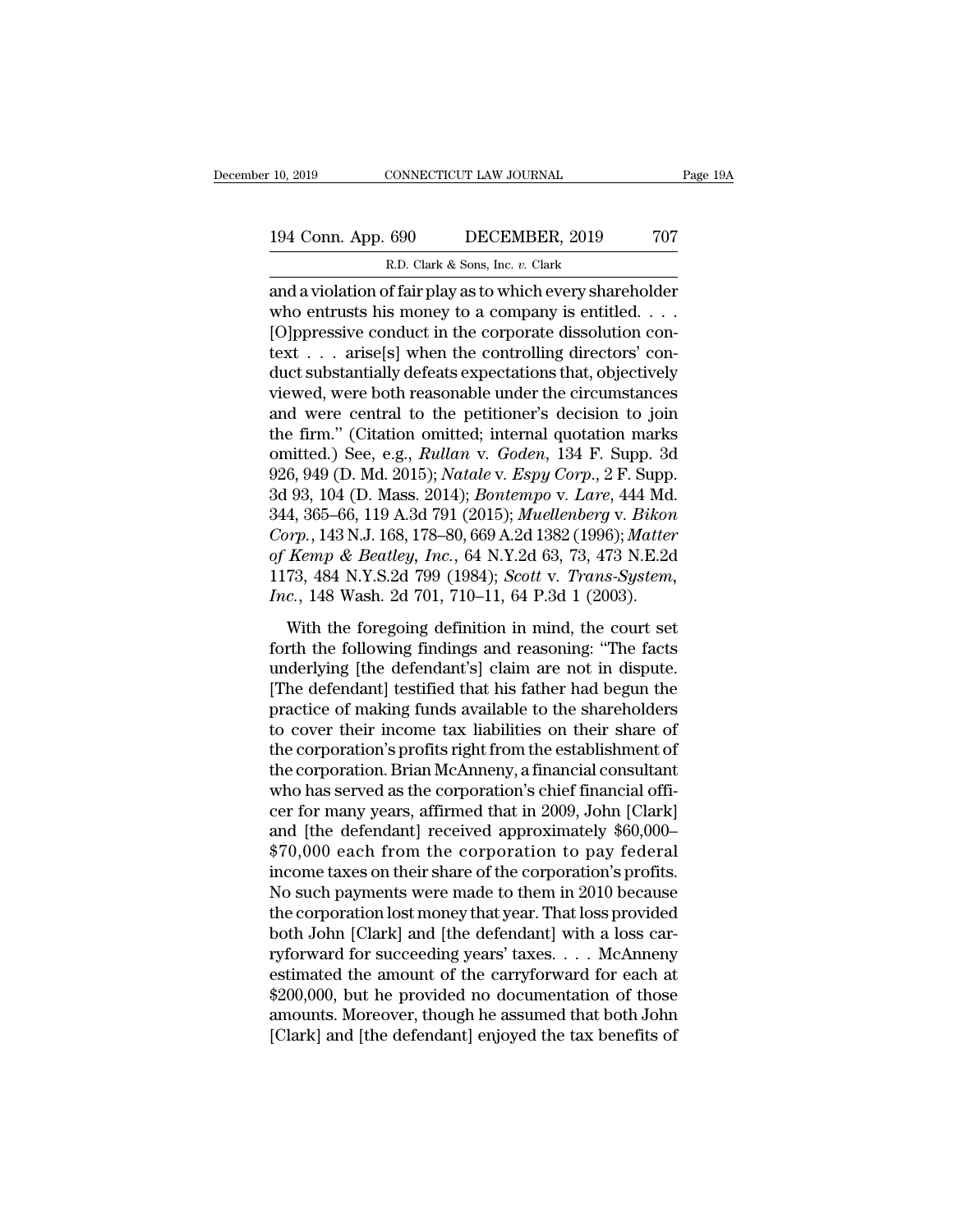# CONNECTICUT LAW JOURNAL December 10, 2019<br>
708 DECEMBER, 2019 194 Conn. App. 690<br>
R.D. Clark & Sons, Inc. v. Clark EXECTICUT LAW JOURNAL<br>MBER, 2019 194 Conn. A<br>R.D. Clark & Sons, Inc. *v.* Clark<br>gards in 2013 and 2014 be had r

CONNECTICUT LAW JOURNAL December<br>
TOS DECEMBER, 2019 194 Conn. App. 690<br>
R.D. Clark & Sons, Inc. v. Clark<br>
Those carryforwards in 2013 and 2014, he had no first-<br>
hand knowledge. And, other evidence revealed that<br>
John [Cl TOS DECEMBER, 2019 194 Conn. App. 690<br>R.D. Clark & Sons, Inc. v. Clark<br>those carryforwards in 2013 and 2014, he had no first-<br>hand knowledge. And, other evidence revealed that<br>John [Clark] received funds from the corporati TOS DECEMBER, 2019 194 Conn. App. 690<br>R.D. Clark & Sons, Inc. v. Clark<br>those carryforwards in 2013 and 2014, he had no first-<br>hand knowledge. And, other evidence revealed that<br>John [Clark] received funds from the corporati TOS DECEMBER, 2019 194 Conn. App. 690<br>
R.D. Clark & Sons, Inc. v. Clark<br>
those carryforwards in 2013 and 2014, he had no first-<br>
hand knowledge. And, other evidence revealed that<br>
John [Clark] received funds from the corpo R.D. Clark & Sons, Inc. v. Clark<br>
ose carryforwards in 2013 and 2014, he had no first-<br>
and knowledge. And, other evidence revealed that<br>
hn [Clark] received funds from the corporation in<br>
13 and 2014 to defray his federal those carryforwards in 2013 and 2014, he had no first-<br>hand knowledge. And, other evidence revealed that<br>John [Clark] received funds from the corporation in<br>2013 and 2014 to defray his federal income tax liabilities.<br>"Caro

those carryforwards in 2013 and 2014, he had no first-<br>hand knowledge. And, other evidence revealed that<br>John [Clark] received funds from the corporation in<br>2013 and 2014 to defray his federal income tax liabilities.<br>"Caro nand knowledge. And, other evidence revealed that<br>John [Clark] received funds from the corporation in<br>2013 and 2014 to defray his federal income tax liabilities.<br>"Carolyn [Manchester] received no funds from the<br>corporation John [Clark] received runds from the corporation in<br>2013 and 2014 to defray his federal income tax liabilities.<br>"Carolyn [Manchester] received no funds from the<br>corporation prior to 2011 because she did not become<br>a shareh 2013 and 2014 to derray ms rederal<br>
"Carolyn [Manchester] receive<br>
corporation prior to 2011 because<br>
a shareholder until after her fath<br>
Thereafter, she received substanti<br>
corporation for her use in paying h<br>
on the corp Carolyn [Manchester] received no funds from the<br>reporation prior to 2011 because she did not become<br>shareholder until after her father's death that year.<br>ereafter, she received substantial payments from the<br>reporation for corporation prior to 2011 because she did not become<br>a shareholder until after her father's death that year.<br>Thereafter, she received substantial payments from the<br>corporation for her use in paying her federal tax liabilit

a snareholder until after her father's death that year.<br>Thereafter, she received substantial payments from the<br>corporation for her use in paying her federal tax liability<br>on the corporation's profits.<br>"For example, in 2014 Thereatter, she received substantial payments from the<br>corporation for her use in paying her federal tax liability<br>on the corporation's profits.<br>"For example, in 2014, the corporation's most suc-<br>cessful year ever, the pas corporation for her use in paying her rederal tax hability<br>on the corporation's profits.<br>"For example, in 2014, the corporation's most suc-<br>cessful year ever, the pass-through of corporate taxes<br>to each of John [Clark], Ca on the corporation's profits.<br>
"For example, in 2014, the corporation's most successful year ever, the pass-through of corporate taxes<br>
to each of John [Clark], Carolyn [Manchester] and [the<br>
defendant] was \$233,786. While "For example, in 2014, the corporation's most successful year ever, the pass-through of corporate taxes<br>to each of John [Clark], Carolyn [Manchester] and [the<br>defendant] was \$233,786. While John [Clark] and Car-<br>olyn [Manc cessful year ever, the pass-through of corporate taxes<br>to each of John [Clark], Carolyn [Manchester] and [the<br>defendant] was \$233,786. While John [Clark] and Car-<br>olyn [Manchester] received \$180,000 each to defray the<br>taxe to each of John [Clark], Caroly<br>defendant] was \$233,786. While<br>olyn [Manchester] received \$18<br>taxes they were required to<br>received nothing even though, l<br>ing status as a shareholder, he<br>on corporate profits. . . .<br>"John [C Tendant] was \$253,780. While John [Clark] and Car-<br>yn [Manchester] received \$180,000 each to defray the<br>xes they were required to pay, [the defendant]<br>ceived nothing even though, by virtue of his continu-<br>g status as a sha olyn [Manchester] received \$180,000 each to derray the<br>taxes they were required to pay, [the defendant]<br>received nothing even though, by virtue of his continu-<br>ing status as a shareholder, he was liable for taxes due<br>on co

taxes they were required to pay, [the detendant]<br>received nothing even though, by virtue of his continu-<br>ing status as a shareholder, he was liable for taxes due<br>on corporate profits.  $\dots$ <br>"John [Clark] and Carolyn [Manch received nothing even though, by virtue of his continu-<br>ing status as a shareholder, he was liable for taxes due<br>on corporate profits. . . .<br>"John [Clark] and Carolyn [Manchester] seek to jus-<br>tify this disparity in treatm ing status as a snareholder, he was hable for taxes due<br>on corporate profits. . . .<br>"John [Clark] and Carolyn [Manchester] seek to jus-<br>tify this disparity in treatment by characterizing the<br>payments to them as 'loans' fro on corporate pronts. . . .<br>"John [Clark] and Carolyn [Manchester] seek to jus-<br>tify this disparity in treatment by characterizing the<br>payments to them as 'loans' from the corporation even<br>though no notes were ever signed, "John [Clark] and Carolyn [Manchester] seek to justify this disparity in treatment by characterizing the payments to them as 'loans' from the corporation even though no notes were ever signed, no interest was ever charged tify this disparity in treatment by characterizing the<br>payments to them as 'loans' from the corporation even<br>though no notes were ever signed, no interest was ever<br>charged, no due dates for repayment were ever speci-<br>fied, payments to them as 'loans' from the corporation even<br>though no notes were ever signed, no interest was ever<br>charged, no due dates for repayment were ever speci-<br>fied, and the 'loans' were repaid via 'bonuses' they<br>receive though no notes were ever signed, no interest was ever<br>charged, no due dates for repayment were ever speci-<br>fied, and the 'loans' were repaid via 'bonuses' they<br>received for that purpose from the corporation. As<br>explained charged, no due dates for repayment were ever specified, and the 'loans' were repaid via 'bonuses' they<br>received for that purpose from the corporation. As<br>explained by . . . McAnneny, 'bonuses' were voted by<br>an 'advisory b fied, and the 'loans' were repaid via 'bonuses' they<br>received for that purpose from the corporation. As<br>explained by . . . McAnneny, 'bonuses' were voted by<br>an 'advisory board,' composed of . . . McAnneny and<br>Attorneys Mic received for that purpose from the corporation. As<br>explained by . . . McAnneny, 'bonuses' were voted by<br>an 'advisory board,' composed of . . . McAnneny and<br>Attorneys Michael McDonald, corporate counsel, and<br>Thomas Generis, explained by . . . McAnneny, 'bonuses' were voted by<br>an 'advisory board,' composed of . . . McAnneny and<br>Attorneys Michael McDonald, corporate counsel, and<br>Thomas Generis, counsel for selected corporate mat-<br>ters, specific an 'advisory board,' composed of . . . McAnneny and<br>Attorneys Michael McDonald, corporate counsel, and<br>Thomas Generis, counsel for selected corporate mat-<br>ters, specifically for the purpose of allowing John<br>[Clark] and Car Attorneys Michael McDonald, corporate counsel, and<br>Thomas Generis, counsel for selected corporate matters, specifically for the purpose of allowing John<br>[Clark] and Carolyn [Manchester] to pay down 'loans'<br>they had previou Thomas Generis, counsel for selected corporate matters, specifically for the purpose of allowing John [Clark] and Carolyn [Manchester] to pay down 'loans' they had previously received. Funds sufficient to pay their income ters, specifically for the purpose of allowing John [Clark] and Carolyn [Manchester] to pay down 'loans'<br>they had previously received. Funds sufficient to pay<br>their income taxes on the 'bonuses' were deducted and<br>paid to t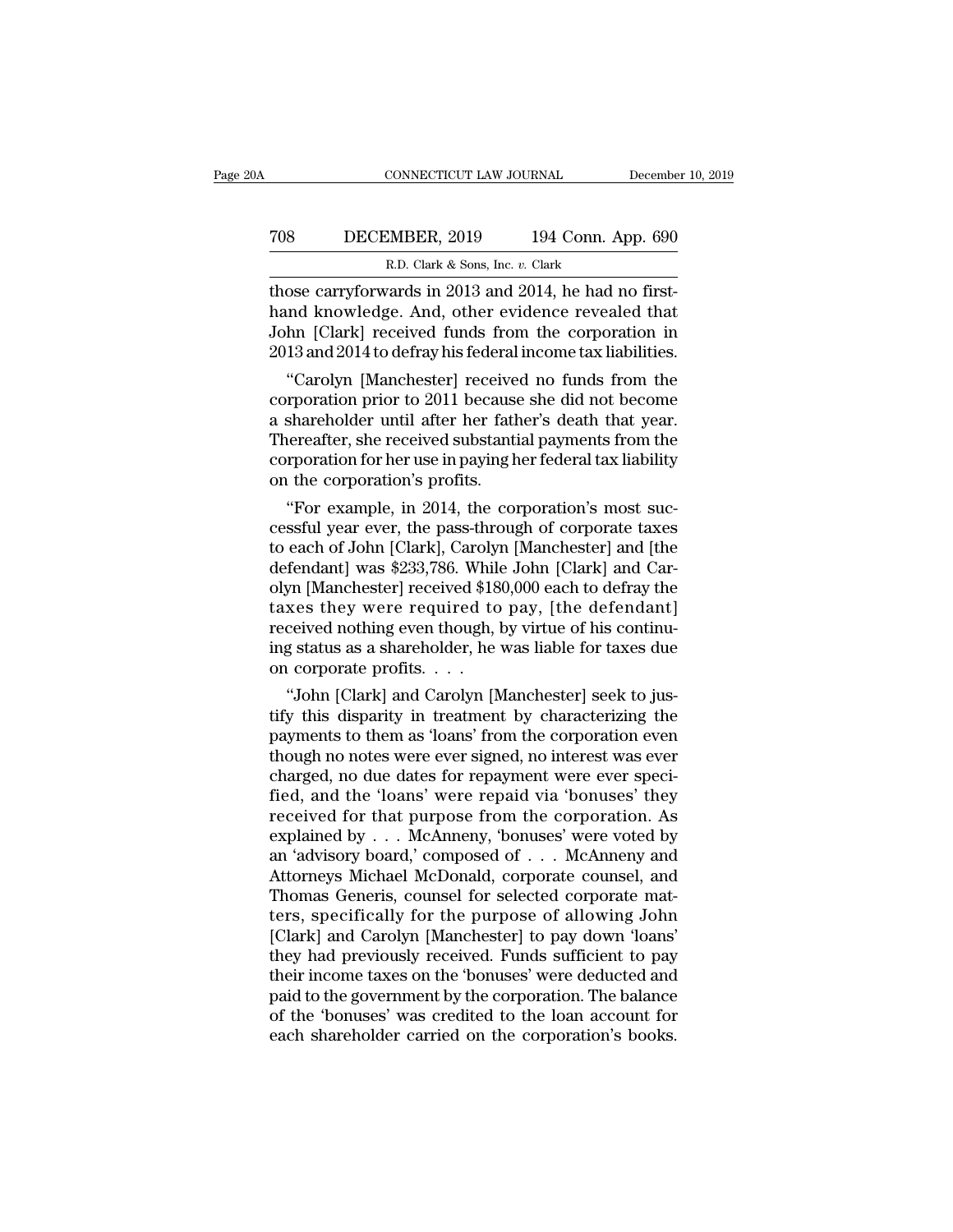| 10, 2019           | CONNECTICUT LAW JOURNAL                                 | Page 21A |
|--------------------|---------------------------------------------------------|----------|
| 194 Conn. App. 690 | DECEMBER, 2019                                          | 709      |
|                    | R.D. Clark & Sons, Inc. v. Clark                        |          |
|                    | John [Clark] and Carolyn [Manchester] received no cash. |          |

10, 2019 CONNECTICUT LAW JOURNAL Page 21A<br>
194 Conn. App. 690 DECEMBER, 2019 709<br>
R.D. Clark & Sons, Inc. v. Clark<br>
John [Clark] and Carolyn [Manchester] received no cash<br>
from these transactions. 194 Conn. App. 690 DEC<br>R.D. Clark & Sons,<br>John [Clark] and Carolyn [Man<br>from these transactions.<br>"These 'loans' were carrie

4 Conn. App. 690 DECEMBER, 2019 709<br>
R.D. Clark & Sons, Inc. v. Clark<br>
hn [Clark] and Carolyn [Manchester] received no cash<br>
om these transactions.<br>
"These 'loans' were carried as receivables on the<br>
rporation's books, inc 194 Conn. App. 690 DECEMBER, 2019 709<br>
R.D. Clark & Sons, Inc. v. Clark<br>
John [Clark] and Carolyn [Manchester] received no cash<br>
from these transactions.<br>
"These 'loans' were carried as receivables on the<br>
corporation's b R.D. Clark & Sons, Inc. v. Clark<br>John [Clark] and Carolyn [Manchester] received no cash<br>from these transactions.<br>"These 'loans' were carried as receivables on the<br>corporation's books, including those made to [the<br>defendan John [Clark] and Carolyn [Manchester] received no cash<br>from these transactions.<br>"These 'loans' were carried as receivables on the<br>corporation's books, including those made to [the<br>defendant] prior to 2012. . . . At the end From these transactions.<br>
"These 'loans' were carried as receivables on the<br>
corporation's books, including those made to [the<br>
defendant] prior to 2012. . . . At the end of 2014, John<br>
[Clark's] 'loan' balance was \$234,33 "These 'laansactions."<br>
"These 'loans' were carried as receivables on the<br>
corporation's books, including those made to [the<br>
defendant] prior to 2012.... At the end of 2014, John<br>
[Clark's] 'loan' balance was \$234,333; Ca "These 'loans' were carried as receivables on t<br>corporation's books, including those made to [t]<br>defendant] prior to 2012.... At the end of 2014, Jo<br>[Clark's] 'loan' balance was \$234,333; Carolyn [Ma<br>chester's], \$203,594. The Fendant] prior to 2012. . . . At the end of 2014, John<br>lark's] 'loan' balance was \$234,333; Carolyn [Man-<br>ester's], \$203,594. Unless and until the advisory board<br>tes additional 'bonuses' to John [Clark] and Carolyn<br>lan defendant] phot to 2012. . . . . At the end of 2014, John<br>[Clark's] 'loan' balance was \$234,333; Carolyn [Man-<br>chester's], \$203,594. Unless and until the advisory board<br>votes additional 'bonuses' to John [Clark] and Caroly

CLAR ST FOAL DATACTER WAS \$254,355, CATOLYIT [MAI-<br>chester's], \$203,594. Unless and until the advisory board<br>votes additional 'bonuses' to John [Clark] and Carolyn<br>[Manchester], these 'loans' will remain unpaid.<br>"According chester s<sub>1</sub>,  $\phi$ 200,094. Chess and durif the advisory board<br>votes additional 'bonuses' to John [Clark] and Carolyn<br>[Manchester], these 'loans' will remain unpaid.<br>"According to  $\dots$  McAnneny, these 'loans' were<br>made to Manchester], these 'loans' will remain unpaid.<br>
"According to  $\ldots$  McAnneny, these 'loans' were<br>
made to John [Clark] and Carolyn [Manchester] in their<br>
capacity as officers of the corporation, not as share-<br>
holders. Fu "According to  $\ldots$  McAnneny, these 'loans' were<br>"According to  $\ldots$  McAnneny, these 'loans' were<br>made to John [Clark] and Carolyn [Manchester] in their<br>capacity as officers of the corporation, not as share-<br>holders. Furt "According to  $\ldots$  McAnneny, these 'loans' were<br>made to John [Clark] and Carolyn [Manchester] in their<br>capacity as officers of the corporation, not as share-<br>holders. Further, he testified, were the corporation to<br>make s made to John [Clark] and Carolyn [Manchester] in their<br>capacity as officers of the corporation, not as share-<br>holders. Further, he testified, were the corporation to<br>make such a 'loan' to [the defendant], who resigned as<br>a capacity as officers of the corporation, not as shareholders. Further, he testified, were the corporation to make such a 'loan' to [the defendant], who resigned as an officer early in 2012, the [Internal Revenue Service (I holders. Further, he testified, were the corporation to<br>make such a 'loan' to [the defendant], who resigned as<br>an officer early in 2012, the [Internal Revenue Service<br>(IRS)] would have forced the corporation to treat it as make such a 'loan' to [the defe<br>an officer early in 2012, the [I<br>(IRS)] would have forced the<br>a dividend, which would have<br>its outstanding loans, 'probab<br>being called. This would have<br>corporation, he testified.<br>"The court The court places like the corporation to treat it as<br>
dividend, which would have triggered covenants in<br>
i outstanding loans, 'probably' resulting in the loans<br>
ing called. This would have been a 'disaster' for the<br>
rpora (IRS)] would have forced the corporation to treat it as<br>a dividend, which would have triggered covenants in<br>its outstanding loans, 'probably' resulting in the loans<br>being called. This would have been a 'disaster' for the<br>

a divident, which would have triggered covenants in<br>its outstanding loans, 'probably' resulting in the loans<br>being called. This would have been a 'disaster' for the<br>corporation, he testified.<br>"The court places little weigh solustanding loans, probably resulting in the loans<br>being called. This would have been a 'disaster' for the<br>corporation, he testified.<br>"The court places little weight on this testimony....<br>McAnneny more than once in his te being called. This would have been a disaster for the<br>corporation, he testified.<br>"The court places little weight on this testimony....<br>McAnneny more than once in his testimony disavowed<br>familiarity with IRS regulations, bu "The court places little weight on this testimony. . . . McAnneny more than once in his testimony disavowed familiarity with IRS regulations, but he now relied on some unspecified IRS demand to explain why [the defendant] "The court places little weight on this testimony....<br>McAnneny more than once in his testimony disavowed<br>familiarity with IRS regulations, but he now relied on<br>some unspecified IRS demand to explain why [the<br>defendant] co McAnneny more than once in his testimony disavowed<br>familiarity with IRS regulations, but he now relied on<br>some unspecified IRS demand to explain why [the<br>defendant] could not be treated the same as his fellow<br>shareholders. familiarity with IRS regulations, but he now relied on<br>some unspecified IRS demand to explain why [the<br>defendant] could not be treated the same as his fellow<br>shareholders. He provided no documentation to sup-<br>port his vag some unspecified IRS demand to explore defendant] could not be treated the same<br>shareholders. He provided no documen<br>port his vague testimony that a loan to [t]<br>would have triggered some unspecified<br>the corporation's outst Thendant] collid not be treated the same as his fellow<br>areholders. He provided no documentation to sup-<br>tr his vague testimony that a loan to [the defendant]<br>buld have triggered some unspecified covenants in<br>e corporation' state<br>flowers. The provided no documentation to support his vague testimony that a loan to [the defendant]<br>would have triggered some unspecified covenants in<br>the corporation's outstanding loans and what would be<br>the effect

port ins vague testimony that a foal to [the defendant]<br>would have triggered some unspecified covenants in<br>the corporation's outstanding loans and what would be<br>the effect for the corporation....<br>"McAnneny never explained would have triggered some dispectified covenants in<br>the corporation's outstanding loans and what would be<br>the effect for the corporation....<br>"McAnneny never explained to the court's satisfac-<br>tion why the corporation coul the effect for the corporation....<br>
"McAnneny never explained to the court's satisfaction why the corporation could not make a genuine<br>
loan to [the defendant] for the purpose of defraying<br>
the potential tax liability on h "McAnneny never explained to the court's satisfaction why the corporation could not make a genuine<br>loan to [the defendant] for the purpose of defraying<br>the potential tax liability on his share of the corporate<br>profits in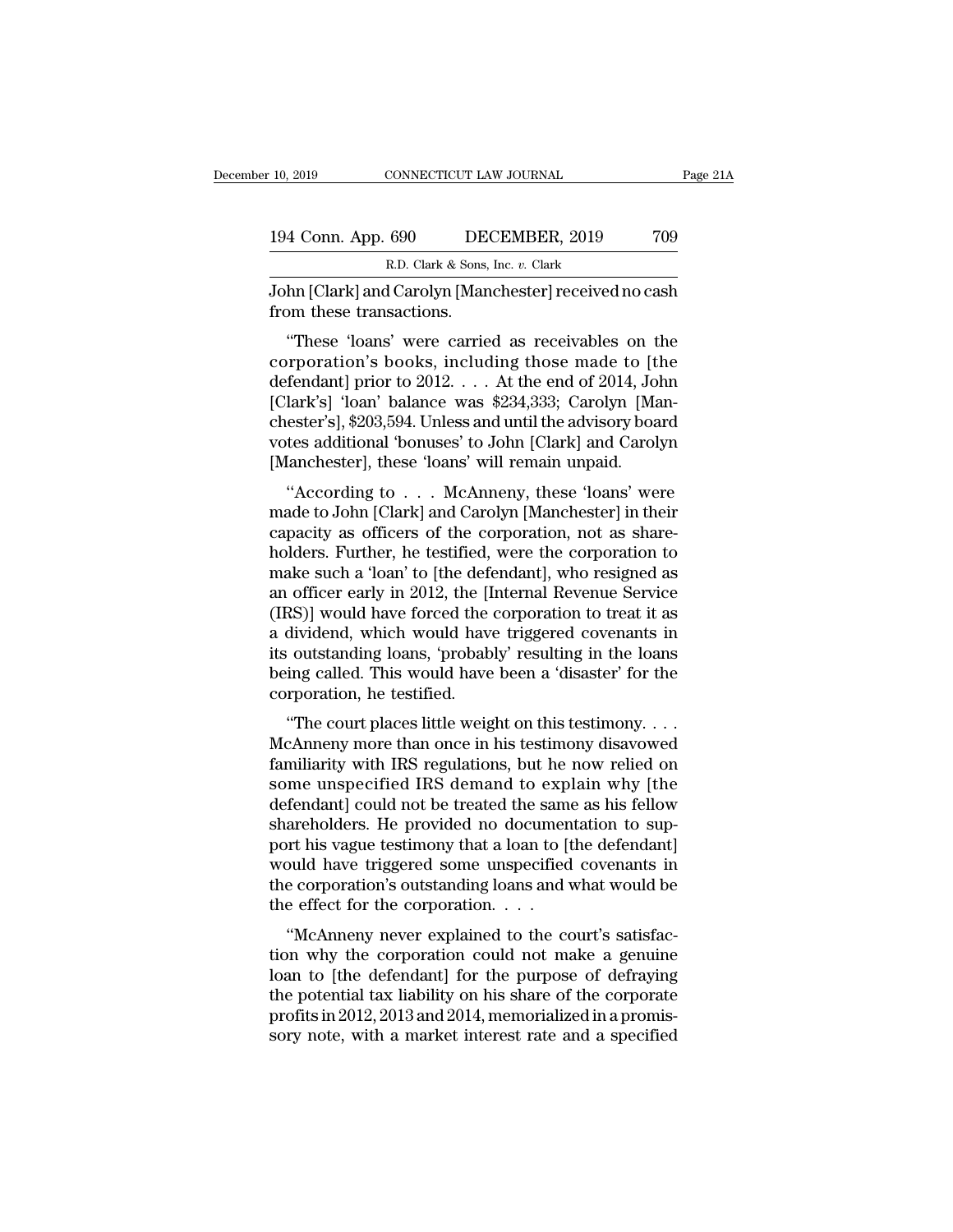# CONNECTICUT LAW JOURNAL December 10, 2019<br>
710 DECEMBER, 2019 194 Conn. App. 690<br>
R.D. Clark & Sons, Inc. v. Clark CONNECTICUT LAW JOURNAL<br>MBER, 2019 194 Conn. A<br>R.D. Clark & Sons, Inc. *v.* Clark<br>e court concludes that the corn

CONNECTICUT LAW JOURNAL December 10, 2019<br>
PECEMBER, 2019 194 Conn. App. 690<br>
R.D. Clark & Sons, Inc. v. Clark<br>
payoff date. The court concludes that the corporation<br>
never seriously considered such a mechanism as a vehi-<br> T10 DECEMBER, 2019 194 Conn. App. 690<br>R.D. Clark & Sons, Inc. v. Clark<br>payoff date. The court concludes that the corporation<br>never seriously considered such a mechanism as a vehi-<br>cle to treat [the defendant] the same as J T10 DECEMBER, 2019 194 Conn. App. 690<br>R.D. Clark & Sons, Inc. v. Clark<br>payoff date. The court concludes that the corporation<br>never seriously considered such a mechanism as a vehi-<br>cle to treat [the defendant] the same as T10 DECEMBER, 2019<br>R.D. Clark & Sons, Inc<br>payoff date. The court conclude<br>never seriously considered such<br>cle to treat [the defendant] the<br>and Carolyn [Manchester].<br>"John [Clark] and Carolyn [Ma R.D. Clark & Sons, Inc.  $v$ . Clark<br>
yoff date. The court concludes that the corporation<br>
ver seriously considered such a mechanism as a vehi-<br>
e to treat [the defendant] the same as John [Clark]<br>
d Carolyn [Manchester].<br> payoff date. The court concludes that the corporation<br>never seriously considered such a mechanism as a vehi-<br>cle to treat [the defendant] the same as John [Clark]<br>and Carolyn [Manchester].<br>"John [Clark] and Carolyn [Manche

payori date. The court concludes that the corporation<br>never seriously considered such a mechanism as a vehi-<br>cle to treat [the defendant] the same as John [Clark]<br>and Carolyn [Manchester].<br>"John [Clark] and Carolyn [Manche hower seriously considered such a mechanism as a veni-<br>cle to treat [the defendant] the same as John [Clark]<br>and Carolyn [Manchester].<br>"John [Clark] and Carolyn [Manchester] also contend<br>that they did not make the decision cie to treat [the defendant] the same as John [Clark]<br>and Carolyn [Manchester].<br>"John [Clark] and Carolyn [Manchester] also contend<br>that they did not make the decision whether to provide<br>funds to pay [the defendant's] taxe and Carolyn [Manchester].<br>
"John [Clark] and Carolyn [Manchester] also contend<br>
that they did not make the decision whether to provide<br>
funds to pay [the defendant's] taxes; rather, the advisory<br>
board made that decision, "John [Clark] and Carolyn [Manchester] also contend<br>that they did not make the decision whether to provide<br>funds to pay [the defendant's] taxes; rather, the advisory<br>board made that decision, just as the same board<br>decided that they did not make the decision whether to provide<br>funds to pay [the defendant's] taxes; rather, the advisory<br>board made that decision, just as the same board<br>decided what salaries to pay John [Clark] and Carolyn<br>[Manc funds to pay [the defendant's] taxes; rather, the advisory<br>board made that decision, just as the same board<br>decided what salaries to pay John [Clark] and Carolyn<br>[Manchester] and whether to award them 'bonuses' for<br>the pur board made that decision, just as the same board<br>decided what salaries to pay John [Clark] and Carolyn<br>[Manchester] and whether to award them 'bonuses' for<br>the purpose of paying down their loan accounts. The<br>court consider decided what salaries to pay John [Clark] and Carolyn<br>[Manchester] and whether to award them 'bonuses' for<br>the purpose of paying down their loan accounts. The<br>court considers this argument disingenuous. Suffice it<br>to say t [Manchester] and whether to award them 'bonuses' for<br>the purpose of paying down their loan accounts. The<br>court considers this argument disingenuous. Suffice it<br>to say that, should John [Clark] and Carolyn [Manches-<br>ter], a the purpose of paying down their loan accounts. The<br>court considers this argument disingenuous. Suffice it<br>to say that, should John [Clark] and Carolyn [Manches-<br>ter], as majority shareholders, be dissatisfied with any<br>of court considers this argument disingenuous. Suffice it<br>to say that, should John [Clark] and Carolyn [Manches-<br>ter], as majority shareholders, be dissatisfied with any<br>of the advisory board's decisions, such as a refusal by to say that, shoter], as majorit<br>of the advisory<br>the board to 'lo<br>it is entirely wi<br>bers of the bo<br>their will.<br>"They also po  $\epsilon$  ), as majority snareholders, be dissatisfied with any<br>the advisory board's decisions, such as a refusal by<br>e board to 'loan' them more money to pay their taxes,<br>is entirely within their authority to replace the mem-<br> or the advisory board s decisions, such as a refusal by<br>the board to 'loan' them more money to pay their taxes,<br>it is entirely within their authority to replace the mem-<br>bers of the board with others who would bend to<br>thei

the board to foan them more money to pay their taxes,<br>it is entirely within their authority to replace the mem-<br>bers of the board with others who would bend to<br>their will.<br>"They also point to a lack of proof that [the defe It is entirely within their authority to replace the members of the board with others who would bend to<br>their will.<br>"They also point to a lack of proof that [the defendant]<br>had any actual tax liability in 2012, 2013 or 201 bers of the board with others who would bend to<br>their will.<br>"They also point to a lack of proof that [the defendant]<br>had any actual tax liability in 2012, 2013 or 2014. . . .<br>But, the advisory board did not 'loan' John [Cl "They also point to a lack of proof that [the defendant]<br>had any actual tax liability in 2012, 2013 or 2014. . . .<br>But, the advisory board did not 'loan' John [Clark] and<br>Carolyn [Manchester] money only when it was satisfi "They also point to a lack of proof that [the defendant]<br>had any actual tax liability in 2012, 2013 or 2014. . . .<br>But, the advisory board did not 'loan' John [Clark] and<br>Carolyn [Manchester] money only when it was satisfi had any actual tax liability in 2012, 2013 or 2014. . . .<br>But, the advisory board did not 'loan' John [Clark] and<br>Carolyn [Manchester] money only when it was satisfied<br>that they had an actual tax liability. The board made<br> But, the advisory board did not 'loan' John [Clark] and<br>Carolyn [Manchester] money only when it was satisfied<br>that they had an actual tax liability. The board made<br>these 'loans' because John [Clark] and Carolyn [Man-<br>chest Carolyn [Manchester] money only when<br>that they had an actual tax liability. Th<br>these 'loans' because John [Clark] and<br>chester] were shareholders who had a<br>liability by virtue of the corporation's<br>[corporation]. [The defend at they had an actual tax hability. The board made<br>
ese 'loans' because John [Clark] and Carolyn [Man-<br>
ester] were shareholders who had a *potential* tax<br>
bility by virtue of the corporation's status as an S<br>
orporation]. these foans because John [Clark] and Carolyn [Manchester] were shareholders who had a *potential* tax<br>liability by virtue of the corporation's status as an S<br>[corporation]. [The defendant] occupied the same sta-<br>tus, yet h

chester] were snareholders who had a *potential* tax<br>liability by virtue of the corporation's status as an S<br>[corporation]. [The defendant] occupied the same sta-<br>tus, yet he was treated differently.<br>"The court finds that mability by virtue of the corporation's status as an S<br>[corporation]. [The defendant] occupied the same sta-<br>tus, yet he was treated differently.<br>"The court finds that [the defendant] has proven by<br>a preponderance of the proporation]. The defendant occupied the same status, yet he was treated differently.<br>
"The court finds that [the defendant] has proven by<br>
a preponderance of the evidence that the corporation,<br>
through the actions of its tus, yet ne was treated differently.<br>
"The court finds that [the defendant] has proven by<br>
a preponderance of the evidence that the corporation,<br>
through the actions of its majority shareholders, John<br>
[Clark] and Carolyn "The court finds that [the defendant] has proven by<br>a preponderance of the evidence that the corporation,<br>through the actions of its majority shareholders, John<br>[Clark] and Carolyn [Manchester], acted in an oppres-<br>sive ma a preponderance of the evidence that the corporation,<br>through the actions of its majority shareholders, John<br>[Clark] and Carolyn [Manchester], acted in an oppres-<br>sive manner toward [the defendant], within the meaning<br>of §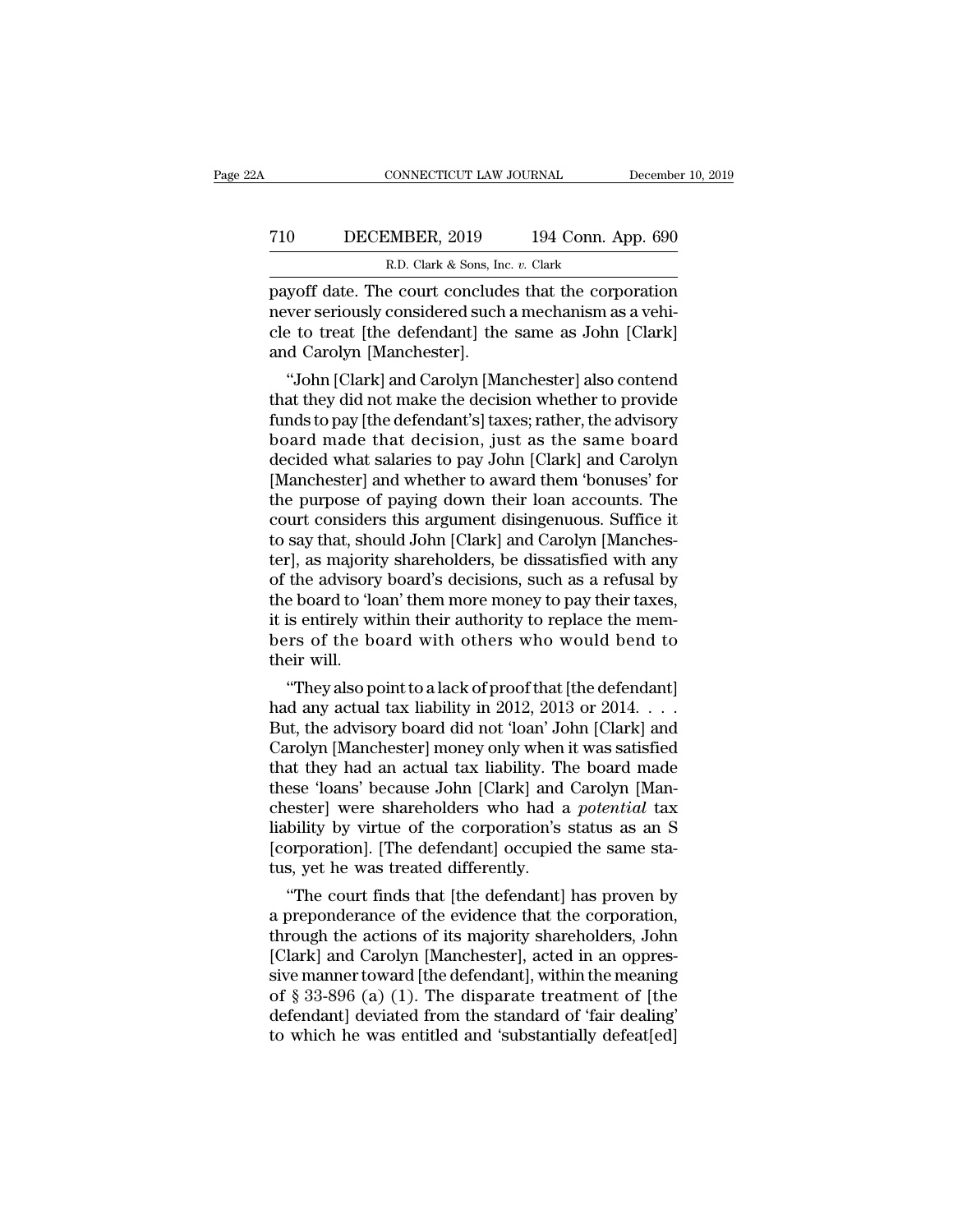# 10, 2019 CONNECTICUT LAW JOURNAL Page 23A<br>194 Conn. App. 690 DECEMBER, 2019 711<br>R.D. Clark & Sons, Inc. v. Clark EXECTICUT LAW JOURNAL<br> **EXECUTE CONDER 5 (1998)**<br>
R.D. Clark & Sons, Inc. *v.* Clark<br> **PAPE 1998** (2014)<br> **PAPE 1998** (2014)<br> **PAPE 1999** (2015)<br> **PAPE 1999** (2015)

EXERET ISLEM INTERNATE CONNECTICUT LAW JOURNAL<br>
194 Conn. App. 690 DECEMBER, 2019 711<br>
R.D. Clark & Sons, Inc. v. Clark<br>
[his] expectation,' based on the corporation's estab-<br>
lished practice, that funds would be made avai 194 Conn. App. 690 DECEMBER, 2019 711<br>
R.D. Clark & Sons, Inc. v. Clark<br>
[his] expectation,' based on the corporation's estab-<br>
lished practice, that funds would be made available to<br>
him to defray any tax obligation he ha 194 Conn. App. 690 DECEMBER, 2019 711<br>
R.D. Clark & Sons, Inc. v. Clark<br>
[his] expectation,' based on the corporation's estab-<br>
lished practice, that funds would be made available to<br>
him to defray any tax obligation he h 194 Conn. App. 690 DECEMBER, 2019 711<br>
R.D. Clark & Sons, Inc. v. Clark<br>
[his] expectation,' based on the corporation's estab-<br>
lished practice, that funds would be made available to<br>
him to defray any tax obligation he h R.D. Clark & Sons, Inc. v. Clark<br>
[his] expectation,' based on the corporation's estab-<br>
lished practice, that funds would be made available to<br>
him to defray any tax obligation he had as a shareholder<br>
in an 'S [corporat R.D. Clark & Sons, lnc.  $v$ . Clark<br>[his] expectation,' based on the corporation's estab-<br>lished practice, that funds would be made available to<br>him to defray any tax obligation he had as a shareholder<br>in an 'S [corporatio [his] expectation,' base<br>lished practice, that fun<br>him to defray any tax obl<br>in an 'S [corporation].''<br>basis of the foregoing,<br>minority discount to the<br>in the corporation.<br>The corporation now o The corporation now challenges the trial court's find-<br>The corporation is a shareholder an 'S [corporation].'" (Footnotes omitted.) On the<br>sis of the foregoing, the court declined to apply a<br>inority discount to the value o full to defray any tax obigation he had as a shareholder<br>in an 'S [corporation].'" (Footnotes omitted.) On the<br>basis of the foregoing, the court declined to apply a<br>minority discount to the value of the defendant's shares<br>

In an 3 [corporation]. (Footnotes onlitted.) On the<br>basis of the foregoing, the court declined to apply a<br>minority discount to the value of the defendant's shares<br>in the corporation.<br>The corporation now challenges the tria basis of the foregoing, the court decimed to apply a<br>minority discount to the value of the defendant's shares<br>in the corporation now challenges the trial court's find-<br>ing of oppressive conduct. In support of its claim tha minority discount to the value of the defendant s shares<br>in the corporation.<br>The corporation now challenges the trial court's find-<br>ing of oppressive conduct. In support of its claim that<br>the court's finding of oppression In the corporation.<br>The corporation now challenges the trial court's find-<br>ing of oppressive conduct. In support of its claim that<br>the court's finding of oppression was erroneous, the<br>corporation asserts four arguments, al The corporation now challenges the trial court's find-<br>ing of oppressive conduct. In support of its claim that<br>the court's finding of oppression was erroneous, the<br>corporation asserts four arguments, all of which were<br>cons ing of oppressive conduct. In support of its claim that<br>the court's finding of oppression was erroneous, the<br>corporation asserts four arguments, all of which were<br>considered and rejected by the trial court, and require<br>lit the court's finding of oppression was erroneous, the corporation asserts four arguments, all of which were considered and rejected by the trial court, and require little additional discussion. First, the corporation argues corporation asserts four arguments, all of which were considered and rejected by the trial court, and require little additional discussion. First, the corporation argues that the evidence presented at trial demonstrated th considered and rejected by the trial court, and require<br>little additional discussion. First, the corporation argues<br>that the evidence presented at trial demonstrated that<br>it was the customary practice of the corporation to little additional discussion. First, the corporation argues<br>that the evidence presented at trial demonstrated that<br>it was the customary practice of the corporation to<br>provide loans only to officers and directors, not to<br>sh that the evidence presented at trial demonstrated that<br>it was the customary practice of the corporation to<br>provide loans only to officers and directors, not to<br>shareholders, to help cover their pass-through tax liabil-<br>iti it was the customary practice of the corporation to<br>provide loans only to officers and directors, not to<br>shareholders, to help cover their pass-through tax liabil-<br>ities. The corporation contends that there was "no basis<br>t provide loans only to officers and directors, not to<br>shareholders, to help cover their pass-through tax liabil-<br>ities. The corporation contends that there was "no basis<br>to conclude that [the defendant] had any reasonable<br>e shareholders, to help cover their pass-through tax liabil-<br>ities. The corporation contends that there was "no basis<br>to conclude that [the defendant] had any reasonable<br>expectation that as merely a shareholder, he would<br>rec ities. The corporation contends that there was "no basis<br>to conclude that [the defendant] had any reasonable<br>expectation that as merely a shareholder, he would<br>receive loan payment[s] to defray taxes." The corpora-<br>tion as to conclude that [the defendant] had any reasonable<br>expectation that as merely a shareholder, he would<br>receive loan payment[s] to defray taxes." The corpora-<br>tion asserted this same argument at trial, relying only<br>upon McA expectation that as merely a shareholder, he would<br>receive loan payment[s] to defray taxes." The corpora-<br>tion asserted this same argument at trial, relying only<br>upon McAnneny's testimony that its practice was to<br>afford th receive loan payment[s] to defray taxes." The corporation asserted this same argument at trial, relying only upon McAnneny's testimony that its practice was to afford the tax benefit only to officers and directors, not sha tion asserted this same argument at trial, relying only<br>upon McAnneny's testimony that its practice was to<br>afford the tax benefit only to officers and directors, not<br>shareholders. The court found McAnneny not credible,<br>and upon McAnneny's testimony that its practice was to<br>afford the tax benefit only to officers and directors, not<br>shareholders. The court found McAnneny not credible,<br>and rejected the corporation's argument. The corpora-<br>tion afford the tax benefit only to officers and directors, not<br>shareholders. The court found McAnneny not credible,<br>and rejected the corporation's argument. The corpora-<br>tion failed to establish that it was the custom and prac shareholders. The court found McAnneny not credible,<br>and rejected the corporation's argument. The corpora-<br>tion failed to establish that it was the custom and prac-<br>tice of the corporation to afford tax assistance only<br>to and rejected the corporation's argument. The corporation failed to establish that it was the custom and practice of the corporation to afford tax assistance only to officers and directors, and not to shareholders. We there tion failed to establish that it was the custom and practice of the corporation to afford tax assistance only to officers and directors, and not to shareholders. We therefore agree that there is no basis in the record to s bilities. omcers and directors, and not to snareholders. We<br>erefore agree that there is no basis in the record to<br>pport the corporation's argument that the defendant<br>d not have a reasonable expectation of assistance<br>om the corporati merefore agree that there is no basis in the record to<br>support the corporation's argument that the defendant<br>did not have a reasonable expectation of assistance<br>from the corporation to cover his pass-through tax lia-<br>bilit support the corporation's argument that the defendant<br>did not have a reasonable expectation of assistance<br>from the corporation to cover his pass-through tax lia-<br>bilities.<br>Second, the corporation argues that the decision o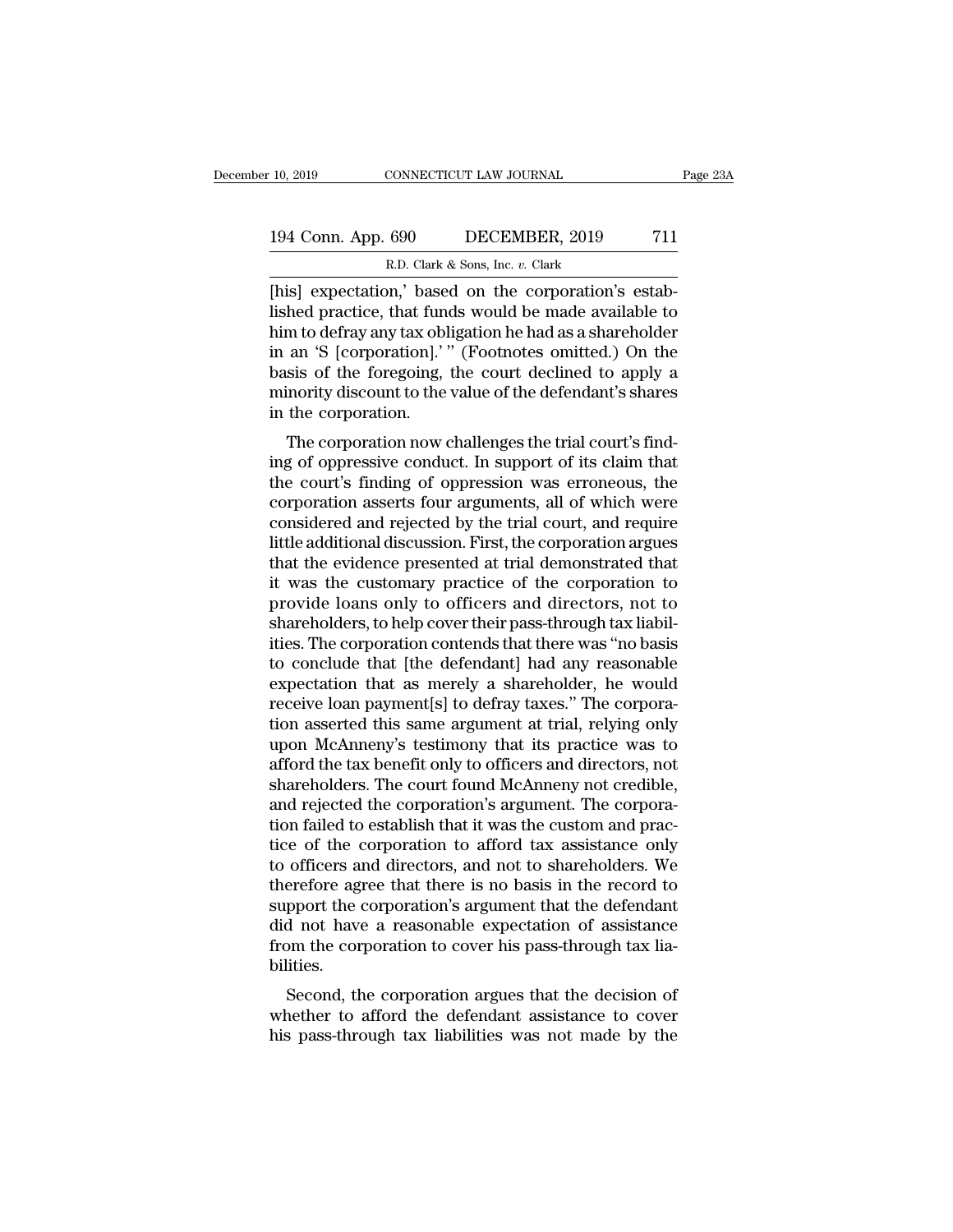# CONNECTICUT LAW JOURNAL December 10, 2019<br>
T12 DECEMBER, 2019 194 Conn. App. 690<br>
R.D. Clark & Sons, Inc. v. Clark EXECTICUT LAW JOURNAL<br>MBER, 2019 194 Conn. A<br>R.D. Clark & Sons, Inc. *v.* Clark<br>nolders but rather was made

CONNECTICUT LAW JOURNAL December 10, 2019<br>
T12 DECEMBER, 2019 194 Conn. App. 690<br>
R.D. Clark & Sons, Inc. v. Clark<br>
majority shareholders but, rather, was made by the<br>
corporation's financial advisory board, and that that<br> T12 DECEMBER, 2019 194 Conn. App. 690<br>R.D. Clark & Sons, Inc. v. Clark<br>majority shareholders but, rather, was made by the<br>corporation's financial advisory board, and that that<br>decision was founded on the belief that "any T12 DECEMBER, 2019 194 Conn. App. 690<br>
R.D. Clark & Sons, Inc. v. Clark<br>
majority shareholders but, rather, was made by the<br>
corporation's financial advisory board, and that that<br>
decision was founded on the belief that " T12 DECEMBER, 2019 194 Conn. App. 690<br>
R.D. Clark & Sons, Inc. v. Clark<br>
majority shareholders but, rather, was made by the<br>
corporation's financial advisory board, and that that<br>
decision was founded on the belief that " R.D. Clark & Sons, Inc. v. Clark<br>
majority shareholders but, rather, was made by the<br>
corporation's financial advisory board, and that that<br>
decision was founded on the belief that "any such loans<br>
to shareholders would be R.D. Clark & Sons, lnc. v. Clark<br>majority shareholders but, rather, was made by the<br>corporation's financial advisory board, and that that<br>decision was founded on the belief that "any such loans<br>to shareholders would be a r majority shareholders but, rather, was made by the corporation's financial advisory board, and that that decision was founded on the belief that "any such loans to shareholders would be a red flag to the IRS and the loans corporation's financial advisory board, and that that<br>decision was founded on the belief that "any such loans<br>to shareholders would be a red flag to the IRS and the<br>loans would be construed as dividends." These argu-<br>ments decision was founded on the belief that "any such loans<br>to shareholders would be a red flag to the IRS and the<br>loans would be construed as dividends." These argu-<br>ments also rested on the testimony of McAnneny, who<br>the tri to shareholders would be a red flag to the IRS and the loans would be construed as dividends." These arguments also rested on the testimony of McAnneny, who the trial court expressly found not credible. Because it is not t loans would be construed as dividends." I<br>ments also rested on the testimony of McAu<br>the trial court expressly found not credible.<br>is not the role of this court to second-gue<br>court's credibility determinations, we canne<br>th e trial court expressly found not credible. Because it<br>not the role of this court to second-guess the trial<br>urt's credibility determinations, we cannot conclude<br>at the trial court erred in finding the corporation's<br>gument the trial court expressive round not credible. Because it<br>is not the role of this court to second-guess the trial<br>court's credibility determinations, we cannot conclude<br>that the trial court erred in finding the corporation

is not the role of this court to second-guess the trial<br>court's credibility determinations, we cannot conclude<br>that the trial court erred in finding the corporation's<br>argument in this regard disingenuous.<br>Third, the corpor court's creationtly determinations, we cannot conclude<br>that the trial court erred in finding the corporation's<br>argument in this regard disingenuous.<br>Third, the corporation argues that the trial court erred<br>in finding oppre that the trial court erred in finding the corporation's<br>argument in this regard disingenuous.<br>Third, the corporation argues that the trial court erred<br>in finding oppressive conduct by the majority share-<br>holders because th argument in this regard disingentious.<br>Third, the corporation argues that the trial court erred<br>in finding oppressive conduct by the majority share-<br>holders because the defendant failed to establish his<br>tax obligations for Third, the corporation argues that the trial court erred<br>in finding oppressive conduct by the majority share-<br>holders because the defendant failed to establish his<br>tax obligations for the years in question. As the trial<br>co in finding oppressive conduct by the majority shareholders because the defendant failed to establish his tax obligations for the years in question. As the trial court aptly found, it had not been the practice of the corpor holders because the defendant failed to establish his<br>tax obligations for the years in question. As the trial<br>court aptly found, it had not been the practice of the<br>corporation to provide loans to officers only after inditax obligations for the years in question. As the trial<br>court aptly found, it had not been the practice of the<br>corporation to provide loans to officers only after indi-<br>vidual tax liabilities were determined. The record su court aptly found, it had not been the proporation to provide loans to officers of vidual tax liabilities were determined. The ports the trial court's finding that the corporation vided tax adjustments to shareholder poten reporation to provide loans to omcers only after mai-<br>thual tax liabilities were determined. The record sup-<br>rts the trial court's finding that the corporation pro-<br>ded tax adjustments to shareholders who had a<br>tential tax vidual tax habilities were determined. The record sup-<br>ports the trial court's finding that the corporation pro-<br>vided tax adjustments to shareholders who had a<br>potential tax liability, not only to those who proved<br>that th

ports the trial court's imaing that the corporation provided tax adjustments to shareholders who had a potential tax liability, not only to those who proved that they had an actual tax liability.<br>Finally, the corporation c vided tax adjustments to snareholders who had a<br>potential tax liability, not only to those who proved<br>that they had an actual tax liability.<br>Finally, the corporation contends that any alleged<br>oppression occurred only after potential tax hability, not only to those who proved<br>that they had an actual tax liability.<br>Finally, the corporation contends that any alleged<br>oppression occurred only after the defendant petitioned<br>for its dissolution bec Finally, the corporation contends that any alleged<br>oppression occurred only after the defendant petitioned<br>for its dissolution because any tax assistance that the<br>defendant may have received for his 2014 tax obliga-<br>tions Finally, the corporation contends that any alleged<br>oppression occurred only after the defendant petitioned<br>for its dissolution because any tax assistance that the<br>defendant may have received for his 2014 tax obliga-<br>tions oppression occurred only after the defendant petitioned<br>for its dissolution because any tax assistance that the<br>defendant may have received for his 2014 tax obliga-<br>tions would not have been awarded until after the valua-<br> for its dissolution because any tax assistance that the defendant may have received for his 2014 tax obligations would not have been awarded until after the valuation date of December 31, 2014. Because the trial court's fi defendant may have received for his 2014 tax obligations would not have been awarded until after the valuation date of December 31, 2014. Because the trial court's finding of oppression was not limited to the 2014 tax year on date of December 31, 2014. Because the trial court's<br>ding of oppression was not limited to the 2014 tax<br>ar, but began in 2011, when the defendant resigned<br>om his position as an officer and director of the corpo-<br>tion, t tion date of December 31, 2014. Because the trial court's<br>finding of oppression was not limited to the 2014 tax<br>year, but began in 2011, when the defendant resigned<br>from his position as an officer and director of the corpo

maing or oppression was not imited to the 2014 tax<br>year, but began in 2011, when the defendant resigned<br>from his position as an officer and director of the corpo-<br>ration, the corporation's argument is unavailing.<br>On the ba year, but began in 2011, when the detendant resigned<br>from his position as an officer and director of the corpo-<br>ration, the corporation's argument is unavailing.<br>On the basis of the foregoing, we conclude that the<br>trial co from his position as an officer and director of the corration, the corporation's argument is unavailing.<br>On the basis of the foregoing, we conclude that<br>trial court's finding of minority oppression was<br>clearly erroneous an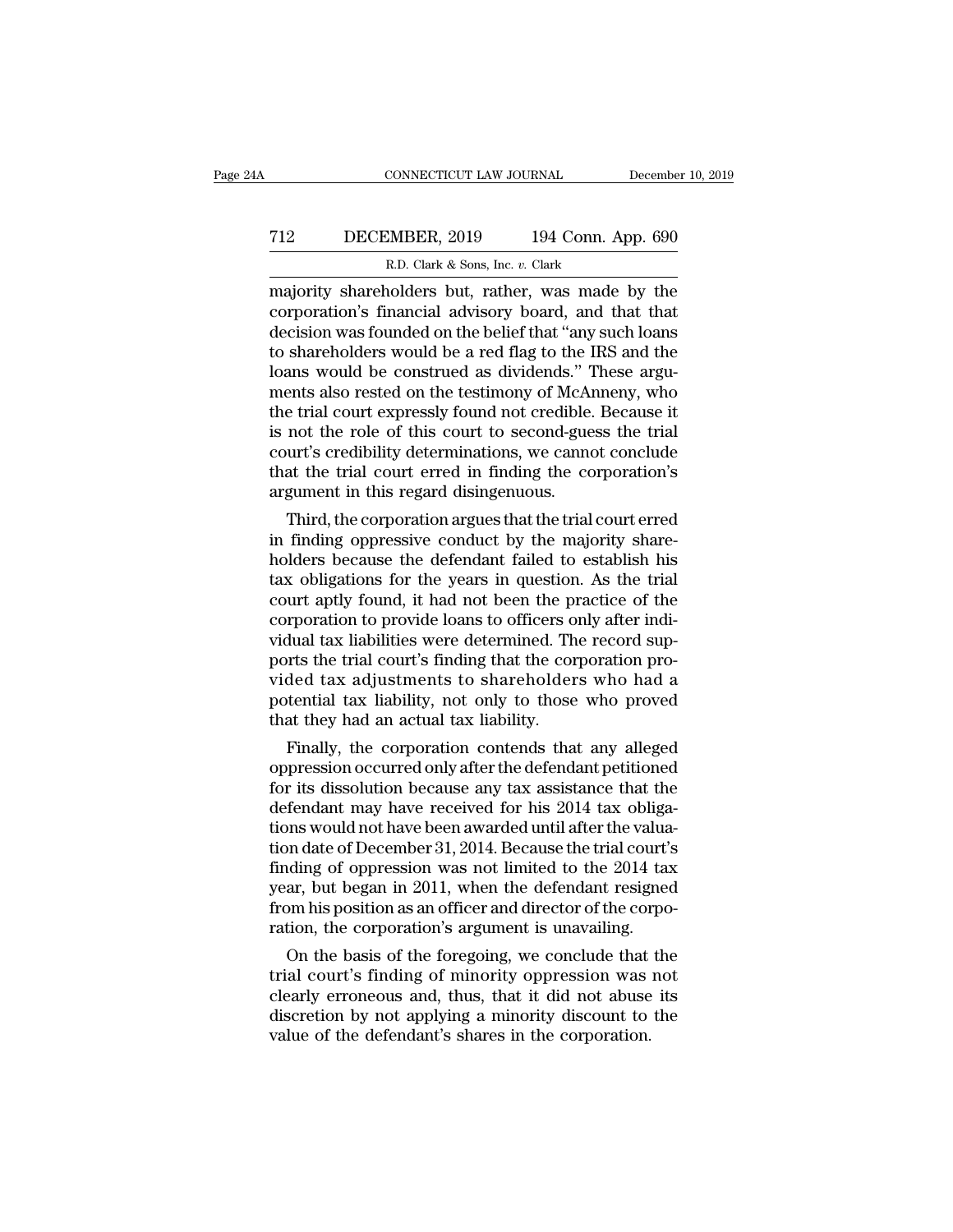| 10, 2019           | CONNECTICUT LAW JOURNAL                            | Page 25A |
|--------------------|----------------------------------------------------|----------|
|                    |                                                    |          |
| 194 Conn. App. 690 | DECEMBER, 2019<br>R.D. Clark & Sons, Inc. v. Clark | 713      |
|                    |                                                    |          |

2

4 Conn. App. 690 DECEMBER, 2019 713<br>
R.D. Clark & Sons, Inc. v. Clark<br>
2<br>
The corporation also claims that the court erred in<br>
varding attorney's fees and expert witness fees and<br>
monsos to the defendant. On the basis of t 194 Conn. App. 690 DECEMBER, 2019 713<br>
R.D. Clark & Sons, Inc. v. Clark<br>
2<br>
The corporation also claims that the court erred in<br>
awarding attorney's fees and expert witness fees and<br>
expenses to the defendant. On the basi 194 Conn. App. 690 DECEMBER, 2019 713<br>
R.D. Clark & Sons, Inc. v. Clark<br>
2<br>
The corporation also claims that the court erred in<br>
awarding attorney's fees and expert witness fees and<br>
expenses to the defendant. On the basi R.D. Clark & Sons, Inc.  $v$ . Clark<br>  $2$ <br>
The corporation also claims that the court erred in<br>
awarding attorney's fees and expert witness fees and<br>
expenses to the defendant. On the basis of the trial<br>
court's finding tha <sup>2</sup><br>
The corporation also claims that the court erred in<br>
awarding attorney's fees and expert witness fees and<br>
expenses to the defendant. On the basis of the trial<br>
court's finding that the defendant suffered from minor-<br> The corporation also claims that the court erred in<br>awarding attorney's fees and expert witness fees and<br>expenses to the defendant. On the basis of the trial<br>court's finding that the defendant suffered from minor-<br>ity opp The corporation also claims that the court erred in<br>awarding attorney's fees and expert witness fees and<br>expenses to the defendant. On the basis of the trial<br>court's finding that the defendant suffered from minor-<br>ity opp awarding attorney's fees and expert witness fees and<br>expenses to the defendant. On the basis of the trial<br>court's finding that the defendant suffered from minor-<br>ity oppression at the hands of the plaintiffs, the court<br>hel expenses to the defendant. On the basis of the trial<br>court's finding that the defendant suffered from minor-<br>ity oppression at the hands of the plaintiffs, the court<br>held that he had "probable grounds for relief" and was<br>t court's finding that the defendant suffered from minority oppression at the hands of the plaintiffs, the court<br>held that he had "probable grounds for relief" and was<br>therefore entitled to attorney's fees and expert witness ity oppression at the hands of the plaintiffs, the court<br>held that he had "probable grounds for relief" and was<br>therefore entitled to attorney's fees and expert witness<br>fees and expenses under § 33-900 (e). The corporation held that he had "probable grounds for relief" and was<br>therefore entitled to attorney's fees and expert witness<br>fees and expenses under § 33-900 (e). The corporation<br>claims that the court erred in awarding those fees and<br>e therefore entitled to attorney's fees and expert witness<br>fees and expenses under § 33-900 (e). The corporation<br>claims that the court erred in awarding those fees and<br>expenses to the defendant on the ground that its deter-<br> fees and expenses under § 33-900 (e). The corporation<br>claims that the court erred in awarding those fees and<br>expenses to the defendant on the ground that its deter-<br>mination of minority oppression was erroneous.<br>Because we claims that the court erred in awarding those fees and<br>expenses to the defendant on the ground that its deter-<br>mination of minority oppression was erroneous.<br>Because we have concluded, as discussed previously,<br>that the tri expenses to the defendant on the ground that its deter-<br>mination of minority oppression was erroneous.<br>Because we have concluded, as discussed previously,<br>that the trial court's finding of oppression was sup-<br>ported by the mination of r<br>Because we hat<br>that the trial<br>ported by the<br>erroneous, the<br>attorney's fees<br>must fail. orted by the record and, therefore, was not clearly<br>proneous, the corporation's challenge to the award of<br>torney's fees and expert witness fees and expenses<br>ust fail.<br>C<br>The corporation next claims that the trial court erre

C<sub>c</sub>

erroneous, the corporation's challenge to the award of<br>attorney's fees and expert witness fees and expenses<br>must fail.<br>C<br>The corporation next claims that the trial court erred<br>in not applying a marketability discount to th attorney's fees and expert witness fees and expenses<br>must fail.<br>C<br>The corporation next claims that the trial court erred<br>in not applying a marketability discount to the value of<br>the defendant's shares. The corporation clai The corporation next claims that the trial court erred<br>in not applying a marketability discount to the value of<br>the defendant's shares. The corporation claims that the<br>trial court erred in failing to apply a marketability C<br>
The corporation next claims that the trial court erred<br>
in not applying a marketability discount to the value of<br>
the defendant's shares. The corporation claims that the<br>
trial court erred in failing to apply a marketa The corporation next claims that the trial court erred<br>in not applying a marketability discount to the value of<br>the defendant's shares. The corporation claims that the<br>trial court erred in failing to apply a marketability The corporation next claims that the trial count in not applying a marketability discount to the the defendant's shares. The corporation claims trial court erred in failing to apply a marketab count to the value of the de not applying a marketability discount to the value of<br>e defendant's shares. The corporation claims that the<br>al court erred in failing to apply a marketability dis-<br>unt to the value of the defendant's shares because<br>ch fail trial court erred in failing to apply a marketability discount to the value of the defendant's shares because<br>such failure resulted in an "undue financial burden" on<br>the corporation.<sup>11</sup> We are not persuaded.<br>As noted here

Fair value of the defendant's shares because<br>such failure resulted in an "undue financial burden" on<br>the corporation.<sup>11</sup> We are not persuaded.<br>As noted herein, the application of a marketability<br>discount is generally disf count to the value of the defendant s shares because<br>such failure resulted in an "undue financial burden" on<br>the corporation.<sup>11</sup> We are not persuaded.<br>As noted herein, the application of a marketability<br>discount is genera such ranue resulted in an unique miancial burdent on<br>the corporation.<sup>11</sup> We are not persuaded.<br>As noted herein, the application of a marketability<br>discount is generally disfavored when determining the<br>fair value, versus t the corporation. We are not persuated.<br>
As noted herein, the application of a marketability<br>
discount is generally disfavored when determining the<br>
fair value, versus the fair market value, of the shares<br>
of a closely held As noted herein, the application of a marketability<br>discount is generally disfavored when determining the<br>fair value, versus the fair market value, of the shares<br>of a closely held corporation when the shares at issue<br>are discount is generally disfavored when determining the<br>fair value, versus the fair market value, of the shares<br>of a closely held corporation when the shares at issue<br>are to be purchased in lieu of dissolution and where<br>ther The to be purchased in lieu of dissolution and where there is to be no actual sale of the shares on the open arket. This position is supported by the language of  $33-855$ . Here, in addressing the corporation's claim  $\frac{1$ there is to be no a<br>market. This posit<br> $\frac{8}{33}$ -855. Here, in<br> $\frac{1}{11}$  We note that this arguity of the shares at issue.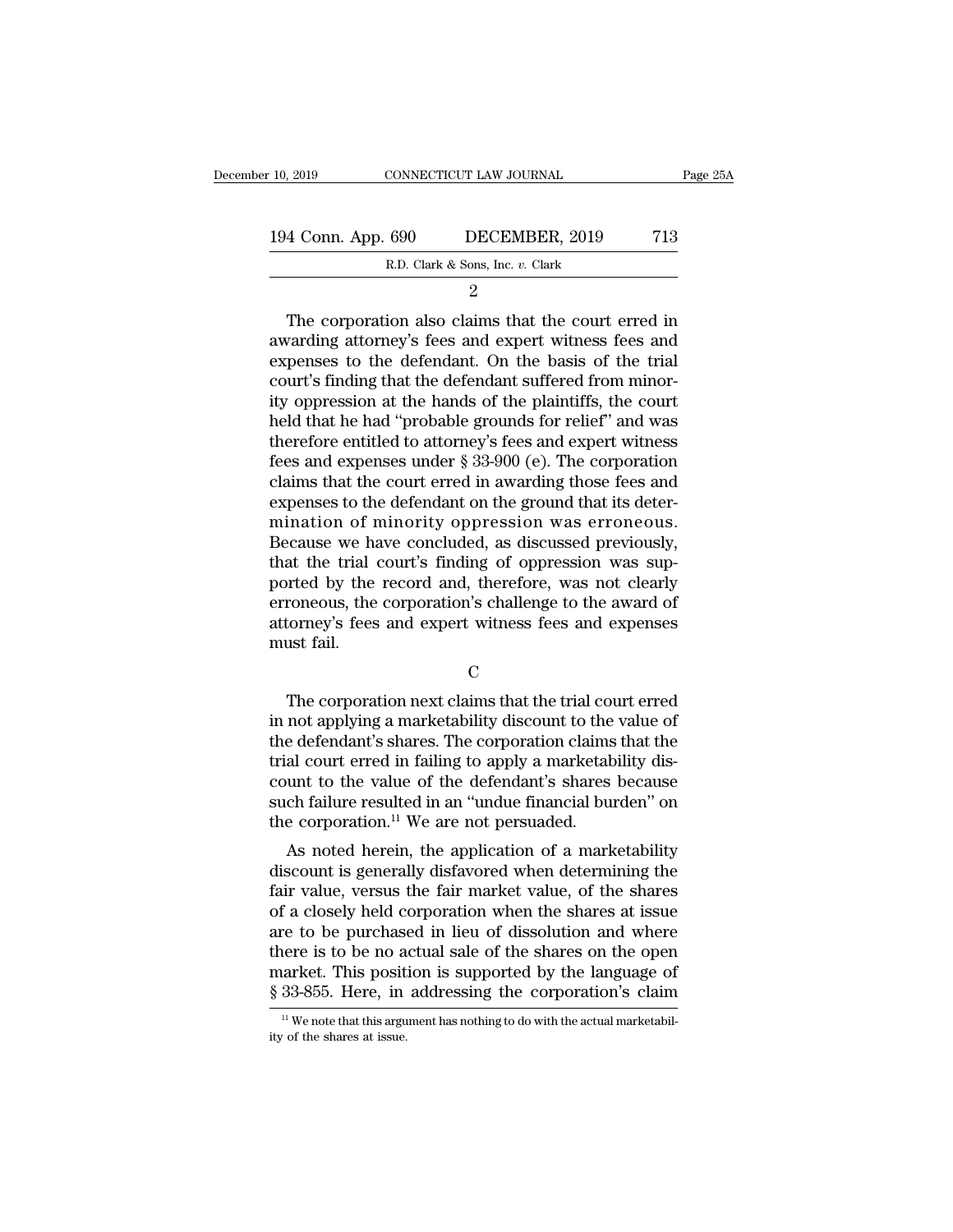# CONNECTICUT LAW JOURNAL December 10, 2019<br>
714 DECEMBER, 2019 194 Conn. App. 690<br>
R.D. Clark & Sons, Inc. v. Clark CONNECTICUT LAW JOURNAL<br>MBER, 2019 194 Conn. A<br>R.D. Clark & Sons, Inc. *v.* Clark<br>of the defendant's shares should

CONNECTICUT LAW JOURNAL December<br>
T14 DECEMBER, 2019 194 Conn. App. 690<br>
R.D. Clark & Sons, Inc. v. Clark<br>
that the value of the defendant's shares should be dis-<br>
counted for lack of marketability, the court explained<br>
th T14 DECEMBER, 2019 194 Conn. App. 690<br>R.D. Clark & Sons, Inc. v. Clark<br>that the value of the defendant's shares should be discounted for lack of marketability, the court explained<br>that such a discount contemplates "the la T14 DECEMBER, 2019 194 Conn. App. 690<br>
R.D. Clark & Sons, Inc. v. Clark<br>
that the value of the defendant's shares should be dis-<br>
counted for lack of marketability, the court explained<br>
that such a discount contemplates " T14 DECEMBER, 2019 194 Conn. App. 690<br>
R.D. Clark & Sons, Inc. v. Clark<br>
that the value of the defendant's shares should be dis-<br>
counted for lack of marketability, the court explained<br>
that such a discount contemplates " R.D. Clark & Sons, Inc. v. Clark<br>
that the value of the defendant's shares should be dis-<br>
counted for lack of marketability, the court explained<br>
that such a discount contemplates "the lack of liquidity<br>
on the open mark E.D. Clark & Sons, Inc.  $v$ . Clark<br>that the value of the defendant's shares should be dis-<br>counted for lack of marketability, the court explained<br>that such a discount contemplates "the lack of liquidity<br>on the open market that the value of the defendant's shares should be discounted for lack of marketability, the court explained<br>that such a discount contemplates "the lack of liquidity<br>on the open market of an ownership interest in a closely counted for lack of marketability, the court explained<br>that such a discount contemplates "the lack of liquidity<br>on the open market of an ownership interest in a closely<br>held corporation . . . . " The court noted that Conne that such a discount contemplates "the lack of liquidity<br>on the open market of an ownership interest in a closely<br>held corporation . . . . " The court noted that Connecti-<br>cut law is "silent on whether and under what circu % on the open market of an ownership interest in a closely<br>held corporation  $\dots$ ." The court noted that Connecti-<br>cut law is "silent on whether and under what circum-<br>stances a marketability discount should be applied in<br> held corporation . . . . " The court noted that Connecticut law is "silent on whether and under what circumstances a marketability discount should be applied in valuing a dissenting shareholder's interest in a corporation, cut law is "silent on whether and under what circum-<br>stances a marketability discount should be applied in<br>valuing a dissenting shareholder's interest in a corpora-<br>tion," but observed that some courts have applied such<br>a stances a marketability discount should be applied in valuing a dissenting shareholder's interest in a corporation," but observed that some courts have applied such a discount in the presence of extraordinary circumstances valuing a dissenting shareholder's interest in a corporation," but observed that some courts have applied such<br>a discount in the presence of extraordinary circumstances in order to "promote fairness and equity to all<br>parti tion," but observed that some courts have applied such<br>a discount in the presence of extraordinary circum-<br>stances in order to "promote fairness and equity to all<br>parties  $\dots$ ." The court then contrasted the facts pre-<br>se a discount in the presence of extraordinary circum-<br>stances in order to "promote fairness and equity to all<br>parties . . . ." The court then contrasted the facts pre-<br>sented in this case to other cases in which a marketabi stances in order to "promote fairness and equity to all parties . . . ." The court then contrasted the facts presented in this case to other cases in which a marketability discount was applied on the basis of extraordinar The court further contrasted the racts pre-<br>
read in this case to other cases in which a marketabil-<br>
discount was applied on the basis of extraordinary<br>
reumstances where "the full value of a buyout greatly<br>
ceeded certa sented in this case to other cases in which a marketability<br>tilty discount was applied on the basis of extraordinary<br>circumstances where "the full value of a buyout greatly<br>exceeded certain measures of the corporation's fi

ry discount was applied on the basis of extraordinary<br>circumstances where "the full value of a buyout greatly<br>exceeded certain measures of the corporation's finan-<br>cial condition  $\ldots$ ." That was not the case here.<br>The co exceeded certain measures of the corporation's financial condition  $\ldots$ ." That was not the case here.<br>The court further reasoned: "[T]here is no basis in<br>the evidence or in reason for this court to adopt a certain<br>percen exceeded certain measures of the corporation's mian-<br>cial condition  $\ldots$ ." That was not the case here.<br>The court further reasoned: "[T]here is no basis in<br>the evidence or in reason for this court to adopt a certain<br>perce The court further reasoned: "[T]here is no basis in<br>the evidence or in reason for this court to adopt a certain<br>percentage reduction for a marketability discount in<br>this case. . . . There is no question from the evidence<br> The court further reasoned: "[T]here is no basis in<br>the evidence or in reason for this court to adopt a certain<br>percentage reduction for a marketability discount in<br>this case.... There is no question from the evidence<br>tha the evidence or in reason for this court to adopt a certain<br>percentage reduction for a marketability discount in<br>this case.... There is no question from the evidence<br>that 2015 was a bad year for the corporation financiall percentage reduction for a marketability discount in<br>this case. . . . There is no question from the evidence<br>that 2015 was a bad year for the corporation financially,<br>and 2016 appears to have been just as difficult. The<br>co this case. . . . There is no question from the evidence<br>that 2015 was a bad year for the corporation financially,<br>and 2016 appears to have been just as difficult. The<br>court recognizes that requiring a buyout at full value that 2015 was a bad year for the corporation financially,<br>and 2016 appears to have been just as difficult. The<br>court recognizes that requiring a buyout at full value for<br>[the defendant's] share could place unrealistic fina and 2016 appears to have been just as difficult. The court recognizes that requiring a buyout at full value for<br>[the defendant's] share could place unrealistic financial<br>demands on the corporation and reduce the cash flow<br> court recognizes that requiring a buyout at full value for<br>[the defendant's] share could place unrealistic financial<br>demands on the corporation and reduce the cash flow<br>and earnings necessary for future growth or even sur-[the defendant's] share could place unrealistic financial<br>demands on the corporation and reduce the cash flow<br>and earnings necessary for future growth or even sur-<br>vival, especially in view of the large debt load the corpo demands on the corporation and reduce the cash flow<br>and earnings necessary for future growth or even sur-<br>vival, especially in view of the large debt load the corpo-<br>ration carries. The way to deal with this issue is in se and earnings necessary for future growth or even survival, especially in view of the large debt load the corporation carries. The way to deal with this issue is in setting the terms and conditions of purchase not in applyi vival, especially in view of the large det<br>ration carries. The way to deal with th<br>ting the terms and conditions of p<br>applying an arbitrary percentage disco<br>omitted; footnote omitted.) The court<br>apply a marketability disco The terms and conditions of purchase is in set-<br>ig the terms and conditions of purchase not in<br>plying an arbitrary percentage discount." (Citations<br>aitted; footnote omitted.) The court thus declined to<br>ply a marketability the relative finance of purchase not in<br>applying an arbitrary percentage discount." (Citations<br>omitted; footnote omitted.) The court thus declined to<br>apply a marketability discount to the value of the defen-<br>dant's shares applying an arbitrary percentage uscount. (Chations<br>omitted; footnote omitted.) The court thus declined to<br>apply a marketability discount to the value of the defen-<br>dant's shares of the corporation.<br>Here, it is clear that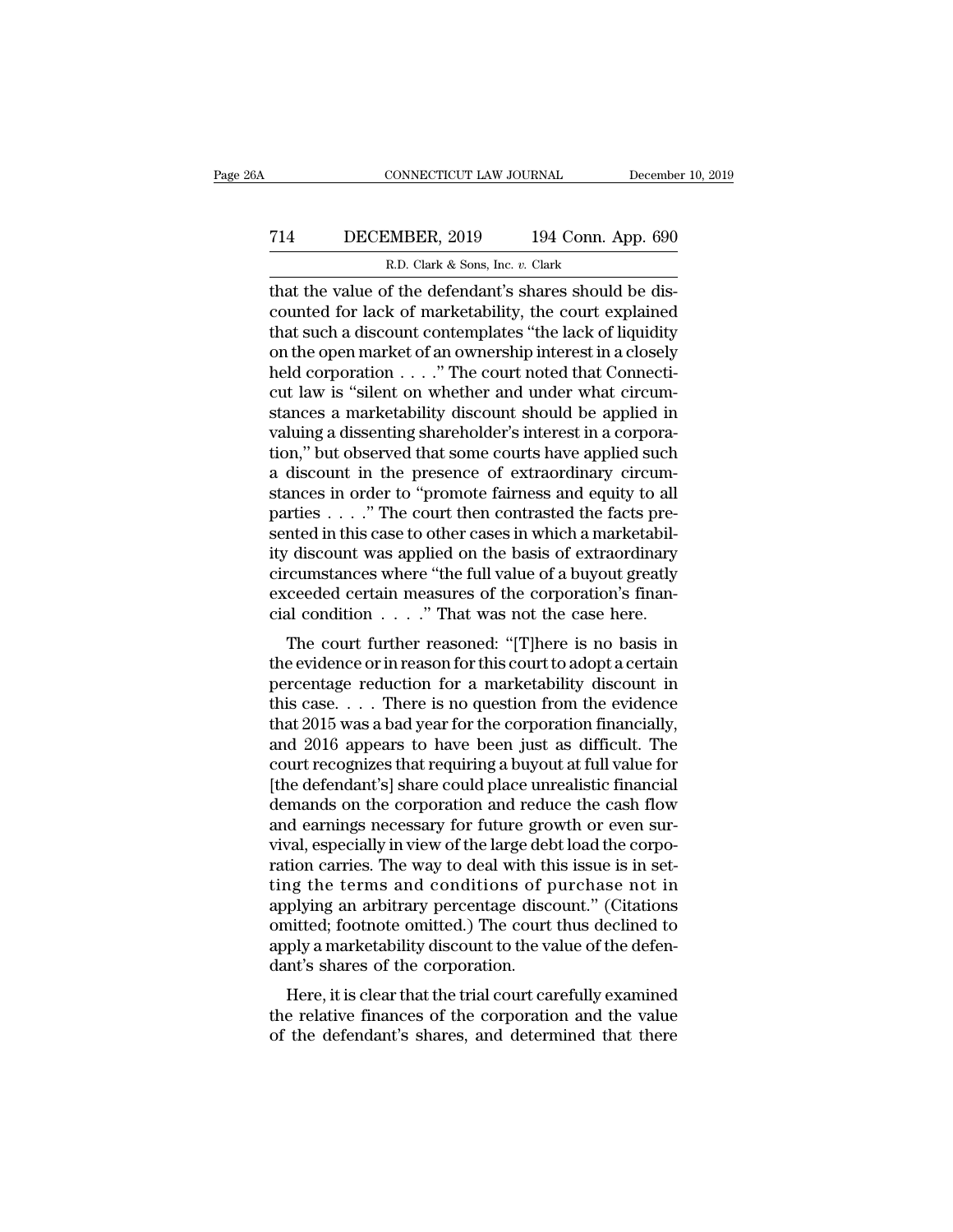# 10, 2019 CONNECTICUT LAW JOURNAL Page 27A<br>194 Conn. App. 690 DECEMBER, 2019 715<br>R.D. Clark & Sons, Inc. v. Clark R.D. Clark & Sons, Inc. *v.* Clark

10, 2019 CONNECTICUT LAW JOURNAL Page 27A<br>
194 Conn. App. 690 DECEMBER, 2019 715<br>
R.D. Clark & Sons, Inc. v. Clark<br>
were no extraordinary circumstances that warranted<br>
the application of a marketability discount. To be sur 194 Conn. App. 690 DECEMBER, 2019 715<br>
R.D. Clark & Sons, Inc. v. Clark<br>
were no extraordinary circumstances that warranted<br>
the application of a marketability discount. To be sure,<br>
the value of the defendant's one-third 194 Conn. App. 690 DECEMBER, 2019 715<br>
R.D. Clark & Sons, Inc. v. Clark<br>
were no extraordinary circumstances that warranted<br>
the application of a marketability discount. To be sure,<br>
the value of the defendant's one-third 194 Conn. App. 690 DECEMBER, 2019 715<br>
R.D. Clark & Sons, Inc. v. Clark<br>
were no extraordinary circumstances that warranted<br>
the application of a marketability discount. To be sure,<br>
the value of the defendant's one-third R.D. Clark & Sons, Inc. v. Clark<br>were no extraordinary circumstances that warranted<br>the application of a marketability discount. To be sure,<br>the value of the defendant's one-third share of the cor-<br>poration is substantial  $F.D. Clark$  & Sons, lnc.  $v$ . Clark<br>were no extraordinary circumstances that warranted<br>the application of a marketability discount. To be sure,<br>the value of the defendant's one-third share of the cor-<br>poration is substantial. were no extraordinary circumstances that warranted<br>the application of a marketability discount. To be sure,<br>the value of the defendant's one-third share of the cor-<br>poration is substantial. That is not to say, however, tha the application of a marketability discount. To be sure,<br>the value of the defendant's one-third share of the cor-<br>poration is substantial. That is not to say, however, that<br>the corporation should not be required to pay fai the value of the defendant's one-third share of the cor-<br>poration is substantial. That is not to say, however, that<br>the corporation should not be required to pay fair value<br>for those shares simply because they are valuable poration is substantial. That is not to say, however, that<br>the corporation should not be required to pay fair value<br>for those shares simply because they are valuable. Of<br>course, the payment for the purchase of the defendan the corporation should not be required to pay fair value<br>for those shares simply because they are valuable. Of<br>course, the payment for the purchase of the defendant's<br>shares, a purchase voluntarily elected by the corpora-<br> for those shares simply because they are valuable. Of<br>course, the payment for the purchase of the defendant's<br>shares, a purchase voluntarily elected by the corpora-<br>tion, undoubtedly would have some negative impact on<br>the course, the payment for the purchase of the defendant's shares, a purchase voluntarily elected by the corporation, undoubtedly would have some negative impact on the corporation's operations going forward. With that in min shares, a purchase voluntarily elected by the corporation, undoubtedly would have some negative impact on<br>the corporation's operations going forward. With that<br>in mind, the court carefully considered the financial<br>burden o tion, undoubtedly would have some negative impact on<br>the corporation's operations going forward. With that<br>in mind, the court carefully considered the financial<br>burden of its judgment on the corporation, and focused<br>on tha the corporation's operations going forward. With that<br>in mind, the court carefully considered the financial<br>burden of its judgment on the corporation, and focused<br>on that burden and the financial viability of the corpora-<br> in mind, the court carefully considered the financial<br>burden of its judgment on the corporation, and focused<br>on that burden and the financial viability of the corpora-<br>tion when it fashioned the ten year payment plan<br>affor burden of its judgment on the corporation, and focused<br>on that burden and the financial viability of the corpora-<br>tion when it fashioned the ten year payment plan<br>afforded to the corporation to satisfy the judgment. The<br>co on that burden and the financial viability of the corporation when it fashioned the ten year payment plan<br>afforded to the corporation to satisfy the judgment. The<br>corporation cannot prevail on a claim of extraordinary<br>circ tion when it fashioned the ten year payment plan<br>afforded to the corporation to satisfy the judgment. The<br>corporation cannot prevail on a claim of extraordinary<br>circumstance and unfair financial burden simply<br>because it mi afforded to the corporation to satisfy the judgment. The corporation cannot prevail on a claim of extraordinary circumstance and unfair financial burden simply because it might experience difficulty satisfying the court's corporation cannot prevail on a claim<br>circumstance and unfair financial<br>because it might experience difficul<br>court's judgment. We therefore canno<br>the court abused its discretion by dec<br>marketability discount to reduce the urt's judgment. We therefore cannot conclude that<br>
e court abused its discretion by declining to apply a<br>
arketability discount to reduce the value of the defen-<br>
nt's shares in the corporation.<br>
D<br>
The corporation finally

D<sub>D</sub>

the court abused its discretion by declining to apply a<br>marketability discount to reduce the value of the defen-<br>dant's shares in the corporation.<br> $D$ <br>The corporation finally claims that the trial court<br>incorrectly accoun marketability discount to reduce the value of the defen-<br>dant's shares in the corporation.<br>D<br>The corporation finally claims that the trial court<br>incorrectly accounted for a \$92,365 loan due to the<br>corporation from the defe dant's shares in the corporation.<br>
D<br>
The corporation finally claims that the trial court<br>
incorrectly accounted for a \$92,365 loan due to the<br>
corporation from the defendant and erred in ordering<br>
it to pay the defendant D<br>
The corporation finally claims that the trial court<br>
incorrectly accounted for a \$92,365 loan due to the<br>
corporation from the defendant and erred in ordering<br>
it to pay the defendant \$87,635 within thirty days of the<br> The corporation finally claims that the trial court<br>incorrectly accounted for a \$92,365 loan due to the<br>corporation from the defendant and erred in ordering<br>it to pay the defendant \$87,635 within thirty days of the<br>date o The corporation finally claims that the trial court<br>incorrectly accounted for a \$92,365 loan due to the<br>corporation from the defendant and erred in ordering<br>it to pay the defendant \$87,635 within thirty days of the<br>date of incorrectly accounted for a \$92,365 loan due to the<br>corporation from the defendant and erred in ordering<br>it to pay the defendant \$87,635 within thirty days of the<br>date of judgment. At trial, the defendant asserted that<br>the corporation from the defendant and erred in ordering<br>it to pay the defendant \$87,635 within thirty days of the<br>date of judgment. At trial, the defendant asserted that<br>the \$87,635 should be paid, but not deducted from the<br>v it to pay the defendant \$87,635<br>date of judgment. At trial, the<br>the \$87,635 should be paid, but<br>value of his one-third interest<br>appeal, the defendant concede<br>determination was justifiable. V<br>dant's position on appeal.<br>In 2 Example of Judgments. The dial, the determination disserted dials<br>
e \$87,635 should be paid, but not deducted from the<br>
lue of his one-third interest in the corporation. On<br>
peal, the defendant conceded that the trial cour are  $40$ , 388 should be plant, but not deducted from the value of his one-third interest in the corporation. On appeal, the defendant conceded that the trial court's determination was justifiable. We agree with the defenda Alter of this one and merics in the corporation. On<br>appeal, the defendant conceded that the trial court's<br>determination was justifiable. We agree with the defen-<br>dant's position on appeal.<br>In 2014, the corporation made pay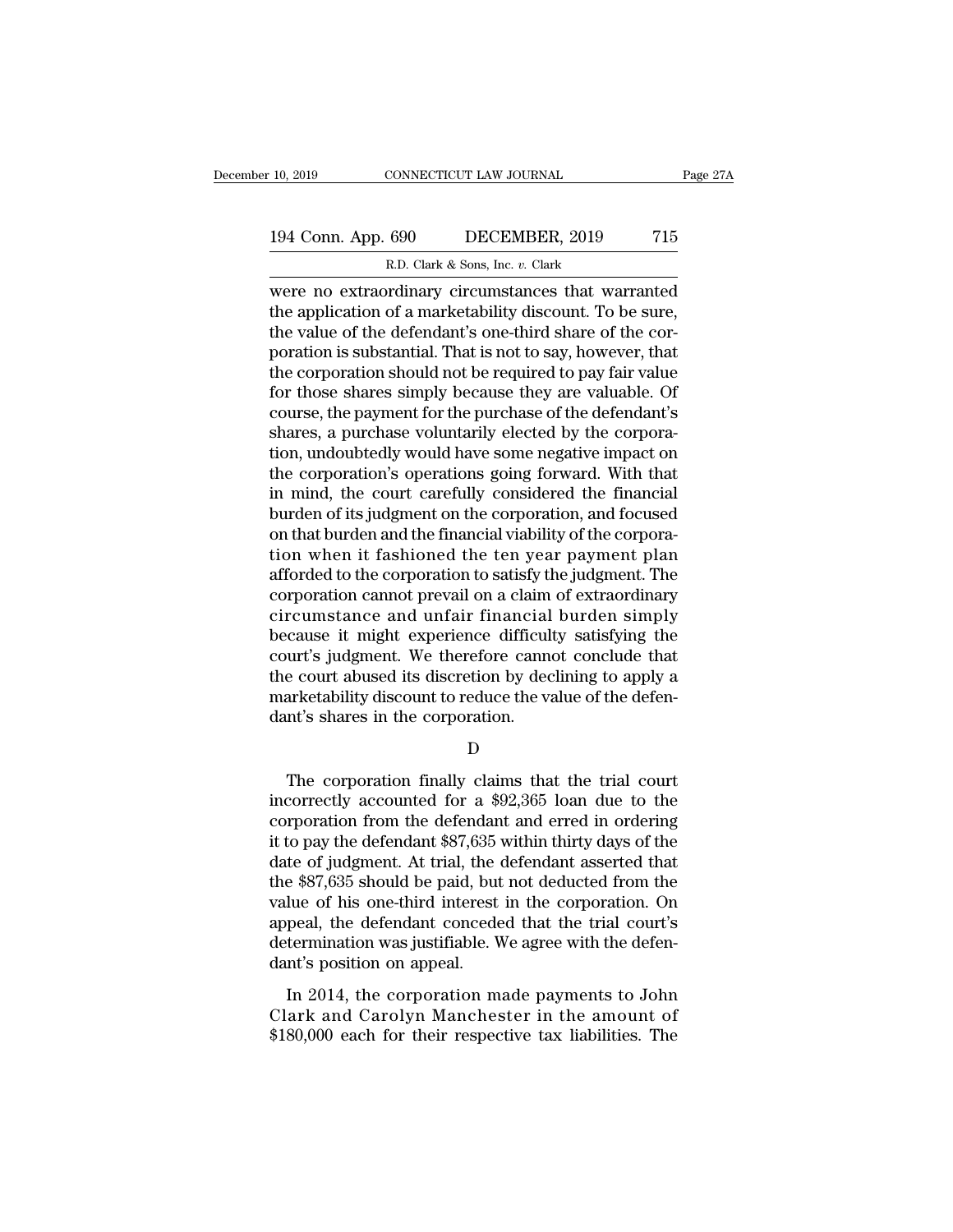CONNECTICUT LAW JOURNAL December 10, 2019<br>
T16 DECEMBER, 2019 194 Conn. App. 690<br>
R.D. Clark & Sons, Inc. v. Clark<br>
defendant received nothing, although his loan account<br>
supposedly received a \$180,000 credit. The defendan T16 DECEMBER, 2019 194 Conn. App. 690<br>R.D. Clark & Sons, Inc. v. Clark<br>defendant received nothing, although his loan account<br>supposedly received a \$180,000 credit. The defendant's<br>loan account at that time had carried a ba T16 DECEMBER, 2019 194 Conn. App. 690<br>
R.D. Clark & Sons, Inc. v. Clark<br>
defendant received nothing, although his loan account<br>
supposedly received a \$180,000 credit. The defendant's<br>
loan account at that time had carried T16 DECEMBER, 2019 194 Conn. App. 690<br>
R.D. Clark & Sons, Inc. v. Clark<br>
defendant received nothing, although his loan account<br>
supposedly received a \$180,000 credit. The defendant's<br>
loan account at that time had carried R.D. Clark & Sons, Inc. v. Clark<br>
defendant received nothing, although his loan account<br>
supposedly received a \$180,000 credit. The defendant's<br>
loan account at that time had carried a balance of<br>
\$92,365. Theoretically, R.D. Clark & Sons, Inc. v. Clark<br>defendant received nothing, although his loan account<br>supposedly received a \$180,000 credit. The defendant's<br>loan account at that time had carried a balance of<br>\$92,365. Theoretically, the defendant received nothing, although his loan account<br>supposedly received a \$180,000 credit. The defendant's<br>loan account at that time had carried a balance of<br>\$92,365. Theoretically, the \$180,000 credit should have<br>result supposedly received a \$180,000 credit. The defendant's<br>loan account at that time had carried a balance of<br>\$92,365. Theoretically, the \$180,000 credit should have<br>resulted in the payoff of the \$92,365 loan, leaving a<br>credit loan account at that time had carried a balance of \$92,365. Theoretically, the \$180,000 credit should have resulted in the payoff of the \$92,365 loan, leaving a credit balance of \$87,635. The corporation, however, did not \$92,365. Theoretically, the resulted in the payoff credit balance of \$87,65 did not account for it in tained on its books both a credit to the defendancestricted account. The trial court was defined as sulted in the payoff of the \$92,365 loan, leaving a<br>edit balance of \$87,635. The corporation, however,<br>d not account for it in that manner. Instead, it main-<br>ined on its books both a loan balance of \$92,365, and<br>credit to credit balance of \$87,635. The corporation, however,<br>
did not account for it in that manner. Instead, it main-<br>
tained on its books both a loan balance of \$92,365, and<br>
a credit to the defendant of \$87,635 that was held in

did not account for it in that manner. Instead, it maintained on its books both a loan balance of \$92,365, and<br>a credit to the defendant of \$87,635 that was held in a<br>restricted account.<br>The trial court was dubious of the tained on its books both a loan balance of \$92,365, and<br>a credit to the defendant of \$87,635 that was held in a<br>restricted account.<br>The trial court was dubious of the genuineness of<br>the "loans" extended by the corporation, a credit to the defendant of \$87,635 that was held in a<br>restricted account.<br>The trial court was dubious of the genuineness of<br>the "loans" extended by the corporation, as well as the<br>subsequent ''bonuses'' issued to repay t restricted account.<br>
The trial court was dubious of the genuineness of<br>
the "loans" extended by the corporation, as well as the<br>
subsequent ''bonuses'' issued to repay them. In<br>
addressing the defendant's loan balance and The trial court was dubious of the genuineness of<br>the "loans" extended by the corporation, as well as the<br>subsequent "bonuses" issued to repay them. In<br>addressing the defendant's loan balance and credit bal-<br>ance reflected Fractional of the "loans" extended by the corporation, as well as the subsequent "bonuses" issued to repay them. In addressing the defendant's loan balance and credit balance reflected on the corporation's books, the trial subsequent "bonuses" issued to repay them. In<br>addressing the defendant's loan balance and credit bal-<br>ance reflected on the corporation's books, the trial<br>court did three things. First, it included the \$92,365 loan<br>balance addressing the defendant's loan balance and credit bal-<br>ance reflected on the corporation's books, the trial<br>court did three things. First, it included the \$92,365 loan<br>balance as an asset of the corporation and added it, and estate of the corporation's books, the trial<br>ance reflected on the corporation's books, the trial<br>court did three things. First, it included the \$92,365 loan<br>balance as an asset of the corporation and added it,<br>along w share out did three things. First, it included the \$92,365 loan<br>court did three things. First, it included the \$92,365 loan<br>balance as an asset of the corporation and added it,<br>along with the loan balances of other shareho balance as an asset of the corporation and added it,<br>along with the loan balances of other shareholders, to<br>the capitalized cash flow in arriving at the corporation's<br>total value. Second, it essentially gave the defendant stating with the loan balances of other shareholders, to<br>the capitalized cash flow in arriving at the corporation's<br>total value. Second, it essentially gave the defendant<br>credit for the \$180,000 bonus provided to the othe the capitalized cash flow in arriving at the corporation's<br>total value. Second, it essentially gave the defendant<br>credit for the \$180,000 bonus provided to the other two<br>shareholders in 2014 by (1) reducing to zero the \$92 total value. Second, it essentially gave the decredit for the \$180,000 bonus provided to the otics credit for the \$180,000 bonus provided to the otics shareholders in 2014 by (1) reducing to zero the loan balance, and (2) edit for the \$180,000 bonus provided to the other two<br>areholders in 2014 by (1) reducing to zero the \$92,365<br>an balance, and (2) ordering payment to the defendant<br>the credit balance of \$87,635. Third, and importantly,<br>e tr shareholders in 2014 by (1) reducing to zero the \$92,365<br>loan balance, and (2) ordering payment to the defendant<br>of the credit balance of \$87,635. Third, and importantly,<br>the trial court reduced the value of the defendant'

loan balance, and (2) ordering payment to the defendant<br>of the credit balance of \$87,635. Third, and importantly,<br>the trial court reduced the value of the defendant's one-<br>third share in the corporation by \$87,635.<br>Given t of the credit balance of \$87,635. Third, and importantly,<br>the trial court reduced the value of the defendant's one-<br>third share in the corporation by \$87,635.<br>Given the irregular bookkeeping employed by the<br>corporation, th the trial court reduced the value of the defendant's one-<br>third share in the corporation by \$87,635.<br>Given the irregular bookkeeping employed by the<br>corporation, the trial court's treatment of these sums<br>was reasonable and third share in the corporation by \$87,635.<br>Given the irregular bookkeeping employed by the<br>corporation, the trial court's treatment of these sums<br>was reasonable and equitable. It neither reduced the<br>value of the defendant' Given the irregular bookkeeping employed by the corporation, the trial court's treatment of these sums was reasonable and equitable. It neither reduced the value of the defendant's shares to reflect the value of the repaid corporation, the trial court's treatment of these sums<br>was reasonable and equitable. It neither reduced the<br>value of the defendant's shares to reflect the value of<br>the repaid "loan" as requested by the corporation, nor<br>tre Example and equitable. It neither reduced the<br>value of the defendant's shares to reflect the value of<br>the repaid "loan" as requested by the corporation, nor<br>treated the credit balance as an independent nonop-<br>erating asset The corporation of the defendant's shares to reflect the value of the repaid "loan" as requested by the corporation, nor treated the credit balance as an independent nonoperating asset to be paid in addition to the value o value of the repaid "loan" as requested by the corporation, nor<br>treated the credit balance as an independent nonop-<br>erating asset to be paid in addition to the value of his<br>one-third interest as requested by the defendant. Interated the credit balance as an independent nonoperating asset to be paid in addition to the value of his one-third interest as requested by the defendant. The trial court's decision to add the loan balance to the overa erating asset to be paid in addition to the value of his<br>one-third interest as requested by the defendant. The<br>trial court's decision to add the loan balance to the<br>overall value of the corporation while reducing the<br>value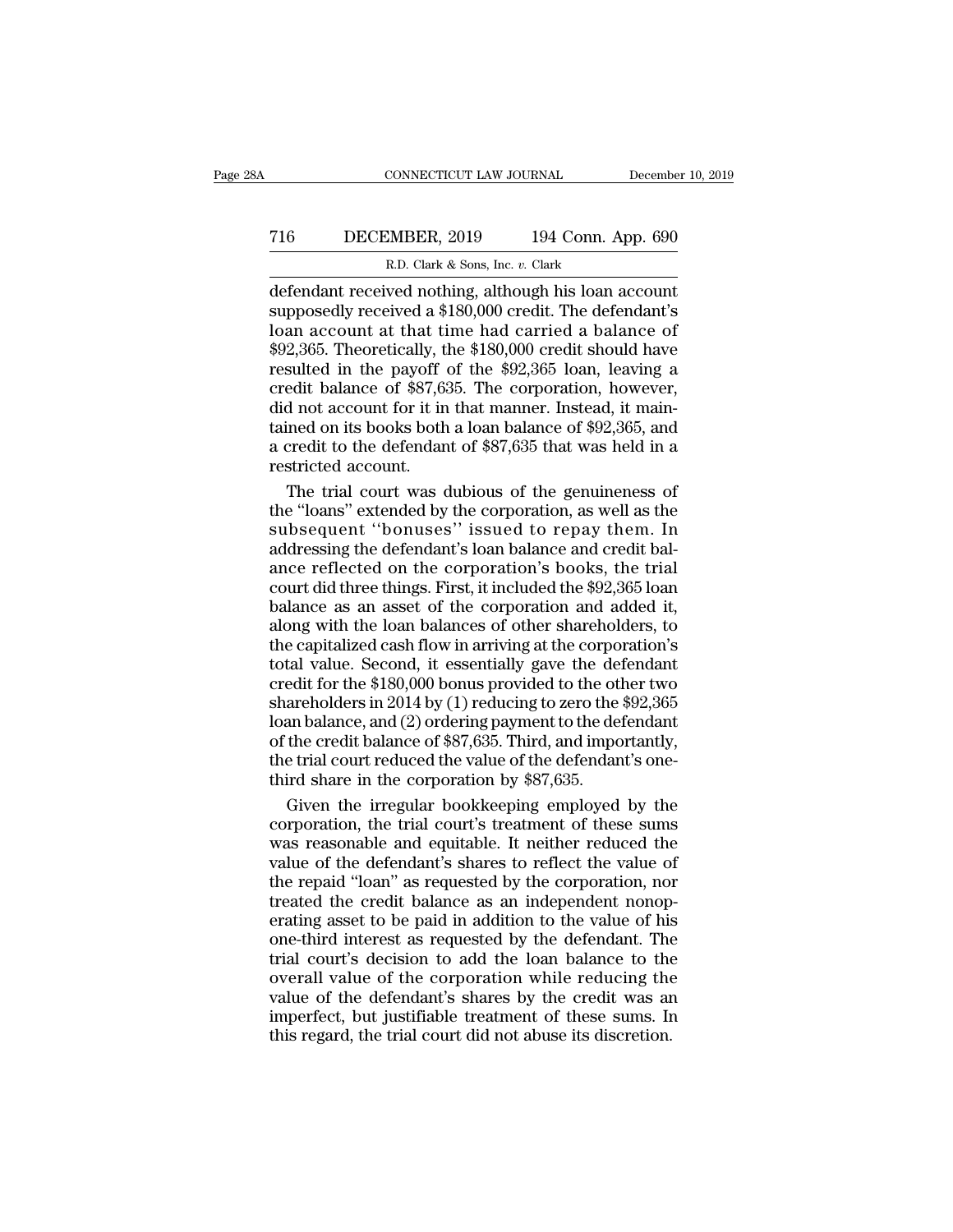| : 10, 2019         | CONNECTICUT LAW JOURNAL          | Page 29A |
|--------------------|----------------------------------|----------|
|                    |                                  |          |
| 194 Conn. App. 690 | DECEMBER, 2019                   | 717      |
|                    | R.D. Clark & Sons, Inc. v. Clark |          |
|                    |                                  |          |

#### II

Clark & Sons, Inc. v. Clark<br>
Clark & Sons, Inc. v. Clark<br>
II<br>
CROSS APPEAL<br>
the defendant claims that t 4 Conn. App. 690 DECEMBER, 2019 717<br>
R.D. Clark & Sons, Inc. v. Clark<br>
II<br>
CROSS APPEAL<br>
On cross appeal, the defendant claims that the trial<br>
urt erred in not awarding him legal fees in accordance<br>
th the contingency foo EXECUTE ERREGALATE RED. Clark & Sons, Inc. v. Clark<br>
II<br>
CROSS APPEAL<br>
On cross appeal, the defendant claims that the trial<br>
court erred in not awarding him legal fees in accordance<br>
with the contingency fee based retaine R.D. Clark & Sons, Inc.  $v$ . Clark<br>
II<br>
CROSS APPEAL<br>
On cross appeal, the defendant claims that the trial<br>
court erred in not awarding him legal fees in accordance<br>
with the contingency fee based retainer agreement that<br> II<br>CROSS APPEAL<br>On cross appeal, the defendant claims that the<br>court erred in not awarding him legal fees in accorda<br>with the contingency fee based retainer agreement<br>he had signed with his counsel. We disagree.<br>On April 1 CROSS APPEAL<br>On cross appeal, the defendant claims that the trial<br>urt erred in not awarding him legal fees in accordance<br>th the contingency fee based retainer agreement that<br>had signed with his counsel. We disagree.<br>On Apr On cross appeal, the defendant claims that the trial<br>court erred in not awarding him legal fees in accordance<br>with the contingency fee based retainer agreement that<br>he had signed with his counsel. We disagree.<br>On April 14,

on cross appear, the defendant claims that the that<br>court erred in not awarding him legal fees in accordance<br>with the contingency fee based retainer agreement that<br>he had signed with his counsel. We disagree.<br>On April 14, recourt effect in not awarding finit regal rees in accordance<br>with the contingency fee based retainer agreement that<br>he had signed with his counsel. We disagree.<br>On April 14, 2014, the defendant signed a retainer<br>agreement with the contingency ree based retainer agreement that<br>he had signed with his counsel. We disagree.<br>On April 14, 2014, the defendant signed a retainer<br>agreement providing that his counsel would be paid<br>fees in the amount o the had signed whit his counsel. We usagree.<br>
On April 14, 2014, the defendant signed a retainer<br>
agreement providing that his counsel would be paid<br>
fees in the amount of one third of the amount that he<br>
recovered from th On April 14, 2014, the defendant signed a retainer<br>agreement providing that his counsel would be paid<br>fees in the amount of one third of the amount that he<br>recovered from the plaintiffs. After the court found the<br>value of agreement providing that his couns<br>fees in the amount of one third of th<br>recovered from the plaintiffs. After th<br>value of the defendant's shares of t<br>be \$785,573, the defendant sought at<br>the corporation of one third of tha Es in the amount of one time of the amount that he<br>covered from the plaintiffs. After the court found the<br>lue of the defendant's shares of the corporation to<br> $$785,573$ , the defendant sought attorney's fees from<br>e corporat recovered from the plannins. Enter the court found the<br>value of the defendant's shares of the corporation to<br>be \$785,573, the defendant sought attorney's fees from<br>the corporation of one third of that award pursuant to<br>the

value of the defendant s shares of the corporation to<br>be \$785,573, the defendant sought attorney's fees from<br>the contingency fee agreement.<br>In addressing the defendant's request for attorney's<br>fees, the trial court held: " be  $\psi$ 100,010, the defendant solght attorney's rees from<br>the corporation of one third of that award pursuant to<br>the contingency fee agreement.<br>In addressing the defendant's request for attorney's<br>fees, the trial court he the conformation of one time of that award pursuant to<br>the contingency fee agreement.<br>In addressing the defendant's request for attorney's<br>fees, the trial court held: "An award of \$261,596 for<br>counsel fees, i.e., one third In addressing the defendant's request for attorney's<br>fees, the trial court held: "An award of \$261,596 for<br>counsel fees, i.e., one third of the value of [the defen-<br>dant]'s share of the corporation as found by the court,<br> In addressing the defendant's request for attorney's<br>fees, the trial court held: "An award of \$261,596 for<br>counsel fees, i.e., one third of the value of [the defen-<br>dant]'s share of the corporation as found by the court,<br> fees, the trial court held: "An award of \$261,596 for<br>counsel fees, i.e., one third of the value of [the defen-<br>dant]'s share of the corporation as found by the court,<br>is patently unreasonable when the time sheets kept<br>by counsel fees, i.e., one third of the value of [the defendant]'s share of the corporation as found by the court,<br>is patently unreasonable when the time sheets kept<br>by his counsel demonstrate that the services rendered<br>coste dant]'s share of the corporation as found by the court,<br>is patently unreasonable when the time sheets kept<br>by his counsel demonstrate that the services rendered<br>costed out at a maximum of \$158,620. For that reason<br>and bec is patently unreasonable when the time sheets kept<br>by his counsel demonstrate that the services rendered<br>costed out at a maximum of \$158,620. For that reason<br>and because adhering to the contingency fee agreement<br>entered in costed out at a maximum of \$158,620. For that reason<br>and because adhering to the contingency fee agreement<br>entered into by [the defendant] would be 'substantially<br>unfair' to the corporation that will have to pay his 'rea-<br> and because adhering to the contingency fee agreement<br>entered into by [the defendant] would be 'substantially<br>unfair' to the corporation that will have to pay his 'rea-<br>sonable' fees; *Schoonmaker v. Lawrence Brunoli, Inc.* entered into by [the defendant] would be 'substantially<br>unfair' to the corporation that will have to pay his 'rea-<br>sonable' fees; *Schoonmaker v. Lawrence Brunoli, Inc.*,<br>265 Conn. 210, 270–71, [828 A.2d 64] (2003); the co unfair' to the corporation that will have to pay his 'reasonable' fees; *Schoonmaker v. Lawrence Brunoli, Inc.*, 265 Conn. 210, 270–71, [828 A.2d 64] (2003); the court will depart from the agreement in determining what are sonable' fees; *Schoonmaker v. Lawrence Brunoli, Inc.*, 265 Conn. 210, 270–71, [828 A.2d 64] (2003); the court will depart from the agreement in determining what are the fees to be awarded [the defendant]." The court proc 265 Conn. 210, 270–71, [828 A.2d 64] (2003); the court<br>will depart from the agreement in determining what are<br>the fees to be awarded [the defendant]." The court<br>proceeded to consider the time sheets and affidavits<br>submitte will depart from the agreement in determining what are<br>the fees to be awarded [the defendant]." The court<br>proceeded to consider the time sheets and affidavits<br>submitted by the defendant's counsel, and ruled that<br>the defend the fees to be awarded [the defendant]." The court<br>proceeded to consider the time sheets and affidavits<br>submitted by the defendant's counsel, and ruled that<br>the defendant was entitled to attorney's fees for services<br>render proceeded to consider the time sheets and affidavits<br>submitted by the defendant's counsel, and ruled that<br>the defendant was entitled to attorney's fees for services<br>rendered by his counsel for the time period of June 18,<br>2 submitted by t<br>the defendant v<br>rendered by hi:<br>2015, to Octobe<br>rate of \$350. Th<br>to file a statem<br>with its ruling.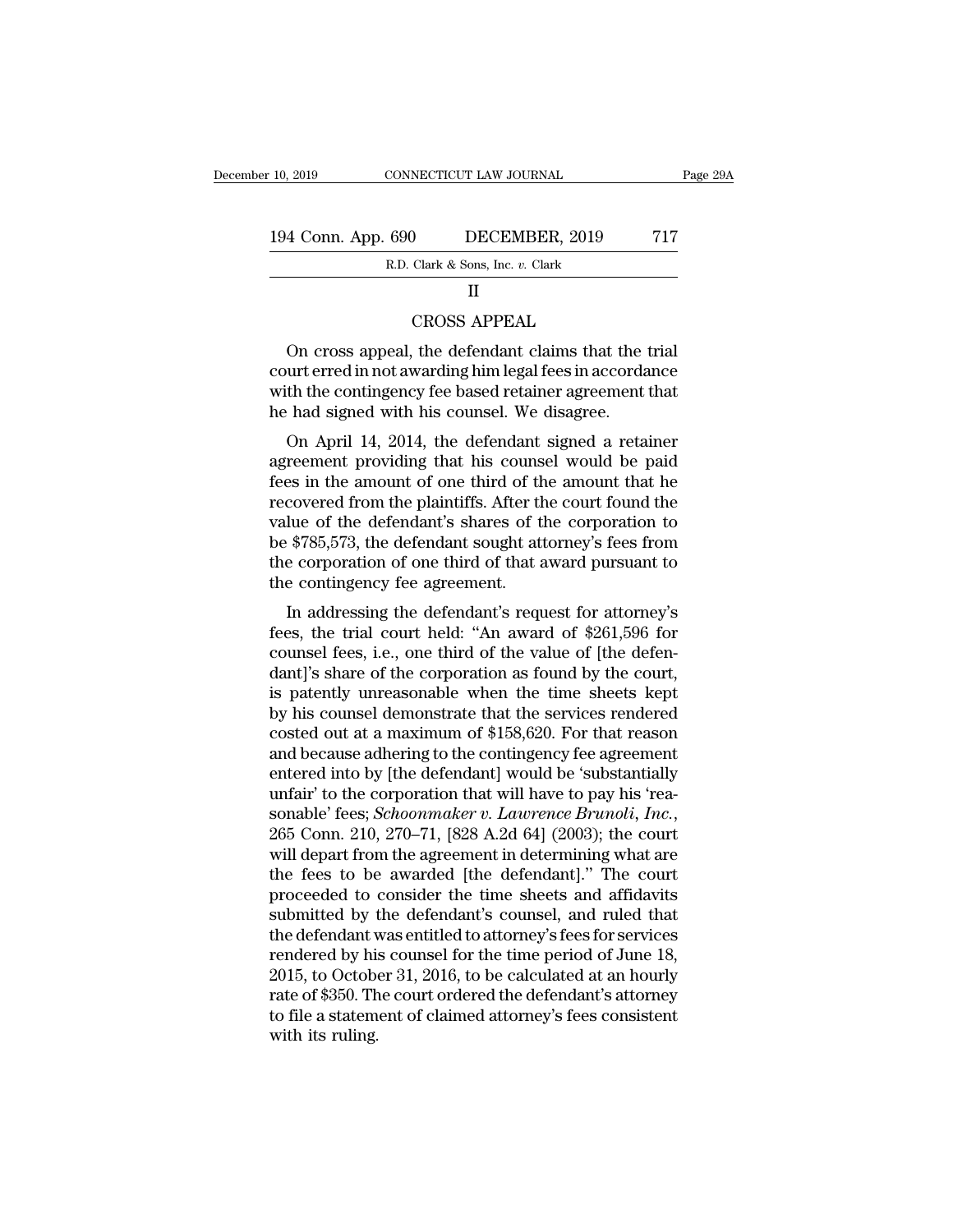# CONNECTICUT LAW JOURNAL December 10, 2019<br>
718 DECEMBER, 2019 194 Conn. App. 690<br>
R.D. Clark & Sons, Inc. v. Clark ECONNECTICUT LAW JOURNAL<br>MBER, 2019 194 Conn. A<br>R.D. Clark & Sons, Inc. *v.* Clark<br>at thereafter moved for reargun

CONNECTICUT LAW JOURNAL December 10, 2019<br>
S DECEMBER, 2019 194 Conn. App. 690<br>
R.D. Clark & Sons, Inc. v. Clark<br>
The defendant thereafter moved for reargument or<br>
r reconsideration of the court's decision not to<br>
force th For all the court subsequently<br>about the court's decision of the court's decision not to<br>the consideration of the court's decision not to<br>enforce the contingency fee agreement, and the court<br>summarily dougd that motion. Th T18 DECEMBER, 2019 194 Conn. App. 690<br>
R.D. Clark & Sons, Inc. v. Clark<br>
The defendant thereafter moved for reargument or<br>
for reconsideration of the court's decision not to<br>
enforce the contingency fee agreement, and the T18 DECEMBER, 2019 194 Conn. App. 690<br>
R.D. Clark & Sons, Inc. v. Clark<br>
The defendant thereafter moved for reargument or<br>
for reconsideration of the court's decision not to<br>
enforce the contingency fee agreement, and the R.D. Clark & Sons, Inc. v. Clark<br>The defendant thereafter moved for reargument or<br>for reconsideration of the court's decision not to<br>enforce the contingency fee agreement, and the court<br>summarily denied that motion. The c R.D. Clark & Sons, Inc.  $v$ . Clark<br>
The defendant thereafter moved for reargument or<br>
for reconsideration of the court's decision not to<br>
enforce the contingency fee agreement, and the court<br>
summarily denied that motion. The defendant thereafter moved for reargument or<br>for reconsideration of the court's decision not to<br>enforce the contingency fee agreement, and the court<br>summarily denied that motion. The court subsequently<br>ruled, by way of for reconsideration of the court's decision not to<br>enforce the contingency fee agreement, and the court<br>summarily denied that motion. The court subsequently<br>ruled, by way of written memorandum of decision filed<br>on June 19, enforce the contingency fee agreement, and the court<br>summarily denied that motion. The court subsequently<br>ruled, by way of written memorandum of decision filed<br>on June 19, 2017, that the defendant was entitled, inter<br>alia, summarily denied that motion. The court s<br>ruled, by way of written memorandum of d<br>on June 19, 2017, that the defendant was e<br>alia, to attorney's fees in the amount of \$<br>defendant now challenges the trial court<br>attorney's Exactly by way of white internotation of decision fried<br>
I June 19, 2017, that the defendant was entitled, inter<br>
a, to attorney's fees in the amount of \$150,045. The<br>
fendant now challenges the trial court's award of<br>
tor of the delicate nature of the amount of \$150,045. The<br>defendant now challenges the trial court's award of<br>attorney's fees on the ground that it erred in departing<br>from the contingency fee agreement.<br>"In reviewing the defen

defendant now challenges the trial court's award of attorney's fees on the ground that it erred in departing<br>from the contingency fee agreement.<br>"In reviewing the defendant['s] claim, we are mindful<br>of the delicate nature attorney's fees on the ground that it erred in departing<br>attorney's fees on the ground that it erred in departing<br>from the contingency fee agreement.<br>"In reviewing the defendant['s] claim, we are mindful<br>of the delicate na discribe) 5 rees on the ground that it cried in deptating<br>from the contingency fee agreement.<br>"In reviewing the defendant['s] claim, we are mindful<br>of the delicate nature of the trial court's duty in calculat-<br>ing reasonab "In reviewing the defendant['s] claim, we are mindful<br>of the delicate nature of the trial court's duty in calculat-<br>ing reasonable attorney's fees, and that [t]he amount<br>of attorney's fees to be awarded rests in the sound "In reviewing the defendant['s] claim, we are mindful<br>of the delicate nature of the trial court's duty in calculat-<br>ing reasonable attorney's fees, and that [t]he amount<br>of attorney's fees to be awarded rests in the sound of the delicate nature of the trial court's duty in calculating reasonable attorney's fees, and that [t]he amount of attorney's fees to be awarded rests in the sound discretion of the trial court and will not be disturbed ing reasonabl<br>of attorney's<br>discretion of<br>on appeal unl<br>tion....The<br>position to ev<br>we....<br>"Moreover, Example 1 and the trial court and will not be disturbed<br>
appeal unless the trial court has abused its discre-<br>
on. . . . The trier is always in a more advantageous<br>
sition to evaluate the services of counsel than are<br>  $P^$ discretion of the that coart and will not be also<br>also an appeal unless the trial court has abused its discre-<br>tion.... The trier is always in a more advantageous<br>position to evaluate the services of counsel than are<br>we...

on appear ands one that coard has assased as absention.  $\dots$  The trier is always in a more advantageous position to evaluate the services of counsel than are we.  $\dots$  "Moreover, as discussed previously, Connecticut follow position to evaluate the services of counsel than are<br>we....<br>"Moreover, as discussed previously, Connecticut fol-<br>lows the American rule, a general principle under<br>which, attorney's fees and ordinary expenses and bur-<br>den we. . . .<br>
"Moreover, as discussed previously, Connecticut fol-<br>
lows the American rule, a general principle under<br>
which, attorney's fees and ordinary expenses and bur-<br>
dens of litigation are not allowed to the successf "Moreover, as discussed previously, Connecticut follows the American rule, a general principle under which, attorney's fees and ordinary expenses and burdens of litigation are not allowed to the successful party absent a c "Moreover, as discussed previously, Connecticut follows the American rule, a general principle under which, attorney's fees and ordinary expenses and burdens of litigation are not allowed to the successful party absent a c 268–69. In *Schoonmaker*, and School and Schoon<br>ins of litigation are not allowed to the successful party<br>sent a contractual or statutory exception." (Citations<br>initted; internal quotation marks omitted.) *Schoon-<br>aker* v. *Lawren* absent a contractual or statutory exception." (Citations<br>
omitted; internal quotation marks omitted.) *Schoon-<br>
maker* v. *Lawrence Brunoli*, *Inc.*, supra, 265 Conn.<br>
268–69.<br>
In *Schoonmaker*, our Supreme Court held that

is required to determine marks omitted.) *Schoon-maker* v. *Lawrence Brunoli*, *Inc.*, supra, 265 Conn.<br>268–69.<br>In *Schoonmaker*, our Supreme Court held that "when<br>a contingency fee agreement exists, a two step analysis<br>is blacker v. Lawrence Brunoli, Inc., supra, 265 Conn.<br>268–69.<br>In *Schoonmaker*, our Supreme Court held that "when<br>a contingency fee agreement exists, a two step analysis<br>is required to determine whether a trial court permis pursuant to statute or contract. The trial court first<br>pursuant to statute or contract is required to determine whether a trial court permissi-<br>bly may depart from it in awarding a reasonable fee<br>pursuant to statute or co In *Schoonmaker*, our Supreme Court held that "when<br>a contingency fee agreement exists, a two step analysis<br>is required to determine whether a trial court permissi-<br>bly may depart from it in awarding a reasonable fee<br>purs In *Schoonmaker*, our Supreme Court held that "when<br>a contingency fee agreement exists, a two step analysis<br>is required to determine whether a trial court permissi-<br>bly may depart from it in awarding a reasonable fee<br>purs a contingency fee agreement exists, a two step analysis<br>is required to determine whether a trial court permissi-<br>bly may depart from it in awarding a reasonable fee<br>pursuant to statute or contract. The trial court first<br>mu is required to determine whether a trial court permissibly may depart from it in awarding a reasonable fee pursuant to statute or contract. The trial court first must analyze the terms of the agreement itself.  $\dots$  If the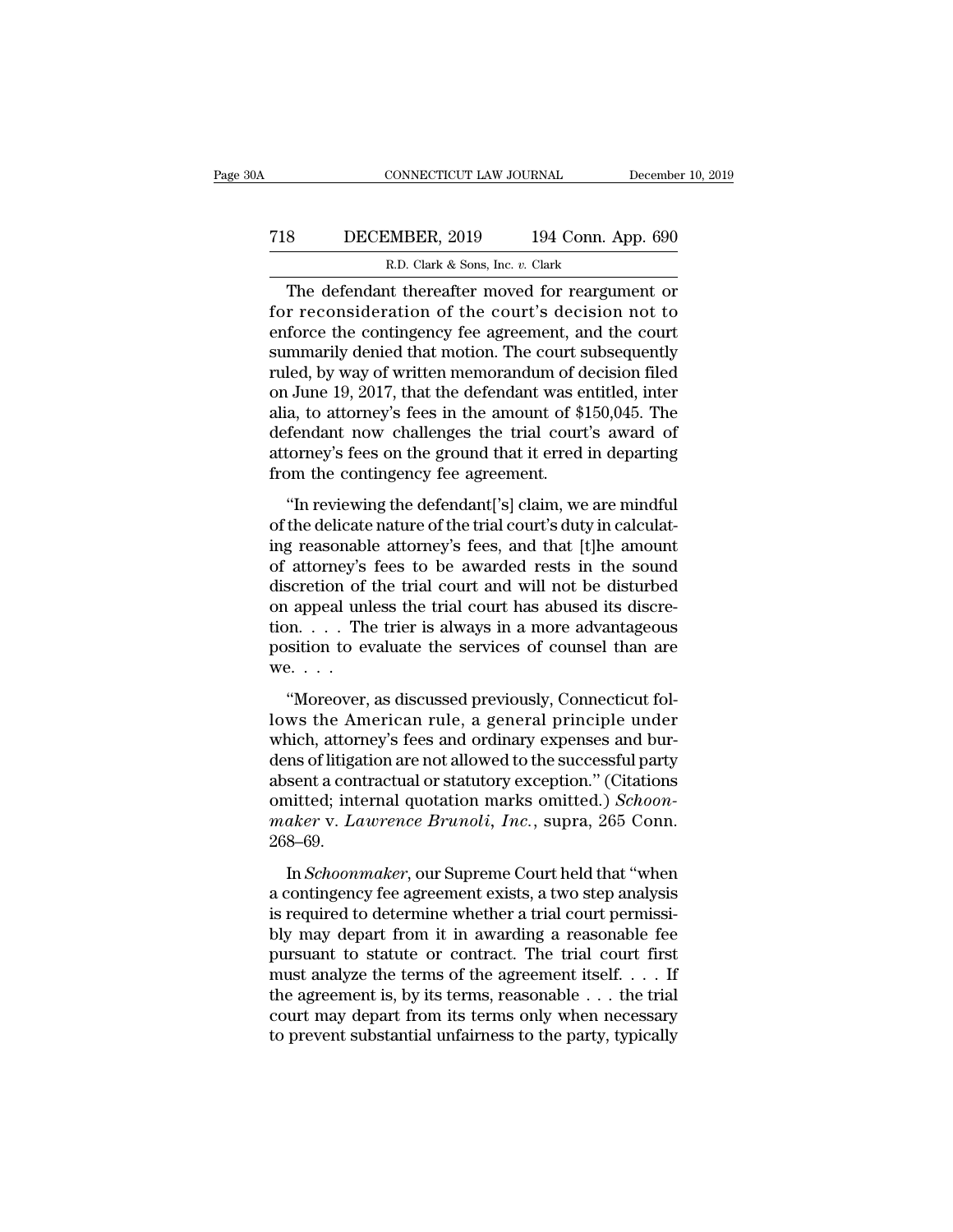# 10, 2019 CONNECTICUT LAW JOURNAL Page 31A<br>194 Conn. App. 690 DECEMBER, 2019 719<br>R.D. Clark & Sons, Inc. v. Clark R.D. Clark & Sons, Inc. *v.* Clark

10, 2019 CONNECTICUT LAW JOURNAL Page 31A<br>
194 Conn. App. 690 DECEMBER, 2019 719<br>
R.D. Clark & Sons, Inc. v. Clark<br>
a defendant, who bears the ultimate responsibility for<br>
payment of the fee. . . . By contrast, if the tria 194 Conn. App. 690 DECEMBER, 2019 719<br>
R.D. Clark & Sons, Inc. v. Clark<br>
a defendant, who bears the ultimate responsibility for<br>
payment of the fee. . . . By contrast, if the trial court<br>
concludes that the agreement is, b 194 Conn. App. 690 DECEMBER, 2019 719<br>
R.D. Clark & Sons, Inc. v. Clark<br>
a defendant, who bears the ultimate responsibility for<br>
payment of the fee. . . . By contrast, if the trial court<br>
concludes that the agreement is, 194 Conn. App. 690 DECEMBER, 2019 719<br>
R.D. Clark & Sons, Inc. v. Clark<br>
a defendant, who bears the ultimate responsibility for<br>
payment of the fee. . . . By contrast, if the trial court<br>
concludes that the agreement is, R.D. Clark & Sons, Inc. v. Clark<br>
a defendant, who bears the ultimate responsibility for<br>
payment of the fee.... By contrast, if the trial court<br>
concludes that the agreement is, by its terms, unreason-<br>
able, it may exer E.D. Clark & Sons, Inc. v. Clark<br>
a defendant, who bears the ultimate responsibility for<br>
payment of the fee.... By contrast, if the trial court<br>
concludes that the agreement is, by its terms, unreason-<br>
able, it may exer a defendant, who bears the ultimate responsibility for<br>payment of the fee. . . . By contrast, if the trial court<br>concludes that the agreement is, by its terms, unreason-<br>able, it may exercise its discretion and award a re payment of the fee. . . . By contrast, concludes that the agreement is, by its able, it may exercise its discretion and able fee in accordance with the fact in rule 1.5 (a) of the Rules of Profess (Citations omitted; foot Here, it may exercise its discretion and award a reason-<br>le, it may exercise its discretion and award a reason-<br>le fee in accordance with the factors enumerated<br>rule 1.5 (a) of the Rules of Professional Conduct."<br>itations able fee in accordance with the factors enumerated<br>in rule 1.5 (a) of the Rules of Professional Conduct."<br>(Citations omitted; footnotes omitted; internal quota-<br>tion marks omitted.) Id., 270–72.<br>Here, the defendant claims

*able* Tee in accordance with the factors endinerated<br>in rule 1.5 (a) of the Rules of Professional Conduct."<br>(Citations omitted, footnotes omitted; internal quota-<br>tion marks omitted.) Id., 270–72.<br>Here, the defendant clai In Tute 1.5 (a) of the futes of Trotessional conduct.<br>
(Citations omitted; footnotes omitted; internal quotation marks omitted.) Id., 270–72.<br>
Here, the defendant claims that the trial court "omit-<br>
ted the first step [of (changes omitted, 100<br>and tion marks omitted.) Id., 270–72.<br>Here, the defendant claims that the trial court "omit-<br>ted the first step [of the analysis required under *Schoon-<br>maker*] and never undertook an analysis of the Here, the defendant claims that the trial court "omit-<br>ted the first step [of the analysis required under *Schoon-<br>maker*] and never undertook an analysis of the terms<br>of the fee agreement itself. Instead, the sole basis Here, the defendant claims that the trial court "omit-<br>ted the first step [of the analysis required under *Schoon-<br>maker*] and never undertook an analysis of the terms<br>of the fee agreement itself. Instead, the sole basis f ted the first step [of the analysis required under *Schoon-maker*] and never undertook an analysis of the terms<br>of the fee agreement itself. Instead, the sole basis for<br>the trial court's determination that the fee awardabl maker] and never undertook an analysis of the terms<br>of the fee agreement itself. Instead, the sole basis for<br>the trial court's determination that the fee awardable<br>under the [retainer] agreement was unreasonable was<br>[its] of the fee agreement itself. Instead, the sole basis for<br>the trial court's determination that the fee awardable<br>under the [retainer] agreement was unreasonable was<br>[its] comparison to counsel's time sheets, a comparison<br>th the trial court's determination that the fee awardable<br>under the [retainer] agreement was unreasonable was<br>[its] comparison to counsel's time sheets, a comparison<br>that was irrelevant to the first step of the analysis." The under the [retainer] agreement was unreasonable was<br>[its] comparison to counsel's time sheets, a comparison<br>that was irrelevant to the first step of the analysis." The<br>defendant acknowledges that "the trial court recited<br>c [its] comparison to counsel's time sheets, a comparison<br>that was irrelevant to the first step of the analysis." The<br>defendant acknowledges that "the trial court recited<br>compliance with this standard," but that "no analysis that was irrelevant to the first step of the analysis." The defendant acknowledges that "the trial court recited compliance with this standard," but that "no analysis was provided" and that "the record does not support [th defendant acknowledges that "the trial court recited<br>compliance with this standard," but that "no analysis<br>was provided" and that "the record does not support<br>[the trial court's] conclusion [that an award of attorney's<br>fee compliance with this standard," but that "no analysis<br>was provided" and that "the record does not support<br>[the trial court's] conclusion [that an award of attorney's<br>fees based upon the retainer agreement would be sub-<br>sta was provided" and that "the record does not support<br>[the trial court's] conclusion [that an award of attorney's<br>fees based upon the retainer agreement would be sub-<br>stantially unfair]." To the contrary, because the trial<br>c [the trial court's] conclusion [that an award of attorney's<br>fees based upon the retainer agreement would be sub-<br>stantially unfair]." To the contrary, because the trial<br>court reached the issue of substantial unfairness, th fees based upon the retainer agreement would be substantially unfair]." To the contrary, because the trial<br>court reached the issue of substantial unfairness, the<br>court necessarily first analyzed the terms of the contin-<br>ge stantially unfair]." To the contrary, because the trial<br>court reached the issue of substantial unfairness, the<br>court necessarily first analyzed the terms of the contin-<br>gency agreement itself, and found that those terms we court reached the issue of substantial unfairness, the<br>court necessarily first analyzed the terms of the contin-<br>gency agreement itself, and found that those terms were<br>reasonable. Inferring that the trial court considered court necessarily first analyzed the terms of the contingency agreement itself, and found that those terms were<br>reasonable. Inferring that the trial court considered the<br>first step required in *Schoonmaker* before moving t gency agreement itself, and found that those terms were<br>reasonable. Inferring that the trial court considered the<br>first step required in *Schoonmaker* before moving to<br>the second step of substantial unfairness is consisten reasonable. Inferring that the trial court considered the<br>first step required in *Schoonmaker* before moving to<br>the second step of substantial unfairness is consistent<br>with the well settled principle that "[i]n determining first step required in *Schoonmaker* before moving to<br>the second step of substantial unfairness is consistent<br>with the well settled principle that "[i]n determining<br>whether there has been an abuse of discretion, every<br>reas the second step of substantial unfairness is consistent<br>with the well settled principle that "[i]n determining<br>whether there has been an abuse of discretion, every<br>reasonable presumption should be given in favor of the<br>cor with the well settled principle that "[i]:<br>whether there has been an abuse of dis<br>reasonable presumption should be given<br>correctness of the court's ruling." (Inter<br>marks omitted.) Wethersfield v. PR Arr<br>Conn. App. 604, 64 correctness of the court's ruling." (Internal quotation marks omitted.) Wethersfield v. PR Arrow, LLC, 187 Conn. App. 604, 645, 203 A.3d 645, cert. denied, 331 Conn. 907, 202 A.3d 1022 (2019).<sup>12</sup><br><sup>12</sup> Indeed, the parties Conn. 907, 202 A.3d 1022 (2019).<sup>12</sup>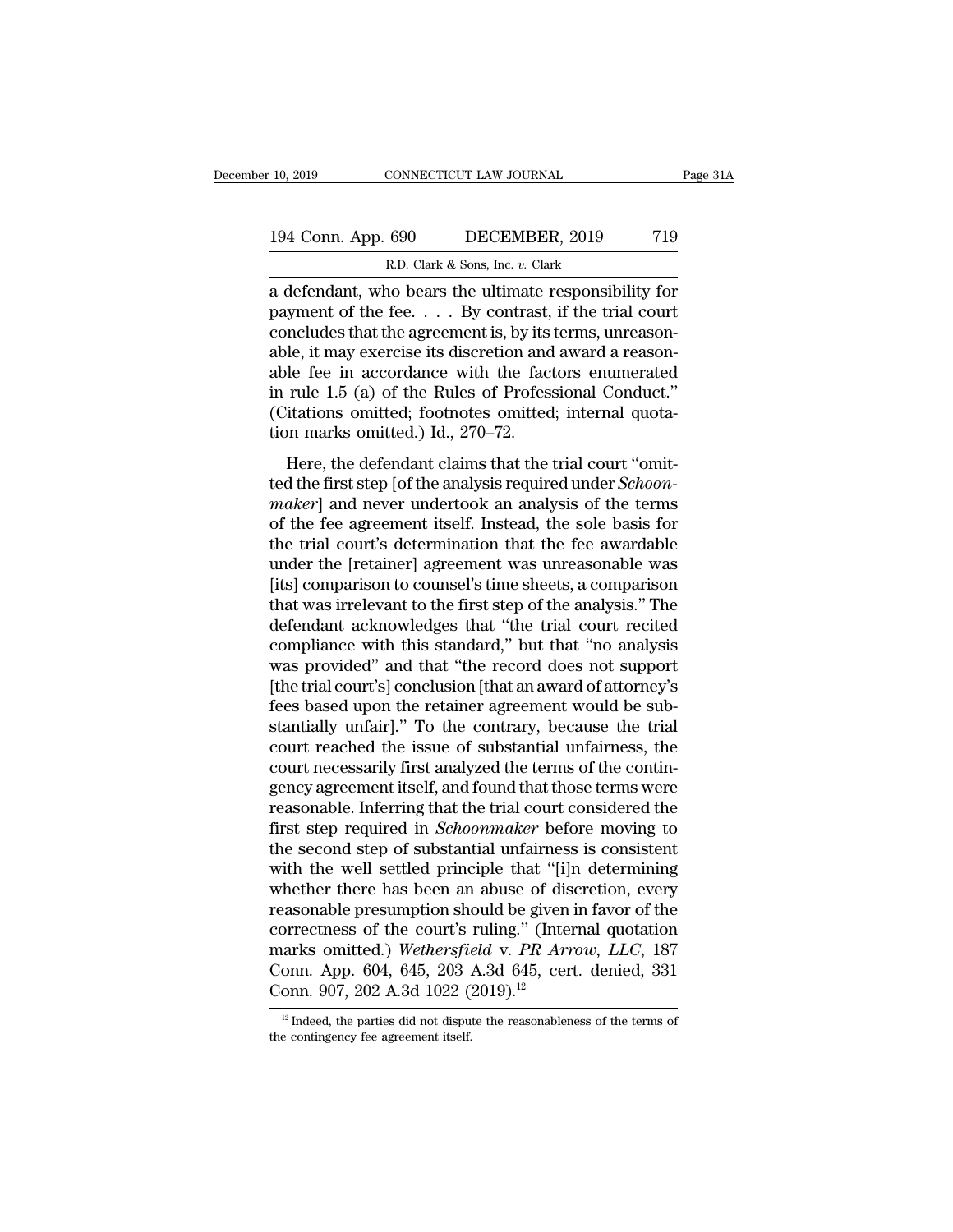# CONNECTICUT LAW JOURNAL December 10, 2019<br>
720 DECEMBER, 2019 194 Conn. App. 690<br>
R.D. Clark & Sons, Inc. v. Clark EXECTICUT LAW JOURNAL<br>MBER, 2019 194 Conn. A<br>R.D. Clark & Sons, Inc. *v.* Clark<br>at also argues that the court e

CONNECTICUT LAW JOURNAL December 10, 2019<br>
0 DECEMBER, 2019 194 Conn. App. 690<br>
R.D. Clark & Sons, Inc. v. Clark<br>
The defendant also argues that the court erred in<br>
inding that adherence to the contingency fee agree-Finding that adherence to the contingency fee agreement would be substantially unfair to the corporation.<br>The defendant also argues that the court erred in finding that adherence to the contingency fee agreement would be T20 DECEMBER, 2019 194 Conn. App. 690<br>
R.D. Clark & Sons, Inc. v. Clark<br>
The defendant also argues that the court erred in<br>
finding that adherence to the contingency fee agree-<br>
ment would be substantially unfair to the c The defendant contends that ''[i]t is not substantially<br>
The defendant also argues that the court erred in<br>
finding that adherence to the contingency fee agreement<br>
would be substantially unfair to the corporation.<br>
The d R.D. Clark & Sons, Inc.  $v$ . Clark<br>The defendant also argues that the court erred in<br>finding that adherence to the contingency fee agree-<br>ment would be substantially unfair to the corporation.<br>The defendant contends that The defendant also argues that the court erred in<br>finding that adherence to the contingency fee agree-<br>ment would be substantially unfair to the corporation.<br>The defendant contends that "[i]t is not substantially<br>unfair fo The defendant also argues that the court erred in<br>finding that adherence to the contingency fee agree-<br>ment would be substantially unfair to the corporation.<br>The defendant contends that "[i]t is not substantially<br>unfair fo finding that adherence to the contingency fee agreement would be substantially unfair to the corporation.<br>The defendant contends that "[i]t is not substantially unfair for the corporation to satisfy a reasonable contingenc ment would be substantially unfair to the corporation.<br>The defendant contends that "[i]t is not substantially<br>unfair for the corporation to satisfy a reasonable contin-<br>gency fee owed by [the defendant]" and that the court The defendant contends that "[1]t is not substantially<br>unfair for the corporation to satisfy a reasonable contingency fee owed by [the defendant]" and that the court<br>failed to set forth any factual findings in support of unfair for the corporation to satisfy a reasonable contingency fee owed by [the defendant]" and that the court<br>failed to set forth any factual findings in support of its<br>determination that a fee awarded under the contingen gency fee owed by [the defendant]" and that the court<br>failed to set forth any factual findings in support of its<br>determination that a fee awarded under the contingency<br>fee agreement would be substantially unfair. In so<br>arg failed to set forth any factual findings in support of its<br>determination that a fee awarded under the contingency<br>fee agreement would be substantially unfair. In so<br>arguing, the defendant overlooks the trial court's find-<br> determination that a fee awarded under the contingency<br>fee agreement would be substantially unfair. In so<br>arguing, the defendant overlooks the trial court's find-<br>ing that "[a]n award of \$261,596 for counsel fees, i.e.,<br>on fee agreement would be substantially unfair. In so<br>arguing, the defendant overlooks the trial court's find-<br>ing that "[a]n award of \$261,596 for counsel fees, i.e.,<br>one-third of the value of [the defendant's] share of the<br> arguing, the defendant overlooks the trial court's find-<br>ing that "[a]n award of \$261,596 for counsel fees, i.e.,<br>one-third of the value of [the defendant's] share of the<br>corporation as found by the court, is patently unre ing that "[a]n award of \$261,596 for counsel fees, i.e., one-third of the value of [the defendant's] share of the corporation as found by the court, is patently unreason-<br>able when the time sheets kept by his counsel demon one-third of the value of [the defendant's] share of the<br>corporation as found by the court, is patently unreason-<br>able when the time sheets kept by his counsel demon-<br>strate that the services rendered costed out at a maxicorporation as found by the court, is patently unreasonable when the time sheets kept by his counsel demonstrate that the services rendered costed out at a maximum of \$158,620." In so doing, the court was not holding that able when the time sheets kept by his counsel demonstrate that the services rendered costed out at a maximum of \$158,620." In so doing, the court was not holding that the contingency fee agreement itself was unreasonable, strate that the services rendered costed out at a maxi-<br>mum of \$158,620." In so doing, the court was not holding<br>that the contingency fee agreement itself was unreason-<br>able, but, rather, that the award resulting from that mum of \$158,620." In so doing, the court was not holding<br>that the contingency fee agreement itself was unreason-<br>able, but, rather, that the award resulting from that<br>agreement was unreasonable in light of the fact that it that the contingency fee agreement itself was unreason-<br>able, but, rather, that the award resulting from that<br>agreement was unreasonable in light of the fact that it<br>was over \$100,000 more than an award based upon the<br>amou able, but, rather, that the award resulting from that<br>agreement was unreasonable in light of the fact that it<br>was over \$100,000 more than an award based upon the<br>amount of and cost of services actually rendered by<br>the defe agreement was unreasonable in light of the fact that it<br>was over \$100,000 more than an award based upon the<br>amount of and cost of services actually rendered by<br>the defendant's attorneys. That finding is sufficient to<br>susta was over \$100,000 more than an award based upon the<br>amount of and cost of services actually rendered by<br>the defendant's attorneys. That finding is sufficient to<br>sustain the trial court's determination that adhering to<br>the amount of and cost of services actually rendered by<br>the defendant's attorneys. That finding is sufficient to<br>sustain the trial court's determination that adhering to<br>the contingency fee agreement would be substantially<br>unf the defendant's attorneys. That finding is sufficient to<br>sustain the trial court's determination that adhering to<br>the contingency fee agreement would be substantially<br>unfair to the corporation. Moreover, it is clear from t sustain the trial court's determination that adhering to<br>the contingency fee agreement would be substantially<br>unfair to the corporation. Moreover, it is clear from the<br>several memoranda of decision issued by the trial cour the contingency fee agreement would be substantially<br>unfair to the corporation. Moreover, it is clear from the<br>several memoranda of decision issued by the trial court<br>in this case that the court was guided in those decisio unfair to the corporation. Moreover, it is clear from the<br>several memoranda of decision issued by the trial court<br>in this case that the court was guided in those decisions<br>by an overarching goal of ensuring fairness to bot several memoranda of decision issued by the trial court<br>in this case that the court was guided in those decisions<br>by an overarching goal of ensuring fairness to both<br>parties, including ensuring the future financial viabili In this case that the court was guided in those by an overarching goal of ensuring fairness parties, including ensuring the future financia of the corporation. We therefore conclude that did not abuse its discretion in de rties, including ensuring the fut<br>the corporation. We therefore contracted not abuse its discretion in dec<br>y's fees pursuant to the contin<br>tween the defendant and his contraction<br>The judgment is affirmed.<br>In this opinion t In this opinion in declining to away's fees pursuant to the contingency fee age tween the defendant and his counsel.<br>The judgment is affirmed.<br>In this opinion the other judges concurred.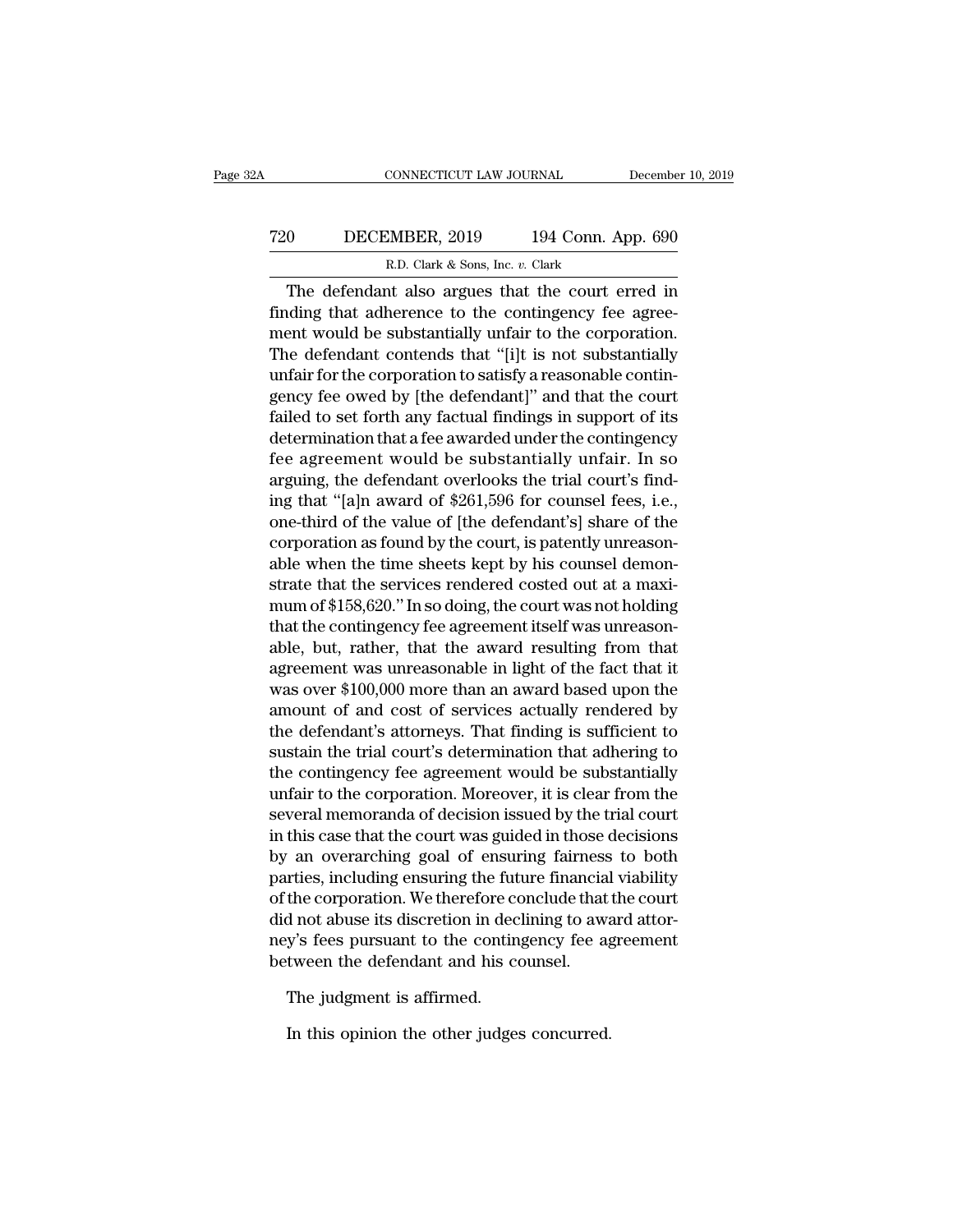#### 10, 2019 CONNECTICUT LAW JOURNAL Page 33A<br>194 Conn. App. 721 DECEMBER, 2019 721<br>M. B. v. S. A. **TICUT LAW JOUR<br>DECEMB**<br>M. B. *v.* S. A. **DECEMBER, 201**<br> **M. B.** *v.* **S. A.<br>
<b>M. B.** *v.* S. A.\*<br>
(AC 42149)

#### DECEMBER,  $2$ <br>
M. B. v. S. A.<br>
[. B. v. S. A.\*<br>
(AC 42149)<br>
J., and Lavine and Bishop, M. B.  $v$ . S. A.<br>
M. B.  $v$ . S. A.\*<br>
(AC 42149)<br>
DiPentima, C. J., and Lavine and Bishop, Js.

#### *Syllabus*

- $(AC 42149)$ <br>DiPentima, C. J., and Lavine and Bishop, Js.<br> $Syllabus$ <br>The plaintiff appealed to this court from the judgment of the trial court<br>denying an application for relief from abuse that he had filed, pursuant DiPentima, C. J., and Lavine and Bishop, Js.<br>Syllabus<br>plaintiff appealed to this court from the judgment of the trial court<br>denying an application for relief from abuse that he had filed, pursuant<br>to statute (§ 46b-15), a DiPentima, C. J., and Lavine and Bishop, Js.<br>
Syllabus<br>
plaintiff appealed to this court from the judgment of the trial court<br>
denying an application for relief from abuse that he had filed, pursuant<br>
to statute (§ 46b-15) *Syllabus*<br>
plaintiff appealed to this court from the judgment of the trial court<br>
denying an application for relief from abuse that he had filed, pursuant<br>
to statute (§ 46b-15), and issuing sanctions against him. On app *Syllabus*<br>The plaintiff appealed to this court from the judgment of the trial court<br>denying an application for relief from abuse that he had filed, pursuant<br>to statute (§ 46b-15), and issuing sanctions against him. On app denying an application for relief from abuse that he had filed, pursuant to statute (§ 46b-15), and issuing sanctions against him. On appeal, the plaintiff claimed, inter alia, that the trial court, in making certain find
- to statute (§ 46b-15), and issuing sanctions against him. On appeal, the plaintiff claimed, inter alia, that the trial court, in making certain findings, failed to consider certain facts in evidence. *Held*:<br>The trial cou plaintiff claimed, inter alia, that the trial court, in making certain findings, failed to consider certain facts in evidence. *Held*:<br>The trial court did not abuse its discretion in denying the plaintiff's application for Failed to consider certain facts in evidence. *Held*:<br>The trial court did not abuse its discretion in denying the plaintiff's<br>application for relief from abuse from the defendant; the record showed<br>that the court did, in f The trial court did not abuse its discretion in denying the plaintiff's<br>application for relief from abuse from the defendant; the record showed<br>that the court did, in fact, consider the evidence that the plaintiff claimed<br> %1 1. The trial court did not abuse its discretion in denying the plaintiff's application for relief from abuse from the defendant; the record showed that the court did, in fact, consider the evidence that the plaintiff c 4. The trial court did, in fact, consider the evidence that the plaintiff claimed<br>it ignored, the factual findings made by the court were supported by<br>testimony that the court alone had the discretion to credit or to disre It is<br>photod, the factual findings made by the court were supported by<br>testimony that the court alone had the discretion to credit or to disregard,<br>and the fact that the plaintiff disagreed with the outcome did not render
- is testimony that the court alone had the discretion to credit or to disregard, and the fact that the plaintiff disagreed with the outcome did not render the court's factual findings clearly erroneous.<br>he trial court did and the fact that the plaintiff disagreed with the outcome did not render the court's factual findings clearly erroneous.<br>
he trial court did not abuse its discretion in issuing sanctions against the plaintiff and orderin the court's factual findings clearly erroneous.<br>
the court's factual findings clearly erroneous.<br>
the trial court did not abuse its discretion in issuing sanctions against<br>
the plaintiff and ordering him to pay attorney's the trial court did not abuse its discretion in issuing sanctions against<br>the plaintiff and ordering him to pay attorney's fees to the defendant<br>pursuant to the applicable rule of practice ( $\S$  1-25) for filing a frivolou for the plaintiff and ordering him to pay attorney's fees to the plaintiff and ordering him to pay attorney's fees to the pursuant to the applicable rule of practice  $(\S 1-25)$  for filin application; that court made it cl % application; that court made it clear that it considered the plaint<br>iff's actions throughout the course of the parties' litigation and, in the context<br>of § 1-25, found the plaintiff's argument that he had a good faith b Application, that course of the parties' litigation and, in the context<br>of § 1-25, found the plaintiff's argument that he had a good faith basis<br>for filing the application at issue to be unpersuasive.<br>Argued October 10—of

Argued October 10—officially released December 10, 2019<br>*Procedural History*<br>Application for relief from abuse, brought to the of § 1-25, found the plaintiff's argument that he had a good faith basis<br>for filing the application at issue to be unpersuasive.<br>Argued October 10—officially released December 10, 2019<br>*Procedural History*<br>Application for for filing the application at issue to be unpersuasive.<br>
Argued October 10—officially released December 10, 2019<br>
Procedural History<br>
Application for relief from abuse, brought to the<br>
Superior Court in the judicial distri Argued October 10—officially released December 10, 2019<br>
Procedural History<br>
Application for relief from abuse, brought to the<br>
Superior Court in the judicial district of Stamford,<br>
where the court, Sommer, J., granted the *Procedural History*<br>Application for relief from abuse, brought to the<br>Superior Court in the judicial district of Stamford,<br>where the court, *Sommer*, *J*., granted the application;<br>thereafter, the court granted the defend Application for relief from abuse, brought to the<br>Superior Court in the judicial district of Stamford,<br>where the court, *Sommer*, *J*., granted the application;<br>thereafter, the court granted the defendant's motions<br>to vaca Application for relief from abuse, brought to the<br>Superior Court in the judicial district of Stamford,<br>where the court, *Sommer*, *J*., granted the application;<br>thereafter, the court granted the defendant's motions<br>to vaca is of and transferred the defendant's motions<br>ovacate and transferred the matter to the judicial district<br>f New Haven, where the court,  $Tindil, J$ , denied the<br> $*$  In accordance with our policy of protecting the privacy inter to vacate and transfer and for reargument or reconsideration and transferred the matter to the judicial district of New Haven, where the court, *Tindill*, *J*., denied the  $*$  In accordance with our policy of protecting t

ation and transferred the matter to the judicial district<br>of New Haven, where the court, *Tindill*, *J*., denied the<br> $*$  In accordance with our policy of protecting the privacy interests of the<br>victims of family violence, F New Haven, where the court, *Tindill*, *J*., denied the  $*$  In accordance with our policy of protecting the privacy interests of the  $*$  In accordance with our policy of protecting the victim or others through nom the v

<sup>(2012);</sup> we decline to identify any party protecting the privacy interests of the victims of family violence, we decline to identify the victim or others through whom the victim's identity may be ascertained. See General S \* In accordance with our policy of protecting the privacy interests of the victims of family violence, we decline to identify the victim or others through whom the victim's identity may be ascertained. See General Statute victims of family violence, we decline to identify the victim or others through whom the victim's identity may be ascertained. See General Statutes  $\S$  54-86e.<br>Moreover, in accordance with federal law; see 18 U.S.C.  $\S$  2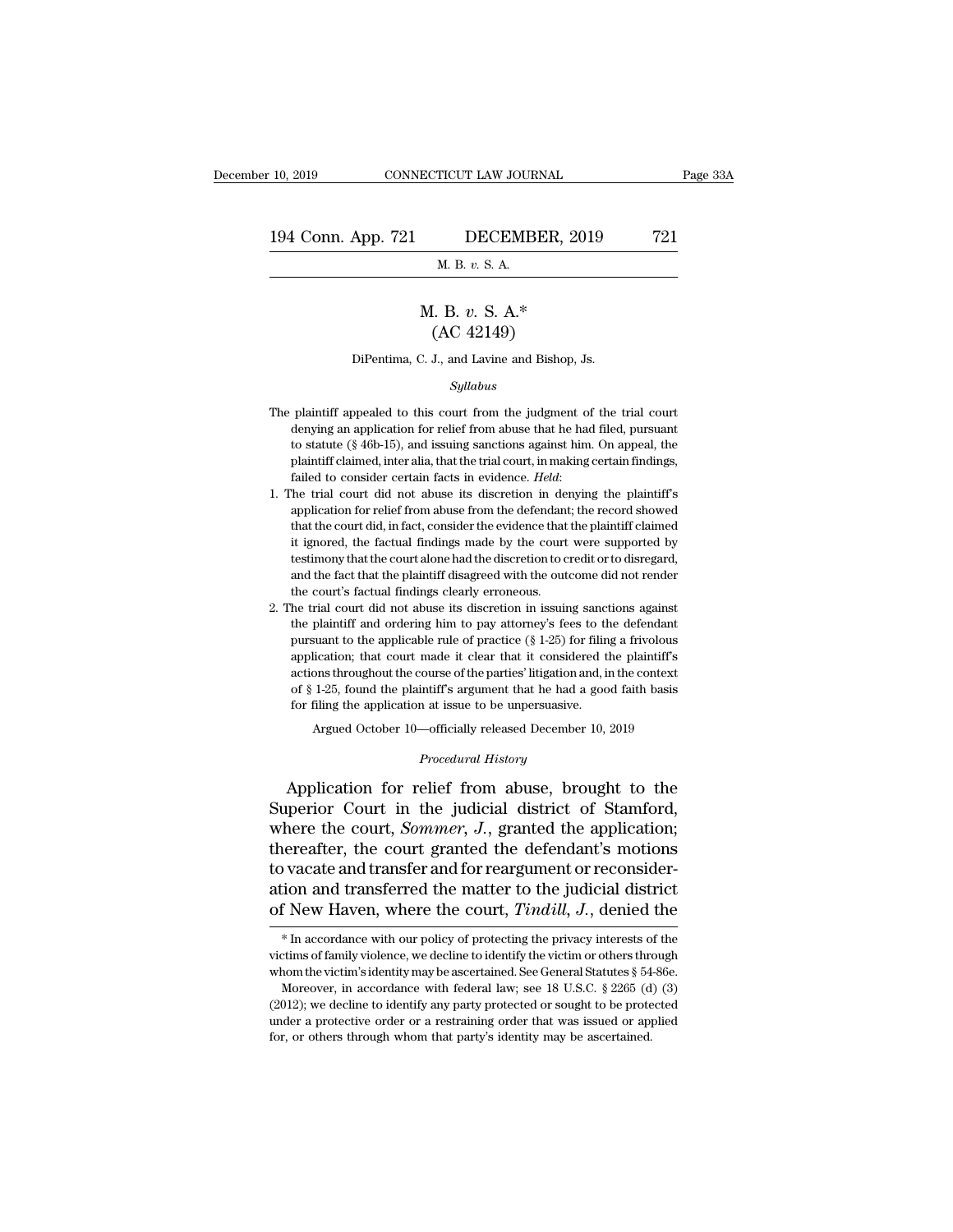|     | CONNECTICUT LAW JOURNAL                                                                                        | December 10, 2019  |
|-----|----------------------------------------------------------------------------------------------------------------|--------------------|
| 722 | DECEMBER, 2019                                                                                                 | 194 Conn. App. 721 |
|     | M. B. v. S. A.                                                                                                 |                    |
|     | application and issued sanctions against the plaintiff.<br>and the plaintiff appealed to this court. Affirmed. |                    |
|     | <i>M. B.</i> , self-represented, the appellant (plaintiff).                                                    |                    |
|     | $\it Opinion$                                                                                                  |                    |

#### *Opinion*

Polication and issued sanctions against the plaintiff,<br>d the plaintiff appealed to this court. Affirmed.<br>M. B., self-represented, the appellant (plaintiff).<br> $opinion$ <br>PER CURIAM. The self-represented plaintiff, M. B.,<br>peals fr application and issued sanctions against the plaintiff,<br>
and the plaintiff appealed to this court. Affirmed.<br>  $M. B.,$  self-represented, the appellant (plaintiff).<br>  $o_{pinion}$ <br>
PER CURIAM. The self-represented plaintiff, M. B. and the plaintiff appealed to this court. Affirmed.<br>  $M. B.$ , self-represented, the appellant (plaintiff).<br>  $\frac{Opinion}{1}$ <br>
PER CURIAM. The self-represented plaintiff, M. B.,<br>
appeals from the trial court's order denying his *M. B.*, self-represented, the appellant (plaintiff).<br>  $\frac{opinion}{}$ <br>
PER CURIAM. The self-represented plaintiff, M. B., appeals from the trial court's order denying his application for relief from abuse seeking the issuance *Opinion*<br> *Opinion*<br>
PER CURIAM. The self-represented plaintiff, M. B.,<br>
appeals from the trial court's order denying his applica-<br>
tion for relief from abuse seeking the issuance of a<br>
domestic violence restraining order *Opmion*<br>
PER CURIAM. The self-represented plaintiff, M. B.,<br>
appeals from the trial court's order denying his applica-<br>
tion for relief from abuse seeking the issuance of a<br>
domestic violence restraining order against the PER CURIAM. The self-represented plaintiff, M. B.,<br>appeals from the trial court's order denying his applica-<br>tion for relief from abuse seeking the issuance of a<br>domestic violence restraining order against the defen-<br>dant, appeals from the trial court's order denying his application for relief from abuse seeking the issuance of a domestic violence restraining order against the defendant, S. A., who he alleges has engaged in a "continuous pat tion for relief from abuse seeking the issuance of a<br>domestic violence restraining order against the defen-<br>dant, S. A., who he alleges has engaged in a "continuous<br>pattern of stalking and harassment." Specifically, the<br>pl domestic violence restraining order against the defen-<br>dant, S. A., who he alleges has engaged in a "continuous<br>pattern of stalking and harassment." Specifically, the<br>plaintiff contends that the court abused its discretion dant, S. A., who he alleges has engaged in a "continuous<br>pattern of stalking and harassment." Specifically, the<br>plaintiff contends that the court abused its discretion<br>in (1) denying his application for relief from abuse a tuern of standing and narassment. Specifically, the<br>aintiff contends that the court abused its discretion<br>(1) denying his application for relief from abuse and<br>) issuing sanctions against him pursuant to Practice<br>look § 1praintin' contends that the court abused its discretion<br>in (1) denying his application for relief from abuse and<br>(2) issuing sanctions against him pursuant to Practice<br>Book § 1-25 for filing a frivolous application for re

In (1) derlying his application for reflet from abuse and<br>
(2) issuing sanctions against him pursuant to Practice<br>
Book § 1-25 for filing a frivolous application for relief<br>
from abuse. We affirm the judgment of the trial ( $2$ ) issume sanctions against rinn pursuant to Practice<br>Book § 1-25 for filing a frivolous application for relief<br>from abuse. We affirm the judgment of the trial court.<br>The following facts, as evidenced by the record, an section abuse. We affirm the judgment of the trial court.<br>The following facts, as evidenced by the record, and<br>procedural history are relevant to our consideration of<br>this appeal. On August 3, 2018, the plaintiff filed, p Trom abuse. We attirm the judgment of the trial court.<br>The following facts, as evidenced by the record, and<br>procedural history are relevant to our consideration of<br>this appeal. On August 3, 2018, the plaintiff filed, purs The following facts, as evidenced by the record, and<br>procedural history are relevant to our consideration of<br>this appeal. On August 3, 2018, the plaintiff filed, pursu-<br>ant to § 46b-15, an application for relief from abuse procedural history are relevant to our consideration of<br>this appeal. On August 3, 2018, the plaintiff filed, pursu-<br>ant to §46b-15, an application for relief from abuse<br>seeking a temporary restraining order against the def this appeal. On August 3, 2018, the plaintiff filed, pursu-<br>ant to § 46b-15, an application for relief from abuse<br>seeking a temporary restraining order against the defen-<br>dant. The plaintiff alleged in the application for ant to  $\S$  46b-15, an application for relief from abuse<br>seeking a temporary restraining order against the defen-<br>dant. The plaintiff alleged in the application for relief<br>from abuse that the defendant engaged in a "clear seeking a temporary restraining order against the defendant. The plaintiff alleged in the application for relief from abuse that the defendant engaged in a "clear and continuous pattern of stalking and harassment" that inc dant. The plaintiff alleged in the application for relief<br>from abuse that the defendant engaged in a "clear and<br>continuous pattern of stalking and harassment" that<br>included incidents of her secretly photographing the<br>plain from abuse that the defendant engaged in a "clear and<br>continuous pattern of stalking and harassment" that<br>included incidents of her secretly photographing the<br>plaintiff in public, and hiring a third party to surveil<br>the pl continuous pattern of stalking and hain<br>cluded incidents of her secretly phore plaintiff in public, and hiring a third p<br>the plaintiff at his apartment in Greenw<br>*Tindill*, *J*., thereafter set a hearing date<br>2018. That he Euded Incidents of her secretly photographing the<br>aintiff in public, and hiring a third party to surveil<br>e plaintiff at his apartment in Greenwich. The court,<br>*ndill*, J., thereafter set a hearing date for August 17,<br>18. T plaintiff at his apartment in Greenwich. The court,<br>the plaintiff at his apartment in Greenwich. The court,<br>*Tindill*, J., thereafter set a hearing date for August 17,<br>2018. That hearing resumed on September 10, 2018, and

the plaintiff at his apartment in Greenwich. The court,<br>
Tindill, J., thereafter set a hearing date for August 17,<br>
2018. That hearing resumed on September 10, 2018, and<br>
concluded on September 11, 2018.<br>
At the hearing, b From abuse. The court, Timdill, J., thereafter set a nearing date for August 17, 2018. That hearing resumed on September 10, 2018, and concluded on September 11, 2018.<br>At the hearing, both the defendant and the self-repres 2018. That nearing resumed on September 10, 2018, and<br>concluded on September 11, 2018.<br>At the hearing, both the defendant and the self-repre-<br>sented plaintiff appeared, testified, and submitted evi-<br>dence on the issue of concluded on september 11, 2018.<br>
At the hearing, both the defendant and the self-repre-<br>
sented plaintiff appeared, testified, and submitted evi-<br>
dence on the issue of the plaintiff's application for relief<br>
from abuse. At the hearing, both the defendant and the self-represented plaintiff appeared, testified, and submitted evidence on the issue of the plaintiff's application for relief from abuse. The court, *Tindill*, *J*., subsequently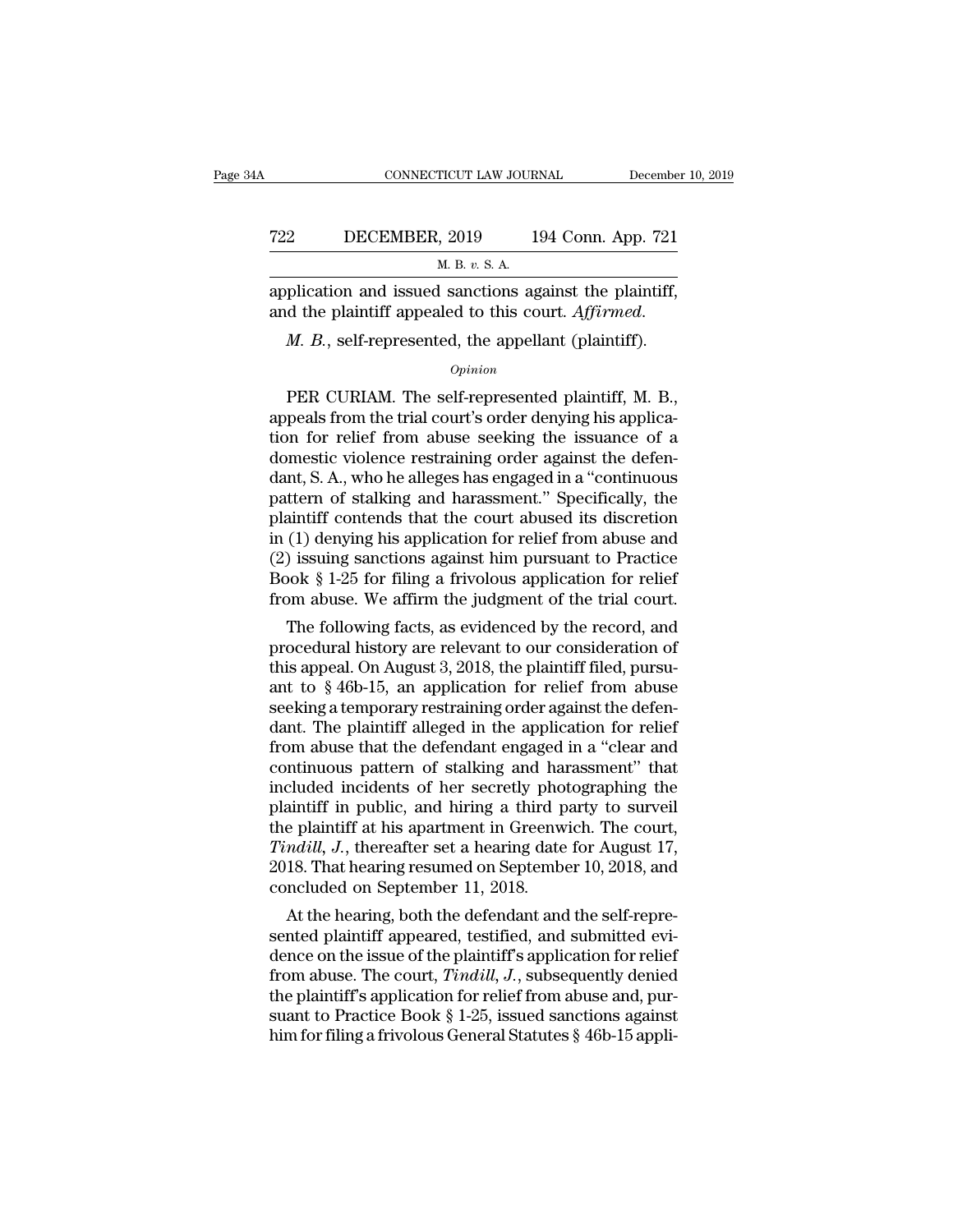| 10, 2019           | CONNECTICUT LAW JOURNAL                                           | Page 35A |
|--------------------|-------------------------------------------------------------------|----------|
| 194 Conn. App. 721 | DECEMBER, 2019                                                    | 723      |
|                    | M. B. v. S. A.                                                    |          |
|                    | cation $\frac{1}{2}$ Accordingly the plaintiff was ordered to pay |          |

10, 2019 CONNECTICUT LAW JOURNAL Page 35A<br>
194 Conn. App. 721 DECEMBER, 2019 723<br>
M. B. v. S. A.<br>
cation.<sup>1</sup> Accordingly, the plaintiff was ordered to pay<br>
the defendant's attorney's fees incurred in defending<br>
assinct th 194 Conn. App. 721 DECEMBER, 2019 723<br>
M. B. v. S. A.<br>
cation.<sup>1</sup> Accordingly, the plaintiff was ordered to pay<br>
the defendant's attorney's fees incurred in defending<br>
against the application. This appeal followed.<sup>2</sup> Add 194 Conn. App. 721 DECEMBER, 2019 723<br>
M. B. v. S. A.<br>
cation.<sup>1</sup> Accordingly, the plaintiff was ordered to pay<br>
the defendant's attorney's fees incurred in defending<br>
against the application. This appeal followed.<sup>2</sup> Add 194 Conn. App. 721 DECEMBER, 2019 723<br>
M. B. v. S. A.<br>
cation.<sup>1</sup> Accordingly, the plaintiff was ordered to pay<br>
the defendant's attorney's fees incurred in defending<br>
against the application. This appeal followed.<sup>2</sup> Add necessary. tion.<sup>1</sup> Accordingly, the plaintiff was ordered to pay<br>e defendant's attorney's fees incurred in defending<br>ainst the application. This appeal followed.<sup>2</sup> Addi-<br>onal facts and procedural history will be set forth as<br>cessa the defendant's attorney's fees incurred in defending<br>against the application. This appeal followed.<sup>2</sup> Addi-<br>tional facts and procedural history will be set forth as<br>necessary.<br>Though the plaintiff has presented ten issu

against the application. This appeal followed.<sup>2</sup> Additional facts and procedural history will be set forth as<br>necessary.<br>Though the plaintiff has presented ten issues on<br>appeal,<sup>3</sup> the substance of his claims is encapsula tional facts and procedural history will be set forth as<br>necessary.<br>Though the plaintiff has presented ten issues on<br>appeal,<sup>3</sup> the substance of his claims is encapsulated<br>within two broader claims. The plaintiff asks thi mecessary.<br>
Though the plaintiff has presented ten issues on<br>
appeal,<sup>3</sup> the substance of his claims is encapsulated<br>
within two broader claims. The plaintiff asks this court<br>
to consider whether the trial court abused its ppeal,<sup>3</sup> the substance of his claims is encapsulated<br>ithin two broader claims. The plaintiff asks this court<br> $\alpha$  consider whether the trial court abused its discretion<br> $(1)$  denying his application for relief from abuse within two broader claims. The plaintiff asks this court<br>to consider whether the trial court abused its discretion<br>in (1) denying his application for relief from abuse on<br> $\frac{1}{1}$  The plaintiff previously had filed an ap

have to refile his application for relief from abuse in the appropriate venue to vacate and transfer the protection order, and subsequently vacated the order and transferred the matter to the judicial district of New Haven where the parties' custody matter was pending. The matter officially was tran order and transferred the matter to the judicial district of New Haven where<br>the parties' custody matter was pending. The matter officially was trans-<br>ferred on August 10, 2018.<br>The plaintiff interpreted "vacated and trans the parties' custody matter was pending. The matter officially was transferred on August 10, 2018.<br>The plaintiff interpreted "vacated and transferred" to mean that he would<br>have to refile his application for relief from ab ferred on August 10, 2018.<br>
The plaintiff interpreted "vacated and transferred" to mean that he would<br>
have to refile his application for relief from abuse in the appropriate venue<br>
and, accordingly, he filed the applicati The plaintiff interpreted "vacated and transferred" to mean that he would<br>have to refile his application for relief from abuse in the appropriate venue<br>and, accordingly, he filed the application at issue here in the judic % of New Haven on August 3, 2018. The present application is virtually identical<br>to that which Judge Sommer vacated and transferred on July 30, 2018.<br>Both applications were adjudicated by Judge Tindill in the September 11 % of New Haven on August 3, 2018. The present application is virtually identical<br>to that which Judge Sommer vacated and transferred on July 30, 2018.<br>Both applications were adjudicated by Judge Tindill in the September 11

to consider whether the trial court abused its discretion<br>in (1) denying his application for relief from abuse on<br> $\frac{1}{1}$  The plaintiff previously had filed an application for relief from abuse<br>from the defendant on May to consider whether the trial court abused its discretion<br>in (1) denying his application for relief from abuse on<br> $\frac{1}{1}$  The plaintiff previously had filed an application for relief from abuse<br>from the defendant on May in (1) denying his application for relief from abuse on<br>
<sup>1</sup>The plaintiff previously had filed an application for relief from abuse<br>
from the defendant on May 14, 2018, in the judicial district of Stamford,<br>
which was gra <sup>1</sup> The plaintiff previously had filed an application for relief from abuse<br>from the defendant on May 14, 2018, in the judicial district of Stamford,<br>which was granted by the trial court, *Sommer*, *J*., after a hearing o <sup>1</sup> The plaintiff previously had filed an application from the defendant on May 14, 2018, in the judicial which was granted by the trial court, *Sommer*, *J*., af 19, 2018. The court issued an order of protection again an om the defendant on May 14, 2018, in the judicial district of Stamford,<br>nich was granted by the trial court, *Sommer*, *J*., after a hearing on June<br>, 2018. The court issued an order of protection against the defendant wi which was granted by the trial court, *Sommer*, *J.*, after a hearing on June 19, 2018. The court issued an order of protection against the defendant with an expiration date of June 19, 2019. On July 3, 2018, the defendan

<sup>19, 2018.</sup> The court issued an order of protection against the defendant with<br>an expiration date of June 19, 2019. On July 3, 2018, the defendant filed a<br>motion to vacate and transfer, and a motion for reargument/reconside an expiration date of June 19, 2019. On July 3, 2018, the defendant filed a<br>motion to vacate and transfer, and a motion for reargument/reconsideration,<br>to which the plaintiff objected on July 13, 2018.<br>On July 30, 2018, th to which the plaintiff objected on July 13, 2018.<br>
On July 30, 2018, the court heard arguments on the defendant's motion<br>
to vacate and transferr the protection order, and subsequently vacated the<br>
order and transferred th On July 30, 2018, the court heard arguments on the defendant's motion<br>to vacate and transfer the protection order, and subsequently vacated the<br>order and transferred the matter to the judicial district of New Haven where<br>t

Both applications were adjudicated by Judge Tindill in the September 11,<br>2018 proceeding.<br><sup>2</sup> The defendant did not file a brief in this appeal. On June 25, 2019, this<br>court ordered that the appeal be considered on the ba 2018 proceeding.<br>
<sup>2</sup> The defendant did not file a brief in this appeal. On June 25, 2019, this<br>
court ordered that the appeal be considered on the basis of the plaintiff's<br>
brief and the record only.<br>
<sup>3</sup> On appeal, the <sup>2</sup> The defendant did not file a brief in this appeal. On June 25, 2019, this court ordered that the appeal be considered on the basis of the plaintiff's brief and the record only.<br><sup>3</sup> On appeal, the plaintiff claims that court ordered that the appeal be considered on the basis of the plaintiff's<br>brief and the record only.<br><sup>3</sup> On appeal, the plaintiff claims that the court abused its power "[1] in<br>finding that the defendant did not [stalk brief and the record only.<br>
<sup>3</sup> On appeal, the plaintiff claims that the court abused its power "[1] in finding that the defendant did not [stalk or harass the] plaintiff . . . [2] in finding that the defendant did not [b <sup>3</sup> On appeal, the plaintiff claims that the court abused its power "[1] in finding that the defendant did not [stalk or harass the] plaintiff . . . [2] in finding that the defendant did not [block the] plaintiff from exi finding that the defendant did not [stalk or harass the] plaintiff  $\ldots$  [2] in finding that the defendant did not [block the] plaintiff from exiting a parking lot  $\ldots$  [3] in denying [the] plaintiff's attempt to introdu finding that the defendant did not [block the] plaintiff from exiting a parking<br>lot . . . [3] in denying [the] plaintiff's attempt to introduce exhibits/evidence<br>of a third party stalking . . . [4] in finding that [the] p lot . . . [3] in denying [the] plaintiff's attempt to introduce exhibits/evidence<br>of a third party stalking . . . [4] in finding that [the] plaintiff was not terrified<br>by the defendant . . . [5] in finding that the plaint of a third party stalking . . . [4] in finding that [the] plaintiff was not terrified<br>by the defendant . . . [5] in finding that the plaintiff was not the victim of<br>an assault by the defendant on August 22, 2014 . . . [6] by the defendant  $\ldots$  [5] in finding that the plaintiff was not the victim of<br>an assault by the defendant on August 22, 2014  $\ldots$  [6] in finding that<br>[the] plaintiff's future applications for restraining order[s] shall an assault by the defendant on August 22, 2014 . . . [6] in finding that [the] plaintiff's future applications for restraining order[s] shall not contain allegations [of events occurring] prior to September 11, 2018 . . . allegations [of events occurring] prior to September 11, 2018 . . . [7] in finding that [the] plaintiff purposefully [left] out certain information in his applications . . . [8] in finding that [the] plaintiff abused the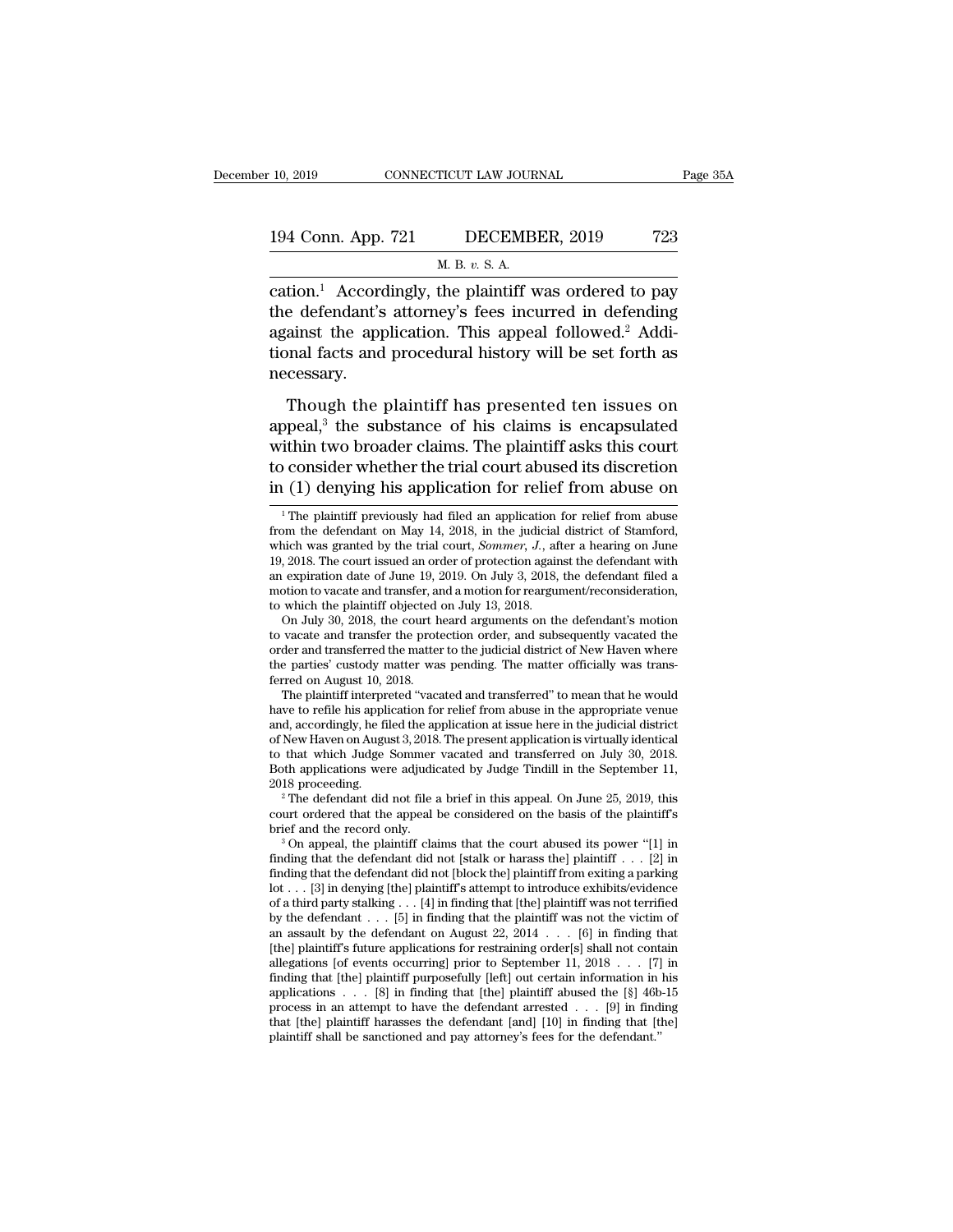# CONNECTICUT LAW JOURNAL December 10, 2019<br>
724 DECEMBER, 2019 194 Conn. App. 721<br>
M. B. v. S. A. <u>TICUT LAW JOURNEY DURNEY NET</u><br>
1, 2019<br>
<u>M. B. v. S. A.</u><br>
20 presented a

CONNECTICUT LAW JOURNAL December<br>
T24 DECEMBER, 2019 194 Conn. App. 721<br>
M. B. v. S. A.<br>
the basis of the evidence presented at trial and (2) issu-<br>
ing sanctions in the form of attorney's fees against him T24 DECEMBER, 2019 194 Conn. App. 721<br>
M. B. v. S. A.<br>
the basis of the evidence presented at trial and (2) issu-<br>
ing sanctions in the form of attorney's fees against him<br>
for filing a frivolous § 46b-15 application. Fol For Filippe BECEMBER, 2019 194 Conn. App. 721<br>
M. B. v. S. A.<br>
the basis of the evidence presented at trial and (2) issu-<br>
ing sanctions in the form of attorney's fees against him<br>
for filing a frivolous § 46b-15 applicat T24 DECEMBER, 2019 194 Conn. App. 721<br>
M. B. v. S. A.<br>
the basis of the evidence presented at trial and (2) issuing sanctions in the form of attorney's fees against him<br>
for filing a frivolous § 46b-15 application. Follow M. B. v. S. A.<br>
the basis of the evidence presented at trial and (2) issu-<br>
ing sanctions in the form of attorney's fees against him<br>
for filing a frivolous § 46b-15 application. Following our<br>
review of the record, we co The basis of t<br>ing sanctions<br>for filing a fri<br>review of the<br>did not abus<br>in turn. The plaintiff's first claim on appeal is that the court<br>wiew of the record, we conclude that the trial court<br>d not abuse its discretion. We address both claims<br>turn.<br> $I$ <br>The plaintiff's first claim on appeal is that the c

review of the record, we conclude that the trial court<br>did not abuse its discretion. We address both claims<br>in turn.<br>I<br>The plaintiff's first claim on appeal is that the court<br>abused its discretion in denying his applicatio did not abuse its discretion. We address both claims<br>in turn.<br>I<br>The plaintiff's first claim on appeal is that the court<br>abused its discretion in denying his application for relief<br>from abuse from the defendant. Specificall I<br>I<br>The plaintiff's first claim on appeal is that the court<br>abused its discretion in denying his application for relief<br>from abuse from the defendant. Specifically, the plain-<br>tiff claims that the court erred in making sev I<br>
I<br>
The plaintiff's first claim on appeal is that the court<br>
abused its discretion in denying his application for relief<br>
from abuse from the defendant. Specifically, the plain-<br>
tiff claims that the court erred in makin The plaintiff's first claim on appeal is that the court<br>abused its discretion in denying his application for relief<br>from abuse from the defendant. Specifically, the plain-<br>tiff claims that the court erred in making severa The plaintiff's first claim on appeal is that the court<br>abused its discretion in denying his application for relief<br>from abuse from the defendant. Specifically, the plain-<br>tiff claims that the court erred in making severa abused its discretion in denying his application for relief<br>from abuse from the defendant. Specifically, the plain-<br>tiff claims that the court erred in making several find-<br>ings by improperly considering or failing to cons from abuse from the defendant. Specifically, the plaintiff claims that the court erred in making several findings by improperly considering or failing to consider certain facts in evidence. For example, the plaintiff asse tiff claims that the court erred in making several findings by improperly considering or failing to consider<br>
certain facts in evidence. For example, the plaintiff<br>
asserts that the court "abused its power . . . in finding ings by improperly considering or failing to consider<br>certain facts in evidence. For example, the plaintiff<br>asserts that the court "abused its power  $\dots$  in finding<br>that the plaintiff was not terrified by the defendant."<br> certain facts in evidence. For example, the plaintiff<br>asserts that the court "abused its power  $\dots$  in finding<br>that the plaintiff was not terrified by the defendant."<br>Additionally, the plaintiff contends that the court<br>"a asserts that the court "abused its power . . . in finding<br>that the plaintiff was not terrified by the defendant."<br>Additionally, the plaintiff contends that the court<br>"abused its power . . . in denying [the] plaintiff's<br>at that the plaintiff was not terrified by the defendant."<br>Additionally, the plaintiff contends that the court<br>"abused its power  $\dots$  in denying [the] plaintiff's<br>attempt to introduce exhibits/evidence of a third party<br>stalk Additionally, the plaintiff contends that the court<br>"abused its power  $\dots$  in denying [the] plaintiff's<br>attempt to introduce exhibits/evidence of a third party<br>stalking." The record reveals that the court did in fact<br>admi "abused its power . . . in<br>attempt to introduce exhibit<br>stalking." The record reveals<br>admit the evidence that the<br>introduced. The plaintiff also<br>not give the weight to the<br>deserved. We disagree.<br>We first set forth the app Empt to introduce exhibits/evidence or a third party<br>alking." The record reveals that the court did in fact<br>mit the evidence that the plaintiff claims was not<br>troduced. The plaintiff also argues that the court did<br>of t giv staiking." The record reveals that the court did in fact<br>admit the evidence that the plaintiff claims was not<br>introduced. The plaintiff also argues that the court did<br>not give the weight to the evidence that he felt it<br>des

aamit the evidence that the plaintiff claims was not<br>introduced. The plaintiff also argues that the court did<br>not give the weight to the evidence that he felt it<br>deserved. We disagree.<br>We first set forth the applicable sta introduced. The plaintiff also argues that the court did<br>not give the weight to the evidence that he felt it<br>deserved. We disagree.<br>We first set forth the applicable standard of review.<br>"The standard of review in family ma not give the weight to the evidence that he felt it<br>deserved. We disagree.<br>We first set forth the applicable standard of review.<br>"The standard of review in family matters is well settled.<br>An appellate court will not distur deserved. We disagree.<br>
We first set forth the applicable standard of review.<br>
"The standard of review in family matters is well settled.<br>
An appellate court will not disturb a trial court's orders<br>
in domestic relations c We first set forth the applicable standard of review.<br>
"The standard of review in family matters is well settled.<br>
An appellate court will not disturb a trial court's orders<br>
in domestic relations cases unless the court ha "The standard of review in family matters is well settled.<br>An appellate court will not disturb a trial court's orders<br>in domestic relations cases unless the court has abused<br>its discretion or it is found that it could not An appellate court will not disturb a trial court's orders<br>in domestic relations cases unless the court has abused<br>its discretion or it is found that it could not reasonably<br>conclude as it did, based on the facts presente in domestic relations cases unless the court has abused<br>its discretion or it is found that it could not reasonably<br>conclude as it did, based on the facts presented.  $\dots$ <br>It is within the province of the trial court to fin its discretion or it is found that it could not reasonably<br>conclude as it did, based on the facts presented. . . .<br>It is within the province of the trial court to find facts<br>and draw proper inferences from the evidence pr conclude as it did, based on the facts presented. . . . It is within the province of the trial court to find facts<br>and draw proper inferences from the evidence presented. . . . In determining whether a trial court has<br>abu It is within the province of the trial court to find facts<br>and draw proper inferences from the evidence pre-<br>sented. . . . In determining whether a trial court has<br>abused its broad discretion in domestic relations mat-<br>te and draw proper inferences from the evidence presented. . . . In determining whether a trial court has abused its broad discretion in domestic relations matters, we allow every reasonable presumption in favor of the corre

I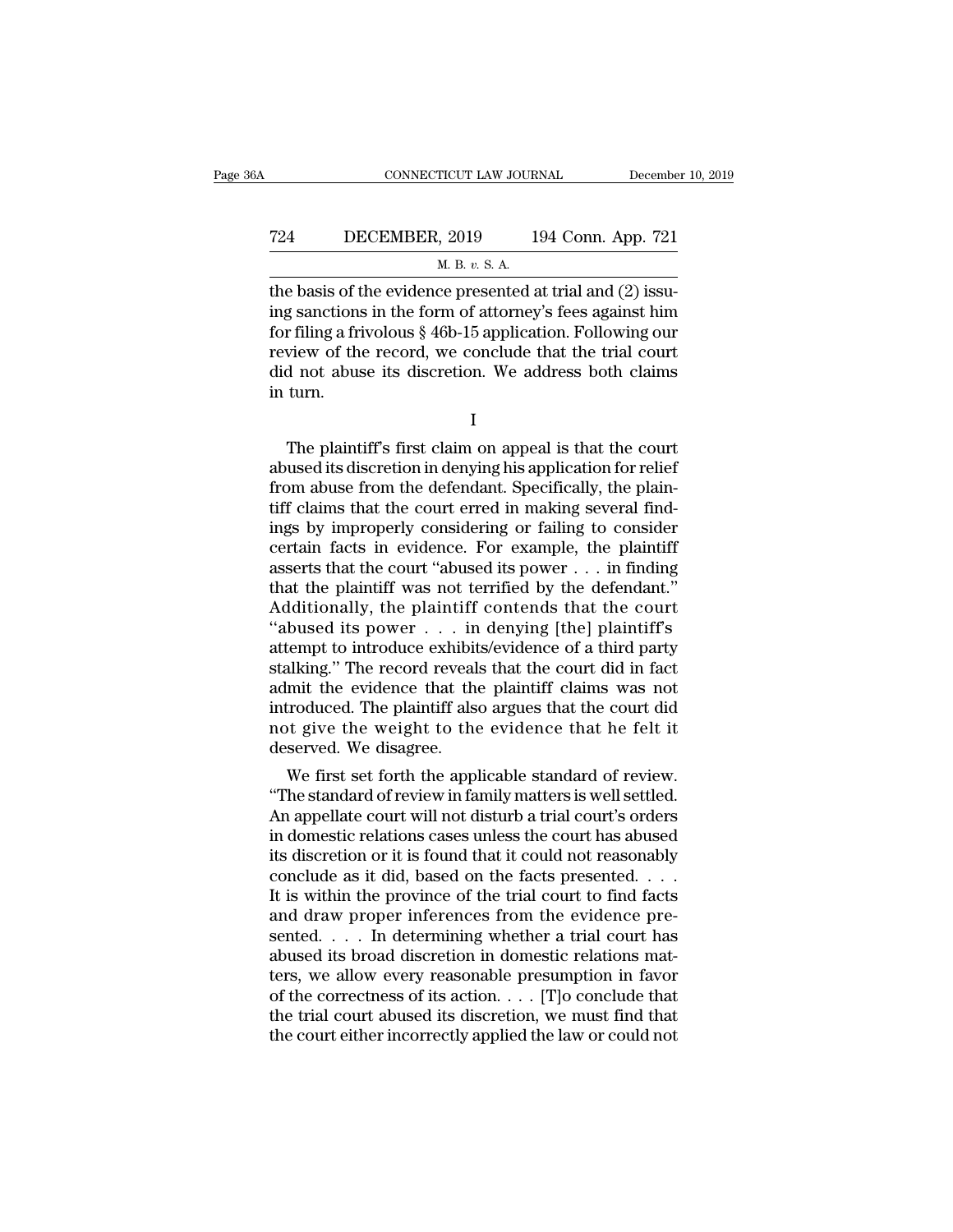# 10, 2019 CONNECTICUT LAW JOURNAL Page 37A<br>194 Conn. App. 721 DECEMBER, 2019 725<br>M. B. v. S. A. TICUT LAW JOUR<br>DECEMB<br>M. B. *v*. S. A.<br>1s. it. did

reasonably conclude as it did. . . . Appellate review<br>
reasonably conclude as it did. . . . Appellate review<br>
of a trial court's findings of fact is governed by the<br>
closely erronoous standard of review<br>
of a trial court's 194 Conn. App. 721 DECEMBER, 2019 725<br>
M. B. v. S. A.<br>
Teasonably conclude as it did. . . . Appellate review<br>
of a trial court's findings of fact is governed by the<br>
clearly erroneous standard of review. . . . A finding<br> 194 Conn. App. 721 DECEMBER, 2019 725<br>
M. B. v. S. A.<br>
reasonably conclude as it did. . . . Appellate review<br>
of a trial court's findings of fact is governed by the<br>
clearly erroneous standard of review. . . . A finding<br> 194 Conn. App. 721 DECEMBER, 2019 725<br>
M. B. v. S. A.<br>
reasonably conclude as it did. . . . Appellate review<br>
of a trial court's findings of fact is governed by the<br>
clearly erroneous standard of review. . . . A finding<br> M. B. v. S. A.<br>
The reasonably conclude as it did. . . . Appellate review<br>
of a trial court's findings of fact is governed by the<br>
clearly erroneous standard of review. . . . A finding<br>
of fact is clearly erroneous when t M. B. v. S. A.<br>
reasonably conclude as it did. . . . Appellate review<br>
of a trial court's findings of fact is governed by the<br>
clearly erroneous standard of review. . . . A finding<br>
of fact is clearly erroneous when there reasonably conclude as it did. . . . Appellate review<br>of a trial court's findings of fact is governed by the<br>clearly erroneous standard of review. . . . A finding<br>of fact is clearly erroneous when there is no evidence<br>in of a trial court's findings of fact is governed by the<br>clearly erroneous standard of review. . . . A finding<br>of fact is clearly erroneous when there is no evidence<br>in the record to support it . . . or when although there<br>i clearly erroneous standard of review. . . . . A finding<br>of fact is clearly erroneous when there is no evidence<br>in the record to support it . . . or when although there<br>is evidence to support it, the reviewing court on the<br> % of fact is clearly erroneous when there is<br>in the record to support it . . . or when a<br>is evidence to support it, the reviewing<br>entire evidence is left with the definite and<br>tion that a mistake has been committe<br> $Czoch$ , the record to support it  $\ldots$  or when although there evidence to support it, the reviewing court on the tire evidence is left with the definite and firm conviction that a mistake has been committed." *Krahel* v. *soch*, is evidence to support it, the reviewing court on the<br>entire evidence is left with the definite and firm convic-<br>tion that a mistake has been committed." *Krahel* v.<br> $Czoch$ , 186 Conn. App. 22, 47, 198 A.3d 103, cert. denie

entire evidence is fert with the definite and firm conviction that a mistake has been committed." *Krahel* v.<br> *Czoch*, 186 Conn. App. 22, 47, 198 A.3d 103, cert. denied,<br>
330 Conn. 958, 198 A.3d 584 (2018).<br>
"It is well tion that a mistake has been commuted. Arahet v.<br>Czoch, 186 Conn. App. 22, 47, 198 A.3d 103, cert. denied,<br>330 Conn. 958, 198 A.3d 584 (2018).<br>"It is well established that [i]n a case tried before a<br>court, the trial judge Czoch, 186 Conn. App. 22, 47, 198 A.3d 103, cert. denied,<br>330 Conn. 958, 198 A.3d 584 (2018).<br>"It is well established that [i]n a case tried before a<br>court, the trial judge is the sole arbiter of the credibility<br>of the wi 330 Conn. 958, 198 A.3d 384 (2018).<br>
"It is well established that [i]n a case tried before a<br>
court, the trial judge is the sole arbiter of the credibility<br>
of the witnesses and the weight to be given specific<br>
testimony "It is well established that [i]n a case tried before a<br>court, the trial judge is the sole arbiter of the credibility<br>of the witnesses and the weight to be given specific<br>testimony . . . and the trial court is privileged court, the trial judge is the sole arbiter of the credibility<br>of the witnesses and the weight to be given specific<br>testimony . . . and the trial court is privileged to adopt<br>whatever testimony [she] reasonably believes to of the witnesses and the weight to be given specific<br>testimony . . . and the trial court is privileged to adopt<br>whatever testimony [she] reasonably believes to be<br>credible. . . . On appeal, we do not retry the facts or<br>pas stimony . . . and the trial court is privileged to adopt<br>hatever testimony [she] reasonably believes to be<br>edible. . . . On appeal, we do not retry the facts or<br>ss on the credibility of witnesses." (Internal quotation<br>arks whatever testimony [she] reasonably believes to be<br>credible.... On appeal, we do not retry the facts or<br>pass on the credibility of witnesses." (Internal quotation<br>marks omitted.) *Bay Hill Construction*, *Inc.* v. *Water-*

creancie.  $\ldots$  On appeal, we do not retry the racts or pass on the credibility of witnesses." (Internal quotation marks omitted.) *Bay Hill Construction, Inc.* v. *Water-bury,* 75 Conn. App. 832, 837–38, 818 A.2d 83 (200 pass on the credibity of witnesses. (Internal quotation<br>marks omitted.) *Bay Hill Construction, Inc.* v. Water-<br>bury, 75 Conn. App. 832, 837–38, 818 A.2d 83 (2003).<br>The record reveals that the court, *Tindill*, *J.*, held marks omitted.) *Bay Hut Construction, Inc. v. water-*<br>bury, 75 Conn. App. 832, 837–38, 818 A.2d 83 (2003).<br>The record reveals that the court, *Tindill, J.*, held<br>a hearing on September 11, 2018, prior to issuing the<br>judgm bury, (3 Conn. App. 832, 837–38, 818 A.2d 83 (2003).<br>The record reveals that the court, *Tindill*, *J*., held<br>a hearing on September 11, 2018, prior to issuing the<br>judgment and sanctions now on appeal. The record fur-<br>the The record reveals that the court, *Tindill*, *J.*, held<br>a hearing on September 11, 2018, prior to issuing the<br>judgment and sanctions now on appeal. The record fur-<br>ther indicates that, at that hearing, "[t]he [c]ourt hear a hearing on September 11, 2018, prior to issuing the<br>judgment and sanctions now on appeal. The record fur-<br>ther indicates that, at that hearing, "[t]he [c]ourt heard<br>evidence from the plaintiff applicant and the defendant judgment and sanctions now on appeal. The record fur-<br>ther indicates that, at that hearing, "[t]he [c]ourt heard<br>evidence from the plaintiff applicant and the defendant<br>respondent. The [c]ourt took judicial notice of relev ther indicates that, at that hearing, "[t]he [c]ourt heard<br>evidence from the plaintiff applicant and the defendant<br>respondent. The [c]ourt took judicial notice of relevant<br>portions of various court files, specifically plea evidence from the plaintiff applicant and the defendant<br>respondent. The [c]ourt took judicial notice of relevant<br>portions of various court files, specifically pleading<br>number 105.02, which is a July 30, 2018 excerpt of<br>[o] respondent. The [c]ourt took judicial notice of relevant<br>portions of various court files, specifically pleading<br>number 105.02, which is a July 30, 2018 excerpt of<br>[o]rders by Judge Sommer in the Stamford-Norwalk<br>[j]udicial portions of various court files, specifically pleading<br>number 105.02, which is a July 30, 2018 excerpt of<br>[o]rders by Judge Sommer in the Stamford-Norwalk<br>[j]udicial [d]istrict. There were eight exhibits intro-<br>duced into number 105.02, which is a July 30, 2018 excerpt of<br>[o]rders by Judge Sommer in the Stamford-Norwalk<br>[j]udicial [d]istrict. There were eight exhibits intro-<br>duced into evidence. The [c]ourt also considered pro-<br>posed orders [o]rders by Judge Sommer in the Stamford-Nore [j]udicial [d]istrict. There were eight exhibits if duced into evidence. The [c]ourt also considered posed orders of the defendant respondent and oppargument of the plaintiff a ualcial [d]Istrict. There were eight exhibits intro-<br>loced into evidence. The [c]ourt also considered pro-<br>sed orders of the defendant respondent and opposing<br>gument of the plaintiff applicant and the defendant<br>spondent co duced into evidence. The [c]ourt also considered pro-<br>posed orders of the defendant respondent and opposing<br>argument of the plaintiff applicant and the defendant<br>respondent counsel." Thus, the court did consider the<br>eviden posed orders of the defendant respondent and opposing<br>argument of the plaintiff applicant and the defendant<br>respondent counsel." Thus, the court did consider the<br>evidence that the plaintiff claims it ignored.<br>Additionally,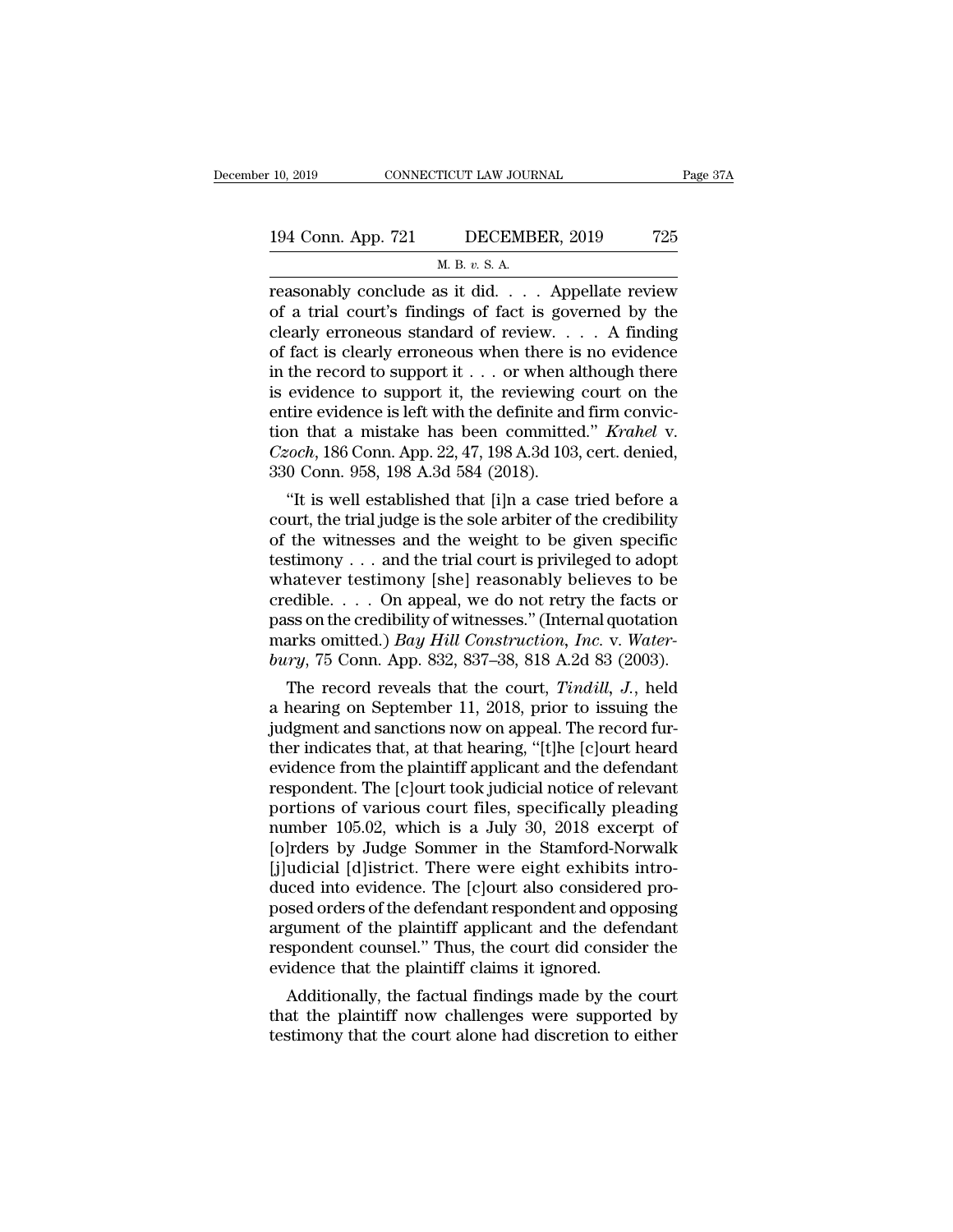## CONNECTICUT LAW JOURNAL December 10, 2019<br>
726 DECEMBER, 2019 194 Conn. App. 721<br>
M. B. v. S. A. <u>TICUT LAW JOUR<br>, 2019 1<br>М. В.  $v.$  S. A.<br>e fact that the</u>

CONNECTICUT LAW JOURNAL December 10, 2019<br>
T26 DECEMBER, 2019 194 Conn. App. 721<br>
M. B. v. S. A.<br>
Credit or disregard. The fact that the plaintiff disagrees<br>
with the outcome does not render the court's factual<br>
findings c T26 DECEMBER, 2019 194 Conn. App. 721<br>
M. B. v. S. A.<br>
Credit or disregard. The fact that the plaintiff disagrees<br>
with the outcome does not render the court's factual<br>
findings clearly erroneous. Because factual findings Findings clearly erroneous. Because factual findings clearly erroneous. Because factual findings clearly erroneous. Because factual findings and credibility determinations are well within the province of the trial court, T26 DECEMBER, 2019 194 Conn. App. 721<br>
M. B. v. S. A.<br>
credit or disregard. The fact that the plaintiff disagrees<br>
with the outcome does not render the court's factual<br>
findings clearly erroneous. Because factual findings M. B.  $v$ . S. A.<br>
oredit or disregard. The fact that the plaintiff disagrees<br>
with the outcome does not render the court's factual<br>
findings clearly erroneous. Because factual findings and<br>
credibility determinations are  $\overline{\text{m.s. v. s. A}}$ <br>
credit or disregard. The fact that the plaintiff disagrees<br>
with the outcome does not render the court's factual<br>
findings clearly erroneous. Because factual findings and<br>
credibility determinations are credit or disregard. The fact that the plaintiff disagrees<br>with the outcome does not render the court's factual<br>findings clearly erroneous. Because factual findings and<br>credibility determinations are well within the provin edibility determinations are well within the province<br>the trial court, the trial court did not abuse its discre-<br>on in making the factual findings it did to support its<br>mial of the plaintiff's application in the present ca of the trial court, the trial court did not abuse its discretion in making the factual findings it did to support its<br>denial of the plaintiff's application in the present case.<br>II<br>The plaintiff's second claim is that the t

II

it to in making the factual findings it did to support<br>denial of the plaintiff's application in the present cannonlary in the defendant.<sup>4</sup> We disagree.<br>The plaintiff's second claim is that the trial cou<br>abused its discret mial of the plaintiff's application in the present case.<br>
II<br>
The plaintiff's second claim is that the trial court<br>
used its discretion in sanctioning him and awarding<br>
torney's fees to the defendant.<sup>4</sup> We disagree.<br>
"[W]

II<br>
The plaintiff's second claim is that the trial court<br>
abused its discretion in sanctioning him and awarding<br>
attorney's fees to the defendant.<sup>4</sup> We disagree.<br>
"[W]e review the trial court's granting of a motion<br>
for s The plaintiff's second claim is that the trial court<br>abused its discretion in sanctioning him and awarding<br>attorney's fees to the defendant.<sup>4</sup> We disagree.<br>"[W]e review the trial court's granting of a motion<br>for sanction Ine plaintiff second claim is that the trial court<br>abused its discretion in sanctioning him and awarding<br>attorney's fees to the defendant.<sup>4</sup> We disagree.<br>"[W]e review the trial court's granting of a motion<br>for sanctions a abused its discretion in sanctioning nim and awarding<br>attorney's fees to the defendant.<sup>4</sup> We disagree.<br>"[W]e review the trial court's granting of a motion<br>for sanctions and attorney's fees for an abuse of discre-<br>tion... attorney s rees to the detendant. We disagree.<br>
"[W]e review the trial court's granting of a motion<br>
for sanctions and attorney's fees for an abuse of discre-<br>
tion. . . . . Under the abuse of discretion standard of<br>
revi "[W]e review the trial court's granting of a motion<br>for sanctions and attorney's fees for an abuse of discre-<br>tion. . . . . Under the abuse of discretion standard of<br>review, [w]e will make every reasonable presumption<br>in for sanctions and attorney's fees for an abuse of discretion. . . . . Under the abuse of discretion standard of review, [w]e will make every reasonable presumption in favor of upholding the trial court's ruling, and only tion. . . . Under the abuse of discretion standard of<br>review, [w]e will make every reasonable presumption<br>in favor of upholding the trial court's ruling, and only<br>upset it for a manifest abuse of discretion. . . . [Thus,<br> review, [w]e will make every reasonable presumption<br>in favor of upholding the trial court's ruling, and only<br>upset it for a manifest abuse of discretion. . . . . [Thus,<br>our] review of such rulings is limited to the questi in favor of upholding the trial court's ruling, and only<br>upset it for a manifest abuse of discretion. . . . . [Thus,<br>our] review of such rulings is limited to the questions<br>of whether the trial court correctly applied the upset it for a manifest abuse of discretion. . . . . [Thus,<br>our] review of such rulings is limited to the questions<br>of whether the trial court correctly applied the law and<br>reasonably could have reached the conclusion that our] review of such rulings is limited to the questions<br>of whether the trial court correctly applied the law and<br>reasonably could have reached the conclusion that it<br>did." (Citations omitted; internal quotation marks omit whether the trial court correctly applied the law and<br>asonably could have reached the conclusion that it<br>d." (Citations omitted; internal quotation marks omit-<br>d.) *Przekopski* v. Zoning Board of Appeals, 131 Conn.<br>p. 178 reasonably could have reached the conclusion that it<br>did." (Citations omitted; internal quotation marks omit-<br>ted.) *Przekopski* v. Zoning Board of Appeals, 131 Conn.<br>App. 178, 198, 26 A.3d 657, cert. denied, 302 Conn. 94

and. (Citations omitted; internal quotation marks omitted.) *Przekopski* v. Zoning Board of Appeals, 131 Conn.<br>App. 178, 198, 26 A.3d 657, cert. denied, 302 Conn. 946,<br>30 A.3d 1 (2011).<br>Pursuant to Practice Book § 1-25, t Lea.) Przekopski v. Zoning Boara of Appeais, 131 Conn.<br>
App. 178, 198, 26 A.3d 657, cert. denied, 302 Conn. 946,<br>
30 A.3d 1 (2011).<br>
Pursuant to Practice Book § 1-25, the trial court has<br>
the authority to impose sanctions App. 178, 198, 20 A.3d 057, cert. denied, 302 Conn. 940,<br>
30 A.3d 1 (2011).<br>
Pursuant to Practice Book § 1-25, the trial court has<br>
the authority to impose sanctions and award attorney's<br>
fees where a party files a docume  $30$  A.3d 1 (2011).<br>Pursuant to Practice Book § 1-25, the trial court has<br>the authority to impose sanctions and award attorney's<br>fees where a party files a document that violates § 1-<br> $25$  (a), which provides in relevant Pursuant to Practice Book § 1-25, the trial court has<br>the authority to impose sanctions and award attorney's<br>fees where a party files a document that violates § 1-<br>25 (a), which provides in relevant part that "[n]o party<br> 5 (a), which provides in relevant part that "[n]o party . . . shall bring . . . an action . . . unless there is a asis in law and fact for doing so that is not frivolous. . ." At the September 11, 2018 hearing, the court ... shall bring ... an action ... unless there is a<br>basis in law and fact for doing so that is not frivolous.<br>..." At the September 11, 2018 hearing, the court<br><sup>4</sup> Although the total amount of attorney's fees awarded was

nonetheless has appealed from a final judgment. See *Paranteau* v. *DeVita*, 208 Conn. 515, 523, 544 A.2d 634 (1988) (adopting bright line rule that "a judgment. See *Paranteau* v. *DeVita*, 208 Conn. 515, 523, 544 A.2d 63 judgment on the merits is final for purposes of appeal even though the <sup>4</sup> Although the total amount of attorney's fees awarded was not yet determined by the court at the time that the plaintiff filed this appeal, the plaintiff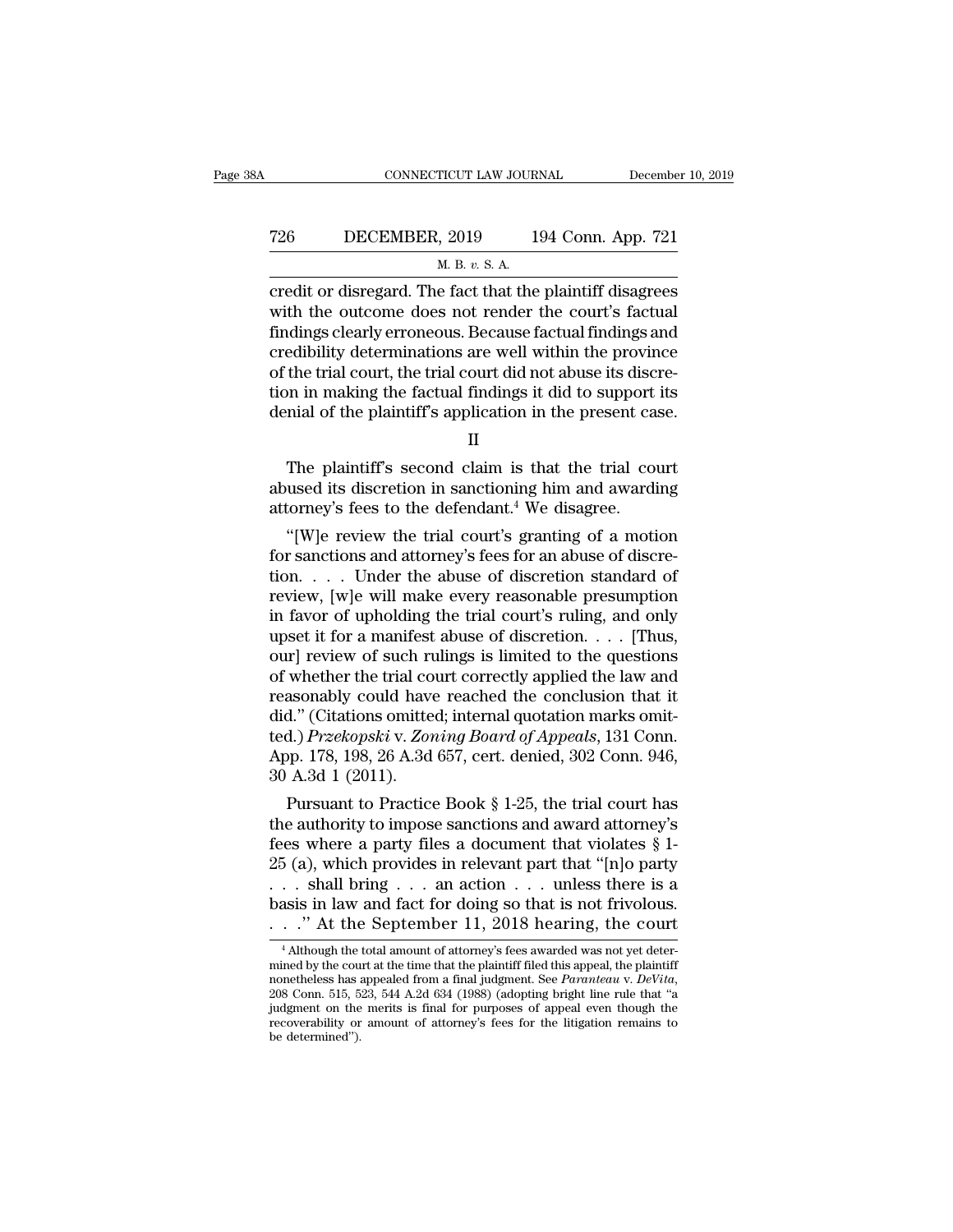## 10, 2019 CONNECTICUT LAW JOURNAL Page 39A<br>194 Conn. App. 727 DECEMBER, 2019 727<br>M. B. v. S. A. TICUT LAW JOUR<br>DECEMB<br>M. B. *v.* S. A.<br>of the follow

<sup>10, 2019</sup> CONNECTICUT LAW JOURNAL Page 39A<br>
194 Conn. App. 727 DECEMBER, 2019 727<br>
<sup>M. B. v. S. A.<br>
informed the plaintiff of the following: "You have for<br>
four years—a better part of four years, represented<br>
wourself qui</sup> 194 Conn. App. 727 DECEMBER, 2019 727<br>
M. B. v. S. A.<br>
informed the plaintiff of the following: "You have for<br>
four years—a better part of four years, represented<br>
yourself . . . quite well, better quite frankly than some<br> 194 Conn. App. 727 DECEMBER, 2019 727<br>
M. B. v. S. A.<br>
informed the plaintiff of the following: "You have for<br>
four years—a better part of four years, represented<br>
yourself . . . quite well, better quite frankly than some 194 Conn. App. 727 DECEMBER, 2019 727<br>
M. B. v. S. A.<br>
informed the plaintiff of the following: "You have for<br>
four years—a better part of four years, represented<br>
yourself . . . quite well, better quite frankly than some M. B. v. S. A.<br>
informed the plaintiff of the following: "You have for<br>
four years—a better part of four years, represented<br>
yourself . . . quite well, better quite frankly than some<br>
attorneys that come before me. So you m. B. v. S. A.<br>
informed the plaintiff of the following: "You have for<br>
four years—a better part of four years, represented<br>
yourself . . . quite well, better quite frankly than some<br>
attorneys that come before me. So you informed the plaintiff of the following: "You have for<br>four years—a better part of four years, represented<br>yourself . . . quite well, better quite frankly than some<br>attorneys that come before me. So you were not con-<br>fuse four years—a better part of four years, represented<br>yourself . . . quite well, better quite frankly than some<br>attorneys that come before me. So you were not con-<br>fused about this process. You are not unable to read<br>and un yourself . . . quite well, better quite frankly than some attorneys that come before me. So you were not confused about this process. You are not unable to read and understand the forms . . . . So I reject out of hand you attorneys that come before me. So you were not confused about this process. You are not unable to read<br>and understand the forms  $\dots$  So I reject out of hand<br>your argument that [the provisions of § 1-25] don't apply<br>to wha fused about this process. You are not unable to read<br>and understand the forms  $\dots$  So I reject out of hand<br>your argument that [the provisions of § 1-25] don't apply<br>to what you have done in this case."<sup>5</sup> The court made<br>c and understand the forms . . . . So I reject out of hand<br>your argument that [the provisions of  $\S$  1-25] don't apply<br>to what you have done in this case."<sup>5</sup> The court made<br>clear that it considered the plaintiff's actions your argument that [the provisions of § 1-25] don't apply<br>to what you have done in this case."<sup>5</sup> The court made<br>clear that it considered the plaintiff's actions through-<br>out the course of the parties' litigation and, in to what you have done in this case."<sup>5</sup> The court made<br>clear that it considered the plaintiff's actions through-<br>out the course of the parties' litigation and, in the con-<br>text of § 1-25, found the plaintiff's argument th clear that it considered the plaintiff's actions through-<br>out the course of the parties' litigation and, in the con-<br>text of  $\S$  1-25, found the plaintiff's argument that he had<br>a good faith basis for filing the applicati out the course of the parties' litigation and, in the con-<br>text of  $\S$  1-25, found the plaintiff's argument that he had<br>a good faith basis for filing the application at issue to<br>be unpersuasive. Accordingly, the trial cou text of § 1-25, found<br>a good faith basis<br>be unpersuasive. A<br>of sanctions agains<br>pay attorney's fees<br>for filing a frivolou<br>its discretion.<br>The judgment is good fault basis for filing the a<br>
unpersuasive. Accordingly, the<br>
sanctions against the plaintiff<br>
y attorney's fees to the defenda<br>
r filing a frivolous application<br>
discretion.<br>
The judgment is affirmed. o the defendant pulsual<br>s application was not a<br>ffirmed.<br>M. B. *v.* S. A.\*<br>(AC 42237)  $\begin{align*} \text{firmed.} \ \text{L. B. v. S. A.*} \ \text{(AC 42237)} \ \text{J., and Lavine and Bishop,} \end{align*}$ 

M. B. v. S. A.\*<br>(AC 42237)<br>DiPentima, C. J., and Lavine and Bishop, Js.

*Syllabus*

The plaintiff, who previously had filed an application for joint custody of his minor child with the defendant, to whom he was never married,  $(AC 42257)$ <br>DiPentima, C. J., and Lavine and Bishop, Js.<br> $Syllabus$ <br>plaintiff, who previously had filed an application for joint custody of<br>his minor child with the defendant, to whom he was never married,<br>appealed to this cou DiPentima, C. J., and Lavine and Bishop, Js.<br>
Syllabus<br>
plaintiff, who previously had filed an application for joint custody of<br>
his minor child with the defendant, to whom he was never married,<br>
appealed to this court fro Syllabus<br>plaintiff, who previously had filed an application for joint custody of<br>his minor child with the defendant, to whom he was never married,<br>appealed to this court from orders of the trial court granting certain<br>post *Syllabus*<br>plaintiff, who previously had filed an application for joint custody of<br>his minor child with the defendant, to whom he was never married,<br>appealed to this court from orders of the trial court granting certain<br>po The plaintiff, who previously had filed an application for joint custody of<br>his minor child with the defendant, to whom he was never married,<br>appealed to this court from orders of the trial court granting certain<br>postjudg his minor child with the defendant, to whom he was never married,<br>appealed to this court from orders of the trial court granting certain<br>postjudgment motions for contempt filed by the defendant and awarding<br>her attorney's

appealed to this court from orders of the trial court granting certain<br>postjudgment motions for contempt filed by the defendant and awarding<br>her attorney's fees. After the trial court awarded sole legal and primary<br> $\frac{1}{$ postjudgment motions for contempt filed by the defendant and awarding<br>her attorney's fees. After the trial court awarded sole legal and primary<br> $\frac{1}{\sqrt{2}}$ <br>from court later added, "[the defendant is asking] [w]hether or her attorney's fees. After the trial court awarded sole legal and primary<br>  $\frac{1}{\sqrt{2}}$  The court later added, "[the defendant is asking] [w]hether or not I<br>
should sanction you under [§ 1-25] because you knew that you ha The court later added, "[the defendant is asking] [w]hether or not I should sanction you under [§ 1-25] because you knew that you hadn't gotten relief in Stamford. You knew that when you go to the police—and by your own te <sup>5</sup> The court later added, "[the defendant is asking] [w]hether or not I should sanction you under [§ 1-25] because you knew that you hadn't gotten relief in Stamford. You knew that when you go to the police—and by your o should sanction you under [§ 1-25] because you knew that you hadn't gotten<br>relief in Stamford. You knew that when you go to the police—and by your<br>own testimony [that] the goal was to get [the defendant] arrested because<br> own testimony [that] the goal was to get [the defendant] arrested because<br>as you say that's the only thing you believe will stop her. That was your<br>testimony. That's why you filed [the restraining order application] here o as you say that's the only thing you believe will stop her. That was your testimony. That's why you filed [the restraining order application] here on August 3 so I'm trying to give you an opportunity to argue why it is th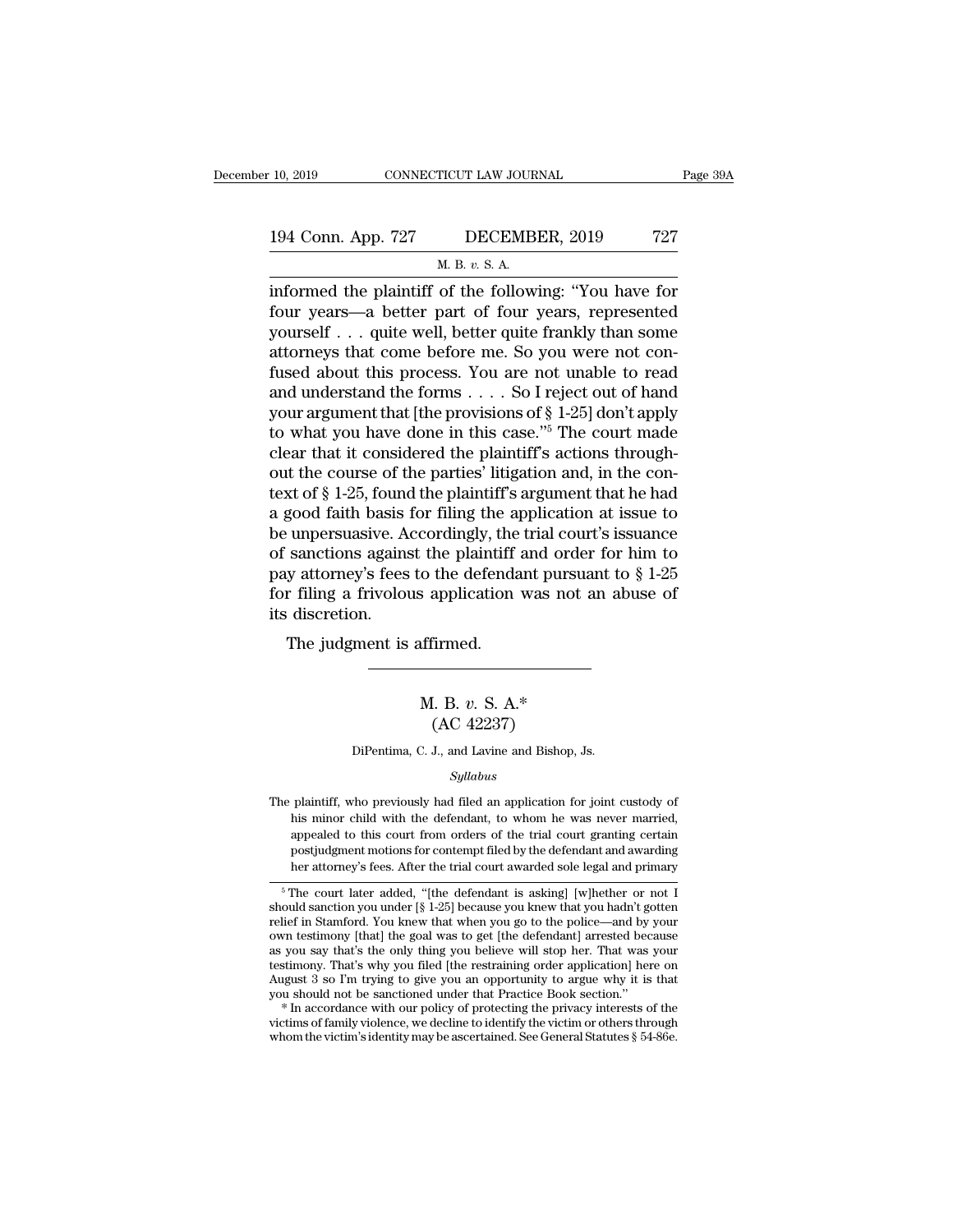## CONNECTICUT LAW JOURNAL December 10, 2019<br>
728 DECEMBER, 2019 194 Conn. App. 727<br>
M. B. v. S. A. CONNECTICUT LAW JOURNAL Decembe<br>B. *DECEMBER*, 2019 194 Conn. App. 727<br>*M. B. v. S. A.* physical custody of the parties' minor child to the defendant and ordered

BECEMBER, 2019 194 Conn. App. 727<br>
M. B. v. S. A.<br>
physical custody of the parties' minor child to the defendant and ordered<br>
the plaintiff to pay child support to the defendant, the plaintiff filed a The plantiff to pay child support to the defendant and ordered<br>the plaintiff to pay child support to the defendant, the plaintiff filed a<br>separate appeal from that judgment. While that appeal was pending, the Separate appeal from the parties' minor child to the defendant and ordered<br>the plaintiff to pay child support to the defendant, the plaintiff filed a<br>separate appeal from that judgment. While that appeal was pending, the<br>t M. B. v. S. A.<br>
physical custody of the parties' minor child to the defendant and ordered<br>
the plaintiff to pay child support to the defendant, the plaintiff filed a<br>
separate appeal from that judgment. While that appeal w M. B. v. S. A.<br>
physical custody of the parties' minor child to the defendant and ordered<br>
the plaintiff to pay child support to the defendant, the plaintiff filed a<br>
separate appeal from that judgment. While that appeal w physical custody of the parties' minor child to the defendant and ordered<br>the plaintiff to pay child support to the defendant, the plaintiff filed a<br>separate appeal from that judgment. While that appeal was pending, the<br>tr the plaintiff to pay child support to the defendant, the plaintiff filed a separate appeal from that judgment. While that appeal was pending, the trial court granted multiple postjudgment motions for contempt filed by the separate appeal from that judgment. While that appeal was pending, the trial court granted multiple postjudgment motions for contempt filed by the defendant for the plaintiff's failure to make, inter alia, child support pa trial court granted multiple postjudgment motions for contempt filed<br>by the defendant for the plaintiff's failure to make, inter alia, child<br>support payments, and ordered the plaintiff to pay attorney's fees<br>incurred by th by the defendant for the plaintiff's failure to make, inter alia, child support payments, and ordered the plaintiff to pay attorney's fees incurred by the defendant in litigating her motions for contempt. On appeal, the pl support payments, and ordered the plaintiff to pay attorney's fees<br>incurred by the defendant in litigating her motions for contempt. On<br>appeal, the plaintiff claimed that the trial court erred in finding him in<br>contempt fo incurred by the defendant in litigating her motions for contempt. On appeal, the plaintiff claimed that the trial court erred in finding him in contempt for nonpayment of support orders while those orders were on appeal, p appeal, the plaintiff claimed that the trial court erred in finding him in contempt for nonpayment of support orders while those orders were on appeal, prioritizing the resolution of motions for contempt over a pending mot on appeal, prioritizing the resolution of motions for contempt over a pending motion pertaining to visitation, failing to consider his financial affidavits, awarding attorney's fees to the defendant and accepting the defen

- pending motion pertaining to visitation, failing to consider his financial affidavits, awarding attorney's fees to the defendant and accepting the defendant's affidavits of fees with incorrect docket numbers. *Held*: he tr affidavits, awarding attorney's fees to the defendant and accepting the defendant's affidavits of fees with incorrect docket numbers. *Held*: he trial court did not abuse its discretion in granting the defendant's postjudg defendant's affidavits of fees with incorrect docket numbers. *Held*:<br>1. The trial court did not abuse its discretion in granting the defendant's<br>postjudgment motions for contempt against the plaintiff for his failure<br>to m 2. The trial court did not abuse its discretion in granting the defendant's postjudgment motions for contempt against the plaintiff for his failure to make timely support payments; the plaintiff having failed to file a mot postjudgment motions for contempt against the plaintiff for his failure<br>to make timely support payments; the plaintiff having failed to file a<br>motion for a stay of the support orders during the pendency of the<br>appeal, his
- to make timely support payments; the plaintiff having failed to file a motion for a stay of the support orders during the pendency of the appeal, his weekly support payments were still due as scheduled.<br>he trial court did motion for a stay of the support orders during the pendency of the appeal, his weekly support payments were still due as scheduled.<br>he trial court did not abuse its discretion in scheduling and adjudicating the defendant's appeal, his weekly support payments were still due as scheduled.<br>he trial court did not abuse its discretion in scheduling and adjudicating<br>the defendant's postjudgment motions for contempt before resolving<br>the defendant's he trial court did not abuse its discretion in scheduling and adjudicating<br>the defendant's postjudgment motions for contempt before resolving<br>the defendant's motion for modification of visitation; that court had<br>broad disc the defendant's postjudgment motions for contempt before resolving<br>the defendant's motion for modification of visitation; that court had<br>broad discretion to manage its docket and resolve cases as it saw fit,<br>and the record the defendant's motion for modification of visitation; that court had<br>broad discretion to manage its docket and resolve cases as it saw fit,<br>and the record did not reveal, nor did the plaintiff point to, any evidence<br>estab broad discretion to manage its do<br>and the record did not reveal, nor establishing that the court's decisio<br>able for the court to dispose of m<br>be most efficient, especially given<br>parties throughout this case.<br>he plaintiff c and the record did not reveal, nor did the plaintiff point to, any evidence establishing that the court's decision was unreasonable, as it was reasonable for the court to dispose of motions in the manner it considered to b establishing that the court's decision was unreasonable, as it was reasonable for the court to dispose of motions in the manner it considered to be most efficient, especially given the number of motions filed by both parti
- able for the court to dispose of motions in the manner it considered to<br>be most efficient, especially given the number of motions filed by both<br>parties throughout this case.<br>he plaintiff could not prevail on his claim that be most efficient, especially given the number of motions filed by both parties throughout this case.<br>he plaintiff could not prevail on his claim that the trial court erred in<br>not considering his financial affidavits in ru parties throughout this case.<br>
he plaintiff could not prevail on his claim that the trial court erred in<br>
not considering his financial affidavits in ruling on the defendant's<br>
motions for contempt; it was plain from the r he plaintiff could not prevail on his claim that the trial court erred in not considering his financial affidavits in ruling on the defendant's motions for contempt; it was plain from the record that the court did consider not considering his financial affidavits in ruling on the defendant's<br>motions for contempt; it was plain from the record that the court did<br>consider the evidence the plaintiff presented but found his affidavits<br>and testimo motions for contempt; it was plain from the record that the court did<br>consider the evidence the plaintiff presented but found his affidavits<br>and testimony to be not credible, and that he had the ability to pay his<br>portion consider the evidence the plaintiff presented but found his affidavits<br>and testimony to be not credible, and that he had the ability to pay his<br>portion of ordered child care expenses, and because the court had the<br>sole dis and testimony to be not credible, and that he had the ability to pay his portion of ordered child care expenses, and because the court had the sole discretion to assign weight to the evidence, it was free to make that cred portion of ordered child care expenses, and because the court had the sole discretion to assign weight to the evidence, it was free to make that credibility determination, and it did not abuse its discretion in finding the
- sole discretion to assign weight to the evidence, it was free to make<br>that credibility determination, and it did not abuse its discretion in<br>finding the plaintiff in contempt for failing to make support payments.<br>he trial that credibility determination, and it did not abuse its discretion in finding the plaintiff in contempt for failing to make support payments.<br>he trial court did not abuse its discretion in ordering the plaintiff to pay at finding the plaintiff in contempt for failing to make support payments.<br>he trial court did not abuse its discretion in ordering the plaintiff to<br>pay attorney's fees incurred by the defendant in connection with her<br>postjudg he trial court did not abuse its discretion in ordering the plaintiff to pay attorney's fees incurred by the defendant in connection with her postjudgment contempt motions; although the plaintiff claimed that a ruling of t pay attorney's fees incurred by the defendant in connection with her postjudgment contempt motions; although the plaintiff claimed that a ruling of the court regarding arrearages had the effect of vacating the contempt ord postjudgment contempt motions; although the plaintiff claimed that a<br>ruling of the court regarding arrearages had the effect of vacating the<br>contempt orders underlying the arrearages, the court's order vacating<br>any finding ruling of the court regarding arrearages had the eff<br>contempt orders underlying the arrearages, the covary findings of arrearages, which was made in ac<br>court's decision in the plaintiff's separate appeal, diactive vacation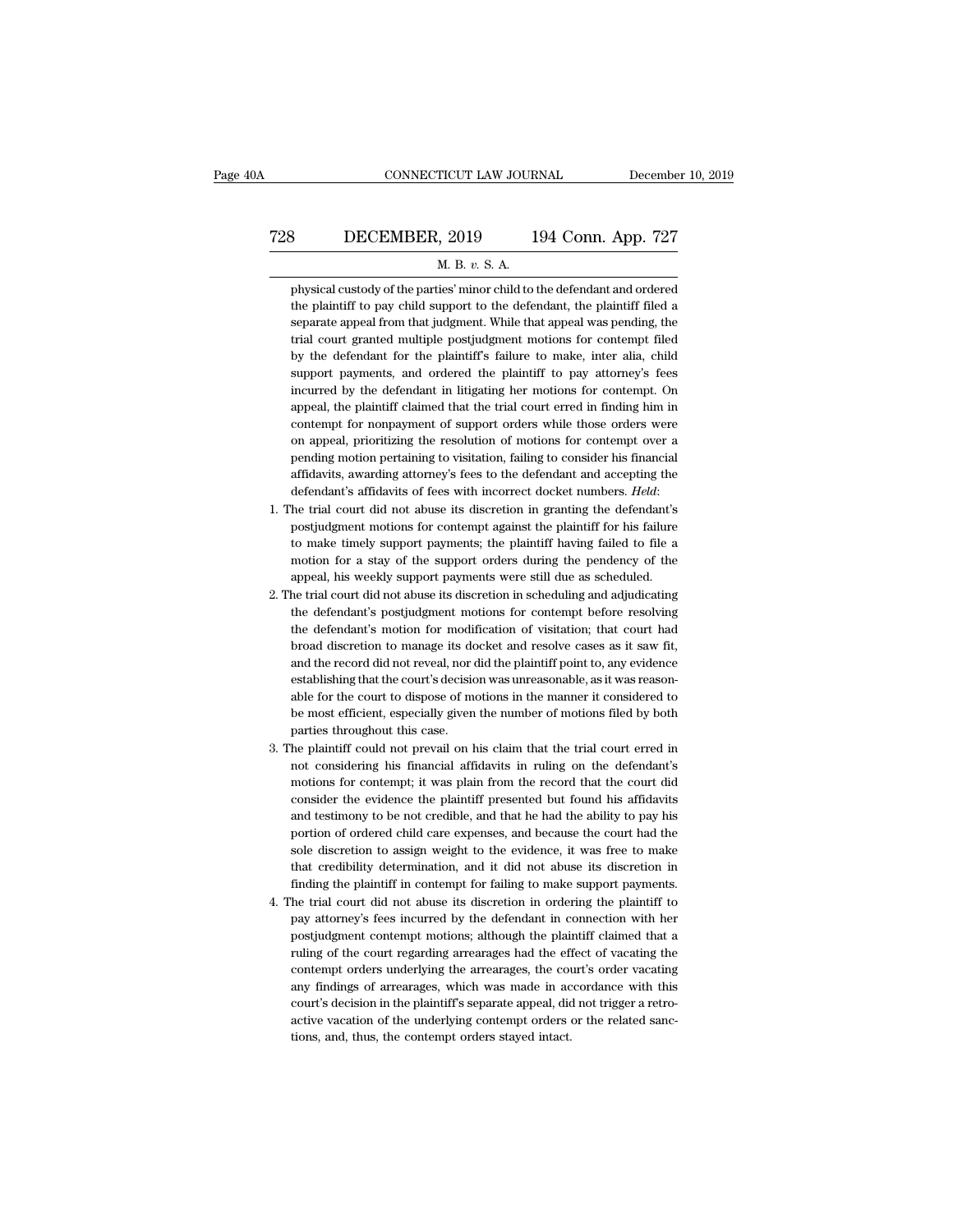## 10, 2019 CONNECTICUT LAW JOURNAL Page 41A<br>194 Conn. App. 727 DECEMBER, 2019 729<br>M. B. v. S. A. TICUT LAW JOUR<br>DECEMB<br>M. B. *v*. S. A.<br>its discretion by a

194 Conn. App. 727 DECEMBER, 2019 729<br>
M. B. v. S. A.<br>
5. The trial court did not abuse its discretion by accepting certain financial<br>
affidavits that had been filed by the defendant under incorrect docket 1 Conn. App. 727 DECEMBER, 2019 729<br>
M. B. v. S. A.<br>
the trial court did not abuse its discretion by accepting certain financial<br>
affidavits that had been filed by the defendant under incorrect docket<br>
numbers; a scrivener 1 Conn. App. 727 DECEMBER, 2019 729<br>
M. B. v. S. A.<br>
the trial court did not abuse its discretion by accepting certain financial<br>
affidavits that had been filed by the defendant under incorrect docket<br>
numbers; a scrivener  $\overline{H}$  and  $\overline{H}$  are trial court did not abuse its discretion by accepting certain financial affidavits that had been filed by the defendant under incorrect docket numbers; a scrivener's error such as an incorrect do diction. rial court did not abuse its discretion by accepting certain financial<br>lavits that had been filed by the defendant under incorrect docket<br>hbers; a scrivener's error such as an incorrect docket number consti-<br>s a circumstan affidavits that had been filed by the defendant under incorrect docket<br>numbers; a scrivener's error such as an incorrect docket number consti-<br>tutes a circumstantial defect and does not deprive the trial court of juris-<br>di affidavits that had been filed by the defendant under incorrect docket<br>numbers; a scrivener's error such as an incorrect docket number consti-<br>tutes a circumstantial defect and does not deprive the trial court of juris-<br>di

humbers, a scrivener serior such as an incorrect docket number constructes a circumstantial defect and does not deprive the trial court of jurisdiction.<br>Argued October 10—officially released December 10, 2019<br>*Procedural H* transferred to the judicial district of New Haven, where<br>the control of the parties are interesting to the procedural History<br>Application for custody of the parties' minor child,<br>brought to the judicial district of Stamfor Argued October 10—officially released December 10, 2019<br> *Procedural History*<br> **Application for custody of the parties' minor child,**<br>
brought to the judicial district of Stamford-Norwalk and<br>
transferred to the judicial d *Procedural History*<br>Application for custody of the parties' minor child,<br>brought to the judicial district of Stamford-Norwalk and<br>transferred to the judicial district of New Haven, where<br>the court, *Tindill*, *J*., render Frocedural History<br>Application for custody of the parties' minor child,<br>brought to the judicial district of Stamford-Norwalk and<br>transferred to the judicial district of New Haven, where<br>the court, *Tindill*, *J*., rendered Application for custody of the parties' minor child, brought to the judicial district of Stamford-Norwalk and transferred to the judicial district of New Haven, where the court, *Tindill*, *J*., rendered judgment in favor e court, *Tindill*, *J*., rendered judgment in favor of the fendant; thereafter the court granted the defendant's otions for contempt and awarded her attorney's fees, d the plaintiff appealed to this court. *Affirmed.*<br>*M.* 

#### *Opinion*

of the plaintiff appealed to this court. Affirmed.<br>
M. B., self-represented, the appellant (plaintiff).<br>
David M. Moore, for the appellee (defendant).<br>  $\frac{Opinion}{P}$ <br>
BISHOP, J. The self-represented plaintiff, M. B., peals *M. B.*, self-represented, the appellant (plaintiff).<br> *David M. Moore*, for the appellee (defendant).<br> *Opinion*<br>
BISHOP, J. The self-represented plaintiff, M. B.,<br>
appeals from the trial court's orders, rendered in a ch *M. B.*, self-represented, the appellant (plaintiff).<br> *David M. Moore*, for the appellee (defendant).<br> *Opinion*<br>
BISHOP, J. The self-represented plaintiff, M. B.,<br>
appeals from the trial court's orders, rendered in a ch David M. Moore, for the appellee (defendant).<br>
opinion<br>
BISHOP, J. The self-represented plaintiff, M. B.,<br>
appeals from the trial court's orders, rendered in a child<br>
custody action, granting certain postjudgment motions<br> opinion<br>
DISHOP, J. The self-represented plaintiff, M. B.,<br>
appeals from the trial court's orders, rendered in a child<br>
custody action, granting certain postjudgment motions<br>
for contempt filed by the defendant, S. A., and *Opmon*<br>BISHOP, J. The self-represented plaintiff, M. B.,<br>appeals from the trial court's orders, rendered in a child<br>custody action, granting certain postjudgment motions<br>for contempt filed by the defendant, S. A., and awa BISHOP, J. The self-represented plaintiff, M. B.,<br>appeals from the trial court's orders, rendered in a child<br>custody action, granting certain postjudgment motions<br>for contempt filed by the defendant, S. A., and awarding<br>he appeals from the trial court's orders, rendered in a child<br>custody action, granting certain postjudgment motions<br>for contempt filed by the defendant, S. A., and awarding<br>her attorney's fees as a sanction against the plaint custody action, granting certain postjudgment motions<br>for contempt filed by the defendant, S. A., and awarding<br>her attorney's fees as a sanction against the plaintiff.<br>Specifically, the plaintiff contends that the court er for contempt filed by the defendant, S. A., and awarding<br>her attorney's fees as a sanction against the plaintiff.<br>Specifically, the plaintiff contends that the court erred<br>in (1) finding him in contempt for nonpayment of s her attorney's fees as a sanction against the plaintiff.<br>Specifically, the plaintiff contends that the court erred<br>in (1) finding him in contempt for nonpayment of sup-<br>port orders when the support orders were on appeal,<br>( Specifically, the plaintiff contends that the court erred<br>in (1) finding him in contempt for nonpayment of sup-<br>port orders when the support orders were on appeal,<br>(2) prioritizing the resolution of motions for contempt<br>ov in (1) finding him in contempt for nonpayment of support orders when the support orders were on appeal,<br>(2) prioritizing the resolution of motions for contempt<br>over a simultaneously pending motion pertaining to<br>child visi port orders when the support orders were on appeal,<br>(2) prioritizing the resolution of motions for contempt<br>over a simultaneously pending motion pertaining to<br>child visitation (3) failing to consider financial affidavits<br>h (2) prioritizing the resolution of motions for contempt<br>over a simultaneously pending motion pertaining to<br>child visitation (3) failing to consider financial affidavits<br>he had submitted, (4) awarding the defendant attorne over a simultaneou<br>child visitation (3) fa<br>he had submitted, (4<br>fees in connection v<br>and (5) accepting th<br>incorrect docket nu<br>the trial court.<br>The following fac Ind visitation (3) falling to consider imancial amdavits<br>had submitted, (4) awarding the defendant attorney's<br>es in connection with the granted contempt motions,<br>d (5) accepting the defendant's affidavits of fees with<br>cor ne nad submitted, (4) awarding the defendant attorney s<br>fees in connection with the granted contempt motions,<br>and (5) accepting the defendant's affidavits of fees with<br>incorrect docket numbers. We affirm the judgment of<br>th tees in connection with the granted contempt motions,<br>and (5) accepting the defendant's affidavits of fees with<br>incorrect docket numbers. We affirm the judgment of<br>the trial court.<br>The following facts, as evidenced by the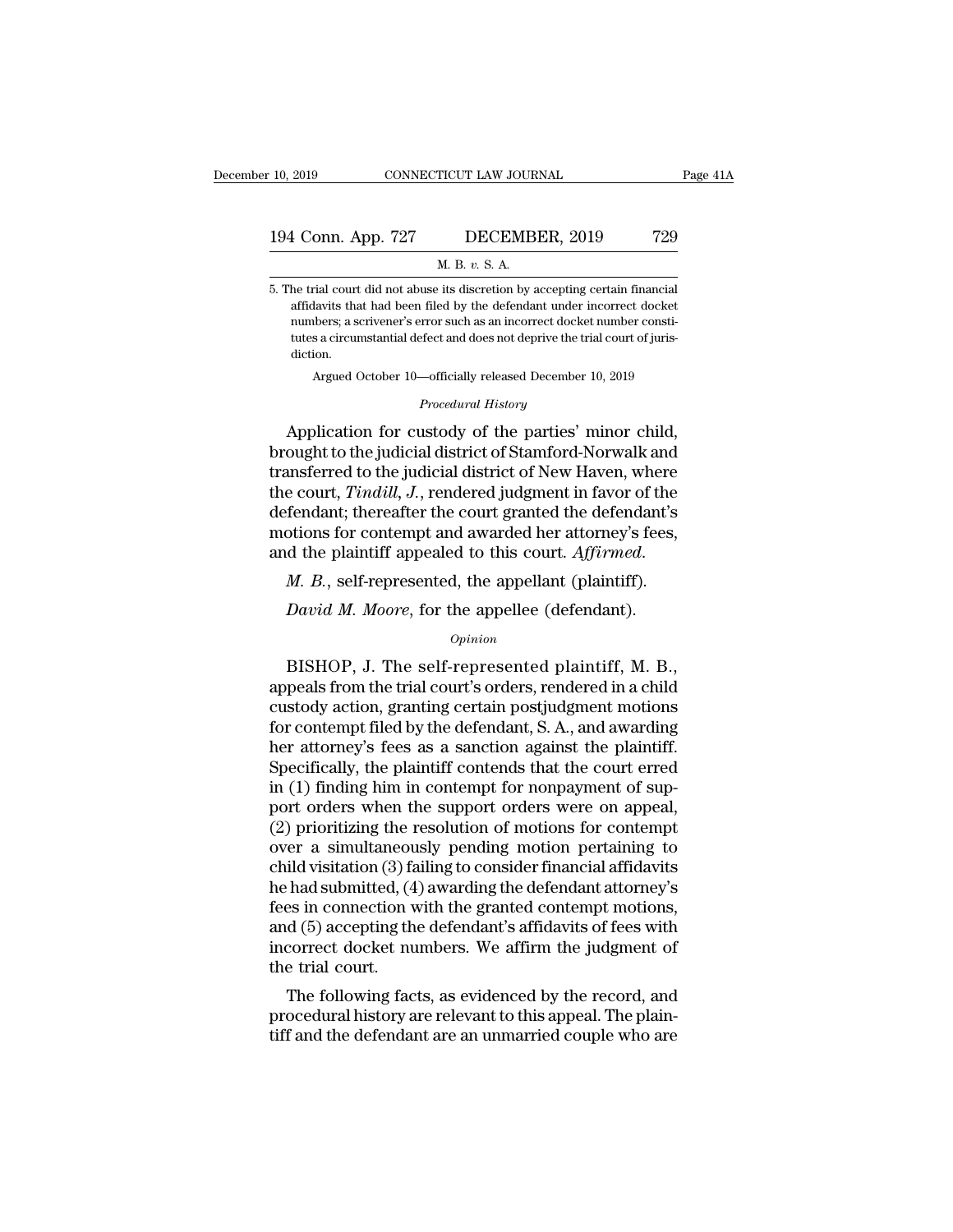## CONNECTICUT LAW JOURNAL December 10, 2019<br>
730 DECEMBER, 2019 194 Conn. App. 727<br>
M. B. v. S. A. <u>ricut Law Jour<br>, 2019 1<br>M. B. v. S. A.<br>or child born</u>

CONNECTICUT LAW JOURNAL December 10, 2019<br>
T30 DECEMBER, 2019 194 Conn. App. 727<br>
M. B. v. S. A.<br>
the parents of their minor child, born in June, 2014. After<br>
the child's birth, the plaintiff filed an action seeking<br>
joint T30 DECEMBER, 2019 194 Conn. App. 727<br>
M. B. v. S. A.<br>
the parents of their minor child, born in June, 2014. After<br>
the child's birth, the plaintiff filed an action seeking<br>
joint legal custody of the child. By way of a m T30 DECEMBER, 2019 194 Conn. App. 727<br>
M. B. v. S. A.<br>
the parents of their minor child, born in June, 2014. After<br>
the child's birth, the plaintiff filed an action seeking<br>
joint legal custody of the child. By way of a m T30 DECEMBER, 2019 194 Conn. App. 727<br>
M. B. v. S. A.<br>
the parents of their minor child, born in June, 2014. After<br>
the child's birth, the plaintiff filed an action seeking<br>
joint legal custody of the child. By way of a m M. B. v. S. A.<br>
The parents of their minor child, born in June, 2014. After<br>
the child's birth, the plaintiff filed an action seeking<br>
joint legal custody of the child. By way of a memo-<br>
randum of decision issued on Sept m. B. v. s. A.<br>the parents of their minor child, born in June, 2014. After<br>the child's birth, the plaintiff filed an action seeking<br>joint legal custody of the child. By way of a memo-<br>randum of decision issued on Septembe the parents of their minor child, born in June, 2014. After<br>the child's birth, the plaintiff filed an action seeking<br>joint legal custody of the child. By way of a memo-<br>randum of decision issued on September 7, 2016, the<br>t the child's birth, the plaintiff filed an action seeking<br>joint legal custody of the child. By way of a memo-<br>randum of decision issued on September 7, 2016, the<br>trial court, *Tindill*, *J.*, awarded sole legal and primary<br> joint legal custody of the child. By way of a memo-<br>randum of decision issued on September 7, 2016, the<br>trial court, *Tindill*, *J*., awarded sole legal and primary<br>physical custody to the defendant. The award provided<br>for randum of decision issued on September 7, 2016, the<br>trial court, *Tindill*, *J*., awarded sole legal and primary<br>physical custody to the defendant. The award provided<br>for the plaintiff to have parenting time on weekends,<br> trial court, *Tindill*, *J*., awarded sole legal and primary<br>physical custody to the defendant. The award provided<br>for the plaintiff to have parenting time on weekends,<br>restricted entirely to the town of Greenwich. The pla physical custody to the defendant. The award provided<br>for the plaintiff to have parenting time on weekends,<br>restricted entirely to the town of Greenwich. The plain-<br>tiff, who resided in New York City at the time, thereafte for the plaintiff to have parenting time on weekends,<br>restricted entirely to the town of Greenwich. The plain-<br>tiff, who resided in New York City at the time, thereafter<br>rented an apartment in Greenwich solely to exercise<br> restricted entirely to the town of Greenwich. The plain-<br>tiff, who resided in New York City at the time, thereafter<br>rented an apartment in Greenwich solely to exercise<br>parenting time with his child. The award further order tiff, who resided in New York City at the time, thereafter<br>rented an apartment in Greenwich solely to exercise<br>parenting time with his child. The award further ordered<br>the plaintiff to pay \$253 per week to the defendant in rented an apartment in Greenwich solely to exercise<br>parenting time with his child. The award further ordered<br>the plaintiff to pay \$253 per week to the defendant in<br>child support payments. Additionally, the court granted<br>a parenting time with his child. The award further ordered<br>the plaintiff to pay \$253 per week to the defendant in<br>child support payments. Additionally, the court granted<br>a number of motions for contempt filed by the defen-<br>d the plaintiff to pay \$253 per week to the defendant in<br>child support payments. Additionally, the court granted<br>a number of motions for contempt filed by the defen-<br>dant that were predicated on the plaintiff's failure to<br>pa child support payments. Additionally, the court granted<br>a number of motions for contempt filed by the defen-<br>dant that were predicated on the plaintiff's failure to<br>pay unreimbursed medical expenses and work-related<br>child a number of motions for contempt filed by the defendant that were predicated on the plaintiff's failure to pay unreimbursed medical expenses and work-related child care, as ordered pendente lite, and the court calculated a dant that were p<br>pay unreimburse<br>child care, as ord<br>lated an arreara<br>issued a correct<br>inter alia, it corre<br>tion errors.<br>Prior to the is: y unfembursed medical expenses and work-related<br>ild care, as ordered pendente lite, and the court calcu-<br>red an arrearage. On November 18, 2016, the court<br>sued a corrected memorandum of decision in which,<br>ter alia, it corr child care, as ordered pendente life, and the court carculated<br>lated an arrearage. On November 18, 2016, the court<br>issued a corrected memorandum of decision in which,<br>inter alia, it corrected various grammatical and calcul

rated an ariearage. On November 18, 2010, the court<br>issued a corrected memorandum of decision in which,<br>inter alia, it corrected various grammatical and calcula-<br>tion errors.<br>Prior to the issuance of the corrected memorand issued a corrected memorandum or decision in which,<br>inter alia, it corrected various grammatical and calcula-<br>tion errors.<br>Prior to the issuance of the corrected memorandum<br>of decision on November 18, 2016, the plaintiff f meer ana, it corrected various grammatical and calculation errors.<br>
Prior to the issuance of the corrected memorandum<br>
of decision on November 18, 2016, the plaintiff filed<br>
an appeal on September 22, 2016, asking this cou Frior to the issuance of the corrected memorandum<br>of decision on November 18, 2016, the plaintiff filed<br>an appeal on September 22, 2016, asking this court to<br>consider whether the trial court erred in not considering<br>how it Prior to the issuance of the corrected me<br>of decision on November 18, 2016, the pl<br>an appeal on September 22, 2016, asking tl<br>consider whether the trial court erred in not<br>how its orders impacted his rental expen<br>Greenwich decision on November 18, 2010, the plantin med<br>appeal on September 22, 2016, asking this court to<br>msider whether the trial court erred in not considering<br>w its orders impacted his rental expenses for the<br>reenwich apartment an appear on september 22, 2010, asking this court to<br>consider whether the trial court erred in not considering<br>how its orders impacted his rental expenses for the<br>Greenwich apartment that he is required to maintain<br>to hav

posture whether the trial court erred in not considering<br>how its orders impacted his rental expenses for the<br>Greenwich apartment that he is required to maintain<br>to have parenting time with his child.<br>During the pendency of for failing to make both arrearage payments and child<br>support apartment that he is required to maintain<br>to have parenting time with his child.<br>During the pendency of that appeal, between Octo-<br>ber, 2016 and June, 2017, the orient wich apartment that the is required to manufant<br>to have parenting time with his child.<br>During the pendency of that appeal, between Octo-<br>ber, 2016 and June, 2017, the defendant filed multiple<br>postjudgment motions fo b have parenting time with its child.<br>During the pendency of that appeal, between Octo-<br>ber, 2016 and June, 2017, the defendant filed multiple<br>postjudgment motions for contempt against the plaintiff<br>for failing to make bot During the pendency of that appeal, between October, 2016 and June, 2017, the defendant filed multiple<br>postjudgment motions for contempt against the plaintiff<br>for failing to make both arrearage payments and child<br>support p ber, 2016 and June, 2017, the defendant filed multiple<br>postjudgment motions for contempt against the plaintiff<br>for failing to make both arrearage payments and child<br>support payments as required by the September 7, 2016<br>sup postjudgment motions<br>for failing to make bot<br>support payments as re<br>support orders. On Jun<br>defendant to submit a<br>fees she had incurred<br>motions for contempt.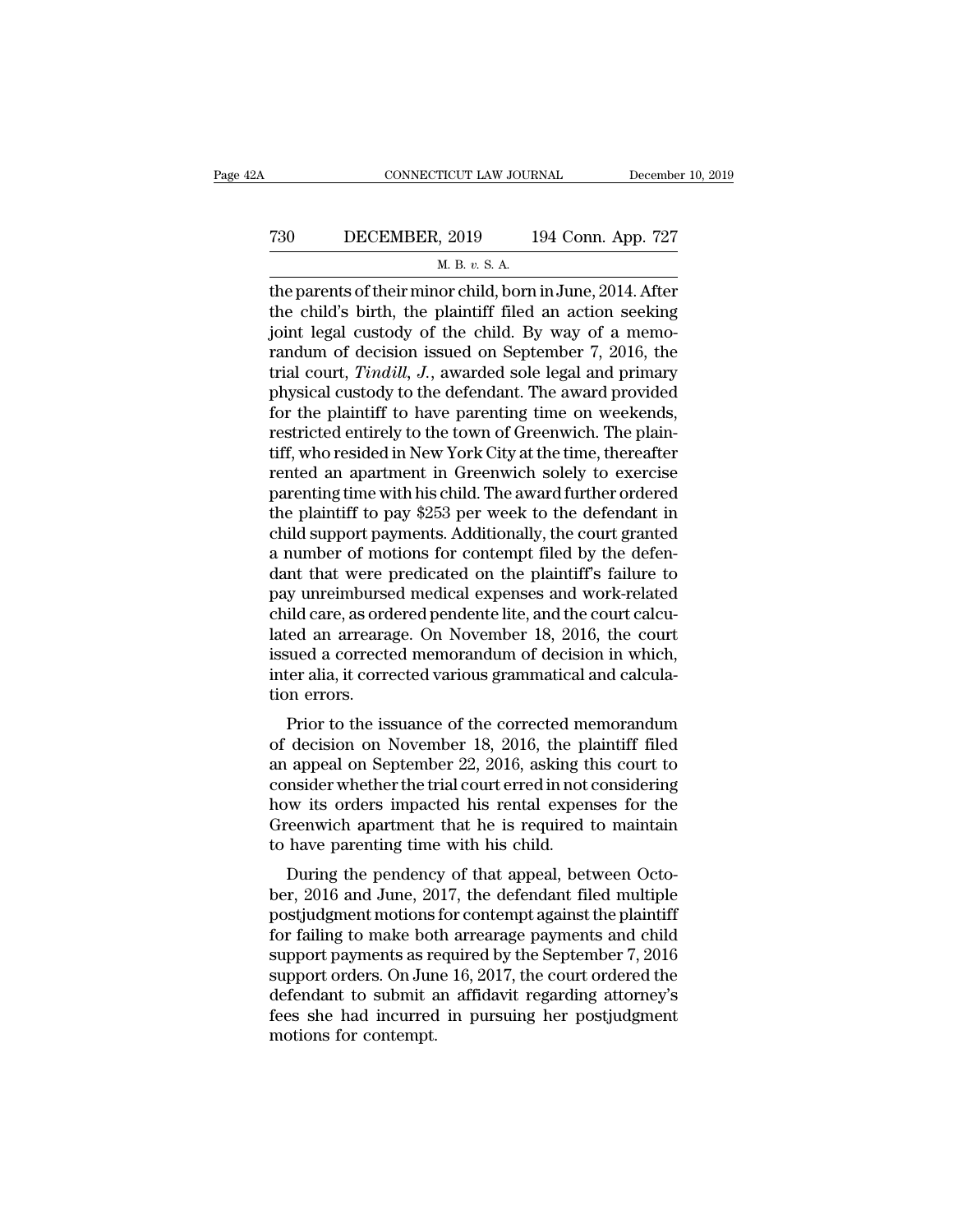## 10, 2019 CONNECTICUT LAW JOURNAL Page 43A<br>194 Conn. App. 727 DECEMBER, 2019 731<br>M. B. v. S. A. TICUT LAW JOUR<br>DECEMB<br>M. B. *v.* S. A.<br>117 the court

Page 43A<br>  $\frac{4 \text{ Conn. App. 727}}{4 \text{ Conn. App. 727}}$  DECEMBER, 2019 731<br>  $\frac{M. B. v. S. A.}{2 \text{ On December 11, 2017, the court granted one of the  
fendant's motions for content, filed on October 17, 16, finding that the plaintiff had failed to pay his$ 194 Conn. App. 727 DECEMBER, 2019 731<br>
M. B. v. S. A.<br>
On December 11, 2017, the court granted one of the<br>
defendant's motions for contempt, filed on October 17,<br>
2016, finding that the plaintiff had failed to pay his<br>
req 194 Conn. App. 727 DECEMBER, 2019 731<br>
M. B. v. S. A.<br>
On December 11, 2017, the court granted one of the<br>
defendant's motions for contempt, filed on October 17,<br>
2016, finding that the plaintiff had failed to pay his<br>
re 194 Conn. App. 727 DECEMBER, 2019 731<br>
M. B. v. S. A.<br>
On December 11, 2017, the court granted one of the<br>
defendant's motions for contempt, filed on October 17,<br>
2016, finding that the plaintiff had failed to pay his<br>
re M. B. v. S. A.<br>
On December 11, 2017, the court granted one of the<br>
defendant's motions for contempt, filed on October 17,<br>
2016, finding that the plaintiff had failed to pay his<br>
required share of the work-related child M. B. v. S. A.<br>
On December 11, 2017, the court granted one of the<br>
defendant's motions for contempt, filed on October 17,<br>
2016, finding that the plaintiff had failed to pay his<br>
required share of the work-related child On December 11, 2017, the court granted one of the<br>defendant's motions for contempt, filed on October 17,<br>2016, finding that the plaintiff had failed to pay his<br>required share of the work-related child care expenses.<br>Foll defendant's motions for contempt, filed on October 17,<br>2016, finding that the plaintiff had failed to pay his<br>required share of the work-related child care expenses.<br>Following the plaintiff's failure to pay the arrearage b 2016, finding that the plaintiff had failed to pay his<br>required share of the work-related child care expenses.<br>Following the plaintiff's failure to pay the arrearage by<br>the date set by the court, January 31, 2018, the cour required share of the work-related child care expenses.<br>Following the plaintiff's failure to pay the arrearage by<br>the date set by the court, January 31, 2018, the court<br>ordered the plaintiff to be incarcerated, setting a p Following the plaintiff's failure to pay the arrearage by<br>the date set by the court, January 31, 2018, the court<br>ordered the plaintiff to be incarcerated, setting a purge<br>amount of \$15,000. The plaintiff paid the purge am the date set by the court, January 31, 2018, the court<br>ordered the plaintiff to be incarcerated, setting a purge<br>amount of \$15,000. The plaintiff paid the purge amount<br>that same day and was released from custody. On April<br> ordered the plaintiff to be incarcerated, setting a purge<br>amount of \$15,000. The plaintiff paid the purge amount<br>that same day and was released from custody. On April<br>16, 2018, the court granted four more of the defendant' amount of \$15,000. The plaintiff paid the purge amount<br>that same day and was released from custody. On April<br>16, 2018, the court granted four more of the defendant's<br>postjudgment motions for contempt, two of which were<br>fil that same day and was released from custody. On April 16, 2018, the court granted four more of the defendant's postjudgment motions for contempt, two of which were filed on December 21, 2016, and two others that were filed 16, 2018, the court granted four<br>postjudgment motions for cont<br>filed on December 21, 2016, an<br>filed on March 9, 2017, detern<br>had failed to pay work-related<br>bursed medical expenses, chile<br>child support arrearages.<br>In May, 2 In May, 2018, this court issued its decision in the plaintiff d shused its decision in the plaintiff d failed to pay work-related child care costs, unreimmed medical expenses, child support payments, and ild support arrear filed on December 21, 2016, and two others that were<br>filed on March 9, 2017, determining that the plaintiff<br>had failed to pay work-related child care costs, unreim-<br>bursed medical expenses, child support payments, and<br>chil

filed on March 9, 2017, determining that the plaintiff<br>had failed to pay work-related child care costs, unreim-<br>bursed medical expenses, child support payments, and<br>child support arrearages.<br>In May, 2018, this court issued had failed to pay work-related child care costs, unrem-<br>bursed medical expenses, child support payments, and<br>child support arrearages.<br>In May, 2018, this court issued its decision in the<br>prior appeal. This court determined bursed medical expenses, child support payments, and<br>child support arrearages.<br>In May, 2018, this court issued its decision in the<br>prior appeal. This court determined that the trial court<br>had abused its discretion in faili child support arrearages.<br>
In May, 2018, this court issued its decision in the<br>
prior appeal. This court determined that the trial court<br>
had abused its discretion in failing to analyze whether<br>
the plaintiff's significant In May, 2018, this court issued its decision in the<br>prior appeal. This court determined that the trial court<br>had abused its discretion in failing to analyze whether<br>the plaintiff's significant visitation expenses warranted prior appeal. Th<br>had abused its the plaintiff's signal<br>a deviation from<br>remanded the n<br>This court other trial court.<br>Also in May, A abused its discretion in failing to analyze whether<br>e plaintiff's significant visitation expenses warranted<br>deviation from the child support guidelines and<br>manded the matter for a new hearing on this issue.<br>is court othe the plantiff s significant visitation expenses warranted<br>a deviation from the child support guidelines and<br>remanded the matter for a new hearing on this issue.<br>This court otherwise affirmed the judgment of the<br>trial court

a deviation from the child support guidelines and<br>remanded the matter for a new hearing on this issue.<br>This court otherwise affirmed the judgment of the<br>trial court.<br>Also in May, 2018, the trial court issued an order<br>vacat remanded the matter for a new hearing on this issue.<br>This court otherwise affirmed the judgment of the<br>trial court.<br>Also in May, 2018, the trial court issued an order<br>vacating its findings of arrearages with respect to the This court otherwise aritimed the judgment of the<br>trial court.<br>Also in May, 2018, the trial court issued an order<br>vacating its findings of arrearages with respect to the<br>expenses underlying the defendant's postjudgment<br>mo trial court.<br>
Also in May, 2018, the trial court issued an order<br>
vacating its findings of arrearages with respect to the<br>
expenses underlying the defendant's postjudgment<br>
motions for contempt.<sup>1</sup> On October 15, 2018, th Also in May, 2018, the trial court issued an order vacating its findings of arrearages with respect to the expenses underlying the defendant's postjudgment motions for contempt.<sup>1</sup> On October 15, 2018, the trial court ord vacating its findings of arrearages with respect to the expenses underlying the defendant's postjudgment motions for contempt.<sup>1</sup> On October 15, 2018, the trial court ordered \$9825 in attorney's fees to be paid by the plai expenses underlying the defendant's postjudg<br>motions for contempt.<sup>1</sup> On October 15, 2018, the<br>court ordered \$9825 in attorney's fees to be paid b<br>plaintiff in connection with expenses incurred b<br>defendant for litigating t laintiff in connection with expenses incurred by the<br>efendant for litigating those same motions for con-<br>mpt. This appeal followed. Additional facts and proce-<br>ural history will be set forth as necessary.<br><sup>1</sup>The order prov defendant for litigating those same motions for con-<br>tempt. This appeal followed. Additional facts and proce-<br>dural history will be set forth as necessary.<br><sup>1</sup>The order provides as follows: "In light of the Appellate Court

tempt. This appeal followed. Additional facts and proce-<br>dural history will be set forth as necessary.<br>The order provides as follows: "In light of the Appellate Court decision<br>... the court hereby vacates any findings of dural history will be set forth as necessary.<br> $\frac{1}{1}$  The order provides as follows: "In light of the Appellate Court decision<br> $\ldots$  the court hereby vacates any findings of arrearages of child support,<br>childcare expens ... the court hereby vacates any findings of arrearages of child support,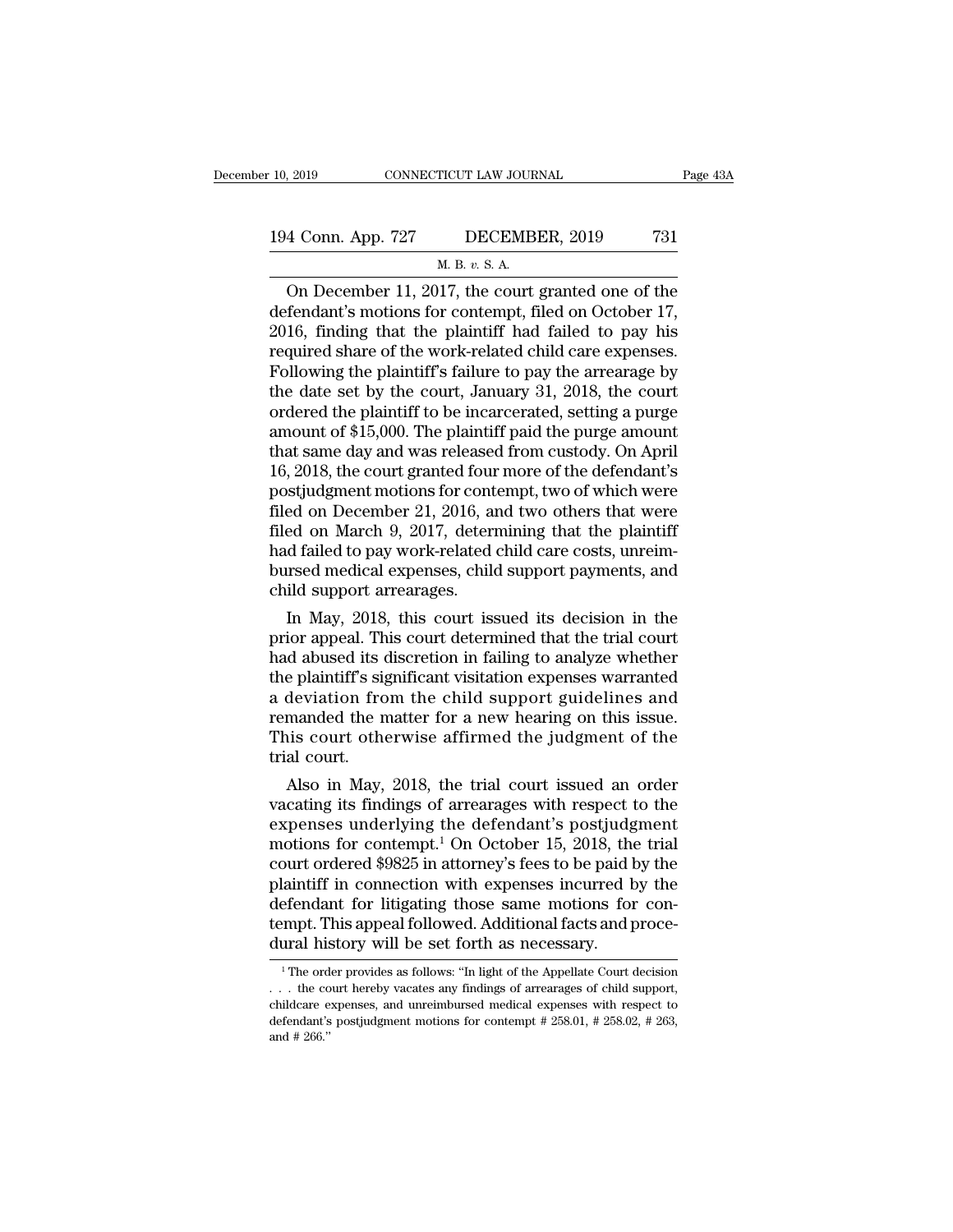## CONNECTICUT LAW JOURNAL December 10, 2019<br>
732 DECEMBER, 2019 194 Conn. App. 727<br>
M. B. v. S. A. <u>TICUT LAW JOURNEY DURNEY NET</u><br>
1, 2019<br>
<u>M. B. v. S. A.</u><br>
1 annlicable s

CONNECTICUT LAW JOURNAL December 10, 2<br>
2 DECEMBER, 2019 194 Conn. App. 727<br>
M. B. v. S. A.<br>
We first set forth the applicable standard of review.<br>
The well settled standard of review in domestic rela-THE THE WARD THE WARD THE WARD THE WARD SETTLED WARD THE WELL SETTLED WARD THE WELL settled standard of review in domestic rela-<br>tions cases is that this court will not disturb trial court orders where the trial court beg T32 DECEMBER, 2019 194 Conn. App. 727<br>
M. B. v. S. A.<br>
We first set forth the applicable standard of review.<br>
"The well settled standard of review in domestic rela-<br>
tions cases is that this court will not disturb trial c T32 DECEMBER, 2019 194 Conn. App. 727<br>  $\mu$ . B. v. S. A.<br>
We first set forth the applicable standard of review.<br>
"The well settled standard of review in domestic rela-<br>
tions cases is that this court will not disturb tria M. B.  $v$ . S. A.<br>We first set forth the applicable standard of review.<br>"The well settled standard of review in domestic rela-<br>tions cases is that this court will not disturb trial court<br>orders unless the trial court has a We first set forth the applicable standard of review.<br>
"The well settled standard of review in domestic rela-<br>
tions cases is that this court will not disturb trial court<br>
orders unless the trial court has abused its lega We first set forth the applicable standard of review.<br>
"The well settled standard of review in domestic rela-<br>
tions cases is that this court will not disturb trial court<br>
orders unless the trial court has abused its lega "The well settled standard of review in domestic rela-<br>tions cases is that this court will not disturb trial court<br>orders unless the trial court has abused its legal discre-<br>tion or its findings have no reasonable basis i tions cases is that this court will not disturb trial court<br>orders unless the trial court has abused its legal discre-<br>tion or its findings have no reasonable basis in the facts.<br> $\ldots$  As has often been explained, the fou orders unless the trial court has abused its legal discretion or its findings have no reasonable basis in the facts.<br>
. . . As has often been explained, the foundation for this standard is that the trial court is in a cle tion or its findings have no reasonable basis in the facts.<br>  $\ldots$  As has often been explained, the foundation for<br>
this standard is that the trial court is in a clearly advanta-<br>
geous position to assess the personal fac ... As has often been explained, the foundation for<br>this standard is that the trial court is in a clearly advanta-<br>geous position to assess the personal factors significant<br>to a domestic relations case, such as demeanor a this standard is that the trial composes the p<br>geous position to assess the p<br>to a domestic relations case<br>attitude of the parties at the l<br>ing whether there has been a<br>ultimate issue is whether th<br>conclude as it did. . . a domestic relations case, such as demeanor and<br>titude of the parties at the hearing.... In determin-<br>g whether there has been an abuse of discretion, the<br>timate issue is whether the court could reasonably<br>nclude as it di attitude of the parties at the hearing. . . . In determining whether there has been an abuse of discretion, the ultimate issue is whether the court could reasonably conclude as it did. . . .<br>"[Further, in] determining [wh

ing whether there has been an abuse of discretion, the<br>ultimate issue is whether the court could reasonably<br>conclude as it did. . . .<br>"[Further, in] determining [whether there has been<br>an abuse of discretion] the unquesti ultimate issue is whether the court could reasonably<br>conclude as it did. . . .<br>"[Further, in] determining [whether there has been<br>an abuse of discretion] the unquestioned rule is that<br>great weight is due to the action of t conclude as it did. . . .<br>
"[Further, in] determining [whether there has been<br>
an abuse of discretion] the unquestioned rule is that<br>
great weight is due to the action of the trial court and<br>
every reasonable presumption "[Further, in] determining [whether there has been<br>an abuse of discretion] the unquestioned rule is that<br>great weight is due to the action of the trial court and<br>every reasonable presumption should be given in favor<br>of it "[Further, in] determining [whether there has been<br>an abuse of discretion] the unquestioned rule is that<br>great weight is due to the action of the trial court and<br>every reasonable presumption should be given in favor<br>of it an abuse of discretion] the unquestioned rule is that<br>great weight is due to the action of the trial court and<br>every reasonable presumption should be given in favor<br>of its correctness. . . . . [W]e do not review the evi-<br>d great weight is due to the action of the trial court and<br>every reasonable presumption should be given in favor<br>of its correctness. . . . [W]e do not review the evi-<br>dence to determine whether a conclusion different from<br>th every reasonable presumption should be given in<br>of its correctness.  $\dots$  [W]e do not review the<br>dence to determine whether a conclusion different<br>the one reached could have been reached." (Citz<br>omitted; internal quotation inted; internal quotation marks omitted.) *Stewart* v.<br> *ewart*, 57 Conn. App. 335, 336–37, 748 A.2d 376, cert.<br>
mied, 253 Conn. 918, 755 A.2d 216 (2000).<br>
I<br>
On appeal, the plaintiff claims that the court abused<br>
discreti

I

Stewart, 57 Conn. App. 335, 336–37, 748 A.2d 376, cert.<br>
denied, 253 Conn. 918, 755 A.2d 216 (2000).<br>
I<br>
On appeal, the plaintiff claims that the court abused<br>
its discretion by granting the defendant's postjudgment<br>
moti denied, 253 Conn. 918, 755 A.2d 216 (2000).<br>
I<br>
On appeal, the plaintiff claims that the court abused<br>
its discretion by granting the defendant's postjudgment<br>
motions for contempt against him for failing to make<br>
require I<br>I<br>On appeal, the plaintiff claims that the court abused<br>its discretion by granting the defendant's postjudgment<br>motions for contempt against him for failing to make<br>required support payments, as set forth in the Septem-<br> I<br>
On appeal, the plaintiff claims that the court abused<br>
its discretion by granting the defendant's postjudgment<br>
motions for contempt against him for failing to make<br>
required support payments, as set forth in the Septem On appeal, the plaintiff claims that the court abused<br>its discretion by granting the defendant's postjudgment<br>motions for contempt against him for failing to make<br>required support payments, as set forth in the Septem-<br>ber It is discretion by granting the defendant's postjudgment<br>otions for contempt against him for failing to make<br>quired support payments, as set forth in the Septem-<br> $r$  7, 2016 support orders, while the plaintiff's appeal<br>t motions for contempt against him for failing to make<br>required support payments, as set forth in the Septem-<br>ber 7, 2016 support orders, while the plaintiff's appeal<br>of the support orders was pending. We disagree.<br>It is we

required support payments, as set forth in the September 7, 2016 support orders, while the plaintiff's appeal<br>of the support orders was pending. We disagree.<br>It is well established in our case law that filing an<br>appeal fro ber 7, 2016 support orders, while the plaintiff's appeal<br>of the support orders was pending. We disagree.<br>It is well established in our case law that filing an<br>appeal from a family support order does not automati-<br>cally sta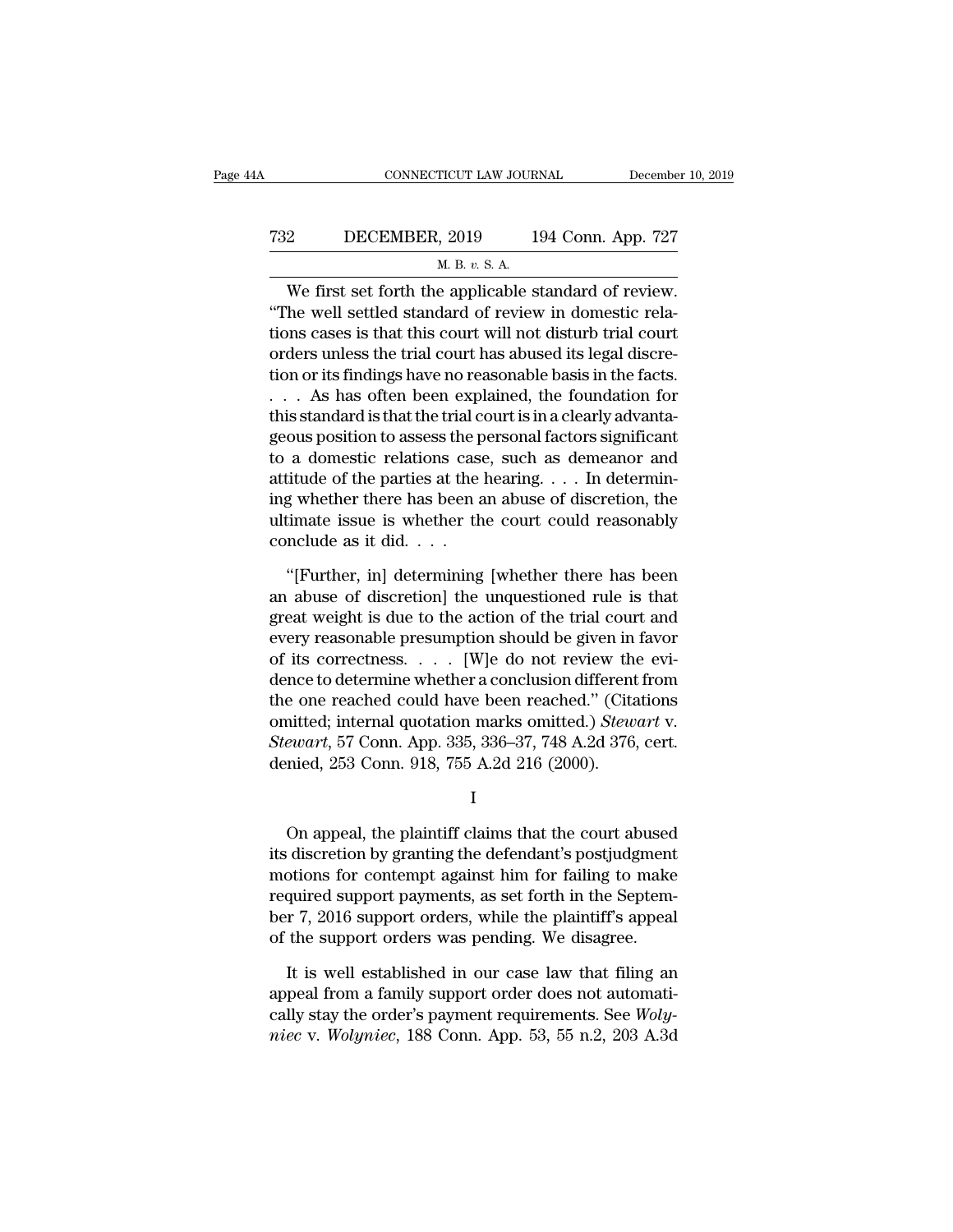| : 10, 2019         | CONNECTICUT LAW JOURNAL                                     |     |
|--------------------|-------------------------------------------------------------|-----|
| 194 Conn. App. 727 | DECEMBER, 2019                                              | 733 |
|                    | M. B. v. S. A.                                              |     |
|                    | 1269 (2019); see also Practice Book $\S 61-11$ . Therefore, |     |

10, 2019 CONNECTICUT LAW JOURNAL Page 4<br>
194 Conn. App. 727 DECEMBER, 2019 733<br>
M. B. v. S. A.<br>
1269 (2019); see also Practice Book § 61-11.<sup>2</sup> Therefore,<br>
if a party in a family matter wishes the court to stay a<br>
family c 194 Conn. App. 727 DECEMBER, 2019 733<br>
M. B. v. S. A.<br>
1269 (2019); see also Practice Book § 61-11.<sup>2</sup> Therefore,<br>
if a party in a family matter wishes the court to stay a<br>
family support order during an appeal, that part 194 Conn. App. 727 DECEMBER, 2019 733<br>
M. B. v. S. A.<br>
1269 (2019); see also Practice Book § 61-11.<sup>2</sup> Therefore,<br>
if a party in a family matter wishes the court to stay a<br>
family support order during an appeal, that part 194 Conn. App. 727 DECEMBER, 2019 733<br>
M. B. v. S. A.<br>
1269 (2019); see also Practice Book § 61-11.<sup>2</sup> Therefore,<br>
if a party in a family matter wishes the court to stay a<br>
family support order during an appeal, that part M. B. v. S. A.<br>
69 (2019); see also Practice Book § 61-11.<sup>2</sup> Therefore,<br>
a party in a family matter wishes the court to stay a<br>
mily support order during an appeal, that party must<br>
e a motion to stay the order pursuant 1269 (2019); see also Practice Book § 61-11.<sup>2</sup> Therefore,<br>if a party in a family matter wishes the court to stay a<br>family support order during an appeal, that party must<br>file a motion to stay the order pursuant to § 61-1

First (Every), see also Fractice Door,  $\hat{y}$  of Fig. Therefore,<br>if a party in a family matter wishes the court to stay a<br>family support order during an appeal, that party must<br>file a motion to stay the order pursuant to Family support order during an appeal, that party must<br>file a motion to stay the order pursuant to  $\S$  61-11 (c).<br>Here, the support orders at issue were entered on<br>September 7, 2016, and the plaintiff filed his appeal<br>fro File a motion to stay the order pursuant to  $\S 61-11$  (c).<br>
Here, the support orders at issue were entered on<br>
September 7, 2016, and the plaintiff filed his appeal<br>
from the support orders on September 23, 2016. The<br>
pla Here, the support orders at issue were entered on<br>September 7, 2016, and the plaintiff filed his appeal<br>from the support orders on September 23, 2016. The<br>plaintiff never moved for a stay of the court's support<br>orders and, Here, the support orders at issue were entered on<br>September 7, 2016, and the plaintiff filed his appeal<br>from the support orders on September 23, 2016. The<br>plaintiff never moved for a stay of the court's support<br>orders and, September 7, 2016, and the plaintiff filed his appeal<br>from the support orders on September 23, 2016. The<br>plaintiff never moved for a stay of the court's support<br>orders and, as a result, his weekly support payments<br>were sti from the support orders on September 23, 2016.<br>plaintiff never moved for a stay of the court's supporters and, as a result, his weekly support paym<br>were still due as scheduled. Accordingly, the court<br>not abuse its discret Pre still due as scheduled. Accordingly, the court did<br>t abuse its discretion in granting the defendant's post-<br>dgment motions for contempt against the plaintiff for<br>s failure to make timely support payments.<br>II<br>The plaint

II

not abuse its discretion in granting the defendant's post-<br>judgment motions for contempt against the plaintiff for<br>his failure to make timely support payments.<br>II<br>The plaintiff's second claim is that the court abused<br>its d % judgment motions for contempt against the plaintiff for<br>his failure to make timely support payments.<br>II<br>The plaintiff's second claim is that the court abused<br>its discretion when it scheduled and adjudicated the<br>defendant II<br>II<br>II<br>The plaintiff's second claim is that the court abused<br>its discretion when it scheduled and adjudicated the<br>defendant's postjudgment motions for contempt before<br>resolving the defendant's motion for modification of<br> II<br>The plaintiff's second claim is that the court abused<br>its discretion when it scheduled and adjudicated the<br>defendant's postjudgment motions for contempt before<br>resolving the defendant's motion for modification of<br>the vi The plaintiff's second claim is that the court abused<br>its discretion when it scheduled and adjudicated the<br>defendant's postjudgment motions for contempt before<br>resolving the defendant's motion for modification of<br>the visit The plaintiff's second claim is that the court abused<br>its discretion when it scheduled and adjudicated the<br>defendant's postjudgment motions for contempt before<br>resolving the defendant's motion for modification of<br>the visit its discretion when it scheduled and adjudicated the<br>defendant's postjudgment motions for contempt before<br>resolving the defendant's motion for modification of<br>the visitation schedule. Specifically, the plaintiff claims<br>tha defendant's postjudgment motions for c<br>resolving the defendant's motion for :<br>the visitation schedule. Specifically, the<br>that because the court appeared to prior<br>tion of the motions for contempt over<br>modify the visitation is existation schedule. Specifically, the plaintiff claims<br>at because the court appeared to prioritize the resolu-<br>on of the motions for contempt over the motion to<br>odify the visitation schedule, the court abused its<br>scret that because the court appeared to prioritize the resolution of the motions for contempt over the motion to<br>modify the visitation schedule, the court abused its<br>discretion. This claim is baseless.<br>It is well recognized tha

tion of the motions for contempt over the motion to<br>modify the visitation schedule, the court abused its<br>discretion. This claim is baseless.<br>It is well recognized that "[t]he trial court has a<br>responsibility to avoid unnec modify the visitation schedule, the court abused its<br>discretion. This claim is baseless.<br>It is well recognized that "[t]he trial court has a<br>responsibility to avoid unnecessary interruptions, to<br>maintain the orderly proce discretion. This claim is baseless.<br>It is well recognized that "[t]he trial court has a<br>responsibility to avoid unnecessary interruptions, to<br>maintain the orderly procedure of the court docket, and<br>to prevent any interfer Exponsibility to avoid unnecessary interruptions, to<br>aintain the orderly procedure of the court docket, and<br>prevent any interference with the fair administration<br>f justice..... In addition, matters involving judicial<br> $\frac{$ maintain the orderly procedure of the court docket, and<br>to prevent any interference with the fair administration<br>of justice. . . . In addition, matters involving judicial<br> $\frac{1}{2}$ Practice Book § 61-11 (c) provides in rel

to prevent any interference with the fair administration<br>of justice. . . . In addition, matters involving judicial<br> $\frac{1}{2}$ Practice Book § 61-11 (c) provides in relevant part: "Unless otherwise<br>ordered, no automatic stay 25 . . . . The automatic orders set forth in Section 25-5 (b) (1), (2), (3), (5) and (7) shall remain in effect during any appeal period and, if an appeal is filed, until the final determination of the cause unless terminated, model is in equal to chapter  $25...$  The automatic orders set forth in Se <sup>2</sup> Practice Book § 61-11 (c) provides in relevant part: "Unless otherwise ordered, no automatic stay shall apply to . . . orders of periodic alimony, support, custody or visitation in family matters brought pursuant to c ordered, no automatic stay shall apply to  $\dots$  orders of periodic alimony, support, custody or visitation in family matters brought pursuant to chapter  $25 \dots$ . The automatic orders set forth in Section  $25\text{-}5$  (b) (1), party.''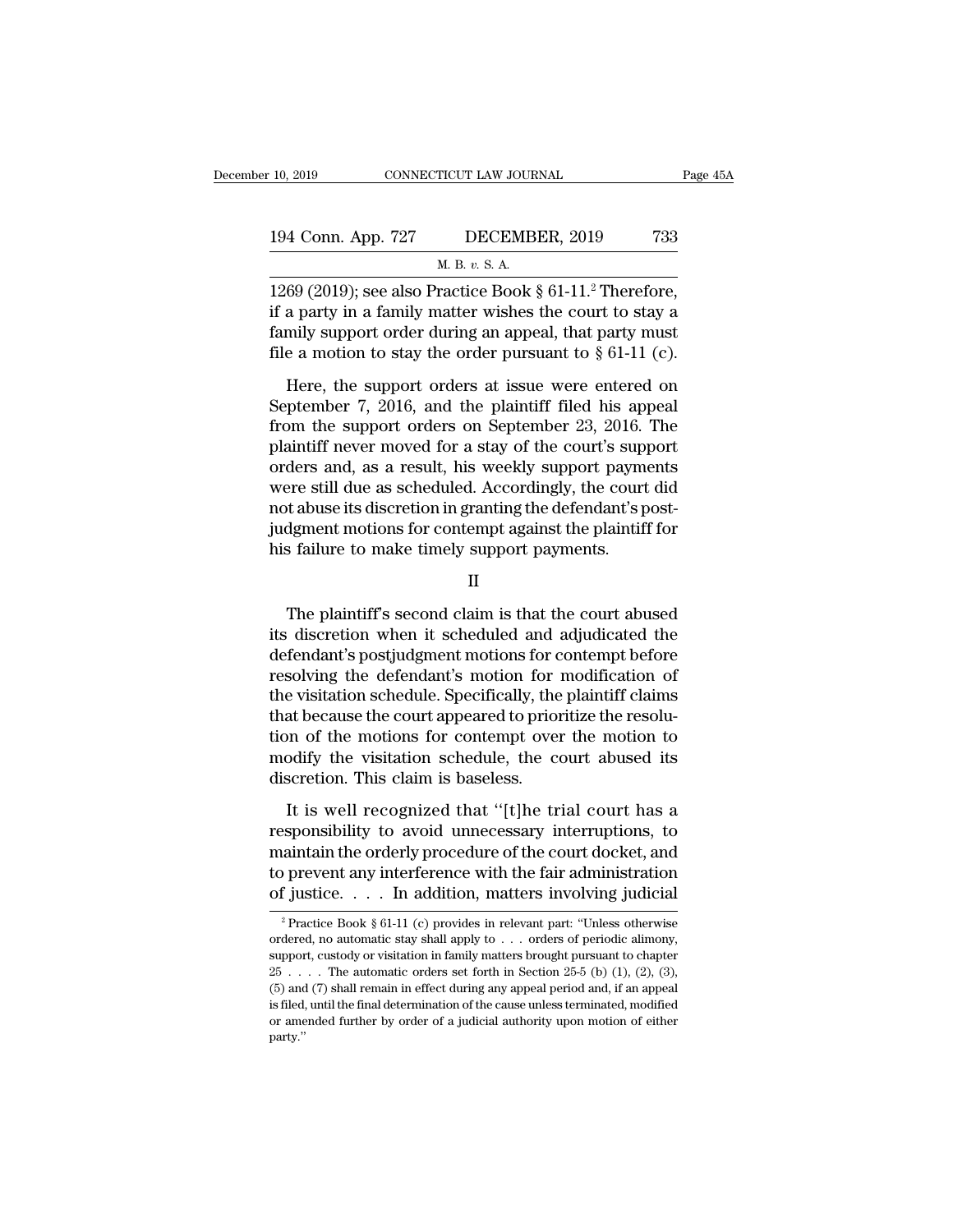## CONNECTICUT LAW JOURNAL December 10, 2019<br>
734 DECEMBER, 2019 194 Conn. App. 727<br>
M. B. v. S. A. <u>TICUT LAW JOUR<br>, 2019 1</u><br><u>М. В. v. S. A.</u><br>аветенt [and

EXERET CONNECTICUT LAW JOURNAL December<br>
T34 DECEMBER, 2019 194 Conn. App. 727<br>
M. B. v. S. A.<br>
economy, docket management [and control of] court-<br>
room proceedings . . . are particularly within the T34 DECEMBER, 2019 194 Conn. App. 727<br>
M. B. v. S. A.<br>
economy, docket management [and control of] court-<br>
room proceedings . . . are particularly within the<br>
province of a trial court." (Internal quotation marks<br>
emitted Province of a trial court.<sup>''</sup> (Internal quotation marks omitted.) *Yuille v. Parnoff*, 189 Conn. App. 124, 128, 206. A 3d 766, ext. doning 332 Conn. 002, 208. A 3d 650 T34 DECEMBER, 2019 194 Conn. App. 727<br> *M. B. v. S. A.*<br>
economy, docket management [and control of] court-<br>
room proceedings . . . are particularly within the<br>
province of a trial court." (Internal quotation marks<br>
omitte M. B. v. S. A.<br>
economy, docket management [and control of] court-<br>
room proceedings . . . are particularly within the<br>
province of a trial court." (Internal quotation marks<br>
omitted.) *Yuille* v. *Parnoff*, 189 Conn. App  $\frac{1}{2}$  and  $\frac{1}{2}$  and  $\frac{1}{2}$  and  $\frac{1}{2}$  and  $\frac{1}{2}$  are particularly within the province of a trial court." (Internal quotation marks omitted.) *Yuille v. Parnoff*, 189 Conn. App. 124, 128, 206 A.3d 766, cer economy, docket management [and control of] court-<br>room proceedings . . . are particularly within the<br>province of a trial court." (Internal quotation marks<br>omitted.) *Yuille* v. *Parnoff*, 189 Conn. App. 124, 128,<br>206 A.3d room proceedings  $\ldots$  are province of a trial court." (In omitted.) *Yuille* v. *Parnoff*, 13<br>206 A.3d 766, cert. denied, 332 (2019). "The court inherently b<br>over its schedule." *Lane* v. *L*<br>654, 854 A.2d 815 (2004).<br>He inted.) *Yuille v. Parnoff*, 189 Conn. App. 124, 128, 6 A.3d 766, cert. denied, 332 Conn. 902, 208 A.3d 659 019). "The court inherently holds reasonable control<br>er its schedule." *Lane v. Lane*, 84 Conn. App. 651, 4, 854 206 A.3d 766, cert. denied, 332 Conn. 902, 208 A.3d 659<br>(2019). "The court inherently holds reasonable control<br>over its schedule." *Lane* v. *Lane*, 84 Conn. App. 651,<br>654, 854 A.2d 815 (2004).<br>Here, the plaintiff claims

(2019). "The court inherently holds reasonable control<br>over its schedule." *Lane* v. *Lane*, 84 Conn. App. 651,<br>654, 854 A.2d 815 (2004).<br>Here, the plaintiff claims that the court abused its<br>discretion when it held hearin (2002). The courting terms constant to come over its schedule." Lane v. Lane, 84 Conn. App. 651, 654, 854 A.2d 815 (2004).<br>
Here, the plaintiff claims that the court abused its discretion when it held hearings to resolve t 654, 854 A.2d 815 (2004).<br>
Here, the plaintiff claims that the court abused its<br>
discretion when it held hearings to resolve the defen-<br>
dant's numerous contempt motions filed immediately<br>
following the court's November 1 Here, the plaintiff claims that the court abused its<br>discretion when it held hearings to resolve the defen-<br>dant's numerous contempt motions filed immediately<br>following the court's November 18, 2016 corrected<br>memorandum of Here, the plaintiff claims that the court abused its<br>discretion when it held hearings to resolve the defen-<br>dant's numerous contempt motions filed immediately<br>following the court's November 18, 2016 corrected<br>memorandum of discretion when it held hearings to resolve the defen-<br>dant's numerous contempt motions filed immediately<br>following the court's November 18, 2016 corrected<br>memorandum of decision, but prior to the resolution<br>of the defenda dant's numerous contempt motions filed immediately<br>following the court's November 18, 2016 corrected<br>memorandum of decision, but prior to the resolution<br>of the defendant's motion for modification of visitation.<br>The guardia following the court's November 18, 2016 corrected<br>memorandum of decision, but prior to the resolution<br>of the defendant's motion for modification of visitation.<br>The guardian ad litem filed a motion for contempt<br>against the memorandum of decision, but prior to the resolution<br>of the defendant's motion for modification of visitation.<br>The guardian ad litem filed a motion for contempt<br>against the plaintiff on December 20, 2016. The defen-<br>dant's of the defendant's motion for modification of visitation.<br>The guardian ad litem filed a motion for contempt<br>against the plaintiff on December 20, 2016. The defen-<br>dant's postjudgment motions for contempt at issue<br>were file The guardian ad litem filed a motion for contempt<br>against the plaintiff on December 20, 2016. The defen-<br>dant's postjudgment motions for contempt at issue<br>were filed on December 21, 2016, and March 9, 2017.<br>The defendant's against the plaintiff on December 20, 2016. The defendant's postjudgment motions for contempt at issue<br>were filed on December 21, 2016, and March 9, 2017.<br>The defendant's motion for modification, filed January<br>30, 2017, wa dant's postjudgment motions for contempt at issue<br>were filed on December 21, 2016, and March 9, 2017.<br>The defendant's motion for modification, filed January<br>30, 2017, was first scheduled for a hearing on March<br>20, 2017, an were filed on December 21, 2016, and March 9, 2017.<br>The defendant's motion for modification, filed January<br>30, 2017, was first scheduled for a hearing on March<br>20, 2017, and was thereafter continued to May 8, 2017,<br>and the The defendant's motion for modification, filed January<br>30, 2017, was first scheduled for a hearing on March<br>20, 2017, and was thereafter continued to May 8, 2017,<br>and then to November 27 through 29, 2017. On Novem-<br>ber 27, 2017. d then to November 27 through 29, 2017. On Novem-<br>  $r$  27, 2017, the defendant filed a motion for a continu-<br>
ice, and the court reassigned the hearing on the<br>
otion for modification to December 27 through 29,<br>
17.<br>
In th ber 27, 2017, the defendant filed a motion for a continuance, and the court reassigned the hearing on the motion for modification to December 27 through 29, 2017.<br>In the meantime, the court scheduled a hearing on May 11, 2

ance, and the court reassigned the hearing on the<br>motion for modification to December 27 through 29,<br>2017.<br>In the meantime, the court scheduled a hearing on<br>May 11, 2017, to hear the postjudgment motions for<br>contempt filed motion for modification to December 27 through 29,<br>2017.<br>In the meantime, the court scheduled a hearing on<br>May 11, 2017, to hear the postjudgment motions for<br>contempt filed against the plaintiff by the defendant<br>and the g 2017.<br>In the meantime, the court scheduled a hearing on<br>May 11, 2017, to hear the postjudgment motions for<br>contempt filed against the plaintiff by the defendant<br>and the guardian ad litem. The hearing relevant to the<br>guard In the meantime, the court scheduled a hearing on<br>May 11, 2017, to hear the postjudgment motions for<br>contempt filed against the plaintiff by the defendant<br>and the guardian ad litem. The hearing relevant to the<br>guardian ad In the meantime, the court scheduled a hearing on<br>May 11, 2017, to hear the postjudgment motions for<br>contempt filed against the plaintiff by the defendant<br>and the guardian ad litem. The hearing relevant to the<br>guardian ad May 11, 2017, to hear the postjudgment motions for<br>contempt filed against the plaintiff by the defendant<br>and the guardian ad litem. The hearing relevant to the<br>guardian ad litem's motion for contempt concluded on<br>June 16, contempt filed against the plaintiff by the defendant<br>and the guardian ad litem. The hearing relevant to the<br>guardian ad litem's motion for contempt concluded on<br>June 16, 2017, and the motion was granted on December<br>3, 201 and the guardian ad litem. The he<br>guardian ad litem's motion for cor<br>June 16, 2017, and the motion was g<br>3, 2017. The hearing relevant to the<br>for contempt at issue concluded of<br>the motions were later granted on<br>April 16, 2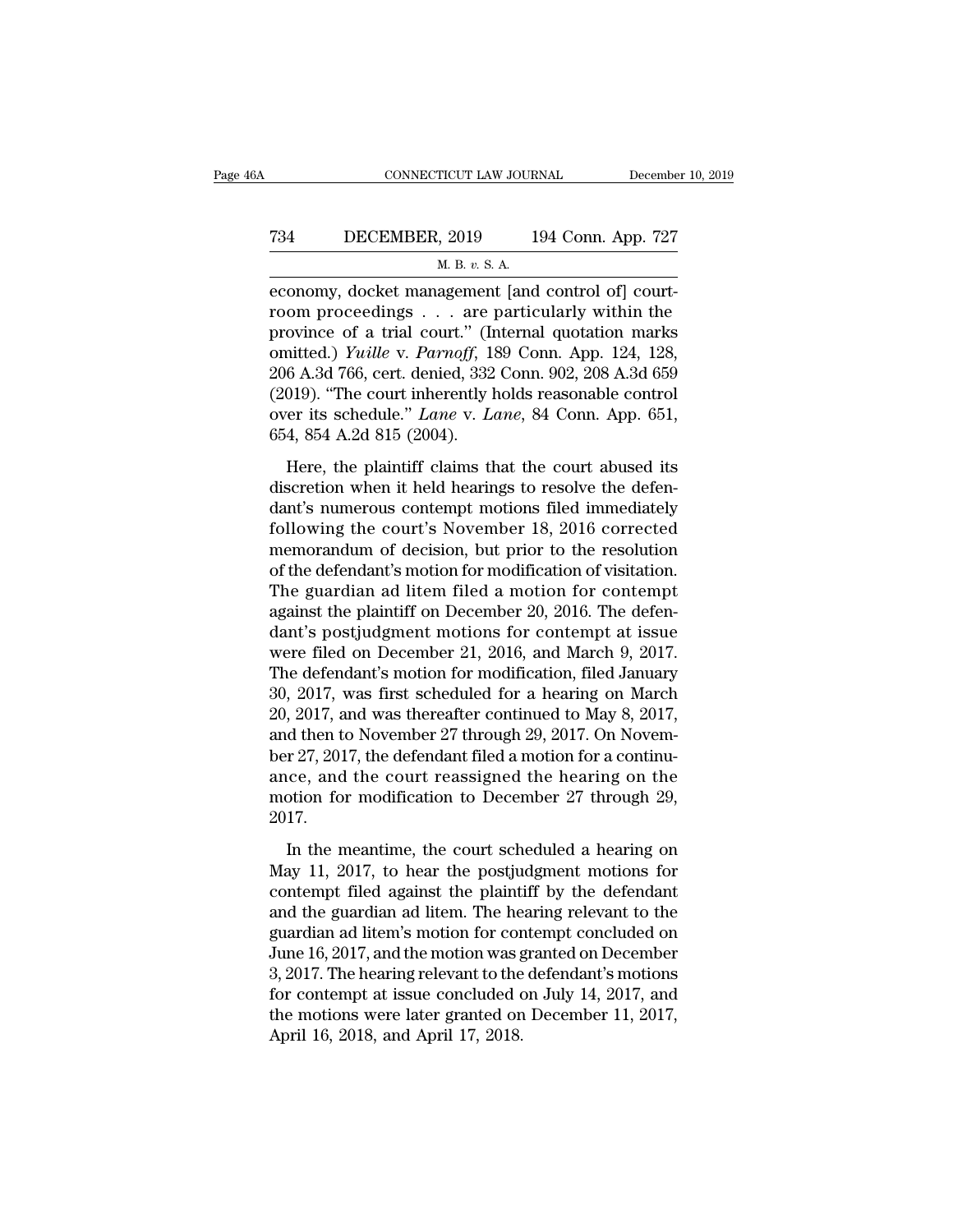| 10, 2019           | CONNECTICUT LAW JOURNAL | Page 47A |
|--------------------|-------------------------|----------|
| 194 Conn. App. 727 | DECEMBER, 2019          | 735      |
|                    | M. B. v. S. A.          |          |

9019 CONNECTICUT LAW JOURNAL<br>
4 Conn. App. 727 DECEMBER, 2019 735<br>
M. B. *v.* S. A.<br>
As we have noted, the court has broad discretion to A CONNECTICUT LAW JOURNAL Page 47A<br>  $\frac{4 \text{ Conn. App. 727}}{4 \text{ L. B. } v. S. A}$ <br>
As we have noted, the court has broad discretion to<br>
anage its docket and resolve cases as it sees fit.<br>
As *We*ille *V*, *Parmoff*, supra 180 Copp. 194 Conn. App. 727 DECEMBER, 2019 735<br>
M. B. v. S. A.<br>
As we have noted, the court has broad discretion to<br>
manage its docket and resolve cases as it sees fit.<br>
See *Yuille* v. *Parnoff*, supra, 189 Conn. App. 128. In<br>
th 194 Conn. App. 727 DECEMBER, 2019 735<br>
<u>M. B. v. S. A.</u><br>
As we have noted, the court has broad discretion to<br>
manage its docket and resolve cases as it sees fit.<br>
See *Yuille* v. *Parnoff*, supra, 189 Conn. App. 128. In<br>
t 194 Conn. App. 727 DECEMBER, 2019 735<br>
M. B. v. S. A.<br>
As we have noted, the court has broad discretion to<br>
manage its docket and resolve cases as it sees fit.<br>
See *Yuille* v. *Parnoff*, supra, 189 Conn. App. 128. In<br>
th M. B. v. S. A.<br>
As we have noted, the court has broad discretion to<br>
manage its docket and resolve cases as it sees fit.<br>
See *Yuille* v. *Parnoff*, supra, 189 Conn. App. 128. In<br>
this instance, the court scheduled and co m. B. v. s. A.<br>
As we have noted, the court has broad discretion to<br>
manage its docket and resolve cases as it sees fit.<br>
See *Yuille* v. *Parnoff*, supra, 189 Conn. App. 128. In<br>
this instance, the court scheduled and co As we have noted, the court has broad discretion to<br>manage its docket and resolve cases as it sees fit.<br>See *Yuille* v. *Parnoff*, supra, 189 Conn. App. 128. In<br>this instance, the court scheduled and concluded its<br>hearings manage its docket and resolve cases as it sees fit.<br>See *Yuille* v. *Parnoff*, supra, 189 Conn. App. 128. In<br>this instance, the court scheduled and concluded its<br>hearings on the motions for contempt prior to schedul-<br>ing a See *Yuille* v. *Parnoff*, supra, 189 Conn. App. 128. In<br>this instance, the court scheduled and concluded its<br>hearings on the motions for contempt prior to schedul-<br>ing a hearing on the motion for modification. However,<br>th this instance, the court scheduled and concluded its<br>hearings on the motions for contempt prior to schedul-<br>ing a hearing on the motion for modification. However,<br>the record does not reveal, nor has the plaintiff pointed<br>t hearings on the motions for contempt prior to scheduling a hearing on the motion for modification. However, the record does not reveal, nor has the plaintiff pointed to, any evidence establishing that the court's decision ing a hearing on the motion for modification. However,<br>the record does not reveal, nor has the plaintiff pointed<br>to, any evidence establishing that the court's decision<br>to manage the docket in this manner was unreasonable. the record does not reveal, nor has the plaintiff pointed<br>to, any evidence establishing that the court's decision<br>to manage the docket in this manner was unreasonable.<br>Indeed, given the number of motions filed by both parto, any evidence establishing that the court's decision<br>to manage the docket in this manner was unreasonable.<br>Indeed, given the number of motions filed by both par-<br>ties throughout this case, it is reasonable for the court to manage the docket in this manner was unreasonable.<br>Indeed, given the number of motions filed by both parties throughout this case, it is reasonable for the court<br>to dispose of motions in the manner it considers to<br>be mo Indeed, given the number of motions filed by both parties throughout this case, it is reasonable for the court<br>to dispose of motions in the manner it considers to<br>be most efficient. Therefore, although we acknowledge<br>that ties throughout this case, it is reasonable for the court<br>to dispose of motions in the manner it considers to<br>be most efficient. Therefore, although we acknowledge<br>that some of the motions for contempt chronologically<br>were to dispose of motions in the manner it considers to<br>be most efficient. Therefore, although we acknowledge<br>that some of the motions for contempt chronologically<br>were filed after the motion for modification, the trial<br>court ere filed after the motion for modification, the trial<br>urt nevertheless had broad discretion to hear pending<br>otions in the order it deemed most appropriate in this<br>se. Accordingly, the court did not abuse its discretion.<br>I

#### III

court nevertheless had broad discretion to hear pending<br>
motions in the order it deemed most appropriate in this<br>
case. Accordingly, the court did not abuse its discretion.<br>
III<br>
The plaintiff's third claim is that the cou motions in the order it deemed most appropriate in this<br>case. Accordingly, the court did not abuse its discretion.<br>III<br>The plaintiff's third claim is that the court erred in<br>"not considering [the plaintiff's] financial aff case. Accordingly, the court did not abuse its discretion.<br>III<br>III<br>The plaintiff's third claim is that the court erred in<br>"not considering [the plaintiff's] financial affidavit[s]"<br>in ruling on the defendant's motions for III<br>The plaintiff's third claim is that the court erred in<br>"not considering [the plaintiff's] financial affidavit[s]"<br>in ruling on the defendant's motions for contempt. Spe-<br>cifically, the plaintiff claims that, had the co The plaintiff's third claim is that the court erred in<br>"not considering [the plaintiff's] financial affidavit[s]"<br>in ruling on the defendant's motions for contempt. Spe-<br>cifically, the plaintiff claims that, had the court The plaintiff's third claim is that the court erred in<br>"not considering [the plaintiff's] financial affidavit[s]"<br>in ruling on the defendant's motions for contempt. Spe-<br>cifically, the plaintiff claims that, had the court "not considering [the plaintiff's] financial affidavit[s]"<br>in ruling on the defendant's motions for contempt. Spe-<br>cifically, the plaintiff claims that, had the court consid-<br>ered properly his affidavits, it could not have Training on the determining in the determining in the determining in the court considered properly his affidavits, it could not have reasonably included that his nonpayment of the required support yments was wilful because cheany, are plantatic clanks and; had are court considered properly his affidavits, it could not have reasonably concluded that his nonpayment of the required support payments was wilful because his finances were insuffici

crea property its attraacties, a coald itselful concluded that his nonpayment of the required support<br>payments was wilful because his finances were insufficient to afford his support obligations. We disagree.<br>"It is well payments was wilful because his finances were insuffi-<br>cient to afford his support obligations. We disagree.<br>"It is well established that [i]n a case tried before a<br>court, the trial judge is the sole arbiter of the credibi Fuguesias was what seedase its mattees were madirimonity client to afford his support obligations. We disagree.<br>
"It is well established that [i]n a case tried before a court, the trial judge is the sole arbiter of the cr "It is well established that [i]n a case tried before a<br>court, the trial judge is the sole arbiter of the credibility<br>of the witnesses and the weight to be given specific<br>testimony . . . and the trial court is privileged "It is well established that [i]n a case tried before a<br>court, the trial judge is the sole arbiter of the credibility<br>of the witnesses and the weight to be given specific<br>testimony . . . and the trial court is privileged court, the trial judge is the sole arbiter of the credibility<br>of the witnesses and the weight to be given specific<br>testimony . . . and the trial court is privileged to adopt<br>whatever testimony [she] reasonably believes to of the witnesses and the weight to be given specification<br>testimony . . . and the trial court is privileged to adop<br>whatever testimony [she] reasonably believes to b<br>credible. . . . On appeal, we do not retry the facts o<br>p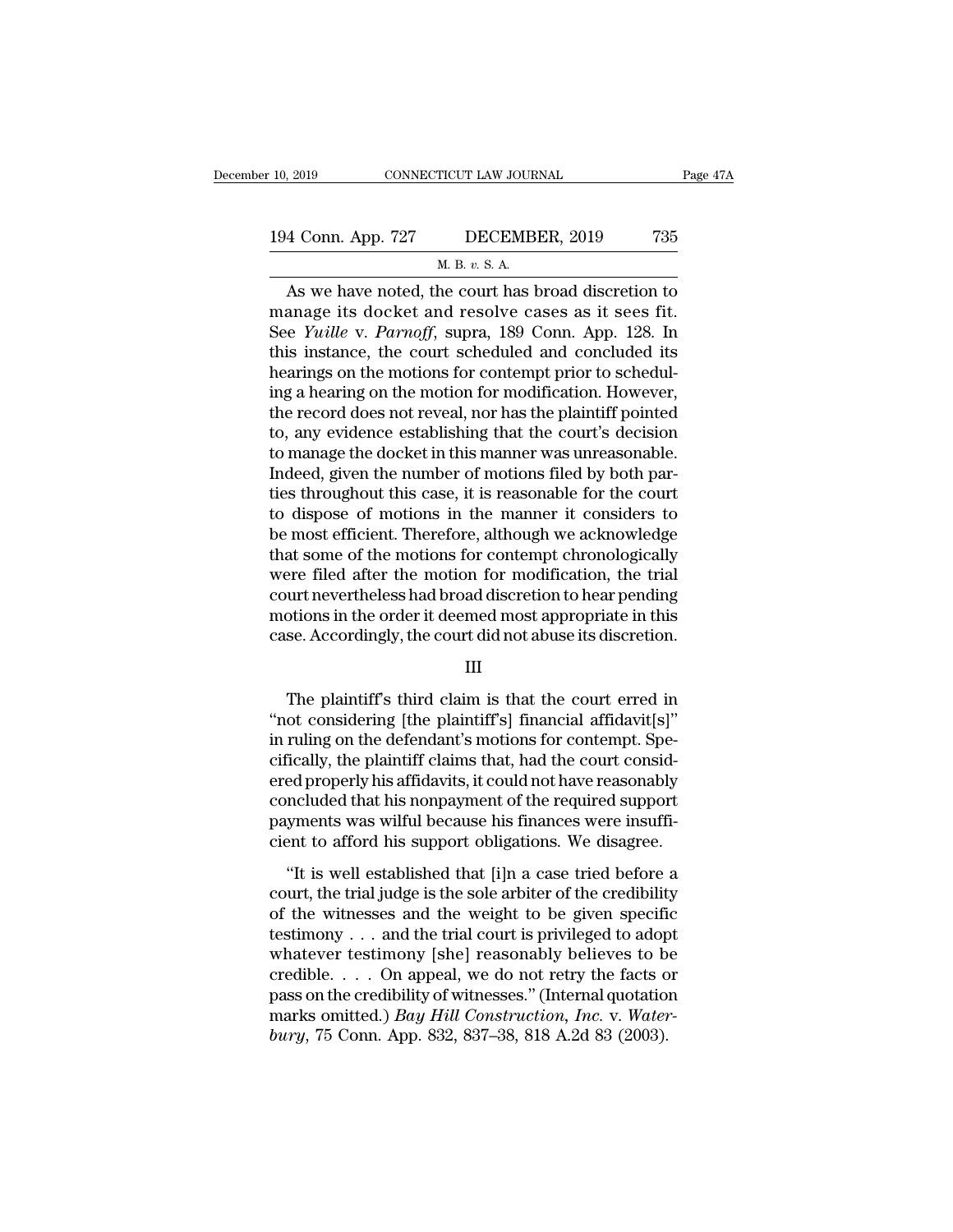## CONNECTICUT LAW JOURNAL December 10, 2019<br>
736 DECEMBER, 2019 194 Conn. App. 727<br>
M. B. v. S. A. TICUT LAW JOUR<br>, 2019 1<br><u>M. B. v. S. A.</u><br>'s urgings the

CONNECTICUT LAW JOURNAL December 10, 2019<br>
6 DECEMBER, 2019 194 Conn. App. 727<br>
M. B. v. S. A.<br>
Despite the plaintiff's urgings, there is no necessary<br>
prelation between the plaintiff's disagreement with<br>
a court's orders The ST and ST and ST and ST and ST and ST and ST and ST and ST and ST and ST and ST and ST and ST and ST and ST and ST and ST and ST and ST and ST and ST and ST and ST and ST and ST and ST and ST and ST and ST and ST and T36 DECEMBER, 2019 194 Conn. App. 727<br>
M. B. v. S. A.<br>
Despite the plaintiff's urgings, there is no necessary<br>
correlation between the plaintiff's disagreement with<br>
the court's orders and the question of whether the cour The ST CONSER, 2019 194 Conn. App. 727<br>
M. B. v. S. A.<br>
Despite the plaintiff's urgings, there is no necessary<br>
correlation between the plaintiff's disagreement with<br>
the court's orders and the question of whether the cou ALSO, ALSO, ALSO, ALSO, ALSO, ALSO, ALSO, ALSO, ALSO, ALSO, ALSO, ALSO, at various points the court stated that, while it<br>did review the evidence stated that, while it<br>did review the evidence submitted on the plaintiff's<br> M. B.  $v$ . S. A.<br>
Despite the plaintiff's urgings, there is no necessary<br>
correlation between the plaintiff's disagreement with<br>
the court's orders and the question of whether the court<br>
considered the plaintiff's affidav Despite the plaintiff's urgings, there is no necessary<br>correlation between the plaintiff's disagreement with<br>the court's orders and the question of whether the court<br>considered the plaintiff's affidavits in framing its ord correlation between the plaintiff's disagreement with<br>the court's orders and the question of whether the court<br>considered the plaintiff's affidavits in framing its orders.<br>Also, at various points the court stated that, whi the court's orders and the question of whether the court<br>considered the plaintiff's affidavits in framing its orders.<br>Also, at various points the court stated that, while it<br>did review the evidence submitted on the plainti considered the plaintiff's affidavits in framing its orders.<br>Also, at various points the court stated that, while it<br>did review the evidence submitted on the plaintiff's<br>behalf, it found the plaintiff's affidavits and test Also, at various points the court stated that, while it<br>did review the evidence submitted on the plaintiff's<br>behalf, it found the plaintiff's affidavits and testimony<br>to not be credible. In the court's October 6, 2016 memo did review the evidence submitted on the plaintiff's<br>behalf, it found the plaintiff's affidavits and testimony<br>to not be credible. In the court's October 6, 2016 memo-<br>randum of decision issued in response to a motion for<br> behalf, it found the plaintiff's affidavits and testimony<br>to not be credible. In the court's October 6, 2016 memo-<br>randum of decision issued in response to a motion for<br>articulation filed by the plaintiff regarding the cou to not be credible. In the court's October 6, 2016 memo-<br>randum of decision issued in response to a motion for<br>articulation filed by the plaintiff regarding the court's<br>determination of the plaintiff's minimum net annual<br>e randum of decision issued in response to a motion for<br>articulation filed by the plaintiff regarding the court's<br>determination of the plaintiff's minimum net annual<br>earning capacity, the court found that, at trial, "(1) the articulation filed by the plaintiff regarding the court's<br>determination of the plaintiff's minimum net annual<br>earning capacity, the court found that, at trial, "(1) the<br>[plaintiff's] testimony regarding his current earning determination of the plaintiff's minimum net annual<br>earning capacity, the court found that, at trial, "(1) the<br>[plaintiff's] testimony regarding his current earnings,<br>living expenses, debts and liabilities, financial resou earning capacity, the court found that, at trial, "(1) the<br>[plaintiff's] testimony regarding his current earnings,<br>living expenses, debts and liabilities, financial resources<br>and assets was neither forthcoming nor honest, [plaintiff's] testimony regarding his current earnings,<br>living expenses, debts and liabilities, financial resources<br>and assets was neither forthcoming nor honest, and<br>(2) the information on the [plaintiff's] sworn financia Iiving expenses, debts and liabilities, financial resources<br>and assets was neither forthcoming nor honest, and<br>(2) the information on the [plaintiff's] sworn financial<br>affidavits regarding his income from employment and<br>ex and assets was neither forthcoming nor honest, and<br>
(2) the information on the [plaintiff's] sworn financial<br>
affidavits regarding his income from employment and<br>
expenses was not truthful." Additionally, in ruling on<br>
the (2) the information on the [plaintiff's] sworn financial<br>affidavits regarding his income from employment and<br>expenses was not truthful." Additionally, in ruling on<br>the defendant's motions for contempt on December 11,<br>2017 affidavits regarding his income from employment and<br>expenses was not truthful." Additionally, in ruling on<br>the defendant's motions for contempt on December 11,<br>2017, the court affirmed its finding that the plaintiff<br>had th expenses was not truthful." Additionally, in ruling on<br>the defendant's motions for contempt on December 11,<br>2017, the court affirmed its finding that the plaintiff<br>had the ability to pay his portion of ordered child care<br>e the defendant's motions for contempt on December 11,<br>2017, the court affirmed its finding that the plaintiff<br>had the ability to pay his portion of ordered child care<br>expenses.<sup>3</sup> The court stated: "The [p]laintiff's testim 2017, the court affirmed its finding that the plaintiff<br>had the ability to pay his portion of ordered child care<br>expenses.<sup>3</sup> The court stated: "The [p]laintiff's testimony<br>and evidence regarding his personal and business<br> had the ability to pay his portion of ordered child care<br>expenses.<sup>3</sup> The court stated: "The [p]laintiff's testimony<br>and evidence regarding his personal and business<br>income, profit, business expenses, accounting, debts,<br>an expenses.'' d evidence regarding his personal and business<br>come, profit, business expenses, accounting, debts,<br>d liabilities are not credible. . . . There is no credi-<br>e evidence before the [c]ourt regarding how the<br>]laintiff meets hi income, profit, business expenses, accounting, debts,<br>and liabilities are not credible.... There is no credi-<br>ble evidence before the [c]ourt regarding how the<br>[p]laintiff meets his monthly personal and business<br>expenses.

and liabilities are not credible. . . . . There is no credible evidence before the [c]ourt regarding how the<br>[p]laintiff meets his monthly personal and business<br>expenses."<br>Because it is plain from the record that the evid ble evidence before the [c]ourt regarding how the<br>[p]laintiff meets his monthly personal and business<br>expenses."<br>Because it is plain from the record that the evidence<br>the plaintiff presented was, indeed, considered by the<br> [p]laintiff meets his monthly personal and business<br>expenses."<br>Because it is plain from the record that the evidence<br>the plaintiff presented was, indeed, considered by the<br>court, though not necessarily credited, and becaus ie plaintiff presented was, indeed, considered by the<br>ourt, though not necessarily credited, and because the<br>dge had the sole discretion to assign weight to the<br>vidence, the court here was free to find the plaintiff's<br><sup>3</sup>T court, though not necessarily credited, and because the judge had the sole discretion to assign weight to the evidence, the court here was free to find the plaintiff's  $\frac{1}{\pi}$ . The court supported this determination by

judge had the sole discretion to assign weight to the evidence, the court here was free to find the plaintiff's  $\frac{3}{\pi}$ The court supported this determination by explaining that the evidence established that "[t]he [p]l pudge riad are sore discretion to assignt weight to the evidence evidence, the court here was free to find the plaintiff's  $\frac{3}{100}$ .<br>The court supported this determination by explaining that the evidence established tha evidence, the Court here was free to find the plaintin s<br>
<sup>3</sup> The court supported this determination by explaining that the evidence<br>
established that "[t]he [p]laintiff's business . . . of which he is 100 [percent]<br>
owner established that "[t]he [p]laintiff's business . . . of which he is  $100$  [percent] owner, president, and only employee, loaned him \$242,789 according to his April 28, 2017 financial affidavit ([p]laintiff's exhibit 4). F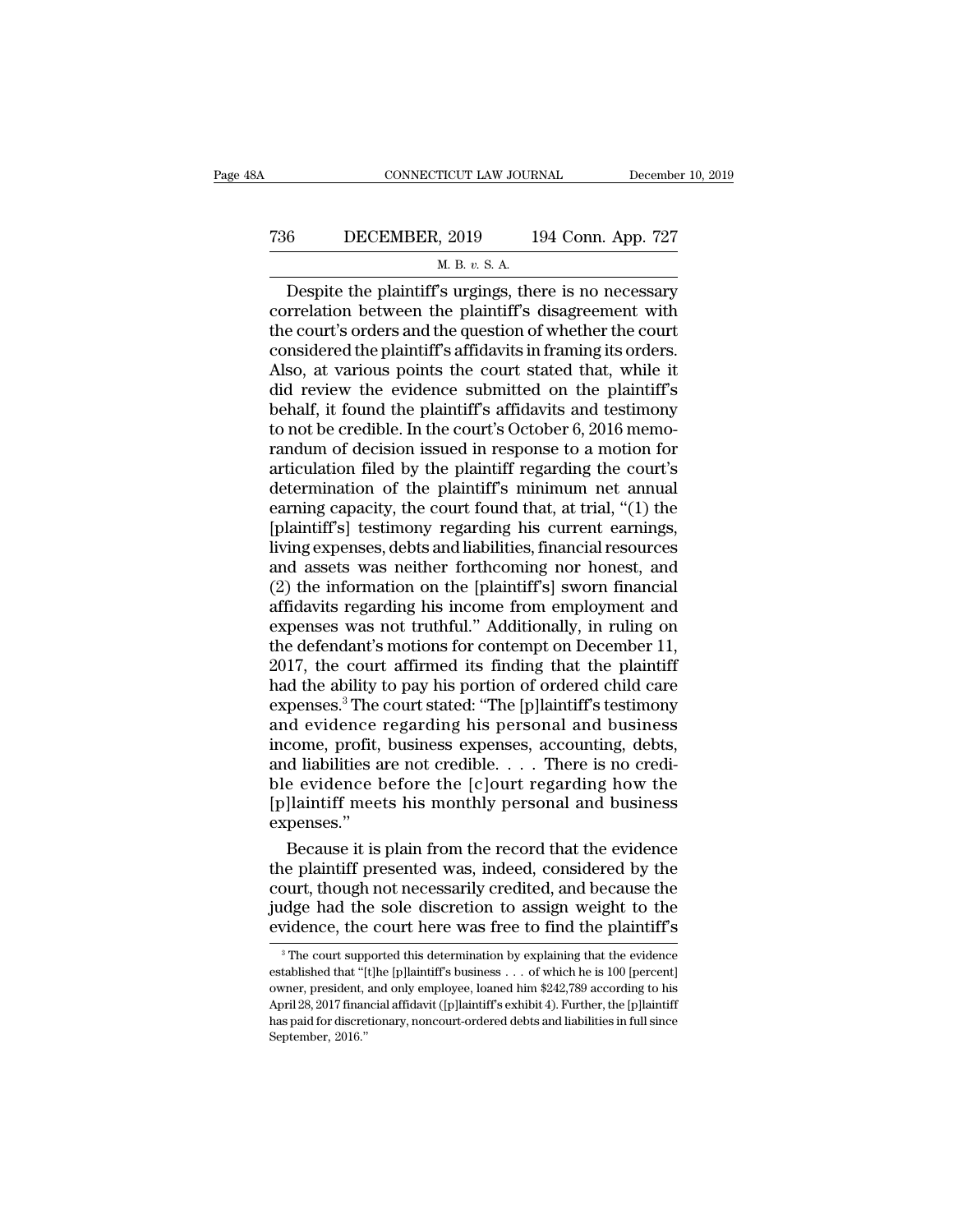| 10, 2019<br>CONNECTICUT LAW JOURNAL |                                                        | Page 49A |  |
|-------------------------------------|--------------------------------------------------------|----------|--|
|                                     |                                                        |          |  |
| 194 Conn. App. 727                  | DECEMBER, 2019                                         | 737      |  |
|                                     | M. B. v. S. A.                                         |          |  |
|                                     | testimony and evidence not to be credible. Accordingly |          |  |

the connection of the material of the material of the connection of the control of the control of the control of the control of the control of the control of the material position in finding the material of the material of 194 Conn. App. 727 DECEMBER, 2019 737<br>
M. B. v. S. A.<br>
testimony and evidence not to be credible. Accordingly,<br>
the court did not abuse its discretion in finding the<br>
plaintiff to be in contempt for failing to make support 194 Conn. App. 727 DECEMBER, 2019 737<br>
M. B. v. S. A.<br>
testimony and evidence not to be credible. Accordingly,<br>
the court did not abuse its discretion in finding the<br>
plaintiff to be in contempt for failing to make suppor payments. stimony and evidence not to be credible. Accordingly,<br>
e court did not abuse its discretion in finding the<br>
aintiff to be in contempt for failing to make support<br>
yments.<br>
IV<br>
The plaintiff's fourth claim is that the court

testantony and evidence not to be eredube. Accordingly,<br>the court did not abuse its discretion in finding the<br>plaintiff to be in contempt for failing to make support<br>payments.<br>IV<br>The plaintiff's fourth claim is that the co motion in many carriers of the grant the contempt for failing to make support<br>payments.<br>IV<br>The plaintiff's fourth claim is that the court erred in<br>awarding the defendant attorney's fees in connection<br>with the granted conte plaintiff to be in contempt for family to make support<br>payments.<br>IV<br>The plaintiff's fourth claim is that the court erred in<br>awarding the defendant attorney's fees in connection<br>with the granted contempt motions. Specifical IV<br>
The plaintiff's fourth claim is that the court erred in<br>
awarding the defendant attorney's fees in connection<br>
with the granted contempt motions. Specifically, the<br>
plaintiff asserts that the court's May 15, 2018 rulin IV<br>The plaintiff's fourth claim is that the court erred in<br>awarding the defendant attorney's fees in connection<br>with the granted contempt motions. Specifically, the<br>plaintiff asserts that the court's May 15, 2018 ruling<br>re The plaintiff's fourth claim is that the court erred in<br>awarding the defendant attorney's fees in connection<br>with the granted contempt motions. Specifically, the<br>plaintiff asserts that the court's May 15, 2018 ruling<br>regar awarding the defendant attorney's fees in connection<br>with the granted contempt motions. Specifically, the<br>plaintiff asserts that the court's May 15, 2018 ruling<br>regarding arrearages had the effect of vacating the con-<br>temp with the granted contempt motions. Specifically, the plaintiff asserts that the court's May 15, 2018 ruling regarding arrearages had the effect of vacating the contempt orders underlying the arrearages assigned by the cour plaintiff asserts that the court's May 15, 2018 ruling<br>regarding arrearages had the effect of vacating the con-<br>tempt orders underlying the arrearages assigned by the<br>court on April 16, 2018. The plaintiff therefore claims regarding arrearages had the effect of vacating the contempt orders underlying the arrearages assigned by the court on April 16, 2018. The plaintiff therefore claims that the court abused its discretion when it ordered him tempt orders under<br>court on April 16,<br>that the court ab<br>him to pay the leg<br>connection with l<br>filed between Octo<br>We disagree.<br>The plaintiff's c urt on April 16, 2018. The plaintiff therefore claims<br>at the court abused its discretion when it ordered<br>m to pay the legal fees incurred by the defendant in<br>nnection with her postjudgment contempt motions<br>ed between Octob that the court abused its discretion when it ordered<br>him to pay the legal fees incurred by the defendant in<br>connection with her postjudgment contempt motions<br>filed between October 31, 2016, and September 10, 2018.<br>We disa

him to pay the legal fees incurred by the defendant in<br>connection with her postjudgment contempt motions<br>filed between October 31, 2016, and September 10, 2018.<br>We disagree.<br>The plaintiff's contention that the court vacate connection with her postjudgment contempt motions<br>filed between October 31, 2016, and September 10, 2018.<br>We disagree.<br>The plaintiff's contention that the court vacated its<br>contempt orders is simply incorrect. The court's filed between October 31, 2016, and September 10, 2018.<br> *We* disagree.<br> *The plaintiff's contention that the court vacated its<br>
contempt orders is simply incorrect. The court's May<br>
15, 2018 order provides: "In light of t* We disagree.<br>
The plaintiff's contention that the court vacated its<br>
contempt orders is simply incorrect. The court's May<br>
15, 2018 order provides: "In light of the Appellate Court<br>
decision . . . the court hereby vacates The plaintiff's contention that the court vacated its<br>contempt orders is simply incorrect. The court's May<br>15, 2018 order provides: "In light of the Appellate Court<br>decision . . . the court hereby vacates *any findings*<br>o contempt orders is simply incorrect. The court's May<br>15, 2018 order provides: "In light of the Appellate Court<br>decision . . . the court hereby vacates *any findings*<br>of arrearages of child support, childcare expenses, and 15, 2018 order provides: "In light of the Appellate Court<br>decision  $\ldots$  the court hereby vacates *any findings*<br>of *arrearages* of child support, childcare expenses, and<br>unreimbursed medical expenses with respect to defe decision . . . . the court hereby vacates *any findings*<br>of arrearages of child support, childcare expenses, and<br>unreimbursed medical expenses with respect to defen-<br>dant's postjudgment motions for contempt # 258.01,<br># 25 of arrearages of child support, childcare expenses, and<br>unreimbursed medical expenses with respect to defen-<br>dant's postjudgment motions for contempt # 258.01,<br># 258.02, # 263, and # 266." (Emphasis added.) The<br>vacation of unreimbursed medical expenses with respect to defendant's postjudgment motions for contempt  $\#$  258.01,  $\#$  258.02,  $\#$  263, and  $\#$  266." (Emphasis added.) The vacation of the arrearage amount in this instance does n dant's postjudgment motions for contempt  $\#$  258.01,  $\#$  258.02,  $\#$  263, and  $\#$  266." (Emphasis added.) The vacation of the arrearage amount in this instance does not trigger a retroactive vacation of the underlying  $# 258.02, # 263, and # 266." (Emphasis added.) The  
vacation of the arrange amount in this instance does  
not trigger a retroactive vacation of the underlying con-  
tempt orders or the related sanctions. Therefore, while  
the arrange amounts owed by the plaintiff were  
vacated pursuit to the order, the content orders  
themselves remained intact, along with the attorney's  
fee sanctions subsequently imposed on October 15,  
2018 Accordingly the court did not abuse its discretion$ vacation of the arrearage amount in this instance does<br>not trigger a retroactive vacation of the underlying con-<br>tempt orders or the related sanctions. Therefore, while<br>the arrearage amounts owed by the plaintiff were<br>vaca not trigger a retroactive vacation of the underlying contempt orders or the related sanctions. Therefore, while the arrearage amounts owed by the plaintiff were vacated pursuant to the order, the contempt orders themselves Example allowing owed by the plaintiff were<br>cated pursuant to the order, the contempt orders<br>emselves remained intact, along with the attorney's<br>e sanctions subsequently imposed on October 15,<br>18. Accordingly, the court di Frankline by the contempt of the state of the state of the state of the state of the state of the state of sections subsequently imposed on October 15, 2018. Accordingly, the court did not abuse its discretion.<br>V<br>The plain

V

France and the same of the sanctions subsequently imposed on (2018. Accordingly, the court did not abuse it:<br>V<br>The plaintiff's fifth and final claim on ap<br>the court "erred in accepting affidavits concerned docket number[s]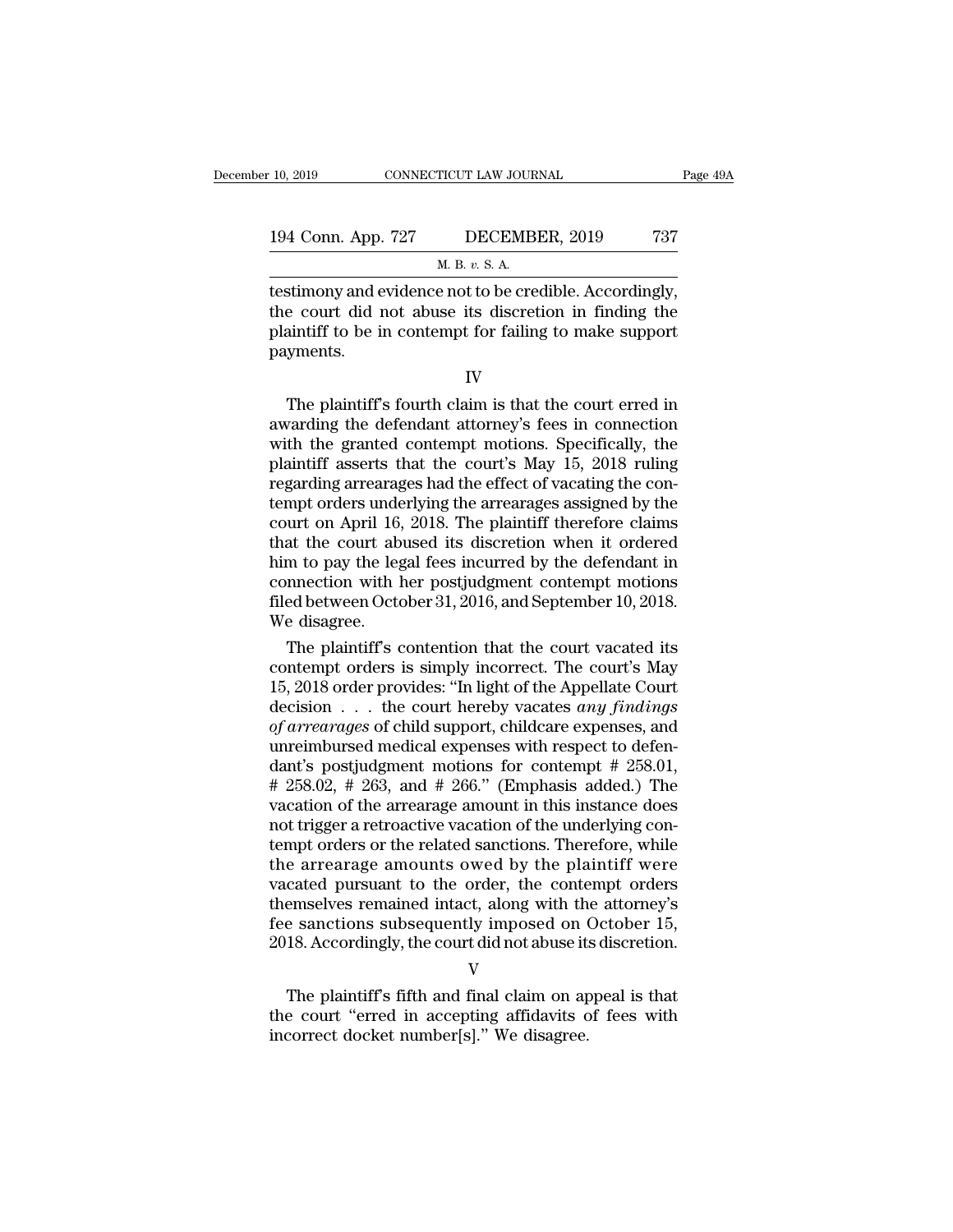## CONNECTICUT LAW JOURNAL December 10, 2019<br>
738 DECEMBER, 2019 194 Conn. App. 727<br>
M. B. v. S. A. <u>TICUT LAW JOUR<br>, 2019 1</u><br><u>м. в.  $v.$  S. A.</u><br>2-123 provide

CONNECTICUT LAW JOURNAL December<br>
SUECEMBER, 2019 194 Conn. App. 727<br>
M. B. v. S. A.<br>
General Statutes § 52-123 provides: "No writ, plead-<br>
g, judgment or any kind of proceeding in court or T38 DECEMBER, 2019 194 Conn. App. 727<br>
M. B. v. S. A.<br>
General Statutes § 52-123 provides: "No writ, plead-<br>
ing, judgment or any kind of proceeding in court or<br>
course of justice shall be abated, suspended, set aside<br>
or T38 DECEMBER, 2019 194 Conn. App. 727<br>
M. B. v. S. A.<br>
General Statutes § 52-123 provides: "No writ, plead-<br>
ing, judgment or any kind of proceeding in court or<br>
course of justice shall be abated, suspended, set aside<br>
or T38 DECEMBER, 2019 194 Conn. App. 727<br>
M. B. v. S. A.<br>
General Statutes § 52-123 provides: "No writ, plead-<br>
ing, judgment or any kind of proceeding in court or<br>
course of justice shall be abated, suspended, set aside<br>
or M. B. v. S. A.<br>
General Statutes § 52-123 provides: "No writ, pleading, judgment or any kind of proceeding in court or course of justice shall be abated, suspended, set aside or reversed for any kind of circumstantial err  $\frac{M. B. v. S. A.}{M. B. v. S. A.}$  General Statutes § 52-123 provides: "No writ, pleading in court course of justice shall be abated, suspended, set as or reversed for any kind of circumstantial errors, m takes or defects, if th  $\frac{1}{2}$  g. judgment or any kind of proceeding in court or<br>
urse of justice shall be abated, suspended, set aside<br>
reversed for any kind of circumstantial errors, mis-<br>
kes or defects, if the person and the cause may be<br> ing, judginent of any kind of proceeding in court of<br>course of justice shall be abated, suspended, set aside<br>or reversed for any kind of circumstantial errors, mis-<br>takes or defects, if the person and the cause may be<br>righ

course of justice shart be abaded, suspended, set aside<br>or reversed for any kind of circumstantial errors, mis-<br>takes or defects, if the person and the cause may be<br>rightly understood and intended by the court."<br>"Furthermo or reversed for any kind or circumstantial errors, mistakes or defects, if the person and the cause may be rightly understood and intended by the court."<br>
"Furthermore, our Supreme Court has held that the use of an incorre rightly understood and intended by the court."<br>
"Furthermore, our Supreme Court has held that the<br>
use of an incorrect docket number is a circumstantial<br>
defect. In *Plasil* v. *Tableman*, 223 Conn. 68, 612 A.2d<br>
763 (1992 "Furthermore, our Supreme Court has held that the<br>use of an incorrect docket number is a circumstantial<br>defect. In *Plasil* v. *Tableman*, 223 Conn. 68, 612 A.2d<br>763 (1992), our Supreme Court reviewed whether a trial<br>court "Furthermore, our Supreme Court has held that the<br>use of an incorrect docket number is a circumstantial<br>defect. In *Plasil* v. *Tableman*, 223 Conn. 68, 612 A.2d<br>763 (1992), our Supreme Court reviewed whether a trial<br>cour use of an incorrect docket number is a circumstantial<br>defect. In *Plasil* v. *Tableman*, 223 Conn. 68, 612 A.2d<br>763 (1992), our Supreme Court reviewed whether a trial<br>court had subject matter jurisdiction to grant prejudgdefect. In *Plasil* v. *Tableman*, 223 Conn. 68, 612 A.2d<br>763 (1992), our Supreme Court reviewed whether a trial<br>court had subject matter jurisdiction to grant prejudg-<br>ment remedies in a case in which an incorrect docket<br> 763 (1992), our Supreme Court reviewed whether a trial<br>court had subject matter jurisdiction to grant prejudg-<br>ment remedies in a case in which an incorrect docket<br>number that referred to a previously dismissed case<br>was us court had subject matter jurisdiction to grant prejudgment remedies in a case in which an incorrect docket<br>number that referred to a previously dismissed case<br>was used. The court held that [t]he failure to collect<br>an entry ment remedies in a case in which an incorrect docket<br>number that referred to a previously dismissed case<br>was used. The court held that [t]he failure to collect<br>an entry fee for the re-served complaint or to assign<br>it a new number that referred to a previously dismissed case<br>was used. The court held that [t]he failure to collect<br>an entry fee for the re-served complaint or to assign<br>it a new docket number did not deprive the court of<br>jurisdict was used. The court held that [t]he failure to collect<br>an entry fee for the re-served complaint or to assign<br>it a new docket number did not deprive the court of<br>jurisdiction or presumptively prejudge the defendants.<br>To str an entry fee for the re-served complaint or to assign<br>it a new docket number did not deprive the court of<br>jurisdiction or presumptively prejudice the defendants.<br>To strip the plaintiff of her prejudgment remedies would<br>ne it a new docket number did not deprive the court of<br>jurisdiction or presumptively prejudice the defendants.<br>To strip the plaintiff of her prejudgment remedies would<br>neither facilitate the business of the court nor advance<br> jurisdiction or presun<br>To strip the plaintiff of<br>neither facilitate the l<br>justice, but rather wou<br>ities above substance<br>ted.) State v. Gillespi<br>A.2d 419 (2005).<br>Here, the plaintiff a Figures in Figures and the prejudgment remedes would<br>tiher facilitate the business of the court nor advance<br>stice, but rather would serve merely to exalt technical-<br>es above substance." (Internal quotation marks omit-<br>d.) metrier racinate the business of the court flor advance<br>justice, but rather would serve merely to exalt technical-<br>ities above substance." (Internal quotation marks omit-<br>ted.) *State* v. *Gillespie*, 92 Conn. App. 143, 15

pustice, but rather would serve interty to exact technical-<br>ities above substance." (Internal quotation marks omit-<br>ted.) *State* v. *Gillespie*, 92 Conn. App. 143, 152–53, 884<br>A.2d 419 (2005).<br>Here, the plaintiff argues t ted.) *State v. Gillespie*, 92 Conn. App. 143, 152–53, 884<br>A.2d 419 (2005).<br>Here, the plaintiff argues that because the defendant<br>misfiled three affidavits of fees under incorrect docket<br>numbers, the court "abused its powe dearly state v. Ottespie, 92 Contr. App. 145, 152–55, 664<br>A.2d 419 (2005).<br>Here, the plaintiff argues that because the defendant<br>misfiled three affidavits of fees under incorrect docket<br>numbers, the court "abused its power Here, the plaintiff argues that because the defendant<br>misfiled three affidavits of fees under incorrect docket<br>numbers, the court "abused its power" in accepting<br>those affidavits in connection with the present case. It<br>is Here, the plaintiff argues that because the defendant<br>misfiled three affidavits of fees under incorrect docket<br>numbers, the court "abused its power" in accepting<br>those affidavits in connection with the present case. It<br>is misfiled three affidavits of fees under incorrect docket<br>numbers, the court "abused its power" in accepting<br>those affidavits in connection with the present case. It<br>is clear that a scrivener's error such as an incorrect<br>do numbers, the court "abused its power" in accepting<br>those affidavits in connection with the present case. It<br>is clear that a scrivener's error such as an incorrect<br>docket number will not deprive the court of jurisdiction,<br>a those affidavits in connection with<br>is clear that a scrivener's error s<br>docket number will not deprive the<br>as it constitutes merely a circu<br>General Statutes  $\S~52-123$ . Therefor<br>abuse its discretion by accepting t<br>submitt Example 12 and a scriber is error serior sector in<br>the it constitutes merely a circure ineral Statutes  $\S~52$ -123. Therefore<br>use its discretion by accepting to<br>b the defendant.<br>The judgment is affirmed.<br>In this opinion th In the constitutes merely a circumstantial defineral Statures  $\S$  52-123. Therefore, the course its discretion by accepting the financial admitted by the defendant.<br>The judgment is affirmed.<br>In this opinion the other judg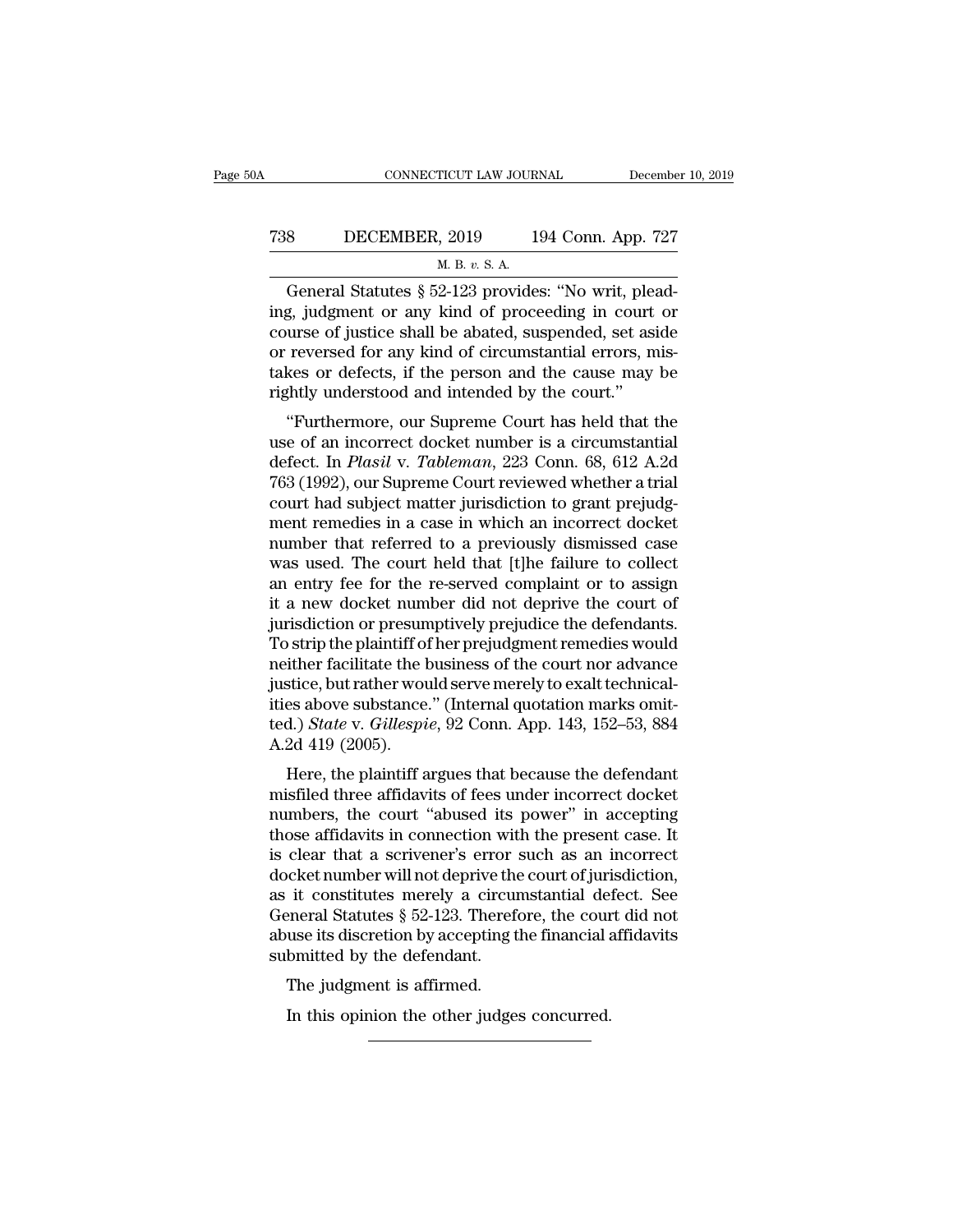#### PP. 739 DECEMBER, 2019 739<br>Dombrowski *v.* New Haven<br>PAUL DOMBROWSKI *v.* CITY<br>OF NEW HAVEN ET AL.  $\begin{array}{lll} \text{n. 739} & \text{DECEMBER, 2019} \\ \hline \text{Dombrowski } v. \text{ New Haven} \\ \text{UL DOMBROWSKI } v. \text{ CITY} \\ \text{OF NEW HAVEEN ET AL.} \\ \text{(AC 40899)} \\ \text{OCE BUMO} \end{array}$ DECEMBER, 2<br>
rowski v. New Haven<br>
MBROWSKI v. CIT<br>
W HAVEN ET AL.<br>
(AC 40899)<br>
Moll and Norcott, Js. PAUL DOMBROWSKI v. CITY<br>OF NEW HAVEN ET AL.<br>(AC 40899)<br>Alvord, Moll and Norcott, Js.

*Syllabus*

OF NEW HAVEN ET AL.<br>
(AC 40899)<br>
Alvord, Moll and Norcott, Js.<br>
Syllabus<br>
The plaintiff, a retired police officer, appealed to this court from the decision<br>
of the Compensation Review Board, which affirmed the decision of (AC 40899)<br>Alvord, Moll and Norcott, Js.<br>Syllabus<br>plaintiff, a retired police officer, appealed to this court from the decision<br>of the Compensation Review Board, which affirmed the decision of the<br>Workers' Compensation Com Alvord, Moll and Norcott, Js.<br>
Syllabus<br>
plaintiff, a retired police officer, appealed to this court from the decision<br>
of the Compensation Review Board, which affirmed the decision of the<br>
Workers' Compensation Commission Syllabus<br>Syllabus<br>plaintiff, a retired police officer, appealed to this court from the decision<br>of the Compensation Review Board, which affirmed the decision of the<br>Workers' Compensation Commissioner denying his motion to Syllabus<br>plaintiff, a retired police officer, appealed to this court from the decision<br>of the Compensation Review Board, which affirmed the decision of the<br>Workers' Compensation Commissioner denying his motion to open a<br>ce The plaintiff, a retired police officer, appealed to this court from the decision of the Compensation Review Board, which affirmed the decision of the Workers' Compensation Commissioner denying his motion to open a certain plantan, a rearcy police officer, appeared to all social front are decision of the Compensation Review Board, which affirmed the decision of the Workers' Compensation Commissioner denying his motion to open a certain stipu or are compensation ferrer *n* board, *mach* annihed are decision of the Workers' Compensation Commissioner denying his motion to open a certain stipulation that he and the defendants, the city of New Haven and its workers before the complements of commissioner deriving instructed to setted contract certain stipulation that he and the defendants, the city of New Haven and its workers' compensation administrator, had executed to settle severa ectain suparation and its workers' compensation administrator, had executed to settle<br>several pending workers' compensation claims related to his employ-<br>ment with the city. The plaintiff had agreed to accept a settlement and as workers compensation diaminisation, had extected to scale<br>several pending workers' compensation claims related to his employ-<br>ment with the city. The plaintiff had agreed to accept a settlement of<br>his claims for \$22 several perhaps workers compensation claims related to this empty<br>ment with the city. The plaintiff had agreed to accept a settlement of<br>his claims for \$22,500. On the morning of the stipulation approval hearing<br>with the s then what are easy. The plantal had ugleed to decept a setatement of<br>his claims for \$22,500. On the morning of the stipulation approval hearing<br>before the commissioner, the defendants' counsel presented the plaintiff<br>with The claim of  $\epsilon$ 2,  $\epsilon$ ,  $\epsilon$ ,  $\epsilon$  are stipulation approximating of the plaintiff with the stipulation and a settlement agreement, neither of which the plaintiff had seen before and both of which he signed. The stipulat before an commissioner, are definants counser presented are plaintiff<br>with the stipulation and a settlement agreement, neither of which the<br>plaintiff had seen before and both of which he signed. The stipulation<br>did not ref mat are superator and a seatenned expectacity, netated of mineral displaintiff had seen before and both of which he signed. The stipulation did not reference the settlement agreement, which required the plaintiff to waive, plantari had seen before and both of which he signed. The supplantary<br>did not reference the settlement agreement, which required the plaintiff<br>to waive, inter alia, causes of action under the Age Discrimination in<br>Employme the commissioner did not examine or sign the settlement agreement in Employment Act of 1967 (29 U.S.C. § 621 et seq.). At the stipulation approval hearing, the commissioner canvassed the plaintiff with regard to the stipul the commissioner did not examine or sign the settlement agreement agreement Act of 1967 (29 U.S.C. § 621 et seq.). At the stipulation approval hearing, the commissioner canvassed the plaintiff with regard to the stipulatio Emproyment Ret of 1001 (20 0.3.0.  $\frac{1}{3}$  or except). The die supplemental approval hearing, the commissioner canvassed the plaintiff with regard to the stipulation, and approved it after determining that the plaintiff approval netaring, are contains solicit can also<br>calculate plaintiff to the stipulation, and approved it after determining that the plaintiff<br>had executed it knowingly and voluntarily. None of the parties asked<br>the commiss had executed it knowingly and voluntarily. None of the parties asked<br>the commissioner to review or to sign the settlement agreement, and<br>the commissioner did not examine or sign the settlement agreement.<br>After the plaintif that executed it knowingly and voluntarily. Fronce of the parties asked<br>the commissioner to review or to sign the settlement agreement, and<br>the commissioner did not examine or sign the settlement agreement.<br>After the plain are commissioner of televisor of to sign are scalender agreement, and<br>the commissioner did not examine or sign the settlement agreement.<br>After the plaintiff received a \$22,500 settlement check, he returned it<br>and sought to commissioner and note channel of sight and social defect the returned it<br>After the plaintiff received a \$22,500 settlement check, he returned it<br>and sought to open the stipulation pursuant to statute (§ 31-315). He<br>claimed stice are plantari received a  $\psi_{22,000}$  searched check, it receives the and sought to open the stipulation pursuant to statute (§ 31-315). He claimed, inter alia, that the stipulation was nugatory on the ground that hi the offer any evidence of fraud, misrepresentation, accident or mistake.<br>The base of fraud, inter alia, that the stipulation was nugatory on the ground that his execution of the settlement agreement was not knowing and vol claimed, meet and, that are supulation was nagatory on the ground<br>that his execution of the settlement agreement was not knowing and<br>voluntary because the parties had agreed to settle only the workers'<br>compensation vas not that the excellent of the extended agreed to settle only the workers' compensation claims. The commissioner concluded that opening the stipulation was not warranted because, inter alia, the plaintiff had failed to offer an receive  $\alpha$  for the multistant and the commissioner concluded that opening the stipulation was not warranted because, inter alia, the plaintiff had failed to offer any evidence of fraud, misrepresentation, accident or mi compensation claims. The commissioner concluded that opening the stipulation was not warranted because, inter alia, the plaintiff had failed to offer any evidence of fraud, misrepresentation, accident or mistake. The board sioner and show when the stipulation, accident or mistake.<br>The board thereafter affirmed the commissioner's denial of the motion<br>to open, determining that the parties had agreed that the plaintiff would<br>receive \$22,500 for metally charge and the commissioner's denial of the motion<br>The board thereafter affirmed the commissioner's denial of the motion<br>to open, determining that the parties had agreed that the plaintiff would<br>receive \$22,500 for The board increaser and that the parties had agreed that the plaintiff would<br>receive \$22,500 for the withdrawal of the workers' compensation claims,<br>that he was canvassed with respect to the stipulation by the commis-<br>sion a forum that has jurisdiction to consider issues relative to the settlement of the workers of the workers' compensation claims, that he was canvassed with respect to the stipulation by the commissioner who presided at the recent exactly and the mandatural of the stipulation by the commissioner who presided at the stipulation approval hearing, and that no mistake was made that warranted the opening of the stipulation. The board further concl did not err in affirming the commissioner's denial of the stipulation. The board further concluded that the plaintiff would need to seek redress in a forum that has jurisdiction to consider issues relative to the settlemen the stipulation and the stipulation of the stipulation. The board further concluded that the plaintiff would need to seek redress in a forum that has jurisdiction to consider issues relative to the settlement agreement. On board further concluded that the plaintiff would need to seek redress in a forum that has jurisdiction to consider issues relative to the settlement agreement. On the plaintiff's appeal to this court, *held* that the boar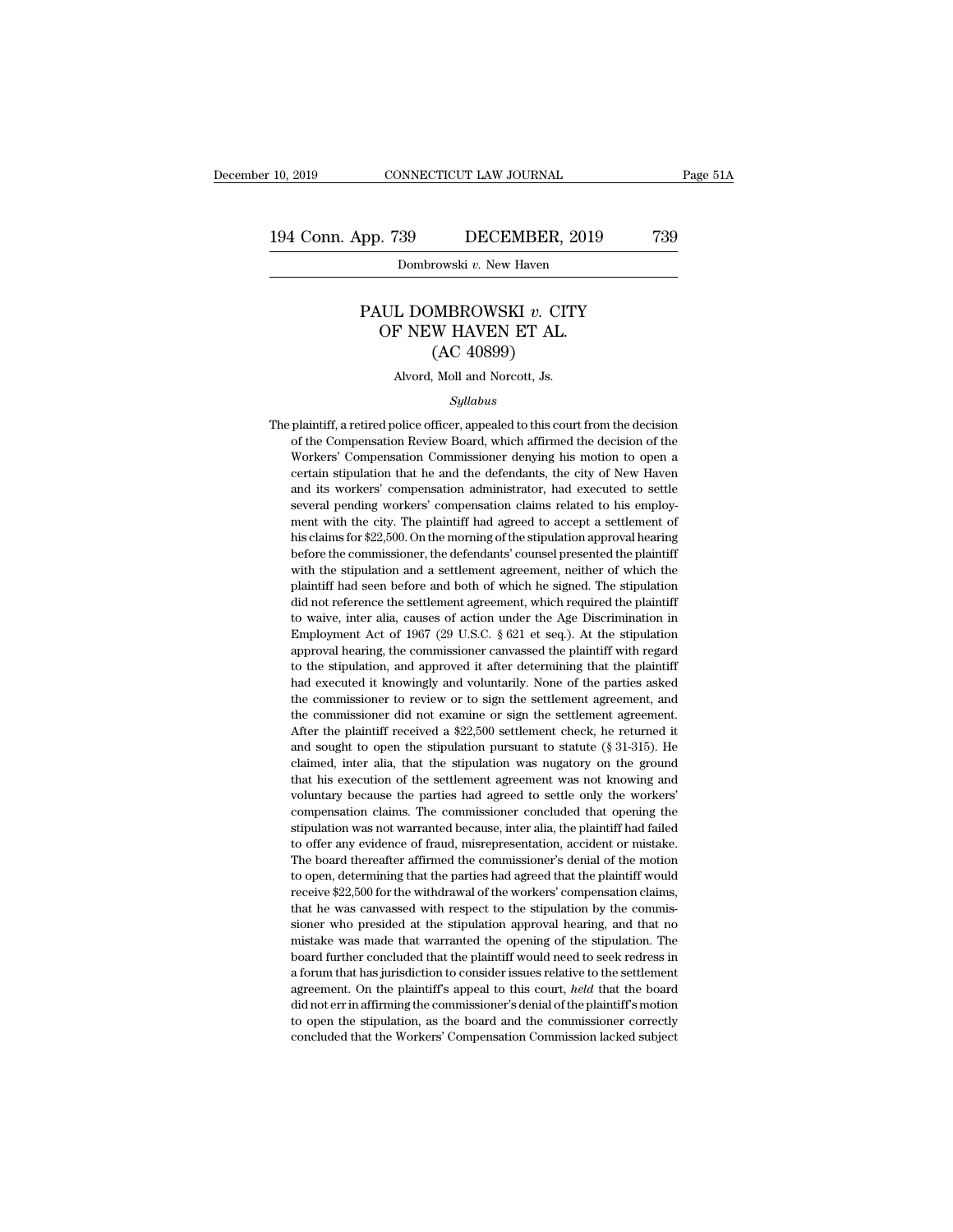## CONNECTICUT LAW JOURNAL December 10, 2019<br>
740 DECEMBER, 2019 194 Conn. App. 739<br>
Dombrowski v. New Haven CONNECTICUT LAW JOURNAL Decembe<br>December 194 Conn. App. 739<br>Dombrowski *v*. New Haven<br>matter jurisdiction to entertain issues that related to the settlement

DECEMBER, 2019 194 Conn. App. 739<br>Dombrowski v. New Haven<br>matter jurisdiction to entertain issues that related to the settlement<br>agreement: the plaintiff presented no claims that challenged the integrity DECEMBER, 2019 194 Conn. App. 739<br>Dombrowski v. New Haven<br>matter jurisdiction to entertain issues that related to the settlement<br>agreement: the plaintiff presented no claims that challenged the integrity<br>of the settlement **DECEMBER, 2019** 194 Conn. App. 739<br>
Dombrowski  $v$ . New Haven<br>
matter jurisdiction to entertain issues that related to the settlement<br>
agreement: the plaintiff presented no claims that challenged the integrity<br>
of the se The sum of the settlement of the settlement of the settlement of the settlement of the settlement of the settlement of his workers' compensation claims, as he had agreed to be paid \$22,500 in exchange for the settlement, Dombrowski  $v$ . New Haven<br>matter jurisdiction to entertain issues that related to the settlement<br>agreement: the plaintiff presented no claims that challenged the integrity<br>of the settlement of his workers' compensation cl matter jurisdiction to entertain issues that related to the settlement agreement: the plaintiff presented no claims that challenged the integrity of the settlement of his workers' compensation claims, as he had agreed to b matter jurisdiction to entertain issues that related to the settlement agreement: the plaintiff presented no claims that challenged the integrity of the settlement of his workers' compensation claims, as he had agreed to b agreement. the plantin presented no claims that channeliged the mitegrity<br>of the settlement of his workers' compensation claims, as he had agreed<br>to be paid \$22,500 in exchange for the settlement, he was canvassed,<br>adequat of the settlement of his workers' compensation claims, as he had agreed<br>to be paid \$22,500 in exchange for the settlement, he was canvassed,<br>adequately by his own admission, with respect to the stipulation, and<br>the \$22,500 to be paat  $322,500$  in exchange for the settlement, he was canvassed, adequately by his own admission, with respect to the stipulation, and the \$22,500 sum was remitted to him, and the issues he raised as to the waiver o atequately by his own at<br>the \$22,500 sum was remitted to him, and the issues he raised as to the<br>waiver of any rights he may have had were beyond the commission's<br>jurisdiction, which is limited by statute to claims arising the *422,500* sunt was rentited to finit, and the is<br>waiver of any rights he may have had were be<br>jurisdiction, which is limited by statute to cl:<br>Workers' Compensation Act (§ 31-275 et seq.<br>declined to review the merits o is distinction, which is limited by statute to claims arising out of the orkers' Compensation Act (§ 31-275 et seq.); moreover, this court clined to review the merits of the various claims the plaintiff raised this appell declined to review the merits of the various claims the plaintiff raised<br>in his appellate briefs, as those claims were not presented to the commis-<br>sioner during the underlying proceedings.<br>Argued September 19—officially r From the methods of the various compensation  $\Delta ct$  (§ 31-275 et seq.); moreover, this court declined to review the merits of the various claims the plaintiff raised in his appellate briefs, as those claims were not presen

declined to review the merits of the various claims the plaintiff raised<br>in his appellate briefs, as those claims were not presented to the commis-<br>sioner during the underlying proceedings.<br>Argued September 19—officially r in his appellate briefs, as those claims were not presented to the commissioner during the underlying proceedings.<br>Argued September 19—officially released December 10, 2019<br>*Procedural History*<br>Appeal from the decision of sioner during the underlying proceedings.<br>
Argued September 19—officially released December 10, 2019<br>
Procedural History<br>
Appeal from the decision of the Workers' Compensa-<br>
tion Commissioner for the Third District denying Argued september 19—onicially released becember 10, 2019<br>
Procedural History<br>
Appeal from the decision of the Workers' Compensa-<br>
tion Commissioner for the Third District denying the<br>
plaintiff's motion to open a certain s *Procedural History*<br>Appeal from the decision of the Workers' Compensa-<br>tion Commissioner for the Third District denying the<br>plaintiff's motion to open a certain stipulation, brought<br>to the Compensation Review Board, which tion Commissioner<br>plaintiff's motion to<br>to the Compensation<br>commissioner's dec<br>this court. Affirmed<br>Paul T. Dombro<br>lant (plaintiff).<br>Brian L. Smith, 1 Finally Smotten Wolfert a certain supulation, brought<br>the Compensation Review Board, which affirmed the<br>mmissioner's decision, and the plaintiff appealed to<br>is court. *Affirmed.*<br>Paul T. Dombrowski, self-represented, the a

#### *Opinion*

is court. Affirmed.<br> *Paul T. Dombrowski*, self-represented, the appel-<br>
at (plaintiff).<br> *Brian L. Smith*, for the appellees (defendants).<br> *Opinion*<br>
MOLL, J. The self-represented plaintiff, Paul Dom-<br>
powski, appeals f Paul T. Dombrowski, self-represented, the appel-<br>
lant (plaintiff).<br> *Brian L. Smith*, for the appellees (defendants).<br> *Opinion*<br>
MOLL, J. The self-represented plaintiff, Paul Dom-<br>
browski, appeals from the decision of t and (plaintiff).<br> *Brian L. Smith*, for the appellees (defendants).<br>  $\frac{opinion}{opinion}$ <br>
MOLL, J. The self-represented plaintiff, Paul Dom-<br>
browski, appeals from the decision of the Compensa-<br>
tion Review Board (board) affirmin Brian L. Smith, for the appellees (defendants).<br>  $\omega$  opinion<br>
MOLL, J. The self-represented plaintiff, Paul Dom-<br>
browski, appeals from the decision of the Compensa-<br>
tion Review Board (board) affirming the decision of t *Opinion*<br>
MOLL, J. The self-represented plaintiff, Paul Dom-<br>
browski, appeals from the decision of the Compensa-<br>
tion Review Board (board) affirming the decision of the<br>
Workers' Compensation Commissioner for the Third<br> Opinion<br>
MOLL, J. The self-represented plaintiff, Paul Dom-<br>
browski, appeals from the decision of the Compensa-<br>
tion Review Board (board) affirming the decision of the<br>
Workers' Compensation Commissioner for the Third<br>
D MOLL, J. The self-represented plaintiff, Paul Dom-<br>browski, appeals from the decision of the Compensa-<br>tion Review Board (board) affirming the decision of the<br>Workers' Compensation Commissioner) of the Workers' Compensa-<br>t browski, appeals from the decision of the Compensa-<br>tion Review Board (board) affirming the decision of the<br>Workers' Compensation Commissioner for the Third<br>District (commissioner) of the Workers' Compensa-<br>tion Commission tion Review Board (board) affirming the decision of the<br>Workers' Compensation Commissioner for the Third<br>District (commissioner) of the Workers' Compensa-<br>tion Commission (commission), denying the plaintiff's<br>motion to ope Workers' Compensation Commissioner for the Third<br>District (commissioner) of the Workers' Compensa-<br>tion Commission (commission), denying the plaintiff's<br>motion to open a stipulation executed by the plaintiff<br>and the defend District (commissioner) of the Workers' Compensa-<br>tion Commission (commission), denying the plaintiff's<br>motion to open a stipulation executed by the plaintiff<br>and the defendants, the city of New Haven (city) and<br>the Connec tion Commission (commission), denying the plaintiff's<br>motion to open a stipulation executed by the plaintiff<br>and the defendants, the city of New Haven (city) and<br>the Connecticut Interlocal Risk Management Agency<br>(CIRMA). O motion to open a stipulation executed by the plaintiff<br>and the defendants, the city of New Haven (city) and<br>the Connecticut Interlocal Risk Management Agency<br>(CIRMA). On appeal, the plaintiff raises a number of<br>claims that d the defendants, the city of New Haven (city) and<br>e Connecticut Interlocal Risk Management Agency<br>IRMA). On appeal, the plaintiff raises a number of<br>aims that, in essence, challenge the propriety of the<br>aard's decision af the Connecticut Interlocal Risk Management Agency<br>(CIRMA). On appeal, the plaintiff raises a number of<br>claims that, in essence, challenge the propriety of the<br>board's decision affirming the commissioner's denial of<br>his mot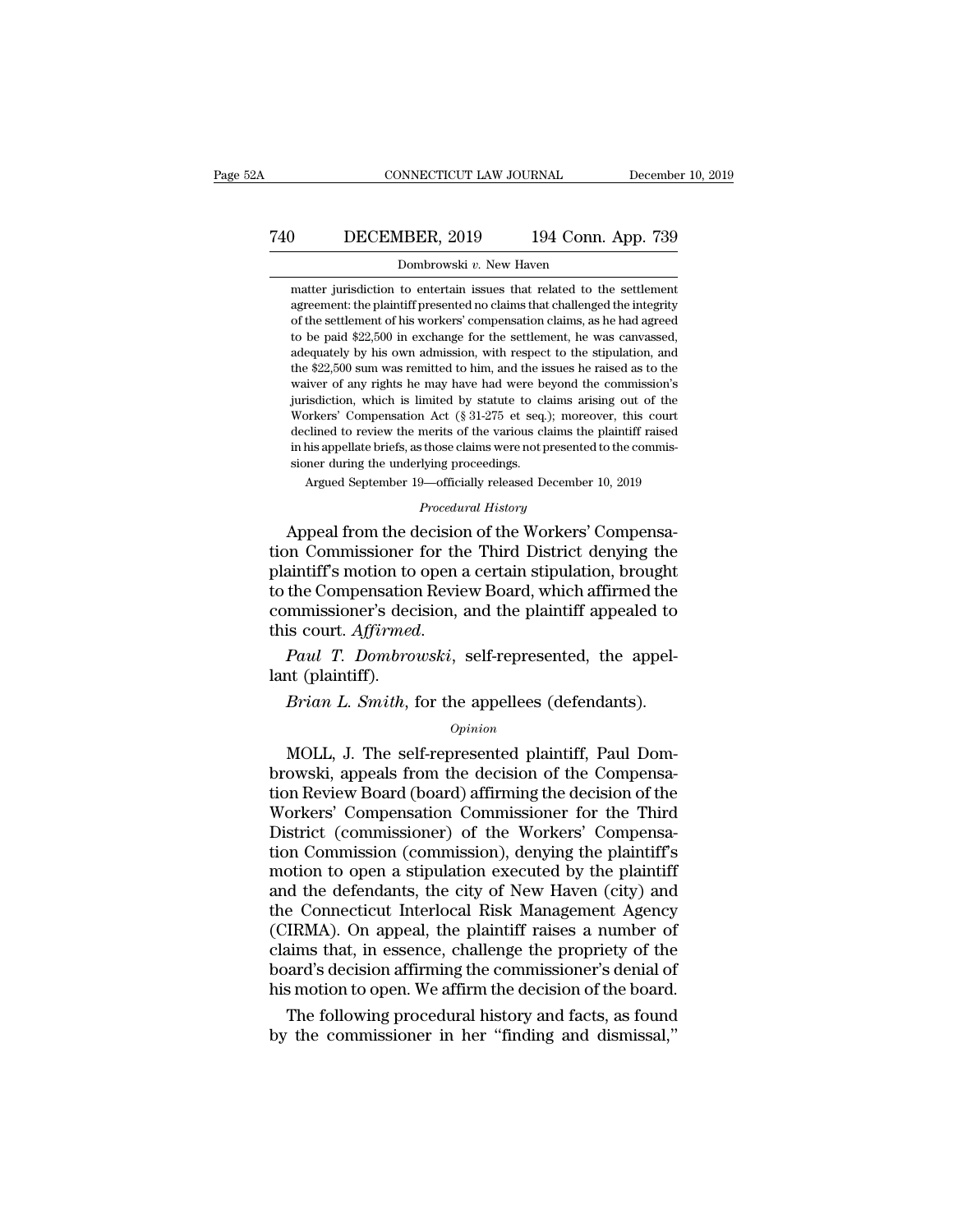## 10, 2019 CONNECTICUT LAW JOURNAL Page 53A<br>194 Conn. App. 739 DECEMBER, 2019 741<br>Dombrowski v. New Haven 99 DECEMBER, 2019<br>29 DECEMBER, 2019<br><sup>Dombrowski</sup> v. New Haven<br><sup>1 2016</sup> or as undisputed in

10, 2019 CONNECTICUT LAW JOURNAL<br>
194 Conn. App. 739 DECEMBER, 2019 741<br>
Dombrowski v. New Haven<br>
dated October 11, 2016, or as undisputed in the rec-<br>
ord, are relevant to our resolution of this appeal. The<br>
polyintiff is 194 Conn. App. 739 DECEMBER, 2019 741<br>Dombrowski v. New Haven<br>dated October 11, 2016, or as undisputed in the rec-<br>ord, are relevant to our resolution of this appeal. The<br>plaintiff is a retired police officer who was form 194 Conn. App. 739 DECEMBER, 2019 741<br>
Dombrowski v. New Haven<br>
dated October 11, 2016, or as undisputed in the rec-<br>
ord, are relevant to our resolution of this appeal. The<br>
plaintiff is a retired police officer who was 194 Conn. App. 739 DECEMBER, 2019 741<br>
Dombrowski v. New Haven<br>
dated October 11, 2016, or as undisputed in the rec-<br>
ord, are relevant to our resolution of this appeal. The<br>
plaintiff is a retired police officer who was **Processor CECERTERT, 2018**<br>
Dombrowski v. New Haven<br>
dated October 11, 2016, or as undisputed in the rec-<br>
ord, are relevant to our resolution of this appeal. The<br>
plaintiff is a retired police officer who was formerly<br> Dombrowski v. New Haven<br>
dated October 11, 2016, or as undisputed in the rec-<br>
ord, are relevant to our resolution of this appeal. The<br>
plaintiff is a retired police officer who was formerly<br>
employed by the city.<sup>1</sup> Follo dated October 11, 2016, or as undisputed in the rec-<br>ord, are relevant to our resolution of this appeal. The<br>plaintiff is a retired police officer who was formerly<br>employed by the city.<sup>1</sup> Following his retirement, the<br>pla ord, are relevant to our resolution of this appeal. The<br>plaintiff is a retired police officer who was formerly<br>employed by the city.<sup>1</sup> Following his retirement, the<br>plaintiff sought to settle certain pending workers' complaintiff is a retired police officer who was formerly<br>employed by the city.<sup>1</sup> Following his retirement, the<br>plaintiff sought to settle certain pending workers' com-<br>pensation claims relating to several injuries that he h employed by the city.<sup>1</sup> Following his retirement, the plaintiff sought to settle certain pending workers' compensation claims relating to several injuries that he had sustained during his employment with the city. After n plaintiff sought to settle certain pending workers' compensation claims relating to several injuries that he had<br>sustained during his employment with the city. After<br>numerous informal hearings, the plaintiff, without the<br>a pensation claims relating to several injuries that he had<br>sustained during his employment with the city. After<br>numerous informal hearings, the plaintiff, without the<br>assistance of counsel, agreed to accept a global settlesustained during his employment with the city. After<br>numerous informal hearings, the plaintiff, without the<br>assistance of counsel, agreed to accept a global settle-<br>ment of his workers' compensation claims for a lump<br>sum p numerous informal hearings, the plaintiff, without the assistance of counsel, agreed to accept a global settlement of his workers' compensation claims for a lump sum payment of \$22,500. The settlement was contingent upon t assistance of counsel, agreed to accept a global settlement of his workers' compensation claims for a lump<br>sum payment of \$22,500. The settlement was contingent<br>upon the approval of the funds by the city's litigation<br>settl ment of his workers' compensation claims for a lump<br>sum payment of \$22,500. The settlement was contingent<br>upon the approval of the funds by the city's litigation<br>settlement committee, which approved the funds on<br>September m payment of \$22,500. The settlement was contingent<br>oon the approval of the funds by the city's litigation<br>ttlement committee, which approved the funds on<br>prember 23, 2015. On September 29, 2015, the com-<br>ission issued a n upon the approval of the funds by the city's litigation<br>settlement committee, which approved the funds on<br>September 23, 2015. On September 29, 2015, the com-<br>mission issued a notice providing that a stipulation<br>approval he

settlement committee, which approved the funds on<br>September 23, 2015. On September 29, 2015, the com-<br>mission issued a notice providing that a stipulation<br>approval hearing was scheduled for September 30, 2015.<br>On the morni September 23, 2015. On September 29, 2015, the com-<br>mission issued a notice providing that a stipulation<br>approval hearing was scheduled for September 30, 2015.<br>On the morning of September 30, 2015, prior to the<br>stipulatio mission issued a notice providing that a stipulation<br>approval hearing was scheduled for September 30, 2015.<br>On the morning of September 30, 2015, prior to the<br>stipulation approval hearing, the plaintiff, accompanied<br>by Cra approval hearing was scheduled for September 30, 2015.<br>
On the morning of September 30, 2015, prior to the<br>
stipulation approval hearing, the plaintiff, accompanied<br>
by Craig Miller, the president of the police union, met<br> On the morning of September 30, 2015, prior to the<br>stipulation approval hearing, the plaintiff, accompanied<br>by Craig Miller, the president of the police union, met<br>with the defendants' counsel. The defendants' counsel<br>pres stipulation approval hearing, the plaintiff, accompanied<br>by Craig Miller, the president of the police union, met<br>with the defendants' counsel. The defendants' counsel<br>presented the plaintiff with two documents: (1) a "Stip by Craig Miller, the president of the police union, met<br>with the defendants' counsel. The defendants' counsel<br>presented the plaintiff with two documents: (1) a "Stipu-<br>lation," dated September 28, 2015 (stipulation); and ( with the defendants' counsel. The defendants' counsel<br>presented the plaintiff with two documents: (1) a "Stipu-<br>lation," dated September 28, 2015 (stipulation); and (2)<br>a "Settlement Agreement, General Release and Cove-<br>na presented the plaintiff with two documents: (1) a "Stipu-<br>lation," dated September 28, 2015 (stipulation); and (2)<br>a "Settlement Agreement, General Release and Cove-<br>nant Not to Sue," dated September 29, 2015 (settlement<br>a lation," dated September 28, 2015 (stipulation); and (2)<br>a "Settlement Agreement, General Release and Cove-<br>nant Not to Sue," dated September 29, 2015 (settlement<br>agreement). The stipulation provided in relevant part:<br>"[I] a "Settlement Agreement, General Release and Cove-<br>nant Not to Sue," dated September 29, 2015 (settlement<br>agreement). The stipulation provided in relevant part:<br>"[I]t is agreed by and between the parties hereto that<br>the [d nant Not to Sue," dated September 29, 2015 (settlement<br>agreement). The stipulation provided in relevant part:<br>"[I]t is agreed by and between the parties hereto that<br>the [defendants] shall pay to the [plaintiff] in addition agreement). The stipulation provided in relevant part:<br>"[I]t is agreed by and between the parties hereto that<br>the [defendants] shall pay to the [plaintiff] in addition<br>to the compensation and medical benefits already paid<br> "[I]t is agreed by and between the parties hereto that<br>the [defendants] shall pay to the [plaintiff] in addition<br>to the compensation and medical benefits already paid<br>by the [defendants] the further sum of [\$22,500], the<br> the [defendants] shall pay to the [plaintiff] in addition<br>to the compensation and medical benefits already paid<br>by the [defendants] the further sum of [\$22,500], the<br>same is to be in full, final and complete settlement,<br>ad to the compensation and medical benefits already paid<br>by the [defendants] the further sum of [\$22,500], the<br>same is to be in full, final and complete settlement,<br>adjustment accord, and satisfaction of all claims which<br>the by the [defendants] the further sum of [\$22,500], the same is to be in full, final and complete settlement, adjustment accord, and satisfaction of all claims which the aforesaid [plaintiff] might otherwise have against th same is to be in full, final and complete settlement,<br>adjustment accord, and satisfaction of all claims which<br>the aforesaid [plaintiff] might otherwise have against<br>the [defendants], or either of them, and be made and<br>acc 1 Interpreted in lieu of all other compensation payments, accordance with our [Workers' Compensation Act act), General Statutes § 31-275 et seq.]." The stipulation  $\frac{1}{1}$  The plaintiff represents that the city hired hi  $\begin{array}{c} \text{accept} \ \text{in } \text{accep} \ \text{(act)}, \ \frac{}{\text{1 The}} \ \text{in } 2011. \end{array}$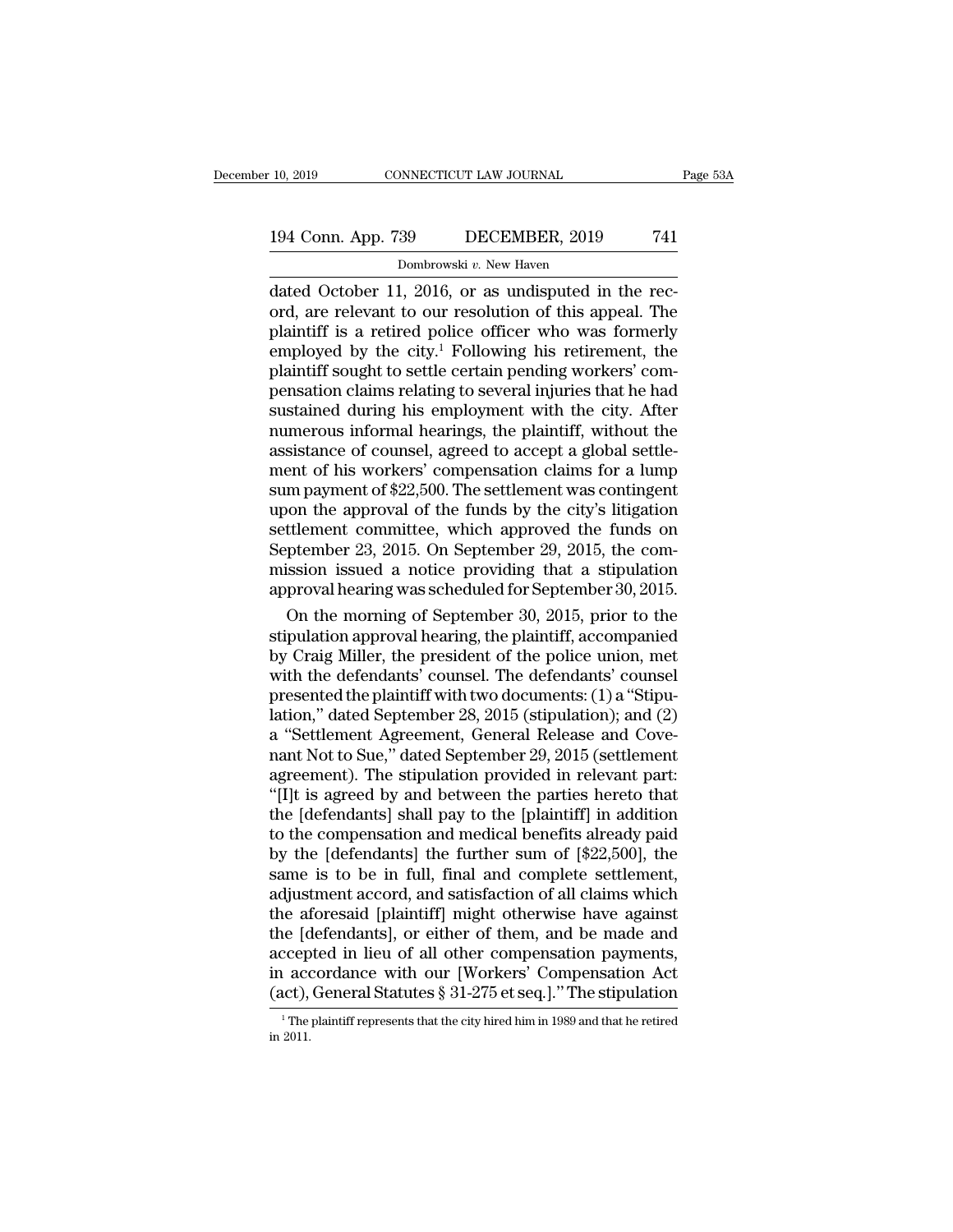## CONNECTICUT LAW JOURNAL December 10, 2019<br>
742 DECEMBER, 2019 194 Conn. App. 739<br>
Dombrowski v. New Haven NNECTICUT LAW JOURNAL<br>18ER, 2019 194 Conn.<br>Dombrowski v. New Haven<br>the settlement agreement T

CONNECTICUT LAW JOURNAL December<br>
T42 DECEMBER, 2019 194 Conn. App. 739<br>
Dombrowski v. New Haven<br>
Dombrowski v. New Haven<br>
Dombrowski v. New Haven<br>
did not reference the settlement agreement. The settle-<br>
ment agreement pr T42 DECEMBER, 2019 194 Conn. App. 739<br>Dombrowski v. New Haven<br>did not reference the settlement agreement. The settle-<br>ment agreement provided in relevant part: "[The plain-<br>tiff] . . . for and in consideration of both mon T42 DECEMBER, 2019 194 Conn. App. 739<br>
Dombrowski v. New Haven<br>
did not reference the settlement agreement. The settle-<br>
ment agreement provided in relevant part: "[The plain-<br>
tiff] . . . for and in consideration of both Text Transaction 194 Conn. App. 739<br>
Dombrowski v. New Haven<br>
did not reference the settlement agreement. The settle-<br>
ment agreement provided in relevant part: "[The plain-<br>
tiff] . . . for and in consideration of both m **EXEMBER, 2019** 194 COM. App. 199<br>
Dombrowski v. New Haven<br>
did not reference the settlement agreement. The settle-<br>
ment agreement provided in relevant part: "[The plain-<br>
tiff] . . . for and in consideration of both mon Dombrowski v. New Haven<br>
did not reference the settlement agreement. The settle-<br>
ment agreement provided in relevant part: "[The plain-<br>
tiff] . . . for and in consideration of both monetary<br>
sums and by action previousl did not reference the settlement agreement. The settlement agreement provided in relevant part: "[The plaintiff] . . . for and in consideration of both monetary sums and by action previously recited within the content of [ ment agreement provided in relevant part: "[The plaintiff] . . . for and in consideration of both monetary<br>sums and by action previously recited within the con-<br>tent of [the stipulation] attached as Exhibit A hereto,<br>recei tiff] . . . for and in consideration of both monetary<br>sums and by action previously recited within the con-<br>tent of [the stipulation] attached as Exhibit A hereto,<br>receipt of which is hereby acknowledged, [does] remise,<br>r sums and by action previously recited within the content of [the stipulation] attached as Exhibit A hereto, receipt of which is hereby acknowledged, [does] remise, release and forever discharge  $\dots$  [the city]  $\dots$  as to tent of [the stipulation] attached as Exhibit A hereto,<br>receipt of which is hereby acknowledged, [does] remise,<br>release and forever discharge . . . [the city] . . . as<br>to any and all actions, causes and causes of action,<br>s receipt of which is hereby acknowledged, [does] remise,<br>release and forever discharge  $\dots$  [the city]  $\dots$  as<br>to any and all actions, causes and causes of action,<br>sums of money, covenants, contracts, controversies,<br>agreem The case and forever discharge  $\ldots$  [the city]  $\ldots$  as<br>to any and all actions, causes and causes of action,<br>sums of money, covenants, contracts, controversies,<br>agreements, promises, damages, claims and demands<br>whatsoeve to any and all actions, causes and causes of action,<br>sums of money, covenants, contracts, controversies,<br>agreements, promises, damages, claims and demands<br>whatsoever, in law or in equity  $\ldots$  as a result of [the<br>plaintif sums of money, covenants, contracts, controversies,<br>sums of money, covenants, contracts, controversies,<br>agreements, promises, damages, claims and demands<br>whatsoever, in law or in equity  $\ldots$  as a result of [the<br>plaintiff agreements, promises, damages, claims and demands<br>whatsoever, in law or in equity  $\dots$  as a result of [the<br>plaintiff's] employment or with severance of [the plain-<br>tiff's] employment with [the city] from the commence-<br>men whatsoever, in law or in equity  $\ldots$  as a result of [the plaintiff's] employment or with severance of [the plaintiff's] employment with [the city] from the commence-<br>ment of [the plaintiff's] employment with [the city] t maintiff's] employment or with severance of [the plain-<br>tiff's] employment with [the city] from the commence-<br>ment of [the plaintiff's] employment with [the city] to<br>the date of [the plaintiff's] execution of the [settlem plance of care propries that is the city] from the commence-<br>tiff's] employment with [the city] to<br>the date of [the plaintiff's] execution of the [settlement<br>agreement], whether known or unsuspected, including<br>all claims, and of the plaintiff's employment with the city of the date of the plaintiff's execution of the tsettlement agreement], whether known or unsuspected, including all claims, demands, or causes of action under any federal or the date of [the plaintiff's] execution of the [settlement agreement], whether known or unsuspected, including all claims, demands, or causes of action under any federal or state law, regulation or decision including but are and of the parametry are dated of the pointline<br>agreement], whether known or unsuspected, including<br>all claims, demands, or causes of action under any fed-<br>eral or state law, regulation or decision including but<br>not li all claims, demands, or causes of action under any federal or state law, regulation or decision including but<br>not limited to causes of action under the [Workers']<br>Compensation Laws of the State of Connecticut . . .<br>[t]he A and or state law, regulation or decision including but<br>not limited to causes of action under the [Workers']<br>Compensation Laws of the State of Connecticut . . .<br>[t]he Age Discrimination in Employment Act of 1967,<br>29 U.S.C. not limited to causes of action under the [Workers']<br>Compensation Laws of the State of Connecticut . . .<br>[t]he Age Discrimination in Employment Act of 1967,<br>29 U.S.C. [§] 621 et seq. [ADEA] . . . [and] [a]ny other<br>federal Compensation Laws of the State of Connecticut  $\dots$  [t]he Age Discrimination in Employment Act of 1967, 29 U.S.C. [§] 621 et seq. [ADEA]  $\dots$  [and] [a]ny other federal, state or local civil or human rights law or any other [t]he Age Discrimination in Employment Act of 1967,<br>29 U.S.C. [§] 621 et seq. [ADEA]  $\ldots$  [and] [a]ny other<br>federal, state or local civil or human rights law or any<br>other local, state or federal law, regulation or ordi-<br> 29 U.S.C. [§] 621 et seq. [ADEA]  $\ldots$  [and] [a]ny other<br>federal, state or local civil or human rights law or any<br>other local, state or federal law, regulation or ordi-<br>nance."<sup>2</sup> The settlement agreement also provided in private attorney in the settlement agreement) and [the settlement agreement as provided in relevant part: "[The plaintiff] represent also provided in relevant part: "[The plaintiff] represent as provided in relevant part: reaction, state or federal law, regulation or ordinance."<sup>2</sup> The settlement agreement also provided in relevant part: "[The plaintiff] represent[s] that [the plaintiff] has] been advised that [the plaintiff] should consult Figure 22. The settlement agreement also provided in relevant part: "[The plaintiff] represent[s] that [the plaintiff] has] been advised that [the plaintiff] should consult and acknowledge[s] that [the plaintiff] has] cons rance.<br>
evant part: "[The plaintiff] represent[s] that [the plaintiff<br>
has] been advised that [the plaintiff] should consult<br>
and acknowledge[s] that [the plaintiff has] consulted a<br>
private attorney with respect to [the s has] been advised that [the plaintiff] should consult<br>and acknowledge[s] that [the plaintiff] should consult<br>and acknowledge[s] that [the plaintiff has] consulted a<br>private attorney with respect to [the settlement agree-<br> and acknowledge[s] that [the plaintiff has] consulted a<br>private attorney with respect to [the settlement agreement] and [has] been given an adequate opportunity to<br>discuss all aspects of [the settlement agreement] with<br>co and actube metageptry that provide a private attorney with respect to [the settlement agreement] and [has] been given an adequate opportunity to discuss all aspects of [the settlement agreement] with counsel of [the plaint ment] and [has] been given an adequate opportunity to<br>discuss all aspects of [the settlement agreement] with<br>counsel of [the plaintiff's] choosing. [The plaintiff]<br>agree[s] that [the plaintiff has] had twenty-one (21) day gree[s] that [the plaintiff has] had twenty-one (21) days<br>  $\alpha$  consider this agreement  $\dots$  [The plaintiff] further<br>
inderstand[s] that this settlement agreement is con-<br>
ingent upon approval of [the stipulation] attache and causes of action were ''remisely and causes of action were expected to consider this agreement.... [The plaintiff] further understand[s] that this settlement agreement is contingent upon approval of [the stipulation]

which, for purposes of our disposition of this appeal, we need not set forth in toto. under<br>tinger<br><sup>2</sup> The<br>and cau<br>which,<br>in toto.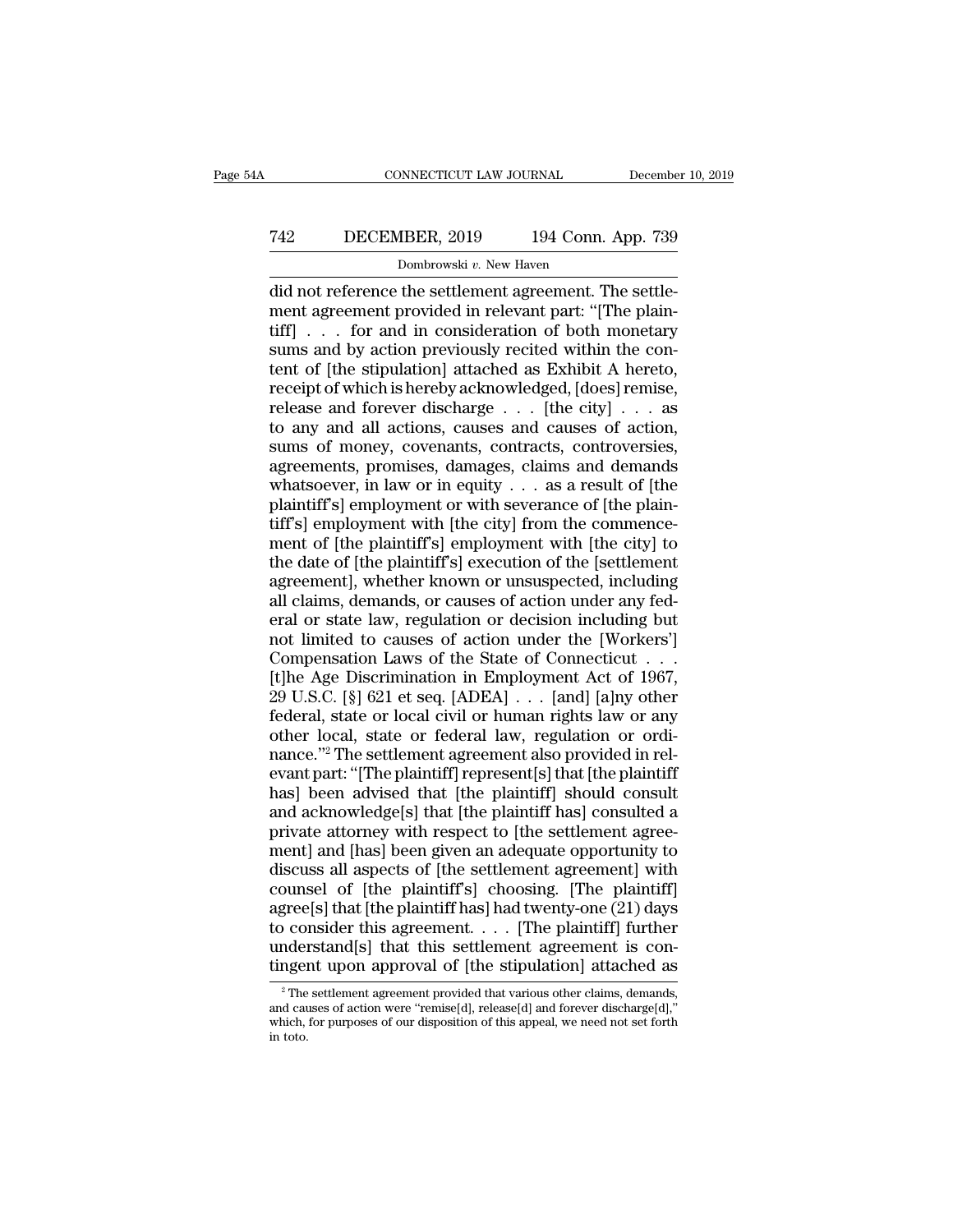## 10, 2019 CONNECTICUT LAW JOURNAL Page 55A<br>194 Conn. App. 739 DECEMBER, 2019 743<br>Dombrowski v. New Haven 99 DECEMBER, 2019<br>29 DECEMBER, 2019<br><sup>Dombrowski</sup> v. New Haven<br>The plaintiffl furthe

10, 2019 CONNECTICUT LAW JOURNAL<br>
194 Conn. App. 739 DECEMBER, 2019 743<br>
Dombrowski v. New Haven<br>
Exhibit A hereto. . . . [The plaintiff] further under-<br>
stands that for a period of seven (7) days following<br>
the execution 194 Conn. App. 739 DECEMBER, 2019 743<br>Dombrowski v. New Haven<br>Exhibit A hereto.... [The plaintiff] further understands that for a period of seven (7) days following<br>the execution of this agreement, he may revoke this<br>Jaka 194 Conn. App. 739 DECEMBER, 2019 743<br>
Dombrowski v. New Haven<br>
Exhibit A hereto. . . . . [The plaintiff] further understands that for a period of seven (7) days following<br>
the execution of this agreement, he may revoke t 194 Conn. App. 739 DECEMBER, 2019 743<br>
Dombrowski v. New Haven<br>
Exhibit A hereto. . . . [The plaintiff] further under-<br>
stands that for a period of seven (7) days following<br>
the execution of this agreement, he may revoke Dombrowski v. New Haven<br>
Exhibit A hereto. . . . [The plaintiff] further under-<br>
stands that for a period of seven (7) days following<br>
the execution of this agreement, he may revoke this<br>
[a]greement. This [a]greement sha Dombrowski v. New Haven<br>
Exhibit A hereto.... [The plaintiff] further under-<br>
stands that for a period of seven (7) days following<br>
the execution of this agreement, he may revoke this<br>
[a]greement. This [a]greement shall Exhibit A hereto. . . . . [The plaintiff] further understands that for a period of seven  $(7)$  days following the execution of this agreement, he may revoke this [a]greement. This [a]greement shall not become effective or stands that for a period of seven  $(7)$  days following<br>the execution of this agreement, he may revoke this<br>[a]greement. This [a]greement shall not become effec-<br>tive or enforceable until the revocation period has<br>expired. uments.<sup>3</sup> greement. This [a]greement shan not become enec-<br>re or enforceable until the revocation period has<br>pired." The plaintiff had not seen the stipulation or<br>e settlement agreement prior to the morning of Sep-<br>mber 30, 2015. Ne tive of emorecable until the revocation period has<br>expired." The plaintiff had not seen the stipulation or<br>the settlement agreement prior to the morning of Sep-<br>tember 30, 2015. Nevertheless, he signed both doc-<br>uments.<sup>3</sup>

expred. The plantificant radius seen the supulation of<br>the settlement agreement prior to the morning of Sep-<br>tember 30, 2015. Nevertheless, he signed both doc-<br>uments.<sup>3</sup><br>That same morning, Commissioner Jack R. Goldberg<br>ca the settlement agreement prior to the morning of sep-<br>tember 30, 2015. Nevertheless, he signed both doc-<br>uments.<sup>3</sup><br>That same morning, Commissioner Jack R. Goldberg<br>canvassed the plaintiff with regard to the stipulation. A That same morning, Commissioner Jack R. Goldberg<br>
That same morning, Commissioner Jack R. Goldberg<br>
canvassed the plaintiff with regard to the stipulation. As<br>
part of the canvass, Commissioner Goldberg reviewed<br>
with the That same morning, Commissioner Jack R. Goldberg<br>canvassed the plaintiff with regard to the stipulation. As<br>part of the canvass, Commissioner Goldberg reviewed<br>with the plaintiff forms entitled "Stipulation and What<br>It Me art of the canvass, Commissioner Goldberg reviewed<br>ith the plaintiff forms entitled "Stipulation and What<br>Means"<sup>4</sup> and "Stipulation Questionnaire."<sup>5</sup> Commis-<br>oner Goldberg then approved the stipulation after<br><sup>3</sup> The pla with the plaintiff forms entitled "Stipulation and What<br>It Means"<sup>4</sup> and "Stipulation Questionnaire."<sup>5</sup> Commis-<br>sioner Goldberg then approved the stipulation after<br> $\frac{3}{10}$  The plaintiff represents that he reviewed the

It Means<sup>374</sup> and "Stipulation Questionnaire."<sup>5</sup> Commissioner Goldberg then approved the stipulation after  $\overline{\ }$ <sup>3</sup> The plaintiff represents that he reviewed the stipulation and the settlement agreement for approximate It Means<sup>-3</sup> and "Stipulation Questionnaire." Commissioner Goldberg then approved the stipulation after  $\frac{3}{10}$  The plaintiff represents that he reviewed the stipulation and the settlement agreement for approximately t sioner Goldberg then approved the stipulation after  $\frac{3}{10}$  The plaintiff represents that he reviewed the stipulation and the settlement agreement for approximately twenty to thirty minutes with Miller prior to signing <sup>3</sup> The plaintiff represents that he reviewed the stipulation and the settlement agreement for approximately twenty to thirty minutes with Miller prior to signing the documents. The stipulation was signed by the plaintiff <sup>3</sup> The plaintiff represents that he reviewed the stipulation and the settlement agreement for approximately twenty to thirty minutes with Miller prior to signing the documents. The stipulation was signed by the plaintiff ment agreement for approximately twenty to thirty minutes wi<br>to signing the documents. The stipulation was signed by the<br>defendants' counsel, and Miller, acting as a witness. The sett<br>ment was signed by the plaintiff, Mill signing the documents. The stipulation was signed by the plaintiff, the<br>endants' counsel, and Miller, acting as a witness. The settlement agree-<br>the was signed by the plaintiff, Miller in his capacity as the police union<br>r defendants' counsel, and Miller, acting as a witness. The settlement agreement was signed by the plaintiff, Miller in his capacity as the police union representative, and Meghan A. Woods, a member of the Connecticut bar, a

ment was signed by the plaintiff, Miller in his capacity as the police union representative, and Meghan A. Woods, a member of the Connecticut bar, acting as a witness. Neither the defendants' counsel nor any other represen representative, and Meghan A. Woods, a member of the Connecticut bar,<br>acting as a witness. Neither the defendants' counsel nor any other representa-<br>tive of the defendants signed the settlement agreement.<br>
<sup>4</sup> "In order to acting as a witness. Neither the defendants' counsel nor any other representative of the defendants signed the settlement agreement.<br>  $^4$  "In order to assist trial commissioners in assessing the merits of a proposed sett tive of the defendants signed the settlement agreement.<br>
"In order to assist trial commissioners in assessing the merits of a proposed settlement and 'assuring that a claimant comprehends the nature and<br>
scope of a stipul <sup>4</sup> "In order to assist trial commissioners in assessing the merits of a proposed settlement and 'assuring that a claimant comprehends the nature and scope of a stipulation'... the Workers' Compensation Commission ... tha posed settlement and 'assuring that a claimant comprehends the nature and scope of a stipulation' . . . the Workers' Compensation Commission . . . Thas promulgated a form entitled "Stipulation and What It Means" that enum scope of a stipulation'  $\ldots$  the Workers' Compensation Commission  $\ldots$  thas promulgated a form entitled "Stipulation and What It Means" that enumerates the consequences of a stipulation from a claimant's point of view. The fast promulgated a form entitled "Stipulation and What It Means" that enumerates the consequences of a stipulation from a claimant's point of view. The form explains to the claimant that the stipulation is a final sett enumerates the consequences of a stipulation from a claimant's point of<br>view. The form explains to the claimant that the stipulation is a final settle-<br>ment, that rights to future medical, disability and loss of income be view. The form explains to the claimant that the stipulation is a final settlement, that rights to future medical, disability and loss of income benefits may be lost by accepting the stipulation, and that one's right to a ment, that rights to future medical, disability and loss of income benefits<br>may be lost by accepting the stipulation, and that one's right to a formal<br>hearing is also waived by settling the case. The form also directs the may be lost by accepting the stipulation, and that one's right to a formal hearing is also waived by settling the case. The form also directs the claimant to ask any questions he or she may have about the stipulation and hearing is also waived by settling the case. The form also directs the claimant to ask any questions he or she may have about the stipulation and its effects. Before a claimant may agree to a stipulation, a commissioner m to ask any questions he or she may have about the stipulation and its effects.<br>Before a claimant may agree to a stipulation, a commissioner must canvass<br>the claimant to insure that he has considered these issues and still Before a claimant may agree to a stipulation, a commissioner must canvass<br>the claimant to insure that he has considered these issues and still wants<br>to settle his case.'" (Citation omitted.) *Leonetti* v. MacDermid, Inc., to settle his case.'" (Citation omitted.) *Leonetti* v. *MacDermid, Inc.*, No. 5623, CRB 5-11-1, 2012 WL 1451552, \*4-5 (March 19, 2012), affd, 310 Conn. 195, 76 A.3d 168 (2013). In the present case, the "Stipulation and W

<sup>5623,</sup> CRB 5-11-1, 2012 WL 1451552, \*4-5 (March 19, 2012), aff'd, 310 Conn.<br>195, 76 A.3d 168 (2013). In the present case, the "Stipulation and What<br>It Means" form was signed by the plaintiff, the defendants' counsel, and<br>Co 195, 76 A.3d 168 (2013). In the present case, the "Stipulation and What It Means" form was signed by the plaintiff, the defendants' counsel, and Commissioner Goldberg.<br>
<sup>5</sup> The "Stipulation Questionnaire" form contained f It Means" form was signed by the plaintiff, the defendants' counsel, and Commissioner Goldberg.<br>  $\,^5$ The "Stipulation Questionnaire" form contained fifteen numbered questions requesting information that, according to th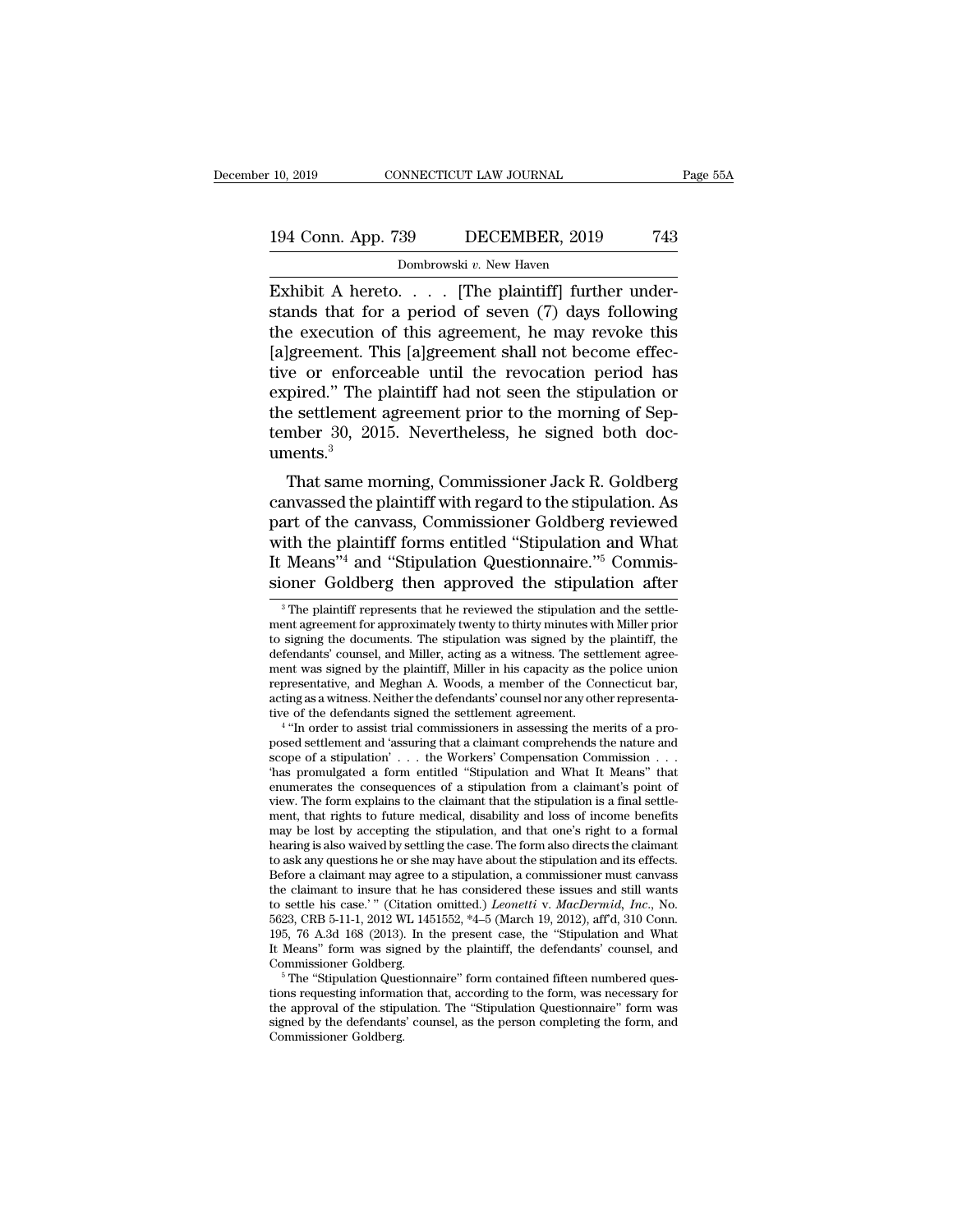## CONNECTICUT LAW JOURNAL December 10, 2019<br>
744 DECEMBER, 2019 194 Conn. App. 739<br>
Dombrowski v. New Haven NNECTICUT LAW JOURNAL<br>18ER, 2019 194 Conn.<br>Dombrowski v. New Haven<br>the plaintiff had executed t

CONNECTICUT LAW JOURNAL December<br>
T44 DECEMBER, 2019 194 Conn. App. 739<br>
Dombrowski v. New Haven<br>
determining that the plaintiff had executed the stipu-<br>
lation knowingly and voluntarily. None of the parties<br>
asked Commiss The Station Commission CD and voluntarily. New Haven<br>
Dombrowski v. New Haven<br>
determining that the plaintiff had executed the stipulation knowingly and voluntarily. None of the parties<br>
asked Commissioner Goldberg to rev Text Transaction Commissioner Goldberg examine or sign the settlement agreement, and at no point did Commissioner Goldberg examine or sign the settlement agreement, and at no point did Commissioner Goldberg examine or sig Text Transform of the SECEN DECEMBER, 2019<br>
Superior and the Marian Dombrowski v. New Haven<br>
Dombrowski v. New Haven<br>
Dombrowski v. New Haven<br>
determining that the plaintiff had executed the stipulation knowingly and volun For BECEMBER, 2019 194 COMP. App. 109<br>
Dombrowski v. New Haven<br>
determining that the plaintiff had executed the stipu-<br>
lation knowingly and voluntarily. None of the parties<br>
asked Commissioner Goldberg to review or sign ment. termining that the plaintiff had executed the stipu-<br>ion knowingly and voluntarily. None of the parties<br>ked Commissioner Goldberg to review or sign the<br>ttlement agreement, and at no point did Commis-<br>point Goldberg examine lation knowingly and voluntarily. None of the parties<br>asked Commissioner Goldberg to review or sign the<br>settlement agreement, and at no point did Commis-<br>sioner Goldberg examine or sign the settlement agree-<br>ment.<br>On Octob

asked Commissioner Goldberg to review or sign the<br>settlement agreement, and at no point did Commis-<br>sioner Goldberg examine or sign the settlement agree-<br>ment.<br>On October 1, 2015, a representative of CIRMA, the<br>third-party settlement agreement, and at no point did Commissioner Goldberg examine or sign the settlement agreement.<br>On October 1, 2015, a representative of CIRMA, the third-party administrator for the city, mailed to the plaintiff a sioner Goldberg examine or sign the settlement agreement.<br>
On October 1, 2015, a representative of CIRMA, the<br>
third-party administrator for the city, mailed to the<br>
plaintiff a settlement check in the amount of \$22,500.<br> ment.<br>
On October 1, 2015, a representative of CIRMA, the<br>
third-party administrator for the city, mailed to the<br>
plaintiff a settlement check in the amount of \$22,500.<br>
On or about October 7, 2015, the plaintiff brought t On October 1, 2015, a representative of CIRMA, the<br>third-party administrator for the city, mailed to the<br>plaintiff a settlement check in the amount of \$22,500.<br>On or about October 7, 2015, the plaintiff brought the<br>check t third-party administrator for the city, mailed to the plaintiff a settlement check in the amount of \$22,500.<br>On or about October 7, 2015, the plaintiff brought the check to his police union office, signifying his rejection plaintiff a settlement check in the amount of \$22,500.<br>On or about October 7, 2015, the plaintiff brought the<br>check to his police union office, signifying his rejection<br>of the settlement agreement. On or about October 14,<br> On or about October 7, 2015, the plaintiff brought the check to his police union office, signifying his rejection of the settlement agreement. On or about October 14, 2015, the police union returned the check to the plain check to his police union office, signifying his rejection<br>of the settlement agreement. On or about October 14,<br>2015, the police union returned the check to the plain-<br>tiff. On or about October 19, 2015, the plaintiff mail of the settlement agreement. On or about October 14,<br>2015, the police union returned the check to the plain-<br>tiff. On or about October 19, 2015, the plaintiff mailed<br>the check to CIRMA with a note requesting that CIRMA<br>acc 2015, the police union returned the check to the plain-<br>tiff. On or about October 19, 2015, the plaintiff mailed<br>the check to CIRMA with a note requesting that CIRMA<br>accept the returned check. Following these events, the<br>c Fiff. On or about October 19, 2015, the plaintiff mailed<br>the check to CIRMA with a note requesting that CIRMA<br>accept the returned check. Following these events, the<br>commission held informal hearings on January 15 and<br>March the check to CIRMA with a note requesting that CIRMA<br>accept the returned check. Following these events, the<br>commission held informal hearings on January 15 and<br>March 15, 2016, which resulted in "no resolution of the<br>issues are enotries channel mated reduced and accept the returned check. Following these events, the commission held informal hearings on January 15 and March 15, 2016, which resulted in "no resolution of the issues" among the p commission held inform<br>commission held inform<br>March 15, 2016, which re<br>issues" among the partie<br>held a formal hearing on<br>the parties agreed that the<br>a response thereto.<br>On May 6, 2016, the p arch 15, 2016, which resulted in "no resolution of the<br>sues" among the parties. Thereafter, the commission<br>ld a formal hearing on March 31, 2016, during which<br>e parties agreed that the plaintiff would file a motion<br>open th issues" among the parties. Thereafter, the commission<br>held a formal hearing on March 31, 2016, during which<br>the parties agreed that the plaintiff would file a motion<br>to open the stipulation and the defendants would file<br>a

held a formal hearing on March 31, 2016, during which<br>the parties agreed that the plaintiff would file a motion<br>to open the stipulation and the defendants would file<br>a response thereto.<br>On May 6, 2016, the plaintiff, who w the parties agreed that the plaintiff would file a motion<br>to open the stipulation and the defendants would file<br>a response thereto.<br>On May 6, 2016, the plaintiff, who was represented<br>by counsel at the time, filed a motion to open the stipulation and the defendants would file<br>a response thereto.<br>On May 6, 2016, the plaintiff, who was represented<br>by counsel at the time, filed a motion to open, with an<br>accompanying memorandum of law, seeking a response thereto.<br>
On May 6, 2016, the plaintiff, who was represented<br>
by counsel at the time, filed a motion to open, with an<br>
accompanying memorandum of law, seeking to open<br>
the stipulation (motion to open).<sup>6</sup> The pl On May 6, 2016, the plaintiff, who was represented<br>by counsel at the time, filed a motion to open, with an<br>accompanying memorandum of law, seeking to open<br>the stipulation (motion to open).<sup>6</sup> The plaintiff asserted<br>that, by counsel at the time, filed a motion to open, with an accompanying memorandum of law, seeking to open the stipulation (motion to open).<sup>6</sup> The plaintiff asserted that, prior to September 30, 2015, the parties had agreed expansion of law, seeking to open<br>accompanying memorandum of law, seeking to open<br>the stipulation (motion to open).<sup>6</sup> The plaintiff asserted<br>that, prior to September 30, 2015, the parties had<br>agreed to settle only the pla The stipulation (motion to open).<sup>6</sup> The plaintiff asserted that, prior to September 30, 2015, the parties had agreed to settle only the plaintiff's workers' compensation claims in exchange for the sum of \$22,500, and that that, prior to September 30, 2015, the parties had agreed to settle only the plaintiff's workers' compensation claims in exchange for the sum of \$22,500, and that the settlement agreement constituted a unilateral expansion and the settle only the plaintiff's workers' compensation claims in exchange for the sum of \$22,500, and that the settlement agreement constituted a unilateral expansion of the parties' agreement by the defendants. The pla xpansion of the parties' agreement by the defendants.<br>he plaintiff argued that he did not knowingly and vol-<br>ntarily execute the settlement agreement, citing fac-<br>prs used in analyzing waivers of ADEA claims on the<br><sup>6</sup>The The plaintiff argued that he did not knowingly and voluntarily execute the settlement agreement, citing factors used in analyzing waivers of ADEA claims on the  $\frac{1}{\pi}$  The motion was captioned improperly as a motion to

**EXECUTE THE SET CONFIDENT IS a more interesting factors** used in analyzing waivers of ADEA claims on the <br>
<sup>6</sup> The motion was captioned improperly as a motion to "reopen" the stipulation. "We note that because the decisio tors used in analyzing waivers of ADEA claims on the  $\frac{6}{100}$  The motion was captioned improperly as a motion to "reopen" the stipulation. "We note that because the decision had never been opened, the appropriate term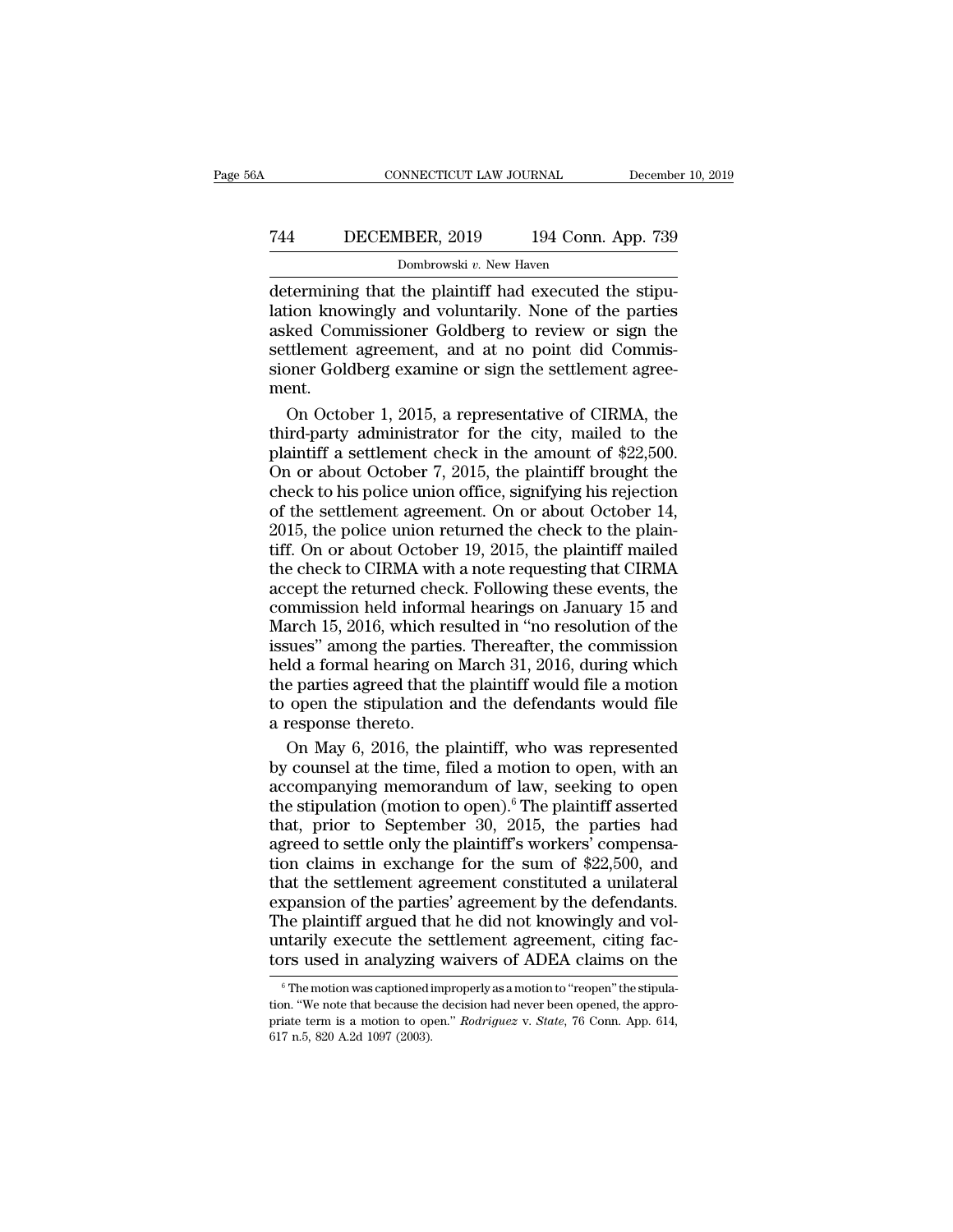## 10, 2019 CONNECTICUT LAW JOURNAL Page 57A<br>194 Conn. App. 739 DECEMBER, 2019 745<br>Dombrowski v. New Haven NNECTICUT LAW JOURNAL<br>39 DECEMBER, 2019<br>Dombrowski *v.* New Haven<br>rerms of the settlement as

basis that the terms of the settlement agreement 194 Conn. App. 739 DECEMBER, 2019 745<br>
Dombrowski v. New Haven<br>
basis that the terms of the settlement agreement<br>
required him to waive causes of action arising under<br>
the ADEA. The plaintiff further argued that the stipu 194 Conn. App. 739 DECEMBER, 2019 745<br>
Dombrowski v. New Haven<br>
basis that the terms of the settlement agreement<br>
required him to waive causes of action arising under<br>
the ADEA. The plaintiff further argued that the stipu 194 Conn. App. 739 DECEMBER, 2019 745<br>
Dombrowski v. New Haven<br>
basis that the terms of the settlement agreement<br>
required him to waive causes of action arising under<br>
the ADEA. The plaintiff further argued that the stipu Dombrowski *v*. New Haven<br>
basis that the terms of the settlement agreement<br>
required him to waive causes of action arising under<br>
the ADEA. The plaintiff further argued that the stipula-<br>
tion was nugatory on the ground Dombrowski v. New Haven<br>basis that the terms of the settlement agreement<br>required him to waive causes of action arising under<br>the ADEA. The plaintiff further argued that the stipula-<br>tion was nugatory on the ground that hi basis that the terms of the settlement agreement<br>required him to waive causes of action arising under<br>the ADEA. The plaintiff further argued that the stipula-<br>tion was nugatory on the ground that his execution of<br>the settl required him to waive causes of action arising under<br>the ADEA. The plaintiff further argued that the stipula-<br>tion was nugatory on the ground that his execution of<br>the settlement agreement was not knowing and volun-<br>tary; the ADEA. The plaintiff further argued that the stipulation was nugatory on the ground that his execution of the settlement agreement was not knowing and voluntary; however, the plaintiff expressly stated that he was not tion was nugatory on the ground that his execution of<br>the settlement agreement was not knowing and volun-<br>tary; however, the plaintiff expressly stated that he was<br>not challenging the canvass conducted by Commis-<br>sioner G the settlement agreement was not knowing and volun-<br>tary; however, the plaintiff expressly stated that he was<br>not challenging the canvass conducted by Commis-<br>sioner Goldberg that preceded the approval of the stipu-<br>lation tary; however, the plaintiff expressly stated that he was<br>not challenging the canvass conducted by Commis-<br>sioner Goldberg that preceded the approval of the stipu-<br>lation. In addition, the plaintiff contended that the comnot challenging the canvass conducted by Commissioner Goldberg that preceded the approval of the stipulation. In addition, the plaintiff contended that the commissioner had subject matter jurisdiction to open the stipulat sioner Goldberg that preceded the approval of the stipulation. In addition, the plaintiff contended that the commissioner had subject matter jurisdiction to open the stipulation pursuant to General Statutes  $\S 31-315.^7$  O lation. In addition, the plaintiff contended that the commissioner had subject matter jurisdiction to open the<br>stipulation pursuant to General Statutes § 31-315.<sup>7</sup> On<br>July 18, 2016, the defendants filed an objection and<br>a missioner had subject matter jurisdiction to open the<br>stipulation pursuant to General Statutes § 31-315.<sup>7</sup> On<br>July 18, 2016, the defendants filed an objection and<br>an accompanying memorandum of law, arguing, inter<br>alia, th stipulation pursuant to General Statutes § 31-315.<sup>7</sup> On<br>July 18, 2016, the defendants filed an objection and<br>an accompanying memorandum of law, arguing, inter<br>alia, that the plaintiff failed to establish any cognizable<br>gr July 18, 2016, the defendants filed an objection and<br>an accompanying memorandum of law, arguing, inter<br>alia, that the plaintiff failed to establish any cognizable<br>ground upon which the commissioner could open the<br>stipulati an accompanying memorandum of law, arguing, inter<br>alia, that the plaintiff failed to establish any cognizable<br>ground upon which the commissioner could open the<br>stipulation and that the commissioner lacked subject<br>matter ju stipulation. France and that the commissioner lacked subject<br>pulation and that the commissioner lacked subject<br>atter jurisdiction to interpret the terms of the settle-<br>ent agreement, which, the defendants contended, was<br>separately exec Exapmination and that the continuessioner native bases of the settlement agreement, which, the defendants contended, was<br>a separately executed agreement independent of the<br>stipulation.<br>On October 11, 2016, Commissioner Nan

ipulation.<br>
On October 11, 2016, Commissioner Nancy E. Salerno<br>
sued a decision, captioned "finding and dismissal,"<br>
Teneral Statutes § 31-315 provides: "Any award of, or voluntary agree-<br>
ent concerning, compensation made On October 11, 2016, Commissioner Nancy E. Salerno<br>issued a decision, captioned "finding and dismissal,"<br> $\frac{1}{7}$  General Statutes § 31-315 provides: "Any award of, or voluntary agreement concerning, compensation made un On October 11, 2016, Commissioner Nancy E. Salerno<br>issued a decision, captioned "finding and dismissal,"<br> $\frac{1}{1}$  (General Statutes § 31-315 provides: "Any award of, or voluntary agreement concerning, compensation made u issued a decision, captioned "finding and dismissal,"<br>
<sup>7</sup> General Statutes § 31-315 provides: "Any award of, or voluntary agreement concerning, compensation made under the provisions of this chapter or any transfer of li SSUEU a UCLISION, Caputoneur Intuitig antu ULSITESSAI,<br>
<sup>7</sup> General Statutes § 31-315 provides: "Any award of, or voluntary agreement concerning, compensation made under the provisions of this chapter or any transfer of l <sup>7</sup> General Statutes § 31-315 provides: "Any award of, or voluntary agreement concerning, compensation made under the provisions of this chapter or any transfer of liability for a claim to the Second Injury Fund under the ment concerning, compensation made under the provisions of this chapter<br>or any transfer of liability for a claim to the Second Injury Fund under the<br>provisions of section 31-349 shall be subject to modification in accordan for any transfer of liability for a claim to the Second Injury Fund under the provisions of section 31-349 shall be subject to modification in accordance with the procedure for original determinations, upon the request of any transference of section 31-349 shall be subject to modification in accordance with the procedure for original determinations, upon the request of either party or, in the case of a transfer under section 31-349, upon re with the procedure for original determinations, upon the request of either party or, in the case of a transfer under section 31-349, upon request of the custodian of the Second Injury Fund, whenever it appears to the comp party or, in the case of a transfer under section 31-349, upon request of the custodian of the Second Injury Fund, whenever it appears to the compensation commissioner, after notice and hearing thereon, that the incapacity custodian of the Second Injury Fund, whenever it appears to the compensation commissioner, after notice and hearing thereon, that the incapacity of an injured employee has increased, decreased or ceased, or that the measur spirit of this chapter. The commissioner is and hearing thereon, that the incapacity of an injured employee has increased, decreased or ceased, or that the measure of dependence on account of which the compensation is paid an injured employee has increased, decreased or ceased, or that the measure of dependence on account of which the compensation is paid has changed, or that changed conditions of fact have arisen which necessitate a change an injurisdiction of dependence on account of which the compensation is paid has changed, or that changed conditions of fact have arisen which necessitate a change of such agreement, award or transfer in order properly to of dependence on account of which the compensation is paid has changed, or that changed conditions of fact have arisen which necessitate a change of such agreement, award or transfer in order properly to carry out the spir of such agreement, award or transfer in order properly to carry out the spirit of this chapter. The commissioner shall also have the same power to open and modify an award as any court of the state has to open and modify a spirit of this chapter. The commissioner shall also have the same power to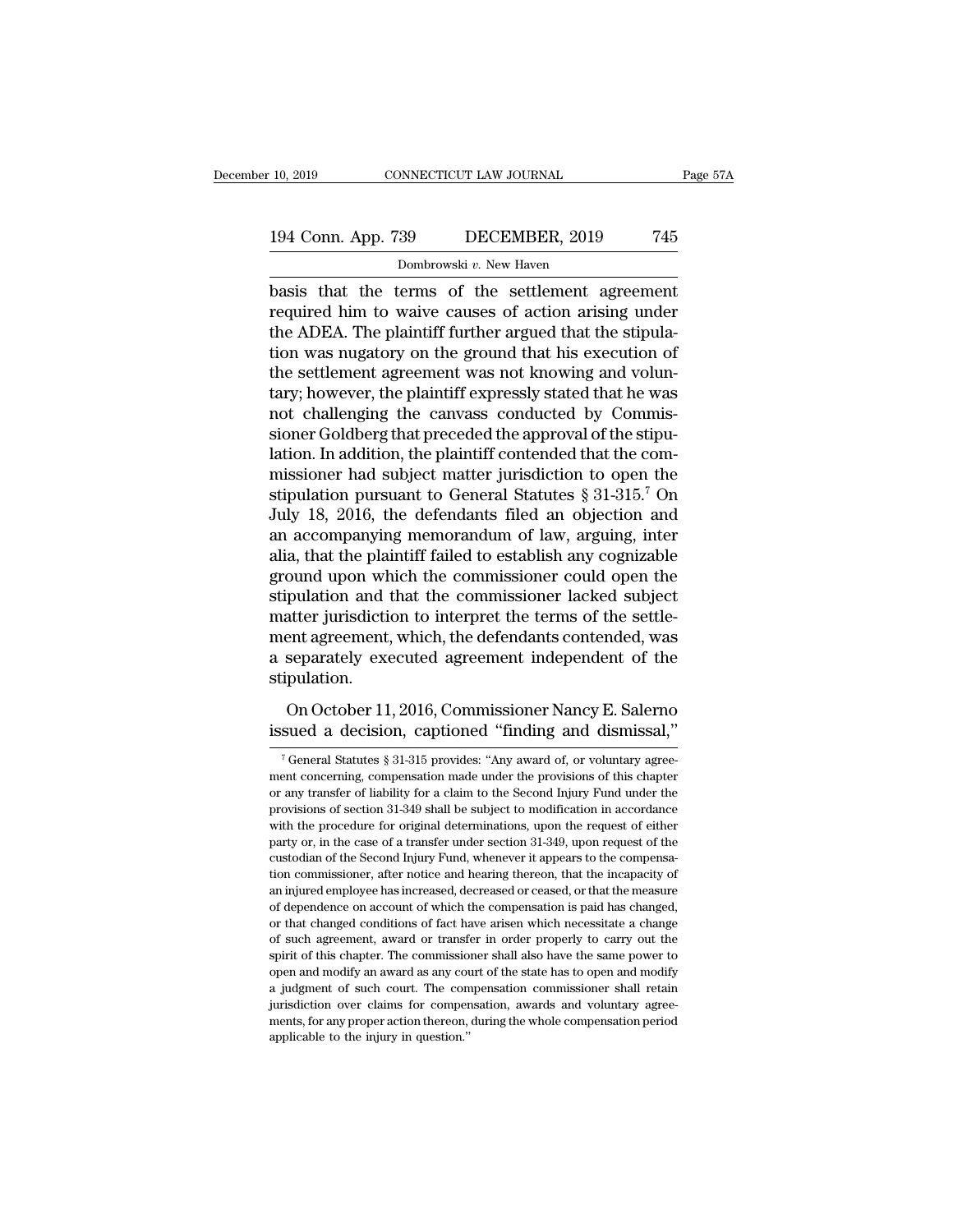## CONNECTICUT LAW JOURNAL December 10, 2019<br>
746 DECEMBER, 2019 194 Conn. App. 739<br>
Dombrowski v. New Haven Dombrowski *v.* New Haven

CONNECTICUT LAW JOURNAL December<br>
T46 DECEMBER, 2019 194 Conn. App. 739<br>
Dombrowski v. New Haven<br>
denying the motion to open. After setting forth a recita-<br>
tion of the parties' respective positions and her findings<br>
of fo The Technomics of the parties of the parties of the parties' respective positions and her findings of fact, Commissioner Salerno concluded that opening the stinulation was not warranted because the plain The Saler Commissioner Salerman of fraud misronroom (194 Commissioner Salerman denying the motion to open. After setting forth a recitation of the parties' respective positions and her findings of fact, Commissioner Saler The State State State State State State State State State State State State State State State State State State State State State State State State State State State State State State State State State State State State S Dombrowski v. New Haven<br>
denying the motion to open. After setting forth a recita-<br>
tion of the parties' respective positions and her findings<br>
of fact, Commissioner Salerno concluded that opening<br>
the stipulation was not Dombrowski v. New Haven<br>denying the motion to open. After setting forth a recita-<br>tion of the parties' respective positions and her findings<br>of fact, Commissioner Salerno concluded that opening<br>the stipulation was not warr denying the motion to open. After setting forth a recitation of the parties' respective positions and her findings of fact, Commissioner Salerno concluded that opening the stipulation was not warranted because the plaintif tion of the parties' respective positions and her findings<br>of fact, Commissioner Salerno concluded that opening<br>the stipulation was not warranted because the plain-<br>tiff failed to offer any evidence of fraud, misrepresen-<br> of fact, Commissioner Salerno concluded that opening<br>the stipulation was not warranted because the plain-<br>tiff failed to offer any evidence of fraud, misrepresen-<br>tation, accident, or mistake, and the plaintiff did not<br>con the stipulation was not warranted because the plaintiff failed to offer any evidence of fraud, misrepresentation, accident, or mistake, and the plaintiff did not contest the adequacy of Commissioner Goldberg's canvass conc tiff failed to offer any evidence of fraud, misrepresentation, accident, or mistake, and the plaintiff did not<br>contest the adequacy of Commissioner Goldberg's can-<br>vass concerning the stipulation. In addition, Commis-<br>sion tation, accident, or mistake, and the plaintiff did not<br>contest the adequacy of Commissioner Goldberg's can-<br>vass concerning the stipulation. In addition, Commis-<br>sioner Salerno concluded that Commissioner Goldberg<br>approve contest the adequacy of Commissioner Goldberg's can-<br>vass concerning the stipulation. In addition, Commis-<br>sioner Salerno concluded that Commissioner Goldberg<br>approved the stipulation without taking into consider-<br>ation th vass concerning the stipulation. In addition, Commissioner Salerno concluded that Commissioner Goldberg<br>approved the stipulation without taking into consider-<br>ation the settlement agreement, and that, in accordance<br>with ou sioner Salerno concluded that Commissioner Goldberg<br>approved the stipulation without taking into consider-<br>ation the settlement agreement, and that, in accordance<br>with our Supreme Court's holding in *Stickney* v. *Sun-<br>lig* approved the stipulation without taking into consideration the settlement agreement, and that, in accordance with our Supreme Court's holding in *Stickney v. Sunlight Construction, Inc.*, 248 Conn. 754, 730 A.2d 630 (1999) ation the settler<br>with our Supre<br>light Construct<br>(1999), the com<br>tion to interpret<br>Thereafter, the<br>the board.<br>On appeal to t In the board, Inc., 248 Conn. 754, 730 A.2d 630<br>999), the commission lacked subject matter jurisdic-<br>on to interpret the terms of the settlement agreement.<br>tereafter, the plaintiff filed a petition for review with<br>e board right construction, The., 240 Colli. 194, 190 A.2d 696<br>(1999), the commission lacked subject matter jurisdic-<br>tion to interpret the terms of the settlement agreement.<br>Thereafter, the plaintiff filed a petition for review

(1999), the commission lacked subject matter juristic-<br>tion to interpret the terms of the settlement agreement.<br>Thereafter, the plaintiff filed a petition for review with<br>the board.<br>On appeal to the board, the plaintiff, Thereafter, the plaintiff filed a petition for review with<br>the board.<br>On appeal to the board, the plaintiff, through counsel,<br>asserted that the commissioner erred in denying the<br>motion to open,<sup>8</sup> contending that the stipu notezare, the plant and a petrior for review with<br>the board.<br>On appeal to the board, the plaintiff, through counsel,<br>asserted that the commissioner erred in denying the<br>motion to open,<sup>8</sup> contending that the stipulation wa On appeal to the board, the plaintiff, through counsel,<br>asserted that the commissioner erred in denying the<br>motion to open,<sup>8</sup> contending that the stipulation was<br>nugatory on the basis that Commissioner Goldberg did<br>not r On appeal to the board, the plaintiff, through counsel,<br>asserted that the commissioner erred in denying the<br>motion to open,<sup>8</sup> contending that the stipulation was<br>nugatory on the basis that Commissioner Goldberg did<br>not r asserted that the commissioner erred in denying the<br>motion to open,<sup>8</sup> contending that the stipulation was<br>nugatory on the basis that Commissioner Goldberg did<br>not review the settlement agreement and canvass the<br>plaintiff motion to open,<sup>8</sup> contending that the stipulation was<br>
nugatory on the basis that Commissioner Goldberg did<br>
not review the settlement agreement and canvass the<br>
plaintiff as to whether he voluntarily and knowingly<br>
assen nugatory on the basis that Commissioner Goldberg did<br>not review the settlement agreement and canvass the<br>plaintiff as to whether he voluntarily and knowingly<br>assented to the terms of the settlement agreement. The<br>plaintiff not review the settlement agreement and canvass the<br>plaintiff as to whether he voluntarily and knowingly<br>assented to the terms of the settlement agreement. The<br>plaintiff relied primarily on the board's decision in<br>*Leonett* plaintiff as to whether he voluntarily and knowingly<br>assented to the terms of the settlement agreement. The<br>plaintiff relied primarily on the board's decision in<br>*Leonetti* v. *MacDermid*, *Inc.*, No. 5623, CRB 5-11-1, 201 assented to the terms of the settlement agreement. The<br>plaintiff relied primarily on the board's decision in<br>*Leonetti* v. *MacDermid*, *Inc.*, No. 5623, CRB 5-11-1, 2012<br>WL 141552 (March 19, 2012), aff'd, 310 Conn. 195, 7 plaintiff relied primarily on the board's decision in<br>Leonetti v. MacDermid, Inc., No. 5623, CRB 5-11-1, 2012<br>WL 141552 (March 19, 2012), aff'd, 310 Conn. 195, 76<br>A.3d 168 (2013), in support of his argument. In addition,<br>t Leonetti v. MacDermid, Inc., No. 5623, CRB 5-11-1, 2012<br>WL 141552 (March 19, 2012), aff'd, 310 Conn. 195, 76<br>A.3d 168 (2013), in support of his argument. In addition,<br>the plaintiff contended that the commissioner erred in<br> WL 141552 (March 19, 2012), aff'd, 310 Conn. 195, 76<br>A.3d 168 (2013), in support of his argument. In addition,<br>the plaintiff contended that the commissioner erred in<br>concluding that she lacked subject matter jurisdiction<br>t be positive to the settlement agreement. In the plaintiff did not file a motion to correct allenging any of the plaintiff did not file a motion to correct challenging any of the settlement is finding any of the set  $\frac{1}{$ to interpret the terms of the settlement agreement. In response, the defendants argued, inter alia, that the commissioner correctly concluded that the plaintiff  $^s$ The plaintiff did not file a motion to correct challengin

**Contraction Contract in the defendants argued, inter alia, that the commissioner correctly concluded that the plaintiff**  $\degree$  **The plaintiff did not file a motion to correct challenging any of the commissioner's findings.** response, the derendants argued, inter and, that the commissioner correctly concluded that the plaintiff  $^8$ The plaintiff did not file a motion to correct challenging any of the commissioner's findings. See *Melendez* v. <sup>8</sup> The plaintiff did not file a motion to correct challenging any of the commissioner's findings. See *Melendez v. Fresh Start General Remodeling* & *Contracting, LLC*, 180 Conn. App. 355, 367, 183 A.3d 670 (2018) ("[a]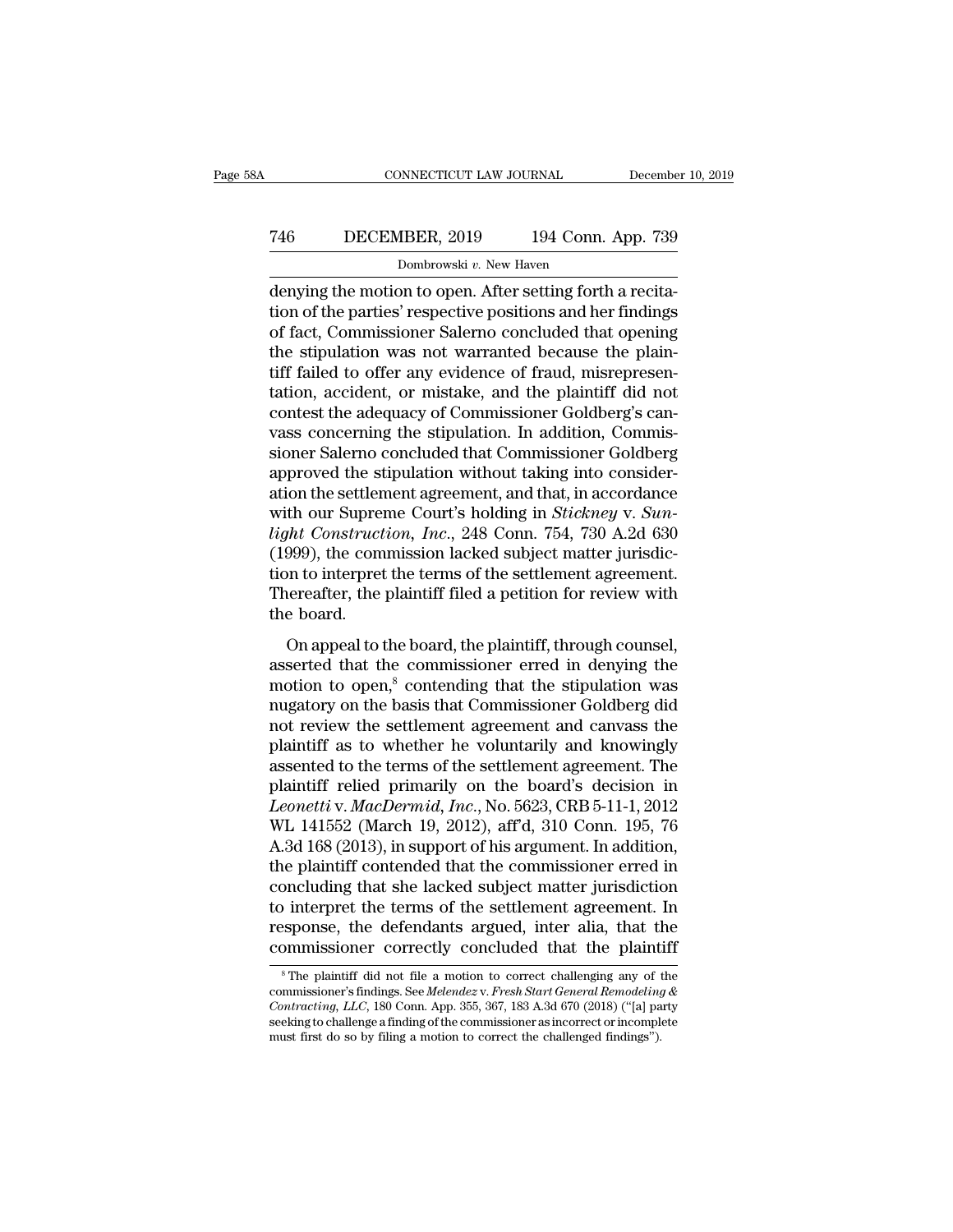Fage 59A<br>194 Conn. App. 739 DECEMBER, 2019 747<br>Dombrowski v. New Haven<br>failed to demonstrate any proper ground upon which to<br>open the stipulation and that the commissioner lacked<br>subject matter iurisdiction to interpret th 194 Conn. App. 739 DECEMBER, 2019 747<br>
Dombrowski v. New Haven<br>
failed to demonstrate any proper ground upon which to<br>
open the stipulation and that the commissioner lacked<br>
subject matter jurisdiction to interpret the ter 194 Conn. App. 739 DECEMBER, 2019 747<br>Dombrowski  $v$ . New Haven<br>failed to demonstrate any proper ground upon which to<br>open the stipulation and that the commissioner lacked<br>subject matter jurisdiction to interpret the term 194 Conn. App. 739 D<br>Dombrowski<br>failed to demonstrate any propen the stipulation and that<br>subject matter jurisdiction t<br>settlement agreement.<br>On September 11, 2017, t Dombrowski v. New Haven<br>
iled to demonstrate any proper ground upon which to<br>
ben the stipulation and that the commissioner lacked<br>
bject matter jurisdiction to interpret the terms of the<br>
ttlement agreement.<br>
On September failed to demonstrate any proper ground upon which to<br>open the stipulation and that the commissioner lacked<br>subject matter jurisdiction to interpret the terms of the<br>settlement agreement.<br>On September 11, 2017, the board r

railed to demonstrate any proper ground upon which to<br>open the stipulation and that the commissioner lacked<br>subject matter jurisdiction to interpret the terms of the<br>settlement agreement.<br>On September 11, 2017, the board r open the supulation and that the commissioner lacked<br>subject matter jurisdiction to interpret the terms of the<br>settlement agreement.<br>On September 11, 2017, the board rendered its deci-<br>sion affirming the commissioner's den subject matter jurisdiction to interpret the terms of the<br>settlement agreement.<br>On September 11, 2017, the board rendered its deci-<br>sion affirming the commissioner's denial of the motion<br>to open. The board summarized the p settlement agreement.<br>
On September 11, 2017, the board rendered its deci-<br>
sion affirming the commissioner's denial of the motion<br>
to open. The board summarized the plaintiff's claim to<br>
be that Commissioner Goldberg erre On September 11, 2017, the board rendered its decision affirming the commissioner's denial of the motion<br>to open. The board summarized the plaintiff's claim to<br>be that Commissioner Goldberg erred in not examining<br>whether sion affirming the commissioner's denial of the motion<br>to open. The board summarized the plaintiff's claim to<br>be that Commissioner Goldberg erred in not examining<br>whether the settlement agreement offered the plaintiff<br>any to open. The board summarized the plaintiff's claim to<br>be that Commissioner Goldberg erred in not examining<br>whether the settlement agreement offered the plaintiff<br>any consideration for withdrawing any claims that he<br>may ha be that Commissioner Goldberg erred in not examining<br>whether the settlement agreement offered the plaintiff<br>any consideration for withdrawing any claims that he<br>may have had unrelated to the act. The board deter-<br>mined tha whether the settlement agreement offered the plaintiff<br>any consideration for withdrawing any claims that he<br>may have had unrelated to the act. The board deter-<br>mined that the parties had agreed that the plaintiff<br>would rec any consideration for withdrawing any claims that he<br>may have had unrelated to the act. The board deter-<br>mined that the parties had agreed that the plaintiff<br>would receive \$22,500 as reasonable consideration for<br>the withdr may have had unrelated to the act. The board deter-<br>mined that the parties had agreed that the plaintiff<br>would receive \$22,500 as reasonable consideration for<br>the withdrawal of his workers' compensation claims,<br>the plainti mined that the parties had agreed that the plaintiff<br>would receive \$22,500 as reasonable consideration for<br>the withdrawal of his workers' compensation claims,<br>the plaintiff was canvassed by Commissioner Goldberg<br>with respe would receive \$22,500 as reasonable consideration for<br>the withdrawal of his workers' compensation claims,<br>the plaintiff was canvassed by Commissioner Goldberg<br>with respect to the stipulation, and no mistake was<br>made warran the plaintiff was canvassed by Commissioner Goldberg<br>with respect to the stipulation, and no mistake was<br>made warranting the opening of the stipulation given<br>that the plaintiff had received the consideration speci-<br>fied in with respect to the stipulation, and no mistake was<br>made warranting the opening of the stipulation given<br>that the plaintiff had received the consideration speci-<br>fied in the stipulation. Additionally, relying on *Stickney* made warranting the opening of the stipulation given<br>that the plaintiff had received the consideration speci-<br>fied in the stipulation. Additionally, relying on *Stickney*,<br>the board concluded that "[t]o the extent there w that the plaintiff had received the consideration specified in the stipulation. Additionally, relying on *Stickney*, the board concluded that "[t]o the extent there was a failure to achieve a meeting of the minds relative fied in the stipulation. Additionally, relying on *Stickney*, the board concluded that "[t]o the extent there was a failure to achieve a meeting of the minds relative to the issues in the settlement agreement which were b the board concluded that "[t]o the extent there was a failure to achieve a meeting of the minds relative to the issues in the settlement agreement which were beyond the jurisdiction of this commission, the [plaintiff] wou e jurisdiction of this commission, the [plaintiff] would<br>eed . . . to seek redress in a forum which has juris-<br>iction to consider such a dispute."<sup>9</sup> This appeal fol-<br>wed. Additional facts will be set forth as necessary.<br> motion to consider such a dispute."<sup>9</sup> This appeal followed. Additional facts will be set forth as necessary.<br><sup>9</sup> Notwithstanding its decision affirming the commissioner's denial of the motion to open, the board noted tha

metrice of pursuing 's and the settlements' of pursuing 's appear followed. Additional facts will be set forth as necessary.<br>
<sup>9</sup> Notwithstanding its decision affirming the commissioner's denial of the motion to open, the Iowed. Additional facts will be set forth as necessary.<br>
<sup>9</sup> Notwithstanding its decision affirming the commissioner's denial of the motion to open, the board noted that it had "some concerns relative to the practice of pu motion to open, the board noted that it had "some concerns relative to the practice of pursuing 'global settlements' between claimants and respondents at stipulation hearings before [workers' compensation] commissioners. A  $^{\circ}$  Notwithstanding its decision affirming the commissioner's denial of the motion to open, the board noted that it had "some concerns relative to the practice of pursuing 'global settlements' between claimants and res " Notwithstanding its decision affirming the commissioner's denial of the motion to open, the board noted that it had "some concerns relative to the practice of pursuing 'global settlements' between claimants and responde motion to open, the board noted that it had "some concerns relative to the practice of pursuing 'global settlements' between claimants and respondents at stipulation hearings before [workers' compensation] commissioners. A practice of pursuing 'global settlements' between claimants and respondents<br>at stipulation hearings before [workers' compensation] commissioners. A<br>proper regard for equitable conduct would suggest that all proposed settle at stipulation hearings before [workers' compensation] commissioners. A<br>proper regard for equitable conduct would suggest that all proposed settle-<br>ment documents be circulated in advance of such hearings so that the<br>claim proper regard for equitable conduct would suggest that all proposed settlement documents be circulated in advance of such hearings so that the claimant may have a reasonable opportunity to fully apprise himself of the term ment documents be circulated in advance of such hearings so that the claimant may have a reasonable opportunity to fully apprise himself of the terms and conditions of all agreements sought by the respondents. The commissi claimant may have a rea<br>terms and conditions of<br>commission cannot add<br>commission] can seek to<br>ting parties to avoid 'sel<br>anticipated documenta<br>approval hearings.'<br>We share the board's of rms and conditions of all agreements sought by the respondents. The<br>mmission cannot address disputes outside its statutory ambit, but [the<br>mmission] can seek to minimize the likelihood of such disputes by direct-<br>g parties commission] can seek to minimize the likelihood of such disputes by directing parties to avoid 'settling on the courthouse steps' and to provide all anticipated documentation to claimants well in advance of stipulation-app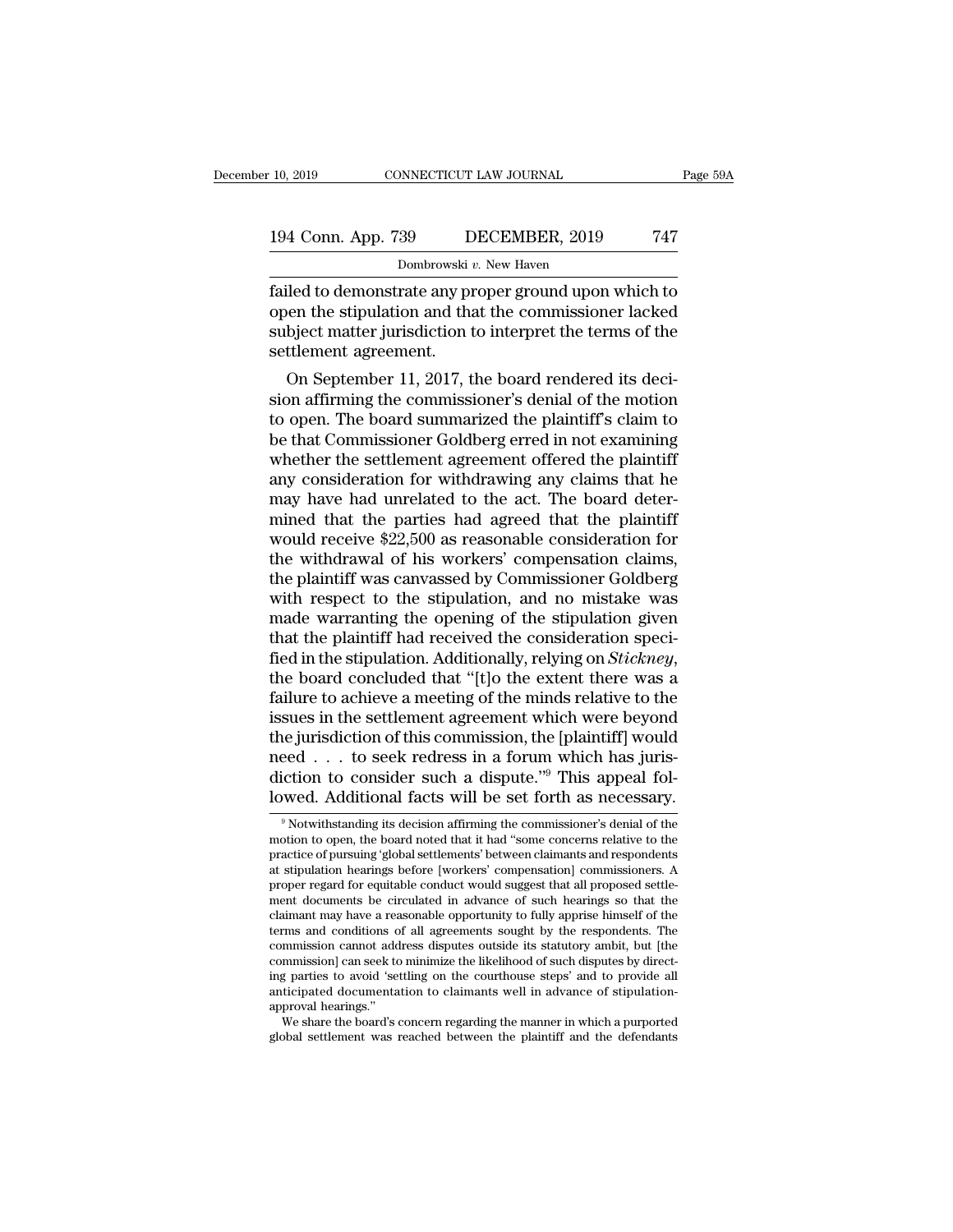## CONNECTICUT LAW JOURNAL December 10, 2019<br>
748 DECEMBER, 2019 194 Conn. App. 739<br>
Dombrowski v. New Haven NNECTICUT LAW JOURNAL<br>18ER, 2019 194 Conn.<br><sub>Dombrowski v. New Haven</sub><br>etting forth the relevant sta

CONNECTICUT LAW JOURNAL December 10, 2019<br>
BECEMBER, 2019 194 Conn. App. 739<br>
Dombrowski v. New Haven<br>
We begin by setting forth the relevant standard of<br>
view and principles of law governing our resolution<br>
this anneal "T The State of the commissioner and principles of the commissioner.<br>The distribution of this appeal. "The board sits as an appellate tribunal<br>reviewing the decision of the commissioner. The This appear of this appellate tribunal controller the site of this appeal.<br>
"The board sits as an appellate tribunal reviewing the decision of the commissioner. . . . The commissioner is the sole trier of fact and Itle co The Tau of the decision of the commissioner of the facts found<br>
The decision of this appeal. "The board sits as an appellate tribunal<br>
reviewing the decision of the commissioner. . . . The<br>
commissioner is the sole trier **EXEMBER, 2019** 154 CONT. App. 155<br>Dombrowski v. New Haven<br>We begin by setting forth the relevant standard of<br>review and principles of law governing our resolution<br>of this appeal. "The board sits as an appellate tribunal<br> Dombrowski v. New Haven<br>We begin by setting forth the relevant standard of<br>review and principles of law governing our resolution<br>of this appeal. "The board sits as an appellate tribunal<br>reviewing the decision of the commi We begin by setting forth the relevant standard of<br>review and principles of law governing our resolution<br>of this appeal. "The board sits as an appellate tribunal<br>reviewing the decision of the commissioner.... The<br>commissi review and principles of law governing our resolution<br>of this appeal. "The board sits as an appellate tribunal<br>reviewing the decision of the commissioner.... The<br>commissioner is the sole trier of fact and [t]he conclu-<br>sio of this appeal. "The board sits as an appellate tribunal<br>reviewing the decision of the commissioner..... The<br>commissioner is the sole trier of fact and [t]he conclu-<br>sions drawn by [the commissioner] from the facts found<br> reviewing the decision of the commissioner. . . . The<br>commissioner is the sole trier of fact and [t]he conclu-<br>sions drawn by [the commissioner] from the facts found<br>must stand unless they result from an incorrect applica commissioner is the sole trier of fact and [t]he conclusions drawn by [the commissioner] from the facts found<br>must stand unless they result from an incorrect applica-<br>tion of the law to the subordinate facts or from an<br>inf sions drawn by [the commissioner] from the facts found<br>must stand unless they result from an incorrect applica-<br>tion of the law to the subordinate facts or from an<br>inference illegally or unreasonably drawn from them.<br>. . must stand unless they result from an incorrect application of the law to the subordinate facts or from an inference illegally or unreasonably drawn from them.<br>
. . . The review [board's] hearing of an appeal from the com tion of the law to the subordinate facts or from an inference illegally or unreasonably drawn from them.<br>  $\dots$  The review [board's] hearing of an appeal from the commissioner is not a de novo hearing of the facts.<br>  $\dots$  [ inference illegally or unreasonably drawn from them.<br>
. . . The review [board's] hearing of an appeal from<br>
the commissioner is not a de novo hearing of the facts.<br>
. . . [I]t is [obligated] to hear the appeal on the recor ... The review [board's] hearing of an appeal from<br>the commissioner is not a de novo hearing of the facts.<br>... [I]t is [obligated] to hear the appeal on the record<br>and not retry the facts.... On appeal, the board must<br>det the commissioner is not a de novo hearing of the facts.<br>
. . . [I]t is [obligated] to hear the appeal on the record<br>
and not retry the facts. . . . On appeal, the board must<br>
determine whether there is any evidence in the ... [I]t is [obligated] to hear the appeal on the record<br>and not retry the facts.... On appeal, the board must<br>determine whether there is any evidence in the record<br>to support the commissioner's [decision].... Our<br>scope o and not retry the facts. . . . On appeal, the board must<br>determine whether there is any evidence in the record<br>to support the commissioner's [decision]. . . . Our<br>scope of review of [the] actions of the [board] is [simi-<br> determine whether there is any evidence in the record<br>to support the commissioner's [decision].... Our<br>scope of review of [the] actions of the [board] is [simi-<br>larly] ... limited.... [However] [t]he decision of<br>the [boar to support the commissioner's [decision]. . . . . Our<br>scope of review of [the] actions of the [board] is [simi-<br>larly] . . . limited. . . . [However] [t]he decision of<br>the [board] must be correct in law, and it must not<br>in *riguez* v. *State*, 76 Conn. App. 614, 621–22, 820 A.2d 1097 (2003). | larly<br>| . . . limite<br>| the [board] must<br>| include facts four<br>| material facts whi<br>| tion omitted; interiguez v. *State*, 7<br>| 1097 (2003).<br>| "Long ago, we s Exercise (board) must be correct in law, and it must not<br>
clude facts found without evidence or fail to include<br>
aterial facts which are admitted or undisputed." (Cita-<br>
momitted; internal quotation marks omitted.) Rod-<br> include facts found without evidence or fail to include<br>
material facts which are admitted or undisputed." (Cita-<br>
tion omitted; internal quotation marks omitted.)  $Rod$ -<br>
riguez v. State, 76 Conn. App. 614, 621–22, 820 A.2

material facts which are admitted or undisputed." (Citation omitted; internal quotation marks omitted.)  $Rod-riguez$  v.  $State$ , 76 Conn. App. 614, 621–22, 820 A.2d 1097 (2003).<br>"Long ago, we said that the jurisdiction of the [work tion omitted; internal quotation marks omitted.)  $Rod-  
riguez v. State, 76 Conn. App. 614, 621–22, 820 A.2d  
1097 (2003).  
 "Long ago, we said that the jurisdiction of the [work-  
ers' compensation] commissions is confined by the  
[a]ct and limited by its provisions. Unless the [a]ct gives  
the [c]ommissioner the right to take jurisdiction over  
a claim, it cannot be conferred upon [the commissioner]  
by the parties either by agreement, wavier or conduct$ riguez v. State, 76 Conn. App. 614, 621–22, 820 A.2d<br>1097 (2003).<br>"Long ago, we said that the jurisdiction of the [work-<br>ers' compensation] commissioners is confined by the<br>[a]ct and limited by its provisions. Unless the [ 1097 (2003).<br>
"Long ago, we said that the jurisdiction of the [work-<br>
ers' compensation] commissioners is confined by the<br>
[a]ct and limited by its provisions. Unless the [a]ct gives<br>
the [c]ommissioner the right to take "Long ago, we said that the jurisdiction of the [work-<br>ers' compensation] commissioners is confined by the<br>[a]ct and limited by its provisions. Unless the [a]ct gives<br>the [c]ommissioner the right to take jurisdiction over ers' compensation] commissioners is confined by the<br>[a]ct and limited by its provisions. Unless the [a]ct gives<br>the [c]ommissioner the right to take jurisdiction over<br>a claim, it cannot be conferred upon [the commissioner [a]ct and limited by its provisions. Unless the [a]ct gives<br>the [c]ommissioner the right to take jurisdiction over<br>a claim, it cannot be conferred upon [the commissioner]<br>by the parties either by agreement, waiver or cond the [c]ommissioner the right to take jurisdiction over a claim, it cannot be conferred upon [the commissioner]<br>by the parties either by agreement, waiver or conduct.<br>... While it is correct that the act provides for pro-<br> . . . While it is correct that the act provides for proceedings that were designed to facilitate a speedy, efficient and inexpensive disposition of matters covered by the act . . . the charter for doing so is the act itse ceedings that were designed to facilitate a speedy, efficient and inexpensive disposition of matters covered<br>by the act . . . the charter for doing so is the act itself.<br>during the morning of the stipulation hearing. We ar

cient and inexpensive disposition of matters covered<br>by the act  $\dots$  the charter for doing so is the act itself.<br>during the morning of the stipulation hearing. We are particularly troubled<br>by the acknowledgement of the de cient and inexpensive disposition of matters covered<br>by the act  $\dots$  the charter for doing so is the act itself.<br>during the morning of the stipulation hearing. We are particularly troubled<br>by the acknowledgement of the de by the  $act \dots$  the charter for doing so is the act itself.<br>during the morning of the stipulation hearing. We are particularly troubled<br>by the acknowledgement of the defendants' counsel during oral argument<br>before this court during the morning of the stipulation hearing. We are particularly troubled<br>by the acknowledgement of the defendants' counsel during oral argument<br>before this court that he presented a copy of the settlement agreement to<br> by the acknowledgement of the defendants' counsel during oral argument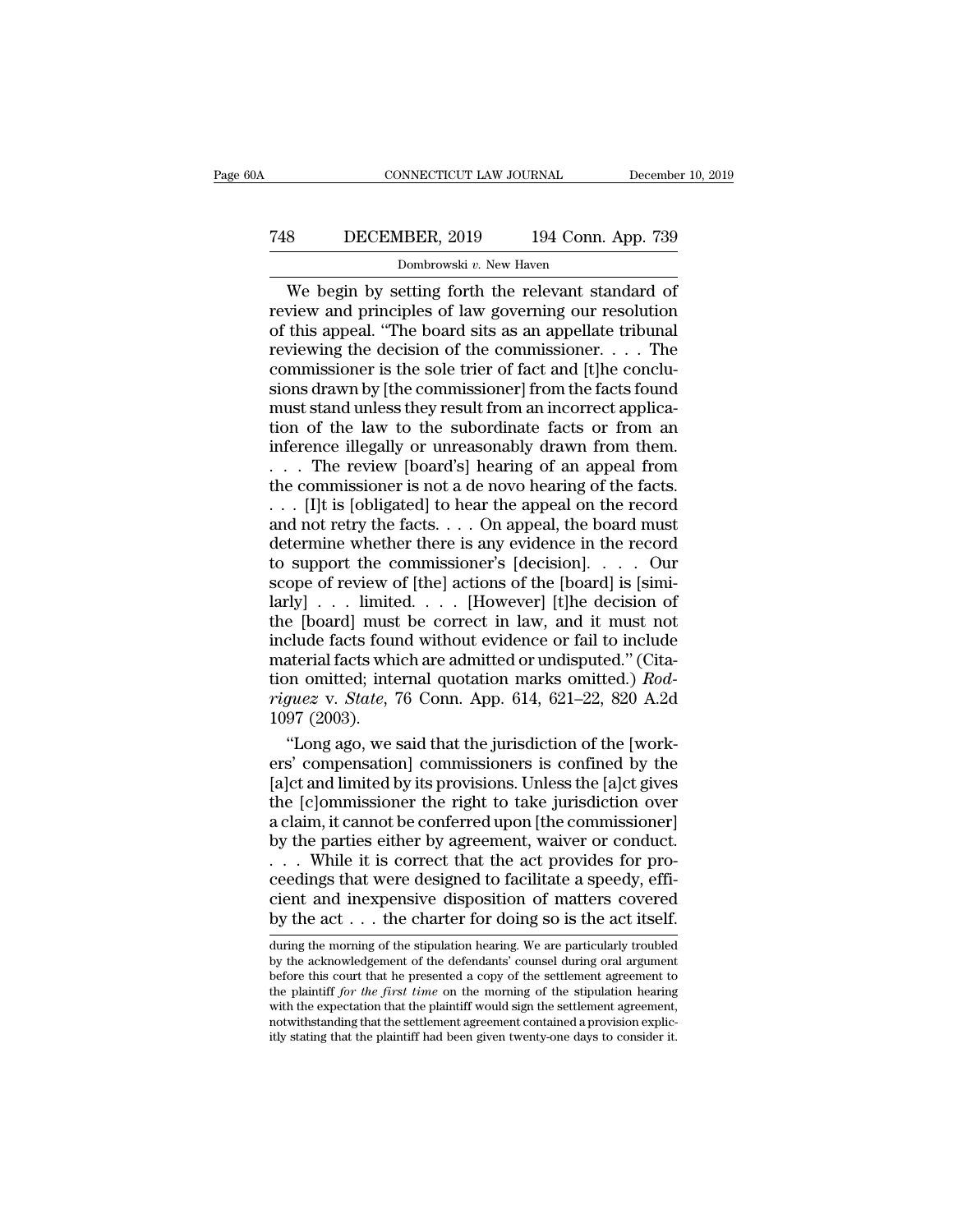## 10, 2019 CONNECTICUT LAW JOURNAL Page 61A<br>194 Conn. App. 739 DECEMBER, 2019 749<br>Dombrowski v. New Haven 99 DECEMBER, 2019<br>29 DECEMBER, 2019<br><sup>Dombrowski</sup> <sup>*v*. New Haven<br>79 by the legislature is care</sup>

The authority given by the legislature is carefully cir-<br>The authority given by the legislature is carefully cir-<br>cumscribed and jurisdiction under the act is clearly<br>defined and limited to what are clearly the legislature 194 Conn. App. 739 DECEMBER, 2019 749<br>
Dombrowski v. New Haven<br>
The authority given by the legislature is carefully cir-<br>
cumscribed and jurisdiction under the act is clearly<br>
defined and limited to what are clearly the l 194 Conn. App. 739 DECEMBER, 2019 749<br>
Dombrowski v. New Haven<br>
The authority given by the legislature is carefully cir-<br>
cumscribed and jurisdiction under the act is clearly<br>
defined and limited to what are clearly the l 194 Conn. App. 739 DECEMBER, 2019 749<br>
Dombrowski v. New Haven<br>
The authority given by the legislature is carefully circumscribed and jurisdiction under the act is clearly<br>
defined and limited to what are clearly the legi Dombrowski v. New Haven<br>
The authority given by the legislature is carefully cir-<br>
cumscribed and jurisdiction under the act is clearly<br>
defined and limited to what are clearly the legislative<br>
concerns in this remedial s Dombrowski v. New Haven<br>
The authority given by the legislature is carefully cir-<br>
cumscribed and jurisdiction under the act is clearly<br>
defined and limited to what are clearly the legislative<br>
concerns in this remedial s The authority given by the legislature is carefully circumscribed and jurisdiction under the act is clearly<br>defined and limited to what are clearly the legislative<br>concerns in this remedial statute.... A commissioner<br>may cumscribed and jurisdiction under the act is clearly<br>defined and limited to what are clearly the legislative<br>concerns in this remedial statute.... A commissioner<br>may exercise jurisdiction to hear a claim only under the<br>pre defined and limited to what are clearly the legislative<br>concerns in this remedial statute.... A commissioner<br>may exercise jurisdiction to hear a claim only under the<br>precise circumstances and in the manner particularly<br>pr concerns in this remedial statute. . . . A commissioner<br>may exercise jurisdiction to hear a claim only under the<br>precise circumstances and in the manner particularly<br>prescribed by the enabling legislation. . . . Because<br>o may exercise jurisdiction to hear a claim only under the<br>precise circumstances and in the manner particularly<br>prescribed by the enabling legislation. . . . Because<br>of the statutory nature of our workers' compensation<br>syst precise circumstances and in the manner particularly<br>prescribed by the enabling legislation. . . . Because<br>of the statutory nature of our workers' compensation<br>system, policy determinations as to what injuries are<br>compens prescribed by the enabling legislation. . . . Because<br>of the statutory nature of our workers' compensation<br>system, policy determinations as to what injuries are<br>compensable and what jurisdictional limitations apply<br>thereto of the statutory natus<br>system, policy detern<br>compensable and wh<br>thereto are for the le<sub>:</sub><br>board, to make." (Int<br>Leonetti v. MacDerma<br>A.3d 168 (2013).<br>Our Supreme Cour Suem, poincy determinations as to what injuries are<br>mpensable and what jurisdictional limitations apply<br>ereto are for the legislature, not the judiciary or the<br>aard, to make." (Internal quotation marks omitted.)<br>onetti v. compensable and what jurisdictional initiations apply<br>thereto are for the legislature, not the judiciary or the<br>board, to make." (Internal quotation marks omitted.)<br>Leonetti v. MacDermid, Inc., 310 Conn. 195, 216–17, 76<br>A.

thereto are for the legislature, not the judiciary or the<br>board, to make." (Internal quotation marks omitted.)<br>Leonetti v. MacDermid, Inc., 310 Conn. 195, 216–17, 76<br>A.3d 168 (2013).<br>Our Supreme Court previously has define board, to make. (miernal quotation marks omitted.)<br>Leonetti v. MacDermid, Inc., 310 Conn. 195, 216–17, 76<br>A.3d 168 (2013).<br>Our Supreme Court previously has defined the term<br>"stipulation" as follows: "A stipulation is a com Leonett v. *MacDermaa*, *rnc.*, 310 Conn. 195, 210–17, 70<br>A.3d 168 (2013).<br>Our Supreme Court previously has defined the term<br>"stipulation" as follows: "A stipulation is a compromise<br>and release type of settlement similar A.3d 108 (2013).<br>
Our Supreme Court previously has defined the term<br>
"stipulation" as follows: "A stipulation is a compromise<br>
and release type of settlement similar to settlements in<br>
civil personal injury cases where a c Our Supreme Court previously has defined the term<br>
"stipulation" as follows: "A stipulation is a compromise<br>
and release type of settlement similar to settlements in<br>
civil personal injury cases where a claim is settled wi "stipulation" as follows: "A stipulation is a compromise<br>and release type of settlement similar to settlements in<br>civil personal injury cases where a claim is settled with<br>a lump sum payment accompanied by a release of the and release type of settlement similar to settlements in<br>civil personal injury cases where a claim is settled with<br>a lump sum payment accompanied by a release of the<br>adverse party from further liability." (Internal quotati civil personal injury cases where a claim is settled with<br>a lump sum payment accompanied by a release of the<br>adverse party from further liability." (Internal quotation<br>marks omitted.) Id., 198 n.2. "Although the [act] does a lump sum payment accompanied by a release of the<br>adverse party from further liability." (Internal quotation<br>marks omitted.) Id., 198 n.2. "Although the [act] does<br>not explicitly provide for [stipulated settlement agreeadverse party from further liability." (Internal quotation<br>marks omitted.) Id., 198 n.2. "Although the [act] does<br>not explicitly provide for [stipulated settlement agree-<br>ments], we have consistently upheld the ability to marks omitted.) Id., 198 n.2. "Although the [act] does<br>not explicitly provide for [stipulated settlement agree-<br>ments], we have consistently upheld the ability to com-<br>promise a compensation claim as inherent in the power not explicitly provide for [stipulated settlement agreements], we have consistently upheld the ability to compromise a compensation claim as inherent in the power<br>to make a voluntary agreement regarding compensation. . . 10 make a voluntary agreement regarding compensation. . . . [O]nce an agreement is reached, [General atuties  $§ 31-296^{10}$  provides that] a commissioner may opprove the agreement if it conforms in every regard  $\frac{10}{10}$ tion. . . . . [O]nce an agreement is reached, [General Statutes § 31-296<sup>10</sup> provides that] a commissioner may approve the agreement if it conforms in every regard  $\frac{10 \text{ °General Status § } 31-296 \text{ (a) provides in relevant part: 'If an employer and an injured employee . . . at a date not earlier than the expiration of the waiting period,$ 

Statutes § 31-296<sup>10</sup> provides that] a commissioner may<br>substitutes § 31-296<sup>10</sup> provides that] a commissioner may<br>approve the agreement if it conforms in every regard<br> $\frac{10^{-10}}{10^{-10}}$  "General Statutes § 31-296 (a) pro approve the agreement if it conforms in every regard<br>
<sup>10</sup> "General Statutes § 31-296 (a) provides in relevant part: 'If an employer<br>
and an injured employee  $\dots$  at a date not earlier than the expiration of<br>
the waiting approve the agreement if it conforms in every regard<br>
<sup>10</sup> "General Statutes § 31-296 (a) provides in relevant part: 'If an employer<br>
and an injured employee . . . at a date not earlier than the expiration of<br>
the waiting <sup>10</sup> "General Statutes § 31-296 (a) provides in relevant part: 'If an employer and an injured employee  $\dots$  at a date not earlier than the expiration of the waiting period, reach an agreement in regard to compensation, su Foreign the provisions  $\frac{1}{2}$  to  $\frac{1}{2}$  (a) provides in relevant part: The amployer and an injured employee  $\ldots$  at a date not earlier than the expiration of the waiting period, reach an agreement in regard to comp and an injured employee  $\ldots$  at a date not earlier than the expiration of the waiting period, reach an agreement in regard to compensation, such agreement shall be submitted in writing to the commissioner by the employer the waiting period, reach an agreement in regard to compensation, such agreement shall be submitted in writing to the commissioner by the employer with a statement of the time, place and nature of the injury upon which it agreement shall be submitted in writing to the commissioner by the employer with a statement of the time, place and nature of the injury upon which it is based; and, if such commissioner finds such agreement to conform to with a statement of the time, place and nature of the injury upon which it<br>is based; and, if such commissioner finds such agreement to conform to<br>the provisions of this chapter in every regard, the commissioner shall so<br>ap is based; and, if such commissioner finds such agreement<br>the provisions of this chapter in every regard, the comm<br>approve it. A copy of the agreement, with a statement of the<br>approval, shall be delivered to each of the pa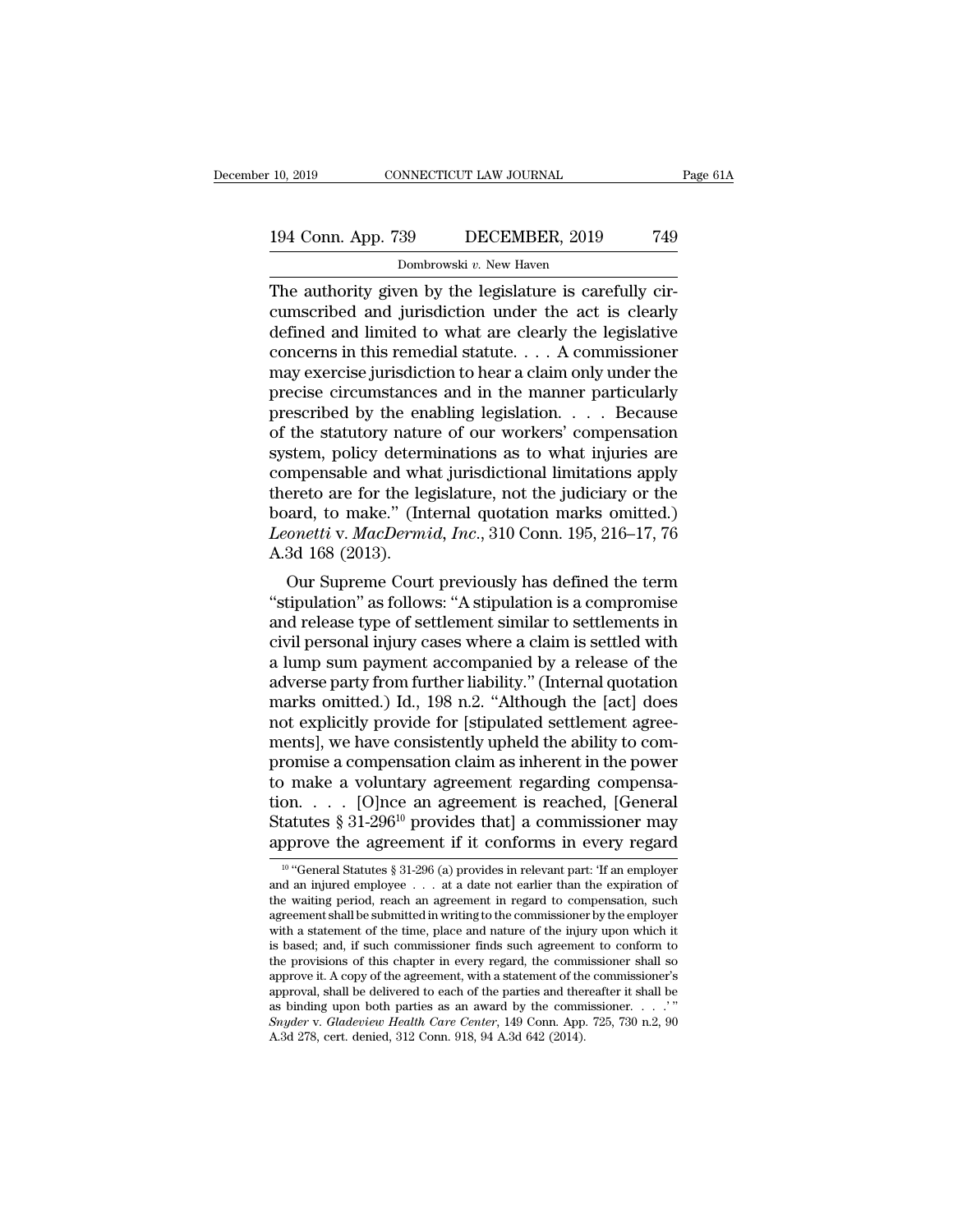# CONNECTICUT LAW JOURNAL December 10, 2019<br>
750 DECEMBER, 2019 194 Conn. App. 739<br>
Dombrowski v. New Haven CONNECTICUT LAW JOURNAL Decembe<br>
TO DECEMBER, 2019 194 Conn. App. 739<br>
Dombrowski *v*. New Haven<br>
to the provisions of [the act].... Approval of ... a

CONNECTICUT LAW JOURNAL December 10, 2019<br>
T50 DECEMBER, 2019 194 Conn. App. 739<br>
Dombrowski v. New Haven<br>
to the provisions of [the act].... Approval of ... a<br>
stipulation by [a] commissioner is not an automatic<br>
process. T50 DECEMBER, 2019 194 Conn. App. 739<br>Dombrowski v. New Haven<br>to the provisions of [the act]... Approval of ... a<br>stipulation by [a] commissioner is not an automatic<br>process. It is his [or her] function and duty to examin Process. It is his [or her] function and duty to examine this is narticularly true when the stipulation process. It is his [or her] function and duty to examine all the facts with care before entering an award, and this i Table The Facts With Connection and the provisions of [the act].  $\ldots$  Approval of  $\ldots$  and astipulation by [a] commissioner is not an automatic process. It is his [or her] function and duty to examine all the facts with **EXEMBER, 2019** 194 COMI. App. 199<br> **IDENTIFY ONE COMIC APP.** 199<br> **IDENTIFY ONE ADDED**<br> **IDENTIFY ONE ADDED**<br> **IDENTIFY ONE ADDED**<br> **IDENTIFY ONE ADDED**<br> **IDENTIFY STIPULATE ASSEMBLY**<br> **IDENTIFY STIPULARED**<br> **IDENTIFY TH** Dombrowski *v.* New Haven<br>to the provisions of [the act]. . . . Approval of . . . a<br>stipulation by [a] commissioner is not an automatic<br>process. It is his [or her] function and duty to examine<br>all the facts with care befo to the provisions of [the act]. . . . Approval of . . . a<br>stipulation by [a] commissioner is not an automatic<br>process. It is his [or her] function and duty to examine<br>all the facts with care before entering an award, and<br> stipulation by [a] commissioner is not an automatic<br>process. It is his [or her] function and duty to examine<br>all the facts with care before entering an award, and<br>this is particularly true when the stipulation presented<br>p process. It is his [or her] function and duty to examine<br>all the facts with care before entering an award, and<br>this is particularly true when the stipulation presented<br>provides for a complete release of all claims under t all the facts with care before entering an award, and<br>this is particularly true when the stipulation presented<br>provides for a complete release of all claims under the<br>act.... Once approved, an Award by Stipulation is a<br>bi this is particularly true when the stipulation presented<br>provides for a complete release of all claims under the<br>act.... Once approved, an Award by Stipulation is a<br>binding award which, on its terms, bars a further claim<br> *Health Care Center,* 149 Conn. App. 725, 729–30, 90<br>A.3d 278, err. denied and approved, an Award by Stipulation is a<br>binding award which, on its terms, bars a further claim<br>for compensation unless [§] 31-315, which allows act. . . . Once approved, an Award by Stipulation is a<br>binding award which, on its terms, bars a further claim<br>for compensation unless [§] 31-315, which allows for<br>modification, is satisfied." (Footnote in original; internding award which, on its terms, bars a further claim<br>
r compensation unless [§] 31-315, which allows for<br>
odification, is satisfied." (Footnote in original; inter-<br>
l quotation marks omitted.) *Snyder* v. *Gladeview*<br> *ea* for compensation unless [§] 31-315, which allows for modification, is satisfied." (Footnote in original; internal quotation marks omitted.) *Snyder* v. *Gladeview* Health Care Center, 149 Conn. App. 725, 729–30, 90 A.3d 2

modification, is satisfied." (Footnote in original; inter-<br>nal quotation marks omitted.) *Snyder* v. *Gladeview*<br>*Health Care Center*, 149 Conn. App. 725, 729–30, 90<br>A.3d 278, cert. denied, 312 Conn. 918, 94 A.3d 642 (201 nal quotation marks omitted.) Snyder v. Gladeview<br>Health Care Center, 149 Conn. App. 725, 729–30, 90<br>A.3d 278, cert. denied, 312 Conn. 918, 94 A.3d 642 (2014).<br>"Our Supreme Court has stated that [a]lthough the<br>commission Health Care Center, 149 Conn. App. 725, 729–30, 90<br>A.3d 278, cert. denied, 312 Conn. 918, 94 A.3d 642 (2014).<br>"Our Supreme Court has stated that [a]lthough the<br>commission may modify awards under certain circum-<br>stances, it A.3d 278, cert. denied, 312 Conn. 918, 94 A.3d 642 (2014).<br>
"Our Supreme Court has stated that [a]lthough the<br>
commission may modify awards under certain circum-<br>
stances, its power to do so is strictly limited by statute "Our Supreme Court has stated that [a]lthough the commission may modify awards under certain circumstances, its power to do so is strictly limited by statute.<br>
. . . Section 31-315 allows the commission to modify an award commission may modify awards under certain circum-<br>stances, its power to do so is strictly limited by statute.<br>... Section 31-315 allows the commission to modify<br>an award in three situations. First, modification is per-<br>m stances, its power to do so is strictly limited by statute.<br>
. . . . Section 31-315 allows the commission to modify<br>
an award in three situations. First, modification is per-<br>
mitted where the incapacity of an injured emp  $\dots$  Section 31-315 allows the commission to modify<br>an award in three situations. First, modification is per-<br>mitted where the incapacity of an injured employee has<br>increased, decreased or ceased, or  $\dots$  the measure<br>of d an award in three situations. First, modification is permitted where the incapacity of an injured employee has<br>increased, decreased or ceased, or  $\dots$  the measure<br>of dependence on account of which the compensation<br>is paid mitted where the incapacity of an injured employee has<br>increased, decreased or ceased, or  $\dots$  the measure<br>of dependence on account of which the compensation<br>is paid has changed  $\dots$ . Second, the award may be<br>modified whe increased, decreased or ceased, or  $\dots$  the measure<br>of dependence on account of which the compensation<br>is paid has changed  $\dots$ . Second, the award may be<br>modified when changed conditions of fact have arisen<br>which necessit of dependence on account of which the compensation<br>is paid has changed  $\ldots$ . Second, the award may be<br>modified when changed conditions of fact have arisen<br>which necessitate a change of [the award].  $\ldots$  Third,<br>[t]he com is paid has changed  $\ldots$  Second, the award may be modified when changed conditions of fact have arisen which necessitate a change of [the award].  $\ldots$  Third, [t]he commissioner shall also have the same power to open and modified when changed conditions of fact have arisen<br>modified when changed conditions of fact have arisen<br>which necessitate a change of [the award].... Third,<br>[t]he commissioner shall also have the same power to<br>open and which necessitate a change of [the award].... Third,<br>[t]he commissioner shall also have the same power to<br>open and modify an award as any court of the state<br>has to open and modify a judgment of such court. This<br>provision (t) the commissioner shall also have the same power to open and modify an award as any court of the state has to open and modify a judgment of such court. This provision extends the commission's power to open and modify j open and modify an award as any court of the state<br>phendent of such court. This<br>provision extends the commission's power to open and<br>modify judgments to cases of accident . . . to mis-<br>takes of fact . . . and to fraud . . has to open and modify a judgment of such court. This<br>provision extends the commission's power to open and<br>modify judgments to cases of accident  $\dots$  to mis-<br>takes of fact  $\dots$  and to fraud  $\dots$  but not to mis-<br>takes of l nal and modify interact of state of the commission's power to open and<br>modify judgments to cases of accident . . . to mis-<br>takes of fact . . . and to fraud . . . but not to mis-<br>takes of law. . . . This provision, however, From the means are compainty judgments to call<br>takes of fact . . . and<br>takes of law. . . . This<br>independently confer at<br>reasons not otherwise enal quotation marks omit<br>76 Conn. App. 622.<br>On appeal, the plaintif kes of fact . . . . and to fraud . . . but not to mis-<br>kes of law. . . . This provision, however, does not<br>dependently confer authority to modify awards for<br>asons not otherwise enumerated in § 31-315." (Inter-<br>l quotation takes of law. . . . . This provision, however, does not independently confer authority to modify awards for reasons not otherwise enumerated in § 31-315." (Internal quotation marks omitted.)  $Rodriguez v. State$ , supra, 76 Conn. App. independently confer authority to modify awards for<br>reasons not otherwise enumerated in § 31-315." (Inter-<br>nal quotation marks omitted.)  $Rodriguez v. State$ , supra,<br>76 Conn. App. 622.<br>On appeal, the plaintiff, who is representing hi

reasons not otherwise enumerated in § 31-315." (Internal quotation marks omitted.)  $Rodriguez$  v.  $State$ , supra, 76 Conn. App. 622.<br>On appeal, the plaintiff, who is representing himself, sets forth an assortment of claims contesti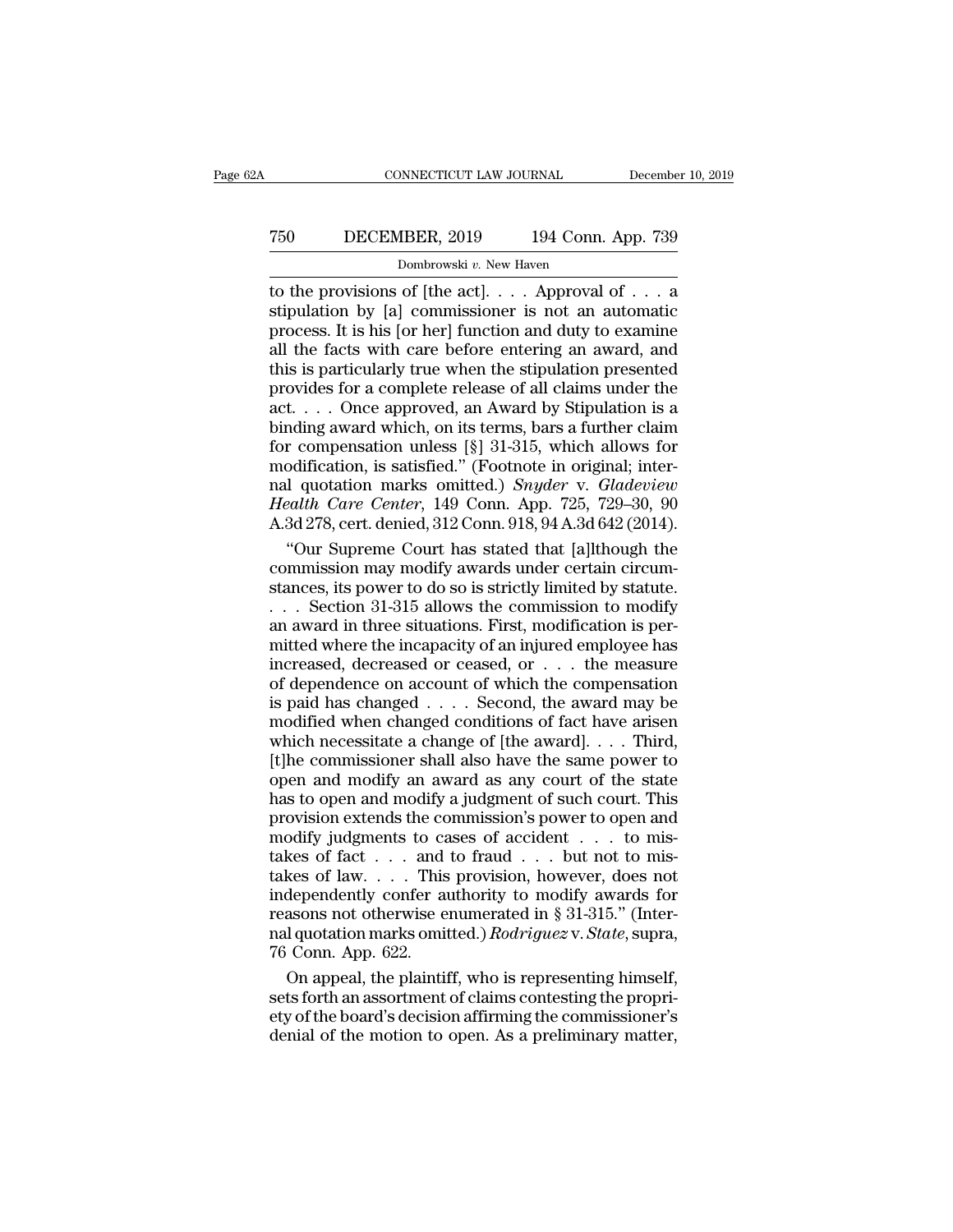## 10, 2019 CONNECTICUT LAW JOURNAL Page 63A<br>194 Conn. App. 739 DECEMBER, 2019 751<br>Dombrowski v. New Haven 99 DECEMBER, 2019<br>29 DECEMBER, 2019<br><sup>Dombrowski v. New Haven</sup><br>plaintiff raises various clain

10, 2019 CONNECTICUT LAW JOURNAL Page 63A<br>
194 Conn. App. 739 DECEMBER, 2019 751<br>
Dombrowski v. New Haven<br>
we note that the plaintiff raises various claims in his<br>
appellate briefs that, on the basis of our review of the<br> 194 Conn. App. 739 DECEMBER, 2019 751<br>Dombrowski v. New Haven<br>we note that the plaintiff raises various claims in his<br>appellate briefs that, on the basis of our review of the<br>record before us, were not presented to the co 194 Conn. App. 739 DECEMBER, 2019 751<br>
Dombrowski v. New Haven<br>
we note that the plaintiff raises various claims in his<br>
appellate briefs that, on the basis of our review of the<br>
record before us, were not presented to th 194 Conn. App. 739 DECEMBER, 2019 751<br>
Dombrowski v. New Haven<br>
we note that the plaintiff raises various claims in his<br>
appellate briefs that, on the basis of our review of the<br>
record before us, were not presented to th Dombrowski v. New Haven<br>we note that the plaintiff raises various claims in his<br>appellate briefs that, on the basis of our review of the<br>record before us, were not presented to the commission<br>during the underlying proceed Dombrowski  $v$ . New Haven<br>we note that the plaintiff raises various claims in his<br>appellate briefs that, on the basis of our review of the<br>record before us, were not presented to the commission<br>during the underlying proce we note that the plaintiff raises various claims in his<br>appellate briefs that, on the basis of our review of the<br>record before us, were not presented to the commission<br>during the underlying proceedings. For instance, he<br>as appellate briefs that, on the basis of our review of the record before us, were not presented to the commission<br>during the underlying proceedings. For instance, he<br>asserts that the defendants' counsel failed to abide by<br>a record before us, were not presented to the commission<br>during the underlying proceedings. For instance, he<br>asserts that the defendants' counsel failed to abide by<br>a "stipulation approval procedure," the stipulation con-<br>ta during the underlying proceedings. For instance, he<br>asserts that the defendants' counsel failed to abide by<br>a "stipulation approval procedure," the stipulation con-<br>tained a number of errors, and there is cause to open<br>the asserts that the defendants' counsel failed to abide by<br>a "stipulation approval procedure," the stipulation con-<br>tained a number of errors, and there is cause to open<br>the stipulation because it contained "broad and confusa "stipulation approval procedure," the stipulation con-<br>tained a number of errors, and there is cause to open<br>the stipulation because it contained "broad and confus-<br>ing language," it was "poorly negotiated," and certain<br> tained a number of errors, and there is cause to open<br>the stipulation because it contained "broad and confus-<br>ing language," it was "poorly negotiated," and certain<br>documents were not submitted to the commission for<br>review the stipulation because it contained "broad and confus-<br>ing language," it was "poorly negotiated," and certain<br>documents were not submitted to the commission for<br>review. "We acknowledge that the plaintiff is a self-<br>repres ing language," it was "poorly negotiated," and certain<br>documents were not submitted to the commission for<br>review. "We acknowledge that the plaintiff is a self-<br>represented party and that it is the established policy<br>of the documents were not submitted to the commission for<br>review. "We acknowledge that the plaintiff is a self-<br>represented party and that it is the established policy<br>of the Connecticut courts to be solicitous of [self-repre-<br>se review. "We acknowledge that the plaintiff is a self-<br>represented party and that it is the established policy<br>of the Connecticut courts to be solicitous of [self-repre-<br>sented] litigants and when it does not interfere with represented party and that it is the established policy<br>of the Connecticut courts to be solicitous of [self-repre-<br>sented] litigants and when it does not interfere with the<br>rights of other parties to construe the rules of of the Connecticut courts to be solicitous of [self-repre-<br>sented] litigants and when it does not interfere with the<br>rights of other parties to construe the rules of practice<br>liberally in favor of the [self-represented] pa sented] litigants and when it does not interfere with the rights of other parties to construe the rules of practice liberally in favor of the [self-represented] party. . . . . The courts adhere to this rule to ensure that rights of other parties to construe the rules of practice<br>liberally in favor of the [self-represented] party. . . .<br>The courts adhere to this rule to ensure that [self-repre-<br>sented] litigants receive a full and fair oppo liberally in favor of the [self-represented] party. . . . The courts adhere to this rule to ensure that [self-represented] litigants receive a full and fair opportunity to be heard, regardless of their lack of legal educat The courts adhere to this rule to ensure that [self-represented] litigants receive a full and fair opportunity to<br>be heard, regardless of their lack of legal education and<br>experience  $\dots$  . This rule of construction has l sented] litigants receive a full and fair opportunity to<br>be heard, regardless of their lack of legal education and<br>experience . . . . This rule of construction has limits,<br>however. Although we allow [self-representation p be heard, regardless of their lack of legal education and<br>experience . . . . This rule of construction has limits,<br>however. Although we allow [self-represented] litigants<br>some latitude, the right of self-representation pro experience . . . . . This rule of construction has limits,<br>however. Although we allow [self-represented] litigants<br>some latitude, the right of self-representation provides<br>no attendant license not to comply with relevant r however. Although we allow [self-represented] litigants<br>some latitude, the right of self-representation provides<br>no attendant license not to comply with relevant rules<br>of procedural and substantive law." (Internal quotatio some latitude, the right of self-representation provides<br>no attendant license not to comply with relevant rules<br>of procedural and substantive law." (Internal quotation<br>marks omitted.) *Traylor* v. *State*, 332 Conn. 789, 8 reader and substantive law." (Internal quotation<br>
procedural and substantive law." (Internal quotation<br>
marks omitted.) *Traylor* v. *State*, 332 Conn. 789, 806,<br>
213 A.3d 467 (2019). "As a general matter, we do not<br>
decid of procedural and substantive law." (Internal quotation<br>marks omitted.) *Traylor* v. *State*, 332 Conn. 789, 806,<br>213 A.3d 467 (2019). "As a general matter, we do not<br>decide issues raised for the first time on appeal." *Jo* marks omitted.) *Traylor* v. *State*, 332 Conn. 789, 806, 213 A.3d 467 (2019). "As a general matter, we do not decide issues raised for the first time on appeal." *Jones* v. *Connecticut Children's Medical Center Faculty P* 213 A.3d 467 (2019). "As a general matter, we do not<br>decide issues raised for the first time on appeal." Jones<br>v. Connecticut Children's Medical Center Faculty<br>Practice Plan, 131 Conn. App. 415, 432, 28 A.3d 347<br>(2011). Ac decide issues raised for the first time on appeal." Jones<br>v. Connecticut Children's Medical Center Faculty<br>Practice Plan, 131 Conn. App. 415, 432, 28 A.3d 347<br>(2011). Accordingly, we decline to review the merits of<br>the pla v. Connecticut Children's Medical Ce<br>Practice Plan, 131 Conn. App. 415, 432<br>(2011). Accordingly, we decline to review<br>the plaintiff's claims that he is raising for<br>on appeal. See id., 432–33 (declining to<br>that plaintiff di Mactice Plan, 131 Conn. App. 415, 432, 28 A.3d 347<br>011). Accordingly, we decline to review the merits of<br>e plaintiff's claims that he is raising for the first time<br>appeal. See id., 432–33 (declining to review claim<br>at plai (2011). Accordingly, we decline to review the merits of<br>the plaintiff's claims that he is raising for the first time<br>on appeal. See id., 432–33 (declining to review claim<br>that plaintiff did not raise before either Workers'

the plaintiff sclaims that he is raising for the first time<br>on appeal. See id., 432–33 (declining to review claim<br>that plaintiff did not raise before either Workers' Com-<br>pensation Commissioner or board).<br>We construe the c on appeal. See 1d., 432–33 (declining to review claim<br>that plaintiff did not raise before either Workers' Com-<br>pensation Commissioner or board).<br>We construe the crux of the plaintiff's preserved<br>appellate claims to be that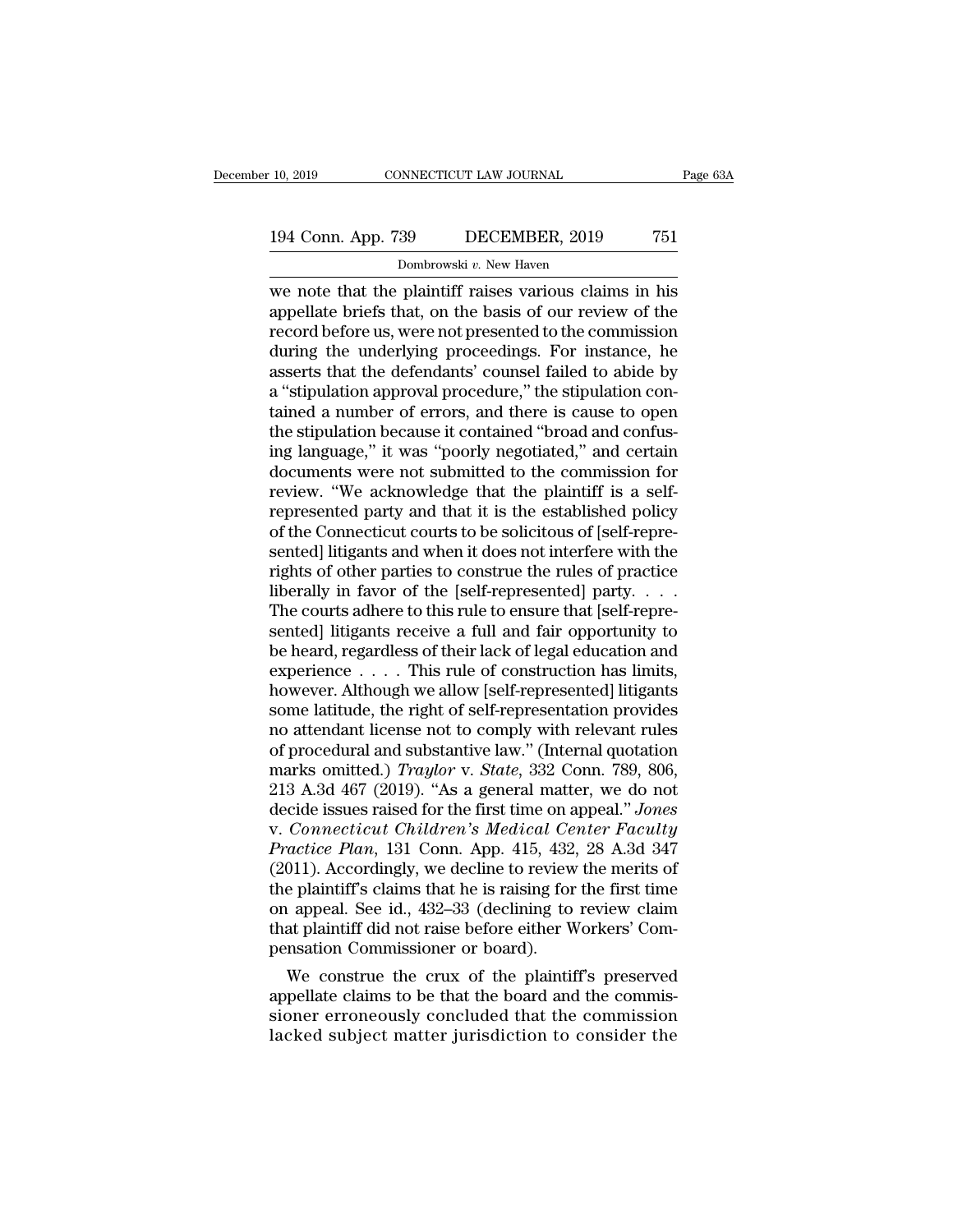## CONNECTICUT LAW JOURNAL December 10, 2019<br>
752 DECEMBER, 2019 194 Conn. App. 739<br>
Dombrowski v. New Haven Dombrowski *v.* New Haven

CONNECTICUT LAW JOURNAL December 10, 2<br>
T52 DECEMBER, 2019 194 Conn. App. 739<br>
Dombrowski v. New Haven<br>
terms of the settlement agreement. More specifically,<br>
it appears from a close review of the motion to open that<br>
the T52 DECEMBER, 2019 194 Conn. App. 739<br>Dombrowski v. New Haven<br>terms of the settlement agreement. More specifically,<br>it appears from a close review of the motion to open that<br>the plaintiff's chief concern regarding the set T52 DECEMBER, 2019 194 Conn. App. 739<br>
Dombrowski v. New Haven<br>
terms of the settlement agreement. More specifically,<br>
it appears from a close review of the motion to open that<br>
the plaintiff's chief concern regarding the T52 DECEMBER, 2019 194 Conn. App. 739<br>
Dombrowski v. New Haven<br>
terms of the settlement agreement. More specifically,<br>
it appears from a close review of the motion to open that<br>
the plaintiff's chief concern regarding the Dombrowski v. New Haven<br>terms of the settlement agreement. More specifically,<br>it appears from a close review of the motion to open that<br>the plaintiff's chief concern regarding the settlement<br>agreement is his relinquishmen Dombrowski  $v$ . New Haven<br>terms of the settlement agreement. More specifically,<br>it appears from a close review of the motion to open that<br>the plaintiff's chief concern regarding the settlement<br>agreement is his relinquishm terms of the settlement agreement. More specifically,<br>it appears from a close review of the motion to open that<br>the plaintiff's chief concern regarding the settlement<br>agreement is his relinquishment of any rights that he<br>m it appears from a close review of the motion to open that<br>the plaintiff's chief concern regarding the settlement<br>agreement is his relinquishment of any rights that he<br>may have had to bring causes of action against the<br>defe the plaintiff's chief concern regarding the settlement<br>agreement is his relinquishment of any rights that he<br>may have had to bring causes of action against the<br>defendants unrelated to his workers' compensation<br>claims, such agreement is his relinqui<br>may have had to bring<br>defendants unrelated to<br>claims, such as causes of a<br>For the reasons that follo<br>did not err in affirming<br>the motion to open.<br>Our analysis begins wit ay have had to bring causes of action against the<br>fendants unrelated to his workers' compensation<br>aims, such as causes of action arising out of the ADEA.<br>or the reasons that follow, we conclude that the board<br>d not err in defendants unrelated to fils workers compensation<br>claims, such as causes of action arising out of the ADEA.<br>For the reasons that follow, we conclude that the board<br>did not err in affirming the commissioner's denial of<br>the

*Increases Solution* and an increase of action and and order that the board did not err in affirming the commissioner's denial of the motion to open.<br>Our analysis begins with an overview of our Supreme Court's decision in For the reasons that follow, we conclude that the board<br>did not err in affirming the commissioner's denial of<br>the motion to open.<br>Our analysis begins with an overview of our Supreme<br>Court's decision in *Stickney* v. *Sunli* dud not err in animally the commissioner's denial of<br>the motion to open.<br>Our analysis begins with an overview of our Supreme<br>Court's decision in *Stickney* v. *Sunlight Construction*,<br>*Inc.*, supra, 248 Conn. 754, upon whi the motion to open.<br>
Our analysis begins with an overview of our Supreme<br>
Court's decision in *Stickney* v. *Sunlight Construction*,<br> *Inc.*, supra, 248 Conn. 754, upon which the commis-<br>
sioner and the board relied in con Our analysis begins with an overview of our Supreme<br>Court's decision in *Stickney v. Sunlight Construction*,<br>*Inc.*, supra, 248 Conn. 754, upon which the commis-<br>sioner and the board relied in concluding that the com-<br>miss Court's decision in *Stickney* v. *Sunlight Construction*,<br>*Inc.*, supra, 248 Conn. 754, upon which the commissioner and the board relied in concluding that the com-<br>mission lacked subject matter jurisdiction to interpret<br> Inc., supra, 248 Conn. 754, upon which the commissioner and the board relied in concluding that the commission lacked subject matter jurisdiction to interpret<br>the terms of the settlement agreement. In *Stickney*, the court sioner and the board relied in concluding that the commission lacked subject matter jurisdiction to interpret<br>the terms of the settlement agreement. In *Stickney*, the<br>court held that a Workers' Compensation Commis-<br>sioner mission lacked subject matter jurisdiction to interpret<br>the terms of the settlement agreement. In *Stickney*, the<br>court held that a Workers' Compensation Commis-<br>sioner lacked subject matter jurisdiction to entertain<br>an in the terms of the settlement agreement. In *Stickney*, the court held that a Workers' Compensation Commissioner lacked subject matter jurisdiction to entertain an insurer's motion to open and modify a voluntary agreement fo court held that a Workers' Compensation Commis-<br>sioner lacked subject matter jurisdiction to entertain<br>an insurer's motion to open and modify a voluntary<br>agreement for the purpose of substituting a different<br>insurer as the sioner lacked subject matter jurisdiction to entertain<br>an insurer's motion to open and modify a voluntary<br>agreement for the purpose of substituting a different<br>insurer as the entity responsible for payment of an<br>injured e an insurer's motion to open and modify a voluntary<br>agreement for the purpose of substituting a different<br>insurer as the entity responsible for payment of an<br>injured employee's workers' compensation benefits. Id.,<br>757–59. agreement for the purpose of substituting a different<br>insurer as the entity responsible for payment of an<br>injured employee's workers' compensation benefits. Id.,<br>757–59. The court determined that, pursuant to the plain<br>lan insurer as the entity responsible for payment of an<br>injured employee's workers' compensation benefits. Id.,<br>757–59. The court determined that, pursuant to the plain<br>language of General Statutes (Rev. to 1985) § 31-278,<sup>11</sup> injured employee's workers' compensation benefits. Id.,<br>757–59. The court determined that, pursuant to the plain<br>language of General Statutes (Rev. to 1985) § 31-278,<sup>11</sup><br>a "commissioner's subject matter jurisdiction is li 757–59. The court determined that, pursuant to the plain<br>language of General Statutes (Rev. to 1985) § 31-278,<sup>11</sup><br>a "commissioner's subject matter jurisdiction is limited<br>to adjudicating claims arising under the act, tha aly adjudicating claims arising under the act, that is, aims by an injured employee seeking compensation om his [or her] employer for injuries arising out of nd in the course of employment." Id., 762. The court  $\frac{11}{11}$ claims by an injured employee seeking compensation<br>from his [or her] employer for injuries arising out of<br>and in the course of employment." Id., 762. The court<br> $\frac{11 \text{ General Statistics (Rev. to 1985) § 31-278 provided in relevant part:}}{\frac{11 \text{[Each commissioner shall have all powers necessary to enable him to}}{\frac{1$ 

from his [or her] employer for injuries arising out of and in the course of employment." Id., 762. The court  $\frac{1}{1}$  General Statutes (Rev. to 1985) § 31-278 provided in relevant part: "[E]ach commissioner shall have al and in the course of employment." Id., 762. The court<br>
<sup>11</sup> General Statutes (Rev. to 1985) § 31-278 provided in relevant part:<br>
"[E]ach commissioner shall have all powers necessary to enable him to<br>
perform the duties im and III the COUISE Of EINPOYMENT. Id., 102. The COUIT<br>
<sup>11</sup> General Statutes (Rev. to 1985) § 31-278 provided in relevant part:<br>
"[E]ach commissioner shall have all powers necessary to enable him to<br>
perform the duties im <sup>11</sup> General Statutes (Rev. to 1985) § 31-278 provided in relevant part:<br>"[E]ach commissioner shall have all powers necessary to enable him to<br>perform the duties imposed upon him by the provisions of [the act]...<br>[Each com "[E]ach commissioner shall have all powers necessary to enable him to perform the duties imposed upon him by the provisions of [the act]. . . . . [Each commissioner] shall have jurisdiction of all claims and questions ari perform the duties imposed upon him by the provisions of [the act]. . . . . [Each commissioner] shall have jurisdiction of all claims and questions arising . . . under [the act] . . . . " (Internal quotation marks omitted Each commissioner] shall have jurisdiction of all claims and questions arising . . . under [the act] . . . ." (Internal quotation marks omitted.) Stickney v. Sunlight Construction, Inc., supra, 248 Conn. 762. General Stat [Each commissioner] shall have jurisdiction of all claims and questions arising . . . under [the act] . . . ." (Internal quotation marks omitted.) Stickney v. Sunlight Construction, Inc., supra, 248 Conn. 762. General Sta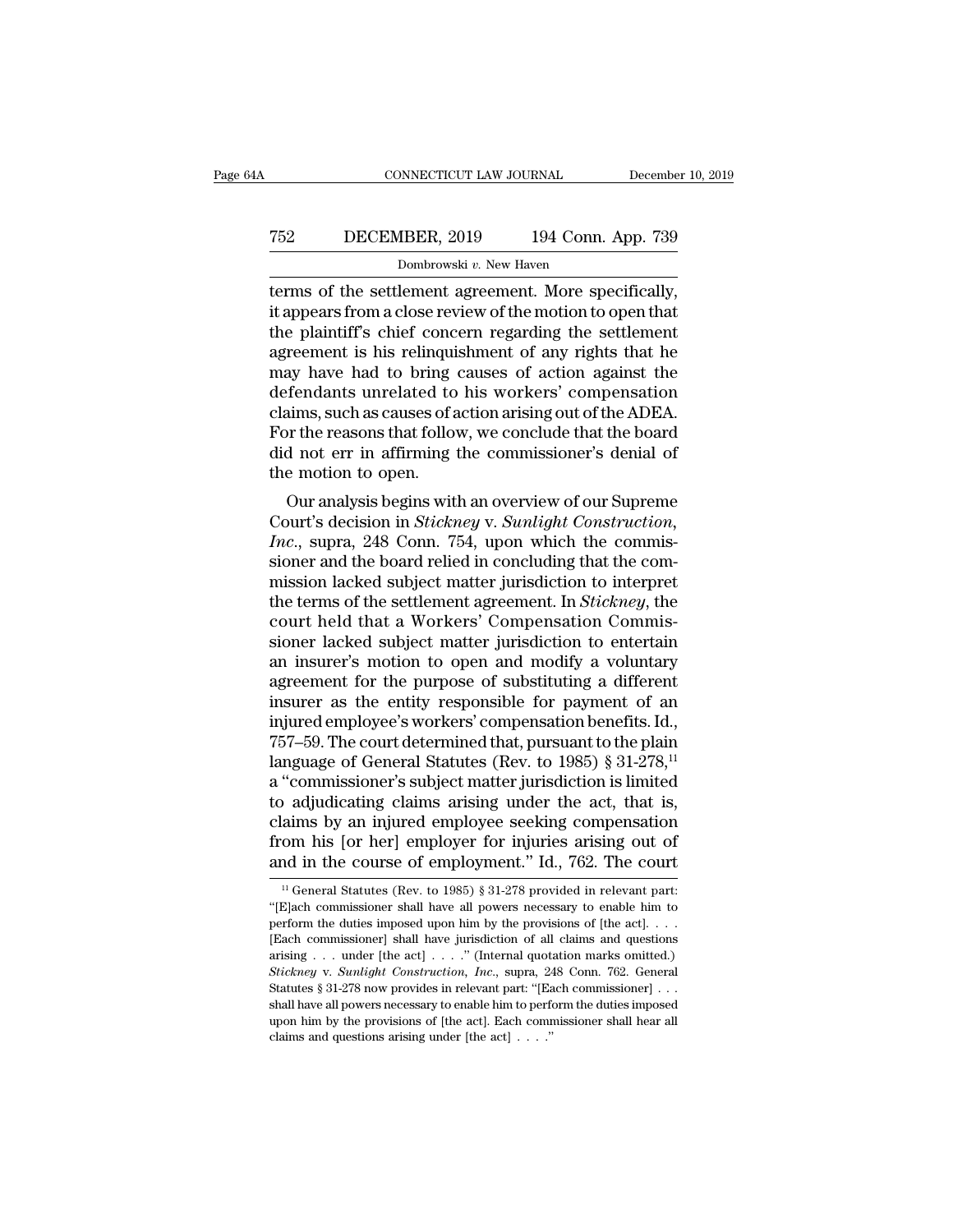## 10, 2019 CONNECTICUT LAW JOURNAL Page 65A<br>194 Conn. App. 739 DECEMBER, 2019 753<br>Dombrowski v. New Haven 99 DECEMBER, 2019<br>29 DECEMBER, 2019<br><sup>Dombrowski v. New Haven</sup><br>21 the insurer's motion to o

then observed that the insurer's motion to open ''differ[ed] from the traditional claim to be adjudicated<br>
under the act is because the issue underlying the<br>
under the act is because the issue underlying [the 194 Conn. App. 739 DECEMBER, 2019 753<br>
Dombrowski v. New Haven<br>
then observed that the insurer's motion to open "dif-<br>
fer[ed] from the traditional claim to be adjudicated<br>
under the act... because the issue underlying [th 194 Conn. App. 739 DECEMBER, 2019 753<br>
Dombrowski v. New Haven<br>
then observed that the insurer's motion to open "dif-<br>
fer[ed] from the traditional claim to be adjudicated<br>
under the act . . . because the issue underlying 194 Conn. App. 739 DECEMBER, 2019 753<br>
Dombrowski v. New Haven<br>
then observed that the insurer's motion to open "dif-<br>
fer[ed] from the traditional claim to be adjudicated<br>
under the act . . . because the issue underlying **EXECUTE AND THE CONSUMED ASSEMBLE AND THE CONSUMERED CONSUMERED ASSEMBLE THE EXECUTE:**<br> **CONSUMED A** ferrical characteristic and the evaluational claim to be adjudicated<br>
under the act . . . because the issue underlying Dombrowski v. New Haven<br>then observed that the insurer's motion to open "dif-<br>fer[ed] from the traditional claim to be adjudicated<br>under the act  $\ldots$  because the issue underlying [the<br>insurer's] motion [was] an insurance then observed that the insurer's motion to open "dif-<br>fer[ed] from the traditional claim to be adjudicated<br>under the act  $\ldots$  because the issue underlying [the<br>insurer's] motion [was] an insurance coverage issue,<br>requiri fer[ed] from the traditional claim to be adjudicated<br>under the act... because the issue underlying [the<br>insurer's] motion [was] an insurance coverage issue,<br>requiring the evaluation of insurance policies and the<br>applicati under the act  $\ldots$  because the issue underlying [the<br>insurer's] motion [was] an insurance coverage issue,<br>requiring the evaluation of insurance policies and the<br>application of contract law. Put more generally, resolv-<br>in insurer's] motion [was] an insurance coverage issue,<br>requiring the evaluation of insurance policies and the<br>application of contract law. Put more generally, resolv-<br>ing the central issue in the motion require[d] applicatio requiring the evaluation of insurance policies and the<br>application of contract law. Put more generally, resolv-<br>ing the central issue in the motion require[d] application<br>of laws other than the provisions of the act. Thus, application of contract law. Put more generally, resolving the central issue in the motion require[d] application<br>of laws other than the provisions of the act. Thus,<br>although the injured employee's original claim 'arose<br>un ing the central issue in the motion require[d] application<br>of laws other than the provisions of the act. Thus,<br>although the injured employee's original claim 'arose<br>under the act,' the question [the court had to] address<br>i of laws other than the provisions of the act. Thus,<br>although the injured employee's original claim 'arose<br>under the act,' the question [the court had to] address<br>in [the] appeal [was] whether the motion to open, itself,<br>[w although the injured employee's original claim 'arose<br>under the act,' the question [the court had to] address<br>in [the] appeal [was] whether the motion to open, itself,<br>[was] beyond the jurisdictional bounds circumscribed<br>b under the act,' the question [the court had to] address<br>in [the] appeal [was] whether the motion to open, itself,<br>[was] beyond the jurisdictional bounds circumscribed<br>by the explicit enabling legislation of the act.'' Id., in [the] appeal [was] whether the motion to open, itself,<br>[was] beyond the jurisdictional bounds circumscribed<br>by the explicit enabling legislation of the act." Id., 762–<br>63. The court concluded that none of the statutory [was] beyond the jurisdictional bounds circumscribed<br>by the explicit enabling legislation of the act." Id., 762–<br>63. The court concluded that none of the statutory provi-<br>sions of the act cited by the insurer conferred sub by the explicit enabling legislation<br>63. The court concluded that none<br>sions of the act cited by the insu<br>matter jurisdiction on the Worker<br>missioner to determine the cove<br>and that the insurer's claim h<br>another forum. Id., . The court concluded that none of the statutory provi-<br>ons of the act cited by the insurer conferred subject<br>atter jurisdiction on the Workers' Compensation Com-<br>issioner to determine the coverage question at issue<br>in dt sions of the act cited by the insurer conferred subject<br>
matter jurisdiction on the Workers' Compensation Com-<br>
missioner to determine the coverage question at issue<br>
and that the insurer's claim had to be resolved in<br>
ano

matter jurisdiction on the Workers' Compensation Com-<br>missioner to determine the coverage question at issue<br>and that the insurer's claim had to be resolved in<br>another forum. Id., 768–69.<br>We next turn to our Supreme Court's missioner to determine the coverage question at issue<br>and that the insurer's claim had to be resolved in<br>another forum. Id., 768–69.<br>We next turn to our Supreme Court's decision in<br>*Leonetti* v. *MacDermid*, *Inc.*, supra, and that the insurer's claim had to be resolved in<br>another forum. Id., 768–69.<br>We next turn to our Supreme Court's decision in<br>*Leonetti* v. *MacDermid*, *Inc.*, supra, 310 Conn. 195. In<br>*Leonetti*, the principal issue be another forum. Id., 768–69.<br>We next turn to our Supreme Court's decision in<br>*Leonetti* v. *MacDermid*, *Inc.*, supra, 310 Conn. 195. In<br>*Leonetti*, the principal issue before the court was<br>whether the board properly affir We next turn to our Supreme Court's decision in<br>Leonetti v. MacDermid, Inc., supra, 310 Conn. 195. In<br>Leonetti, the principal issue before the court was<br>whether the board properly affirmed a Workers' Com-<br>pensation Commiss Leonetti v. MacDermid, Inc., supra, 310 Conn. 195. In<br>Leonetti, the principal issue before the court was<br>whether the board properly affirmed a Workers' Com-<br>pensation Commissioner's refusal to approve as a valid<br>stipulatio Leonetti, the principal issue before the court was<br>whether the board properly affirmed a Workers' Com-<br>pensation Commissioner's refusal to approve as a valid<br>stipulation a termination agreement executed by a<br>claimant and h whether the board properly affirmed a Workers' Compensation Commissioner's refusal to approve as a valid<br>stipulation a termination agreement executed by a<br>claimant and his employer. Id., 198–99. Article II of the<br>terminati pensation Commissioner's refusal to approve as a valid<br>stipulation a termination agreement executed by a<br>claimant and his employer. Id., 198–99. Article II of the<br>termination agreement provided in relevant part that<br>the cl stipulation a termination agreement executed by a<br>claimant and his employer. Id., 198–99. Article II of the<br>termination agreement provided in relevant part that<br>the claimant agreed to release the employer from a<br>variety of claimant and his employer. Id., 198–99. Article II of the<br>termination agreement provided in relevant part that<br>the claimant agreed to release the employer from a<br>variety of claims, including workers' compensation<br>claims ar termination agreement provided in relevant part that<br>the claimant agreed to release the employer from a<br>variety of claims, including workers' compensation<br>claims arising out of, relating to, or connected to, inter<br>alia, th the claimant agreed to release the employer from a<br>variety of claims, including workers' compensation<br>claims arising out of, relating to, or connected to, inter<br>alia, the claimant's employment with the employer or<br>the term variety of claims, including workers' compensation<br>claims arising out of, relating to, or connected to, inter<br>alia, the claimant's employment with the employer or<br>the termination of that employment. Id., 199–200. Arti-<br>cle claims arising out of, relating to, or connected to, inter<br>alia, the claimant's employment with the employer or<br>the termination of that employment. Id., 199–200. Arti-<br>cle III of the termination agreement provided in relev alia, the claimant's employment with the employer or<br>the termination of that employment. Id., 199–200. Arti-<br>cle III of the termination agreement provided in relevant<br>part that, as consideration, the claimant, inter alia,<br> the termination of that employment. Id., 199–200. Article III of the termination agreement provided in relevant<br>part that, as consideration, the claimant, inter alia,<br>would be paid twenty-seven weeks of "severance pay"<br>pre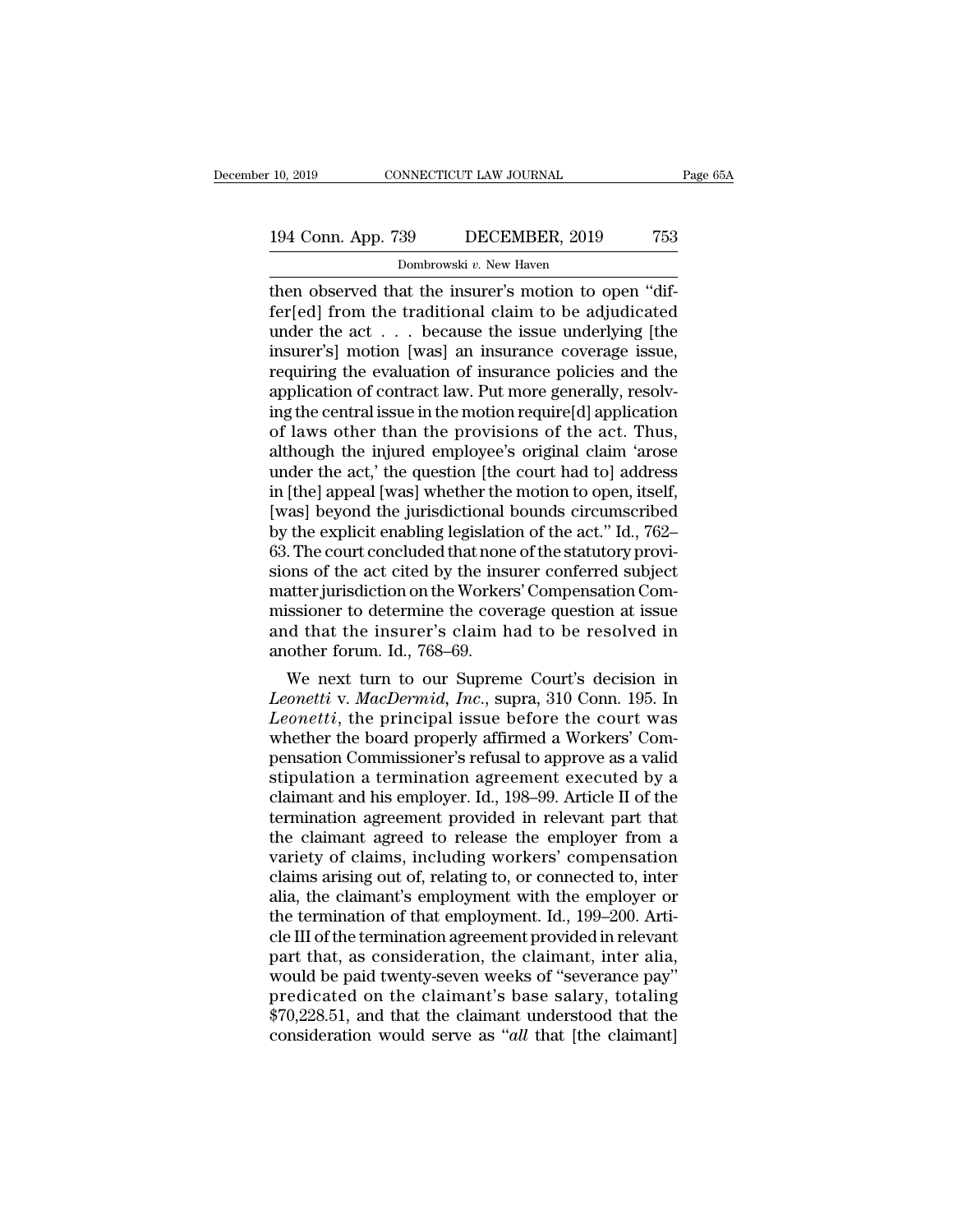## CONNECTICUT LAW JOURNAL December 10, 2019<br>
754 DECEMBER, 2019 194 Conn. App. 739<br>
Dombrowski v. New Haven Dombrowski *v.* New Haven

CONNECTICUT LAW JOURNAL December<br>
T54 DECEMBER, 2019 194 Conn. App. 739<br>
Dombrowski v. New Haven<br>
[was] entitled to receive from [the employer].'' (Empha-<br>
sis in original; internal quotation marks omitted.) Id.,<br>
200 The TE4 DECEMBER, 2019 194 Conn. App. 739<br>Dombrowski v. New Haven<br>[was] entitled to receive from [the employer]." (Emphasis in original; internal quotation marks omitted.) Id.,<br>200. The claimant initially hesitated to execute 2019 194 Conn. App. 739<br>
200. The claimant initially hesitated to execute the ter-<br>
200. The claimant initially hesitated to execute the ter-<br>
200. The claimant initially hesitated to execute the ter-<br>
200. The claimant i T54 DECEMBER, 2019 194 Conn. App. 739<br>
Dombrowski v. New Haven<br>
[was] entitled to receive from [the employer]." (Emphasis in original; internal quotation marks omitted.) Id.,<br>
200. The claimant initially hesitated to exec DECEMBER, 2019 101 COME Typp. 100<br>
Dombrowski v. New Haven<br>
[was] entitled to receive from [the employer]." (Emphasis in original; internal quotation marks omitted.) Id.,<br>
200. The claimant initially hesitated to execute Dombrowski v. New Haven<br>[was] entitled to receive from [the employer]." (Emphasis in original; internal quotation marks omitted.) Id.,<br>200. The claimant initially hesitated to execute the ter-<br>mination agreement because h [was] entitled to receive from [the employer]." (Emphasis in original; internal quotation marks omitted.) Id., 200. The claimant initially hesitated to execute the termination agreement because he did not want to release t is in original; internal quotation marks omitted.) Id., 200. The claimant initially hesitated to execute the termination agreement because he did not want to release the employer from liability for a preexisting workers' 200. The claimant initially hesitated to execute the termination agreement because he did not want to release<br>the employer from liability for a preexisting workers'<br>compensation claim; however, the claimant signed the<br>agre mination agreement because he did not want to release<br>the employer from liability for a preexisting workers'<br>compensation claim; however, the claimant signed the<br>agreement after having received a letter from the<br>employer i the employer from liability for a preexisting workers'<br>compensation claim; however, the claimant signed the<br>agreement after having received a letter from the<br>employer indicating that it would withdraw the sever-<br>ance pay o compensation claim; however, the claimant signed the<br>agreement after having received a letter from the<br>employer indicating that it would withdraw the sever-<br>ance pay offer if the claimant failed to sign the agree-<br>ment wit agreement after having received a letter from the<br>employer indicating that it would withdraw the sever-<br>ance pay offer if the claimant failed to sign the agree-<br>ment within ten days. Id., 201. Subsequently, the com-<br>missio employer indicating that it would withdraw the sever-<br>ance pay offer if the claimant failed to sign the agree-<br>ment within ten days. Id., 201. Subsequently, the com-<br>missioner held a formal hearing to determine the<br>enforce ance pay offer if the claimant failed to sign the agreement within ten days. Id., 201. Subsequently, the commissioner held a formal hearing to determine the enforceability of the termination agreement's language regarding ment within ten days. Id., 201. Subsequently, the commissioner held a formal hearing to determine the enforceability of the termination agreement's language regarding the release of the claimant's workers' compensation cla missioner held a formal hearing to determine the<br>enforceability of the termination agreement's language<br>regarding the release of the claimant's workers' com-<br>pensation claim. Id., 202. The Workers' Compensation<br>Commissione enforceability of the termination agreement's language<br>regarding the release of the claimant's workers' com-<br>pensation claim. Id., 202. The Workers' Compensation<br>Commissioner (1) concluded that, without approval by<br>a Worke regarding the release of the claimant's workers' compensation claim. Id., 202. The Workers' Compensation Commissioner (1) concluded that, without approval by a Workers' Compensation Commissioner, the termination agreement pensation claim. Id., 202. The Workers' Compensation<br>Commissioner (1) concluded that, without approval by<br>a Workers' Compensation Commissioner, the termina-<br>tion agreement did not waive the parties' rights and<br>obligations Commissioner (1) concluded that, without approval by<br>a Workers' Compensation Commissioner, the termina-<br>tion agreement did not waive the parties' rights and<br>obligations under the act, and (2) declined to approve<br>the agree a Workers' Compensation Commissioner, the termination agreement did not waive the parties' rights and obligations under the act, and (2) declined to approve the agreement as a full and final stipulation of the claimant's In agreement did not waive the parties' rights and<br>iligations under the act, and (2) declined to approve<br>e agreement as a full and final stipulation of the claim-<br>t's workers' compensation claim because, pursuant<br>the agre obligations under the act, and  $(2)$  declined to approve<br>the agreement as a full and final stipulation of the claim-<br>ant's workers' compensation claim because, pursuant<br>to the agreement, the claimant was not receiving any

the agreement as a full and final stipulation of the claim-<br>ant's workers' compensation claim because, pursuant<br>to the agreement, the claimant was not receiving any<br>consideration for the release of his claim.<sup>12</sup> Id., 202– ant's workers' compensation claim because, pursuant<br>to the agreement, the claimant was not receiving any<br>consideration for the release of his claim.<sup>12</sup> Id., 202–203.<br>The employer appealed to the board, which affirmed<br>the to the agreement, the claimant was not receiving any<br>consideration for the release of his claim.<sup>12</sup> Id., 202–203.<br>The employer appealed to the board, which affirmed<br>the ruling of the Workers' Compensation Commis-<br>sioner. consideration for the release of his claim.<sup>12</sup> Id., 202–203.<br>The employer appealed to the board, which affirmed<br>the ruling of the Workers' Compensation Commis-<br>sioner. Id., 203. In its decision, the board also refused<br>to The employer appealed to the board, which affirmed<br>the ruling of the Workers' Compensation Commis-<br>sioner. Id., 203. In its decision, the board also refused<br>to address the enforceability of the termination agree-<br>ment as a the ruling of the Workers' Compensation Commissioner. Id., 203. In its decision, the board also refused to address the enforceability of the termination agreement as a whole, determining that its jurisdiction extended only sioner. Id., 203. In its decision, the board also refused<br>to address the enforceability of the termination agree-<br>ment as a whole, determining that its jurisdiction<br>extended only to the portion of the agreement concern-<br>in to address the enforceability of the termination agreement as a whole, determining that its jurisdiction extended only to the portion of the agreement concerning the claimant's workers' compensation claim. Id., 204. Specif ment as a whole, determining that its jurisdiction<br>extended only to the portion of the agreement concerning the claimant's workers' compensation claim. Id.,<br>204. Specifically, the board stated: "Whether as a matter<br>of law )4. Specifically, the board stated: "Whether as a matter f law the contract as signed by the parties, apart from the references to the claimant's workers' compensation aim, is an enforceable termination agreement is a  $n^$ of law the contract as signed by the parties, apart from<br>the references to the claimant's workers' compensation<br>claim, is an enforceable termination agreement is a<br> $\frac{12}{12}$  More specifically, the Workers' Compensation

the references to the claimant's workers' compensation<br>claim, is an enforceable termination agreement is a<br> $\frac{12}{12}$  More specifically, the Workers' Compensation Commissioner deter-<br>mined that "the [termination agreemen claim, is an enforceable termination agreement is a<br>
<sup>12</sup> More specifically, the Workers' Compensation Commissioner deter-<br>
mined that "the [termination agreement] and payment of \$70,228.51 was<br>
based on the number of yea ciantity. Its art ention ceaple termination agreement is a<br><sup>12</sup> More specifically, the Workers' Compensation Commissioner deter-<br>mined that "the [termination agreement] and payment of \$70,228.51 was<br>based on the number of <sup>12</sup> More specifically, the Worke<br>mined that "the [termination agre<br>based on the number of years [the<br>there was no money paid in [the]<br>compensation claim." (Internal quo<br>*ermid, Inc.*, supra, 310 Conn. 202.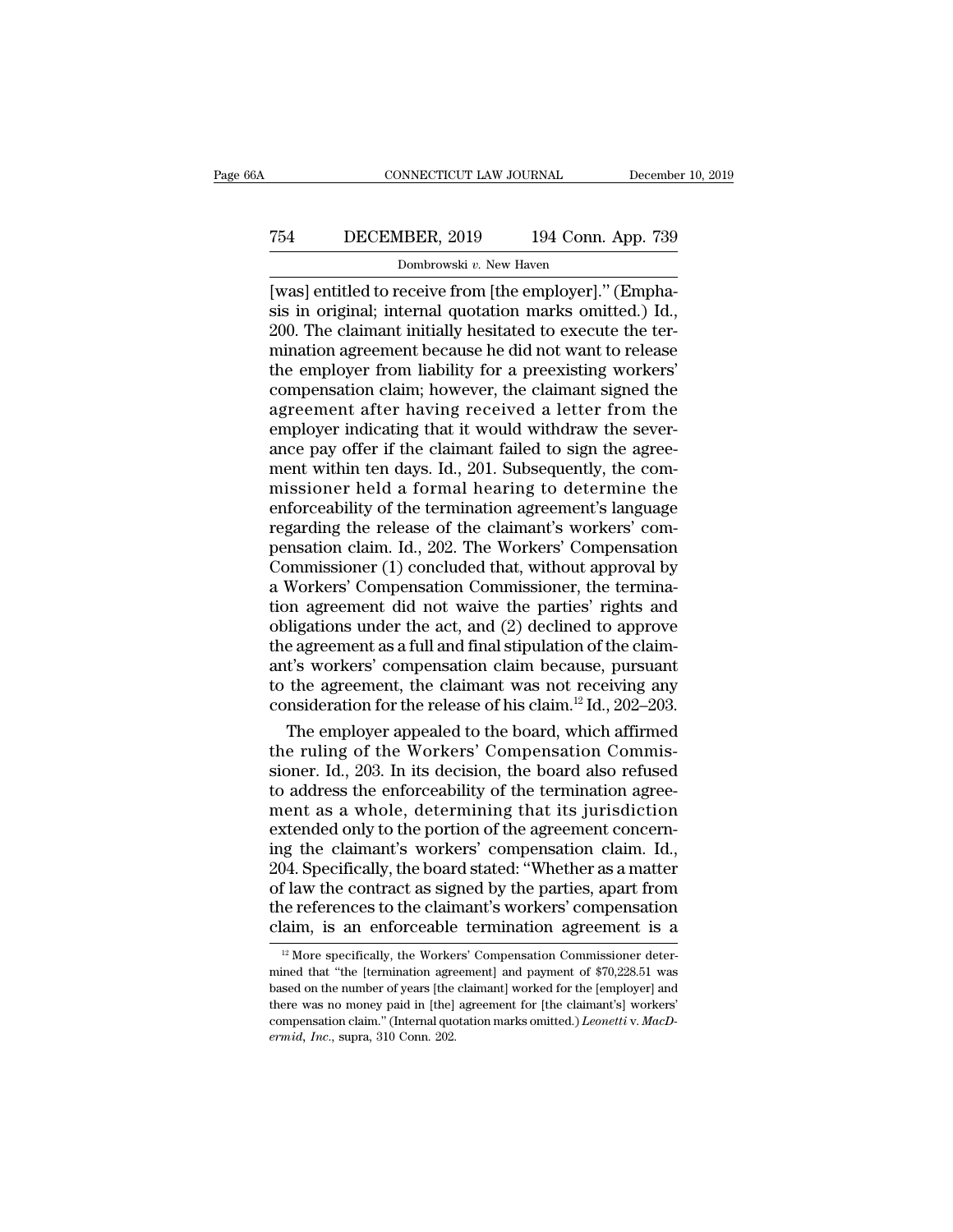# 10, 2019 CONNECTICUT LAW JOURNAL Page 67A<br>194 Conn. App. 739 DECEMBER, 2019 755<br>Dombrowski v. New Haven

10, 2019 CONNECTICUT LAW JOURNAL<br>
194 Conn. App. 739 DECEMBER, 2019 755<br>
Dombrowski *v*. New Haven<br>
determination for another forum; [the board's] jurisdic-<br>
tion is limited to whether the document serves [as]<br>
an accentab 194 Conn. App. 739 DECEMBER, 2019 755<br>
Dombrowski v. New Haven<br>
determination for another forum; [the board's] jurisdic-<br>
tion is limited to whether the document serves [as]<br>
an acceptable instrument for releasing the clai 194 Conn. App. 739 DECEMBER, 2019 755<br>
Dombrowski v. New Haven<br>
determination for another forum; [the board's] jurisdic-<br>
tion is limited to whether the document serves [as]<br>
an acceptable instrument for releasing the cla 194 Conn. App. 739 DECEMBER, 2019 755<br>
Dombrowski v. New Haven<br>
determination for another forum; [the board's] jurisdic-<br>
tion is limited to whether the document serves [as]<br>
an acceptable instrument for releasing the cla **EXECUTE THE RECORDING CONDUCT THE RECORDING ASSESSMENT AND DOMOTOWSKI** *v***. New Haven<br>determination for another forum; [the board's] jurisdic-<br>tion is limited to whether the document serves [as]<br>an acceptable instrument f** Dombrowski v. New Haven<br>
determination for another forum; [the board's] jurisdic-<br>
tion is limited to whether the document serves [as]<br>
an acceptable instrument for releasing the claimant's<br>
workers' compensation claim, an determination for anothion<br>tion is limited to whe<br>an acceptable instrume<br>workers' compensation<br>that the record clearly<br>er's decision that it does<br>omitted.) Id., 216.<br>On appeal, our Supre on is limited to whether the document serves [as]<br>acceptable instrument for releasing the claimant's<br>orkers' compensation claim, and [the board] find[s]<br>at the record clearly supports the . . . commission-<br>'s decision tha an acceptable instrument for releasing the claimant's<br>workers' compensation claim, and [the board] find[s]<br>that the record clearly supports the  $\ldots$  commission-<br>er's decision that it does not." (Internal quotation marks<br>

workers' compensation claim, and [the board] find[s]<br>that the record clearly supports the  $\ldots$  commission-<br>er's decision that it does not." (Internal quotation marks<br>omitted.) Id., 216.<br>On appeal, our Supreme Court affir that the record clearly supports the  $\ldots$  commission-<br>er's decision that it does not." (Internal quotation marks<br>omitted.) Id., 216.<br>On appeal, our Supreme Court affirmed the decision<br>of the board, concluding that (1) th er's decision that it does not." (Internal quotation marks<br>omitted.) Id., 216.<br>On appeal, our Supreme Court affirmed the decision<br>of the board, concluding that (1) the execution of the<br>termination agreement had no effect o omitted.) Id., 216.<br>
On appeal, our Supreme Court affirmed the decision<br>
of the board, concluding that (1) the execution of the<br>
termination agreement had no effect on the claimant's<br>
workers' compensation claim unless and On appeal, our Supreme Court affirmed the decision<br>of the board, concluding that (1) the execution of the<br>termination agreement had no effect on the claimant's<br>workers' compensation claim unless and until it was<br>approved b of the board, concluding that (1) the execution of the<br>termination agreement had no effect on the claimant's<br>workers' compensation claim unless and until it was<br>approved by a Workers' Compensation Commissioner,<br>and (2) the termination agreement had no effect on the claimant's<br>workers' compensation claim unless and until it was<br>approved by a Workers' Compensation Commissioner,<br>and (2) the board properly affirmed the Workers' Com-<br>pensation Co workers' compensation claim unless and until it was<br>approved by a Workers' Compensation Commissioner,<br>and (2) the board properly affirmed the Workers' Com-<br>pensation Commissioner's refusal to approve the agree-<br>ment, to th approved by a Workers' Compensation Commissioner,<br>and (2) the board properly affirmed the Workers' Com-<br>pensation Commissioner's refusal to approve the agree-<br>ment, to the extent that it implicated the claimant's<br>workers' and (2) the board properly affirmed the Workers' Compensation Commissioner's refusal to approve the agreement, to the extent that it implicated the claimant's workers' compensation claim, on the ground that the claimant wa pensation Commissioner's refusal to approve the agreement, to the extent that it implicated the claimant's workers' compensation claim, on the ground that the claimant was not given any compensation for settling his worker ment, to the extent that it implicated the claimant's<br>workers' compensation claim, on the ground that the<br>claimant was not given any compensation for settling<br>his workers' compensation claim. Id., 207–208, 215. In<br>addition workers' compensation claim, on the ground that the<br>claimant was not given any compensation for settling<br>his workers' compensation claim. Id., 207–208, 215. In<br>addition, the court rejected the employer's argument<br>that the claimant was not given any compensation for settling<br>his workers' compensation claim. Id., 207–208, 215. In<br>addition, the court rejected the employer's argument<br>that the Workers' Compensation Commissioner and the<br>board, in his workers' compensation claim. Id., 207–208, 215. In<br>addition, the court rejected the employer's argument<br>that the Workers' Compensation Commissioner and the<br>board, in deciding whether to enforce the termination<br>agreemen addition, the court rejected the employer's argument<br>that the Workers' Compensation Commissioner and the<br>board, in deciding whether to enforce the termination<br>agreement, improperly declined to consider alleged<br>"'deceitful' that the Workers' Compensation Commissioner and the<br>board, in deciding whether to enforce the termination<br>agreement, improperly declined to consider alleged<br>"'deceitful'" conduct by the claimant. Id., 216. The<br>court obser board, in deciding whether to enforce the termination<br>agreement, improperly declined to consider alleged<br>"'deceitful'" conduct by the claimant. Id., 216. The<br>court observed that neither its precedent nor the provi-<br>sions o agreement, improperly declined to consider alleged<br>
"'deceitful'" conduct by the claimant. Id., 216. The<br>
court observed that neither its precedent nor the provi-<br>
sions of the act cited by the employer conferred subject<br> "'deceitful'" conduct by the claimant. Id., 216. The<br>court observed that neither its precedent nor the provi-<br>sions of the act cited by the employer conferred subject<br>matter jurisdiction on the commission "over the genera court observed that neither its precedent nor the provisions of the act cited by the employer conferred subject<br>matter jurisdiction on the commission "over the general<br>enforceability of severance agreements." Id., 217; see sions of the act cited by the employer conferred subject<br>matter jurisdiction on the commission "over the general<br>enforceability of severance agreements." Id., 217; see<br>also id., 217–20. The court then determined that the<br>a matter jurisdiction on the commission "over the general<br>enforceability of severance agreements." Id., 217; see<br>also id., 217–20. The court then determined that the<br>alleged misconduct by the claimant, if true, had no<br>bearin enforceability of severance agreements." Id., 217; see<br>also id., 217–20. The court then determined that the<br>alleged misconduct by the claimant, if true, had no<br>bearing on the issue of whether the termination agree-<br>ment sh also id., 217–20. The court then determined that the alleged misconduct by the claimant, if true, had no bearing on the issue of whether the termination agreement should have been approved as a stipulation with respect to alleged misconduct by the claimant, if true, had no<br>bearing on the issue of whether the termination agree-<br>ment should have been approved as a stipulation with<br>respect to the claimant's workers' compensation claim.<br>Id., 22 bearing on the issue of whether the termination agreement should have been approved as a stipulation with<br>respect to the claimant's workers' compensation claim.<br>Id., 220. As to the remainder of the termination agreement, t ment should have been approved as a stipulation with<br>respect to the claimant's workers' compensation claim.<br>Id., 220. As to the remainder of the termination agree-<br>ment, the court concluded: "The commission is not<br>compete respect to the claimant's workers' compensation claim.<br>Id., 220. As to the remainder of the termination agreement, the court concluded: "The commission is not competent to rule on the rights and obligations of the parties Id., 220. As to the remainder of the termination agreement, the court concluded: "The commission is not competent to rule on the rights and obligations of the parties to a contract when those rights and obligations do not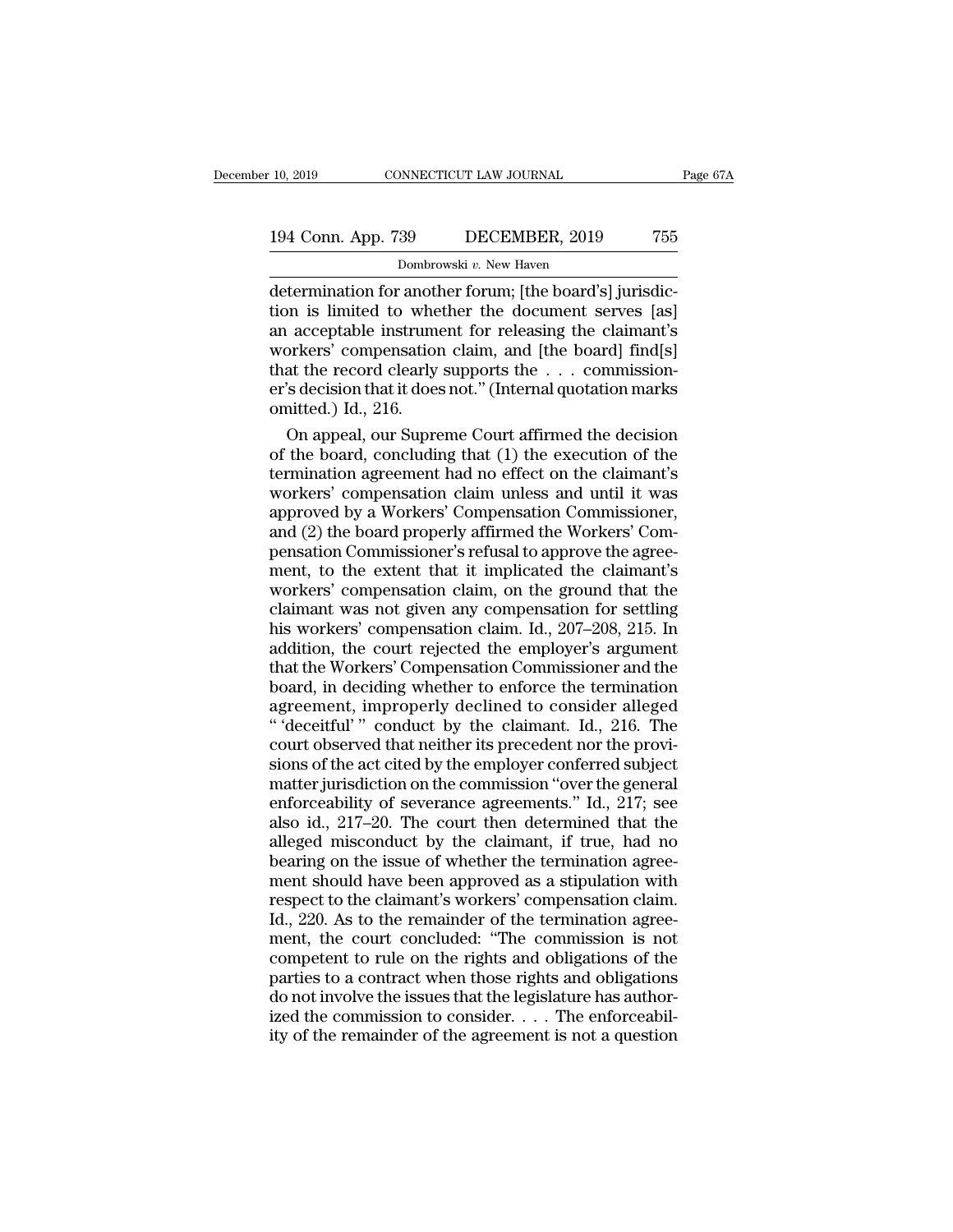## CONNECTICUT LAW JOURNAL December 10, 2019<br>
756 DECEMBER, 2019 194 Conn. App. 739<br>
Dombrowski v. New Haven NNECTICUT LAW JOURNAL<br>18ER, 2019 194 Conn.<br>Dombrowski v. New Haven<br>0mnensation forum\_and the [

For the workers' compensation forum, and the [workers]<br>
Tombrowski v. New Haven<br>
for the workers' compensation forum, and the [workers]<br>
compensation forum, and the [workers]<br>
compensation commissioner and the board proper T56 DECEMBER, 2019 194 Conn. App. 739<br>Dombrowski v. New Haven<br>for the workers' compensation forum, and the [workers'<br>compensation] commissioner and the board properly<br>refused to decide that aspect of the dispute between<br>th T56 DECEMBER, 2019 194 Conn. App. 739<br>
Dombrowski v. New Haven<br>
for the workers' compensation forum, and the [workers'<br>
compensation] commissioner and the board properly<br>
refused to decide that aspect of the dispute betwe The complement and the claimant and the functions of the workers' compensation for and the [workers' compensation] commissioner and the board properly refused to decide that aspect of the dispute between the claimant and 756 DECEMBER, 2019 194 Conn. App. 739<br>
Dombrowski v. New Haven<br>
for the workers' compensation forum, and the [workers'<br>
compensation] commissioner and the board properly<br>
refused to decide that aspect of the dispute betwe Francesonal case, the material and the [workers]<br>
In the workers' compensation forum, and the [workers]<br>
In the dispute between<br>
the claimant and the [employer]." (Citations omitted.)<br>
1, 220–21.<br>
In the present case, the for the workers' compensation forum, and the [workers'<br>compensation] commissioner and the board properly<br>refused to decide that aspect of the dispute between<br>the claimant and the [employer]." (Citations omitted.)<br>Id., 220–

compensation] commissioner and the board properly<br>refused to decide that aspect of the dispute between<br>the claimant and the [employer]." (Citations omitted.)<br>Id., 220–21.<br>In the present case, the plaintiff agreed to be pai refused to decide that aspect of the dispute between<br>the claimant and the [employer]." (Citations omitted.)<br>Id., 220–21.<br>In the present case, the plaintiff agreed to be paid<br>\$22,500 in exchange for the settlement of his wo the claimant and the [employer]." (Citations omitted.)<br>Id., 220–21.<br>In the present case, the plaintiff agreed to be paid<br>\$22,500 in exchange for the settlement of his workers'<br>compensation claims, he was canvassed, adequat 1d., 220–21.<br>In the present case, the plaintiff agreed to be paid<br> $$22,500$  in exchange for the settlement of his workers'<br>compensation claims, he was canvassed, adequately by<br>his own admission, with respect to the stipul In the present case, the plaintiff agreed to be paid<br>\$22,500 in exchange for the settlement of his workers'<br>compensation claims, he was canvassed, adequately by<br>his own admission, with respect to the stipulation by<br>Commiss \$22,500 in exchange for the settlement of his workers'<br>compensation claims, he was canvassed, adequately by<br>his own admission, with respect to the stipulation by<br>Commissioner Goldberg, and thereafter the \$22,500<br>sum was re compensation claims, he was canvassed, adequately by<br>his own admission, with respect to the stipulation by<br>Commissioner Goldberg, and thereafter the \$22,500<br>sum was remitted to him. The plaintiff presented no<br>claims in the his own admission, with respect to the stipulation by<br>Commissioner Goldberg, and thereafter the \$22,500<br>sum was remitted to him. The plaintiff presented no<br>claims in the motion to open challenging the integrity<br>of the sett Commissioner Goldberg, and thereafter the \$22,500<br>sum was remitted to him. The plaintiff presented no<br>claims in the motion to open challenging the integrity<br>of the settlement of his workers' compensation claims;<br>rather, th sum was remitted to him. The plaintiff presented no<br>claims in the motion to open challenging the integrity<br>of the settlement of his workers' compensation claims;<br>rather, the core issues for the plaintiff were his execu-<br>ti claims in the motion to open challenging the integrity<br>of the settlement of his workers' compensation claims;<br>rather, the core issues for the plaintiff were his execu-<br>tion of the settlement agreement and the terms of the<br> of the settlement of his workers' compensation claims;<br>rather, the core issues for the plaintiff were his execu-<br>tion of the settlement agreement and the terms of the<br>settlement agreement concerning the waiver of any<br>right rather, the core issues for the plaintiff were his execution of the settlement agreement and the terms of the settlement agreement concerning the waiver of any rights he may have had unrelated to the act. Pursuant to *Stic* tion of the settlement agreement and the terms of the settlement agreement concerning the waiver of any rights he may have had unrelated to the act. Pursuant to *Stickney* and *Leonetti*, those issues are beyond the commis settlement agreement concerning the waiver of any<br>rights he may have had unrelated to the act. Pursuant<br>to *Stickney* and *Leonetti*, those issues are beyond the<br>commission's jurisdiction, which is limited by statute<br>to cl rights he may have had unrelated to the act. Pursuant<br>to *Stickney* and *Leonetti*, those issues are beyond the<br>commission's jurisdiction, which is limited by statute<br>to claims arising out of the act. As our Supreme Court<br> to *Stickney* and *Leonetti*, those issues are beyond the commission's jurisdiction, which is limited by statute to claims arising out of the act. As our Supreme Court explained in *Leonetti*, the commission cannot adjudic commission's jurisdiction, which is limited by statute<br>to claims arising out of the act. As our Supreme Court<br>explained in *Leonetti*, the commission cannot adjudi-<br>cate the rights and obligations of parties with respect<br>t to claims arising out of the act. As our Supreme Court<br>explained in *Leonetti*, the commission cannot adjudi-<br>cate the rights and obligations of parties with respect<br>to contracts, or portions thereof, that have no nexus to explained in *Leonetti*, the commission cannot adjudicate the rights and obligations of parties with respect to contracts, or portions thereof, that have no nexus to the act. Accordingly, we reject the plaintiff's preserve cate the rights and obligations of parties with respect<br>to contracts, or portions thereof, that have no nexus to<br>the act. Accordingly, we reject the plaintiff's preserved<br>appellate claims and conclude that the board and th  $ment.<sup>13</sup>$ e act. Accordingly, we reject the plaintiff's preserved<br>pellate claims and conclude that the board and the<br>mmissioner correctly concluded that the commission<br>cked subject matter jurisdiction to entertain the issues<br>ised by  $\alpha$ <br>  $\beta$  ised subject matter jurisdiction to entertain the issed by the plaintiff relating to the settlement agent.<br>
The decision of the Compensation Review Boar<br>
firmed.<br>
In this opinion the other judges concurred.<br>  $\$ 

affirmed. The decision of the Compensation Review Board is<br>
firmed.<br>
In this opinion the other judges concurred.<br>
<sup>13</sup> We observe that the settlement agreement expressly provided that it<br>
<sup>13</sup> We observe that the settlement agreemen

The decision of the Compensation Review Board is<br>affirmed.<br>In this opinion the other judges concurred.<br> $\frac{13}{10}$  We observe that the settlement agreement expressly provided that it<br>tenompassed, inter alia, causes of act affirmed.<br>
In this opinion the other judges concurred.<br>
<sup>13</sup> We observe that the settlement agreement expressly provided that it<br>
encompassed, inter alia, causes of action under the "[Workers'] Compensa-<br>
tion Laws of the In this opinion the other judges concurred.<br>
<sup>13</sup> We observe that the settlement agreement expressly provided that it<br>
encompassed, inter alia, causes of action under the "[Workers'] Compensa-<br>
tion Laws of the State of C In this opinion the other judges concurred.<br>
<sup>13</sup> We observe that the settlement agreement expressly provided that it<br>
encompassed, inter alia, causes of action under the "[Workers'] Compensa-<br>
tion Laws of the State of C <sup>13</sup> We observe that the settlement agreement expressly provided that it encompassed, inter alia, causes of action under the "[Workers'] Compensation Laws of the State of Connecticut  $\ldots$ ." To the extent that the terms o <sup>13</sup> We observe that the settlement agreement expressly provided that it encompassed, inter alia, causes of action under the "[Workers'] Compensation Laws of the State of Connecticut . . . . " To the extent that the terms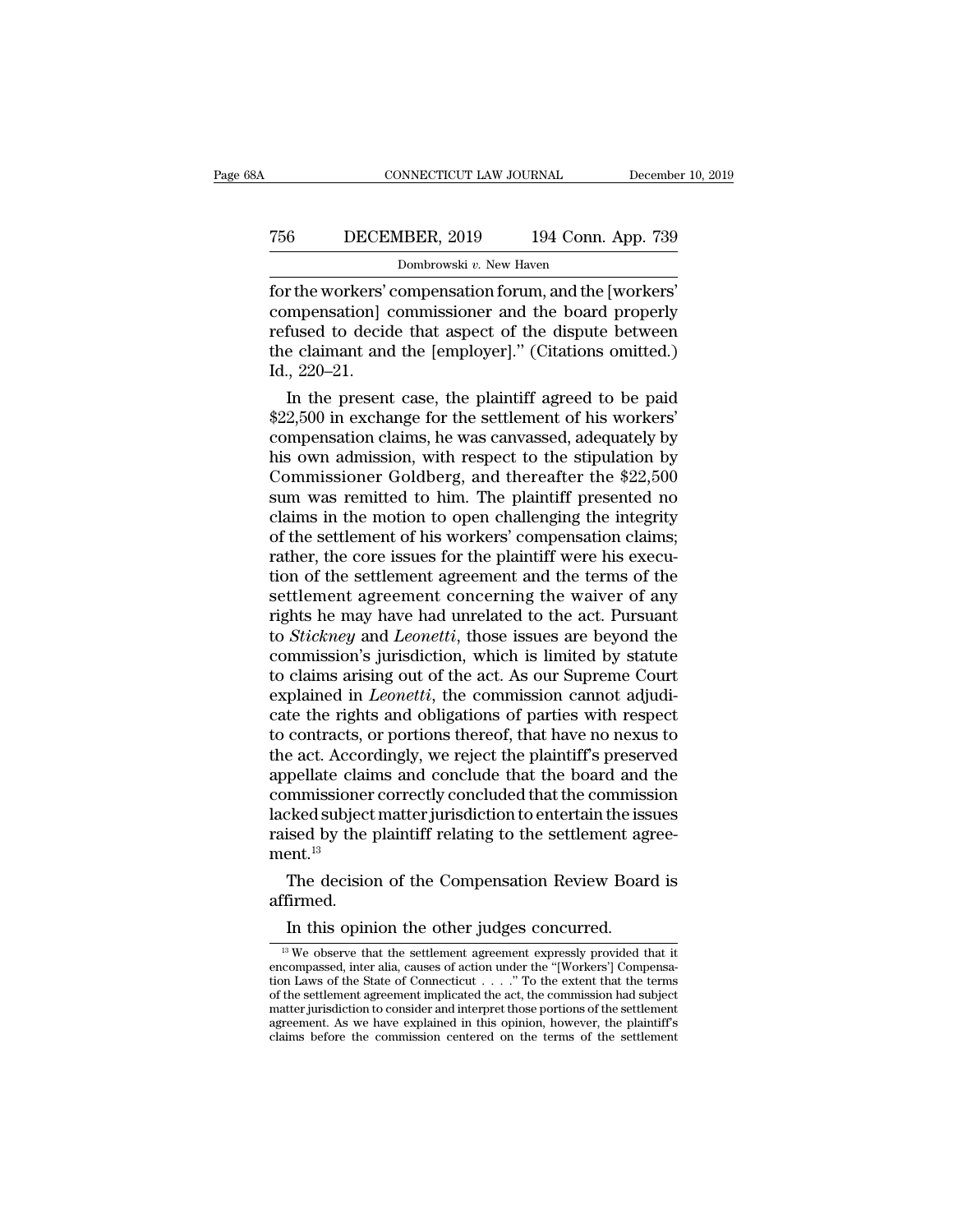## 10, 2019 CONNECTICUT LAW JOURNAL Page 69A<br>194 Conn. App. 757 DECEMBER, 2019 757<br>Haywood v. Commissioner of Correction CONNECTICUT LAW JOURNAL<br>PD. 757 DECEMBER, 2019<br>Haywood *v*. Commissioner of Correction

#### Franch Commissioner of Correction<br>
Haywood *v.* Commissioner of Correction<br>
DAVID HAYWOOD *v.* COMMISSIONER OF<br>
CORRECTION **CORRECTION** DECEMBER, 2<br>Commissioner of Correction<br>OD v. COMMISSIO<br>ORRECTION<br>(AC 41677)<br>Bright and Flynn, Js. DAVID HAYWOOD  $v$ . COMMISSIONER OF<br>CORRECTION<br>(AC 41677)<br>Keller, Bright and Flynn, Js.

#### *Syllabus*

(AC 41677)<br>
Keller, Bright and Flynn, Js.<br>
Syllabus<br>
The petitioner, who had been convicted of, inter alia, felony murder and<br>
robbery in the first degree as an accessory, filed a second petition for Keller, Bright and Flynn, Js.<br>
Syllabus<br>
petitioner, who had been convicted of, inter alia, felony murder and<br>
robbery in the first degree as an accessory, filed a second petition for<br>
a writ of habeas corpus, claiming tha Keller, Bright and Flynn, Js.<br>
Syllabus<br>
petitioner, who had been convicted of, inter alia, felony murder and<br>
robbery in the first degree as an accessory, filed a second petition for<br>
a writ of habeas corpus, claiming tha Syllabus<br>
petitioner, who had been convicted of, inter alia, felony murder and<br>
robbery in the first degree as an accessory, filed a second petition for<br>
a writ of habeas corpus, claiming that his prior habeas counsel, D, The petitioner, who had been convicted of, inter alia, felony murder and robbery in the first degree as an accessory, filed a second petition for a writ of habeas corpus, claiming that his prior habeas counsel, D, and his petitioner, who had been convicted of, inter alia, felony murder and robbery in the first degree as an accessory, filed a second petition for a writ of habeas corpus, claiming that his prior habeas counsel, D, and his orig probbery in the first degree as an accessory, filed a second petition for a writ of habeas corpus, claiming that his prior habeas counsel, D, and his original appellate counsel, F, had provided ineffective assistance. The a writ of habeas corpus, claiming that his prior habeas counsel, D, and his original appellate counsel, F, had provided ineffective assistance. The habeas court rendered judgment denying the habeas petition. Thereafter, t are original appellate counsel, F, had provided ineffective assistance.<br>The habeas court rendered judgment denying the habeas petition. Thereafter, the court denied the petition for certification to appeal, and the petitio The habeas court rendered judgment denying the habeas petition. Thereafter, the court denied the petition for certification to appeal, and the petitioner appealed to this court. On appeal, he claimed that the habeas court after, the court denied the petition for certification to appeal, and the petitioner appealed to this court. On appeal, he claimed that the habeas court improperly concluded that he was not denied the effective assistance petitioner appealed to this court. On appeal, he claimed that the habeas court improperly concluded that he was not denied the effective assistance of counsel by D with respect to D's efforts to establish that F was ineffe court improperly concluded that he was not denied the effective assistance of counsel by D with respect to D's efforts to establish that F was ineffective. Although F, in a petition for certification to appeal to our Supre stance of counsel by D with respect to D's efforts to establish that F was ineffective. Although F, in a petition for certification to appeal to our Supreme Court, claimed that it was improper for this court in the petiti ineffective. Although F, in a petition for certification to appeal to our Supreme Court, claimed that it was improper for this court in the petitioner's direct appeal to order that the trial court modify the petitioner's c *Supreme Court, claimed that it was improper for this court in the petition-*<br>*in in in the court, claimed that it was improper for this court in the petition-*<br>*in in incressory to attempt to commit robbery in the* er's direct appeal to order that the trial court modify the petitioner's conviction of robbery in the first degree as an accessory to a conviction of accessory to attempt to commit robbery in the first degree, he failed to conviction of robbery in the first degree as an accessory to a conviction<br>of accessory to attempt to commit robbery in the first degree, he failed<br>to include a citation to *State* v. *Sanseverino* (287 Conn. 608) (*Sansev* of accessory to attempt to commit robbery in the first degree, he failed to include a citation to *State* v. *Sanseverino* (287 Conn. 608) (*Sanseverino*  $I$ ), in which our Supreme Court, after reversing the defendant's k to include a citation to *State* v. *Sanseverino* (287 Conn. 608) (*Sanseverino*  $I$ ), in which our Supreme Court, after reversing the defendant's kidnapping conviction, noted the possibility that the state could ask the *ino I*), in which our Supreme Court, after reversing the defendant's kidnapping conviction, noted the possibility that the state could ask the court to modify the defendant's conviction to the lesser included offense of kidnapping conviction, noted the possibility that the state could ask the court to modify the defendant's conviction to the lesser included offense of unlawful restraint in the second degree. The petitioner also claimed t court to modify the defendant's conviction to the lesser included offense of unlawful restraint in the second degree. The petitioner also claimed that F was ineffective in failing, while the petition was pending in our Sup of unlawful restraint in the second degree. The petitioner also claimed that  $F$  was ineffective in failing, while the petition was pending in our Supreme Court, to file a motion for reconsideration in this court regardin that F was ineffective in failing, while the petition was pending in our Supreme Court, to file a motion for reconsideration in this court regarding the modification issue after our Supreme Court officially released its d Supreme Court, to file a motion for reconsideration in this court regarding the modification issue after our Supreme Court officially released its decision in *Sanseverino I*. He further claimed that D was deficient in t its decision in *Sanseverino I*. He further claimed that D was deficient<br>in the petitioner's first habeas trial because he failed to point out suffi-<br>ciently F's errors, and because he failed to advance the legal analyses in the petitioner's first habeas trial because he failed to point out sufficiently F's errors, and because he failed to advance the legal analyses set forth in the concurring opinion by Chief Justice Rogers in *State* v. ciently F's errors, and because he failed to advance the legal analyses<br>set forth in the concurring opinion by Chief Justice Rogers in *State* v.<br>*Sanseverino* (291 Conn. 574) (*Sanseverino II*), which questioned the<br>wisd set forth in the concurring opinion by Chief Justice Rogers in *State* v.<br>Sanseverino (291 Conn. 574) (Sanseverino II), which questioned the<br>wisdom of allowing the modification of a defendant's conviction to a<br>lesser inclu *Sanseverino* (291 Conn. 574) (*Sanseverino II*), which questioned the wisdom of allowing the modification of a defendant's conviction to a lesser included offense, where a jury instruction on the lesser included offense wisdom of allowing the modification of a defendant's conviction to a lesser included offense, where a jury instruction on the lesser included offense was not provided by the court, in future cases that do not share the uni wisdom of allowing the modification of a defendant's conviction to a lesser included offense, where a jury instruction on the lesser included offense was not provided by the court, in future cases that do not share the un offense was not provided by the court, in future cases that do not share<br>the unique circumstances of that case. Finally, he claimed that F was<br>ineffective for failing to make the argument against modification of the<br>petiti the unique circumstances of that case. Finally, he claimed that F was<br>ineffective for failing to make the argument against modification of the<br>petitioner's judgment based on his acquittal due to insufficient evidence<br>and t petitioner's judgment based on his acquittal due to insufficient evidence<br>and the lack of a jury instruction on the lesser included offense, similar<br>to the way in which the appellate attorney had successfully raised a<br>agre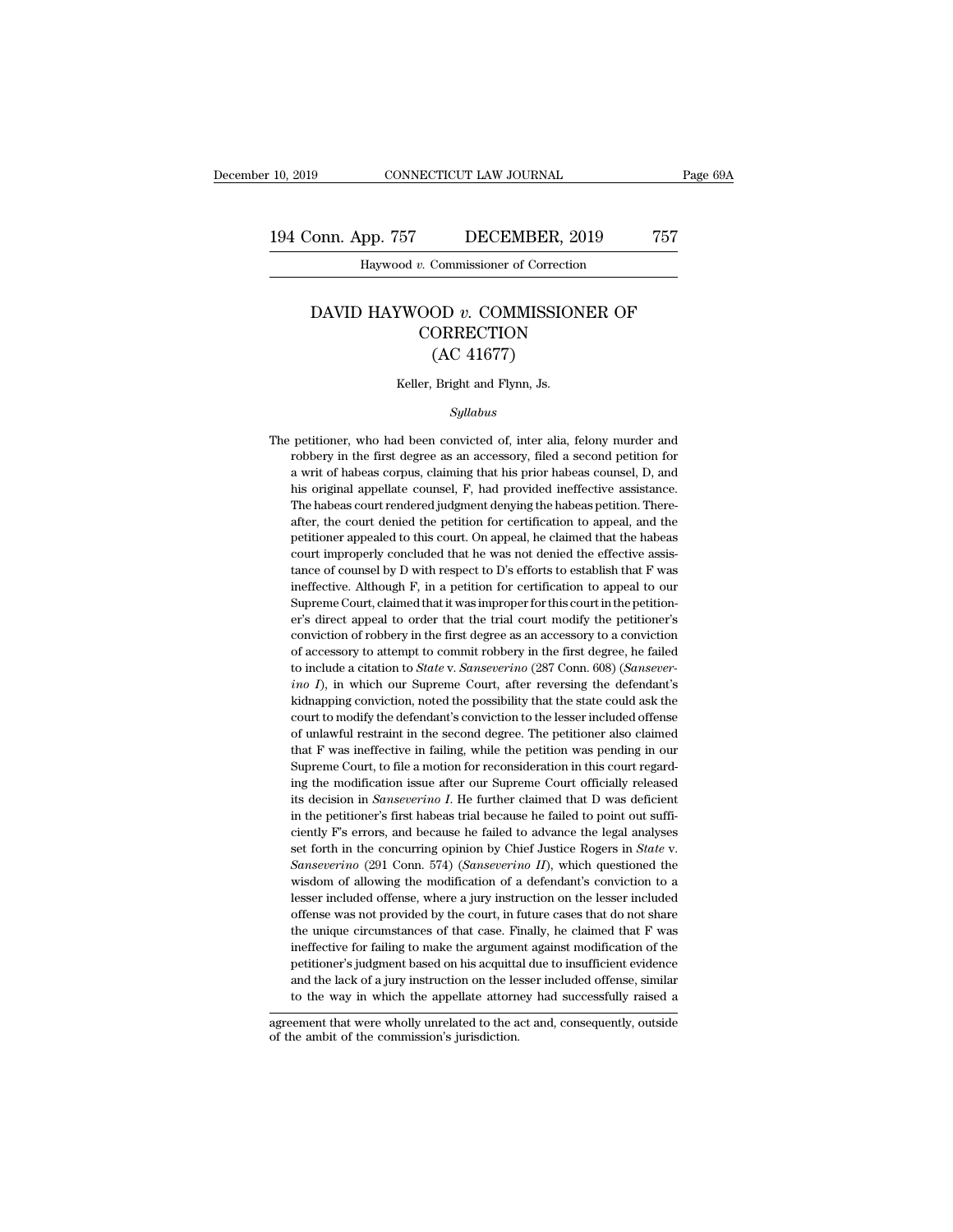## CONNECTICUT LAW JOURNAL December 10, 2019<br>
758 DECEMBER, 2019 194 Conn. App. 757<br>
Haywood v. Commissioner of Correction CONNECTICUT LAW JOURNAL Dec<br>
CCEMBER, 2019 194 Conn. App.<br>
Haywood *v.* Commissioner of Correction<br>
in *State* v. *LaFleur* (307 Conn. 115), which concludes

**Similar claim in** *State* **v.** *LaFleur* **(307 Conn. 115), which concluded that the facts and procedural history of that defendant's case were sufficiently** the facts and procedural history of that defendant's case were sufficiently<br>the facts and procedural history of that defendant's case were sufficiently<br>different than those in *Sanseverino II* to preclude modification of t different than those in *Sanseverino* II<sup>94</sup> Conn. App. 757<br>similar claim in *State v. LaFleur* (307 Conn. 115), which concluded that<br>the facts and procedural history of that defendant's case were sufficiently<br>different th Haywood v. Commissioner of Correction<br>
similar claim in *State* v. *LaFleur* (307 Conn. 115), which concluded that<br>
the facts and procedural history of that defendant's case were sufficiently<br>
different than those in *Sans* Haywood v. Commissioner of Correction<br>similar claim in *State* v. *LaFleur* (307 Conn. 115), which concluded that<br>the facts and procedural history of that defendant's case were sufficiently<br>different than those in *Sanseve* similar claim in *State v. LaFleur* (307 Conn. 115), which concluded that<br>the facts and procedural history of that defendant's case were sufficiently<br>different than those in *Sanseverino II* to preclude modification of th the facts and procedural history of that defendant's case were sufficiently<br>different than those in *Sanseverino II* to preclude modification of the<br>defendant's conviction of assault in the first degree to the lesser incl the facts and procedural history of that defendant's case were sufficiently different than those in *Sanseverino II* to preclude modification of the defendant's conviction of assault in the first degree to the lesser incl defendant's conviction of assault in the first degree to the lesser included<br>offense of assault in the second degree. *Held* that the habeas court did<br>not abuse its discretion in denying the petition for certification to a offense of assault in the second degree. *Held* that the habeas court did<br>not abuse its discretion in denying the petition for certification to appeal:<br>in the petitioner's first habeas case, D did claim that F should have not abuse its discretion in denying the petition for certification to appeal:<br>in the petitioner's first habeas case, D did claim that F should have filed<br>a motion for reconsideration with this court in the petitioner's di in the petitioner's first habeas case, D did claim that F should have filed<br>a motion for reconsideration with this court in the petitioner's direct<br>appeal, the possible relevance of the *Sanseverino I*, *Sanseverino II*, a a motion for reconsideration with this court in the petitioner's direct appeal, the possible relevance of the *Sanseverino I*, *Sanseverino II*, and *LaFleur* cases was raised by D and considered by the habeas court, the p appeal, the possible relevance of the *Sanseverino I*, *Sanseverino II*, and *LaFleur* cases was raised by D and considered by the habeas court, the petitioner's expert witness in the first habeas case testified concernin LaFleur cases was raised by D and considered by the habeas court, the petitioner's expert witness in the first habeas case testified concerning *Sanseverino II* and why he believed that it was relevant to the petitioner's petitioner's expert witness in the first habeas case testified concerning Sanseverino II and why he believed that it was relevant to the petitioner's case, and on appeal from the habeas court's decision in the first habeas Sanseverino  $II$  and why he believed that it was relevant to the petitioner's case, and on appeal from the habeas court's decision in the first habeas case, the petitioner, in support of his claim that  $F$  was ineffective case, and on appeal from the habeas court's decision in the first habeas case, the petitioner, in support of his claim that F was ineffective by not filing a motion for reconsideration with this court in the petitioner's d case, the petitioner, in support of his claim that F was ineffective by<br>not filing a motion for reconsideration with this court in the petitioner's<br>direct appeal, fully addressed all three cases in his appellate brief to<br>t not filing a motion for reconsideration with this court in the petitioner's direct appeal, fully addressed all three cases in his appellate brief to this court, which rejected the claim, and, thus, the petitioner could not direct appeal, fully addressed all three cases in his appellate brief to this court, which rejected the claim, and, thus, the petitioner could not establish prejudice with respect to that claim; moreover, the petitioner co this court, which rejected the claim, and, thus, the petitioner could not establish prejudice with respect to that claim; moreover, the petitioner could not establish prejudice with respect to his claim that D provided ine establish prejudice with respect to that claim; moreover, the petitioner could not establish prejudice with respect to his claim that D provided ineffective assistance by failing to claim that F was ineffective on direct a could not establish prejudice with respect to his claim that D provided ineffective assistance by failing to claim that F was ineffective on direct appeal when he did not rely on *Sanseverino*  $I$  in his petition for cert ineffective assistance by failing to claim that  $F$  was ineffective on direct appeal when he did not rely on  $Sanseverino I$  in his petition for certification to appeal to our Supreme Court, as the petitioner could not establish appeal when he did not rely on *Sanseverino I* in his petition for certification to appeal to our Supreme Court, as the petitioner could not establish that there was a reasonable probability that, if F had cited to *Sansev* tion to appeal to our Supreme Court, as the petitioner could not establish that there was a reasonable probability that, if  $F$  had cited to *Sanseverino*  $I$  in his petition for certification to appeal to our Supreme Cou that there was a reasonable probability that, if F had cited to *Sanseverino I* in his petition for certification to appeal to our Supreme Court, certification would have been granted and the outcome of his appeal would I in his petition for certification to appeal to our Supreme Court, certification would have been granted and the outcome of his appeal would have been different, the petitioner having failed to establish that there was a have been different, the petitioner having failed to establish that there was a reasonable likelihood that our Supreme Court was unaware or unmindful of its then very recent decision in *Sanseverino I* when it denied the

Argued October 9—officially released December 10, 2019<br>*Procedural History*<br>Amended petition for a writ of habeas corpus, was a reasonable intentiood that our supreme Court was unaware or<br>
unmindful of its then very recent decision in *Sanseverino I* when it<br>
denied the petition for certification to appeal.<br>
Argued October 9—officially releas brought to the Superior Court in the judicial district of<br>The superior of the Superior Court in the judicial district of<br>Tolland and tried to the court, *Sferrazza*, J.; judgment<br>dopping the petition, thereofter the court Argued October 9—officially released December 10, 2019<br> *Procedural History*<br> **Amended petition for a writ of habeas corpus,<br>
brought to the Superior Court in the judicial district of<br>
Tolland and tried to the court,** *Sfer Procedural History*<br>*Procedural History*<br>Amended petition for a writ of habeas corpus,<br>brought to the Superior Court in the judicial district of<br>Tolland and tried to the court, *Sferrazza*, J.; judgment<br>denying the petiti *Procedural History*<br>Amended petition for a writ of habeas corpus,<br>brought to the Superior Court in the judicial district of<br>Tolland and tried to the court, *Sferrazza*, *J*.; judgment<br>denying the petition; thereafter, the Amended petition for a writ of habeas corpus,<br>brought to the Superior Court in the judicial district of<br>Tolland and tried to the court, *Sferrazza*, *J*.; judgment<br>denying the petition; thereafter, the court denied the<br>pet *and tried to the court, Sferrazza, J.*; judgment denying the petition; thereafter, the court denied the petition for certification to appeal, and the petitioner appealed to this court. *Appeal dismissed.*<br>Vishal K. Garg,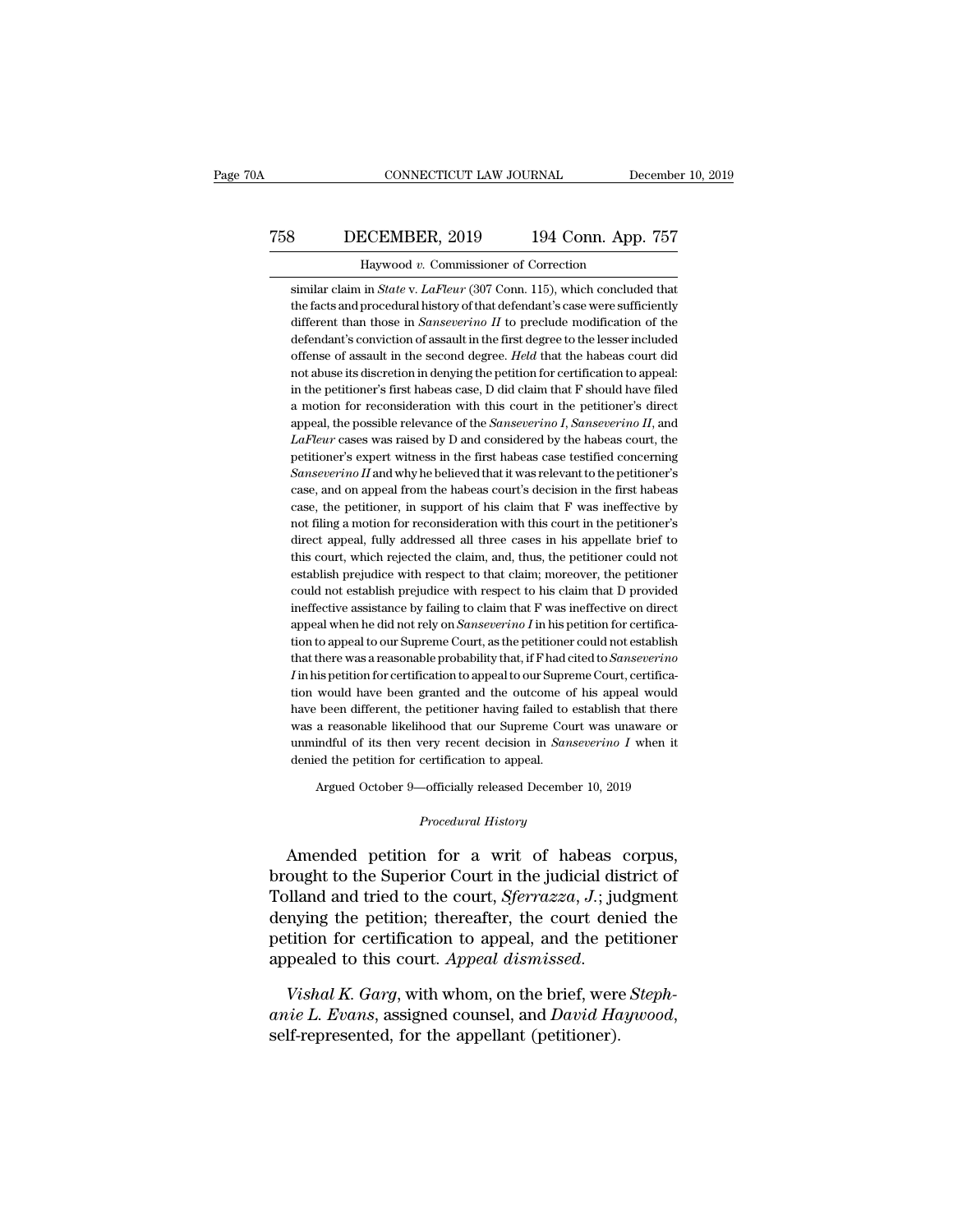*Timothy J. Sugrue*, assistant state's attorney, with<br> *Timothy J. Sugrue*, assistant state's attorney, with<br> *Timothy J. Sugrue*, assistant state's attorney, with<br> **Timothy J. Sugrue**, assistant state's attorney, with<br> **T** 194 Conn. App. 757 DECEMBER, 2019 759<br>
Haywood v. Commissioner of Correction<br> *Timothy J. Sugrue*, assistant state's attorney, with<br>
whom, on the brief, were *Kevin T. Kane*, chief state's<br>
attorney, and *Jo Anne Sulik*, s 194 Conn. App. 757 DECEMBER, 2019 759<br>
Haywood *v.* Commissioner of Correction<br> *Timothy J. Sugrue*, assistant state's attorney, with<br>
whom, on the brief, were *Kevin T. Kane*, chief state's<br>
attorney, and *Jo Anne Sulik*, 194 Conn. App. 757 DECEMBER, 2019 7<br>
Haywood v. Commissioner of Correction<br>
Timothy J. Sugrue, assistant state's attorney, wi<br>
whom, on the brief, were *Kevin T. Kane*, chief state<br>
attorney, and Jo Anne Sulik, supervisory Timothy J. Sugrue, assistant state's attorney, with<br>nom, on the brief, were *Kevin T. Kane*, chief state's<br>torney, and *Jo Anne Sulik*, supervisory assistant<br>the's attorney, for the appellee (respondent).<br> $opinion$ <br>BRIGHT, J.

#### *Opinion*

whom, on the brief, were *Kevin T. Kane*, chier state's<br>attorney, and *Jo Anne Sulik*, supervisory assistant<br>state's attorney, for the appellee (respondent).<br> $o_{pinion}$ <br>BRIGHT, J. In this habeas on a habeas,<sup>1</sup> the petitione attorney, and *Jo Anne Suuk*, supervisory assistant<br>state's attorney, for the appellee (respondent).<br> $opinion$ <br> $BrIGHT, J. In this habeas on a habeas<sup>1</sup>, the pettioner, David Haywood, appeals following the denial of his pettion for certification to appeal from the judgment of the habeas court denying his second pettition for a writ of habeas corpus. On annoel, the notification or claims$ state's attorney, for the appellee (respondent).<br>  $\phi_{pinion}$ <br>
BRIGHT, J. In this habeas on a habeas,<sup>1</sup> the petitioner,<br>
David Haywood, appeals following the denial of his<br>
petition for certification to appeal from the judg  $\Omega$ <br>BRIGHT, J. In this habeas on a habeas,<sup>1</sup> the petitioner,<br>David Haywood, appeals following the denial of his<br>petition for certification to appeal from the judgment<br>of the habeas court denying his second petition for BRIGHT, J. In this habeas on a habeas,<sup>1</sup> the petitioner,<br>David Haywood, appeals following the denial of his<br>petition for certification to appeal from the judgment<br>of the habeas court denying his second petition for a<br>wri BRIGHT, J. In this habeas on a habeas,<sup>1</sup> the petitioner,<br>David Haywood, appeals following the denial of his<br>petition for certification to appeal from the judgment<br>of the habeas court denying his second petition for a<br>writ David Haywood, appeals following the denial of his<br>petition for certification to appeal from the judgment<br>of the habeas court denying his second petition for a<br>writ of habeas corpus. On appeal, the petitioner claims<br>that t petition for certification to appeal from the judgment<br>of the habeas court denying his second petition for a<br>writ of habeas corpus. On appeal, the petitioner claims<br>that the habeas court abused its discretion in denying<br>hi of the habeas court denying his second petition for a<br>writ of habeas corpus. On appeal, the petitioner claims<br>that the habeas court abused its discretion in denying<br>his petition for certification to appeal and improperly<br>c writ of habeas corpus. On appeal, the petitioner claims<br>that the habeas court abused its discretion in denying<br>his petition for certification to appeal and improperly<br>concluded that he was not denied the effective assis-<br>t that the habeas court abused its discre<br>his petition for certification to appeal<br>concluded that he was not denied the<br>tance of previous habeas counsel, Atto<br>mond, with respect to Attorney Diam<br>establish the ineffective ass ncluded that he was not denied the effective assis-<br>nce of previous habeas counsel, Attorney Mark Dia-<br>ond, with respect to Attorney Diamond's efforts to<br>tablish the ineffective assistance of original appellate<br>unsel, Atto tance of previous habeas counsel, Attorney Mark Dia-<br>mond, with respect to Attorney Diamond's efforts to<br>establish the ineffective assistance of original appellate<br>counsel, Attorney Glenn W. Falk.<br>The petitioner's claim re

mond, with respect to Attorney Diamond's efforts to<br>establish the ineffective assistance of original appellate<br>counsel, Attorney Glenn W. Falk.<br>The petitioner's claim relates to his dissatisfaction<br>with how Attorney Falk c establish the ineffective assistance of original appellate<br>counsel, Attorney Glenn W. Falk.<br>The petitioner's claim relates to his dissatisfaction<br>with how Attorney Falk challenged on appeal the peti-<br>tioner's convictions f The petitioner's claim relates to his dissatisfaction<br>with how Attorney Falk challenged on appeal the peti-<br>tioner's convictions for robbery in the first degree as<br>an accessory and felony murder. See *State* v. *Haywood*,<br> The petitioner's claim relates to his dissatisfaction<br>with how Attorney Falk challenged on appeal the peti-<br>tioner's convictions for robbery in the first degree as<br>an accessory and felony murder. See *State* v. *Haywood*,<br> with how Attorney Falk challenged on appeal the petitioner's convictions for robbery in the first degree as<br>an accessory and felony murder. See *State* v. *Haywood*,<br>109 Conn. App. 460, 464–66, 952 A.2d 84, cert. denied,<br>2 tioner's convictions for robbery in the first degree as<br>an accessory and felony murder. See *State* v. Haywood,<br>109 Conn. App. 460, 464–66, 952 A.2d 84, cert. denied,<br>289 Conn. 928, 958 A.2d 161 (2008). After his criminal<br> an accessory and felony murder. See *State* v. Haywood,<br>109 Conn. App. 460, 464–66, 952 A.2d 84, cert. denied,<br>289 Conn. 928, 958 A.2d 161 (2008). After his criminal<br>trial, the petitioner was convicted of participating in 109 Conn. App. 460, 464–66, 952 A.2d 84, cert. denied, 289 Conn. 928, 958 A.2d 161 (2008). After his criminal trial, the petitioner was convicted of participating in a robbery that led to the murder of the victim. Id., 46 289 Conn. 928, 958 A.2d 161 (2008). After his criminal<br>trial, the petitioner was convicted of participating in a<br>robbery that led to the murder of the victim. Id., 464.<br>In the direct appeal from the petitioner's judgment o trial, the petitioner was convicted of participating in a<br>robbery that led to the murder of the victim. Id., 464.<br>In the direct appeal from the petitioner's judgment of<br>conviction, Attorney Falk argued that the conviction conviction, Attorney Falk argued that the conviction<br>could not stand because there was insufficient evidence<br>of a completed robbery. Id. The state agreed that the<br>evidence supported only an attempted robbery, but it<br> $\frac{1$ could not stand because there was insufficient evidence<br>of a completed robbery. Id. The state agreed that the<br>evidence supported only an attempted robbery, but it<br> $\frac{1}{4}$  A habeas on a habeas occurs when a petitioner fil

of a completed robbery. Id. The state agreed that the evidence supported only an attempted robbery, but it  $\frac{1}{1}$  A habeas on a habeas occurs when a petitioner files a subsequent petition for a writ of habeas corpus ch evidence supported only an attempted robbery, but it  $\overline{a}$  a habeas on a habeas occurs when a petitioner files a subsequent petition for a writ of habeas corpus challenging the effectiveness of counsel in litigating a <sup>1</sup> A habeas on a habeas occurs when a petitioner files a subsequent petition<br>for a writ of habeas corpus challenging the effectiveness of counsel in<br>litigating a previous petition for a writ of habeas corpus that had clai <sup>1</sup> A habeas on a habeas occurs<br>for a writ of habeas corpus of<br>litigating a previous petition fo<br>ineffective assistance of counse<br>or on direct appeal. See *Kaddai*<br>548, 550, 153 A.3d 1233 (2017).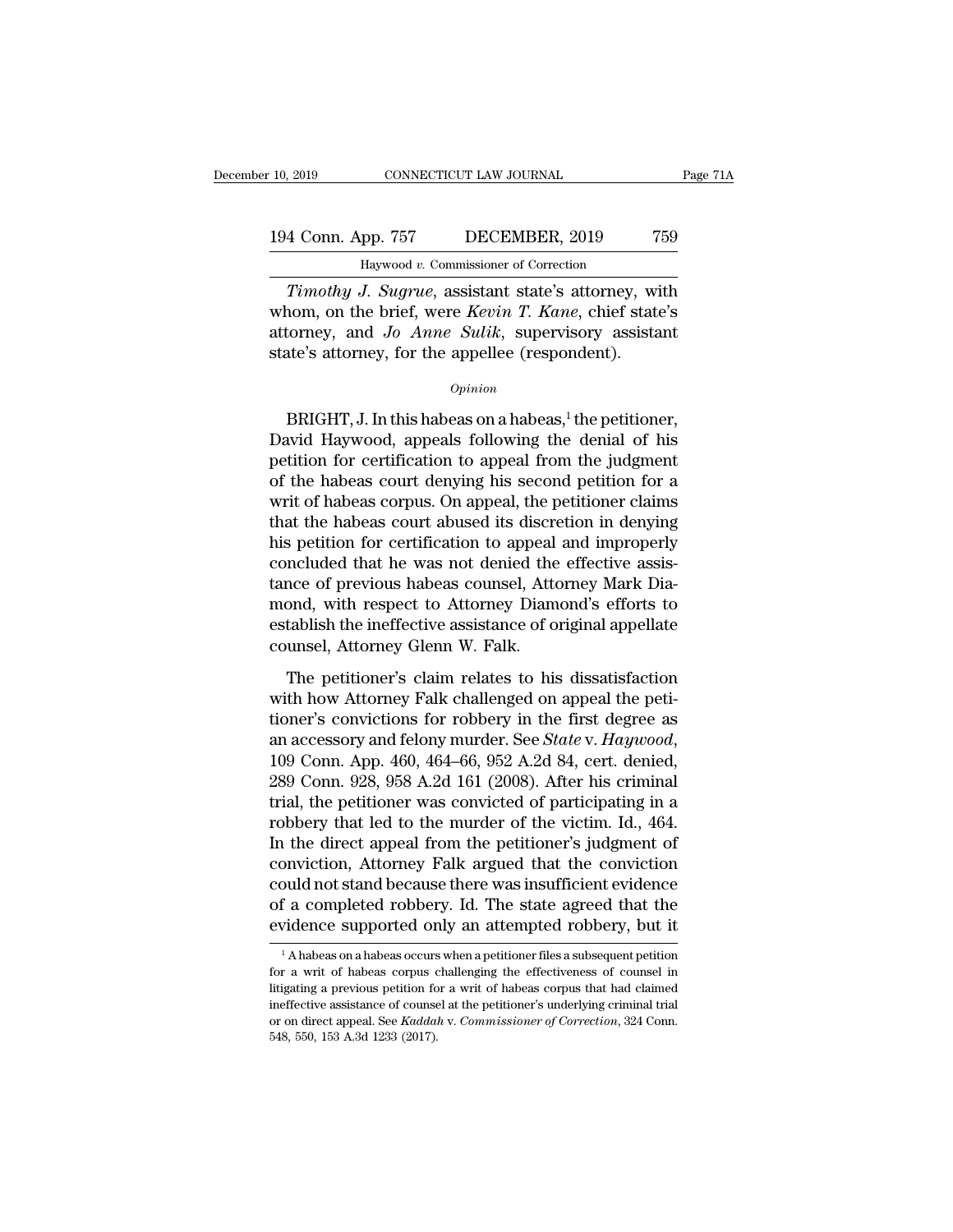## CONNECTICUT LAW JOURNAL December 10, 2019<br>
760 DECEMBER, 2019 194 Conn. App. 757<br>
Haywood v. Commissioner of Correction CONNECTICUT LAW JOURNAL DeceMBER, 2019 194 Conn. App.<br>Haywood *v.* Commissioner of Correction<br>in finding the petitioner guilty of a c

CONNECTICUT LAW JOURNAL December<br>
T60 DECEMBER, 2019 194 Conn. App. 757<br>
Haywood v. Commissioner of Correction<br>
argued that in finding the petitioner guilty of a com-<br>
pleted robbery, the jury necessarily found the petitio pleted robbery, 194 Conn. App. 757<br>
Haywood v. Commissioner of Correction<br>
argued that in finding the petitioner guilty of a com-<br>
pleted robbery, the jury necessarily found the petitioner<br>
guilty of attempt to commit robb For a set of a commissioner of Correction<br>argued that in finding the petitioner guilty of a completed robbery, the jury necessarily found the petitioner<br>guilty of attempt to commit robbery. See id., 465–66.<br>Because attemp The Secret Referred Commissioner of Cornection<br>
Because at that in finding the petitioner guilty of a completed robbery, the jury necessarily found the petitioner<br>
guilty of attempt to commit robbery. See id., 465–66.<br>
Be Be the basis of a felomic murder of Correction<br>argued that in finding the petitioner guilty of a com-<br>pleted robbery, the jury necessarily found the petitioner<br>guilty of attempt to commit robbery. See id., 465–66.<br>Because Haywood v. Commissioner of Correction<br>argued that in finding the petitioner guilty of a com-<br>pleted robbery, the jury necessarily found the petitioner<br>guilty of attempt to commit robbery. See id., 465–66.<br>Because attempt t argued that in finding the petitioner guilty of a com-<br>pleted robbery, the jury necessarily found the petitioner<br>guilty of attempt to commit robbery. See id., 465–66.<br>Because attempt to commit robbery is a felony that can<br> pleted robbery, the jury necessarily found the petitioner<br>guilty of attempt to commit robbery. See id., 465–66.<br>Because attempt to commit robbery is a felony that can<br>be the basis of a felony murder conviction, the state<br>a guilty of attempt to commit robbery. See id., 465–66.<br>Because attempt to commit robbery is a felony that can<br>be the basis of a felony murder conviction, the state<br>asked that this court order the modification of the peti-<br>t Because attempt to commit robbery is a felony that can<br>be the basis of a felony murder conviction, the state<br>asked that this court order the modification of the peti-<br>tioner's conviction of robbery to attempt to commit<br>rob be the basis of a felony murder conviction, the state<br>asked that this court order the modification of the peti-<br>tioner's conviction of robbery to attempt to commit<br>robbery and that the felony murder conviction be<br>affirmed. asked that this court order the modification of the petitioner's conviction of robbery to attempt to commit<br>robbery and that the felony murder conviction be<br>affirmed. Id., 464–65. This court also addressed the<br>claim that t tioner's conviction of robbery to attempt to commit<br>robbery and that the felony murder conviction be<br>affirmed. Id., 464–65. This court also addressed the<br>claim that the judgment should not be modified because<br>the jury in t robbery and that the felony murder conviction be affirmed. Id., 464–65. This court also addressed the claim that the judgment should not be modified because the jury in the petitioner's trial was never charged on the eleme affirmed. Id., 464–65. This court also addressed the<br>claim that the judgment should not be modified because<br>the jury in the petitioner's trial was never charged on<br>the elements of attempt to commit robbery. Id., 466–67<br>n. claim that the judgment should not be modified because<br>the jury in the petitioner's trial was never charged on<br>the elements of attempt to commit robbery. Id., 466–67<br>n.3. This court agreed with the state and reversed only<br> the jury in the petite<br>the elements of atta<br>n.3. This court agre<br>the robbery convic<br>trial court with different a conviction<br>464–66, 477.<sup>2</sup><br>The petitioner arg 3. This court agreed with the state and reversed only<br>are robbery conviction and remanded the case to the<br>al court with direction to modify the judgment to<br>flect a conviction of attempt to commit robbery. Id.,<br> $4-66$ ,  $47$ red the robbery conviction and remanded the case to the<br>trial court with direction to modify the judgment to<br>reflect a conviction of attempt to commit robbery. Id.,<br>464–66, 477.<sup>2</sup><br>The petitioner argues in this appeal that

the Fobbery conviction and remainded the case to the<br>trial court with direction to modify the judgment to<br>reflect a conviction of attempt to commit robbery. Id.,<br>464–66, 477.<sup>2</sup><br>The petitioner argues in this appeal that At reflect a conviction of attempt to commit robbery. Id.,<br>  $464-66, 477.<sup>2</sup>$ <br>
The petitioner argues in this appeal that Attorney Falk<br>
performed deficiently in the petitioner's direct appeal<br>
because, when he addressed i Francet a conviction of attempt to comman rootery. Tal.,<br>464–66, 477.<sup>2</sup><br>The petitioner argues in this appeal that Attorney Falk<br>performed deficiently in the petitioner's direct appeal<br>because, when he addressed in the pe The petitioner argues in this appeal that Attorney Falk<br>performed deficiently in the petitioner's direct appeal<br>because, when he addressed in the petition for certifica-<br>tion to appeal to our Supreme Court this court's dec The petitioner argues in this appeal that Attorney Falk<br>performed deficiently in the petitioner's direct appeal<br>because, when he addressed in the petition for certifica-<br>tion to appeal to our Supreme Court this court's dec performed deficiently in the petitioner's direct appeal<br>because, when he addressed in the petition for certifica-<br>tion to appeal to our Supreme Court this court's deci-<br>sion that the petitioner's robbery conviction should because, when he addressed in the petition for certification to appeal to our Supreme Court this court's decision that the petitioner's robbery conviction should be modified, he failed to include a citation to *State* v. tion to appeal to our Supreme Court this court's decision that the petitioner's robbery conviction should be modified, he failed to include a citation to *State* v. Sanseverino, 287 Conn. 608, 949 A.2d 1156 (2008) (*Sanse* anseverino, 287 Conn. 608, 949 A.2d 1156 (2008)<br>Sanseverino I),<sup>3</sup> and failed, while the petition for certic-<br>cation was pending in our Supreme Court, to file a<br>otion for reconsideration in this court regarding the<br> $\frac{1}{$ (*Sanseverino I*),<sup>3</sup> and failed, while the petition for certification was pending in our Supreme Court, to file a motion for reconsideration in this court regarding the  $\frac{2}{\pi}$ Unrelated to any issue in this matter, th

fication was pending in our Supreme Court, to file a<br>motion for reconsideration in this court regarding the<br> $\frac{1}{2}$ Unrelated to any issue in this matter, this court in the petitioner's direct<br>appeal also reversed the pe motion for reconsideration in this court regarding the<br><sup>2</sup> Unrelated to any issue in this matter, this court in the petitioner's direct<br>appeal also reversed the petitioner's conviction of conspiracy to commit<br>robbery in th Frother for Feconsideration in this court regarding the<br>
<sup>2</sup> Unrelated to any issue in this matter, this court in the petitioner's direct<br>
appeal also reversed the petitioner's conviction of conspiracy to commit<br>
robbery i appeal also reversed the petitioner's conviction of conspiracy to commit<br>robbery in the first degree and remanded the case for a new trial on that<br>charge. *State* v. *Haywood*, supra, 109 Conn. App. 477. It appears that th

complete the first degree and remanded the case for a new trial on that charge. *State* v. *Haywood*, supra, 109 Conn. App. 477. It appears that the state did not pursue further that charge on remand.<br><sup>3</sup> *Sanseverino I* robbery in the first degree and remanded the case for a new trial on that charge. *State* v. *Haywood*, supra, 109 Conn. App. 477. It appears that the state did not pursue further that charge on remand.<br><sup>3</sup> *Sanseverino* state did not pursue further that charge on remand.<br>
<sup>3</sup> Sanseverino I was overruled in part by *State* v. *DeJesus*, 288 Conn.<br>
<sup>3</sup> Sanseverino I was overruled in part by *State* v. *DeJesus*, 288 Conn.<br>
118, 437, 953 A.2 <sup>3</sup> Sanseverino I was overruled in part by *State v. DeJesus*, 288 Conn.<br><sup>3</sup> Sanseverino I was overruled in part by *State v. DeJesus*, 288 Conn.<br>418, 437, 953 A.2d 45 (2008) (holding that proper remedy when kidnapping<br>co 418, 437, 953 A.2d 45 (2008) (holding that proper remedy when kided is new trial and not judgment of acquittal), superino part after reconsideration en banc by *State* v. *Sanseverino*, 291574, 579, 969 A.2d 710 (2009) (or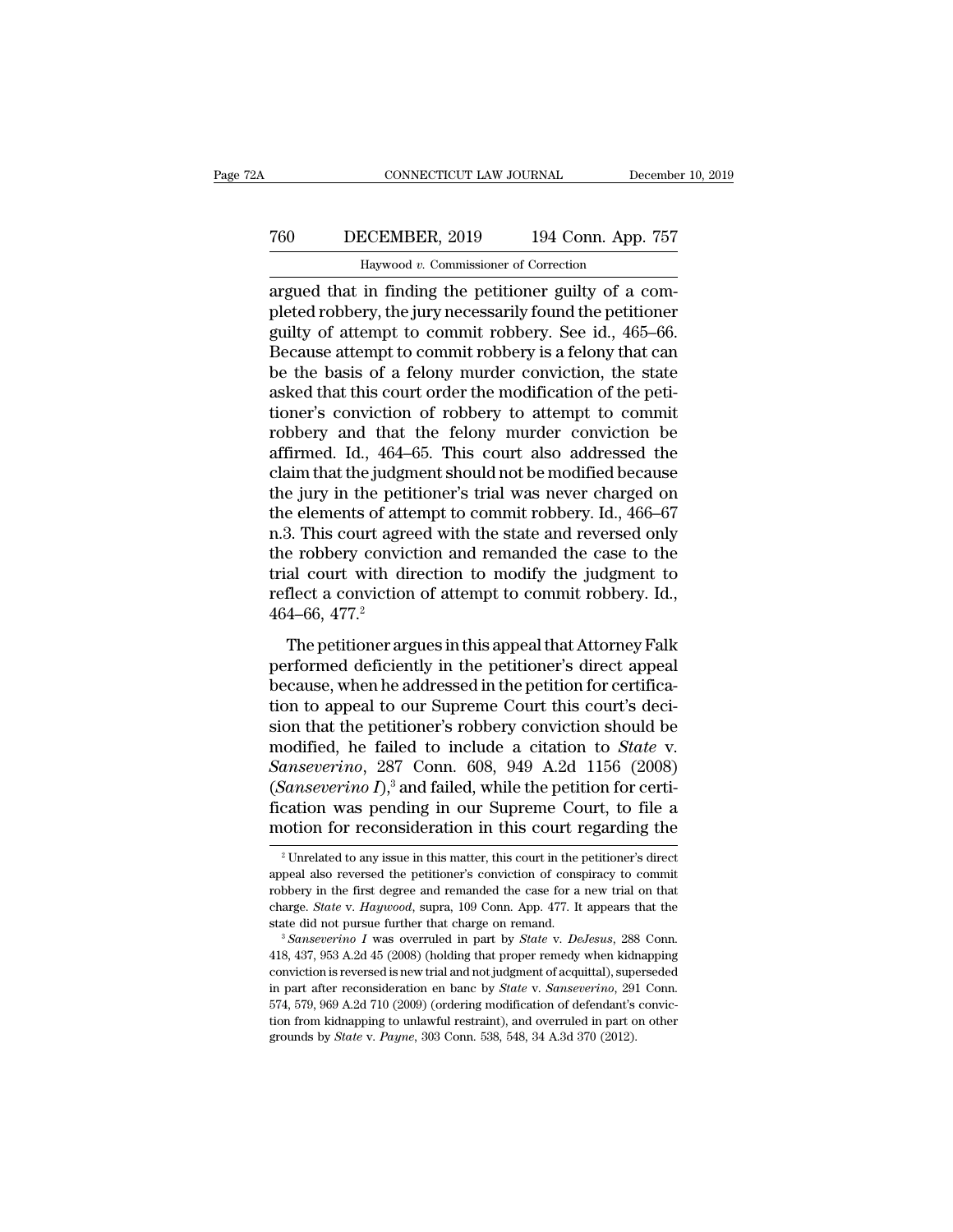## 10, 2019 CONNECTICUT LAW JOURNAL Page 73A<br>194 Conn. App. 757 DECEMBER, 2019 761<br>Haywood v. Commissioner of Correction CONNECTICUT LAW JOURNAL<br>PD. 757 DECEMBER, 2019<br>Haywood *v.* Commissioner of Correction<br>Lissue after our Supreme Court offici

10, 2019 CONNECTICUT LAW JOURNAL Page 73A<br>
194 Conn. App. 757 DECEMBER, 2019 761<br>
Haywood v. Commissioner of Correction<br>
modification issue after our Supreme Court officially<br>
released its decision in *Sanseverino I*. He f 194 Conn. App. 757 DECEMBER, 2019 761<br>
Haywood v. Commissioner of Correction<br>
modification issue after our Supreme Court officially<br>
released its decision in *Sanseverino I*. He further argues<br>
that Attorney Diamond perfor 194 Conn. App. 757 DECEMBER, 2019 761<br>
Haywood v. Commissioner of Correction<br>
modification issue after our Supreme Court officially<br>
released its decision in *Sanseverino I*. He further argues<br>
that Attorney Diamond perfo 194 Conn. App. 757 DECEMBER, 2019 761<br>
Haywood v. Commissioner of Correction<br>
modification issue after our Supreme Court officially<br>
released its decision in *Sanseverino I*. He further argues<br>
that Attorney Diamond perfor Haywood v. Commissioner of Correction<br>
modification issue after our Supreme Cour<br>
released its decision in *Sanseverino I*. He furt<br>
that Attorney Diamond performed deficien<br>
petitioner's first habeas trial because he fail Inaywood *i*. Commissioner of Conection<br>
Dodification issue after our Supreme Court officially<br>
leased its decision in *Sanseverino I*. He further argues<br>
at Attorney Diamond performed deficiently in the<br>
titioner's first modification issue after our Supreme Court officially<br>released its decision in *Sanseverino I*. He further argues<br>that Attorney Diamond performed deficiently in the<br>petitioner's first habeas trial because he failed to poi

released its decision in *Sanseverino I*. He further argues<br>that Attorney Diamond performed deficiently in the<br>petitioner's first habeas trial because he failed to point<br>out sufficiently Attorney Falk's errors.<br>In *Sanseve* that Attorney Diamond performed deficiently in the<br>petitioner's first habeas trial because he failed to point<br>out sufficiently Attorney Falk's errors.<br>In *Sanseverino I*, our Supreme Court, after reversing<br>the defendant's petitioner's first habeas trial because he failed to point<br>out sufficiently Attorney Falk's errors.<br>In *Sanseverino I*, our Supreme Court, after reversing<br>the defendant's kidnapping conviction, noted, but did<br>not address, out sufficiently Attorney Falk's errors.<br>
In *Sanseverino I*, our Supreme Court, after reversing<br>
the defendant's kidnapping conviction, noted, but did<br>
not address, the possibility that the state could ask the<br>
court to m In *Sanseverino I*, our Supreme Court, after reversing<br>the defendant's kidnapping conviction, noted, but did<br>not address, the possibility that the state could ask the<br>court to modify the defendant's conviction to the less the defendant's kidnapping conviction, noted, but did<br>not address, the possibility that the state could ask the<br>court to modify the defendant's conviction to the lesser<br>included offense of unlawful restraint in the second<br> not address, the possibility that the state could ask the<br>court to modify the defendant's conviction to the lesser<br>included offense of unlawful restraint in the second<br>degree. Id., 625–26 and n.16. According to the petitio court to modify the defendant's conviction to the lesser<br>included offense of unlawful restraint in the second<br>degree. Id., 625–26 and n.16. According to the petitioner,<br>in the present case, had Attorney Falk discussed the<br> included offense of unlawful restraint in the second<br>degree. Id., 625–26 and n.16. According to the petitioner,<br>in the present case, had Attorney Falk discussed the<br>modification issue in light of the then recently decided<br> degree. Id., 625–26 and n.16. According to the petitioner,<br>in the present case, had Attorney Falk discussed the<br>modification issue in light of the then recently decided<br>*Sanseverino I*, there was a reasonable probability t in the present case, had Attorney Falk<br>modification issue in light of the then rec<br>*Sanseverino I*, there was a reasonable p:<br>this court would have reconsidered its d<br>ing modification or that our Supreme Cour<br>granted his p odification issue in light of the then recently decided<br> *mseverino I*, there was a reasonable probability that<br>
is court would have reconsidered its decision order-<br>
g modification or that our Supreme Court would have<br>
an Sanseverino I, there was a reasonable probability that<br>this court would have reconsidered its decision order-<br>ing modification or that our Supreme Court would have<br>granted his petition for certification and would have<br>reve

this court would have reconsidered its decision order-<br>ing modification or that our Supreme Court would have<br>granted his petition for certification and would have<br>reversed the decision of this court.<br>The petitioner also ar ing modification or that our Supreme Court would have<br>granted his petition for certification and would have<br>reversed the decision of this court.<br>The petitioner also argues in his main appellate brief:<br>"[I]t is clearly deb granted his petition for certification and would have<br>reversed the decision of this court.<br>The petitioner also argues in his main appellate brief:<br>"[I]t is clearly debatable among jurists of reason<br>whether the petitioner's reversed the decision of this court.<br>
The petitioner also argues in his main appellate brief:<br>
"[I]t is clearly debatable among jurists of reason<br>
whether the petitioner's prior habeas counsel was inef-<br>
fective for failin The petitioner also argues in his main appellate brief:<br>
"[I]t is clearly debatable among jurists of reason<br>
whether the petitioner's prior habeas counsel was inef-<br>
fective for failing to bring to the court's attention . "[I]t is clearly debatable among jurists of reason<br>whether the petitioner's prior habeas counsel was inef-<br>fective for failing to bring to the court's attention . . .<br>the concurring opinion [by Chief Justice Rogers in *St* whether the petitioner's prior habeas counsel was ineffective for failing to bring to the court's attention . . . . the concurring opinion [by Chief Justice Rogers in *State* v. *Sanseverino*, 291 Conn. 574, 969 A.2d 710 fective for failing to bring to the court's attention  $\dots$ <br>the concurring opinion [by Chief Justice Rogers in *State*<br>v. *Sanseverino*, 291 Conn. 574, 969 A.2d 710 (2009)<br>(*Sanseverino II*)], and his appellate counsel for the concurring opinion [by Chief Justice Rogers in *State* v. *Sanseverino*, 291 Conn. 574, 969 A.2d 710 (2009) (*Sanseverino II*)], and his appellate counsel for failing to make the argument against modification of [the v. *Sanseverino*, 291 Conn. 574, 969 A.2d 710 (2009) (*Sanseverino II*)], and his appellate counsel for failing to make the argument against modification of [the petitioner's] judgment based on his acquittal due to insuff *(Sanseverino II)*], and his appellate counsel for failing to make the argument against modification of [the petitioner's] judgment based on his acquittal due to insufficient evidence and the lack of a jury instruction on ent evidence and the lack of a jury instruction on the sser included offense, similar to the way in which the oppellate attorney had successfully raised the claim in tate v.  $LaFleur$ , 307 Conn. 115, 51 A.3d 1048 (2012)."<sup>4</sup><br> lesser included offense, similar to the way in which the appellate attorney had successfully raised the claim in *State v. LaFleur*, 307 Conn. 115, 51 A.3d 1048 (2012).<sup>74</sup><br><sup>4</sup> We note the following dates. Oral argument in

appellate attorney had successfully raised the claim in State v. LaFleur, 307 Conn. 115, 51 A.3d 1048 (2012)."<sup>4</sup><br><sup>4</sup>We note the following dates. Oral argument in the petitioner's direct appeal to this court was heard on *State v. LaFleur*, 307 Conn. 115, 51 A.3d 1048 (2012).<sup>74</sup><br>
<sup>4</sup> We note the following dates. Oral argument in the petitioner's direct appeal to this court was heard on April 14, 2008. *Sanseverino I* officially was relea State V. Lar teur, 501 COIII. 115, 51 A.5d 1046 (2012).<br>
<sup>4</sup> We note the following dates. Oral argument in the petitioner's direct<br>
appeal to this court was heard on April 14, 2008. *Sanseverino* I officially<br>
was released <sup>4</sup> We note the following dates. Oral argument in the petitioner's direct appeal to this court was heard on April 14, 2008. *Sanseverino I* officially was released by our Supreme Court on July 1, 2008. This court official appeal to this court was heard on April 14, 2008. *Sanseverino I* officially was released by our Supreme Court on July 1, 2008. This court officially released its decision in the petitioner's direct appeal on August 5, 200 was released by our Supreme Court on July 1, 2008. This court officially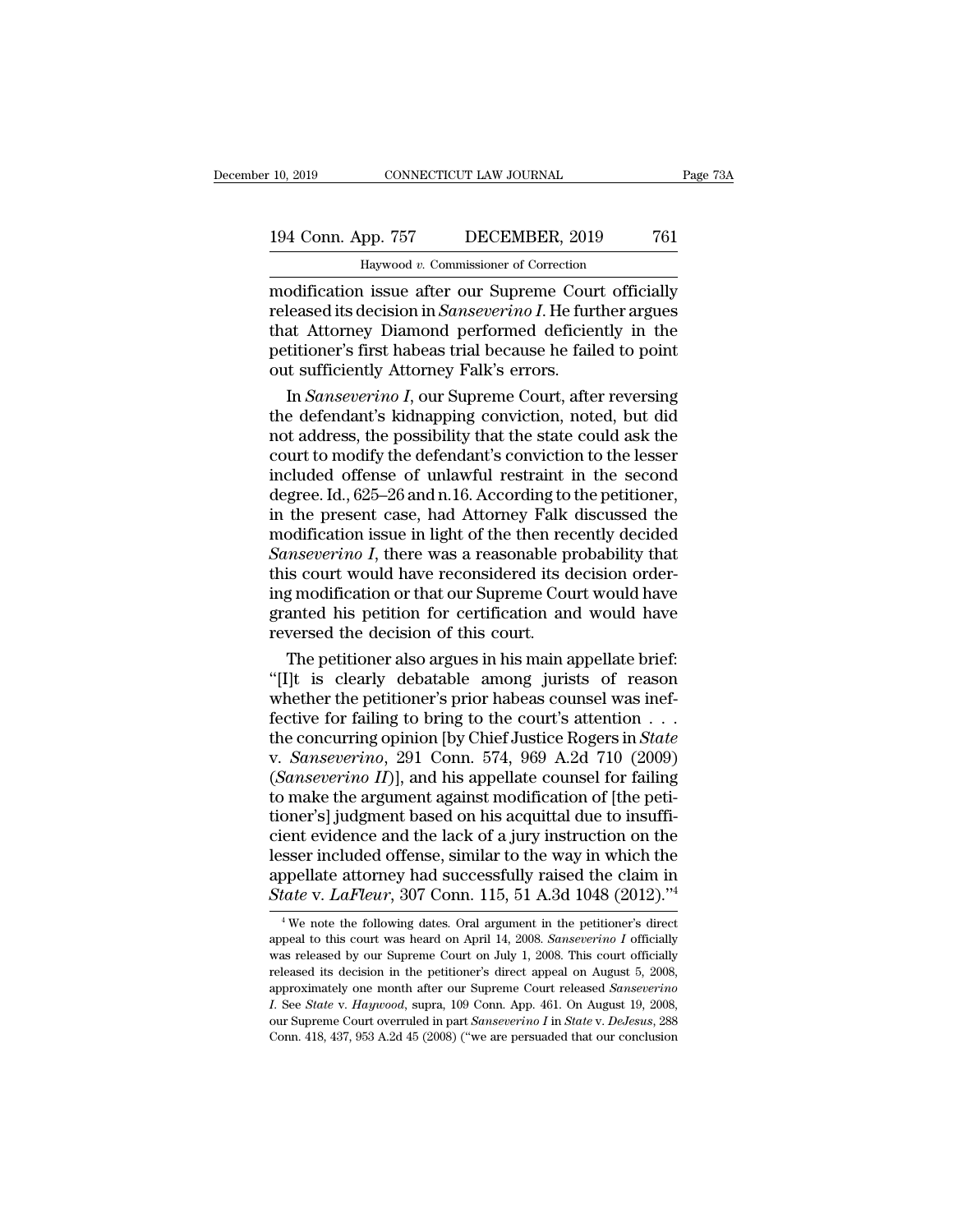# CONNECTICUT LAW JOURNAL December 10, 2019<br>
762 DECEMBER, 2019 194 Conn. App. 757<br>
Haywood v. Commissioner of Correction CONNECTICUT LAW JOURNAL December 10, 2019<br>2 DECEMBER, 2019 194 Conn. App. 757<br>Haywood *v.* Commissioner of Correction<br>In *Sanseverino II*, our Supreme Court explicitly sanc-

CONNECTICUT LAW JOURNAL December<br>
<u>DECEMBER, 2019</u> 194 Conn. App. 757<br>
Haywood v. Commissioner of Correction<br>
In *Sanseverino II*, our Supreme Court explicitly sanc-<br>
anned the modification of the defendant's conviction<br>
t T62 DECEMBER, 2019 194 Conn. App. 757<br>
Haywood v. Commissioner of Correction<br>
In Sanseverino II, our Supreme Court explicitly sanc-<br>
tioned the modification of the defendant's conviction<br>
to the lesser included offense of T62 DECEMBER, 2019 194 Conn. App. 757<br>
Haywood v. Commissioner of Correction<br>
In Sanseverino II, our Supreme Court explicitly sanc-<br>
tioned the modification of the defendant's conviction<br>
to the lesser included offense of T62 DECEMBER, 2019 194 Conn. App. 757<br>
Haywood v. Commissioner of Correction<br>
In Sanseverino II, our Supreme Court explicitly sanc-<br>
tioned the modification of the defendant's conviction<br>
to the lesser included offense of Haywood v. Commissioner of Correction<br>
In Sanseverino II, our Supreme Court explicitly sanc-<br>
tioned the modification of the defendant's conviction<br>
to the lesser included offense of unlawful restraint in<br>
the second degr Haywood *v*. Commissioner of Correction<br>In *Sanseverino II*, our Supreme Court explicitly sanc-<br>tioned the modification of the defendant's conviction<br>to the lesser included offense of unlawful restraint in<br>the second degre In *Sanseverino II*, our Supreme Court explicitly sanctioned the modification of the defendant's conviction<br>to the lesser included offense of unlawful restraint in<br>the second degree, even in the absence of a jury instructioned the modification of the defendant's conviction<br>to the lesser included offense of unlawful restraint in<br>the second degree, even in the absence of a jury instruc-<br>tion on that lesser offense, "[u]nder the unique circ to the lesser included offense of unlawful restraint in<br>the second degree, even in the absence of a jury instruc-<br>tion on that lesser offense, "[u]nder the unique circum-<br>stances of [the] case  $\ldots$ ." *Sanseverino II*, su the second degree, even in the absence of *s*<br>tion on that lesser offense, "[u]nder the un<br>stances of [the] case . . . ." *Sanseverino*<br>Conn. 595. In a concurring opinion, Chief J<br>questioned the wisdom of allowing such in<br> In on that lesser offense, "[u]nder the unique circumances of [the] case . . . ." *Sanseverino II*, supra, 291<br>phm. 595. In a concurring opinion, Chief Justice Rogers<br>estioned the wisdom of allowing such modifications<br>futu stances of [the] case  $\ldots$  " *Sansevertho II*, supra, 291<br>Conn. 595. In a concurring opinion, Chief Justice Rogers<br>questioned the wisdom of allowing such modifications<br>in future cases that involve different circumstances

Conn. 595. In a concurring opinion, Chief Justice Rogers<br>questioned the wisdom of allowing such modifications<br>in future cases that involve different circumstances. Id.,<br>598–604 (*Rogers, C. J.*, concurring).<br>In *LaFleur*, questioned the wisdom of allowing such modifications<br>in future cases that involve different circumstances. Id.,<br>598–604 (*Rogers*, *C. J.*, concurring).<br>In *LaFleur*, our Supreme Court concluded that the<br>facts and the proc in future cases that involve different circumstances. Id.,<br>598–604 (*Rogers, C. J.*, concurring).<br>In *LaFleur*, our Supreme Court concluded that the<br>facts and the procedural history of the defendant's case<br>were sufficient 598–604 (*Rogers*, *C. J.*, concurring).<br>
In *LaFleur*, our Supreme Court concluded that the<br>
facts and the procedural history of the defendant's case<br>
were sufficiently different than those in *Sansever-*<br> *ino II* to pre In *LaFleur*, our Supreme Court concluded that the<br>facts and the procedural history of the defendant's case<br>were sufficiently different than those in *Sansever-*<br>*ino II* to preclude modification of the defendant's<br>convict facts and the procedural history of the defendant's case<br>were sufficiently different than those in *Sansever-*<br>*ino II* to preclude modification of the defendant's<br>conviction of assault in the first degree to the lesser<br>i 154. o  $II$  to preclude modification of the defendant's<br>nviction of assault in the first degree to the lesser<br>cluded offense of assault in the second degree. *State*<br> $LaFleur$ , supra, 307 Conn. 141–42, 151–54. Thus, the<br>urt ordered conviction of assault in the first degree to the lesser<br>included offense of assault in the second degree. State<br>v. LaFleur, supra, 307 Conn. 141–42, 151–54. Thus, the<br>court ordered on remand a judgment of acquittal. Id.,<br>

included offense of assault in the second degree. *State* v.  $LaFleur$ , supra, 307 Conn. 141–42, 151–54. Thus, the court ordered on remand a judgment of acquittal. Id., 154.<br>The petitioner essentially claims on appeal that al v. *LaFleur*, supra, 307 Conn. 141–42, 151–54. Thus, the<br>court ordered on remand a judgment of acquittal. Id.,<br>154.<br>The petitioner's robbers on appeal that<br>although Attorney Falk argued in the petitioner's direct<br>appeal th court ordered on remand a judgment of acquittal. Id.,<br>154.<br>The petitioner essentially claims on appeal that<br>although Attorney Falk argued in the petitioner's direct<br>appeal that it was improper for this court to order that<br> 154.<br>The petitioner essentially claims on appeal that<br>although Attorney Falk argued in the petitioner's direct<br>appeal that it was improper for this court to order that<br>the trial court modify the petitioner's robbery convic appeal that it was improper for this court to order that<br>the trial court modify the petitioner's robbery convic-<br>tion, his argument was deficient because it failed to<br>point to the evolution of the issue which began in<br>that the trial court modify the petitioner's robbery conviction, his argument was deficient because it failed to point to the evolution of the issue which began in that there should have been a judgment of acquittal [on the kid

tion, his argument was deficient because it failed to<br>point to the evolution of the issue which began in<br>that there should have been a judgment of acquittal [on the kidnapping<br>charge] in *Sanseverino* [*I*] was incorrect, point to the evolution of the issue which began in that there should have been a judgment of acquittal [on the kidnapping charge] in *Sanseverino* [*I*] was incorrect, and that the proper remedy in that case should have b point to the evolution of the issue which began in<br>that there should have been a judgment of acquittal [on the kidnapping<br>charge] in *Sanseverino* [*I*] was incorrect, and that the proper remedy in<br>that case should have be In the should have been a judgment of acquittal [on the kidnapping<br>charge] in *Sanseverino* [*I*] was incorrect, and that the proper remedy in<br>that case should have been a new trial"). Our Supreme Court denied the<br>petition charge] in *Sanseverino* [*I*] was incorrect, and that the proper remedy in that case should have been a new trial"). Our Supreme Court denied the petitioner's petition for certification to appeal from our decision in his *Sansey A. Sansey in We been a new trial").* Our Supreme Court denied the petitioner's petition for certification to appeal from our decision in his direct appeal on September 25, 2008, approximately three months after the petitioner's petition for certification to appeal from our decision in his direct<br>appeal on September 25, 2008, approximately three months after the release<br>of its decision in *Sanseverino I*; see *State* v. *Haywood*, 289 appeal on September 25, 2008, approximately three months after the release<br>appeal on September 25, 2008, approximately three months after the release<br>of its decision in *Sanseverino I*; see *State* v. *Haywood*, 289 Conn. % of its decision in *Sanseverino I*; see *State* v. *Haywood*, 289 Conn. 928, 958<br>A.2d 161 (2008); and approximately one month after it specifically overruled<br>*Sanseverino I*. See *State* v. *DeJesus*, supra, 437. We als 2d 161 (2008); and approximately one month after it specifically overruled<br> *mseverino I*. See *State* v. *DeJesus*, supra, 437. We also note that *Sansever-*<br> *o II*, supra, 291 Conn. 576, was officially released on May France (i.e., Sanseverino I. See State v. DeJesus, supra, 437. We also note that Sanseverino II, supra, 291 Conn. 576, was officially released on May 19, 2009, and State v. LaFleur, supra, 307 Conn. 117, was officially re

ino II, supra, 291 Conn. 576, was officially released on May 19, 2009, and *State* v. *LaFleur*, supra, 307 Conn. 117, was officially released on September 28, 2012.<br>The a notice of supplemental authority filed with this c State v. LaFleur, supra, 307 Conn. 117, was officially released on September 28, 2012.<br>In a notice of supplemental authority filed with this court after briefing<br>in the present appeal, the petitioner also directs us to th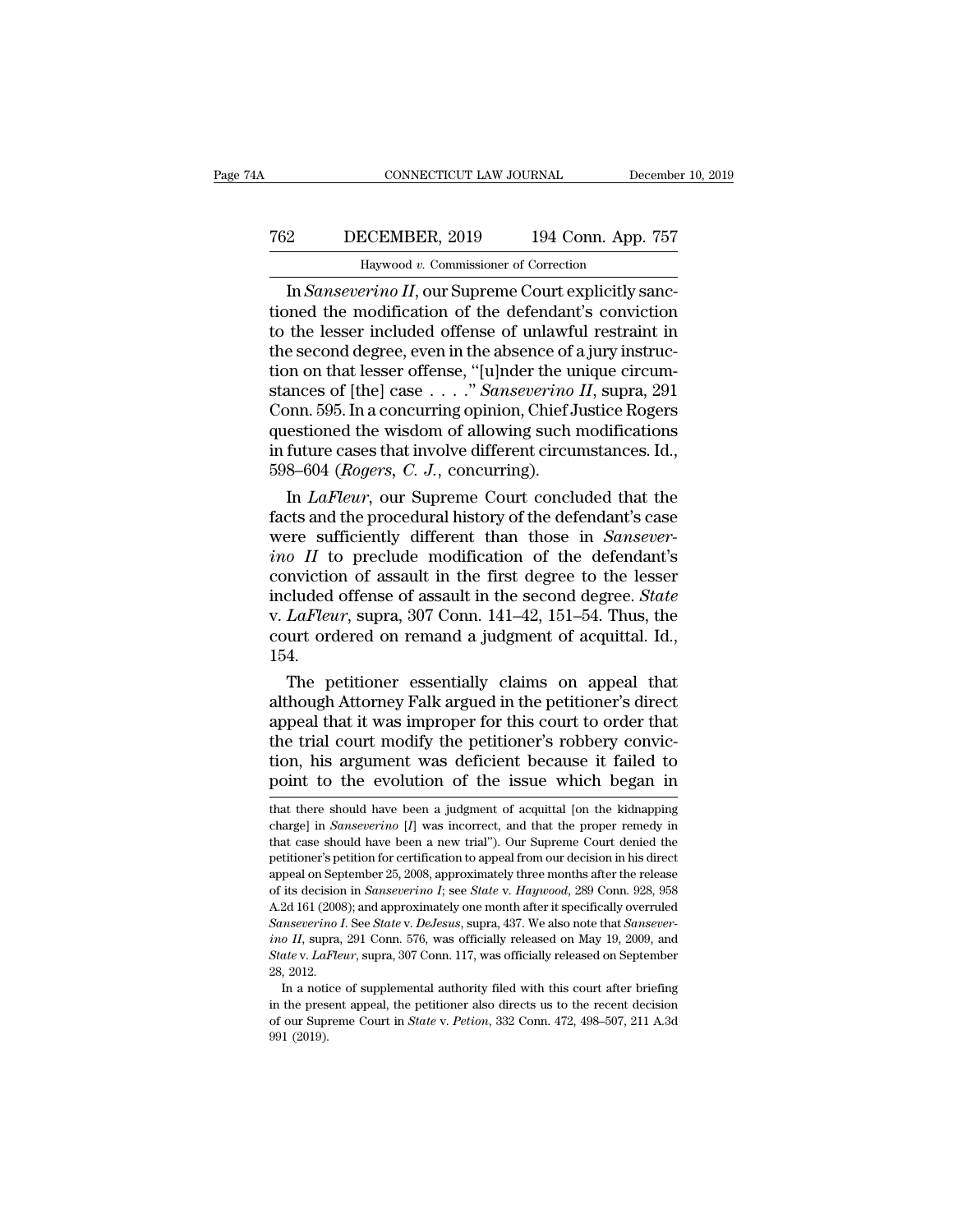## 10, 2019 CONNECTICUT LAW JOURNAL Page 75A<br>194 Conn. App. 757 DECEMBER, 2019 763<br>Haywood v. Commissioner of Correction CONNECTICUT LAW JOURNAL<br>PD. 757 DECEMBER, 2019<br>Haywood *v.* Commissioner of Correction<br>Land failed to advance the legal analy

<sup>10, 2019</sup> CONNECTICUT LAW JOURNAL Page 75A<br>
194 Conn. App. 757 DECEMBER, 2019 763<br>
Haywood *v*. Commissioner of Correction<br> *Sanseverino I*, and failed to advance the legal analyses<br>
set forth in the concurring opinion by 194 Conn. App. 757 DECEMBER, 2019 763<br>
Haywood v. Commissioner of Correction<br>
Sanseverino I, and failed to advance the legal analyses<br>
set forth in the concurring opinion by Chief Justice<br>
Rogers in Sanseverino II and the 194 Conn. App. 757 DECEMBER, 2019 763<br>
Haywood *v*. Commissioner of Correction<br>
Sanseverino I, and failed to advance the legal analyses<br>
set forth in the concurring opinion by Chief Justice<br>
Rogers in *Sanseverino II* and Haywood v. Commissioner of Correction<br>
Sanseverino I, and failed to advance the legal analyses<br>
set forth in the concurring opinion by Chief Justice<br>
Rogers in Sanseverino II and the majority in LaFleur.<br>
He further argue Haywood v. Commissioner of Correction<br>
Sanseverino I, and failed to advance the legal analyses<br>
set forth in the concurring opinion by Chief Justice<br>
Rogers in Sanseverino II and the majority in LaFleur.<br>
He further argue Sanseverino I, and failed to advance the legal analyses<br>set forth in the concurring opinion by Chief Justice<br>Rogers in Sanseverino II and the majority in  $LaFleur$ .<br>He further argues that Attorney Diamond performed<br>deficientl set forth in the concurring opinion by Chief Justice<br>Rogers in *Sanseverino II* and the majority in *LaFleur*.<br>He further argues that Attorney Diamond performed<br>deficiently in the petitioner's first habeas case when he<br>did The further argues that Attorney Diamond performed<br>
ficiently in the petitioner's first habeas case when he<br>
d not argue that Attorney Falk should have relied<br>
plicitly on the reasoning set forth in those cases. We<br>
sagree The further argues and fusions, but have performed deficiently in the petitioner's first habeas case when he<br>did not argue that Attorney Falk should have relied<br>explicitly on the reasoning set forth in those cases. We<br>disa

review, which the petitioner Falk should have relied<br>explicitly on the reasoning set forth in those cases. We<br>disagree with the petitioner and dismiss the appeal.<br>"Faced with a habeas court's denial of a petition for<br>certi explicitly on the reasoning set forth in those cases. We<br>disagree with the petitioner and dismiss the appeal.<br>"Faced with a habeas court's denial of a petition for<br>certification to appeal, a petitioner can obtain appellat disagree with the petitioner and dismiss the appeal.<br>
"Faced with a habeas court's denial of a petition for<br>
certification to appeal, a petitioner can obtain appellate<br>
review of the dismissal of his petition for habeas co "Faced with a habeas court's denial of a petition for<br>certification to appeal, a petitioner can obtain appellate<br>review of the dismissal of his petition for habeas corpus<br>only by satisfying the two-pronged test enunciated "Faced with a habeas court's denial of a petition for<br>certification to appeal, a petitioner can obtain appellate<br>review of the dismissal of his petition for habeas corpus<br>only by satisfying the two-pronged test enunciated certification to appeal, a petitioner can obtain appellate<br>review of the dismissal of his petition for habeas corpus<br>only by satisfying the two-pronged test enunciated by<br>our Supreme Court in *Simms* v. *Warden*, 229 Conn review of the dismissal of his petition for habeas corpus<br>only by satisfying the two-pronged test enunciated by<br>our Supreme Court in *Simms* v. *Warden*, 229 Conn.<br>178, 640 A.2d 601 (1994), and adopted in *Simms* v.<br>*Warde* only by satisfying the two-pronged test enunciated by<br>our Supreme Court in *Simms* v. *Warden*, 229 Conn.<br>178, 640 A.2d 601 (1994), and adopted in *Simms* v.<br>*Warden*, 230 Conn. 608, 612, 646 A.2d 126 (1994). First,<br>[the p our Supreme Court in *Simms* v. Warden, 229 Conn.<br>178, 640 A.2d 601 (1994), and adopted in *Simms* v.<br>Warden, 230 Conn. 608, 612, 646 A.2d 126 (1994). First,<br>[the petitioner] must demonstrate that the denial of<br>his petiti 178, 640 A.2d 601 (1994), and adopted in *Simms* v.<br>Warden, 230 Conn. 608, 612, 646 A.2d 126 (1994). First,<br>[the petitioner] must demonstrate that the denial of<br>his petition for certification constituted an abuse of<br>discr *Warden*, 230 Conn. 608, 612, 646 A.2d 126 (1994). First,<br>[the petitioner] must demonstrate that the denial of<br>his petition for certification constituted an abuse of<br>discretion. . . . Second, if the petitioner can show an [the petitioner] must demonstrate that the denial of<br>his petition for certification constituted an abuse of<br>discretion. . . . Second, if the petitioner can show an<br>abuse of discretion, he must then prove that the deci-<br>si his petition for certification constituted an abuse of discretion. . . . Second, if the petitioner can show an abuse of discretion, he must then prove that the decision of the habeas court should be reversed on the merits discretion. . . . Second, if the petitioner can show an abuse of discretion, he must then prove that the decision of the habeas court should be reversed on the merits. . . . To prove that the denial of his petition for cer abuse of discretion, he must then prove that the decision of the habeas court should be reversed on the merits. . . . To prove that the denial of his petition for certification to appeal constituted an abuse of discretion sion of the habeas court should be reversed on the<br>merits.... To prove that the denial of his petition for<br>certification to appeal constituted an abuse of discre-<br>tion, the petitioner must demonstrate that the [resolu-<br>ti merits. . . . To prove that the denial of his petition for certification to appeal constituted an abuse of discretion, the petitioner must demonstrate that the [resolution of the underlying claim involves issues that] are certification to appeal con<br>tion, the petitioner must d<br>tion of the underlying clai<br>debatable among jurists of<br>resolve the issues [in a dii<br>questions are adequate to<br>proceed further. . . . .<br>"In determining whethe or of the underlying claim involves issues that] are batable among jurists of reason; that a court could solve the issues [in a different manner]; or that the estions are adequate to deserve encouragement to occed further debatable among jurists of reason; that a court could<br>resolve the issues [in a different manner]; or that the<br>questions are adequate to deserve encouragement to<br>proceed further. . . .<br>"In determining whether the habeas cou

resolve the issues [in a different manner]; or that the<br>questions are adequate to deserve encouragement to<br>proceed further.  $\dots$ <br>"In determining whether the habeas court abused<br>its discretion in denying the petitioner's r questions are adequate to deserve encouragement to<br>proceed further.  $\dots$ <br>"In determining whether the habeas court abused<br>its discretion in denying the petitioner's request for<br>certification, we necessarily must consider t proceed further.  $\dots$ <br>"In determining whether the habeas court abused<br>its discretion in denying the petitioner's request for<br>certification, we necessarily must consider the merits of<br>the petitioner's underlying claims to "In determining whether the habeas court abused<br>its discretion in denying the petitioner's request for<br>certification, we necessarily must consider the merits of<br>the petitioner's underlying claims to determine whether<br>the "In determining whether the habeas court abused<br>its discretion in denying the petitioner's request for<br>certification, we necessarily must consider the merits of<br>the petitioner's underlying claims to determine whether<br>the h its discretion in denying the petitioner's request for<br>certification, we necessarily must consider the merits of<br>the petitioner's underlying claims to determine whether<br>the habeas court reasonably determined that the peti-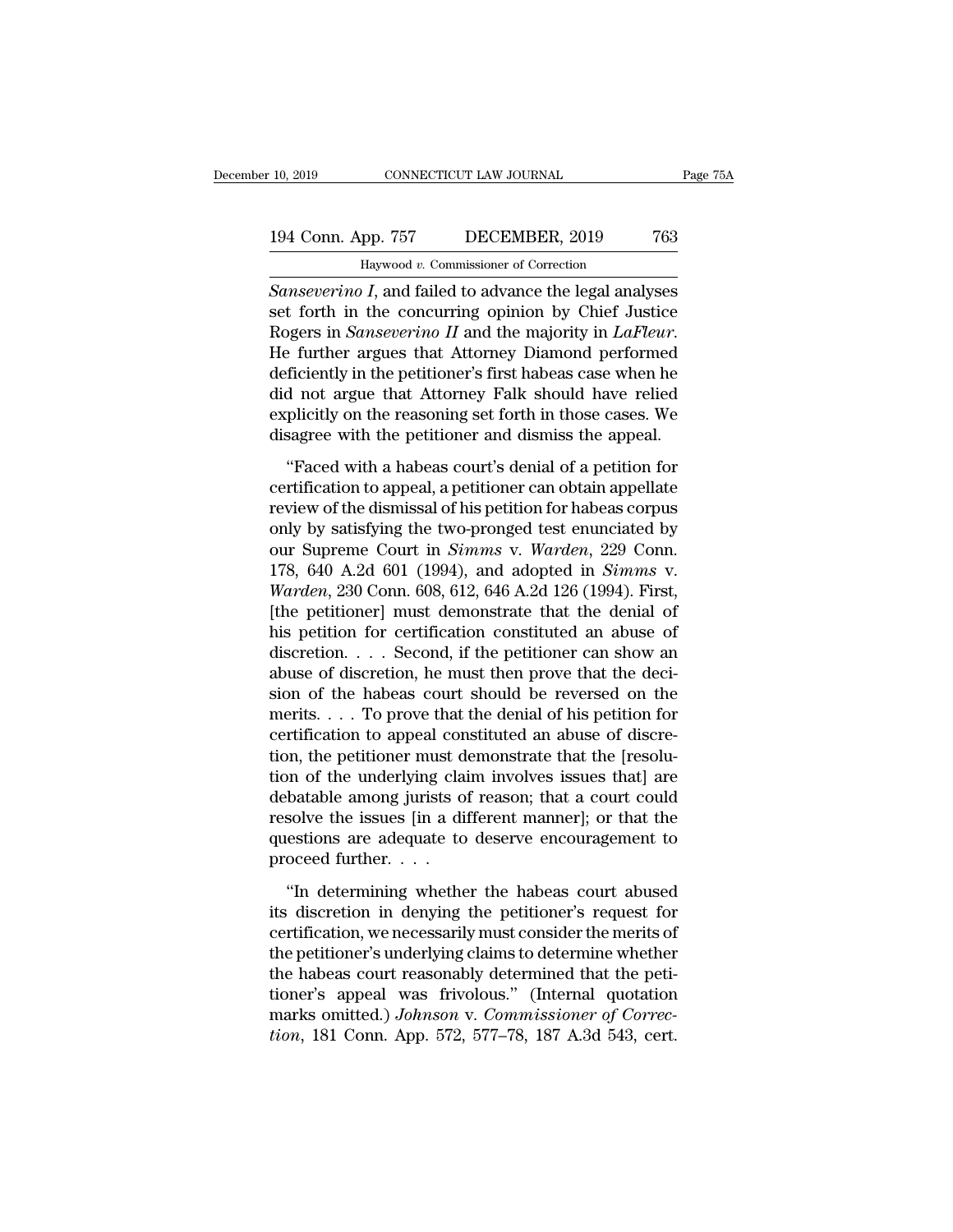## CONNECTICUT LAW JOURNAL December 10, 2019<br>
764 DECEMBER, 2019 194 Conn. App. 757<br>
Haywood v. Commissioner of Correction ECEMBER, 2019 194 Conn. App.<br>Haywood v. Commissioner of Correction<br>Conn. 909–186 A 3d 13 (2018). For the r

CONNECTICUT LAW JOURNAL December<br>
764 DECEMBER, 2019 194 Conn. App. 757<br>
Haywood v. Commissioner of Correction<br>
denied, 329 Conn. 909, 186 A.3d 13 (2018). For the peti-<br>
tioner to prevail on his claim of ineffective assist T64 DECEMBER, 2019 194 Conn. App. 757<br>
Haywood v. Commissioner of Correction<br>
denied, 329 Conn. 909, 186 A.3d 13 (2018). For the peti-<br>
tioner to prevail on his claim of ineffective assistance<br>
of counsel, he must establis T64 DECEMBER, 2019 194 Conn. App. 757<br>
Haywood v. Commissioner of Correction<br>
denied, 329 Conn. 909, 186 A.3d 13 (2018). For the peti-<br>
tioner to prevail on his claim of ineffective assistance<br>
of counsel, he must establi Performance Was deficient and that he was prejudiced, and the was prejudiced, and that his counsel, he must establish both that his counsel's performance was deficient and that he was prejudiced, meaning, there is a reaso Haywood v. Commissioner of Correction<br>denied, 329 Conn. 909, 186 A.3d 13 (2018). For the peti-<br>tioner to prevail on his claim of ineffective assistance<br>of counsel, he must establish both that his counsel's<br>performance was Haywood v. Commissioner of Correction<br>denied, 329 Conn. 909, 186 A.3d 13 (2018). For the peti-<br>tioner to prevail on his claim of ineffective assistance<br>of counsel, he must establish both that his counsel's<br>performance was denied, 329 Conn. 909, 186 A.3d 13 (2018). For the petitioner to prevail on his claim of ineffective assistance<br>of counsel, he must establish both that his counsel's<br>performance was deficient and that he was prejudiced,<br>me tioner to prevail on his claim of ineffective assistance<br>of counsel, he must establish both that his counsel's<br>performance was deficient and that he was prejudiced,<br>meaning, there is a reasonable probability that, but for<br> of counsel, he must establish both that his counsel's<br>performance was deficient and that he was prejudiced,<br>meaning, there is a reasonable probability that, but for<br>counsel's mistakes, the result of the proceeding would<br>ha performance was deficient and that he was prejudiced,<br>meaning, there is a reasonable probability that, but for<br>counsel's mistakes, the result of the proceeding would<br>have been different. *Strickland* v. *Washington*, 466 U meaning, there is a reasonable probability that, but for<br>counsel's mistakes, the result of the proceeding would<br>have been different. *Strickland* v. *Washington*, 466 U.S.<br>668, 694, 104 S. Ct. 2052, 80 L. Ed. 2d 674 (1984) *counsel's mistakes, the result of the proceeding would have been different. Strickland v. Washington, 466 U.S.* 668, 694, 104 S. Ct. 2052, 80 L. Ed. 2d 674 (1984). Our standard of review as to whether Attorney Diamond's r have been different. *Strickland* v. *Washington*, 466 U.S.<br>668, 694, 104 S. Ct. 2052, 80 L. Ed. 2d 674 (1984). Our<br>standard of review as to whether Attorney Diamond's<br>representation was inadequate is plenary, being a mixe 668, 694, 104 S. Ct. 2052, 80 L. Ed. 2d 674 (1984). Our standard of review as to whether Attorney Diamond's representation was inadequate is plenary, being a mixed question of law and fact. See *Taylor* v. *Commissioner* standard of review as to whether Attorney Diamond's<br>representation was inadequate is plenary, being a mixed<br>question of law and fact. See *Taylor* v. *Commissioner*<br>of *Correction*, 324 Conn. 631, 637, 153 A.3d 1264 (2017) representation was inadequate is plenary, being a mixed<br>question of law and fact. See *Taylor* v. *Commissioner*<br>of *Correction*, 324 Conn. 631, 637, 153 A.3d 1264 (2017)<br>("[t]he application of historical facts to questio question of law and fact. See  $Ta$ <br>of Correction, 324 Conn. 631, 637<br>("[t]he application of historical<br>law that is necessary to determ<br>tioner has demonstrated prejud<br>question of law and fact subje<br>review" [citation omitted Correction, 524 Confi. 051, 057, 155 A.50 1204 (2017)<br>
(t]he application of historical facts to questions of<br>
w that is necessary to determine whether the peti-<br>
oner has demonstrated prejudice . . . is a mixed<br>
estion of (Fire application of instorted racts to questions of<br>law that is necessary to determine whether the peti-<br>tioner has demonstrated prejudice  $\ldots$  is a mixed<br>question of law and fact subject to  $\ldots$  plenary<br>review" [citat

Figure 1 as demonstrated prejudice . . . is a mixed<br>question of law and fact subject to . . . plenary<br>review" [citation omitted]).<br>We first consider the petitioner's claim that Attorney<br>Diamond provided ineffective assista provided in a sum and fact subject to  $\ldots$  is a mixed question of law and fact subject to  $\ldots$  plenary review" [citation omitted]).<br>We first consider the petitioner's claim that Attorney Diamond provided ineffective ass review" [citation omitted]).<br>
We first consider the petitioner's claim that Attorney<br>
Diamond provided ineffective assistance of counsel in<br>
the petitioner's first habeas trial because he did not<br>
argue that Attorney Falk The first consider the petitioner's claim that Attorney<br>Diamond provided ineffective assistance of counsel in<br>the petitioner's first habeas trial because he did not<br>argue that Attorney Falk should have filed a motion for<br>r We first consider the petitioner's claim that Attorney<br>Diamond provided ineffective assistance of counsel in<br>the petitioner's first habeas trial because he did not<br>argue that Attorney Falk should have filed a motion for<br>r Diamond provided ineffective assistance of counsel in<br>the petitioner's first habeas trial because he did not<br>argue that Attorney Falk should have filed a motion for<br>reconsideration in the petitioner's direct appeal with<br>th the petitioner's first habeas trial because he did not<br>argue that Attorney Falk should have filed a motion for<br>reconsideration in the petitioner's direct appeal with<br>this court citing to *Sanseverino I*, and setting forth argue that Attorney Falk shoure<br>consideration in the petitic<br>this court citing to *Sanseveri*<br>legal analysis that Chief Justi<br>in her concurring opinion in<br>the majority relied on in *La*<br>this claim has no merit.<br>In the peti In the petitioner's direct appear with<br>
is court citing to *Sanseverino I*, and setting forth the<br>
gal analysis that Chief Justice Rogers later employed<br>
her concurring opinion in *Sanseverino II* and that<br>
is claim has n this court clung to *sanseverino i*, and setting forth the legal analysis that Chief Justice Rogers later employed<br>in her concurring opinion in *Sanseverino II* and that<br>the majority relied on in *LaFleur*. We conclude

filed a motion for reconsideration with the first habens case.<br>The majority relied on in *LaFleur*. We conclude that<br>this claim has no merit.<br>In the petitioner's first habeas case, Attorney Dia-<br>mond, in fact, did claim th In her concurring opinion in *Sansevertho Tr* and that<br>the majority relied on in *LaFleur*. We conclude that<br>this claim has no merit.<br>In the petitioner's first habeas case, Attorney Dia-<br>mond, in fact, did claim that Atto the majority reneu on in *Lartear*. We conclude that<br>this claim has no merit.<br>In the petitioner's first habeas case, Attorney Dia-<br>mond, in fact, did claim that Attorney Falk should have<br>filed a motion for reconsideration In the petitioner's first habeas case, Attorney Dia-<br>mond, in fact, did claim that Attorney Falk should have<br>filed a motion for reconsideration with this court in<br>the petitioner's direct appeal. Furthermore, having<br>reviewe mond, in fact, did claim that Attorney Falk should have<br>filed a motion for reconsideration with this court in<br>the petitioner's direct appeal. Furthermore, having<br>reviewed the record from the first habeas case, we<br>conclude filed a motion for reconsideration with this court in<br>the petitioner's direct appeal. Furthermore, having<br>reviewed the record from the first habeas case, we<br>conclude that the possible relevance of *Sanseverino I*,<br>*Sanseve* the petitioner's direct appeal. Furthermore, having<br>reviewed the record from the first habeas case, we<br>conclude that the possible relevance of *Sanseverino I*,<br>*Sanseverino II*, and *LaFleur* was raised by Attorney<br>Diamond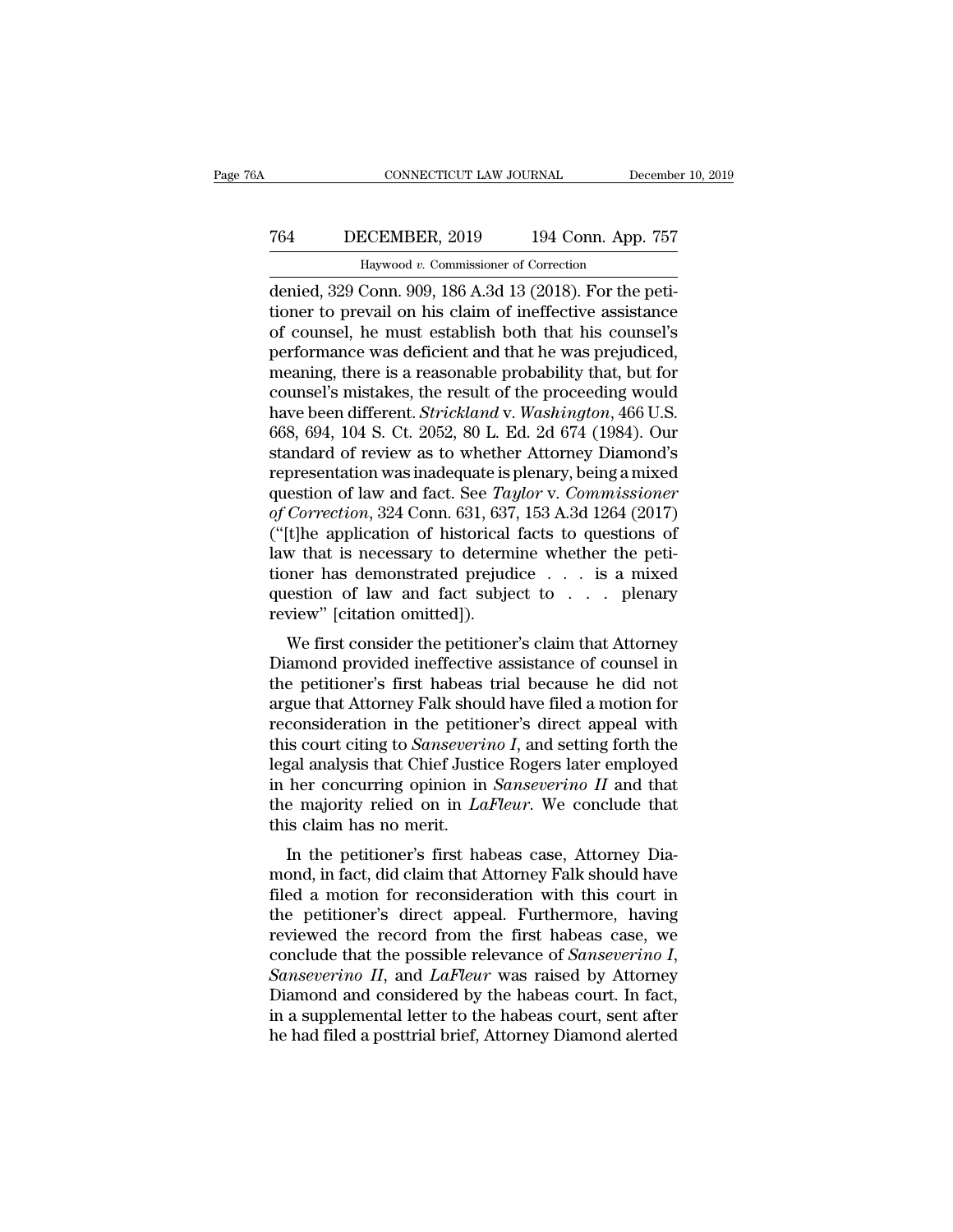## 10, 2019 CONNECTICUT LAW JOURNAL Page 77A<br>194 Conn. App. 757 DECEMBER, 2019 765<br>Haywood v. Commissioner of Correction CONNECTICUT LAW JOURNAL<br>PD. 757 DECEMBER, 2019<br>Haywood *v.* Commissioner of Correction<br>COUT to the then newly released LaF

the 10, 2019 CONNECTICUT LAW JOURNAL Page 77A<br>
194 Conn. App. 757 DECEMBER, 2019 765<br>
Haywood v. Commissioner of Correction<br>
the habeas court to the then newly released *LaFleur*<br>
case and argued in relevant part: "Had app 194 Conn. App. 757 DECEMBER, 2019 765<br>
Haywood v. Commissioner of Correction<br>
the habeas court to the then newly released *LaFleur*<br>
case and argued in relevant part: "Had appellate counsel<br>
made the appropriate arguments 194 Conn. App. 757 DECEMBER, 2019 765<br>
Haywood v. Commissioner of Correction<br>
the habeas court to the then newly released *LaFleur*<br>
case and argued in relevant part: "Had appellate counsel<br>
made the appropriate arguments 194 Conn. App. 757 DECEMBER, 2019 765<br>
Haywood v. Commissioner of Correction<br>
the habeas court to the then newly released *LaFleur*<br>
case and argued in relevant part: "Had appellate counsel<br>
made the appropriate arguments Haywood v. Commissioner of Correction<br>the habeas court to the then newly released *LaFleur*<br>case and argued in relevant part: "Had appellate counsel<br>made the appropriate arguments on [the petitioner's]<br>direct appeal, the Haywood v. Commissioner of Correction<br>the habeas court to the then newly released *LaFleur*<br>case and argued in relevant part: "Had appellate counsel<br>made the appropriate arguments on [the petitioner's]<br>direct appeal, the the habeas court to the then newly released *LaFleur*<br>case and argued in relevant part: "Had appellate counsel<br>made the appropriate arguments on [the petitioner's]<br>direct appeal, the Appellate Court would have not<br>replace case and argued in relevant part: "Had appellate counsel<br>made the appropriate arguments on [the petitioner's]<br>direct appeal, the Appellate Court would have not<br>replaced the conviction for robbery . . . . ." Addi-<br>missed w made the appropriate arguments on [the petitioner's]<br>direct appeal, the Appellate Court would have not<br>replaced the conviction for robbery  $\dots$  that it dis-<br>missed with one for attempted robbery  $\dots$ ." Addi-<br>tionally, in direct appeal, the Appell<br>replaced the conviction for missed with one for attentionally, in the first habeas<br>witness, Attorney Del A<br>Sanseverino II and why h<br>the petitioner's case.<br>Furthermore, on appeal placed the conviction for robbery  $\ldots$  and it dississed with one for attempted robbery  $\ldots$ ." Addi-<br>mally, in the first habeas case, the petitioner's expert<br>tness, Attorney Del Atwell, testified concerning<br>mseverino II sionally, in the first habeas case, the petitioner's expert<br>witness, Attorney Del Atwell, testified concerning<br>Sanseverino II and why he believed it was relevant to<br>the petitioner's case.<br>Furthermore, on appeal from the ha

*show to the first nabeas case, the petitioner's experimentss, Attorney Del Atwell, testified concerning Sanseverino II and why he believed it was relevant to the petitioner's case.<br>Furthermore, on appeal from the habeas c* sanseverino II and why he believed it was relevant to<br>the petitioner's case.<br>Furthermore, on appeal from the habeas court's deci-<br>sion in the first habeas case; see  $Haywood$  v.  $Commis-  
sioner of Correction$ , 153 Conn. App. 651, 105 A.3d 238,<br> sunsevertho II and why he beneved it was relevant to<br>the petitioner's case.<br>Furthermore, on appeal from the habeas court's deci-<br>sion in the first habeas case; see *Haywood* v. *Commis-<br>sioner of Correction*, 153 Conn. Ap the petitioner's case.<br>
Furthermore, on appeal from the habeas court's decision in the first habeas case; see *Haywood v. Commissioner of Correction*, 153 Conn. App. 651, 105 A.3d 238, cert. denied, 315 Conn. 908, 105 A.3d Furthermore, on appeal from the habeas court's decision in the first habeas case; see *Haywood* v. *Commissioner of Correction*, 153 Conn. App. 651, 105 A.3d 238, cert. denied, 315 Conn. 908, 105 A.3d 235 (2014); the peti sion in the first habeas case; see *Haywood* v. Commissioner of Correction, 153 Conn. App. 651, 105 A.3d 238, cert. denied, 315 Conn. 908, 105 A.3d 235 (2014); the petitioner, in support of his claim that Attorney Falk ha *sioner of Correction*, 153 Conn. App. 651, 105 A.3d 238, cert. denied, 315 Conn. 908, 105 A.3d 235 (2014); the petitioner, in support of his claim that Attorney Falk had provided ineffective assistance of counsel by not f cert. denied, 315 Conn. 908, 105 A.3d 235 (2014); the petitioner, in support of his claim that Attorney Falk had provided ineffective assistance of counsel by not filing a motion for reconsideration with this court in the petitioner, in support of his claim that Attorney Falk<br>had provided ineffective assistance of counsel by not<br>filing a motion for reconsideration with this court in<br>the petitioner's direct appeal, fully addressed *Sansever*had provided ineffective assistance of counsel by not<br>filing a motion for reconsideration with this court in<br>the petitioner's direct appeal, fully addressed *Sansever-*<br>ino I, Sanseverino II, and LaFleur in his appellate b filing a motion for reconsideration with this court<br>the petitioner's direct appeal, fully addressed *Sanseve*<br>ino I, *Sanseverino II*, and *LaFleur* in his appellate brie<br>Both the habeas court in the first habeas case and e petutoner's direct appear, rully addressed *sansever-*<br>  $oI$ , *Sanseverino II*, and *LaFleur* in his appellate brief.<br>
oth the habeas court in the first habeas case and this<br>
urt on appeal rejected the petitioner's clai *Tho 1*, *Sansevertho 11*, and *Larteur* in his appenate brief.<br>Both the habeas court in the first habeas case and this<br>court on appeal rejected the petitioner's claim. See id.,<br>662, 665–67. Accordingly, the petitioner ha

fracture in the first habeas case and this<br>court on appeal rejected the petitioner's claim. See id.,<br>662, 665–67. Accordingly, the petitioner has not and<br>cannot demonstrate any prejudice in this case.<br>We now consider the p court on appeal rejected the petitioner s claim. See 1d.,<br>662, 665–67. Accordingly, the petitioner has not and<br>cannot demonstrate any prejudice in this case.<br>We now consider the petitioner's claim that Attorney<br>Diamond pr <sup>602</sup>, <sup>605–67</sup>. Accordingly, the petitioner has not and cannot demonstrate any prejudice in this case.<br>
We now consider the petitioner's claim that Attorney<br>
Diamond provided ineffective assistance of counsel by<br>
failing Examble demonstrate any prejudice in this case.<br>
We now consider the petitioner's claim that Attorney<br>
Diamond provided ineffective assistance of counsel by<br>
failing to argue that Attorney Falk provided ineffective<br>
assis We now consider the petitioner's claim that Attorney<br>Diamond provided ineffective assistance of counsel by<br>failing to argue that Attorney Falk provided ineffective<br>assistance on direct appeal when he did not rely on<br>*Sans* Diamond provided ineffective assistance of counsel by<br>failing to argue that Attorney Falk provided ineffective<br>assistance on direct appeal when he did not rely on<br>*Sanseverino I* in his petition for certification to appea anseverino I in his petition for certification to appeal<br>o our Supreme Court. We agree with the habeas court<br>nd the respondent, the Commissioner of Correction,<br>at the petitioner has failed to establish prejudice.<sup>5</sup><br> $\frac{5$ to our Supreme Court. We agree with the habeas court<br>and the respondent, the Commissioner of Correction,<br>that the petitioner has failed to establish prejudice.<sup>5</sup><br> $\frac{1}{5}$ Although the petitioner had raised as an issue on

and the respondent, the Commissioner of Correction,<br>that the petitioner has failed to establish prejudice.<sup>5</sup><br> $\frac{1}{5}$ Although the petitioner had raised as an issue on appeal in his first<br>habeas case the allegation that that the petitioner has failed to establish prejudice.<sup>5</sup><br>
<sup>5</sup> Although the petitioner had raised as an issue on appeal in his first habeas case the allegation that Attorney Falk had rendered ineffective assistance when h The cluster of scheme that stated to establish prejudice.<br>
<sup>5</sup> Although the petitioner had raised as an issue on appeal in his first habeas case the allegation that Attorney Falk had rendered ineffective assistance when h  $\overline{\phantom{a}}$  Shifthough the petitioner had raised as an issue on appeal in his first habeas case the allegation that Attorney Falk had rendered ineffective assistance when he inadequately raised the issue of the judgment m habeas case the allegation that Attorney Falk had rendered ineffective assistance when he inadequately raised the issue of the judgment modification in his petition for certification to appeal to our Supreme Court, we dec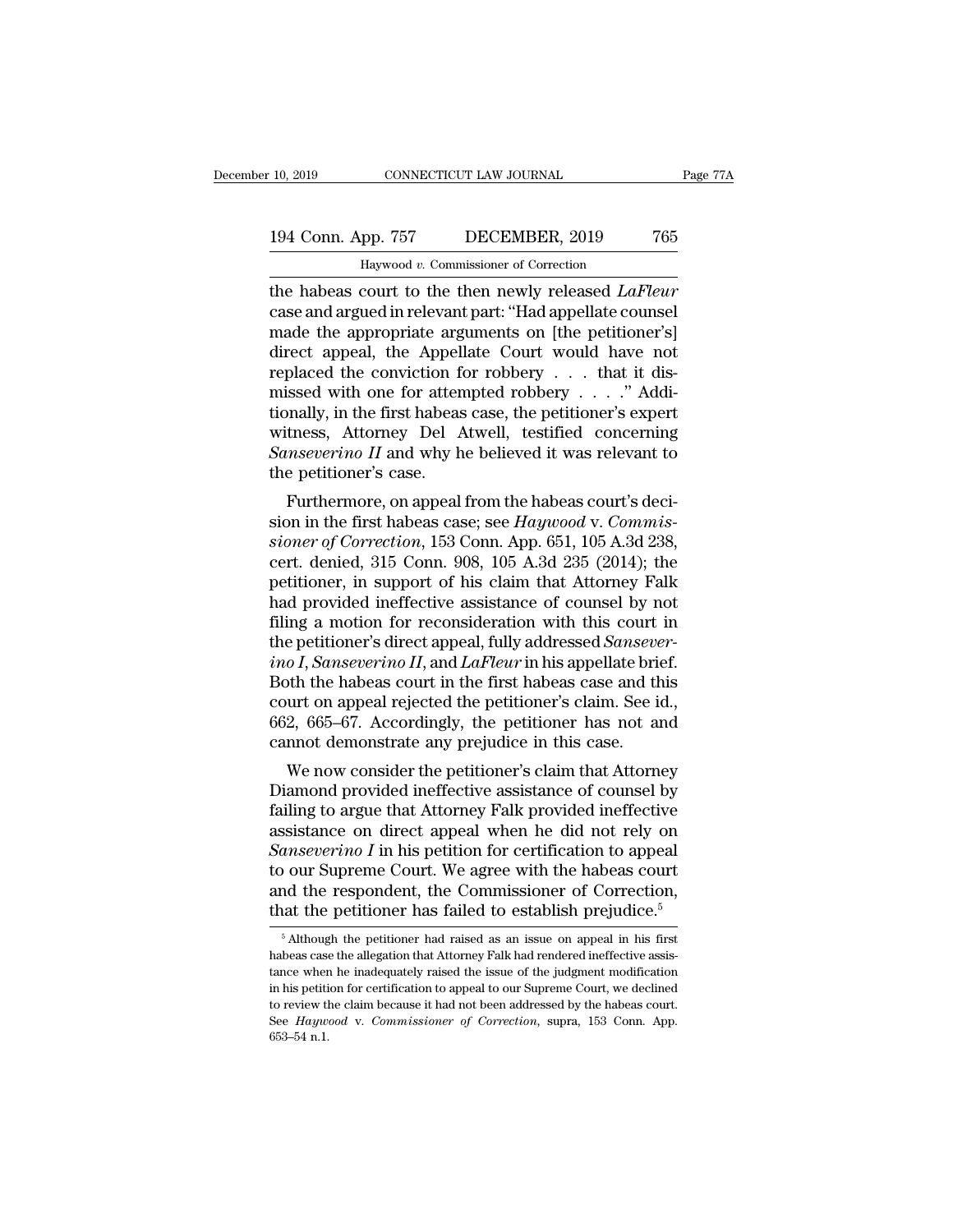## CONNECTICUT LAW JOURNAL December 10, 2019<br>
766 DECEMBER, 2019 194 Conn. App. 757<br>
Haywood v. Commissioner of Correction ECEMBER, 2019 194 Conn. App.<br>ECEMBER, 2019 194 Conn. App.<br><sup>Haywood v. Commissioner of Correction</sup><br>ining whether Attorney Diamond provi

CONNECTICUT LAW JOURNAL December 10, 2019<br>
6 DECEMBER, 2019 194 Conn. App. 757<br>
Haywood v. Commissioner of Correction<br>
In determining whether Attorney Diamond provided<br>
effective assistance of counsel, we necessarily must<br> T66 DECEMBER, 2019 194 Conn. App. 757<br>
Haywood v. Commissioner of Correction<br>
In determining whether Attorney Diamond provided<br>
ineffective assistance of counsel, we necessarily must<br>
consider whether it is reasonably like The CDECEMBER, 2019 194 Conn. App. 757<br>
Haywood v. Commissioner of Correction<br>
In determining whether Attorney Diamond provided<br>
ineffective assistance of counsel, we necessarily must<br>
consider whether it is reasonably li Falk had cited to *Sanseverino I* in his petition for certi-For the commissioner of Correction<br>In determining whether Attorney Diamond provided<br>ineffective assistance of counsel, we necessarily must<br>consider whether it is reasonably likely that if Attorney<br>Falk had cited to *Sanse* Haywood v. Commissioner of Correction<br>In determining whether Attorney Diamond provided<br>ineffective assistance of counsel, we necessarily must<br>consider whether it is reasonably likely that if Attorney<br>Falk had cited to *San* In determining whether Attorney Diamond provided<br>ineffective assistance of counsel, we necessarily must<br>consider whether it is reasonably likely that if Attorney<br>Falk had cited to *Sanseverino I* in his petition for certiineffective assistance of counsel, we necessarily must<br>consider whether it is reasonably likely that if Attorney<br>Falk had cited to *Sanseverino I* in his petition for certi-<br>fication to appeal to our Supreme Court, the pe consider whether it is reasonably likely that if Attorney<br>Falk had cited to *Sanseverino I* in his petition for certi-<br>fication to appeal to our Supreme Court, the petition<br>would have been granted and the outcome, differe Falk had cited to *Sanseverino I* in his petition for certification to appeal to our Supreme Court, the petition would have been granted and the outcome, different.<br>See *Strickland* v. *Washington*, supra, 466 U.S. 694. W fication to appeal to our Supreme Court, the petition<br>would have been granted and the outcome, different.<br>See *Strickland* v. Washington, supra, 466 U.S. 694. We<br>conclude that the petitioner cannot establish that there<br>is would have been granted and the outcome, different.<br>See *Strickland* v. Washington, supra, 466 U.S. 694. We<br>conclude that the petitioner cannot establish that there<br>is a reasonable probability that certification would have See *Strickland* v. *Washington*, supra, 466 U.S. 694. We conclude that the petitioner cannot establish that there is a reasonable probability that certification would have been granted and that the outcome of his appeal w conclude that the petitioner cannot establish that there is a reasonable probability that certification would have been granted and that the outcome of his appeal would have been different because he cannot establish the l is a reasonable probability that certification would have<br>been granted and that the outcome of his appeal would<br>have been different because he cannot establish the<br>likelihood that our Supreme Court was unaware, or<br>unmindfu been granted and that the outcome of his appeal would<br>have been different because he cannot establish the<br>likelihood that our Supreme Court was unaware, or<br>unmindful, of its then very recent decision in *Sansever-*<br>ino I w have been different because he cannot establish the likelihood that our Supreme Court was unaware, or unmindful, of its then very recent decision in *Sanseverino I* when it denied the petition for certification to appeal. likelihood that our Supreme Court w<br>unmindful, of its then very recent decisi<br>ino I when it denied the petition for<br>appeal. See Fiaschetti v. Nash Engir<br>Conn. App. 443, 450, 706 A.2d 476 (it is<br>court was aware of previous mindful, of its then very recent decision in *Sansever*-<br>  $o I$  when it denied the petition for certification to<br>
peal. See *Fiaschetti* v. *Nash Engineering Co.*, 47<br>
pnn. App. 443, 450, 706 A.2d 476 (it is fair to presum ino I when it denied the petition for certification to<br>appeal. See *Fiaschetti* v. *Nash Engineering Co.*, 47<br>Conn. App. 443, 450, 706 A.2d 476 (it is fair to presume<br>court was aware of previous case law), cert. denied,<br>24

appeal. See *Fiaschetti* v. *Nash Engineering Co.*, 47<br>Conn. App. 443, 450, 706 A.2d 476 (it is fair to presume<br>court was aware of previous case law), cert. denied,<br>244 Conn. 906, 714 A.2d 1 (1998).<br>On July 1, 2008, our S Conn. App. 443, 450, 706 A.2d 476 (it is fair to presume<br>court was aware of previous case law), cert. denied,<br>244 Conn. 906, 714 A.2d 1 (1998).<br>On July 1, 2008, our Supreme Court officially released<br>its decision in *Sansev* 244 Conn. 906, 714 A.2d 1 (1998).<br>
On July 1, 2008, our Supreme Court officially released<br>
its decision in *Sanseverino I*, supra, 287 Conn. 610. On<br>
August 5, 2008, this court officially released its decision<br>
in the pet On July 1, 2008, our Supreme Court officially released<br>its decision in *Sanseverino I*, supra, 287 Conn. 610. On<br>August 5, 2008, this court officially released its decision<br>in the petitioner's direct appeal. *State* v. *Ha* its decision in *Sanseverino I*, supra, 287 Conn. 610. On<br>August 5, 2008, this court officially released its decision<br>in the petitioner's direct appeal. *State* v. *Haywood*,<br>supra, 109 Conn. App. 461. Fourteen days later, August 5, 2008, this court officially released its decision<br>in the petitioner's direct appeal. *State* v. *Haywood*,<br>supra, 109 Conn. App. 461. Fourteen days later, on<br>August 19, 2008, our Supreme Court released its deci-<br> in the petitioner's direct appeal. *State v. Haywood*, supra, 109 Conn. App. 461. Fourteen days later, on August 19, 2008, our Supreme Court released its decision in *State v. DeJesus*, 288 Conn. 418, 437, 953 A.2d 45 (200 supra,  $\overline{109}$  Conn. App. 461. Fourteen days later, on<br>August 19, 2008, our Supreme Court released its deci-<br>sion in *State* v. *DeJesus*, 288 Conn. 418, 437, 953 A.2d<br>45 (2008), specifically overruling in part *Sansev* August 19, 2008, our Supreme Court released its decision in *State v. DeJesus*, 288 Conn. 418, 437, 953 A.2d 45 (2008), specifically overruling in part *Sanseverino*  $I^6$  One week after our Supreme Court released its dec sion in *State v. DeJesus*, 288 Conn. 418, 437, 953 A.2d<br>45 (2008), specifically overruling in part *Sanseverino*<br>*I*.<sup>6</sup> One week after our Supreme Court released its deci-<br>sion in *DeJesus*, Attorney Falk filed the petit 45 (2008), specifically overruling in part *Sanseverino*<br>*I*.<sup>6</sup> One week after our Supreme Court released its decision in *DeJesus*, Attorney Falk filed the petition for<br>certification to appeal to our Supreme Court from o  $L^6$  One week after our Supreme Court released its decision in *DeJesus*, Attorney Falk filed the petition for certification to appeal to our Supreme Court from our decision in the petitioner's direct appeal. On Septembe sion in *DeJesus*, Attorney Falk filed the petition for<br>certification to appeal to our Supreme Court from our<br>decision in the petitioner's direct appeal. On September<br>25, 2008, approximately one month after overruling in<br>p certification to appeal to our Supreme Court from our<br>decision in the petitioner's direct appeal. On September<br>25, 2008, approximately one month after overruling in<br>part *Sanseverino I* in *DeJesus*, our Supreme Court<br>deni certification to appeal to our Supreme Court from our<br>decision in the petitioner's direct appeal. On September<br>25, 2008, approximately one month after overruling in<br>part *Sanseverino I* in *DeJesus*, our Supreme Court<br>deni 25, 2008, approximately one month after overruling in part *Sanseverino I* in *DeJesus*, our Supreme Court denied the petitioner's petition for certification to appeal. *State v. Haywood*, 289 Conn. 928, 958 A.2d 161 (200 (2008). It strains credulity to believe that our Supreme<br>Court would have forgotten about *Sanseverino I*, espe-<br>cially in light of *DeJesus*, such that it would have needed<br> $\frac{1}{\epsilon}$  The petitioner does not cite to *DeJ*